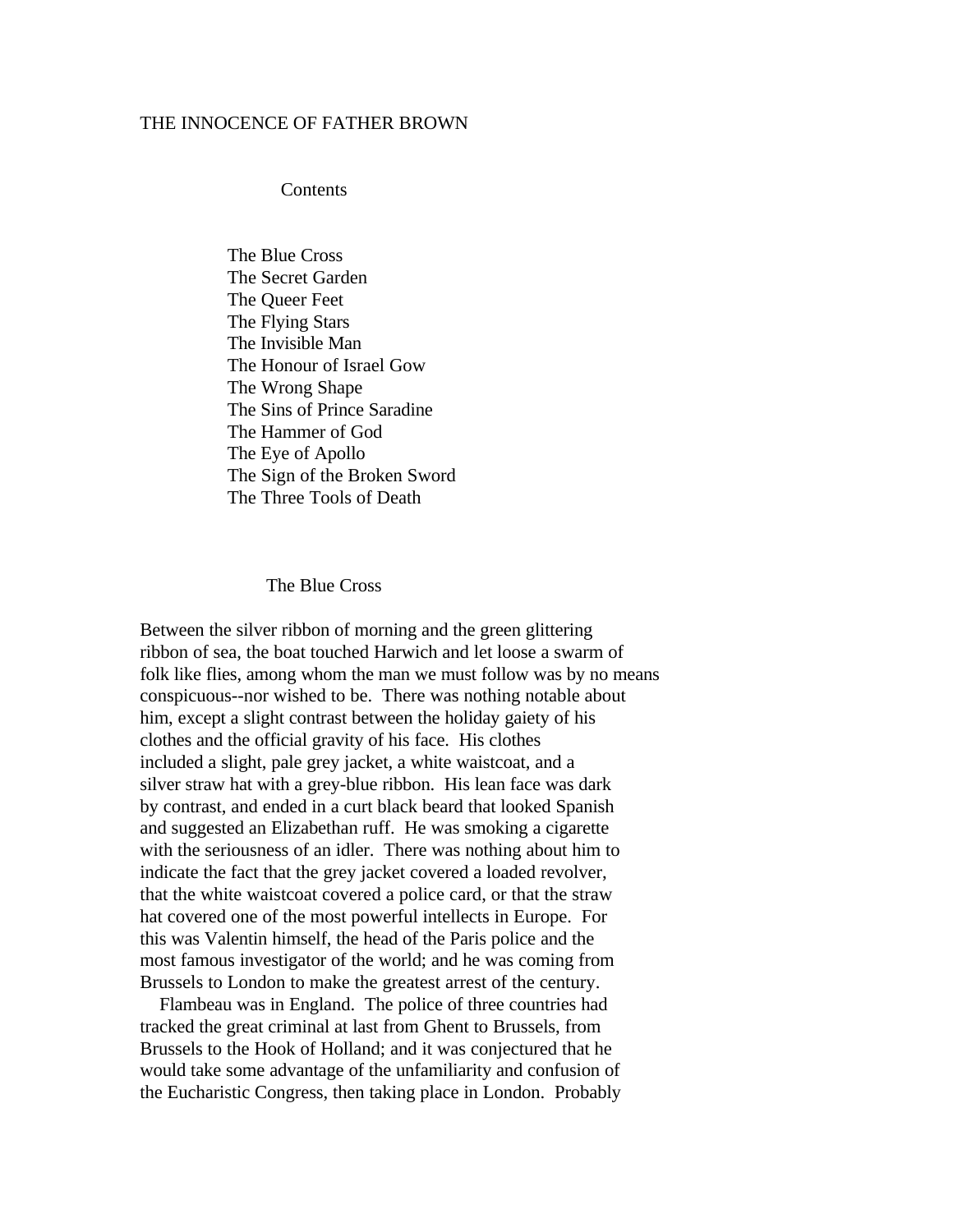he would travel as some minor clerk or secretary connected with it; but, of course, Valentin could not be certain; nobody could be certain about Flambeau.

 It is many years now since this colossus of crime suddenly ceased keeping the world in a turmoil; and when he ceased, as they said after the death of Roland, there was a great quiet upon the earth. But in his best days (I mean, of course, his worst) Flambeau was a figure as statuesque and international as the Kaiser. Almost every morning the daily paper announced that he had escaped the consequences of one extraordinary crime by committing another. He was a Gascon of gigantic stature and bodily daring; and the wildest tales were told of his outbursts of athletic humour; how he turned the juge d'instruction upside down and stood him on his head, "to clear his mind"; how he ran down the Rue de Rivoli with a policeman under each arm. It is due to him to say that his fantastic physical strength was generally employed in such bloodless though undignified scenes; his real crimes were chiefly those of ingenious and wholesale robbery. But each of his thefts was almost a new sin, and would make a story by itself. It was he who ran the great Tyrolean Dairy Company in London, with no dairies, no cows, no carts, no milk, but with some thousand subscribers. These he served by the simple operation of moving the little milk cans outside people's doors to the doors of his own customers. It was he who had kept up an unaccountable and close correspondence with a young lady whose whole letter-bag was intercepted, by the extraordinary trick of photographing his messages infinitesimally small upon the slides of a microscope. A sweeping simplicity, however, marked many of his experiments. It is said that he once repainted all the numbers in a street in the dead of night merely to divert one traveller into a trap. It is quite certain that he invented a portable pillar-box, which he put up at corners in quiet suburbs on the chance of strangers dropping postal orders into it. Lastly, he was known to be a startling acrobat; despite his huge figure, he could leap like a grasshopper and melt into the tree-tops like a monkey. Hence the great Valentin, when he set out to find Flambeau, was perfectly aware that his adventures would not end when he had found him.

 But how was he to find him? On this the great Valentin's ideas were still in process of settlement.

 There was one thing which Flambeau, with all his dexterity of disguise, could not cover, and that was his singular height. If Valentin's quick eye had caught a tall apple-woman, a tall grenadier, or even a tolerably tall duchess, he might have arrested them on the spot. But all along his train there was nobody that could be a disguised Flambeau, any more than a cat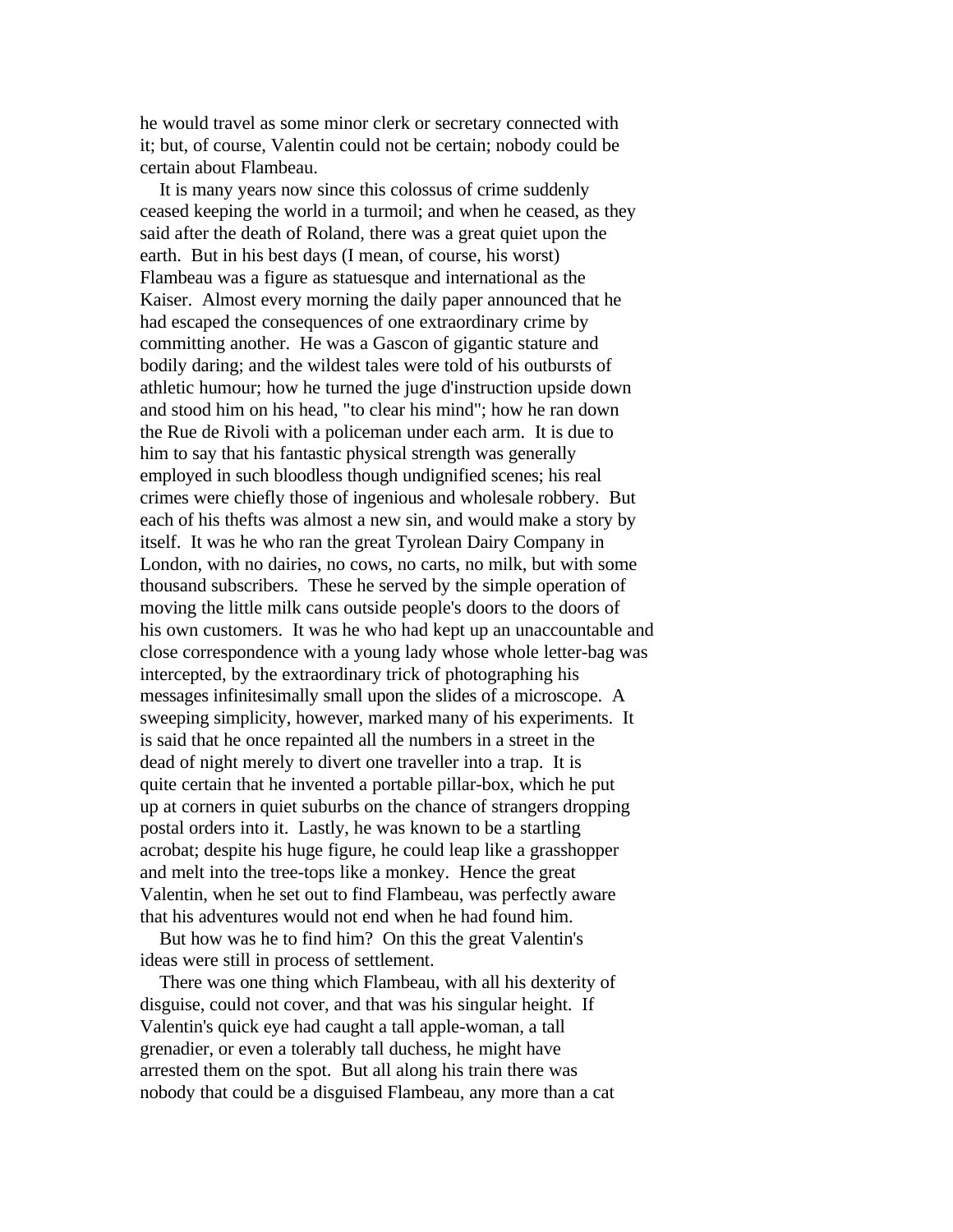could be a disguised giraffe. About the people on the boat he had already satisfied himself; and the people picked up at Harwich or on the journey limited themselves with certainty to six. There was a short railway official travelling up to the terminus, three fairly short market gardeners picked up two stations afterwards, one very short widow lady going up from a small Essex town, and a very short Roman Catholic priest going up from a small Essex village. When it came to the last case, Valentin gave it up and almost laughed. The little priest was so much the essence of those Eastern flats; he had a face as round and dull as a Norfolk dumpling; he had eyes as empty as the North Sea; he had several brown paper parcels, which he was quite incapable of collecting. The Eucharistic Congress had doubtless sucked out of their local stagnation many such creatures, blind and helpless, like moles disinterred. Valentin was a sceptic in the severe style of France, and could have no love for priests. But he could have pity for them, and this one might have provoked pity in anybody. He had a large, shabby umbrella, which constantly fell on the floor. He did not seem to know which was the right end of his return ticket. He explained with a moon-calf simplicity to everybody in the carriage that he had to be careful, because he had something made of real silver "with blue stones" in one of his brown-paper parcels. His quaint blending of Essex flatness with saintly simplicity continuously amused the Frenchman till the priest arrived (somehow) at Tottenham with all his parcels, and came back for his umbrella. When he did the last, Valentin even had the good nature to warn him not to take care of the silver by telling everybody about it. But to whomever he talked, Valentin kept his eye open for someone else; he looked out steadily for anyone, rich or poor, male or female, who was well up to six feet; for Flambeau was four inches above it.

 He alighted at Liverpool Street, however, quite conscientiously secure that he had not missed the criminal so far. He then went to Scotland Yard to regularise his position and arrange for help in case of need; he then lit another cigarette and went for a long stroll in the streets of London. As he was walking in the streets and squares beyond Victoria, he paused suddenly and stood. It was a quaint, quiet square, very typical of London, full of an accidental stillness. The tall, flat houses round looked at once prosperous and uninhabited; the square of shrubbery in the centre looked as deserted as a green Pacific islet. One of the four sides was much higher than the rest, like a dais; and the line of this side was broken by one of London's admirable accidents--a restaurant that looked as if it had strayed from Soho. It was an unreasonably attractive object, with dwarf plants in pots and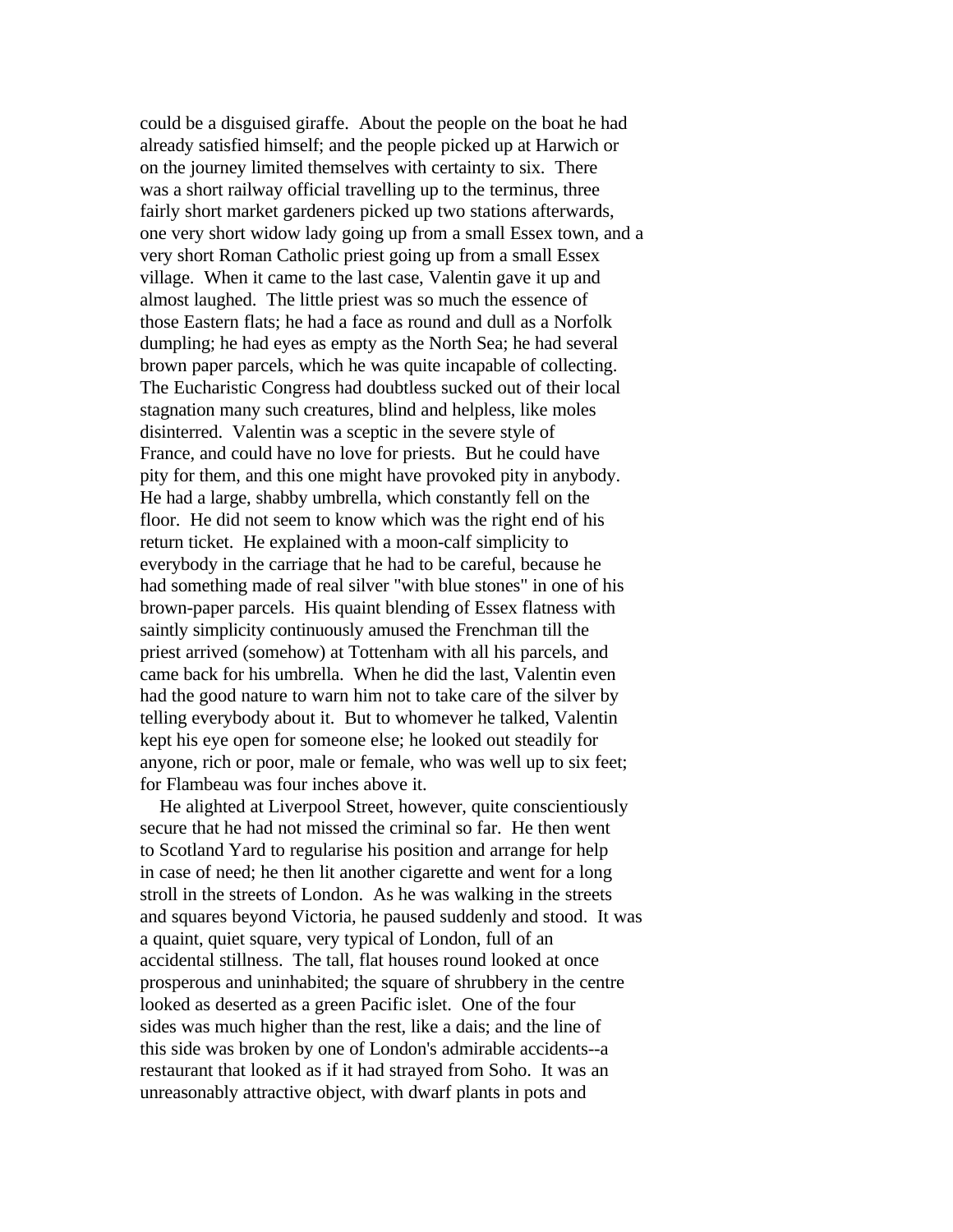long, striped blinds of lemon yellow and white. It stood specially high above the street, and in the usual patchwork way of London, a flight of steps from the street ran up to meet the front door almost as a fire-escape might run up to a first-floor window. Valentin stood and smoked in front of the yellow-white blinds and considered them long.

 The most incredible thing about miracles is that they happen. A few clouds in heaven do come together into the staring shape of one human eye. A tree does stand up in the landscape of a doubtful journey in the exact and elaborate shape of a note of interrogation. I have seen both these things myself within the last few days. Nelson does die in the instant of victory; and a man named Williams does quite accidentally murder a man named Williamson; it sounds like a sort of infanticide. In short, there is in life an element of elfin coincidence which people reckoning on the prosaic may perpetually miss. As it has been well expressed in the paradox of Poe, wisdom should reckon on the unforeseen.

 Aristide Valentin was unfathomably French; and the French intelligence is intelligence specially and solely. He was not "a thinking machine"; for that is a brainless phrase of modern fatalism and materialism. A machine only is a machine because it cannot think. But he was a thinking man, and a plain man at the same time. All his wonderful successes, that looked like conjuring,

had been gained by plodding logic, by clear and commonplace French thought. The French electrify the world not by starting any paradox, they electrify it by carrying out a truism. They carry a truism so far--as in the French Revolution. But exactly because Valentin understood reason, he understood the limits of reason. Only a man who knows nothing of motors talks of motoring without petrol; only a man who knows nothing of reason talks of reasoning without strong, undisputed first principles. Here he had no strong first principles. Flambeau had been missed at Harwich; and if he was in London at all, he might be anything from a tall tramp on Wimbledon Common to a tall toast-master at the Hotel Metropole. In such a naked state of nescience, Valentin had a view and a method of his own.

 In such cases he reckoned on the unforeseen. In such cases, when he could not follow the train of the reasonable, he coldly and carefully followed the train of the unreasonable. Instead of going to the right places--banks, police stations, rendezvous- he systematically went to the wrong places; knocked at every empty house, turned down every cul de sac, went up every lane blocked with rubbish, went round every crescent that led him uselessly out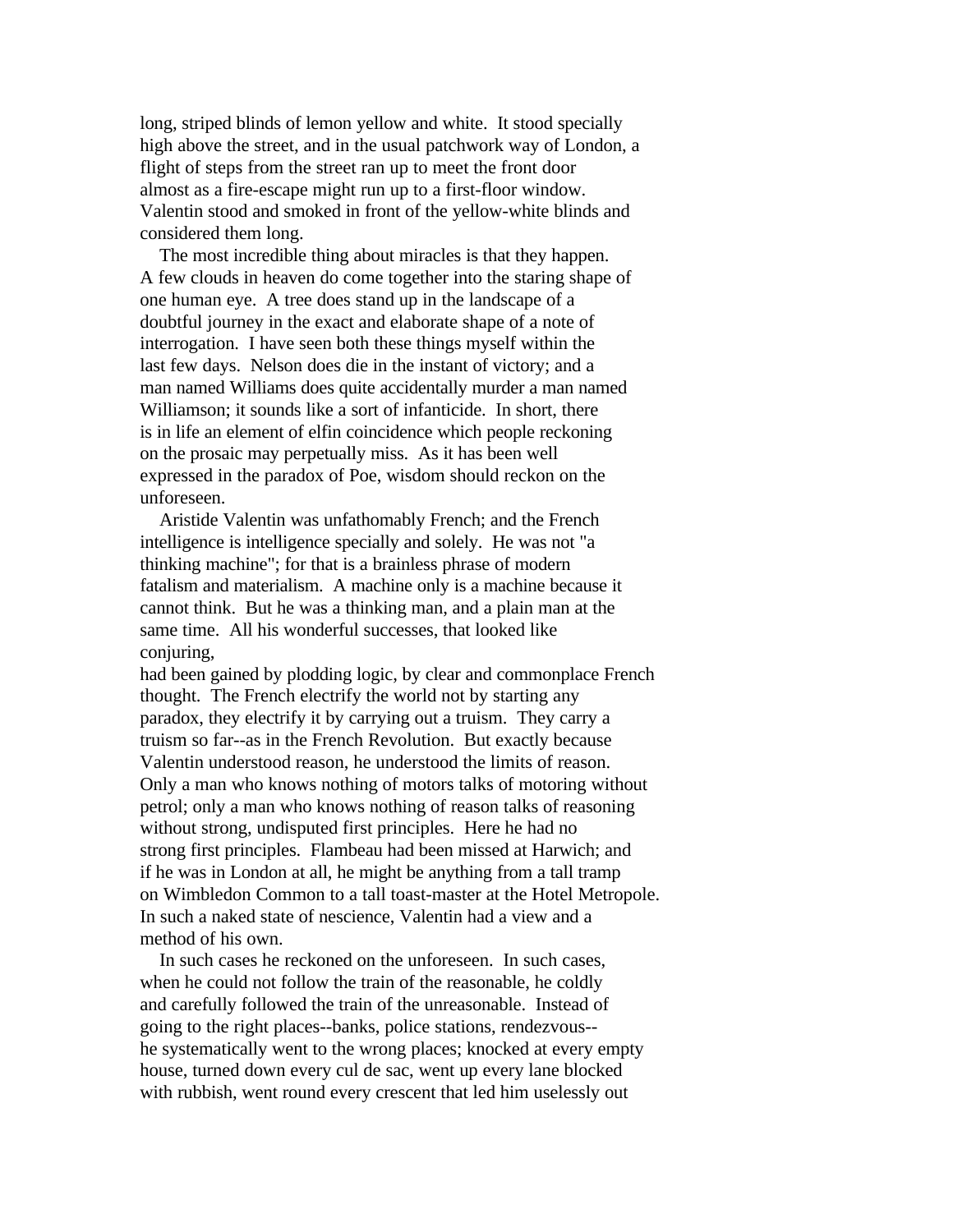of the way. He defended this crazy course quite logically. He said that if one had a clue this was the worst way; but if one had no clue at all it was the best, because there was just the chance that any oddity that caught the eye of the pursuer might be the same that had caught the eye of the pursued. Somewhere a man must begin, and it had better be just where another man might stop. Something about that flight of steps up to the shop, something about the quietude and quaintness of the restaurant, roused all the detective's rare romantic fancy and made him resolve to strike at random. He went up the steps, and sitting down at a table by the window, asked for a cup of black coffee.

 It was half-way through the morning, and he had not breakfasted; the slight litter of other breakfasts stood about on the table to remind him of his hunger; and adding a poached egg to his order, he proceeded musingly to shake some white sugar into his coffee, thinking all the time about Flambeau. He remembered how Flambeau had escaped, once by a pair of nail scissors, and once by a house on fire; once by having to pay for an unstamped letter, and once by getting people to look through a telescope at a comet that might destroy the world. He thought his detective brain as good as the criminal's, which was true. But he fully realised the disadvantage. "The criminal is the creative artist; the detective only the critic," he said with a sour smile, and lifted his coffee cup to his lips slowly, and put it down very quickly. He had put salt in it.

 He looked at the vessel from which the silvery powder had come; it was certainly a sugar-basin; as unmistakably meant for sugar as a champagne-bottle for champagne. He wondered why they should keep salt in it. He looked to see if there were any more orthodox vessels. Yes; there were two salt-cellars quite full. Perhaps there was some speciality in the condiment in the salt-cellars. He tasted it; it was sugar. Then he looked round at the restaurant with a refreshed air of interest, to see if there were any other traces of that singular artistic taste which puts the sugar in the salt-cellars and the salt in the sugar-basin. Except for an odd splash of some dark fluid on one of the white-papered walls, the whole place appeared neat, cheerful and ordinary. He rang the bell for the waiter.

 When that official hurried up, fuzzy-haired and somewhat blear-eyed at that early hour, the detective (who was not without an appreciation of the simpler forms of humour) asked him to taste the sugar and see if it was up to the high reputation of the hotel. The result was that the waiter yawned suddenly and woke up.

 "Do you play this delicate joke on your customers every morning?" inquired Valentin. "Does changing the salt and sugar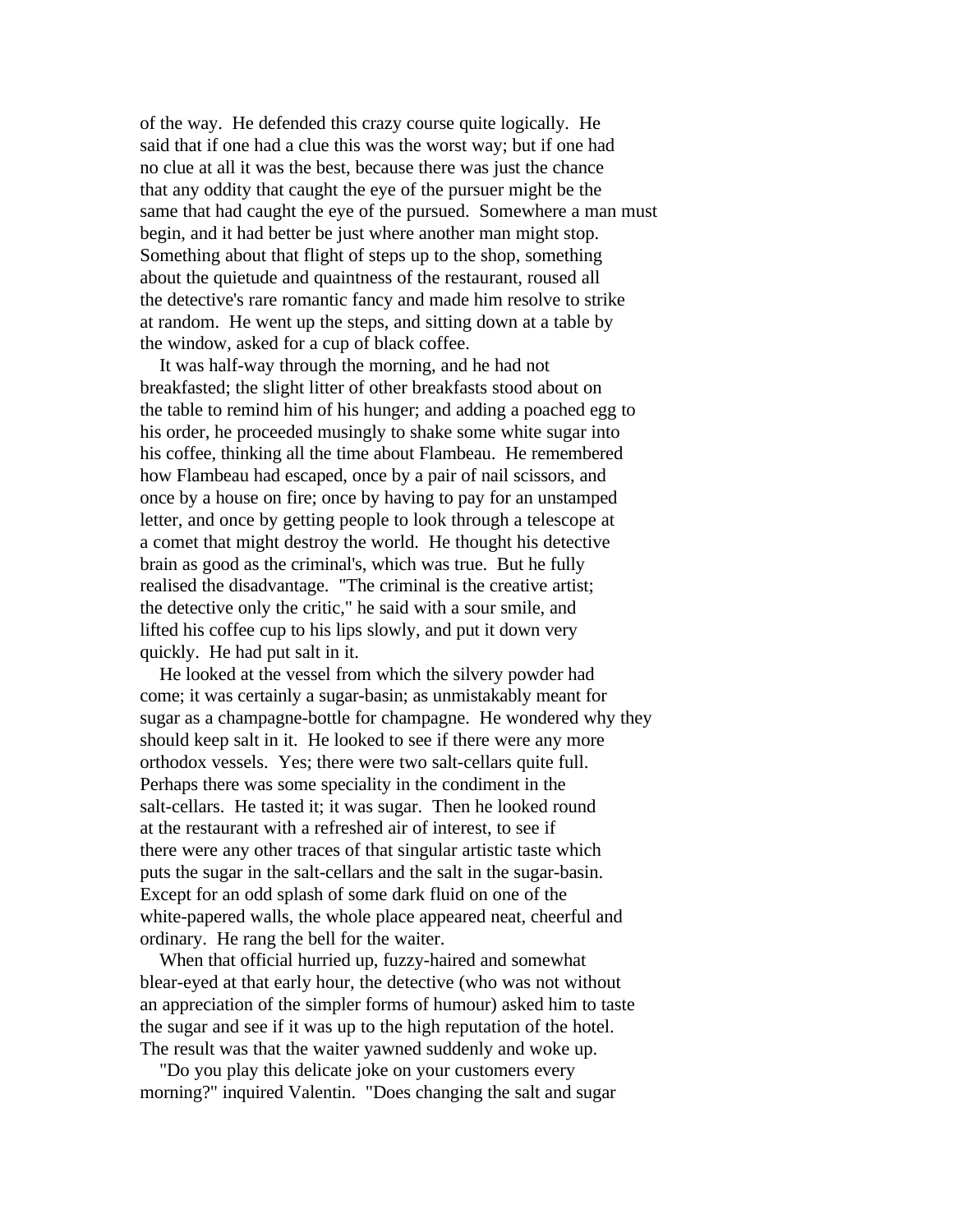never pall on you as a jest?"

 The waiter, when this irony grew clearer, stammeringly assured him that the establishment had certainly no such intention; it must be a most curious mistake. He picked up the sugar-basin and looked at it; he picked up the salt-cellar and looked at that, his face growing more and more bewildered. At last he abruptly excused himself, and hurrying away, returned in a few seconds with the proprietor. The proprietor also examined the sugar-basin and then the salt-cellar; the proprietor also looked bewildered.

 Suddenly the waiter seemed to grow inarticulate with a rush of words.

 "I zink," he stuttered eagerly, "I zink it is those two clergy-men."

"What two clergymen?"

 "The two clergymen," said the waiter, "that threw soup at the wall."

 "Threw soup at the wall?" repeated Valentin, feeling sure this must be some singular Italian metaphor.

 "Yes, yes," said the attendant excitedly, and pointed at the dark splash on the white paper; "threw it over there on the wall."

 Valentin looked his query at the proprietor, who came to his rescue with fuller reports.

 "Yes, sir," he said, "it's quite true, though I don't suppose it has anything to do with the sugar and salt. Two clergymen came in and drank soup here very early, as soon as the shutters were taken down. They were both very quiet, respectable people; one of them paid the bill and went out; the other, who seemed a slower coach altogether, was some minutes longer getting his things together. But he went at last. Only, the instant before he stepped into the street he deliberately picked up his cup, which he had only half emptied, and threw the soup slap on the wall. I was in the back room myself, and so was the waiter; so I could only rush out in time to find the wall splashed and the shop empty. It don't do any particular damage, but it was confounded cheek; and I tried to catch the men in the street. They were too far off though; I only noticed they went round the next corner into Carstairs Street."

 The detective was on his feet, hat settled and stick in hand. He had already decided that in the universal darkness of his mind he could only follow the first odd finger that pointed; and this finger was odd enough. Paying his bill and clashing the glass doors behind him, he was soon swinging round into the other street.

 It was fortunate that even in such fevered moments his eye was cool and quick. Something in a shop-front went by him like a mere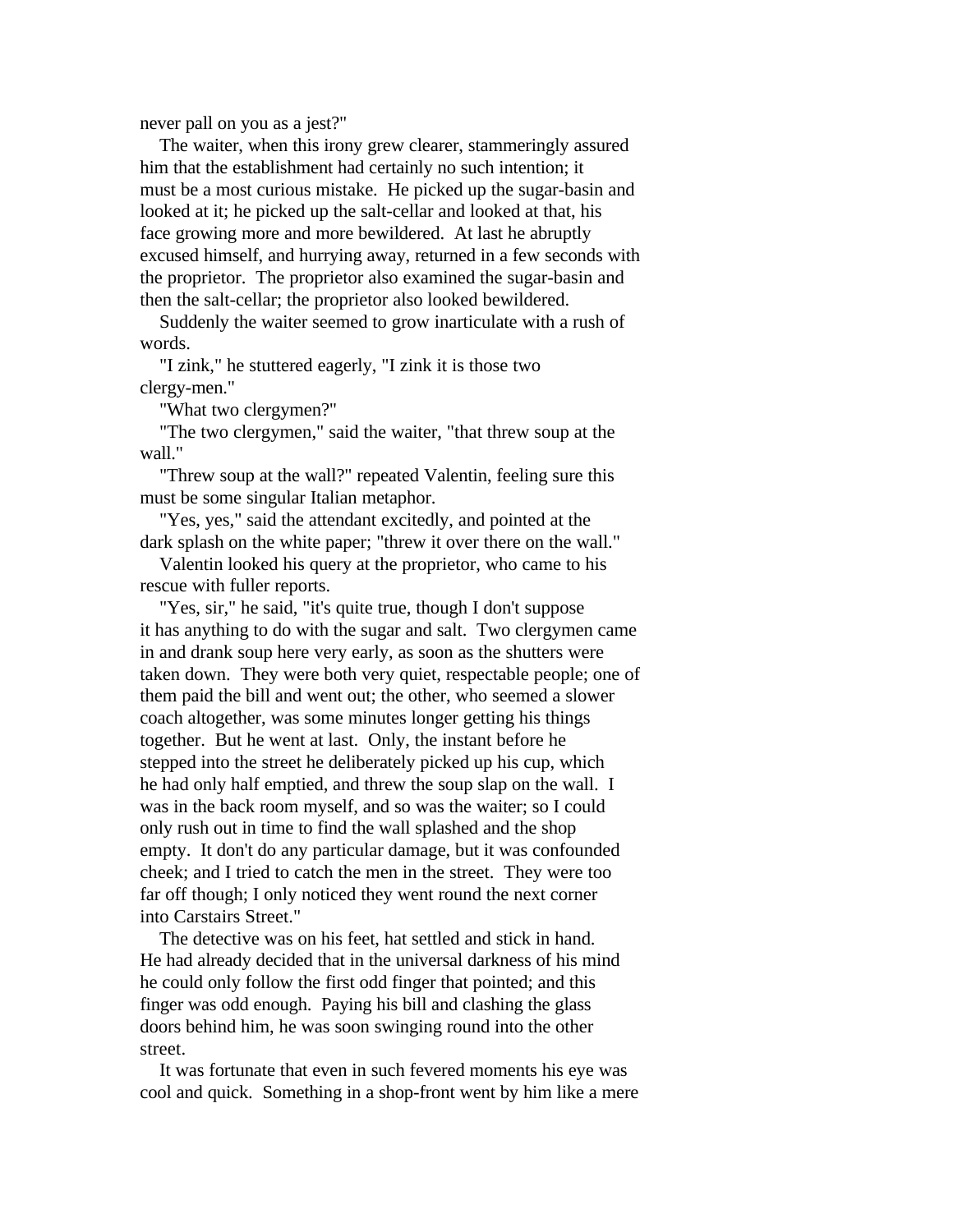flash; yet he went back to look at it. The shop was a popular greengrocer and fruiterer's, an array of goods set out in the open air and plainly ticketed with their names and prices. In the two most prominent compartments were two heaps, of oranges and of nuts respectively. On the heap of nuts lay a scrap of cardboard, on which was written in bold, blue chalk, "Best tangerine oranges, two a penny." On the oranges was the equally clear and exact description, "Finest Brazil nuts, 4d. a lb." M. Valentin looked at these two placards and fancied he had met this highly subtle form of humour before, and that somewhat recently. He drew the attention of the red-faced fruiterer, who was looking rather sullenly up and down the street, to this inaccuracy in his advertisements. The fruiterer said nothing, but sharply put each card into its proper place. The detective, leaning elegantly on his walking-cane, continued to scrutinise the shop. At last he said, "Pray excuse my apparent irrelevance, my good sir, but I should like to ask you a question in experimental psychology and the association of ideas."

 The red-faced shopman regarded him with an eye of menace; but he continued gaily, swinging his cane, "Why," he pursued, "why are two tickets wrongly placed in a greengrocer's shop like a shovel hat that has come to London for a holiday? Or, in case I do not make myself clear, what is the mystical association which connects the idea of nuts marked as oranges with the idea of two clergymen, one tall and the other short?"

 The eyes of the tradesman stood out of his head like a snail's; he really seemed for an instant likely to fling himself upon the stranger. At last he stammered angrily: "I don't know what you 'ave to do with it, but if you're one of their friends, you can tell 'em from me that I'll knock their silly 'eads off, parsons or no parsons, if they upset my apples again."

 "Indeed?" asked the detective, with great sympathy. "Did they upset your apples?"

 "One of 'em did," said the heated shopman; "rolled 'em all over the street. I'd 'ave caught the fool but for havin' to pick 'em up."

"Which way did these parsons go?" asked Valentin.

 "Up that second road on the left-hand side, and then across the square," said the other promptly.

 "Thanks," replied Valentin, and vanished like a fairy. On the other side of the second square he found a policeman, and said: "This is urgent, constable; have you seen two clergymen in shovel hats?"

 The policeman began to chuckle heavily. "I 'ave, sir; and if you arst me, one of 'em was drunk. He stood in the middle of the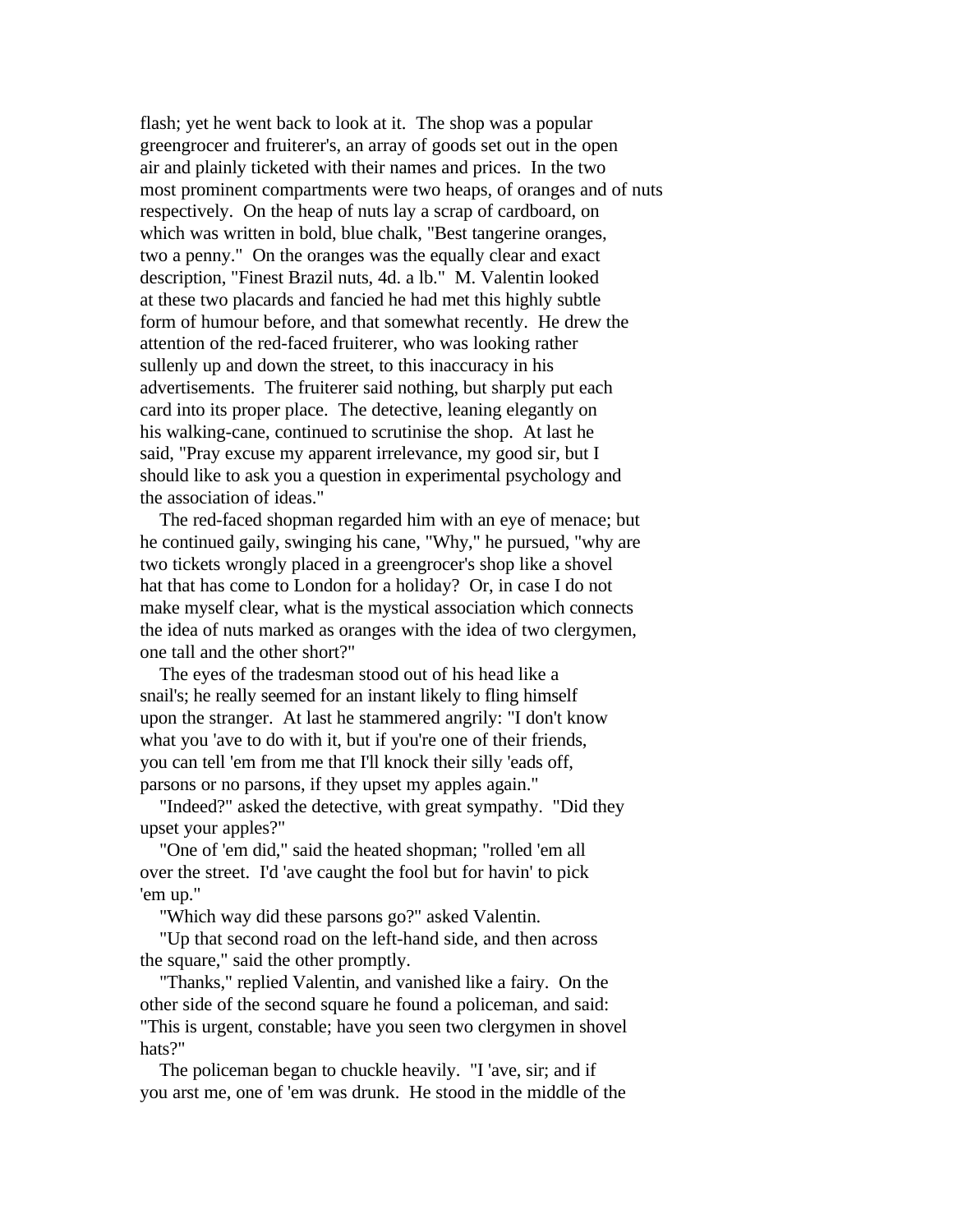road that bewildered that--"

"Which way did they go?" snapped Valentin.

 "They took one of them yellow buses over there," answered the man; "them that go to Hampstead."

 Valentin produced his official card and said very rapidly: "Call up two of your men to come with me in pursuit," and crossed the road with such contagious energy that the ponderous policeman was moved to almost agile obedience. In a minute and a half the French detective was joined on the opposite pavement by an inspector and a man in plain clothes.

 "Well, sir," began the former, with smiling importance, "and what may--?"

 Valentin pointed suddenly with his cane. "I'll tell you on the top of that omnibus," he said, and was darting and dodging across the tangle of the traffic. When all three sank panting on the top seats of the yellow vehicle, the inspector said: "We could go four times as quick in a taxi."

 "Quite true," replied their leader placidly, "if we only had an idea of where we were going."

"Well, where are you going?" asked the other, staring.

 Valentin smoked frowningly for a few seconds; then, removing his cigarette, he said: "If you know what a man's doing, get in front of him; but if you want to guess what he's doing, keep behind him. Stray when he strays; stop when he stops; travel as slowly as he. Then you may see what he saw and may act as he acted. All we can do is to keep our eyes skinned for a queer thing."

"What sort of queer thing do you mean?" asked the inspector.

 "Any sort of queer thing," answered Valentin, and relapsed into obstinate silence.

 The yellow omnibus crawled up the northern roads for what seemed like hours on end; the great detective would not explain further, and perhaps his assistants felt a silent and growing doubt of his errand. Perhaps, also, they felt a silent and growing desire for lunch, for the hours crept long past the normal luncheon hour, and the long roads of the North London suburbs seemed to shoot out into length after length like an infernal telescope. It was one of those journeys on which a man perpetually feels that now at last he must have come to the end of the universe, and then finds he has only come to the beginning of Tufnell Park. London died away in draggled taverns and dreary scrubs, and then was unaccountably born again in blazing high streets and blatant hotels. It was like passing through thirteen separate vulgar cities all just touching each other. But though the winter twilight was already threatening the road ahead of them, the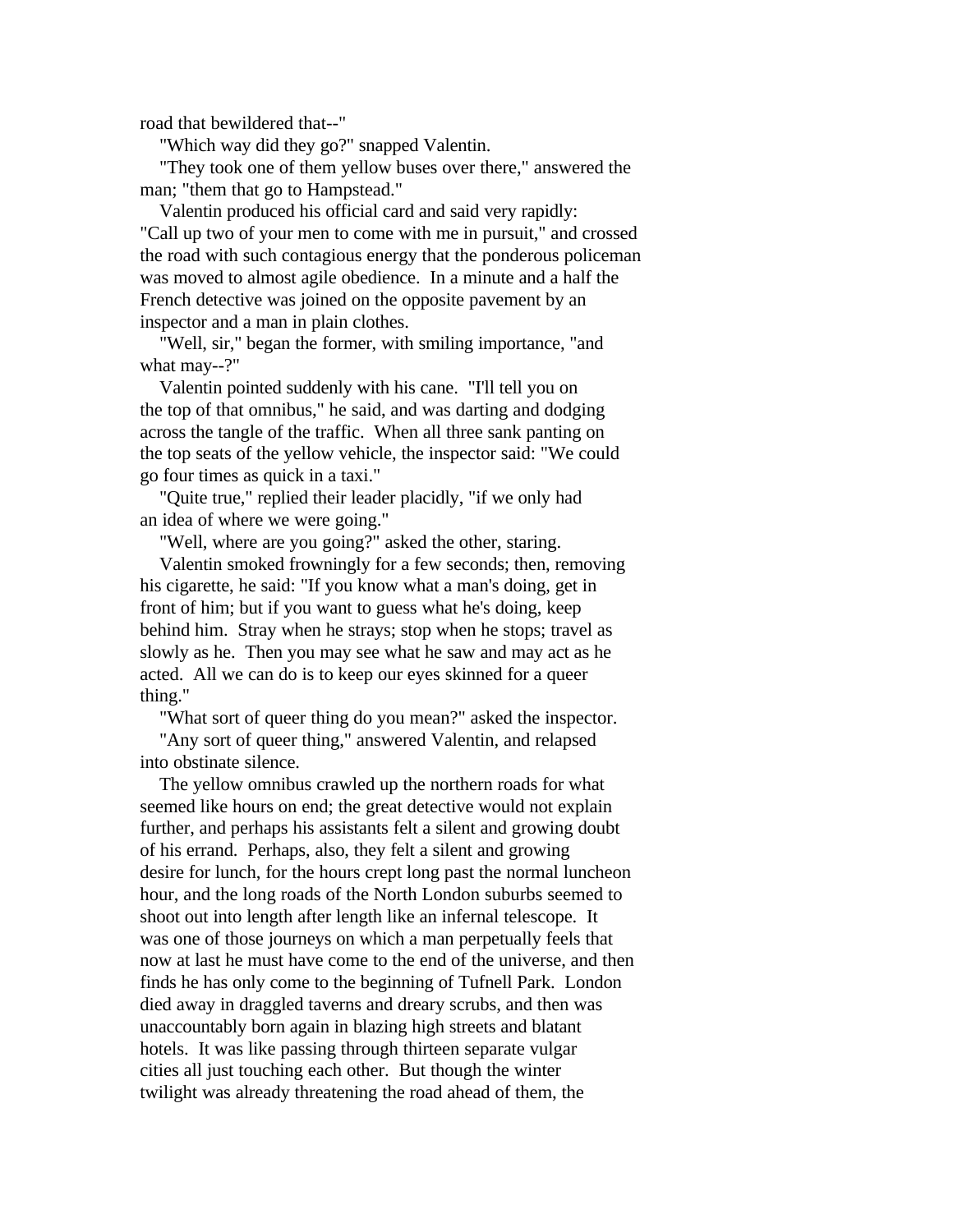Parisian detective still sat silent and watchful, eyeing the frontage of the streets that slid by on either side. By the time they had left Camden Town behind, the policemen were nearly asleep; at least, they gave something like a jump as Valentin leapt erect, struck a hand on each man's shoulder, and shouted to the driver to stop.

 They tumbled down the steps into the road without realising why they had been dislodged; when they looked round for enlightenment they found Valentin triumphantly pointing his finger towards a window on the left side of the road. It was a large window, forming part of the long facade of a gilt and palatial public-house; it was the part reserved for respectable dining, and labelled "Restaurant." This window, like all the rest along the frontage of the hotel, was of frosted and figured glass; but in the middle of it was a big, black smash, like a star in the ice.

 "Our cue at last," cried Valentin, waving his stick; "the place with the broken window."

 "What window? What cue?" asked his principal assistant. "Why, what proof is there that this has anything to do with them?"

Valentin almost broke his bamboo stick with rage.

 "Proof!" he cried. "Good God! the man is looking for proof! Why, of course, the chances are twenty to one that it has nothing to do with them. But what else can we do? Don't you see we must either follow one wild possibility or else go home to bed?" He banged his way into the restaurant, followed by his companions, and they were soon seated at a late luncheon at a little table, and looked at the star of smashed glass from the inside. Not that it was very informative to them even then.

 "Got your window broken, I see," said Valentin to the waiter as he paid the bill.

 "Yes, sir," answered the attendant, bending busily over the change, to which Valentin silently added an enormous tip. The waiter straightened himself with mild but unmistakable animation.

"Ah, yes, sir," he said. "Very odd thing, that, sir."

 "Indeed?" Tell us about it," said the detective with careless curiosity.

 "Well, two gents in black came in," said the waiter; "two of those foreign parsons that are running about. They had a cheap and quiet little lunch, and one of them paid for it and went out. The other was just going out to join him when I looked at my change again and found he'd paid me more than three times too much. `Here,' I says to the chap who was nearly out of the door, `you've paid too much.' `Oh,' he says, very cool, `have we?' 'Yes,' I says, and picks up the bill to show him. Well, that was a knock-out."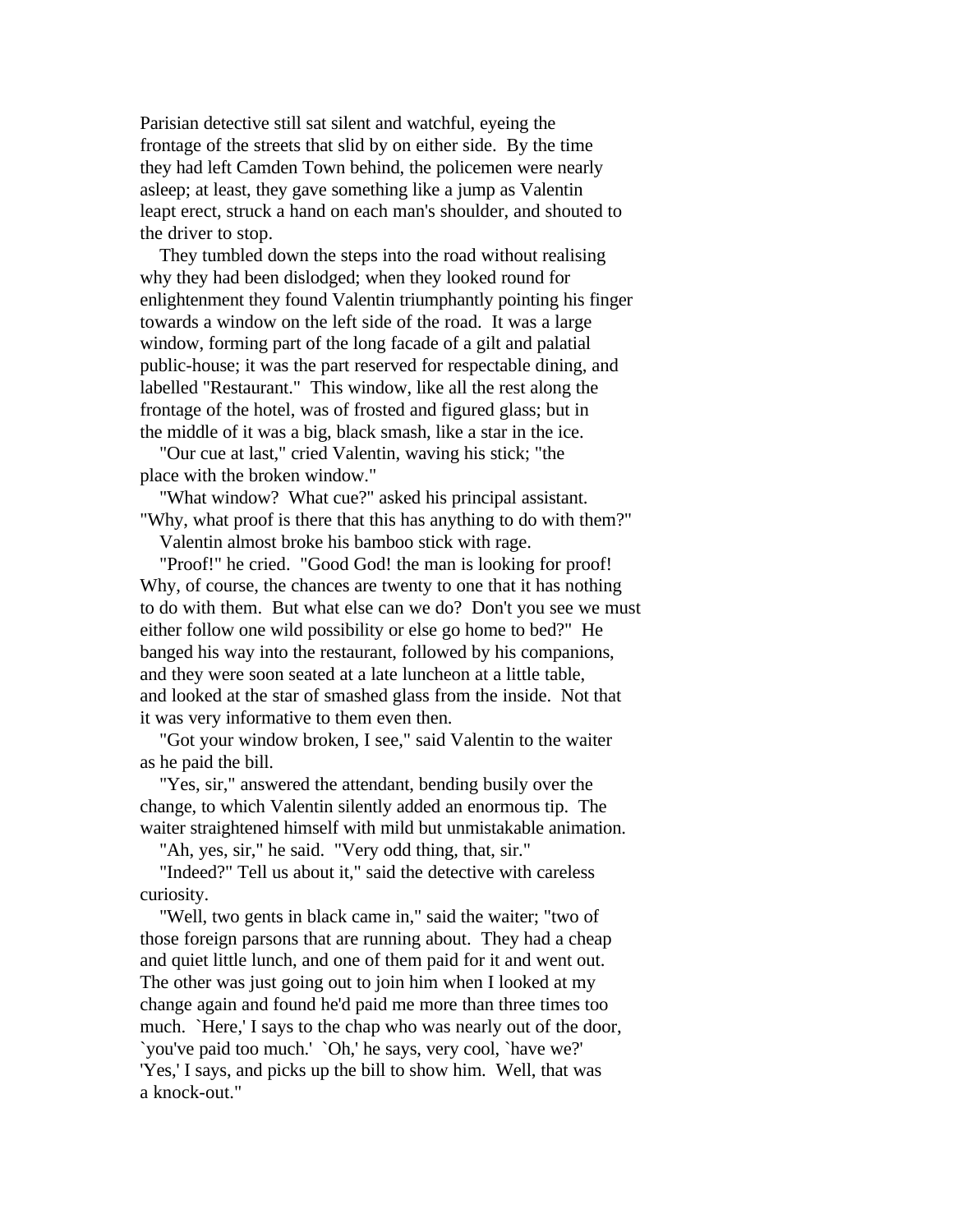"What do you mean?" asked his interlocutor.

 "Well, I'd have sworn on seven Bibles that I'd put 4s. on that bill. But now I saw I'd put 14s., as plain as paint."

 "Well?" cried Valentin, moving slowly, but with burning eyes, "and then?"

 "The parson at the door he says all serene, `Sorry to confuse your accounts, but it'll pay for the window.' `What window?' I says. `The one I'm going to break,' he says, and smashed that blessed pane with his umbrella."

 All three inquirers made an exclamation; and the inspector said under his breath, "Are we after escaped lunatics?" The waiter went on with some relish for the ridiculous story:

 "I was so knocked silly for a second, I couldn't do anything. The man marched out of the place and joined his friend just round the corner. Then they went so quick up Bullock Street that I couldn't catch them, though I ran round the bars to do it."

 "Bullock Street," said the detective, and shot up that thoroughfare as quickly as the strange couple he pursued.

 Their journey now took them through bare brick ways like tunnels; streets with few lights and even with few windows; streets that seemed built out of the blank backs of everything and everywhere. Dusk was deepening, and it was not easy even for the London policemen to guess in what exact direction they were treading. The inspector, however, was pretty certain that they would eventually strike some part of Hampstead Heath. Abruptly one bulging gas-lit window broke the blue twilight like a bull's-eye lantern; and Valentin stopped an instant before a little garish sweetstuff shop. After an instant's hesitation he went in; he stood amid the gaudy colours of the confectionery with entire gravity and bought thirteen chocolate cigars with a certain care. He was clearly preparing an opening; but he did not need one.

 An angular, elderly young woman in the shop had regarded his elegant appearance with a merely automatic inquiry; but when she saw the door behind him blocked with the blue uniform of the inspector, her eyes seemed to wake up.

 "Oh," she said, "if you've come about that parcel, I've sent it off already."

 "Parcel?" repeated Valentin; and it was his turn to look inquiring.

 "I mean the parcel the gentleman left--the clergyman gentleman."

 "For goodness' sake," said Valentin, leaning forward with his first real confession of eagerness, "for Heaven's sake tell us what happened exactly."

"Well," said the woman a little doubtfully, "the clergymen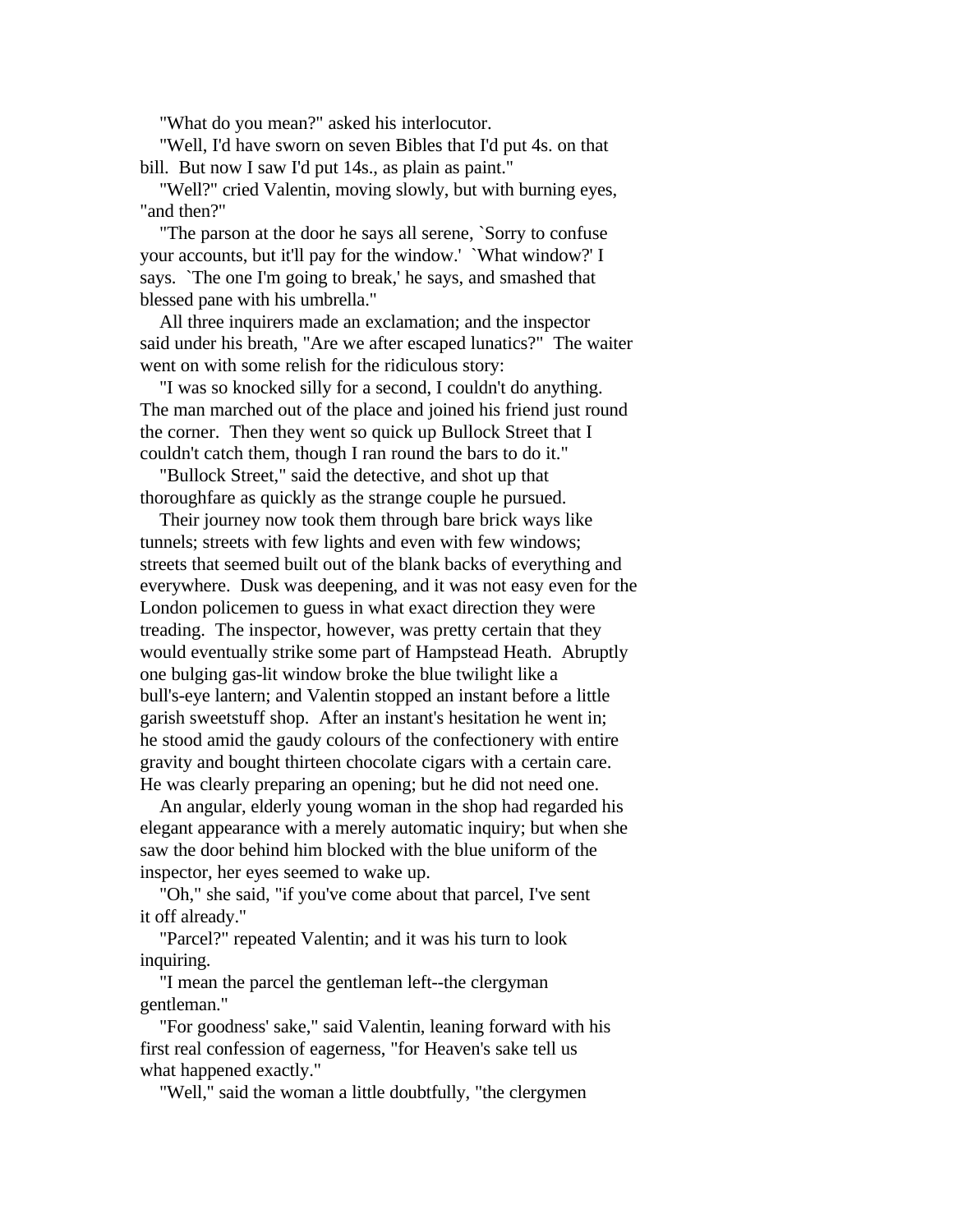came in about half an hour ago and bought some peppermints and talked a bit, and then went off towards the Heath. But a second after, one of them runs back into the shop and says, `Have I left a parcel!' Well, I looked everywhere and couldn't see one; so he says, `Never mind; but if it should turn up, please post it to this address,' and he left me the address and a shilling for my trouble. And sure enough, though I thought I'd looked everywhere, I found he'd left a brown paper parcel, so I posted it to the place he said. I can't remember the address now; it was somewhere in Westminster. But as the thing seemed so important, I thought perhaps the police had come about it."

 "So they have," said Valentin shortly. "Is Hampstead Heath near here?"

 "Straight on for fifteen minutes," said the woman, "and you'll come right out on the open." Valentin sprang out of the shop and began to run. The other detectives followed him at a reluctant trot.

 The street they threaded was so narrow and shut in by shadows that when they came out unexpectedly into the void common and vast sky they were startled to find the evening still so light and clear. A perfect dome of peacock-green sank into gold amid the blackening trees and the dark violet distances. The glowing green tint was just deep enough to pick out in points of crystal one or two stars. All that was left of the daylight lay in a golden glitter across the edge of Hampstead and that popular hollow which is called the Vale of Health. The holiday makers who roam this region had not wholly dispersed; a few couples sat shapelessly on benches; and here and there a distant girl still shrieked in one of the swings. The glory of heaven deepened and darkened around the sublime vulgarity of man; and standing on the slope and looking across the valley, Valentin beheld the thing which he sought.

 Among the black and breaking groups in that distance was one especially black which did not break--a group of two figures clerically clad. Though they seemed as small as insects, Valentin could see that one of them was much smaller than the other. Though the other had a student's stoop and an inconspicuous manner, he could see that the man was well over six feet high. He shut his teeth and went forward, whirling his stick impatiently. By the time he had substantially diminished the distance and magnified the two black figures as in a vast microscope, he had perceived something else; something which startled him, and yet which he had somehow expected. Whoever was the tall priest, there could be no doubt about the identity of the short one. It was his friend of the Harwich train, the stumpy little cure of Essex whom he had warned about his brown paper parcels.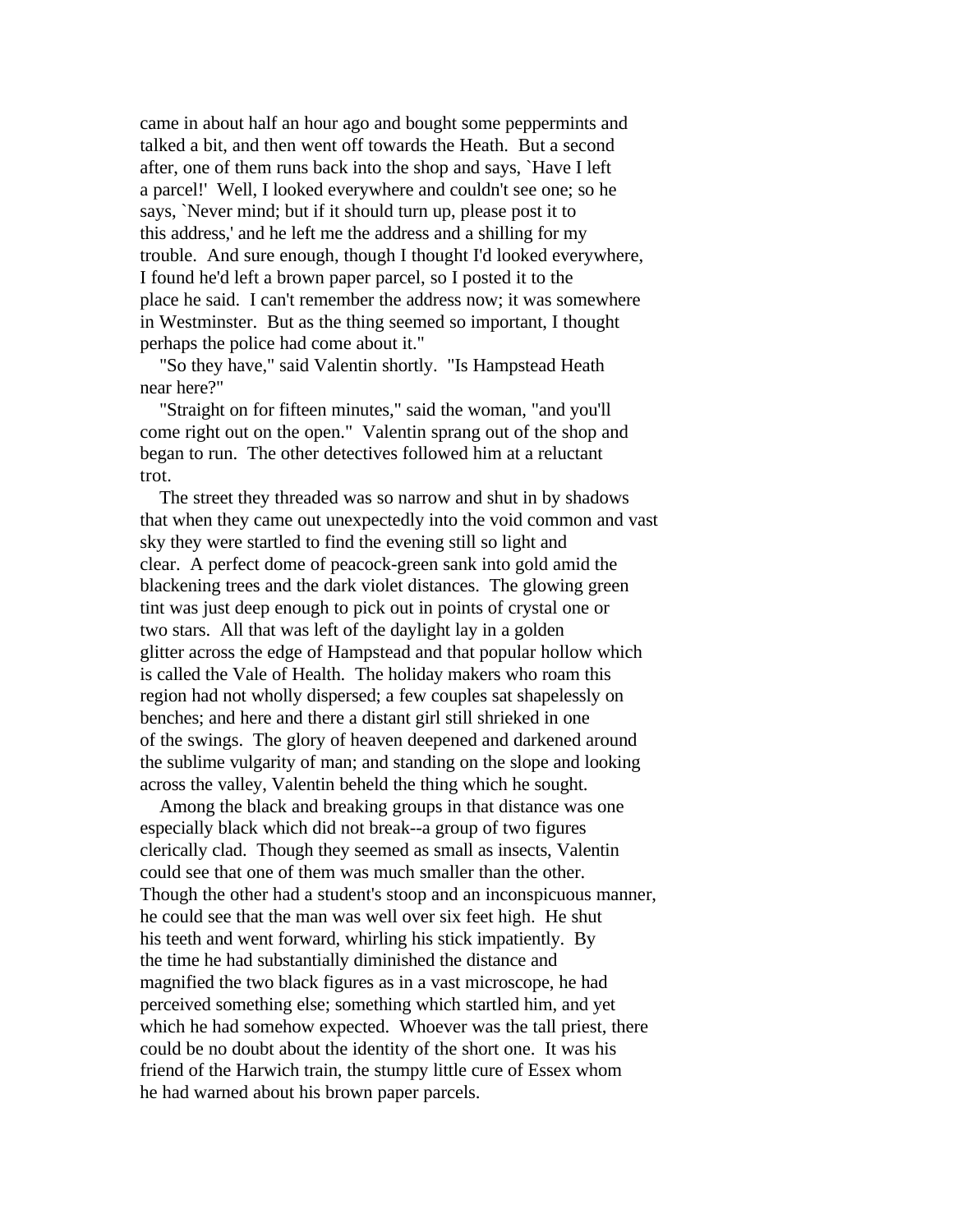Now, so far as this went, everything fitted in finally and rationally enough. Valentin had learned by his inquiries that morning that a Father Brown from Essex was bringing up a silver cross with sapphires, a relic of considerable value, to show some of the foreign priests at the congress. This undoubtedly was the "silver with blue stones"; and Father Brown undoubtedly was the little greenhorn in the train. Now there was nothing wonderful about the fact that what Valentin had found out Flambeau had also found out; Flambeau found out everything. Also there was nothing wonderful in the fact that when Flambeau heard of a sapphire cross he should try to steal it; that was the most natural thing in all natural history. And most certainly there was nothing wonderful about the fact that Flambeau should have it all his own way with such a silly sheep as the man with the umbrella and the parcels. He was the sort of man whom anybody could lead on a string to the North Pole; it was not surprising that an actor like Flambeau, dressed as another priest, could lead him to Hampstead Heath. So far the crime seemed clear enough; and while the detective pitied the priest for his helplessness, he almost despised Flambeau for condescending to so gullible a victim. But when Valentin thought of all that had happened in between, of all that had led him to his triumph, he racked his brains for the smallest rhyme or reason in it. What had the stealing of a blue-and-silver cross from a priest from Essex to do with chucking soup at wall paper? What had it to do with calling nuts oranges, or with paying for windows first and breaking them afterwards? He had come to the end of his chase; yet somehow he had missed the middle of it. When he failed (which was seldom), he had usually grasped the clue, but nevertheless missed the criminal. Here he had grasped the criminal, but still he could not grasp the clue.

 The two figures that they followed were crawling like black flies across the huge green contour of a hill. They were evidently sunk in conversation, and perhaps did not notice where they were going; but they were certainly going to the wilder and more silent heights of the Heath. As their pursuers gained on them, the latter had to use the undignified attitudes of the deer-stalker, to crouch behind clumps of trees and even to crawl prostrate in deep grass. By these ungainly ingenuities the hunters even came close enough to the quarry to hear the murmur of the discussion, but no word could be distinguished except the word "reason" recurring frequently in a high and almost childish voice. Once over an abrupt dip of land and a dense tangle of thickets, the detectives actually lost the two figures they were following. They did not find the trail again for an agonising ten minutes, and then it led round the brow of a great dome of hill overlooking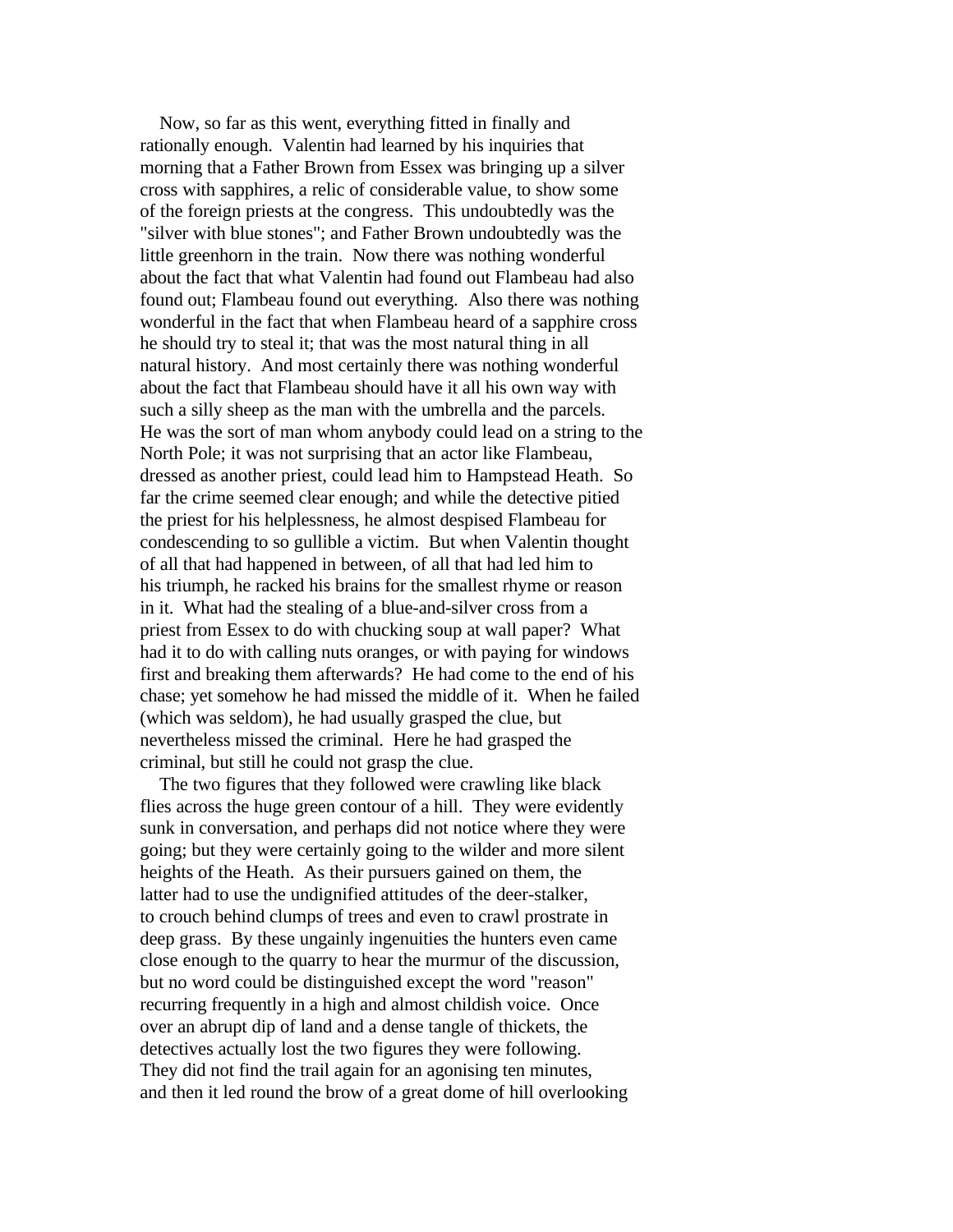an amphitheatre of rich and desolate sunset scenery. Under a tree in this commanding yet neglected spot was an old ramshackle wooden seat. On this seat sat the two priests still in serious speech together. The gorgeous green and gold still clung to the darkening horizon; but the dome above was turning slowly from peacock-green to peacock-blue, and the stars detached themselves more and more like solid jewels. Mutely motioning to his followers, Valentin contrived to creep up behind the big branching tree, and, standing there in deathly silence, heard the words of the strange priests for the first time.

 After he had listened for a minute and a half, he was gripped by a devilish doubt. Perhaps he had dragged the two English policemen to the wastes of a nocturnal heath on an errand no saner than seeking figs on its thistles. For the two priests were talking exactly like priests, piously, with learning and leisure, about the most aerial enigmas of theology. The little Essex priest spoke the more simply, with his round face turned to the strengthening stars; the other talked with his head bowed, as if he were not even worthy to look at them. But no more innocently clerical conversation could have been heard in any white Italian cloister or black Spanish cathedral.

 The first he heard was the tail of one of Father Brown's sentences, which ended: "... what they really meant in the Middle Ages by the heavens being incorruptible."

The taller priest nodded his bowed head and said:

 "Ah, yes, these modern infidels appeal to their reason; but who can look at those millions of worlds and not feel that there may well be wonderful universes above us where reason is utterly unreasonable?"

 "No," said the other priest; "reason is always reasonable, even in the last limbo, in the lost borderland of things. I know that people charge the Church with lowering reason, but it is just the other way. Alone on earth, the Church makes reason really supreme. Alone on earth, the Church affirms that God himself is bound by reason."

 The other priest raised his austere face to the spangled sky and said:

"Yet who knows if in that infinite universe--?"

 "Only infinite physically," said the little priest, turning sharply in his seat, "not infinite in the sense of escaping from the laws of truth."

 Valentin behind his tree was tearing his fingernails with silent fury. He seemed almost to hear the sniggers of the English detectives whom he had brought so far on a fantastic guess only to listen to the metaphysical gossip of two mild old parsons. In his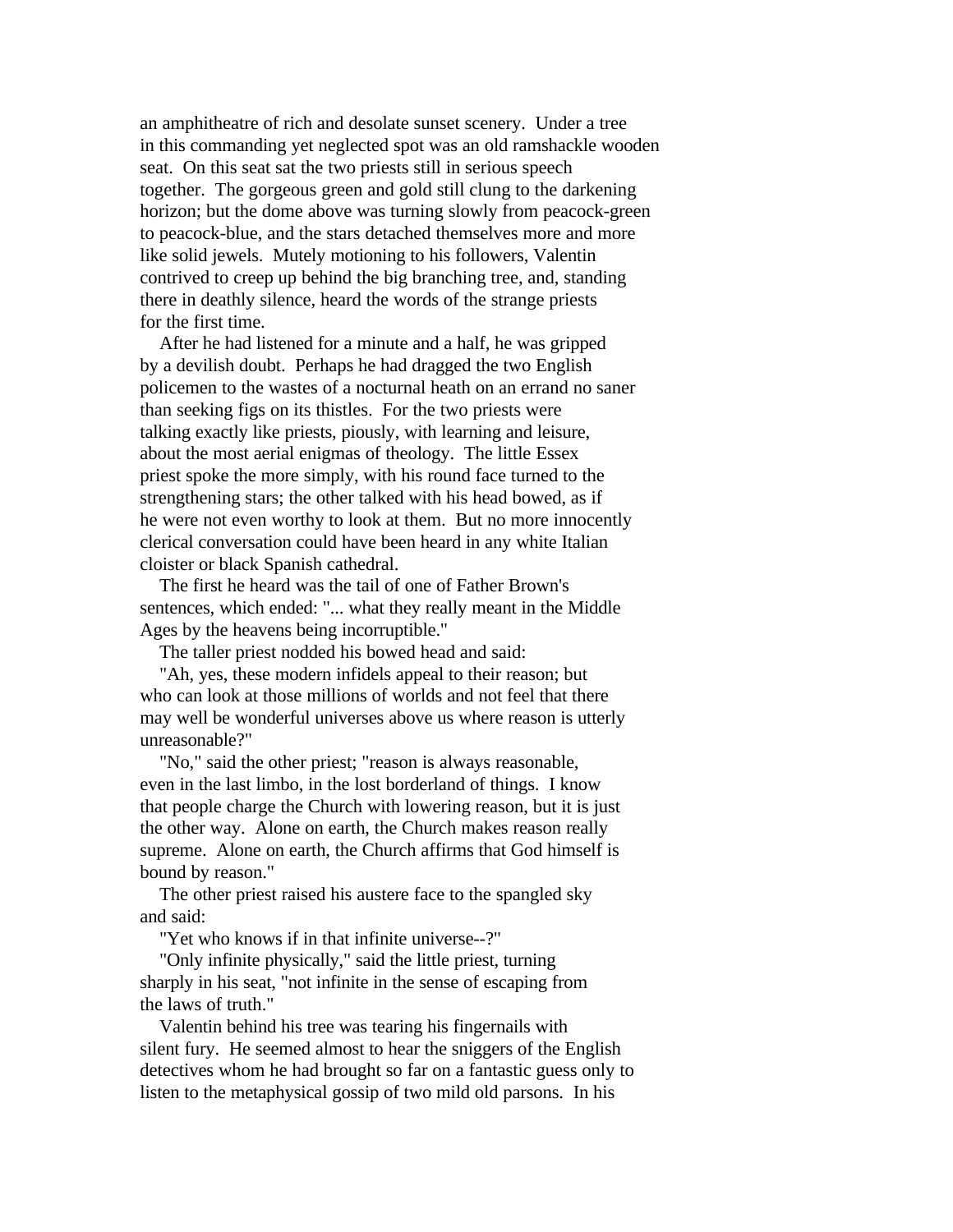impatience he lost the equally elaborate answer of the tall cleric, and when he listened again it was again Father Brown who was speaking:

 "Reason and justice grip the remotest and the loneliest star. Look at those stars. Don't they look as if they were single diamonds and sapphires? Well, you can imagine any mad botany or geology you please. Think of forests of adamant with leaves of brilliants. Think the moon is a blue moon, a single elephantine sapphire. But don't fancy that all that frantic astronomy would make the smallest difference to the reason and justice of conduct. On plains of opal, under cliffs cut out of pearl, you would still find a notice-board, `Thou shalt not steal.'"

 Valentin was just in the act of rising from his rigid and crouching attitude and creeping away as softly as might be, felled by the one great folly of his life. But something in the very silence of the tall priest made him stop until the latter spoke. When at last he did speak, he said simply, his head bowed and his hands on his knees:

 "Well, I think that other worlds may perhaps rise higher than our reason. The mystery of heaven is unfathomable, and I for one can only bow my head."

 Then, with brow yet bent and without changing by the faintest shade his attitude or voice, he added:

 "Just hand over that sapphire cross of yours, will you? We're all alone here, and I could pull you to pieces like a straw doll."

 The utterly unaltered voice and attitude added a strange violence to that shocking change of speech. But the guarder of the relic only seemed to turn his head by the smallest section of the compass. He seemed still to have a somewhat foolish face turned to the stars. Perhaps he had not understood. Or, perhaps, he had understood and sat rigid with terror.

 "Yes," said the tall priest, in the same low voice and in the same still posture, "yes, I am Flambeau."

Then, after a pause, he said:

"Come, will you give me that cross?"

 "No," said the other, and the monosyllable had an odd sound. Flambeau suddenly flung off all his pontifical pretensions.

The great robber leaned back in his seat and laughed low but long. "No," he cried, "you won't give it me, you proud prelate. You

won't give it me, you little celibate simpleton. Shall I tell you why you won't give it me? Because I've got it already in my own breast-pocket."

 The small man from Essex turned what seemed to be a dazed face in the dusk, and said, with the timid eagerness of "The Private Secretary":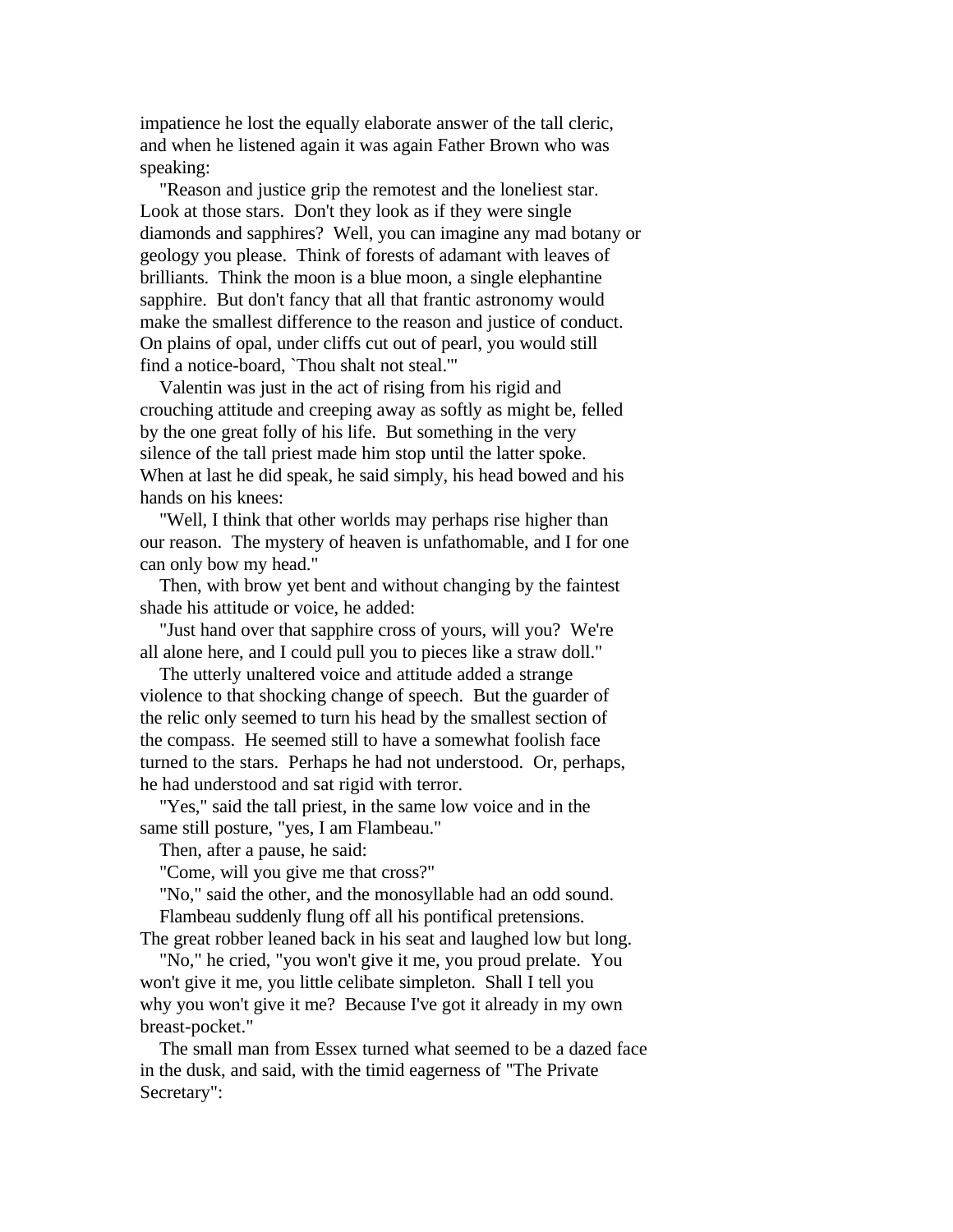"Are--are you sure?"

Flambeau yelled with delight.

 "Really, you're as good as a three-act farce," he cried. "Yes, you turnip, I am quite sure. I had the sense to make a duplicate of the right parcel, and now, my friend, you've got the duplicate and I've got the jewels. An old dodge, Father Brown- a very old dodge."

 "Yes," said Father Brown, and passed his hand through his hair with the same strange vagueness of manner. "Yes, I've heard of it before."

 The colossus of crime leaned over to the little rustic priest with a sort of sudden interest.

 "You have heard of it?" he asked. "Where have you heard of it?"

 "Well, I mustn't tell you his name, of course," said the little man simply. "He was a penitent, you know. He had lived prosperously for about twenty years entirely on duplicate brown paper parcels. And so, you see, when I began to suspect you, I thought of this poor chap's way of doing it at once."

 "Began to suspect me?" repeated the outlaw with increased intensity. "Did you really have the gumption to suspect me just because I brought you up to this bare part of the heath?"

 "No, no," said Brown with an air of apology. "You see, I suspected you when we first met. It's that little bulge up the sleeve where you people have the spiked bracelet."

 "How in Tartarus," cried Flambeau, "did you ever hear of the spiked bracelet?"

 "Oh, one's little flock, you know!" said Father Brown, arching his eyebrows rather blankly. "When I was a curate in Hartlepool, there were three of them with spiked bracelets. So, as I suspected you from the first, don't you see, I made sure that the cross should go safe, anyhow. I'm afraid I watched you, you know. So at last I saw you change the parcels. Then, don't you see, I changed them back again. And then I left the right one behind."

 "Left it behind?" repeated Flambeau, and for the first time there was another note in his voice beside his triumph.

 "Well, it was like this," said the little priest, speaking in the same unaffected way. "I went back to that sweet-shop and asked if I'd left a parcel, and gave them a particular address if it turned up. Well, I knew I hadn't; but when I went away again I did. So, instead of running after me with that valuable parcel, they have sent it flying to a friend of mine in Westminster." Then he added rather sadly: "I learnt that, too, from a poor fellow in Hartlepool. He used to do it with handbags he stole at railway stations, but he's in a monastery now. Oh, one gets to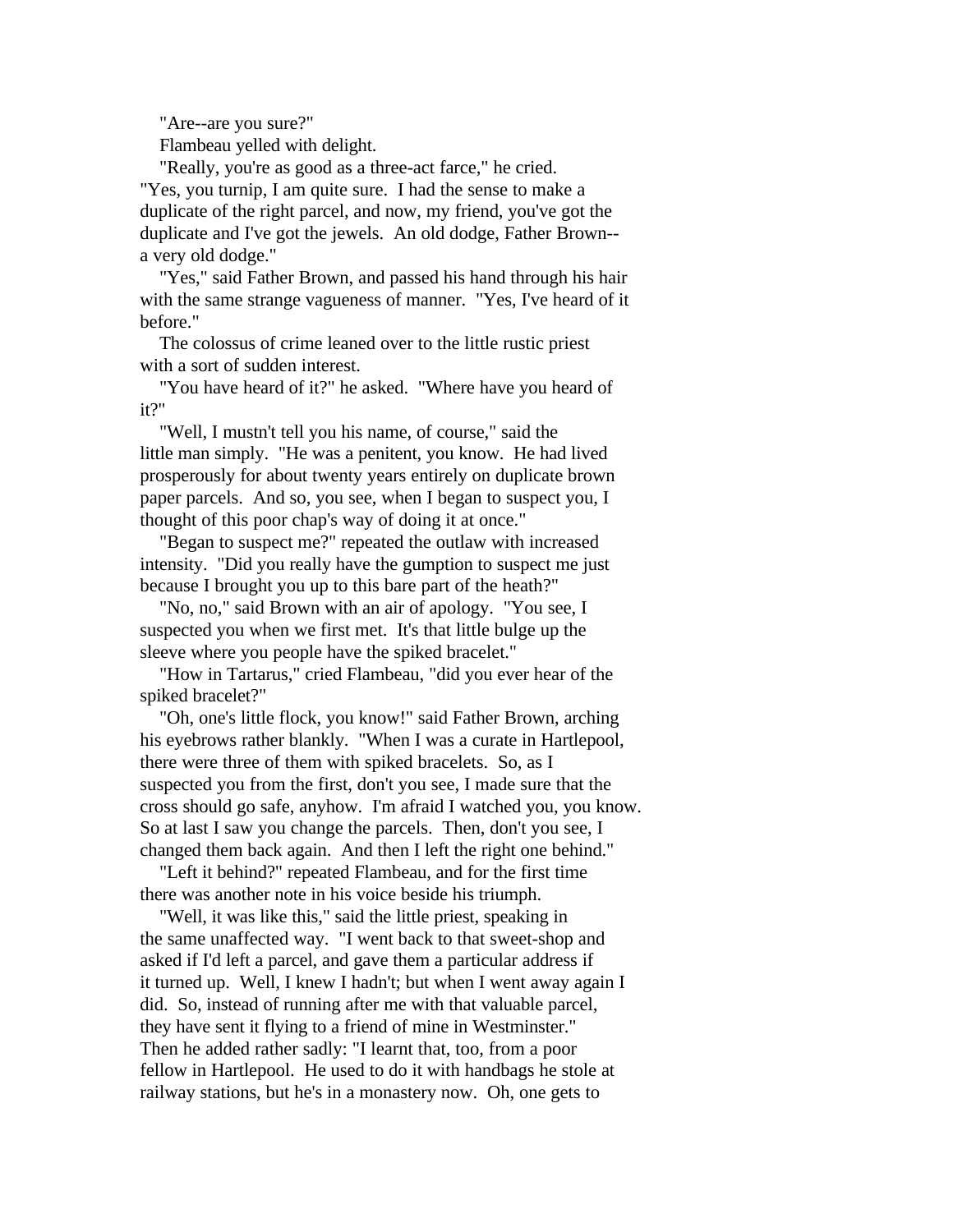know, you know," he added, rubbing his head again with the same sort of desperate apology. "We can't help being priests. People come and tell us these things."

 Flambeau tore a brown-paper parcel out of his inner pocket and rent it in pieces. There was nothing but paper and sticks of lead inside it. He sprang to his feet with a gigantic gesture, and cried:

 "I don't believe you. I don't believe a bumpkin like you could manage all that. I believe you've still got the stuff on you, and if you don't give it up--why, we're all alone, and I'll take it by force!"

 "No," said Father Brown simply, and stood up also, "you won't take it by force. First, because I really haven't still got it. And, second, because we are not alone."

Flambeau stopped in his stride forward.

 "Behind that tree," said Father Brown, pointing, "are two strong policemen and the greatest detective alive. How did they come here, do you ask? Why, I brought them, of course! How did I do it? Why, I'll tell you if you like! Lord bless you, we have to know twenty such things when we work among the criminal classes! Well, I wasn't sure you were a thief, and it would never do to make a scandal against one of our own clergy. So I just tested you to see if anything would make you show yourself. A man generally makes a small scene if he finds salt in his coffee; if he doesn't, he has some reason for keeping quiet. I changed the salt and sugar, and you kept quiet. A man generally objects if his bill is three times too big. If he pays it, he has some motive for passing unnoticed. I altered your bill, and you paid it."

 The world seemed waiting for Flambeau to leap like a tiger. But he was held back as by a spell; he was stunned with the utmost curiosity.

 "Well," went on Father Brown, with lumbering lucidity, "as you wouldn't leave any tracks for the police, of course somebody had to. At every place we went to, I took care to do something that would get us talked about for the rest of the day. I didn't do much harm--a splashed wall, spilt apples, a broken window; but I saved the cross, as the cross will always be saved. It is at Westminster by now. I rather wonder you didn't stop it with the Donkey's Whistle."

"With the what?" asked Flambeau.

 "I'm glad you've never heard of it," said the priest, making a face. "It's a foul thing. I'm sure you're too good a man for a Whistler. I couldn't have countered it even with the Spots myself; I'm not strong enough in the legs."

"What on earth are you talking about?" asked the other.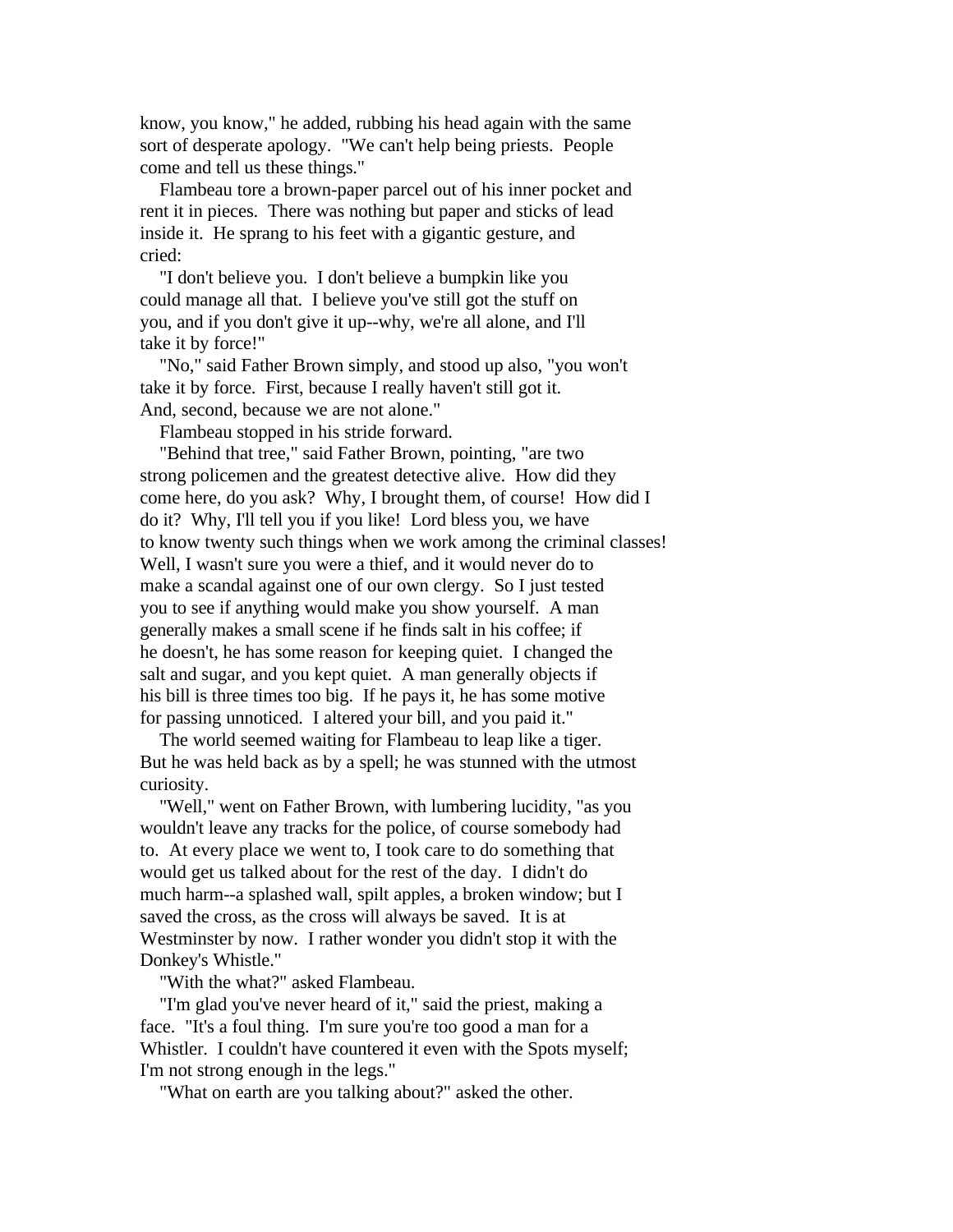"Well, I did think you'd know the Spots," said Father Brown, agreeably surprised. "Oh, you can't have gone so very wrong yet!"

 "How in blazes do you know all these horrors?" cried Flambeau. The shadow of a smile crossed the round, simple face of his clerical opponent.

 "Oh, by being a celibate simpleton, I suppose," he said. "Has it never struck you that a man who does next to nothing but hear men's real sins is not likely to be wholly unaware of human evil? But, as a matter of fact, another part of my trade, too, made me sure you weren't a priest."

"What?" asked the thief, almost gaping.

"You attacked reason," said Father Brown. "It's bad theology."

 And even as he turned away to collect his property, the three policemen came out from under the twilight trees. Flambeau was an artist and a sportsman. He stepped back and swept Valentin a great bow.

 "Do not bow to me, mon ami," said Valentin with silver clearness. "Let us both bow to our master."

 And they both stood an instant uncovered while the little Essex priest blinked about for his umbrella.

## The Secret Garden

Aristide Valentin, Chief of the Paris Police, was late for his dinner, and some of his guests began to arrive before him. These were, however, reassured by his confidential servant, Ivan, the old man with a scar, and a face almost as grey as his moustaches, who always sat at a table in the entrance hall--a hall hung with weapons. Valentin's house was perhaps as peculiar and celebrated as its master. It was an old house, with high walls and tall poplars almost overhanging the Seine; but the oddity--and perhaps the police value--of its architecture was this: that there was no ultimate exit at all except through this front door, which was guarded by Ivan and the armoury. The garden was large and elaborate, and there were many exits from the house into the garden. But there was no exit from the garden into the world outside; all round it ran a tall, smooth, unscalable wall with special spikes at the top; no bad garden, perhaps, for a man to reflect in whom some hundred criminals had sworn to kill.

 As Ivan explained to the guests, their host had telephoned that he was detained for ten minutes. He was, in truth, making some last arrangements about executions and such ugly things; and though these duties were rootedly repulsive to him, he always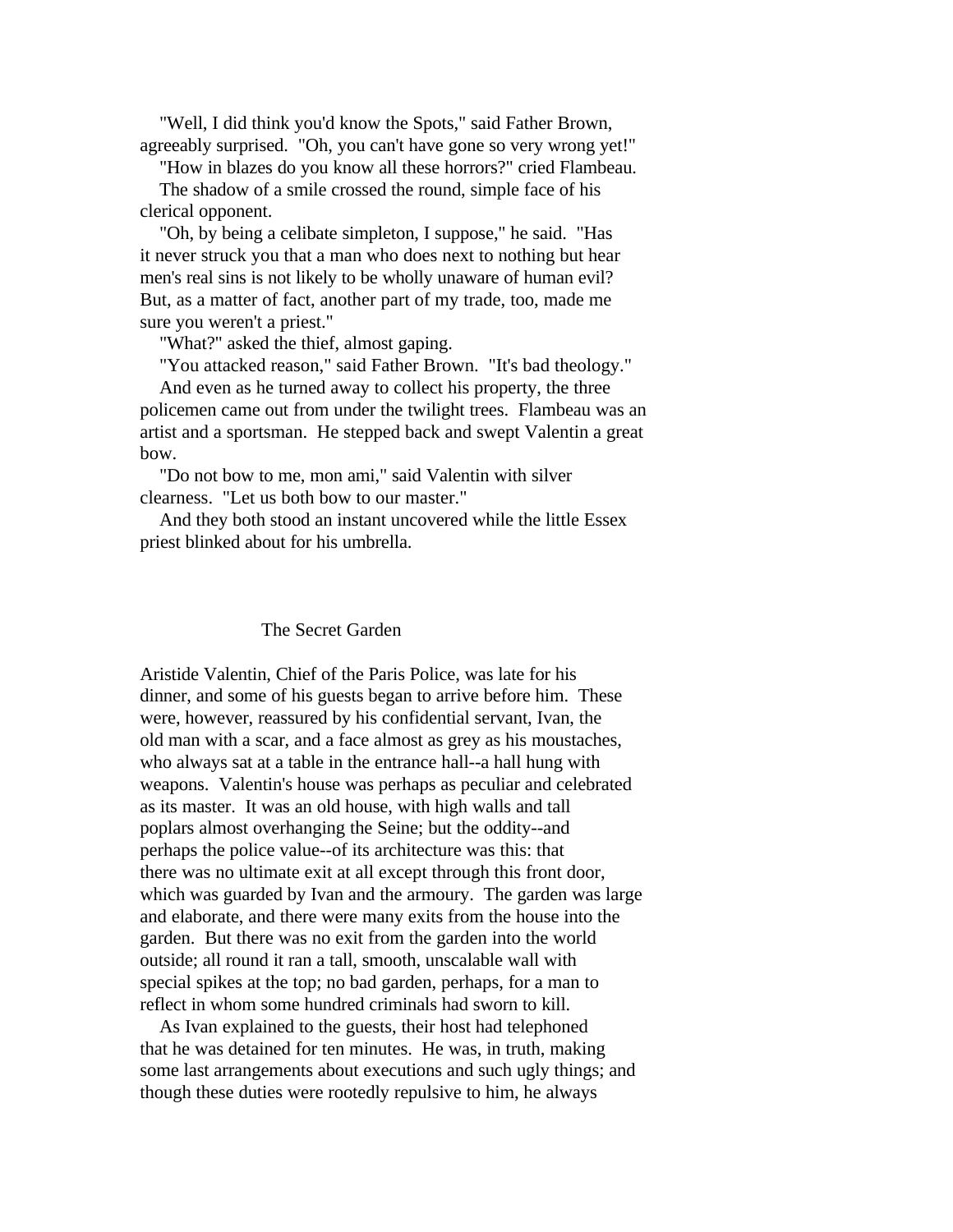performed them with precision. Ruthless in the pursuit of criminals, he was very mild about their punishment. Since he had been supreme over French--and largely over European--policial methods, his great influence had been honourably used for the mitigation of sentences and the purification of prisons. He was one of the great humanitarian French freethinkers; and the only thing wrong with them is that they make mercy even colder than justice.

 When Valentin arrived he was already dressed in black clothes and the red rosette--an elegant figure, his dark beard already streaked with grey. He went straight through his house to his study, which opened on the grounds behind. The garden door of it was open, and after he had carefully locked his box in its official place, he stood for a few seconds at the open door looking out upon the garden. A sharp moon was fighting with the flying rags and tatters of a storm, and Valentin regarded it with a wistfulness unusual in such scientific natures as his. Perhaps such scientific natures have some psychic prevision of the most tremendous problem of their lives. From any such occult mood, at least, he quickly recovered, for he knew he was late, and that his guests had already begun to arrive. A glance at his drawing-room when he entered it was enough to make certain that his principal guest was not there, at any rate. He saw all the other pillars of the little party; he saw Lord Galloway, the English Ambassador--a choleric old man with a russet face like an apple, wearing the blue ribbon of the Garter. He saw Lady Galloway, slim and threadlike, with silver hair and a face sensitive and superior. He saw her daughter, Lady Margaret Graham, a pale and pretty girl with an elfish face and copper-coloured hair. He saw the Duchess of Mont St. Michel, black-eyed and opulent, and with her her two daughters, black-eyed and opulent also. He saw Dr. Simon, a typical French scientist, with glasses, a pointed brown beard, and a forehead barred with those parallel wrinkles which are the penalty of superciliousness, since they come through constantly elevating the eyebrows. He saw Father Brown, of Cobhole, in Essex, whom he had recently met in England. He saw--perhaps with more interest than any of these--a tall man in uniform, who had bowed to the Galloways without receiving any very hearty acknowledgment, and who now advanced alone to pay his respects to his host. This was Commandant O'Brien, of the French Foreign Legion. He was a slim yet somewhat swaggering figure, clean-shaven, dark-haired, and blue-eyed, and, as seemed natural in an officer of that famous regiment of victorious failures and successful suicides, he had an air at once dashing and melancholy. He was by birth an Irish gentleman, and in boyhood had known the Galloways--especially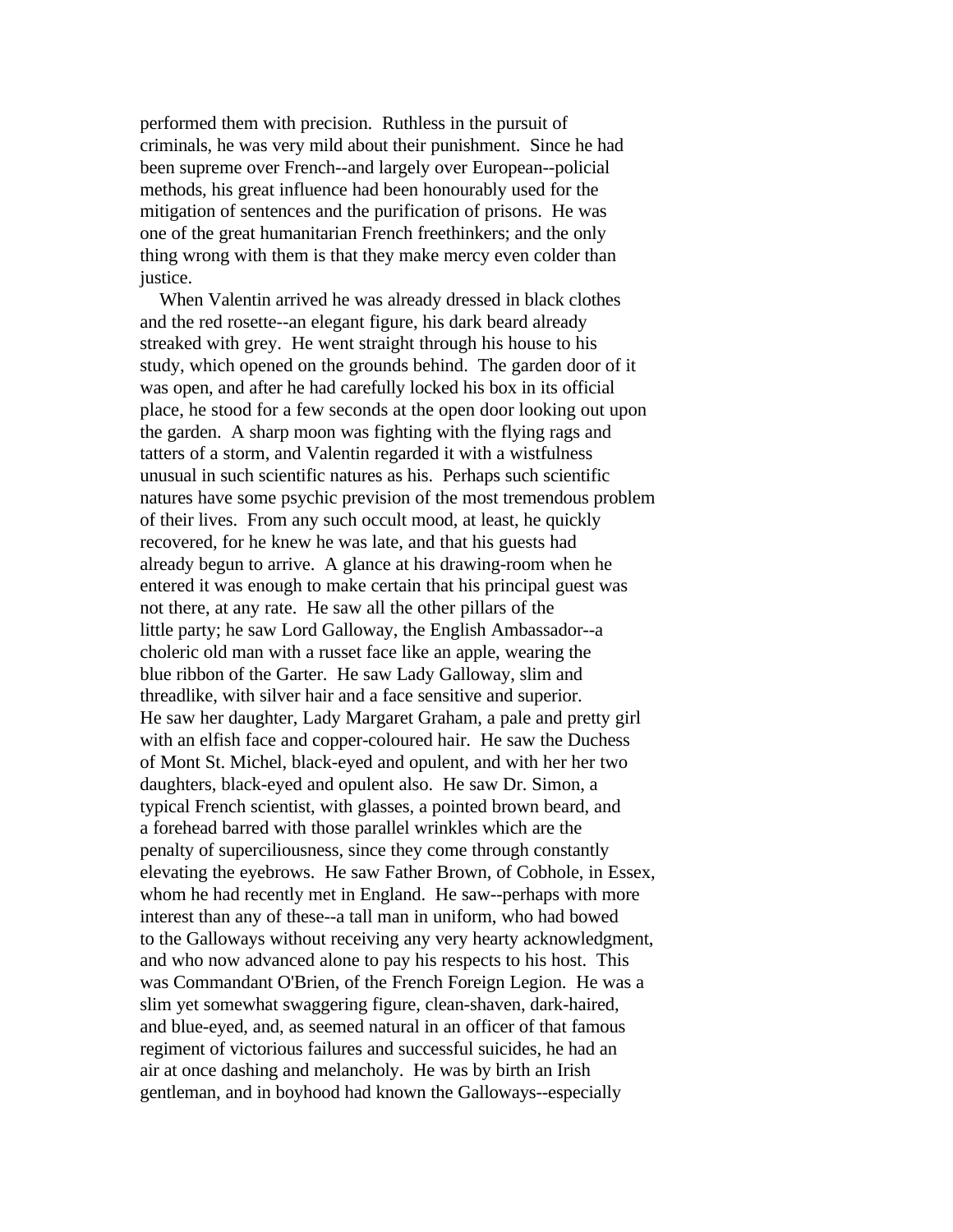Margaret Graham. He had left his country after some crash of debts, and now expressed his complete freedom from British etiquette by swinging about in uniform, sabre and spurs. When he bowed to the Ambassador's family, Lord and Lady Galloway bent stiffly, and Lady Margaret looked away.

 But for whatever old causes such people might be interested in each other, their distinguished host was not specially interested in them. No one of them at least was in his eyes the guest of the evening. Valentin was expecting, for special reasons, a man of world-wide fame, whose friendship he had secured during some of his great detective tours and triumphs in the United States. He was expecting Julius K. Brayne, that multi-millionaire whose colossal and even crushing endowments of small religions have occasioned so much easy sport and easier solemnity for the American and English papers. Nobody could quite make out whether Mr. Brayne was an atheist or a Mormon or a Christian Scientist; but he was ready to pour money into any intellectual vessel, so long as it was an untried vessel. One of his hobbies was to wait for the American Shakespeare--a hobby more patient than angling. He admired Walt Whitman, but thought that Luke P. Tanner, of Paris, Pa., was more "progressive" than Whitman any day. He liked anything that he thought "progressive." He thought Valentin "progressive," thereby doing him a grave injustice.

 The solid appearance of Julius K. Brayne in the room was as decisive as a dinner bell. He had this great quality, which very few of us can claim, that his presence was as big as his absence. He was a huge fellow, as fat as he was tall, clad in complete evening black, without so much relief as a watch-chain or a ring. His hair was white and well brushed back like a German's; his face was red, fierce and cherubic, with one dark tuft under the lower lip that threw up that otherwise infantile visage with an effect theatrical and even Mephistophelean. Not long, however, did that salon merely stare at the celebrated American; his lateness had already become a domestic problem, and he was sent with all speed into the dining-room with Lady Galloway on his arm.

 Except on one point the Galloways were genial and casual enough. So long as Lady Margaret did not take the arm of that adventurer O'Brien, her father was quite satisfied; and she had not done so, she had decorously gone in with Dr. Simon. Nevertheless, old Lord Galloway was restless and almost rude. He was diplomatic enough during dinner, but when, over the cigars, three of the younger men--Simon the doctor, Brown the priest, and the detrimental O'Brien, the exile in a foreign uniform--all melted away to mix with the ladies or smoke in the conservatory, then the English diplomatist grew very undiplomatic indeed. He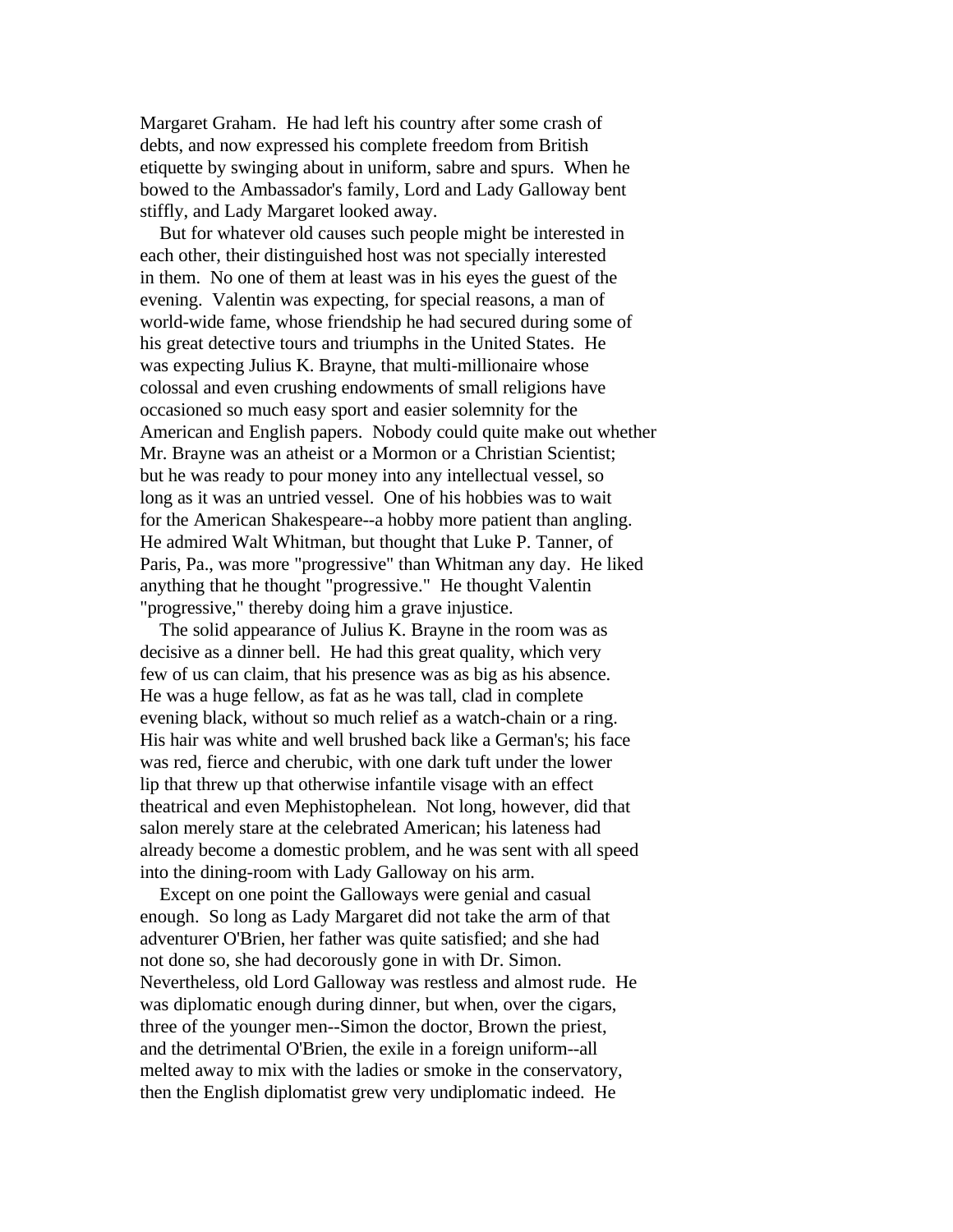was stung every sixty seconds with the thought that the scamp O'Brien might be signalling to Margaret somehow; he did not attempt to imagine how. He was left over the coffee with Brayne, the hoary Yankee who believed in all religions, and Valentin, the grizzled Frenchman who believed in none. They could argue with each other, but neither could appeal to him. After a time this "progressive" logomachy had reached a crisis of tedium; Lord Galloway got up also and sought the drawing-room. He lost his way in long passages for some six or eight minutes: till he heard the high-pitched, didactic voice of the doctor, and then the dull voice of the priest, followed by general laughter. They also, he thought with a curse, were probably arguing about "science and religion." But the instant he opened the salon door he saw only one thing--he saw what was not there. He saw that Commandant O'Brien was absent, and that Lady Margaret was absent too.

 Rising impatiently from the drawing-room, as he had from the dining-room, he stamped along the passage once more. His notion of protecting his daughter from the Irish-Algerian n'er-do-weel had become something central and even mad in his mind. As he went towards the back of the house, where was Valentin's study, he was surprised to meet his daughter, who swept past with a white, scornful face, which was a second enigma. If she had been with O'Brien, where was O'Brien! If she had not been with O'Brien, where had she been? With a sort of senile and passionate suspicion he groped his way to the dark back parts of the mansion, and eventually found a servants' entrance that opened on to the garden. The moon with her scimitar had now ripped up and rolled away all the storm-wrack. The argent light lit up all four corners of the garden. A tall figure in blue was striding across the lawn towards the study door; a glint of moonlit silver on his facings picked him out as Commandant O'Brien.

 He vanished through the French windows into the house, leaving Lord Galloway in an indescribable temper, at once virulent and vague. The blue-and-silver garden, like a scene in a theatre, seemed to taunt him with all that tyrannic tenderness against which his worldly authority was at war. The length and grace of the Irishman's stride enraged him as if he were a rival instead of a father; the moonlight maddened him. He was trapped as if by magic into a garden of troubadours, a Watteau fairyland; and, willing to shake off such amorous imbecilities by speech, he stepped briskly after his enemy. As he did so he tripped over some tree or stone in the grass; looked down at it first with irritation and then a second time with curiosity. The next instant the moon and the tall poplars looked at an unusual sight --an elderly English diplomatist running hard and crying or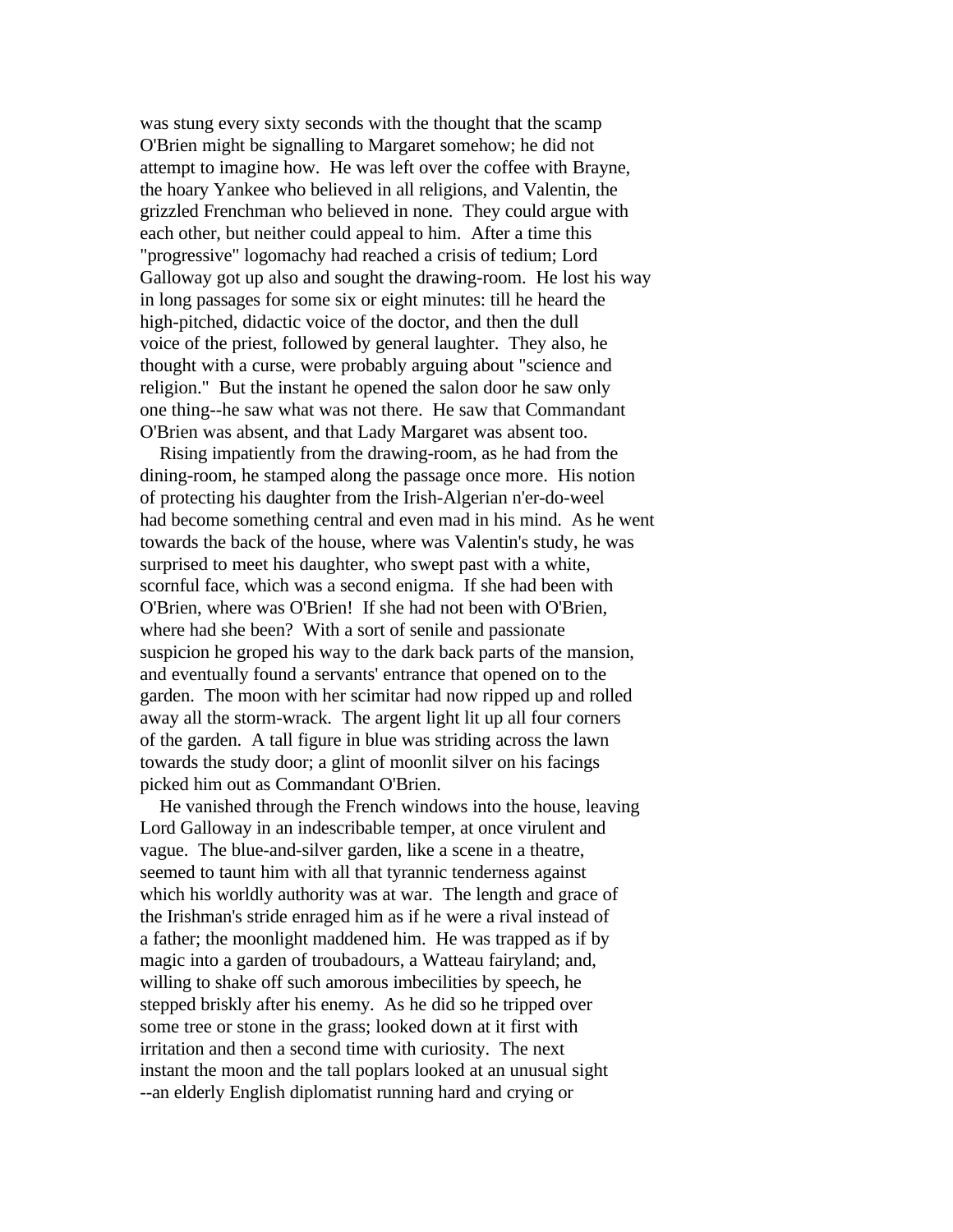bellowing as he ran.

 His hoarse shouts brought a pale face to the study door, the beaming glasses and worried brow of Dr. Simon, who heard the nobleman's first clear words. Lord Galloway was crying: "A corpse in the grass--a blood-stained corpse." O'Brien at last had gone utterly out of his mind.

 "We must tell Valentin at once," said the doctor, when the other had brokenly described all that he had dared to examine. "It is fortunate that he is here"; and even as he spoke the great detective entered the study, attracted by the cry. It was almost amusing to note his typical transformation; he had come with the common concern of a host and a gentleman, fearing that some guest or servant was ill. When he was told the gory fact, he turned with all his gravity instantly bright and businesslike; for this, however abrupt and awful, was his business.

 "Strange, gentlemen," he said as they hurried out into the garden, "that I should have hunted mysteries all over the earth, and now one comes and settles in my own back-yard. But where is the place?" They crossed the lawn less easily, as a slight mist had begun to rise from the river; but under the guidance of the shaken Galloway they found the body sunken in deep grass--the body of a very tall and broad-shouldered man. He lay face downwards, so they could only see that his big shoulders were clad in black cloth, and that his big head was bald, except for a wisp or two of brown hair that clung to his skull like wet seaweed. A scarlet serpent of blood crawled from under his fallen face.

 "At least," said Simon, with a deep and singular intonation, "he is none of our party."

 "Examine him, doctor," cried Valentin rather sharply. "He may not be dead."

 The doctor bent down. "He is not quite cold, but I am afraid he is dead enough," he answered. "Just help me to lift him up."

 They lifted him carefully an inch from the ground, and all doubts as to his being really dead were settled at once and frightfully. The head fell away. It had been entirely sundered from the body; whoever had cut his throat had managed to sever the neck as well. Even Valentin was slightly shocked. "He must have been as strong as a gorilla," he muttered.

 Not without a shiver, though he was used to anatomical abortions, Dr. Simon lifted the head. It was slightly slashed about the neck and jaw, but the face was substantially unhurt. It was a ponderous, yellow face, at once sunken and swollen, with a hawk-like nose and heavy lids--a face of a wicked Roman emperor, with, perhaps, a distant touch of a Chinese emperor. All present seemed to look at it with the coldest eye of ignorance. Nothing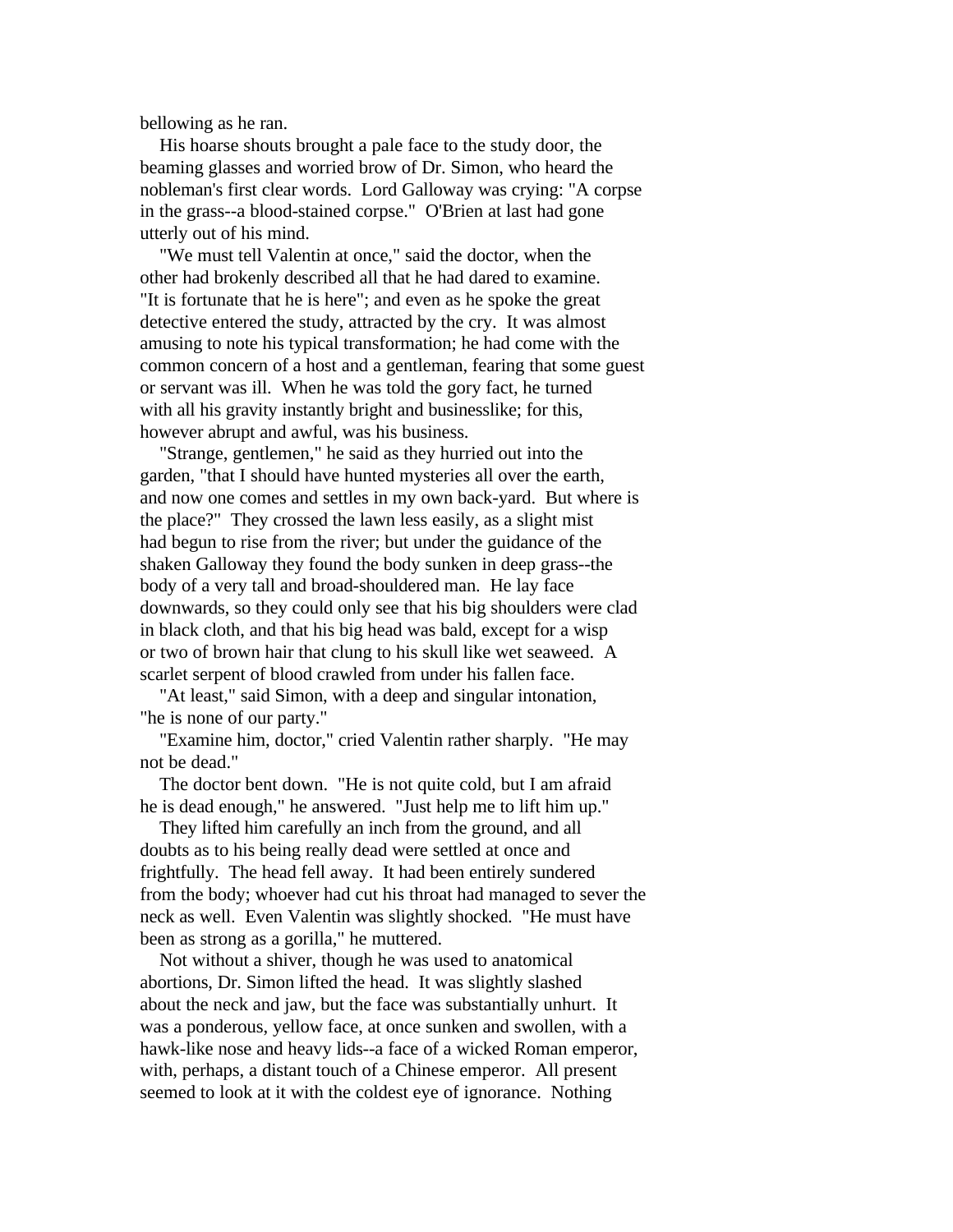else could be noted about the man except that, as they had lifted his body, they had seen underneath it the white gleam of a shirt-front defaced with a red gleam of blood. As Dr. Simon said, the man had never been of their party. But he might very well have been trying to join it, for he had come dressed for such an occasion.

 Valentin went down on his hands and knees and examined with his closest professional attention the grass and ground for some twenty yards round the body, in which he was assisted less skillfully by the doctor, and quite vaguely by the English lord. Nothing rewarded their grovellings except a few twigs, snapped or chopped into very small lengths, which Valentin lifted for an instant's examination and then tossed away.

 "Twigs," he said gravely; "twigs, and a total stranger with his head cut off; that is all there is on this lawn."

 There was an almost creepy stillness, and then the unnerved Galloway called out sharply:

"Who's that! Who's that over there by the garden wall!"

 A small figure with a foolishly large head drew waveringly near them in the moonlit haze; looked for an instant like a goblin, but turned out to be the harmless little priest whom they had left in the drawing-room.

 "I say," he said meekly, "there are no gates to this garden, do you know."

 Valentin's black brows had come together somewhat crossly, as they did on principle at the sight of the cassock. But he was far too just a man to deny the relevance of the remark. "You are right," he said. "Before we find out how he came to be killed, we may have to find out how he came to be here. Now listen to me, gentlemen. If it can be done without prejudice to my position and duty, we shall all agree that certain distinguished names might well be kept out of this. There are ladies, gentlemen, and there is a foreign ambassador. If we must mark it down as a crime, then it must be followed up as a crime. But till then I can use my own discretion. I am the head of the police; I am so public that I can afford to be private. Please Heaven, I will clear everyone of my own guests before I call in my men to look for anybody else. Gentlemen, upon your honour, you will none of you leave the house till tomorrow at noon; there are bedrooms for all. Simon, I think you know where to find my man, Ivan, in the front hall; he is a confidential man. Tell him to leave another servant on guard and come to me at once. Lord Galloway, you are certainly the best person to tell the ladies what has happened, and prevent a panic. They also must stay. Father Brown and I will remain with the body."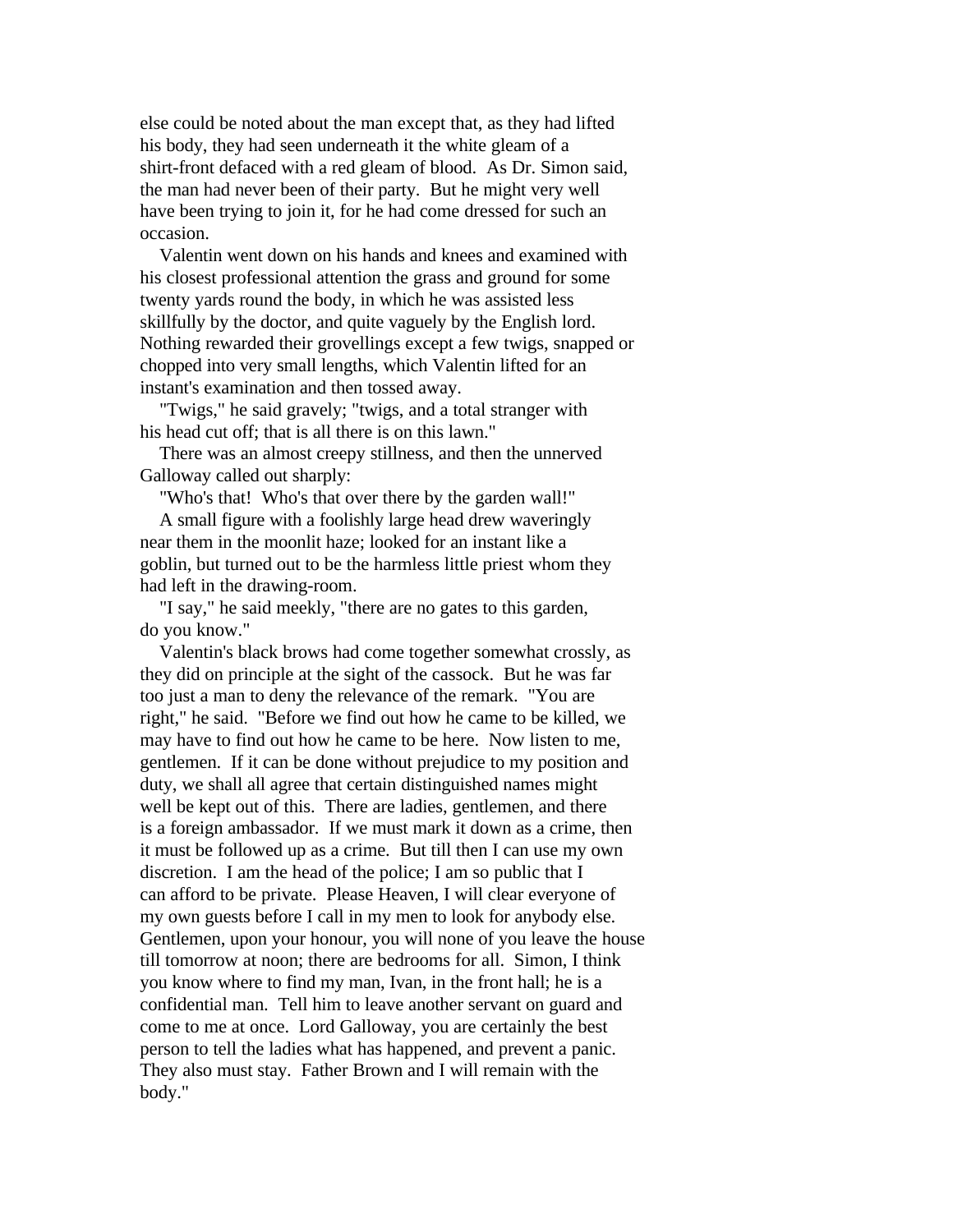When this spirit of the captain spoke in Valentin he was obeyed like a bugle. Dr. Simon went through to the armoury and routed out Ivan, the public detective's private detective. Galloway went to the drawing-room and told the terrible news tactfully enough, so that by the time the company assembled there the ladies were already startled and already soothed. Meanwhile the good priest and the good atheist stood at the head and foot of the dead man motionless in the moonlight, like symbolic statues of their two philosophies of death.

 Ivan, the confidential man with the scar and the moustaches, came out of the house like a cannon ball, and came racing across the lawn to Valentin like a dog to his master. His livid face was quite lively with the glow of this domestic detective story, and it was with almost unpleasant eagerness that he asked his master's permission to examine the remains.

 "Yes; look, if you like, Ivan," said Valentin, "but don't be long. We must go in and thrash this out in the house."

Ivan lifted the head, and then almost let it drop.

 "Why," he gasped, "it's--no, it isn't; it can't be. Do you know this man, sir?"

 "No," said Valentin indifferently; "we had better go inside." Between them they carried the corpse to a sofa in the study, and then all made their way to the drawing-room.

 The detective sat down at a desk quietly, and even without hesitation; but his eye was the iron eye of a judge at assize. He made a few rapid notes upon paper in front of him, and then said shortly: "Is everybody here?"

 "Not Mr. Brayne," said the Duchess of Mont St. Michel, looking round.

 "No," said Lord Galloway in a hoarse, harsh voice. "And not Mr. Neil O'Brien, I fancy. I saw that gentleman walking in the garden when the corpse was still warm."

 "Ivan," said the detective, "go and fetch Commandant O'Brien and Mr. Brayne. Mr. Brayne, I know, is finishing a cigar in the dining-room; Commandant O'Brien, I think, is walking up and down the conservatory. I am not sure."

 The faithful attendant flashed from the room, and before anyone could stir or speak Valentin went on with the same soldierly swiftness of exposition.

 "Everyone here knows that a dead man has been found in the garden, his head cut clean from his body. Dr. Simon, you have examined it. Do you think that to cut a man's throat like that would need great force? Or, perhaps, only a very sharp knife?"

 "I should say that it could not be done with a knife at all," said the pale doctor.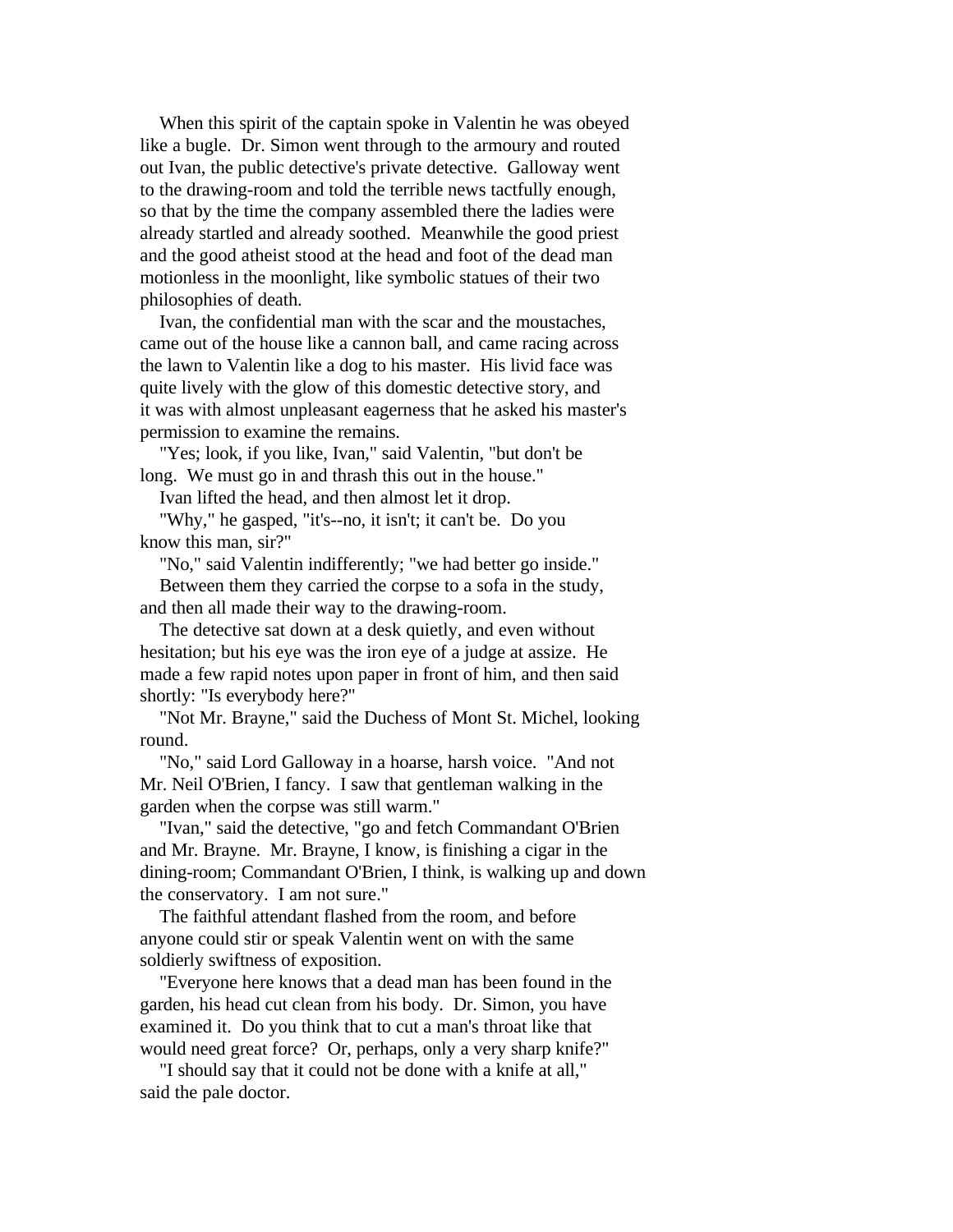"Have you any thought," resumed Valentin, "of a tool with which it could be done?"

 "Speaking within modern probabilities, I really haven't," said the doctor, arching his painful brows. "It's not easy to hack a neck through even clumsily, and this was a very clean cut. It could be done with a battle-axe or an old headsman's axe, or an old two-handed sword."

 "But, good heavens!" cried the Duchess, almost in hysterics, "there aren't any two-handed swords and battle-axes round here."

 Valentin was still busy with the paper in front of him. "Tell me," he said, still writing rapidly, "could it have been done with a long French cavalry sabre?"

 A low knocking came at the door, which, for some unreasonable reason, curdled everyone's blood like the knocking in Macbeth. Amid that frozen silence Dr. Simon managed to say: "A sabre- yes, I suppose it could."

"Thank you," said Valentin. "Come in, Ivan."

 The confidential Ivan opened the door and ushered in Commandant Neil O'Brien, whom he had found at last pacing the garden again.

 The Irish officer stood up disordered and defiant on the threshold. "What do you want with me?" he cried.

 "Please sit down," said Valentin in pleasant, level tones. "Why, you aren't wearing your sword. Where is it?"

 "I left it on the library table," said O'Brien, his brogue deepening in his disturbed mood. "It was a nuisance, it was getting--"

 "Ivan," said Valentin, "please go and get the Commandant's sword from the library." Then, as the servant vanished, "Lord Galloway says he saw you leaving the garden just before he found the corpse. What were you doing in the garden?"

 The Commandant flung himself recklessly into a chair. "Oh," he cried in pure Irish, "admirin' the moon. Communing with Nature, me bhoy."

 A heavy silence sank and endured, and at the end of it came again that trivial and terrible knocking. Ivan reappeared, carrying an empty steel scabbard. "This is all I can find," he said.

"Put it on the table," said Valentin, without looking up.

 There was an inhuman silence in the room, like that sea of inhuman silence round the dock of the condemned murderer. The Duchess's weak exclamations had long ago died away. Lord Galloway's swollen hatred was satisfied and even sobered. The voice that came was quite unexpected.

 "I think I can tell you," cried Lady Margaret, in that clear, quivering voice with which a courageous woman speaks publicly. "I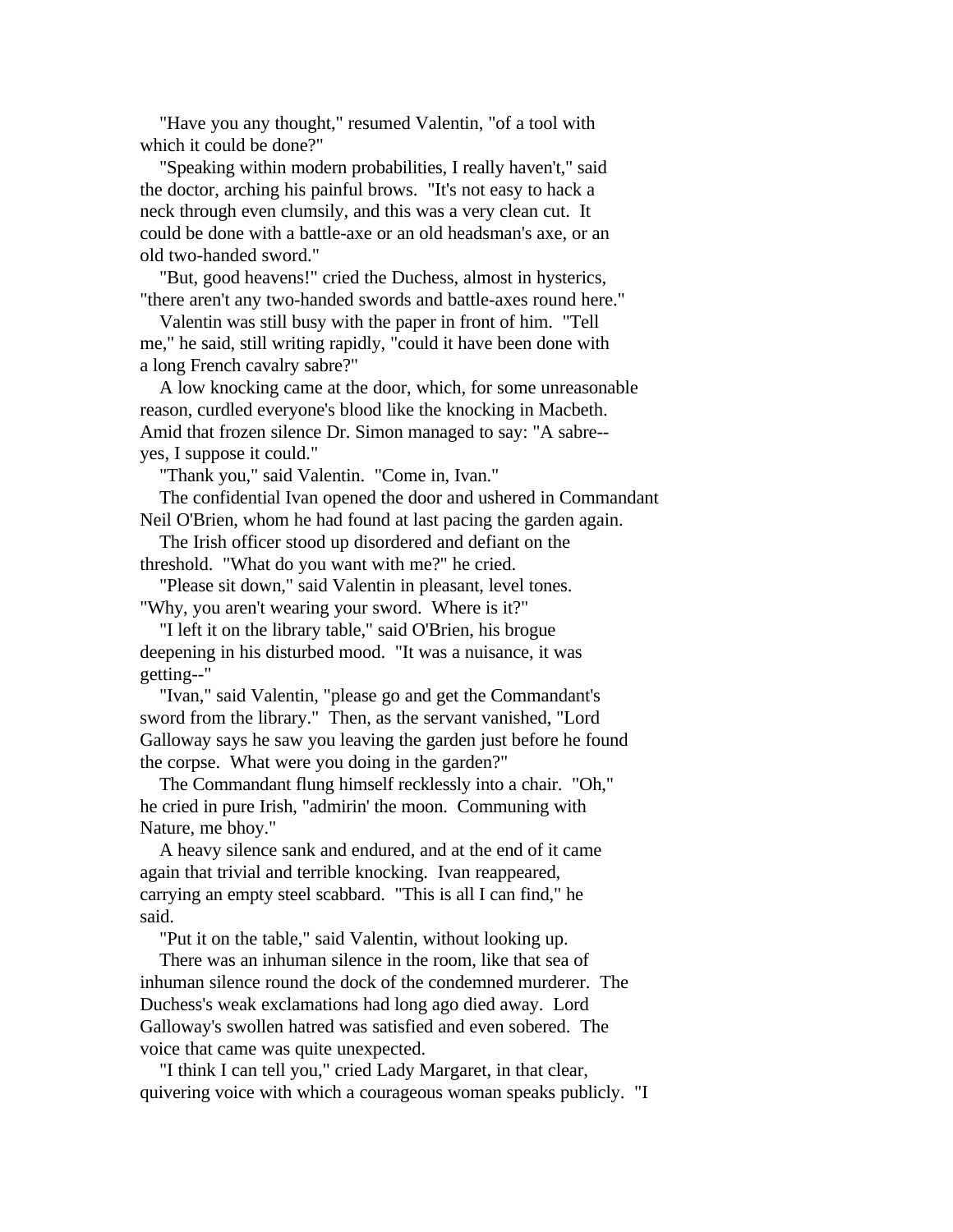can tell you what Mr. O'Brien was doing in the garden, since he is bound to silence. He was asking me to marry him. I refused; I said in my family circumstances I could give him nothing but my respect. He was a little angry at that; he did not seem to think much of my respect. I wonder," she added, with rather a wan smile, "if he will care at all for it now. For I offer it him now. I will swear anywhere that he never did a thing like this."

 Lord Galloway had edged up to his daughter, and was intimidating her in what he imagined to be an undertone. "Hold your tongue, Maggie," he said in a thunderous whisper. "Why should you shield the fellow? Where's his sword? Where's his confounded cavalry--"

 He stopped because of the singular stare with which his daughter was regarding him, a look that was indeed a lurid magnet for the whole group.

 "You old fool!" she said in a low voice without pretence of piety, "what do you suppose you are trying to prove? I tell you this man was innocent while with me. But if he wasn't innocent, he was still with me. If he murdered a man in the garden, who was it who must have seen--who must at least have known? Do you hate Neil so much as to put your own daughter--"

 Lady Galloway screamed. Everyone else sat tingling at the touch of those satanic tragedies that have been between lovers before now. They saw the proud, white face of the Scotch aristocrat and her lover, the Irish adventurer, like old portraits in a dark house. The long silence was full of formless historical memories of murdered husbands and poisonous paramours.

 In the centre of this morbid silence an innocent voice said: "Was it a very long cigar?"

 The change of thought was so sharp that they had to look round to see who had spoken.

 "I mean," said little Father Brown, from the corner of the room, "I mean that cigar Mr. Brayne is finishing. It seems nearly as long as a walking-stick."

 Despite the irrelevance there was assent as well as irritation in Valentin's face as he lifted his head.

 "Quite right," he remarked sharply. "Ivan, go and see about Mr. Brayne again, and bring him here at once."

 The instant the factotum had closed the door, Valentin addressed the girl with an entirely new earnestness.

 "Lady Margaret," he said, "we all feel, I am sure, both gratitude and admiration for your act in rising above your lower dignity and explaining the Commandant's conduct. But there is a hiatus still. Lord Galloway, I understand, met you passing from the study to the drawing-room, and it was only some minutes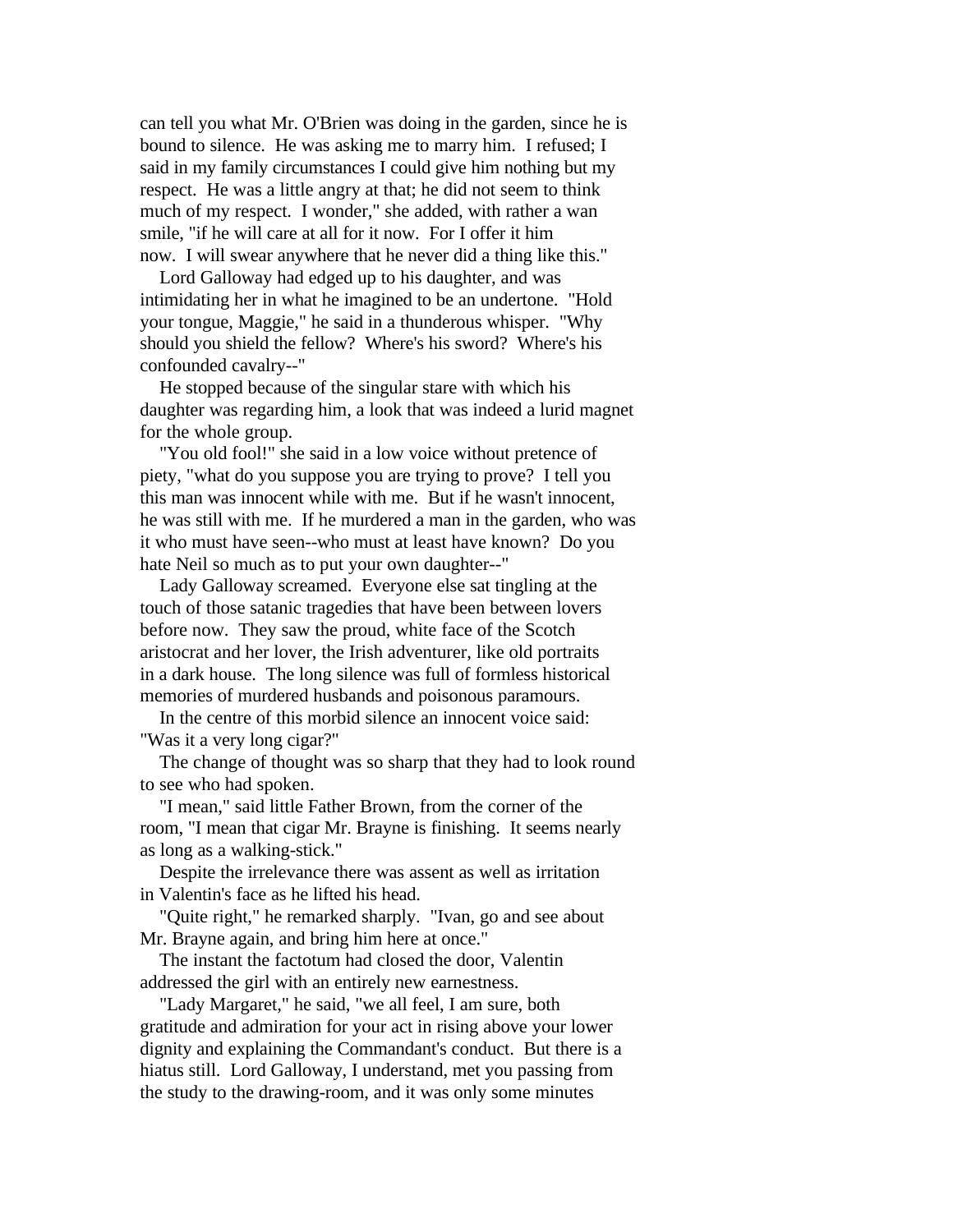afterwards that he found the garden and the Commandant still walking there."

 "You have to remember," replied Margaret, with a faint irony in her voice, "that I had just refused him, so we should scarcely have come back arm in arm. He is a gentleman, anyhow; and he loitered behind--and so got charged with murder."

 "In those few moments," said Valentin gravely, "he might really--"

The knock came again, and Ivan put in his scarred face.

 "Beg pardon, sir," he said, "but Mr. Brayne has left the house."

 "Left!" cried Valentin, and rose for the first time to his feet.

 "Gone. Scooted. Evaporated," replied Ivan in humorous French. "His hat and coat are gone, too, and I'll tell you something to cap it all. I ran outside the house to find any traces of him, and I found one, and a big trace, too."

"What do you mean?" asked Valentin.

 "I'll show you," said his servant, and reappeared with a flashing naked cavalry sabre, streaked with blood about the point and edge. Everyone in the room eyed it as if it were a thunderbolt; but the experienced Ivan went on quite quietly:

 "I found this," he said, "flung among the bushes fifty yards up the road to Paris. In other words, I found it just where your respectable Mr. Brayne threw it when he ran away."

 There was again a silence, but of a new sort. Valentin took the sabre, examined it, reflected with unaffected concentration of thought, and then turned a respectful face to O'Brien. "Commandant," he said, "we trust you will always produce this weapon if it is wanted for police examination. Meanwhile," he added, slapping the steel back in the ringing scabbard, "let me return you your sword."

 At the military symbolism of the action the audience could hardly refrain from applause.

 For Neil O'Brien, indeed, that gesture was the turning-point of existence. By the time he was wandering in the mysterious garden again in the colours of the morning the tragic futility of his ordinary mien had fallen from him; he was a man with many reasons for happiness. Lord Galloway was a gentleman, and had offered him an apology. Lady Margaret was something better than a lady, a woman at least, and had perhaps given him something better than an apology, as they drifted among the old flowerbeds before breakfast. The whole company was more lighthearted and humane, for though the riddle of the death remained, the load of suspicion was lifted off them all, and sent flying off to Paris with the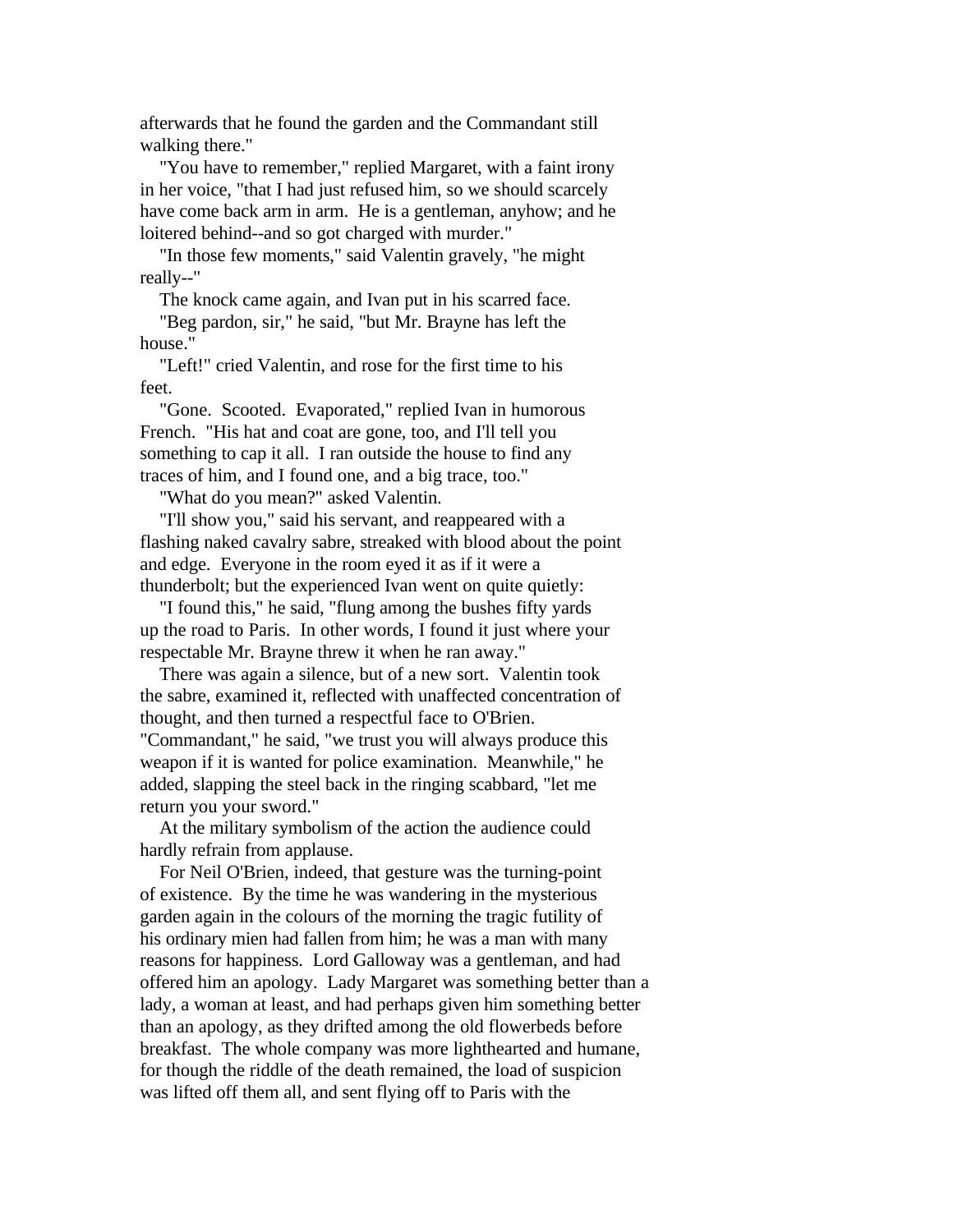strange millionaire--a man they hardly knew. The devil was cast out of the house--he had cast himself out.

 Still, the riddle remained; and when O'Brien threw himself on a garden seat beside Dr. Simon, that keenly scientific person at once resumed it. He did not get much talk out of O'Brien, whose thoughts were on pleasanter things.

 "I can't say it interests me much," said the Irishman frankly, "especially as it seems pretty plain now. Apparently Brayne hated this stranger for some reason; lured him into the garden, and killed him with my sword. Then he fled to the city, tossing the sword away as he went. By the way, Ivan tells me the dead man had a Yankee dollar in his pocket. So he was a countryman of Brayne's, and that seems to clinch it. I don't see any difficulties about the business."

 "There are five colossal difficulties," said the doctor quietly; "like high walls within walls. Don't mistake me. I don't doubt that Brayne did it; his flight, I fancy, proves that. But as to how he did it. First difficulty: Why should a man kill another man with a great hulking sabre, when he can almost kill him with a pocket knife and put it back in his pocket? Second difficulty: Why was there no noise or outcry? Does a man commonly see another come up waving a scimitar and offer no remarks? Third difficulty: A servant watched the front door all the evening; and a rat cannot get into Valentin's garden anywhere. How did the dead man get into the garden? Fourth difficulty: Given the same conditions, how did Brayne get out of the garden?"

 "And the fifth," said Neil, with eyes fixed on the English priest who was coming slowly up the path.

 "Is a trifle, I suppose," said the doctor, "but I think an odd one. When I first saw how the head had been slashed, I supposed the assassin had struck more than once. But on examination I found many cuts across the truncated section; in other words, they were struck after the head was off. Did Brayne hate his foe so fiendishly that he stood sabring his body in the moonlight?"

"Horrible!" said O'Brien, and shuddered.

 The little priest, Brown, had arrived while they were talking, and had waited, with characteristic shyness, till they had finished. Then he said awkwardly:

 "I say, I'm sorry to interrupt. But I was sent to tell you the news!"

 "News?" repeated Simon, and stared at him rather painfully through his glasses.

 "Yes, I'm sorry," said Father Brown mildly. "There's been another murder, you know."

Both men on the seat sprang up, leaving it rocking.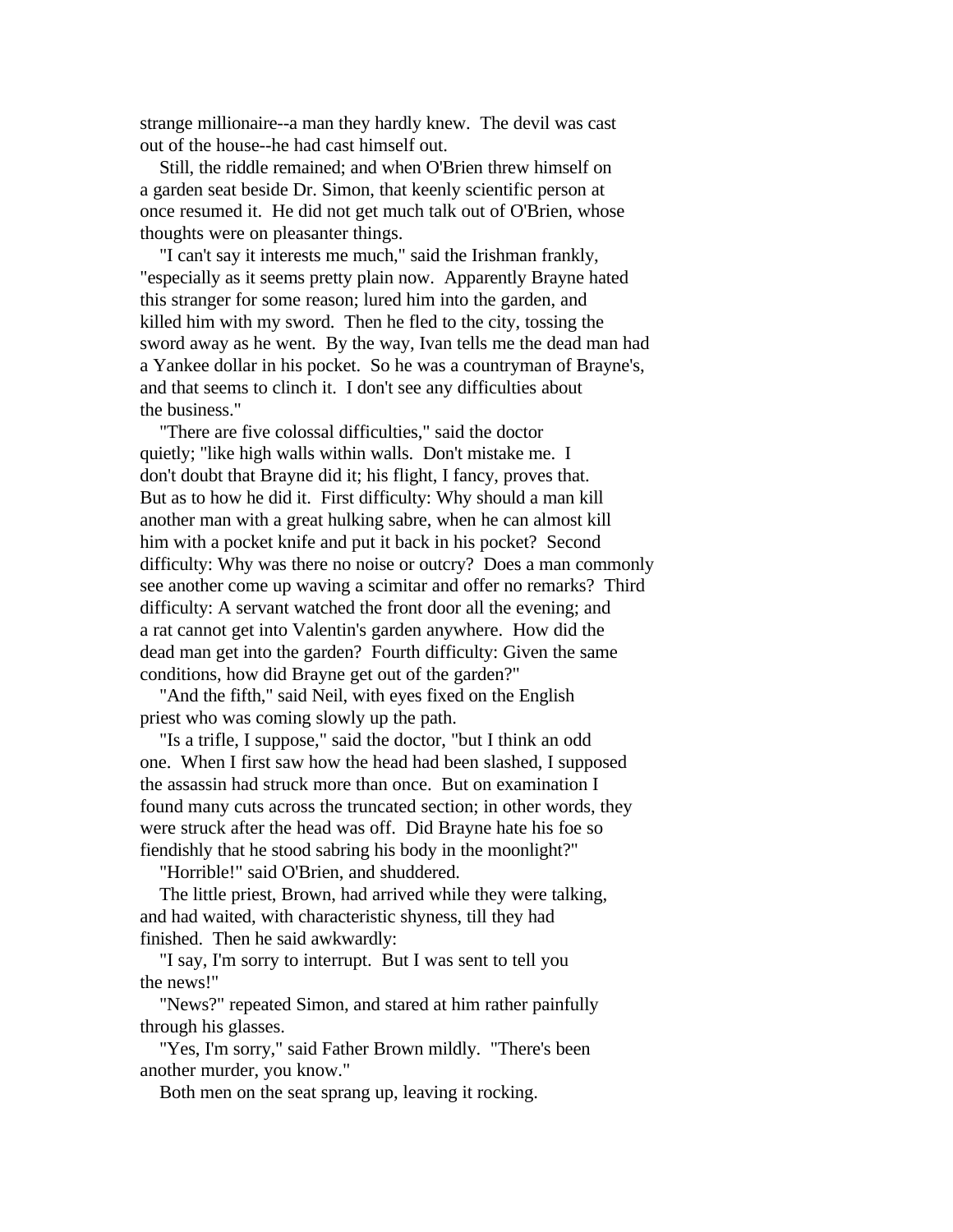"And, what's stranger still," continued the priest, with his dull eye on the rhododendrons, "it's the same disgusting sort; it's another beheading. They found the second head actually bleeding into the river, a few yards along Brayne's road to Paris; so they suppose that he--"

 "Great Heaven!" cried O'Brien. "Is Brayne a monomaniac?" "There are American vendettas," said the priest impassively. Then he added: "They want you to come to the library and see it."

 Commandant O'Brien followed the others towards the inquest, feeling decidedly sick. As a soldier, he loathed all this secretive carnage; where were these extravagant amputations going to stop? First one head was hacked off, and then another; in this case (he told himself bitterly) it was not true that two heads were better than one. As he crossed the study he almost staggered at a shocking coincidence. Upon Valentin's table lay the coloured picture of yet a third bleeding head; and it was the head of Valentin himself. A second glance showed him it was only a Nationalist paper, called The Guillotine, which every week showed one of its political opponents with rolling eyes and writhing features just after execution; for Valentin was an anti-clerical of some note. But O'Brien was an Irishman, with a kind of chastity even in his sins; and his gorge rose against that great brutality of the intellect which belongs only to France. He felt Paris as a whole, from the grotesques on the Gothic churches to the gross caricatures in the newspapers. He remembered the gigantic jests of the Revolution. He saw the whole city as one ugly energy, from the sanguinary sketch lying on Valentin's table up to where, above a mountain and forest of gargoyles, the great devil grins on Notre Dame.

 The library was long, low, and dark; what light entered it shot from under low blinds and had still some of the ruddy tinge of morning. Valentin and his servant Ivan were waiting for them at the upper end of a long, slightly-sloping desk, on which lay the mortal remains, looking enormous in the twilight. The big black figure and yellow face of the man found in the garden confronted them essentially unchanged. The second head, which had been fished from among the river reeds that morning, lay streaming and dripping beside it; Valentin's men were still seeking to recover the rest of this second corpse, which was supposed to be afloat. Father Brown, who did not seem to share O'Brien's sensibilities in the least, went up to the second head and examined it with his blinking care. It was little more than a mop of wet white hair, fringed with silver fire in the red and level morning light; the face, which seemed of an ugly, empurpled and perhaps criminal type, had been much battered against trees or stones as it tossed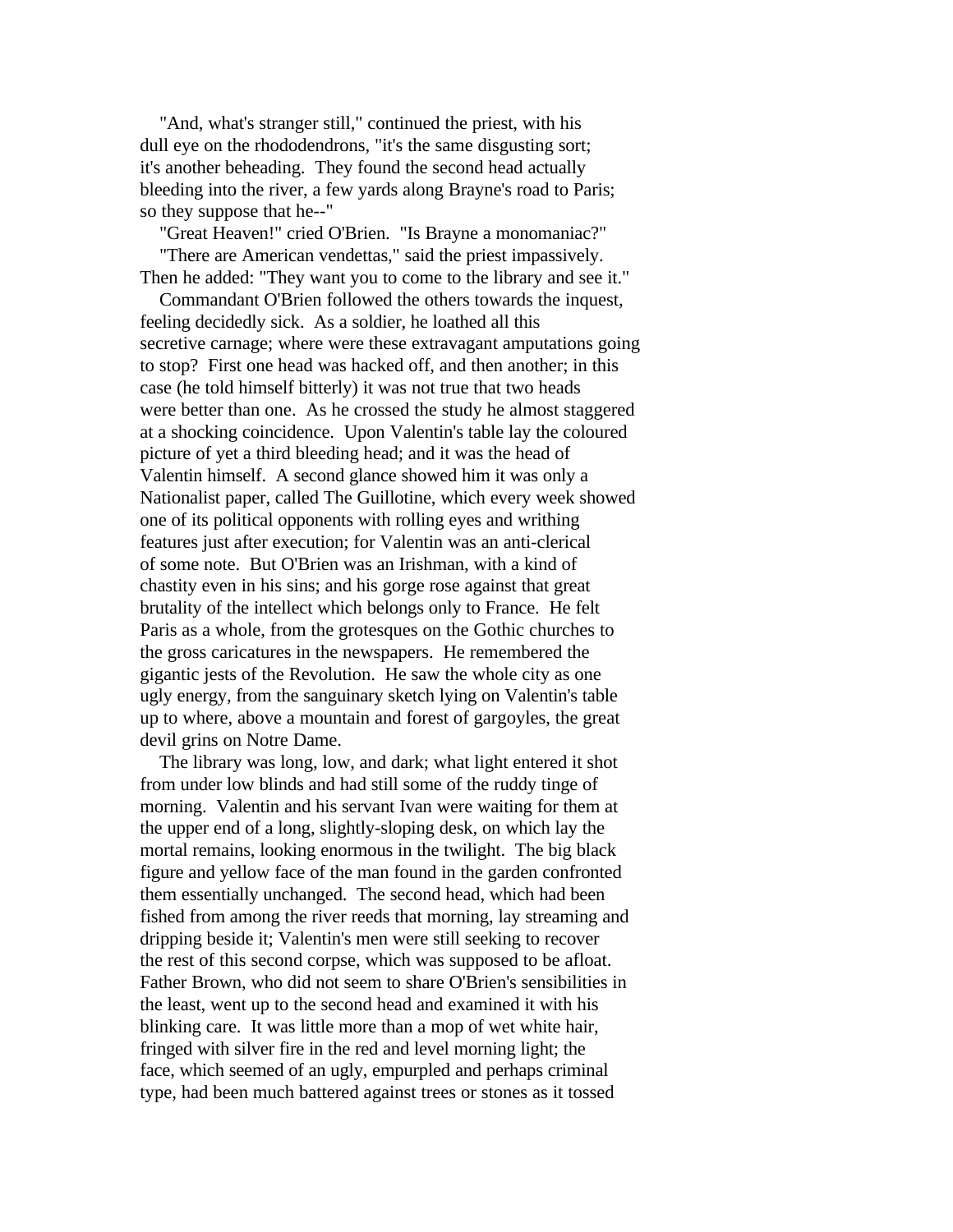in the water.

 "Good morning, Commandant O'Brien," said Valentin, with quiet cordiality. "You have heard of Brayne's last experiment in butchery, I suppose?"

 Father Brown was still bending over the head with white hair, and he said, without looking up:

 "I suppose it is quite certain that Brayne cut off this head, too."

 "Well, it seems common sense," said Valentin, with his hands in his pockets. "Killed in the same way as the other. Found within a few yards of the other. And sliced by the same weapon which we know he carried away."

 "Yes, yes; I know," replied Father Brown submissively. "Yet, you know, I doubt whether Brayne could have cut off this head."

"Why not?" inquired Dr. Simon, with a rational stare.

 "Well, doctor," said the priest, looking up blinking, "can a man cut off his own head? I don't know."

 O'Brien felt an insane universe crashing about his ears; but the doctor sprang forward with impetuous practicality and pushed back the wet white hair.

 "Oh, there's no doubt it's Brayne," said the priest quietly. "He had exactly that chip in the left ear."

 The detective, who had been regarding the priest with steady and glittering eyes, opened his clenched mouth and said sharply: "You seem to know a lot about him, Father Brown."

 "I do," said the little man simply. "I've been about with him for some weeks. He was thinking of joining our church."

 The star of the fanatic sprang into Valentin's eyes; he strode towards the priest with clenched hands. "And, perhaps," he cried, with a blasting sneer, "perhaps he was also thinking of leaving all his money to your church."

"Perhaps he was," said Brown stolidly; "it is possible."

 "In that case," cried Valentin, with a dreadful smile, "you may indeed know a great deal about him. About his life and about his--"

 Commandant O'Brien laid a hand on Valentin's arm. "Drop that slanderous rubbish, Valentin," he said, "or there may be more swords yet."

 But Valentin (under the steady, humble gaze of the priest) had already recovered himself. "Well," he said shortly, "people's private opinions can wait. You gentlemen are still bound by your promise to stay; you must enforce it on yourselves--and on each other. Ivan here will tell you anything more you want to know; I must get to business and write to the authorities. We can't keep this quiet any longer. I shall be writing in my study if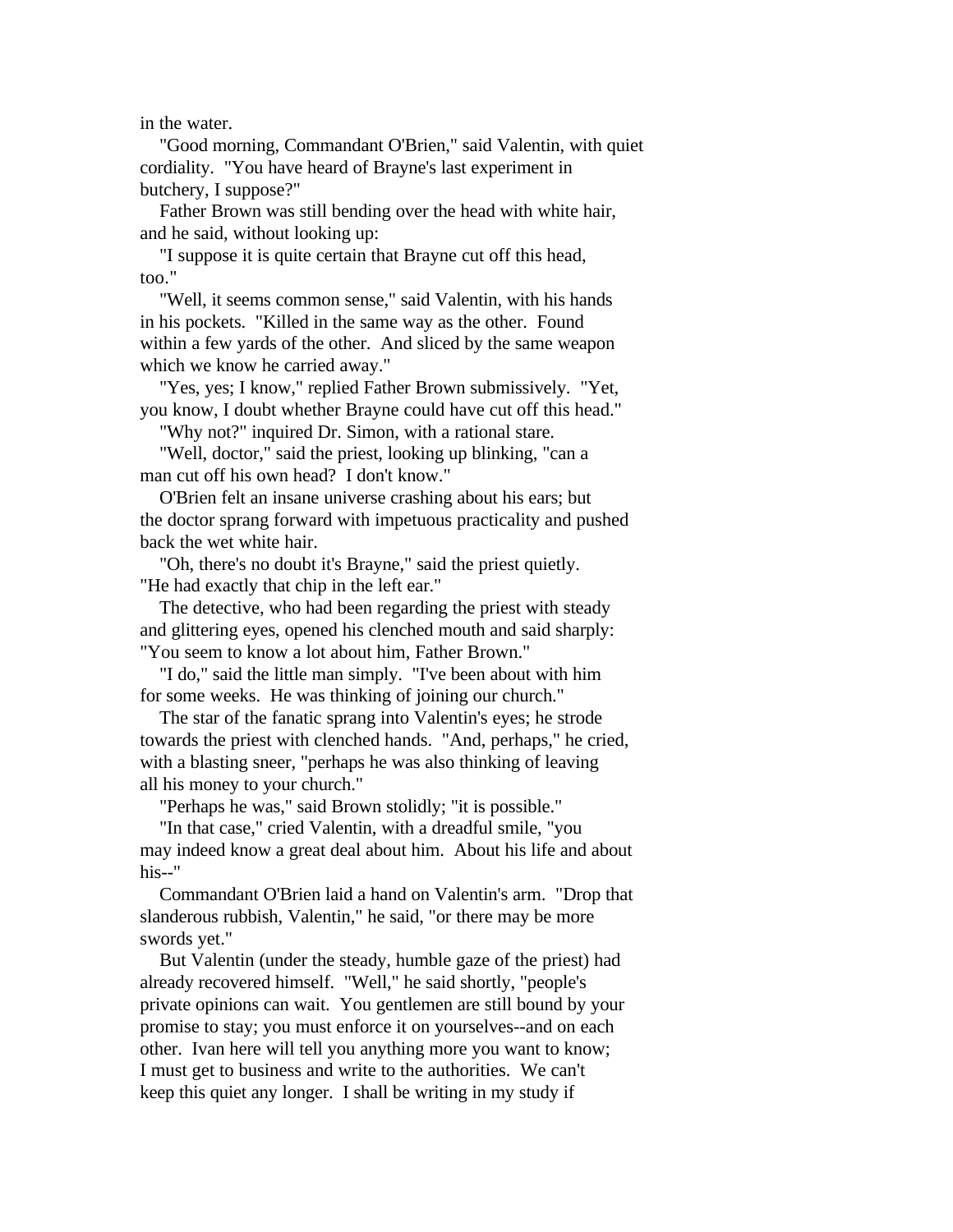there is any more news."

 "Is there any more news, Ivan?" asked Dr. Simon, as the chief of police strode out of the room.

 "Only one more thing, I think, sir," said Ivan, wrinkling up his grey old face, "but that's important, too, in its way. There's that old buffer you found on the lawn," and he pointed without pretence of reverence at the big black body with the yellow head. "We've found out who he is, anyhow."

 "Indeed!" cried the astonished doctor, "and who is he?" "His name was Arnold Becker," said the under-detective,

"though he went by many aliases. He was a wandering sort of scamp, and is known to have been in America; so that was where Brayne got his knife into him. We didn't have much to do with him ourselves, for he worked mostly in Germany. We've communicated, of course, with the German police. But, oddly enough, there was a twin brother of his, named Louis Becker, whom we had a great deal to do with. In fact, we found it necessary to guillotine him only yesterday. Well, it's a rum thing, gentlemen, but when I saw that fellow flat on the lawn I had the greatest jump of my life. If I hadn't seen Louis Becker guillotined with my own eyes, I'd have sworn it was Louis Becker lying there in the grass. Then, of course, I remembered his twin brother in Germany, and following up the clue--"

 The explanatory Ivan stopped, for the excellent reason that nobody was listening to him. The Commandant and the doctor were both staring at Father Brown, who had sprung stiffly to his feet, and was holding his temples tight like a man in sudden and violent pain.

 "Stop, stop, stop!" he cried; "stop talking a minute, for I see half. Will God give me strength? Will my brain make the one jump and see all? Heaven help me! I used to be fairly good at thinking. I could paraphrase any page in Aquinas once. Will my head split--or will it see? I see half--I only see half."

 He buried his head in his hands, and stood in a sort of rigid torture of thought or prayer, while the other three could only go on staring at this last prodigy of their wild twelve hours.

 When Father Brown's hands fell they showed a face quite fresh and serious, like a child's. He heaved a huge sigh, and said: "Let us get this said and done with as quickly as possible. Look here, this will be the quickest way to convince you all of the truth." He turned to the doctor. "Dr. Simon," he said, "you have a strong head-piece, and I heard you this morning asking the five hardest questions about this business. Well, if you will ask them again, I will answer them."

Simon's pince-nez dropped from his nose in his doubt and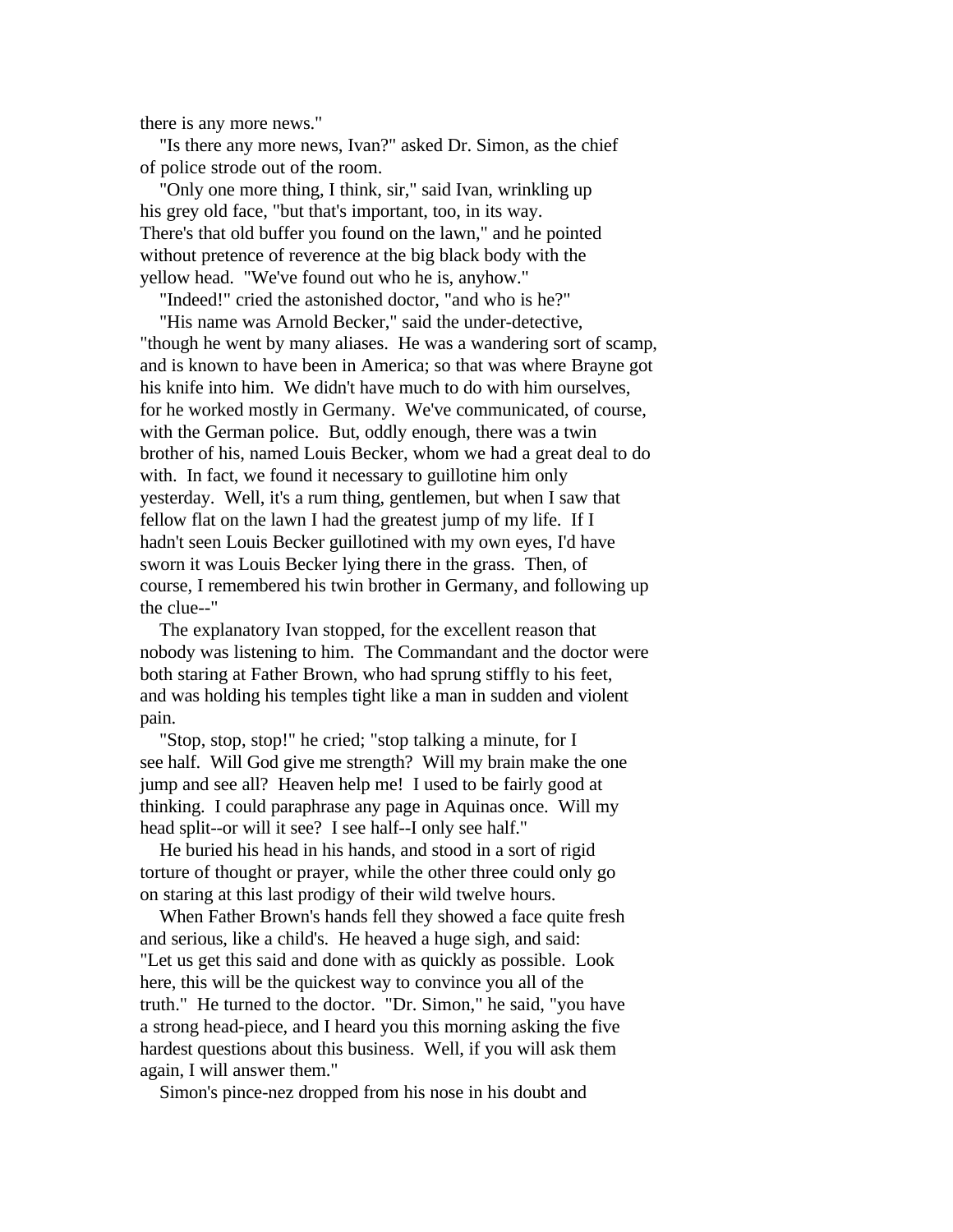wonder, but he answered at once. "Well, the first question, you know, is why a man should kill another with a clumsy sabre at all when a man can kill with a bodkin?"

 "A man cannot behead with a bodkin," said Brown calmly, "and for this murder beheading was absolutely necessary."

"Why?" asked O'Brien, with interest.

"And the next question?" asked Father Brown.

 "Well, why didn't the man cry out or anything?" asked the doctor; "sabres in gardens are certainly unusual."

 "Twigs," said the priest gloomily, and turned to the window which looked on the scene of death. "No one saw the point of the twigs. Why should they lie on that lawn (look at it) so far from any tree? They were not snapped off; they were chopped off. The murderer occupied his enemy with some tricks with the sabre, showing how he could cut a branch in mid-air, or what-not. Then, while his enemy bent down to see the result, a silent slash, and the head fell."

 "Well," said the doctor slowly, "that seems plausible enough. But my next two questions will stump anyone."

 The priest still stood looking critically out of the window and waited.

 "You know how all the garden was sealed up like an air-tight chamber," went on the doctor. "Well, how did the strange man get into the garden?"

 Without turning round, the little priest answered: "There never was any strange man in the garden."

 There was a silence, and then a sudden cackle of almost childish laughter relieved the strain. The absurdity of Brown's remark moved Ivan to open taunts.

 "Oh!" he cried; "then we didn't lug a great fat corpse on to a sofa last night? He hadn't got into the garden, I suppose?"

 "Got into the garden?" repeated Brown reflectively. "No, not entirely."

 "Hang it all," cried Simon, "a man gets into a garden, or he doesn't."

 "Not necessarily," said the priest, with a faint smile. "What is the nest question, doctor?"

 "I fancy you're ill," exclaimed Dr. Simon sharply; "but I'll ask the next question if you like. How did Brayne get out of the garden?"

 "He didn't get out of the garden," said the priest, still looking out of the window.

"Didn't get out of the garden?" exploded Simon.

"Not completely," said Father Brown.

Simon shook his fists in a frenzy of French logic. "A man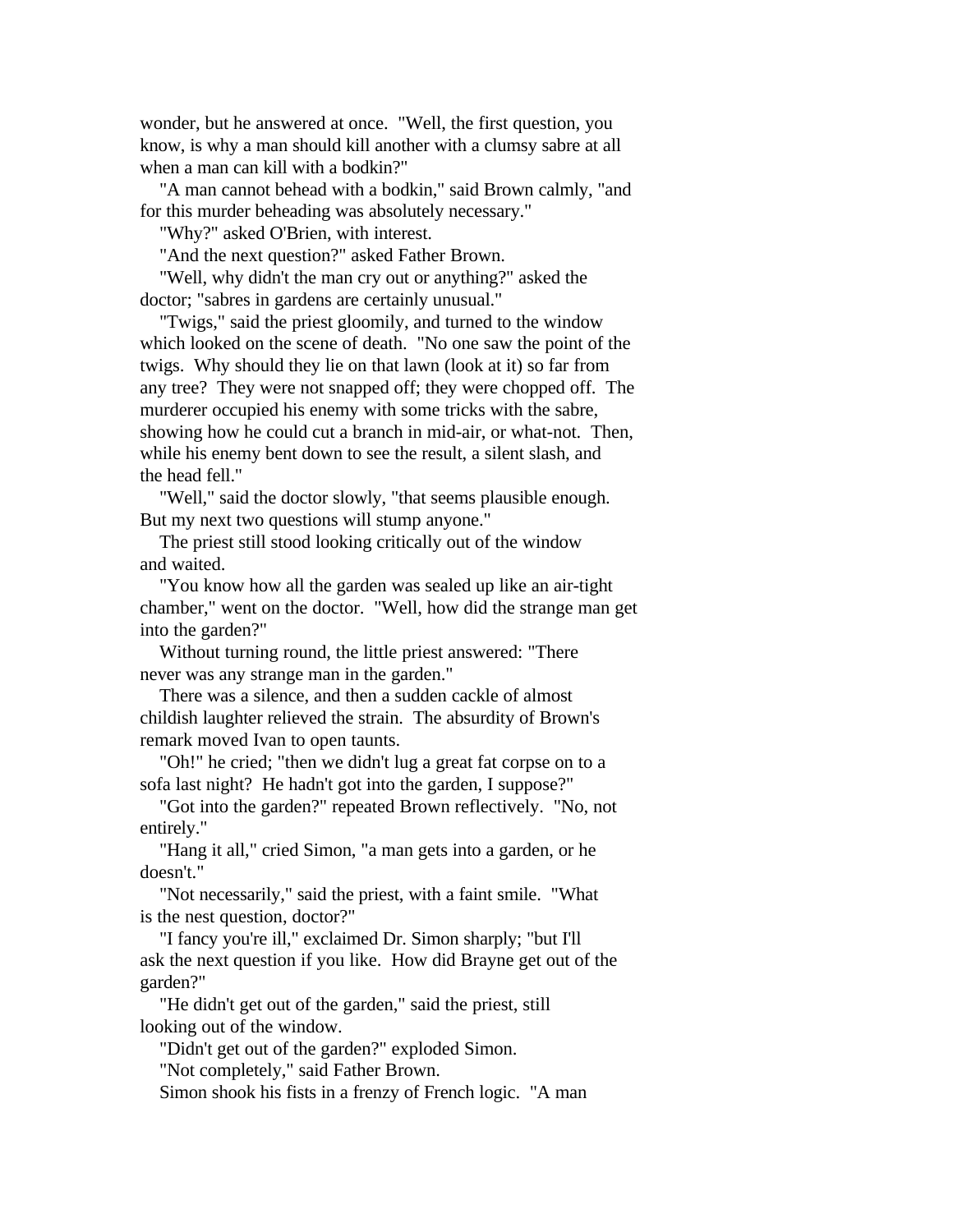gets out of a garden, or he doesn't," he cried.

"Not always," said Father Brown.

 Dr. Simon sprang to his feet impatiently. "I have no time to spare on such senseless talk," he cried angrily. "If you can't understand a man being on one side of a wall or the other, I won't trouble you further."

 "Doctor," said the cleric very gently, "we have always got on very pleasantly together. If only for the sake of old friendship, stop and tell me your fifth question."

 The impatient Simon sank into a chair by the door and said briefly: "The head and shoulders were cut about in a queer way. It seemed to be done after death."

 "Yes," said the motionless priest, "it was done so as to make you assume exactly the one simple falsehood that you did assume. It was done to make you take for granted that the head belonged to the body."

 The borderland of the brain, where all the monsters are made, moved horribly in the Gaelic O'Brien. He felt the chaotic presence of all the horse-men and fish-women that man's unnatural fancy has begotten. A voice older than his first fathers seemed saying in his ear: "Keep out of the monstrous garden where grows the tree with double fruit. Avoid the evil garden where died the man with two heads." Yet, while these shameful symbolic shapes passed across the ancient mirror of his Irish soul, his Frenchified intellect was quite alert, and was watching the odd priest as closely and incredulously as all the rest.

 Father Brown had turned round at last, and stood against the window, with his face in dense shadow; but even in that shadow they could see it was pale as ashes. Nevertheless, he spoke quite sensibly, as if there were no Gaelic souls on earth.

 "Gentlemen," he said, "you did not find the strange body of Becker in the garden. You did not find any strange body in the garden. In face of Dr. Simon's rationalism, I still affirm that Becker was only partly present. Look here!" (pointing to the black bulk of the mysterious corpse) "you never saw that man in your lives. Did you ever see this man?"

 He rapidly rolled away the bald, yellow head of the unknown, and put in its place the white-maned head beside it. And there, complete, unified, unmistakable, lay Julius K. Brayne.

 "The murderer," went on Brown quietly, "hacked off his enemy's head and flung the sword far over the wall. But he was too clever to fling the sword only. He flung the head over the wall also. Then he had only to clap on another head to the corpse, and (as he insisted on a private inquest) you all imagined a totally new man."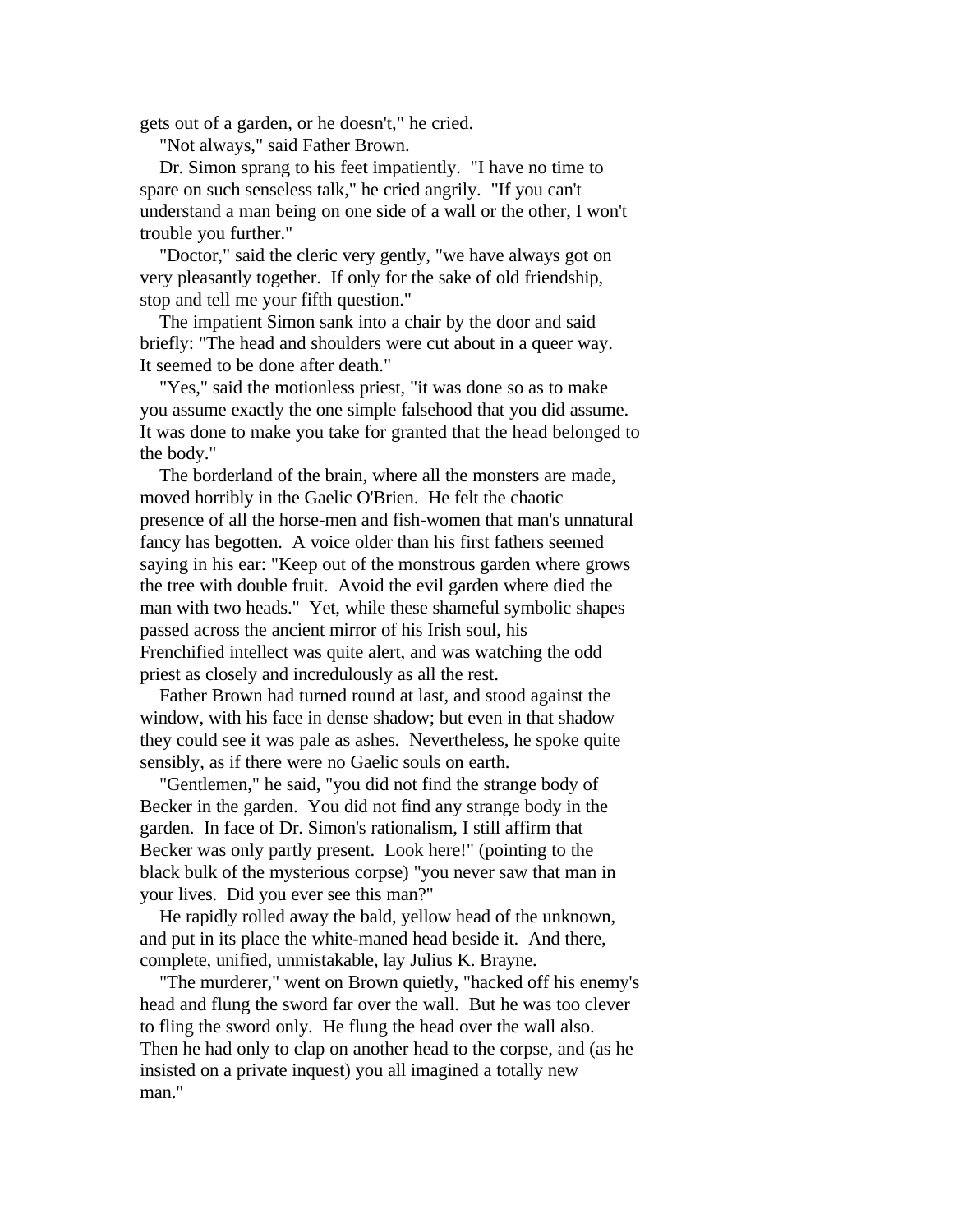"Clap on another head!" said O'Brien staring. "What other head? Heads don't grow on garden bushes, do they?"

 "No," said Father Brown huskily, and looking at his boots; "there is only one place where they grow. They grow in the basket of the guillotine, beside which the chief of police, Aristide Valentin, was standing not an hour before the murder. Oh, my friends, hear me a minute more before you tear me in pieces. Valentin is an honest man, if being mad for an arguable cause is honesty. But did you never see in that cold, grey eye of his that he is mad! He would do anything, anything, to break what he calls the superstition of the Cross. He has fought for it and starved for it, and now he has murdered for it. Brayne's crazy millions had hitherto been scattered among so many sects that they did little to alter the balance of things. But Valentin heard a whisper that Brayne, like so many scatter-brained sceptics, was drifting to us; and that was quite a different thing. Brayne would pour supplies into the impoverished and pugnacious Church of France; he would support six Nationalist newspapers like The Guillotine. The battle was already balanced on a point, and the fanatic took flame at the risk. He resolved to destroy the millionaire, and he did it as one would expect the greatest of detectives to commit his only crime. He abstracted the severed head of Becker on some criminological excuse, and took it home in his official box. He had that last argument with Brayne, that Lord Galloway did not hear the end of; that failing, he led him out into the sealed garden, talked about swordsmanship, used twigs and a sabre for illustration, and--"

 Ivan of the Scar sprang up. "You lunatic," he yelled; "you'll go to my master now, if I take you by--"

 "Why, I was going there," said Brown heavily; "I must ask him to confess, and all that."

 Driving the unhappy Brown before them like a hostage or sacrifice, they rushed together into the sudden stillness of Valentin's study.

 The great detective sat at his desk apparently too occupied to hear their turbulent entrance. They paused a moment, and then something in the look of that upright and elegant back made the doctor run forward suddenly. A touch and a glance showed him that there was a small box of pills at Valentin's elbow, and that Valentin was dead in his chair; and on the blind face of the suicide was more than the pride of Cato.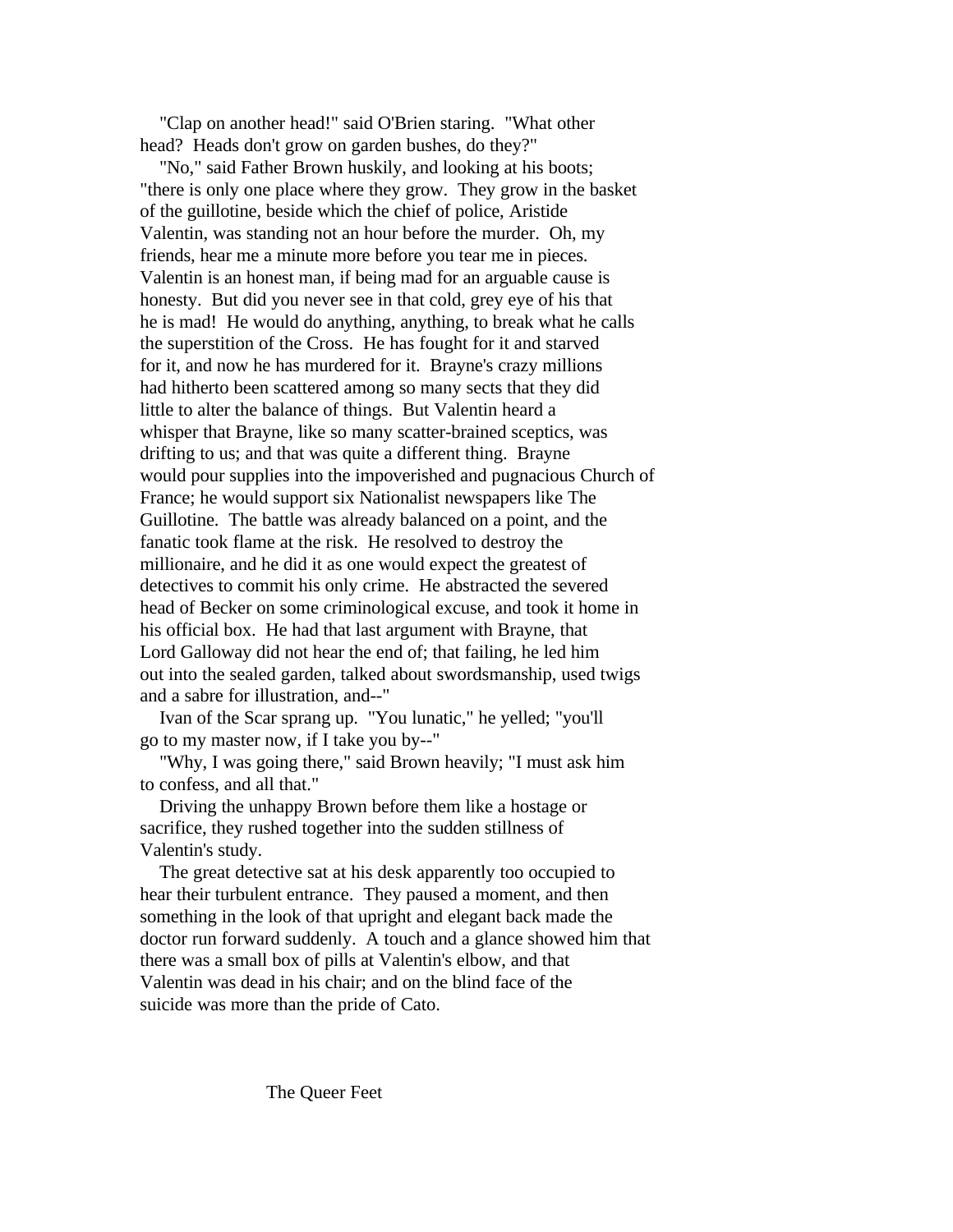If you meet a member of that select club, "The Twelve True Fishermen," entering the Vernon Hotel for the annual club dinner, you will observe, as he takes off his overcoat, that his evening coat is green and not black. If (supposing that you have the star-defying audacity to address such a being) you ask him why, he will probably answer that he does it to avoid being mistaken for a waiter. You will then retire crushed. But you will leave behind you a mystery as yet unsolved and a tale worth telling.

 If (to pursue the same vein of improbable conjecture) you were to meet a mild, hard-working little priest, named Father Brown, and were to ask him what he thought was the most singular luck of his life, he would probably reply that upon the whole his best stroke was at the Vernon Hotel, where he had averted a crime and, perhaps, saved a soul, merely by listening to a few footsteps in a passage. He is perhaps a little proud of this wild and wonderful guess of his, and it is possible that he might refer to it. But since it is immeasurably unlikely that you will ever rise high enough in the social world to find "The Twelve True Fishermen," or that you will ever sink low enough among slums and criminals to find Father Brown, I fear you will never hear the story at all unless you hear it from me.

 The Vernon Hotel at which The Twelve True Fishermen held their annual dinners was an institution such as can only exist in an oligarchical society which has almost gone mad on good manners. It was that topsy-turvy product--an "exclusive" commercial enterprise. That is, it was a thing which paid not by attracting people, but actually by turning people away. In the heart of a plutocracy tradesmen become cunning enough to be more fastidious than their customers. They positively create difficulties so that their wealthy and weary clients may spend money and diplomacy in overcoming them. If there were a fashionable hotel in London which no man could enter who was under six foot, society would meekly make up parties of six-foot men to dine in it. If there were an expensive restaurant which by a mere caprice of its proprietor was only open on Thursday afternoon, it would be crowded on Thursday afternoon. The Vernon Hotel stood, as if by accident, in the corner of a square in Belgravia. It was a small hotel; and a very inconvenient one. But its very inconveniences were considered as walls protecting a particular class. One inconvenience, in particular, was held to be of vital importance: the fact that practically only twenty-four people could dine in the place at once. The only big dinner table was the celebrated terrace table, which stood open to the air on a sort of veranda overlooking one of the most exquisite old gardens in London. Thus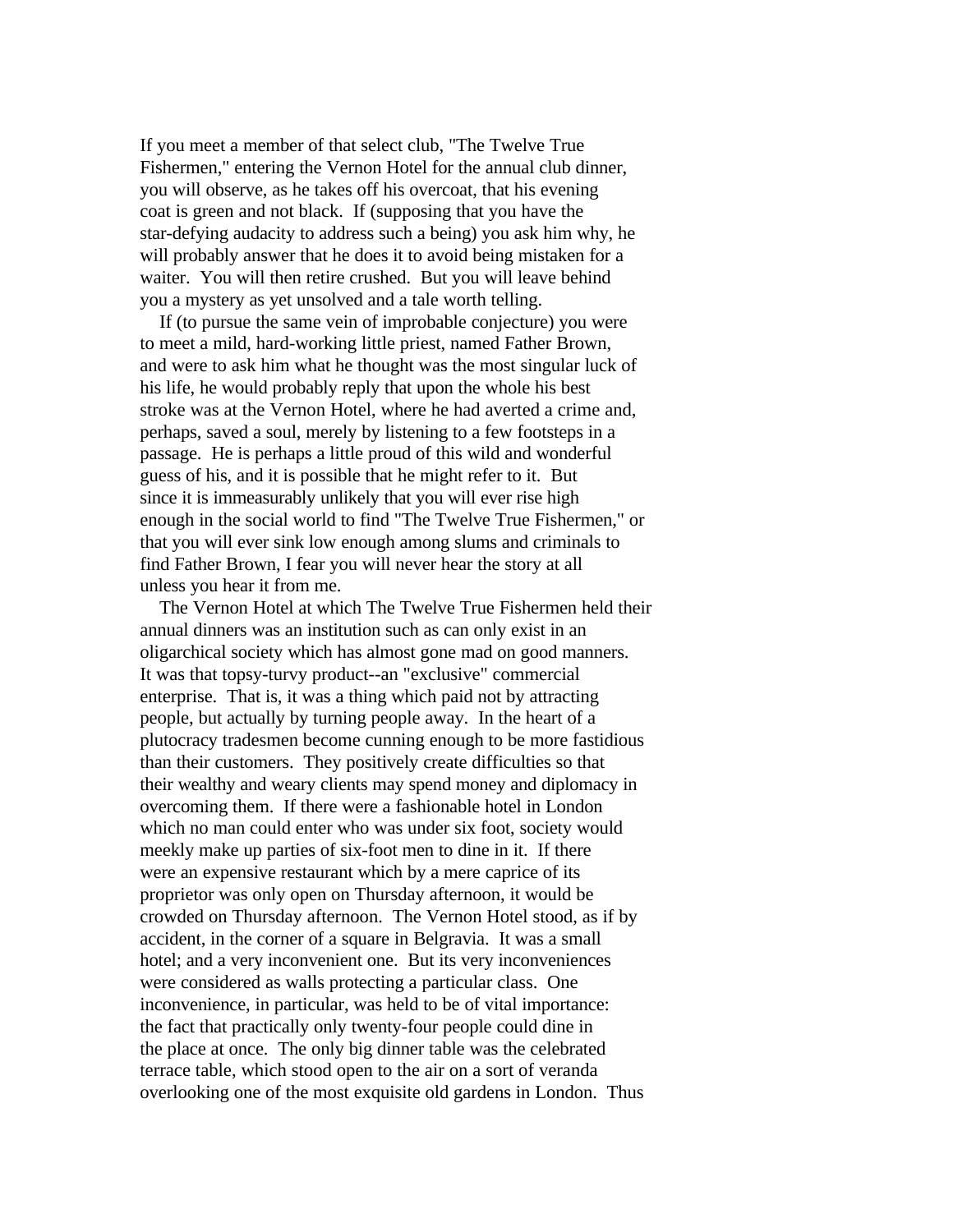it happened that even the twenty-four seats at this table could only be enjoyed in warm weather; and this making the enjoyment yet more difficult made it yet more desired. The existing owner of the hotel was a Jew named Lever; and he made nearly a million out of it, by making it difficult to get into. Of course he combined with this limitation in the scope of his enterprise the most careful polish in its performance. The wines and cooking were really as good as any in Europe, and the demeanour of the attendants exactly mirrored the fixed mood of the English upper class. The proprietor knew all his waiters like the fingers on his hand; there were only fifteen of them all told. It was much easier to become a Member of Parliament than to become a waiter in that hotel. Each waiter was trained in terrible silence and smoothness, as if he were a gentleman's servant. And, indeed, there was generally at least one waiter to every gentleman who dined.

 The club of The Twelve True Fishermen would not have consented to dine anywhere but in such a place, for it insisted on a luxurious privacy; and would have been quite upset by the mere thought that any other club was even dining in the same building. On the occasion of their annual dinner the Fishermen were in the habit of exposing all their treasures, as if they were in a private house, especially the celebrated set of fish knives and forks which were, as it were, the insignia of the society, each being exquisitely wrought in silver in the form of a fish, and each loaded at the hilt with one large pearl. These were always laid out for the fish course, and the fish course was always the most magnificent in that magnificent repast. The society had a vast number of ceremonies and observances, but it had no history and no object; that was where it was so very aristocratic. You did not have to be anything in order to be one of the Twelve Fishers; unless you were already a certain sort of person, you never even heard of them. It had been in existence twelve years. Its president was Mr. Audley. Its vice-president was the Duke of Chester.

 If I have in any degree conveyed the atmosphere of this appalling hotel, the reader may feel a natural wonder as to how I came to know anything about it, and may even speculate as to how so ordinary a person as my friend Father Brown came to find himself in that golden galley. As far as that is concerned, my story is simple, or even vulgar. There is in the world a very aged rioter and demagogue who breaks into the most refined retreats with the dreadful information that all men are brothers, and wherever this leveller went on his pale horse it was Father Brown's trade to follow. One of the waiters, an Italian, had been struck down with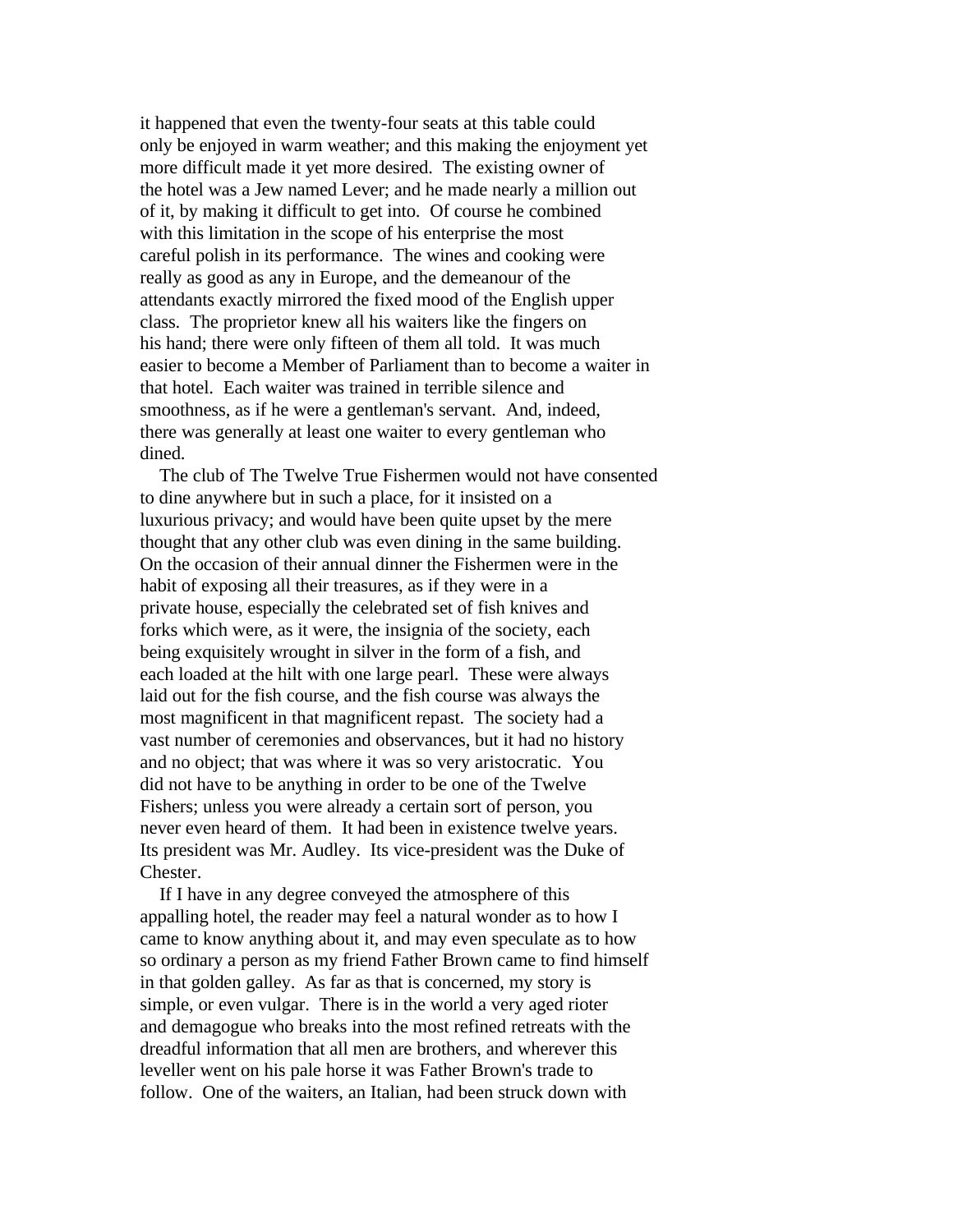a paralytic stroke that afternoon; and his Jewish employer, marvelling mildly at such superstitions, had consented to send for the nearest Popish priest. With what the waiter confessed to Father Brown we are not concerned, for the excellent reason that that cleric kept it to himself; but apparently it involved him in writing out a note or statement for the conveying of some message or the righting of some wrong. Father Brown, therefore, with a meek impudence which he would have shown equally in Buckingham Palace, asked to be provided with a room and writing materials. Mr. Lever was torn in two. He was a kind man, and had also that bad imitation of kindness, the dislike of any difficulty or scene. At the same time the presence of one unusual stranger in his hotel that evening was like a speck of dirt on something just cleaned. There was never any borderland or anteroom in the Vernon Hotel, no people waiting in the hall, no customers coming in on chance. There were fifteen waiters. There were twelve guests. It would be as startling to find a new guest in the hotel that night as to find a new brother taking breakfast or tea in one's own family. Moreover, the priest's appearance was second-rate and his clothes muddy; a mere glimpse of him afar off might precipitate a crisis in the club. Mr. Lever at last hit on a plan to cover, since he might not obliterate, the disgrace. When you enter (as you never will) the Vernon Hotel, you pass down a short passage decorated with a few dingy but important pictures, and come to the main vestibule and lounge which opens on your right into passages leading to the public rooms, and on your left to a similar passage pointing to the kitchens and offices of the hotel. Immediately on your left hand is the corner of a glass office, which abuts upon the lounge--a house within a house, so to speak, like the old hotel bar which probably once occupied its place.

 In this office sat the representative of the proprietor (nobody in this place ever appeared in person if he could help it), and just beyond the office, on the way to the servants' quarters, was the gentlemen's cloak room, the last boundary of the gentlemen's domain. But between the office and the cloak room was a small private room without other outlet, sometimes used by the proprietor for delicate and important matters, such as lending a duke a thousand pounds or declining to lend him sixpence. It is a mark of the magnificent tolerance of Mr. Lever that he permitted this holy place to be for about half an hour profaned by a mere priest, scribbling away on a piece of paper. The story which Father Brown was writing down was very likely a much better story than this one, only it will never be known. I can merely state that it was very nearly as long, and that the last two or three paragraphs of it were the least exciting and absorbing.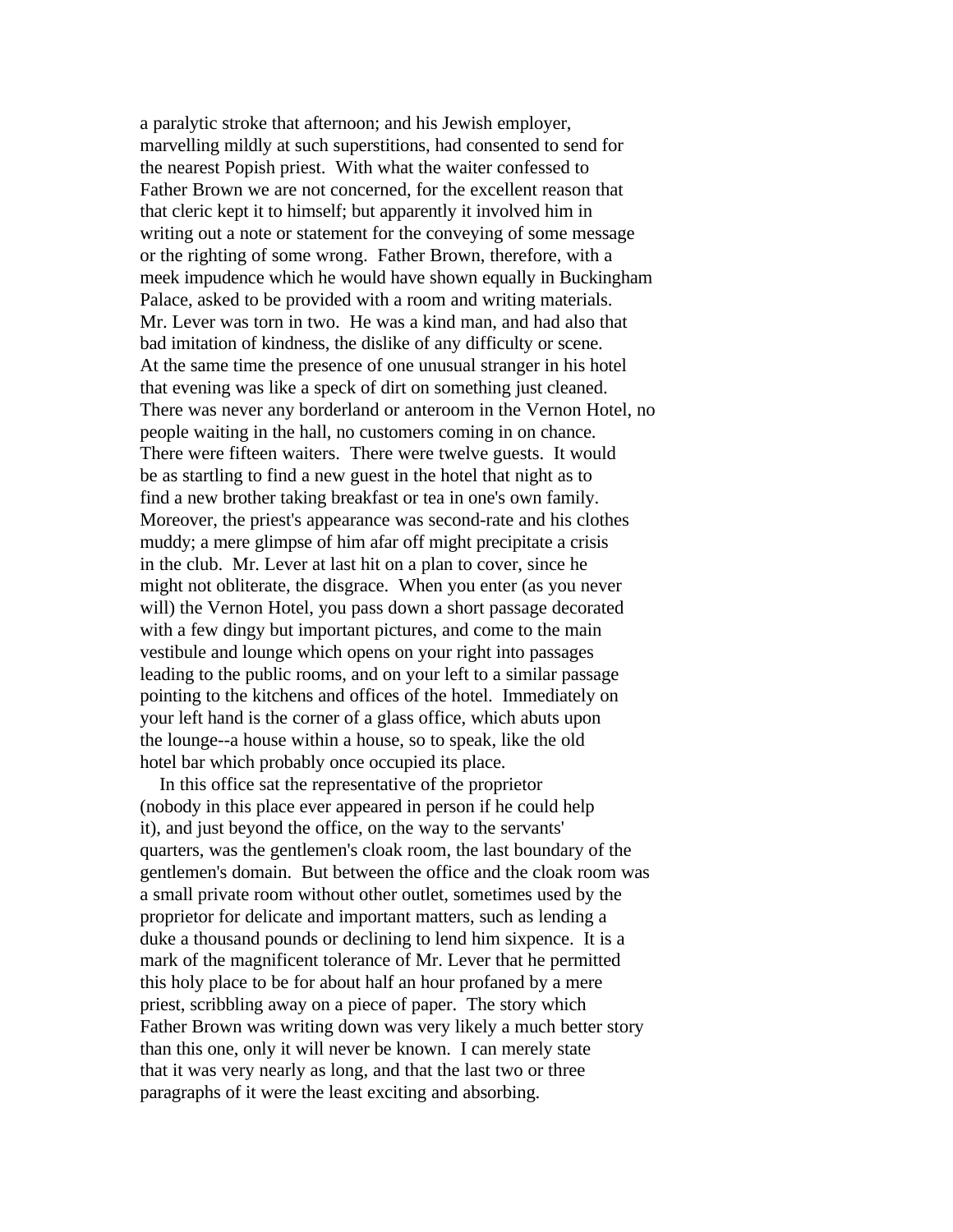For it was by the time that he had reached these that the priest began a little to allow his thoughts to wander and his animal senses, which were commonly keen, to awaken. The time of darkness and dinner was drawing on; his own forgotten little room was without a light, and perhaps the gathering gloom, as occasionally happens, sharpened the sense of sound. As Father Brown wrote the last and least essential part of his document, he caught himself writing to the rhythm of a recurrent noise outside, just as one sometimes thinks to the tune of a railway train. When he became conscious of the thing he found what it was: only the ordinary patter of feet passing the door, which in an hotel was no very unlikely matter. Nevertheless, he stared at the darkened ceiling, and listened to the sound. After he had listened for a few seconds dreamily, he got to his feet and listened intently, with his head a little on one side. Then he sat down again and buried his brow in his hands, now not merely listening, but listening and thinking also.

 The footsteps outside at any given moment were such as one might hear in any hotel; and yet, taken as a whole, there was something very strange about them. There were no other footsteps. It was always a very silent house, for the few familiar guests went at once to their own apartments, and the well-trained waiters were told to be almost invisible until they were wanted. One could not conceive any place where there was less reason to apprehend anything irregular. But these footsteps were so odd that one could not decide to call them regular or irregular. Father Brown followed them with his finger on the edge of the table, like a man trying to learn a tune on the piano.

 First, there came a long rush of rapid little steps, such as a light man might make in winning a walking race. At a certain point they stopped and changed to a sort of slow, swinging stamp, numbering not a quarter of the steps, but occupying about the same time. The moment the last echoing stamp had died away would come again the run or ripple of light, hurrying feet, and then again the thud of the heavier walking. It was certainly the same pair of boots, partly because (as has been said) there were no other boots about, and partly because they had a small but unmistakable creak in them. Father Brown had the kind of head that cannot help asking questions; and on this apparently trivial question his head almost split. He had seen men run in order to jump. He had seen men run in order to slide. But why on earth should a man run in order to walk? Or, again, why should he walk in order to run? Yet no other description would cover the antics of this invisible pair of legs. The man was either walking very fast down one-half of the corridor in order to walk very slow down the other half; or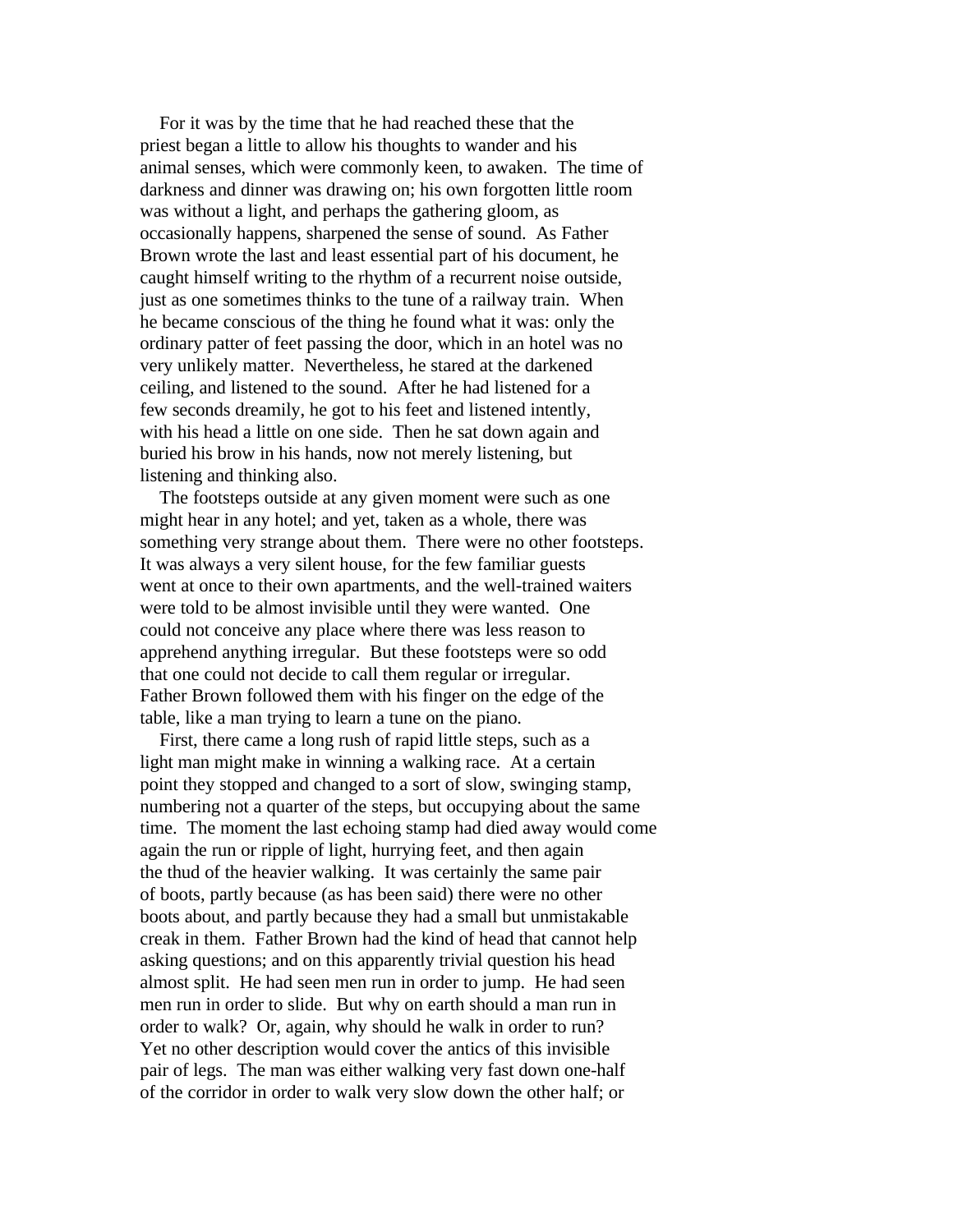he was walking very slow at one end to have the rapture of walking fast at the other. Neither suggestion seemed to make much sense. His brain was growing darker and darker, like his room.

 Yet, as he began to think steadily, the very blackness of his cell seemed to make his thoughts more vivid; he began to see as in a kind of vision the fantastic feet capering along the corridor in unnatural or symbolic attitudes. Was it a heathen religious dance? Or some entirely new kind of scientific exercise? Father Brown began to ask himself with more exactness what the steps suggested. Taking the slow step first: it certainly was not the step of the proprietor. Men of his type walk with a rapid waddle, or they sit still. It could not be any servant or messenger waiting for directions. It did not sound like it. The poorer orders (in an oligarchy) sometimes lurch about when they are slightly drunk, but generally, and especially in such gorgeous scenes, they stand or sit in constrained attitudes. No; that heavy yet springy step, with a kind of careless emphasis, not specially noisy, yet not caring what noise it made, belonged to only one of the animals of this earth. It was a gentleman of western Europe, and probably one who had never worked for his living.

 Just as he came to this solid certainty, the step changed to the quicker one, and ran past the door as feverishly as a rat. The listener remarked that though this step was much swifter it was also much more noiseless, almost as if the man were walking on tiptoe. Yet it was not associated in his mind with secrecy, but with something else--something that he could not remember. He was maddened by one of those half-memories that make a man feel half-witted. Surely he had heard that strange, swift walking somewhere. Suddenly he sprang to his feet with a new idea in his head, and walked to the door. His room had no direct outlet on the passage, but let on one side into the glass office, and on the other into the cloak room beyond. He tried the door into the office, and found it locked. Then he looked at the window, now a square pane full of purple cloud cleft by livid sunset, and for an instant he smelt evil as a dog smells rats.

 The rational part of him (whether the wiser or not) regained its supremacy. He remembered that the proprietor had told him that he should lock the door, and would come later to release him. He told himself that twenty things he had not thought of might explain the eccentric sounds outside; he reminded himself that there was just enough light left to finish his own proper work. Bringing his paper to the window so as to catch the last stormy evening light, he resolutely plunged once more into the almost completed record. He had written for about twenty minutes, bending closer and closer to his paper in the lessening light; then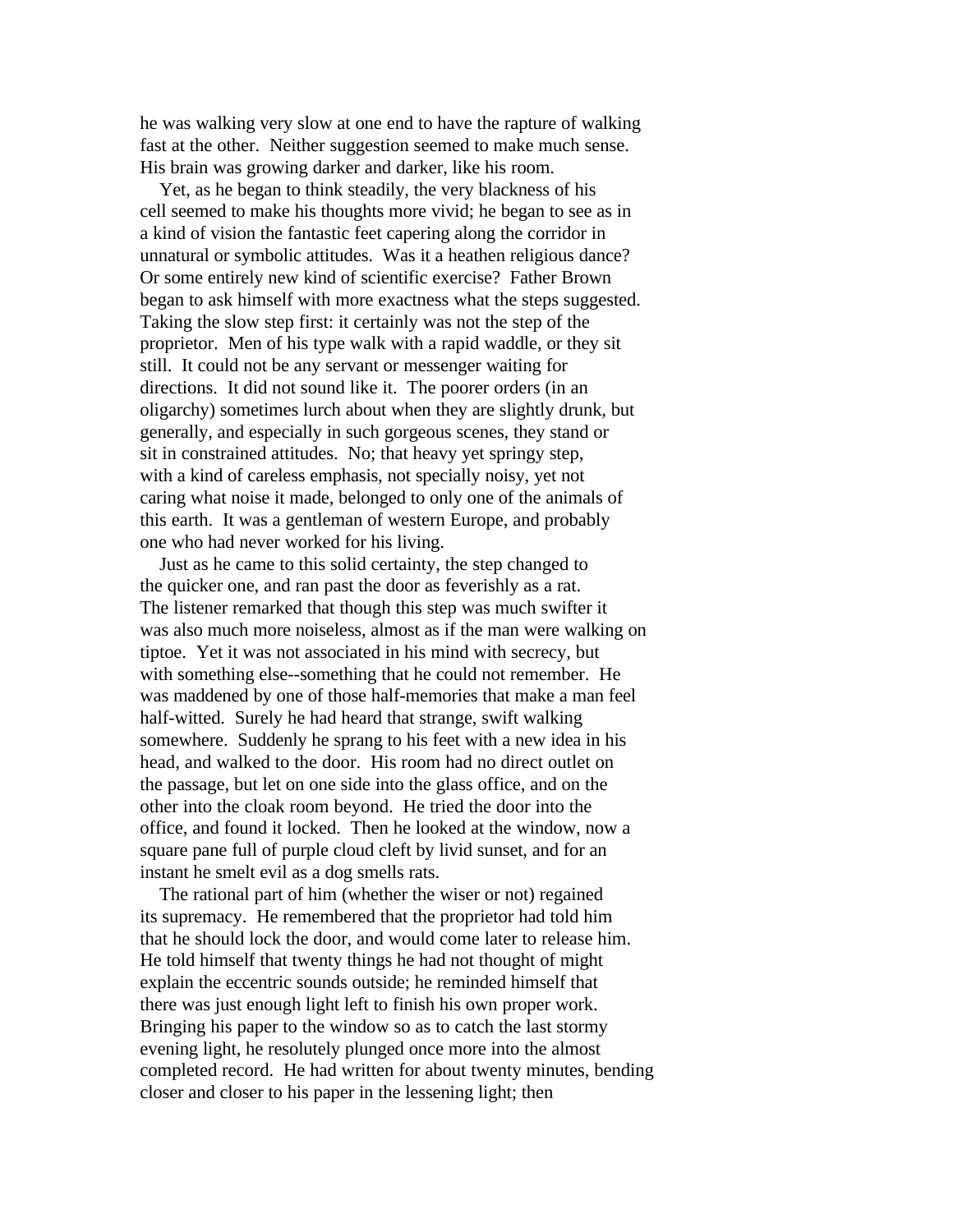suddenly he sat upright. He had heard the strange feet once more.

 This time they had a third oddity. Previously the unknown man had walked, with levity indeed and lightning quickness, but he had walked. This time he ran. One could hear the swift, soft, bounding steps coming along the corridor, like the pads of a fleeing and leaping panther. Whoever was coming was a very strong, active man, in still yet tearing excitement. Yet, when the sound had swept up to the office like a sort of whispering whirlwind, it suddenly changed again to the old slow, swaggering stamp.

 Father Brown flung down his paper, and, knowing the office door to be locked, went at once into the cloak room on the other side. The attendant of this place was temporarily absent, probably because the only guests were at dinner and his office was a sinecure. After groping through a grey forest of overcoats, he found that the dim cloak room opened on the lighted corridor in the form of a sort of counter or half-door, like most of the counters across which we have all handed umbrellas and received tickets. There was a light immediately above the semicircular arch of this opening. It threw little illumination on Father Brown himself, who seemed a mere dark outline against the dim sunset window behind him. But it threw an almost theatrical light on the man who stood outside the cloak room in the corridor.

 He was an elegant man in very plain evening dress; tall, but with an air of not taking up much room; one felt that he could have slid along like a shadow where many smaller men would have been obvious and obstructive. His face, now flung back in the lamplight, was swarthy and vivacious, the face of a foreigner. His figure was good, his manners good humoured and confident; a critic could only say that his black coat was a shade below his figure and manners, and even bulged and bagged in an odd way. The moment he caught sight of Brown's black silhouette against the sunset, he tossed down a scrap of paper with a number and called out with amiable authority: "I want my hat and coat, please; I find I have to go away at once."

 Father Brown took the paper without a word, and obediently went to look for the coat; it was not the first menial work he had done in his life. He brought it and laid it on the counter; meanwhile, the strange gentleman who had been feeling in his waistcoat pocket, said laughing: "I haven't got any silver; you can keep this." And he threw down half a sovereign, and caught up his coat.

 Father Brown's figure remained quite dark and still; but in that instant he had lost his head. His head was always most valuable when he had lost it. In such moments he put two and two together and made four million. Often the Catholic Church (which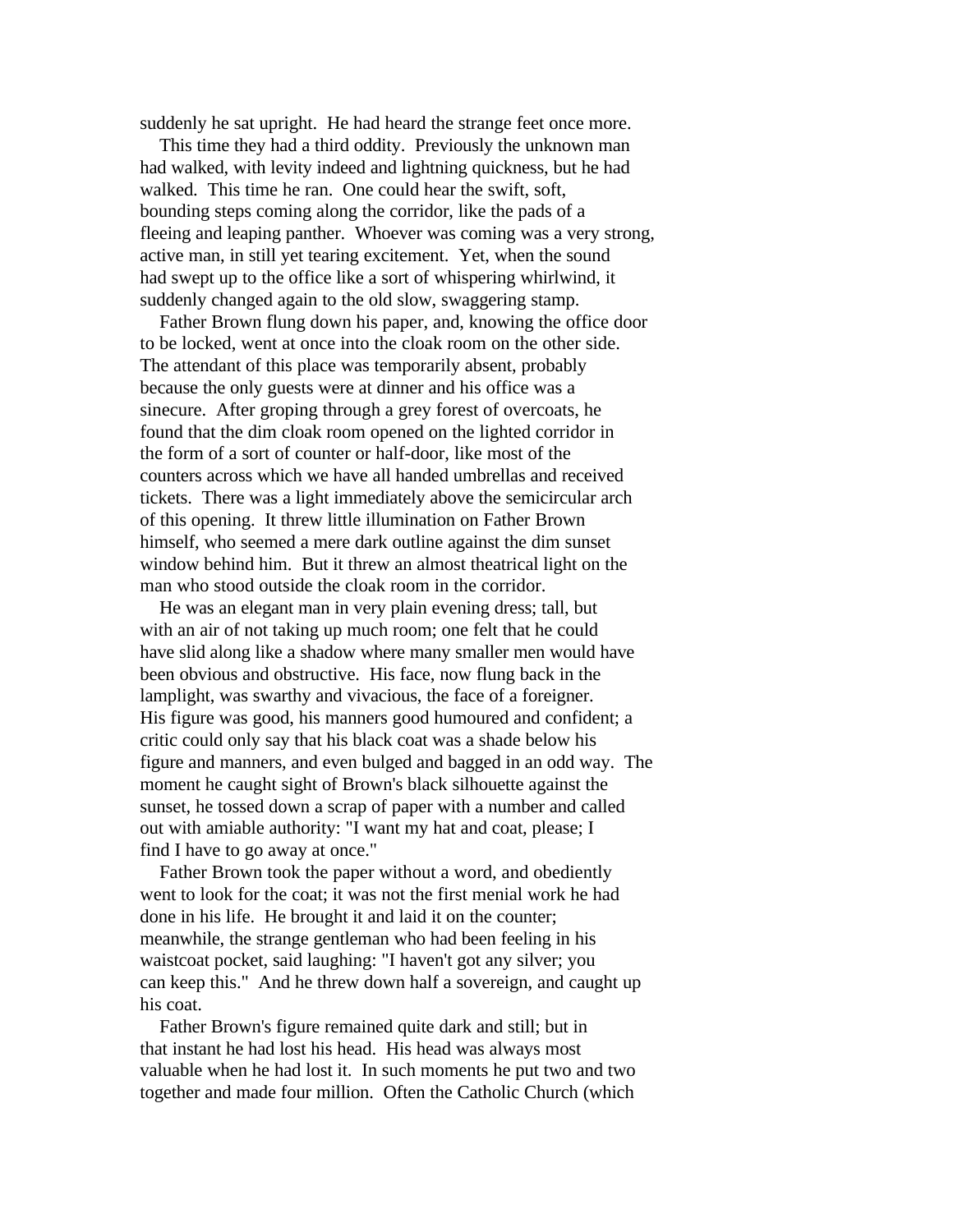is wedded to common sense) did not approve of it. Often he did not approve of it himself. But it was real inspiration--important at rare crises--when whosoever shall lose his head the same shall save it.

 "I think, sir," he said civilly, "that you have some silver in your pocket."

 The tall gentleman stared. "Hang it," he cried, "if I choose to give you gold, why should you complain?"

 "Because silver is sometimes more valuable than gold," said the priest mildly; "that is, in large quantities."

 The stranger looked at him curiously. Then he looked still more curiously up the passage towards the main entrance. Then he looked back at Brown again, and then he looked very carefully at the window beyond Brown's head, still coloured with the after-glow of the storm. Then he seemed to make up his mind. He put one hand on the counter, vaulted over as easily as an acrobat and towered above the priest, putting one tremendous hand upon his collar.

 "Stand still," he said, in a hacking whisper. "I don't want to threaten you, but--"

 "I do want to threaten you," said Father Brown, in a voice like a rolling drum, "I want to threaten you with the worm that dieth not, and the fire that is not quenched."

"You're a rum sort of cloak-room clerk," said the other.

 "I am a priest, Monsieur Flambeau," said Brown, "and I am ready to hear your confession."

 The other stood gasping for a few moments, and then staggered back into a chair.

 The first two courses of the dinner of The Twelve True Fishermen had proceeded with placid success. I do not possess a copy of the menu; and if I did it would not convey anything to anybody. It was written in a sort of super-French employed by cooks, but quite unintelligible to Frenchmen. There was a tradition in the club that the hors d'oeuvres should be various and manifold to the point of madness. They were taken seriously because they were avowedly useless extras, like the whole dinner and the whole club. There was also a tradition that the soup course should be light and unpretending--a sort of simple and austere vigil for the feast of fish that was to come. The talk was that strange, slight talk which governs the British Empire, which governs it in secret, and yet would scarcely enlighten an ordinary Englishman even if he could overhear it. Cabinet ministers on both sides were alluded to by their Christian names with a sort of bored benignity. The Radical Chancellor of the Exchequer, whom the whole Tory party was supposed to be cursing for his extortions, was praised for his minor poetry, or his saddle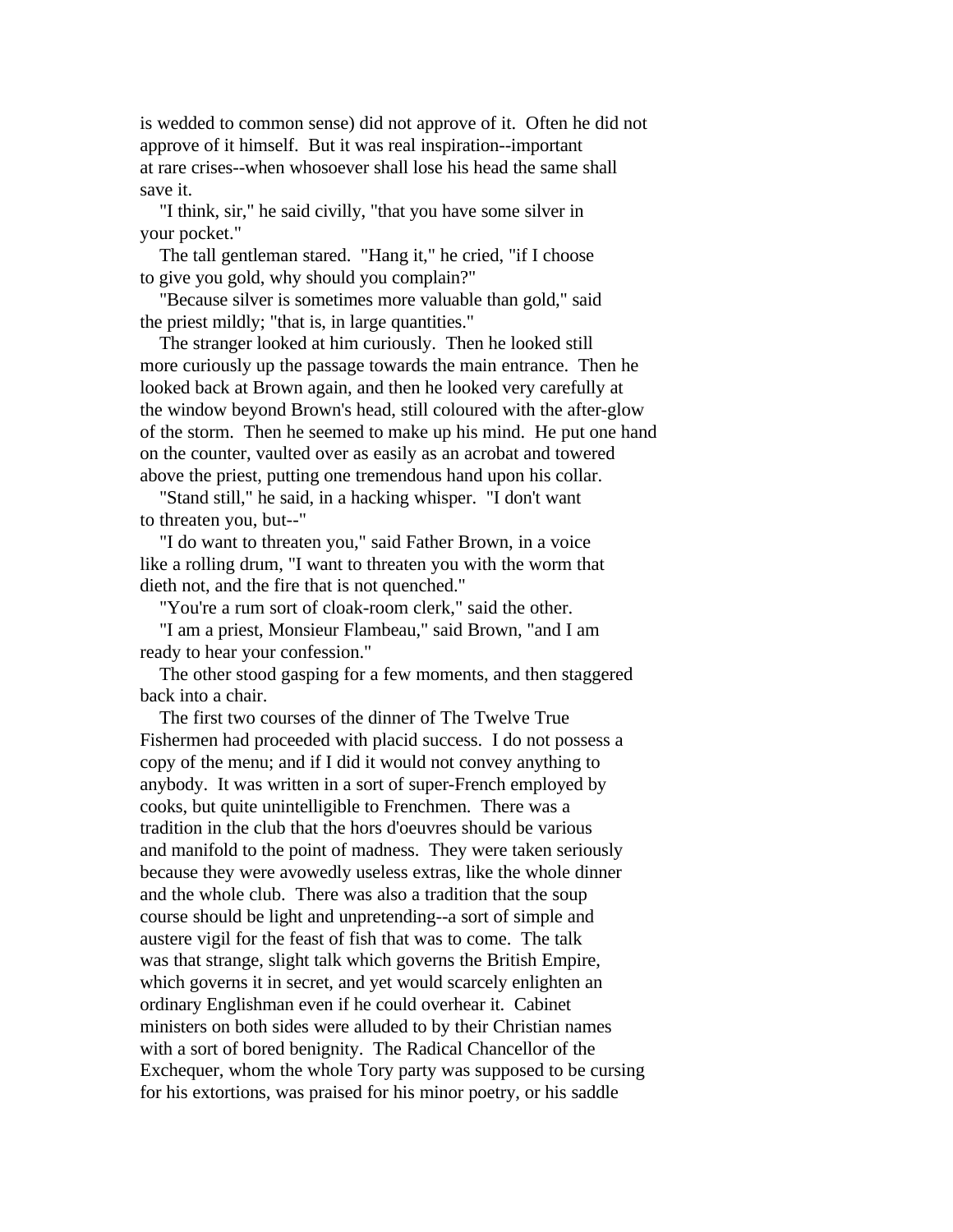in the hunting field. The Tory leader, whom all Liberals were supposed to hate as a tyrant, was discussed and, on the whole, praised--as a Liberal. It seemed somehow that politicians were very important. And yet, anything seemed important about them except their politics. Mr. Audley, the chairman, was an amiable, elderly man who still wore Gladstone collars; he was a kind of symbol of all that phantasmal and yet fixed society. He had never done anything--not even anything wrong. He was not fast; he was not even particularly rich. He was simply in the thing; and there was an end of it. No party could ignore him, and if he had wished to be in the Cabinet he certainly would have been put there. The Duke of Chester, the vice-president, was a young and rising politician. That is to say, he was a pleasant youth, with flat, fair hair and a freckled face, with moderate intelligence and enormous estates. In public his appearances were always successful and his principle was simple enough. When he thought of a joke he made it, and was called brilliant. When he could not think of a joke he said that this was no time for trifling, and was called able. In private, in a club of his own class, he was simply quite pleasantly frank and silly, like a schoolboy. Mr. Audley, never having been in politics, treated them a little more seriously. Sometimes he even embarrassed the company by phrases suggesting that there was some difference between a Liberal and a Conservative. He himself was a Conservative, even in private life. He had a roll of grey hair over the back of his collar, like certain old-fashioned statesmen, and seen from behind he looked like the man the empire wants. Seen from the front he looked like a mild, self-indulgent bachelor, with rooms in the Albany--which he was.

 As has been remarked, there were twenty-four seats at the terrace table, and only twelve members of the club. Thus they could occupy the terrace in the most luxurious style of all, being ranged along the inner side of the table, with no one opposite, commanding an uninterrupted view of the garden, the colours of which were still vivid, though evening was closing in somewhat luridly for the time of year. The chairman sat in the centre of the line, and the vice-president at the right-hand end of it. When the twelve guests first trooped into their seats it was the custom (for some unknown reason) for all the fifteen waiters to stand lining the wall like troops presenting arms to the king, while the fat proprietor stood and bowed to the club with radiant surprise, as if he had never heard of them before. But before the first chink of knife and fork this army of retainers had vanished, only the one or two required to collect and distribute the plates darting about in deathly silence. Mr. Lever, the proprietor, of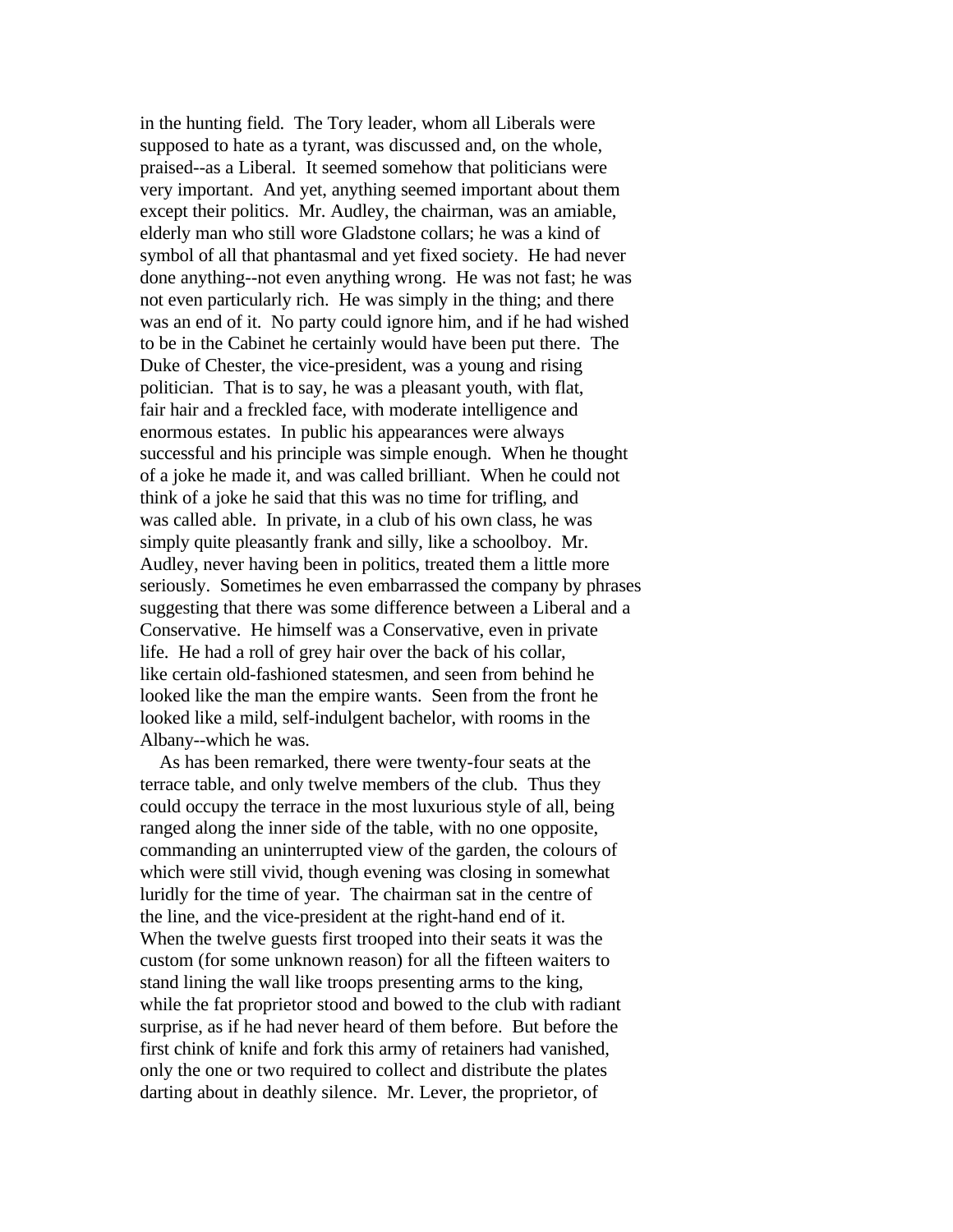course had disappeared in convulsions of courtesy long before. It would be exaggerative, indeed irreverent, to say that he ever positively appeared again. But when the important course, the fish course, was being brought on, there was--how shall I put it? - a vivid shadow, a projection of his personality, which told that he was hovering near. The sacred fish course consisted (to the eyes of the vulgar) in a sort of monstrous pudding, about the size and shape of a wedding cake, in which some considerable number of interesting fishes had finally lost the shapes which God had given to them. The Twelve True Fishermen took up their celebrated fish knives and fish forks, and approached it as gravely as if every inch of the pudding cost as much as the silver fork it was eaten with. So it did, for all I know. This course was dealt with in eager and devouring silence; and it was only when his plate was nearly empty that the young duke made the ritual remark: "They can't do this anywhere but here."

 "Nowhere," said Mr. Audley, in a deep bass voice, turning to the speaker and nodding his venerable head a number of times. "Nowhere, assuredly, except here. It was represented to me that at the Cafe Anglais--"

 Here he was interrupted and even agitated for a moment by the removal of his plate, but he recaptured the valuable thread of his thoughts. "It was represented to me that the same could be done at the Cafe Anglais. Nothing like it, sir," he said, shaking his head ruthlessly, like a hanging judge. "Nothing like it."

 "Overrated place," said a certain Colonel Pound, speaking (by the look of him) for the first time for some months.

 "Oh, I don't know," said the Duke of Chester, who was an optimist, "it's jolly good for some things. You can't beat it at--"

 A waiter came swiftly along the room, and then stopped dead. His stoppage was as silent as his tread; but all those vague and kindly gentlemen were so used to the utter smoothness of the unseen machinery which surrounded and supported their lives, that a waiter doing anything unexpected was a start and a jar. They felt as you and I would feel if the inanimate world disobeyed- if a chair ran away from us.

 The waiter stood staring a few seconds, while there deepened on every face at table a strange shame which is wholly the product of our time. It is the combination of modern humanitarianism with the horrible modern abyss between the souls of the rich and poor. A genuine historic aristocrat would have thrown things at the waiter, beginning with empty bottles, and very probably ending with money. A genuine democrat would have asked him, with comrade-like clearness of speech, what the devil he was doing.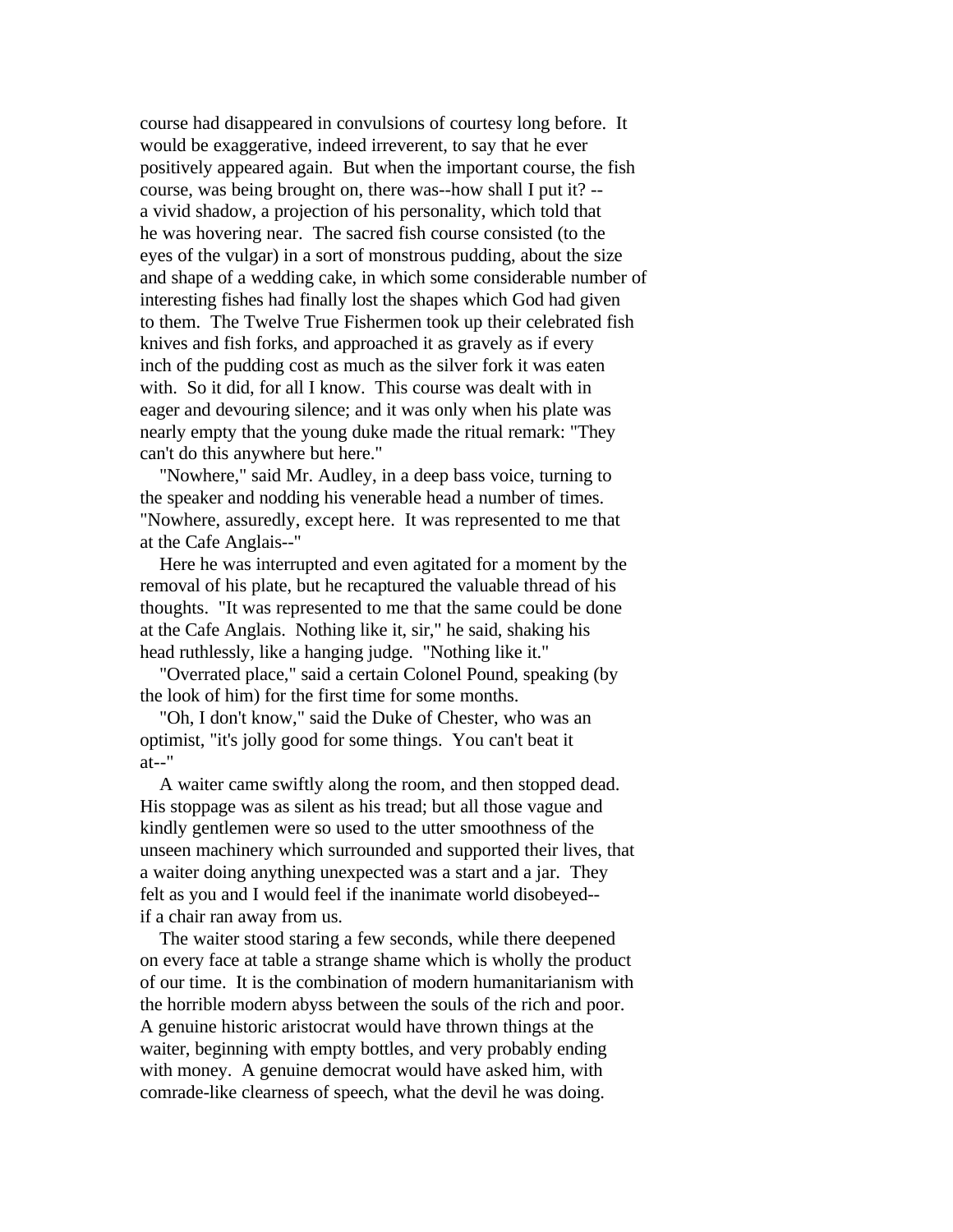But these modern plutocrats could not bear a poor man near to them, either as a slave or as a friend. That something had gone wrong with the servants was merely a dull, hot embarrassment. They did not want to be brutal, and they dreaded the need to be benevolent. They wanted the thing, whatever it was, to be over. It was over. The waiter, after standing for some seconds rigid, like a cataleptic, turned round and ran madly out of the room.

 When he reappeared in the room, or rather in the doorway, it was in company with another waiter, with whom he whispered and gesticulated with southern fierceness. Then the first waiter went away, leaving the second waiter, and reappeared with a third waiter. By the time a fourth waiter had joined this hurried synod, Mr. Audley felt it necessary to break the silence in the interests of Tact. He used a very loud cough, instead of a presidential hammer, and said: "Splendid work young Moocher's doing in Burmah. Now, no other nation in the world could have--"

 A fifth waiter had sped towards him like an arrow, and was whispering in his ear: "So sorry. Important! Might the proprietor speak to you?"

 The chairman turned in disorder, and with a dazed stare saw Mr. Lever coming towards them with his lumbering quickness. The gait of the good proprietor was indeed his usual gait, but his face was by no means usual. Generally it was a genial copper-brown; now it was a sickly yellow.

 "You will pardon me, Mr. Audley," he said, with asthmatic breathlessness. "I have great apprehensions. Your fish-plates, they are cleared away with the knife and fork on them!"

"Well, I hope so," said the chairman, with some warmth.

 "You see him?" panted the excited hotel keeper; "you see the waiter who took them away? You know him?"

 "Know the waiter?" answered Mr. Audley indignantly. "Certainly not!"

 Mr. Lever opened his hands with a gesture of agony. "I never send him," he said. "I know not when or why he come. I send my waiter to take away the plates, and he find them already away."

 Mr. Audley still looked rather too bewildered to be really the man the empire wants; none of the company could say anything except the man of wood--Colonel Pound--who seemed galvanised into an unnatural life. He rose rigidly from his chair, leaving all the rest sitting, screwed his eyeglass into his eye, and spoke in a raucous undertone as if he had half-forgotten how to speak. "Do you mean," he said, "that somebody has stolen our silver fish service?"

 The proprietor repeated the open-handed gesture with even greater helplessness and in a flash all the men at the table were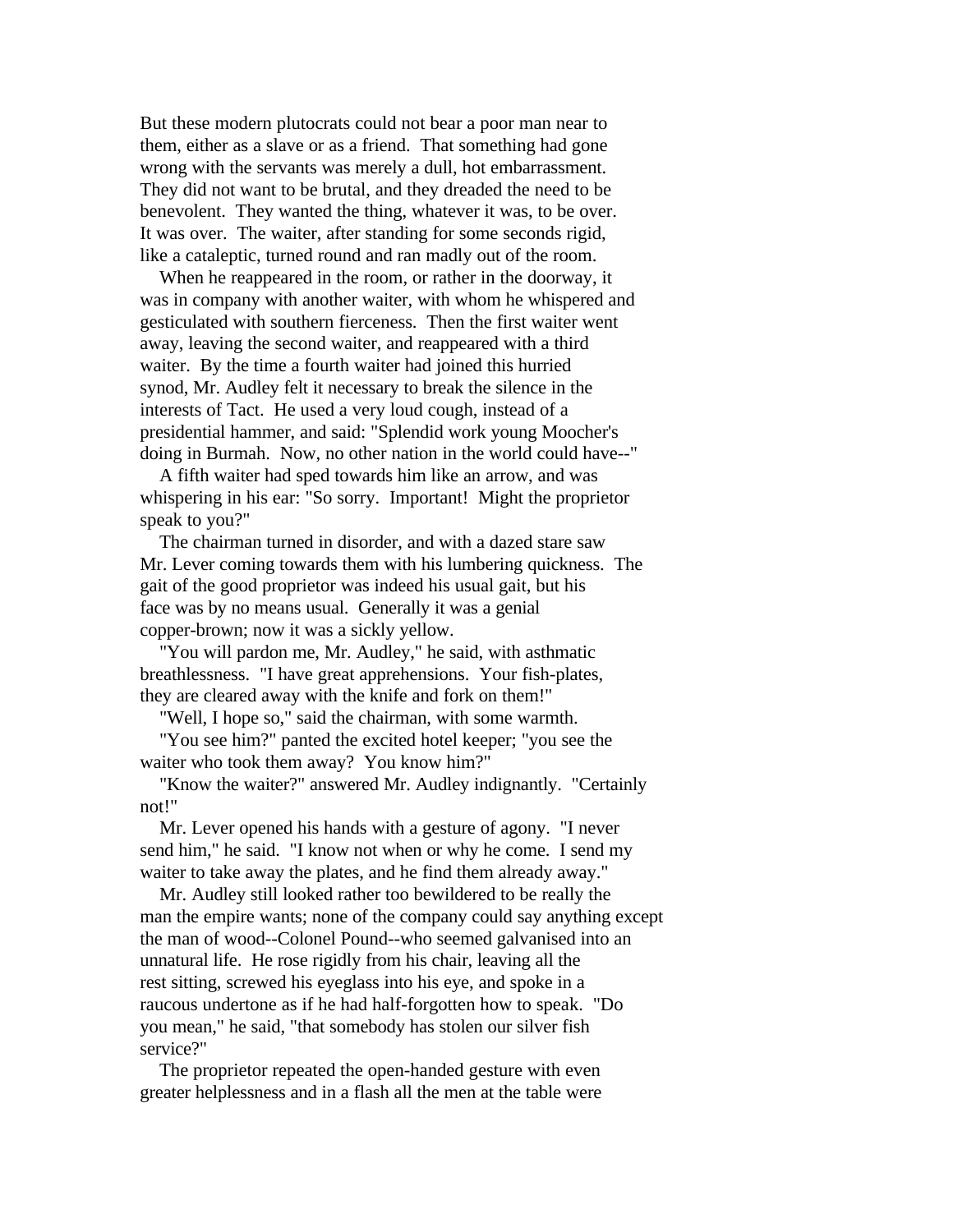on their feet.

 "Are all your waiters here?" demanded the colonel, in his low, harsh accent.

 "Yes; they're all here. I noticed it myself," cried the young duke, pushing his boyish face into the inmost ring. "Always count 'em as I come in; they look so queer standing up against the wall."

 "But surely one cannot exactly remember," began Mr. Audley, with heavy hesitation.

 "I remember exactly, I tell you," cried the duke excitedly. "There never have been more than fifteen waiters at this place, and there were no more than fifteen tonight, I'll swear; no more and no less."

 The proprietor turned upon him, quaking in a kind of palsy of surprise. "You say--you say," he stammered, "that you see all my fifteen waiters?"

 "As usual," assented the duke. "What is the matter with that!" "Nothing," said Lever, with a deepening accent, "only you did not. For one of zem is dead upstairs."

 There was a shocking stillness for an instant in that room. It may be (so supernatural is the word death) that each of those idle men looked for a second at his soul, and saw it as a small dried pea. One of them--the duke, I think--even said with the idiotic kindness of wealth: "Is there anything we can do?"

"He has had a priest," said the Jew, not untouched.

 Then, as to the clang of doom, they awoke to their own position. For a few weird seconds they had really felt as if the fifteenth waiter might be the ghost of the dead man upstairs. They had been dumb under that oppression, for ghosts were to them an embarrassment, like beggars. But the remembrance of the silver broke the spell of the miraculous; broke it abruptly and with a brutal reaction. The colonel flung over his chair and strode to the door. "If there was a fifteenth man here, friends," he said, "that fifteenth fellow was a thief. Down at once to the front and back doors and secure everything; then we'll talk. The twenty-four pearls of the club are worth recovering."

 Mr. Audley seemed at first to hesitate about whether it was gentlemanly to be in such a hurry about anything; but, seeing the duke dash down the stairs with youthful energy, he followed with a more mature motion.

 At the same instant a sixth waiter ran into the room, and declared that he had found the pile of fish plates on a sideboard, with no trace of the silver.

 The crowd of diners and attendants that tumbled helter-skelter down the passages divided into two groups. Most of the Fishermen followed the proprietor to the front room to demand news of any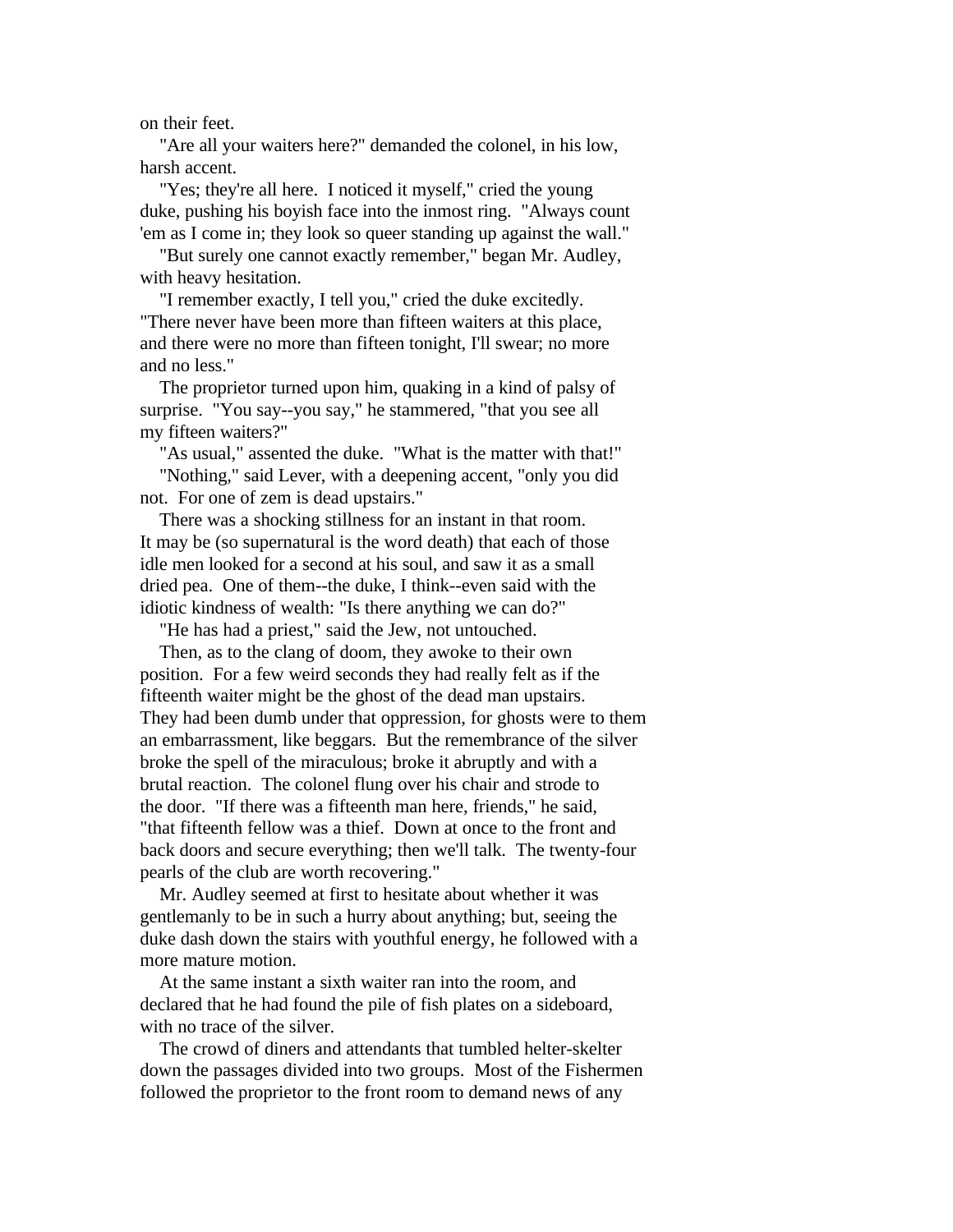exit. Colonel Pound, with the chairman, the vice-president, and one or two others darted down the corridor leading to the servants' quarters, as the more likely line of escape. As they did so they passed the dim alcove or cavern of the cloak room, and saw a short, black-coated figure, presumably an attendant, standing a little way back in the shadow of it.

 "Hallo, there!" called out the duke. "Have you seen anyone pass?"

 The short figure did not answer the question directly, but merely said: "Perhaps I have got what you are looking for, gentlemen."

 They paused, wavering and wondering, while he quietly went to the back of the cloak room, and came back with both hands full of shining silver, which he laid out on the counter as calmly as a salesman. It took the form of a dozen quaintly shaped forks and knives.

 "You--you--" began the colonel, quite thrown off his balance at last. Then he peered into the dim little room and saw two things: first, that the short, black-clad man was dressed like a clergyman; and, second, that the window of the room behind him was burst, as if someone had passed violently through. "Valuable things to deposit in a cloak room, aren't they?" remarked the clergyman, with cheerful composure.

 "Did--did you steal those things?" stammered Mr. Audley, with staring eyes.

 "If I did," said the cleric pleasantly, "at least I am bringing them back again."

 "But you didn't," said Colonel Pound, still staring at the broken window.

 "To make a clean breast of it, I didn't," said the other, with some humour. And he seated himself quite gravely on a stool. "But you know who did," said the, colonel.

 "I don't know his real name," said the priest placidly, "but I know something of his fighting weight, and a great deal about his spiritual difficulties. I formed the physical estimate when he was trying to throttle me, and the moral estimate when he repented."

 "Oh, I say--repented!" cried young Chester, with a sort of crow of laughter.

 Father Brown got to his feet, putting his hands behind him. "Odd, isn't it," he said, "that a thief and a vagabond should repent, when so many who are rich and secure remain hard and frivolous, and without fruit for God or man? But there, if you will excuse me, you trespass a little upon my province. If you doubt the penitence as a practical fact, there are your knives and forks. You are The Twelve True Fishers, and there are all your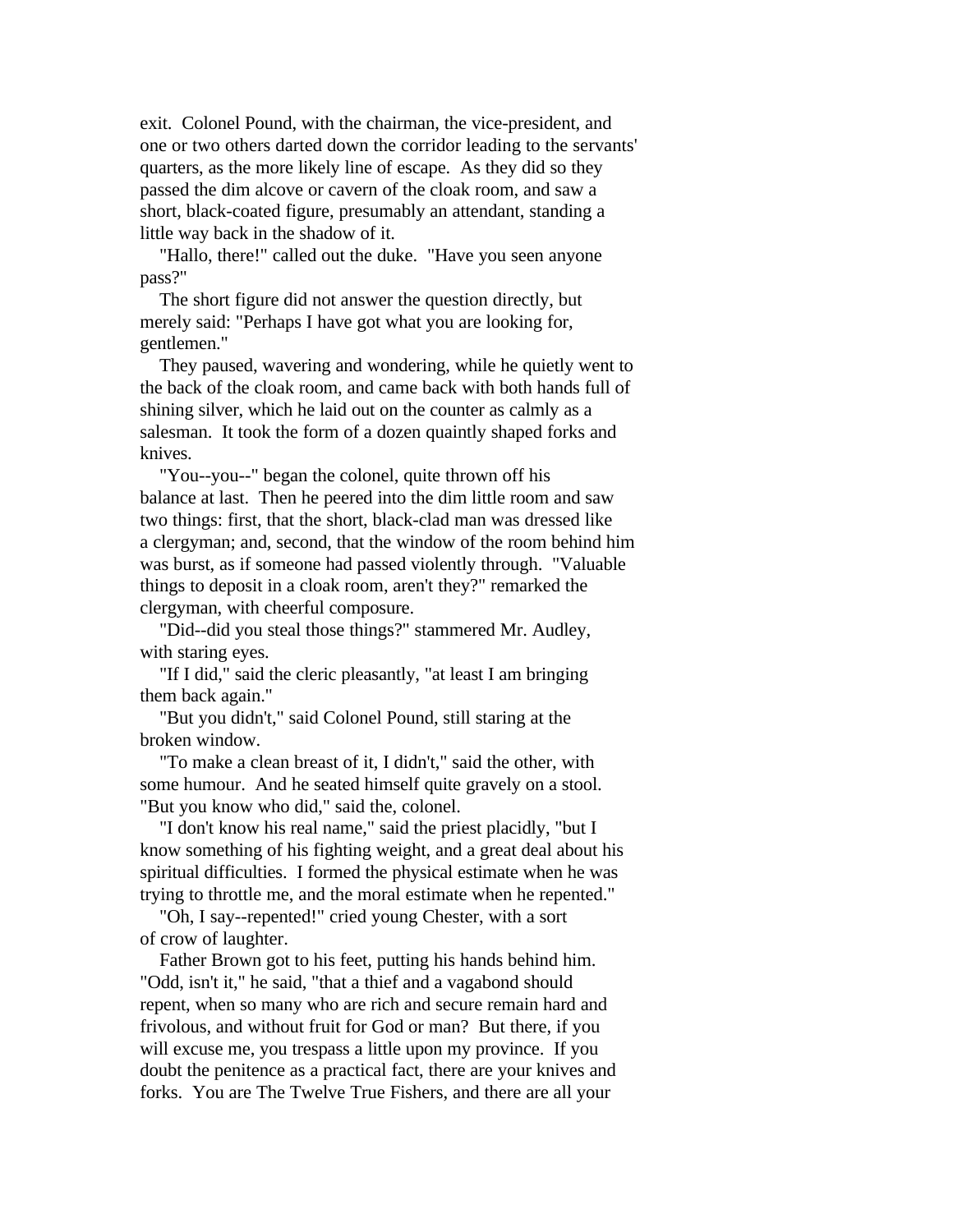silver fish. But He has made me a fisher of men."

"Did you catch this man?" asked the colonel, frowning.

 Father Brown looked him full in his frowning face. "Yes," he said, "I caught him, with an unseen hook and an invisible line which is long enough to let him wander to the ends of the world, and still to bring him back with a twitch upon the thread."

 There was a long silence. All the other men present drifted away to carry the recovered silver to their comrades, or to consult the proprietor about the queer condition of affairs. But the grim-faced colonel still sat sideways on the counter, swinging his long, lank legs and biting his dark moustache.

 At last he said quietly to the priest: "He must have been a clever fellow, but I think I know a cleverer."

 "He was a clever fellow," answered the other, "but I am not quite sure of what other you mean."

 "I mean you," said the colonel, with a short laugh. "I don't want to get the fellow jailed; make yourself easy about that. But I'd give a good many silver forks to know exactly how you fell into this affair, and how you got the stuff out of him. I reckon you're the most up-to-date devil of the present company."

 Father Brown seemed rather to like the saturnine candour of the soldier. "Well," he said, smiling, "I mustn't tell you anything of the man's identity, or his own story, of course; but there's no particular reason why I shouldn't tell you of the mere outside facts which I found out for myself."

 He hopped over the barrier with unexpected activity, and sat beside Colonel Pound, kicking his short legs like a little boy on a gate. He began to tell the story as easily as if he were telling it to an old friend by a Christmas fire.

 "You see, colonel," he said, "I was shut up in that small room there doing some writing, when I heard a pair of feet in this passage doing a dance that was as queer as the dance of death. First came quick, funny little steps, like a man walking on tiptoe for a wager; then came slow, careless, creaking steps, as of a big man walking about with a cigar. But they were both made by the same feet, I swear, and they came in rotation; first the run and then the walk, and then the run again. I wondered at first idly and then wildly why a man should act these two parts at once. One walk I knew; it was just like yours, colonel. It was the walk of a well-fed gentleman waiting for something, who strolls about rather because he is physically alert than because he is mentally impatient. I knew that I knew the other walk, too, but I could not remember what it was. What wild creature had I met on my travels that tore along on tiptoe in that extraordinary style? Then I heard a clink of plates somewhere; and the answer stood up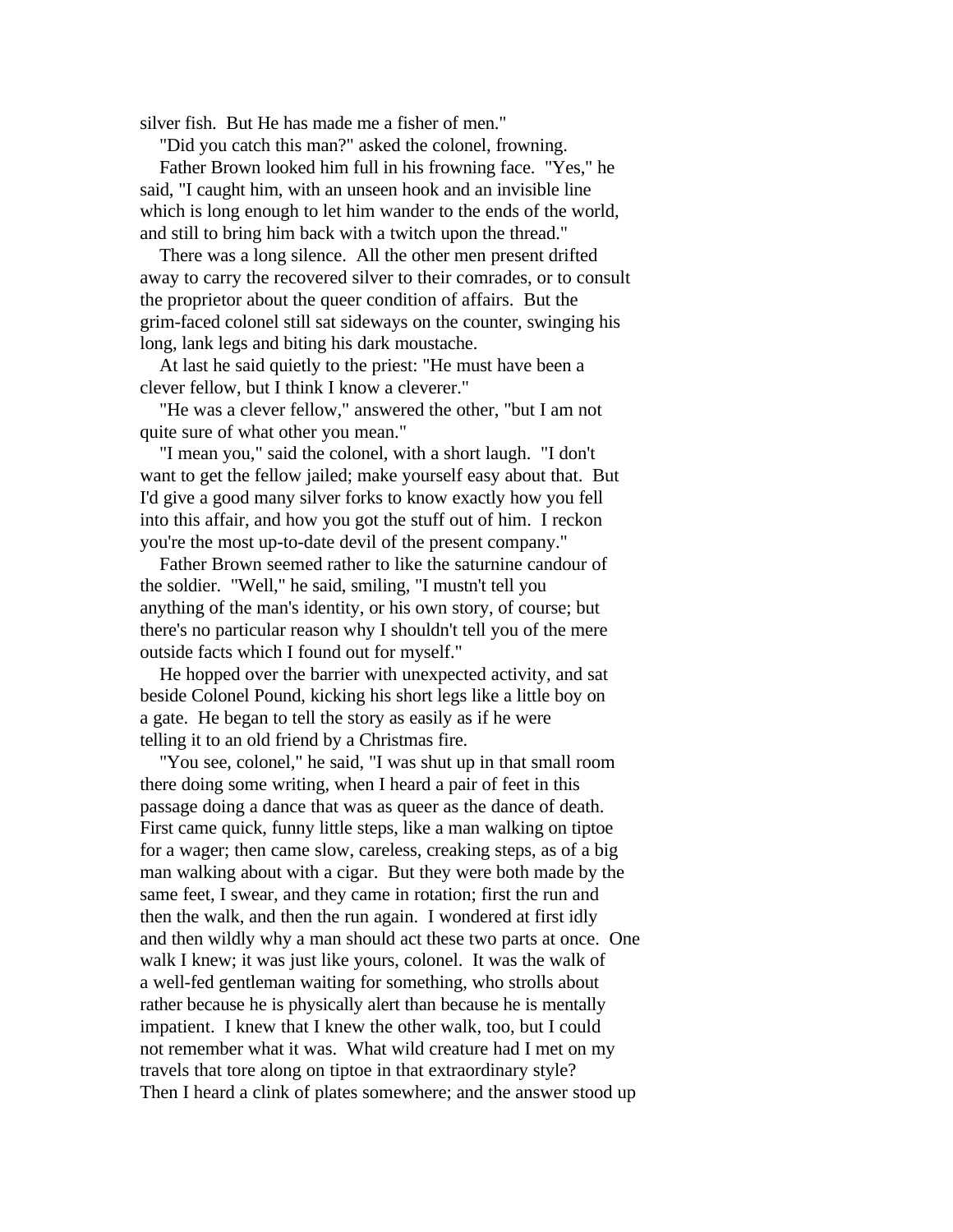as plain as St. Peter's. It was the walk of a waiter--that walk with the body slanted forward, the eyes looking down, the ball of the toe spurning away the ground, the coat tails and napkin flying. Then I thought for a minute and a half more. And I believe I saw the manner of the crime, as clearly as if I were going to commit it."

 Colonel Pound looked at him keenly, but the speaker's mild grey eyes were fixed upon the ceiling with almost empty wistfulness.

 "A crime," he said slowly, "is like any other work of art. Don't look surprised; crimes are by no means the only works of art that come from an infernal workshop. But every work of art, divine or diabolic, has one indispensable mark--I mean, that the centre of it is simple, however much the fulfilment may be complicated. Thus, in Hamlet, let us say, the grotesqueness of the grave-digger, the flowers of the mad girl, the fantastic finery of Osric, the pallor of the ghost and the grin of the skull are all oddities in a sort of tangled wreath round one plain tragic figure of a man in black. Well, this also," he said, getting slowly down from his seat with a smile, "this also is the plain tragedy of a man in black. Yes," he went on, seeing the colonel look up in some wonder, "the whole of this tale turns on a black coat. In this, as in Hamlet, there are the rococo excrescences--yourselves, let us say. There is the dead waiter, who was there when he could not be there. There is the invisible hand that swept your table clear of silver and melted into air. But every clever crime is founded ultimately on some one quite simple fact--some fact that is not itself mysterious. The mystification comes in covering it up, in leading men's thoughts away from it. This large and subtle and (in the ordinary course) most profitable crime, was built on the plain fact that a gentleman's evening dress is the same as a waiter's. All the rest was acting, and thundering good acting, too."

 "Still," said the colonel, getting up and frowning at his boots, "I am not sure that I understand."

 "Colonel," said Father Brown, "I tell you that this archangel of impudence who stole your forks walked up and down this passage twenty times in the blaze of all the lamps, in the glare of all the eyes. He did not go and hide in dim corners where suspicion might have searched for him. He kept constantly on the move in the lighted corridors, and everywhere that he went he seemed to be there by right. Don't ask me what he was like; you have seen him yourself six or seven times tonight. You were waiting with all the other grand people in the reception room at the end of the passage there, with the terrace just beyond. Whenever he came among you gentlemen, he came in the lightning style of a waiter,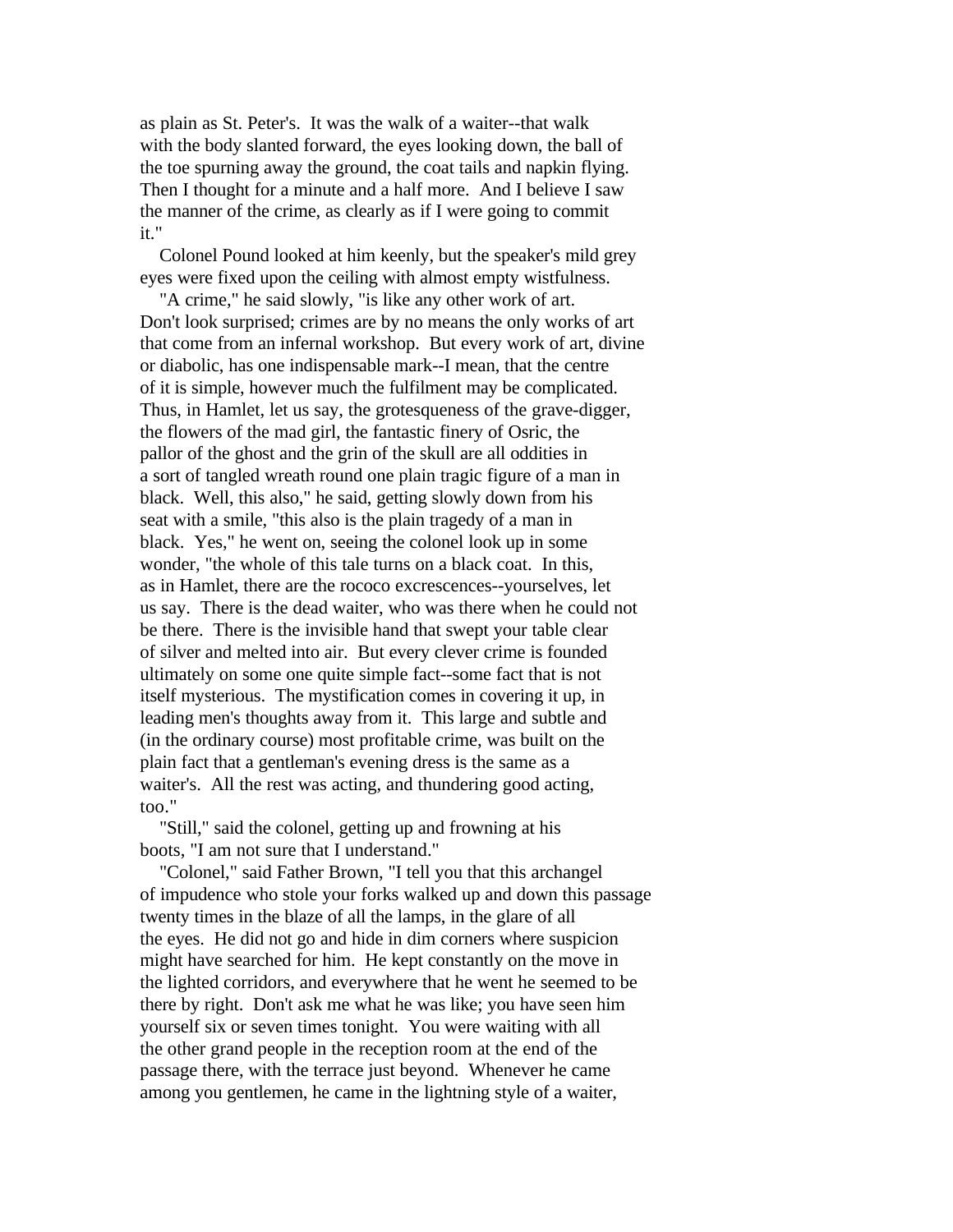with bent head, flapping napkin and flying feet. He shot out on to the terrace, did something to the table cloth, and shot back again towards the office and the waiters' quarters. By the time he had come under the eye of the office clerk and the waiters he had become another man in every inch of his body, in every instinctive gesture. He strolled among the servants with the absent-minded insolence which they have all seen in their patrons. It was no new thing to them that a swell from the dinner party should pace all parts of the house like an animal at the Zoo; they know that nothing marks the Smart Set more than a habit of walking where one chooses. When he was magnificently weary of walking down that particular passage he would wheel round and pace back past the office; in the shadow of the arch just beyond he was altered as by a blast of magic, and went hurrying forward again among the Twelve Fishermen, an obsequious attendant. Why should the gentlemen look at a chance waiter? Why should the waiters suspect a first-rate walking gentleman? Once or twice he played the coolest tricks. In the proprietor's private quarters he called out breezily for a syphon of soda water, saying he was thirsty. He said genially that he would carry it himself, and he did; he carried it quickly and correctly through the thick of you, a waiter with an obvious errand. Of course, it could not have been kept up long, but it only had to be kept up till the end of the fish course.

 "His worst moment was when the waiters stood in a row; but even then he contrived to lean against the wall just round the corner in such a way that for that important instant the waiters thought him a gentleman, while the gentlemen thought him a waiter. The rest went like winking. If any waiter caught him away from the table, that waiter caught a languid aristocrat. He had only to time himself two minutes before the fish was cleared, become a swift servant, and clear it himself. He put the plates down on a sideboard, stuffed the silver in his breast pocket, giving it a bulgy look, and ran like a hare (I heard him coming) till he came to the cloak room. There he had only to be a plutocrat again--a plutocrat called away suddenly on business. He had only to give his ticket to the cloak-room attendant, and go out again elegantly as he had come in. Only--only I happened to be the cloak-room attendant."

 "What did you do to him?" cried the colonel, with unusual intensity. "What did he tell you?"

 "I beg your pardon," said the priest immovably, "that is where the story ends."

 "And the interesting story begins," muttered Pound. "I think I understand his professional trick. But I don't seem to have got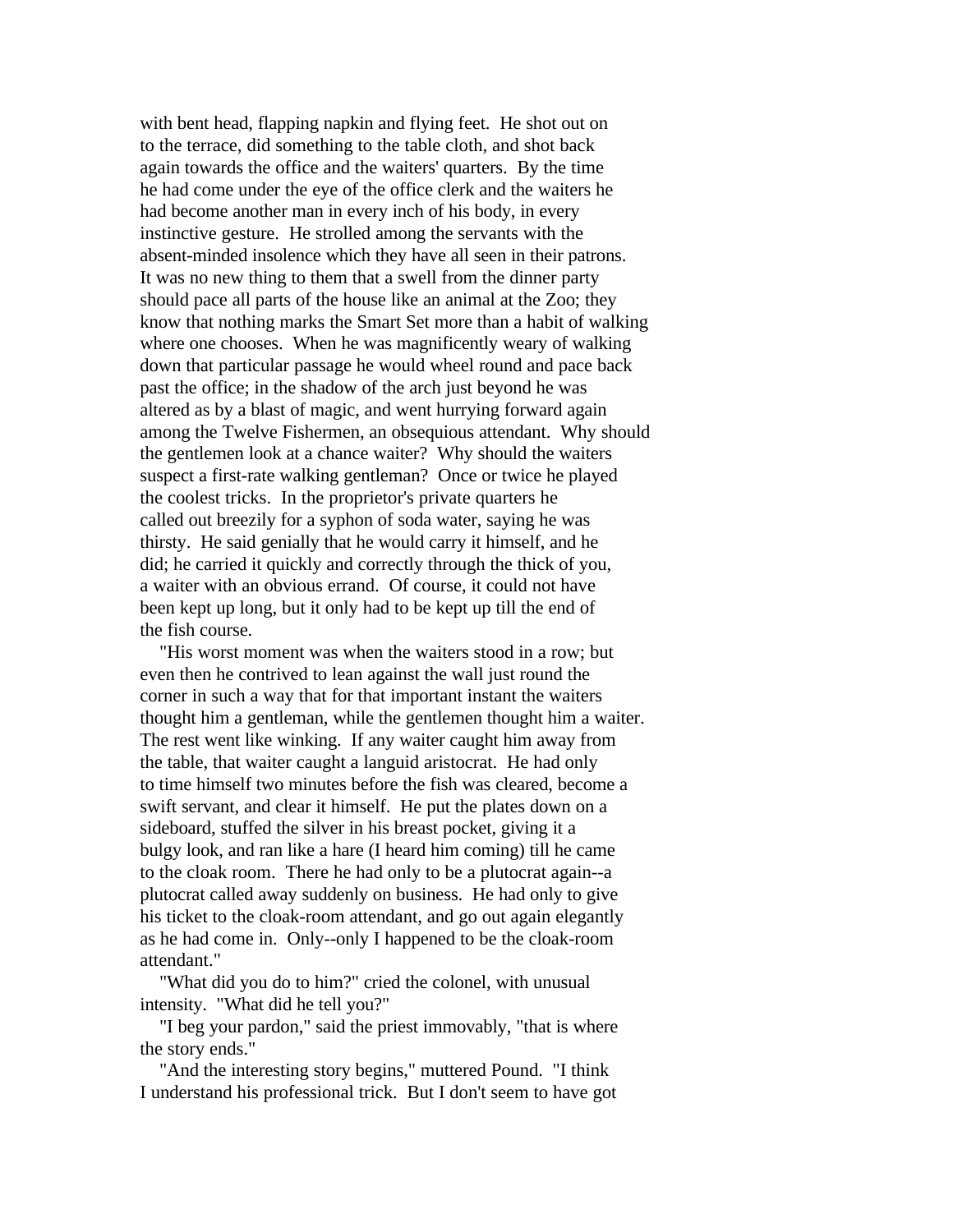hold of yours."

"I must be going," said Father Brown.

 They walked together along the passage to the entrance hall, where they saw the fresh, freckled face of the Duke of Chester, who was bounding buoyantly along towards them.

 "Come along, Pound," he cried breathlessly. "I've been looking for you everywhere. The dinner's going again in spanking style, and old Audley has got to make a speech in honour of the forks being saved. We want to start some new ceremony, don't you know, to commemorate the occasion. I say, you really got the goods back, what do you suggest?"

 "Why," said the colonel, eyeing him with a certain sardonic approval, "I should suggest that henceforward we wear green coats, instead of black. One never knows what mistakes may arise when one looks so like a waiter."

 "Oh, hang it all!" said the young man, "a gentleman never looks like a waiter."

 "Nor a waiter like a gentleman, I suppose," said Colonel Pound, with the same lowering laughter on his face. "Reverend sir, your friend must have been very smart to act the gentleman."

 Father Brown buttoned up his commonplace overcoat to the neck, for the night was stormy, and took his commonplace umbrella from the stand.

 "Yes," he said; "it must be very hard work to be a gentleman; but, do you know, I have sometimes thought that it may be almost as laborious to be a waiter."

 And saying "Good evening," he pushed open the heavy doors of that palace of pleasures. The golden gates closed behind him, and he went at a brisk walk through the damp, dark streets in search of a penny omnibus.

## The Flying Stars

"The most beautiful crime I ever committed," Flambeau would say in his highly moral old age, "was also, by a singular coincidence, my last. It was committed at Christmas. As an artist I had always attempted to provide crimes suitable to the special season or landscapes in which I found myself, choosing this or that terrace or garden for a catastrophe, as if for a statuary group. Thus squires should be swindled in long rooms panelled with oak; while Jews, on the other hand, should rather find themselves unexpectedly penniless among the lights and screens of the Cafe Riche. Thus, in England, if I wished to relieve a dean of his riches (which is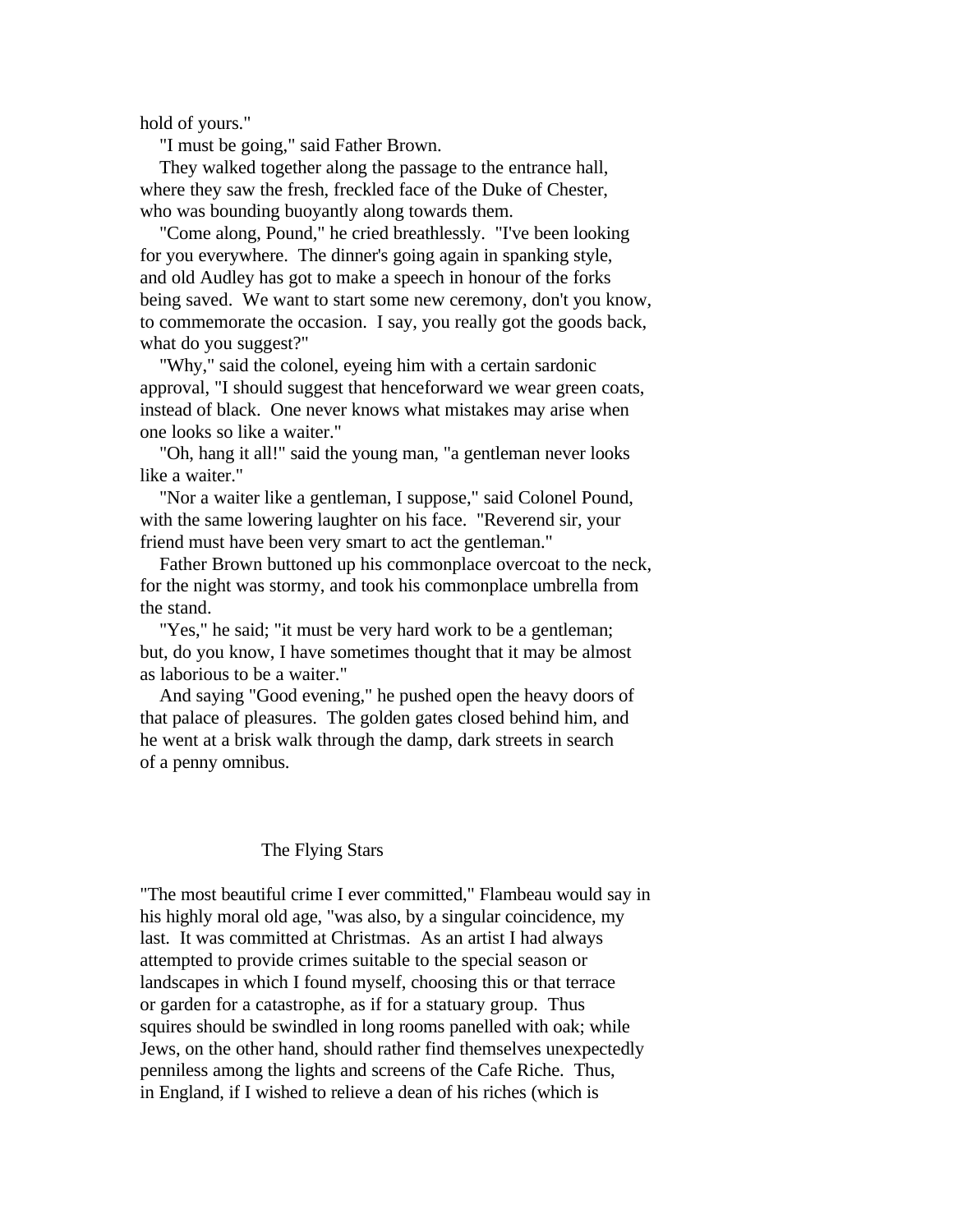not so easy as you might suppose), I wished to frame him, if I make myself clear, in the green lawns and grey towers of some cathedral town. Similarly, in France, when I had got money out of a rich and wicked peasant (which is almost impossible), it gratified me to get his indignant head relieved against a grey line of clipped poplars, and those solemn plains of Gaul over which broods the mighty spirit of Millet.

 "Well, my last crime was a Christmas crime, a cheery, cosy, English middle-class crime; a crime of Charles Dickens. I did it in a good old middle-class house near Putney, a house with a crescent of carriage drive, a house with a stable by the side of it, a house with the name on the two outer gates, a house with a monkey tree. Enough, you know the species. I really think my imitation of Dickens's style was dexterous and literary. It seems almost a pity I repented the same evening."

 Flambeau would then proceed to tell the story from the inside; and even from the inside it was odd. Seen from the outside it was perfectly incomprehensible, and it is from the outside that the stranger must study it. From this standpoint the drama may be said to have begun when the front doors of the house with the stable opened on the garden with the monkey tree, and a young girl came out with bread to feed the birds on the afternoon of Boxing Day. She had a pretty face, with brave brown eyes; but her figure was beyond conjecture, for she was so wrapped up in brown furs that it was hard to say which was hair and which was fur. But for the attractive face she might have been a small toddling bear.

 The winter afternoon was reddening towards evening, and already a ruby light was rolled over the bloomless beds, filling them, as it were, with the ghosts of the dead roses. On one side of the house stood the stable, on the other an alley or cloister of laurels led to the larger garden behind. The young lady, having scattered bread for the birds (for the fourth or fifth time that day, because the dog ate it), passed unobutrusively down the lane of laurels and into a glimmering plantation of evergreens behind. Here she gave an exclamation of wonder, real or ritual, and looking up at the high garden wall above her, beheld it fantastically bestridden by a somewhat fantastic figure.

 "Oh, don't jump, Mr. Crook," she called out in some alarm; "it's much too high."

 The individual riding the party wall like an aerial horse was a tall, angular young man, with dark hair sticking up like a hair brush, intelligent and even distinguished lineaments, but a sallow and almost alien complexion. This showed the more plainly because he wore an aggressive red tie, the only part of his costume of which he seemed to take any care. Perhaps it was a symbol. He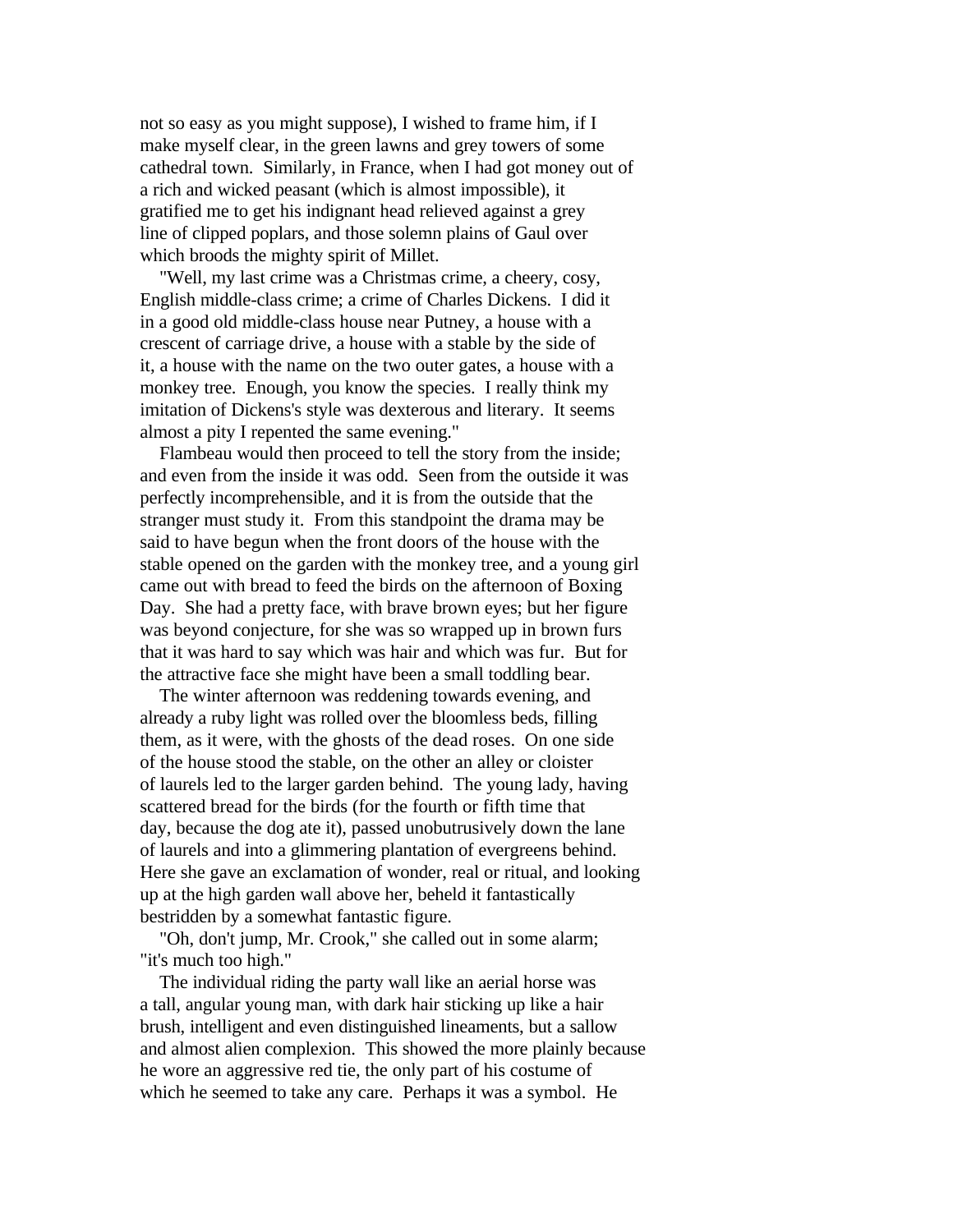took no notice of the girl's alarmed adjuration, but leapt like a grasshopper to the ground beside her, where he might very well have broken his legs.

 "I think I was meant to be a burglar," he said placidly, "and I have no doubt I should have been if I hadn't happened to be born in that nice house next door. I can't see any harm in it, anyhow."

"How can you say such things!" she remonstrated.

 "Well," said the young man, "if you're born on the wrong side of the wall, I can't see that it's wrong to climb over it."

"I never know what you will say or do next," she said.

 "I don't often know myself," replied Mr. Crook; "but then I am on the right side of the wall now."

 "And which is the right side of the wall?" asked the young lady, smiling.

 "Whichever side you are on," said the young man named Crook. As they went together through the laurels towards the front garden a motor horn sounded thrice, coming nearer and nearer, and a car of splendid speed, great elegance, and a pale green colour swept up to the front doors like a bird and stood throbbing.

 "Hullo, hullo!" said the young man with the red tie, "here's somebody born on the right side, anyhow. I didn't know, Miss Adams, that your Santa Claus was so modern as this."

 "Oh, that's my godfather, Sir Leopold Fischer. He always comes on Boxing Day."

 Then, after an innocent pause, which unconsciously betrayed some lack of enthusiasm, Ruby Adams added:

"He is very kind."

 John Crook, journalist, had heard of that eminent City magnate; and it was not his fault if the City magnate had not heard of him; for in certain articles in The Clarion or The New Age Sir Leopold had been dealt with austerely. But he said nothing and grimly watched the unloading of the motor-car, which was rather a long process. A large, neat chauffeur in green got out from the front, and a small, neat manservant in grey got out from the back, and between them they deposited Sir Leopold on the doorstep and began to unpack him, like some very carefully protected parcel. Rugs enough to stock a bazaar, furs of all the beasts of the forest, and scarves of all the colours of the rainbow were unwrapped one by one, till they revealed something resembling the human form; the form of a friendly, but foreign-looking old gentleman, with a grey goat-like beard and a beaming smile, who rubbed his big fur gloves together.

 Long before this revelation was complete the two big doors of the porch had opened in the middle, and Colonel Adams (father of the furry young lady) had come out himself to invite his eminent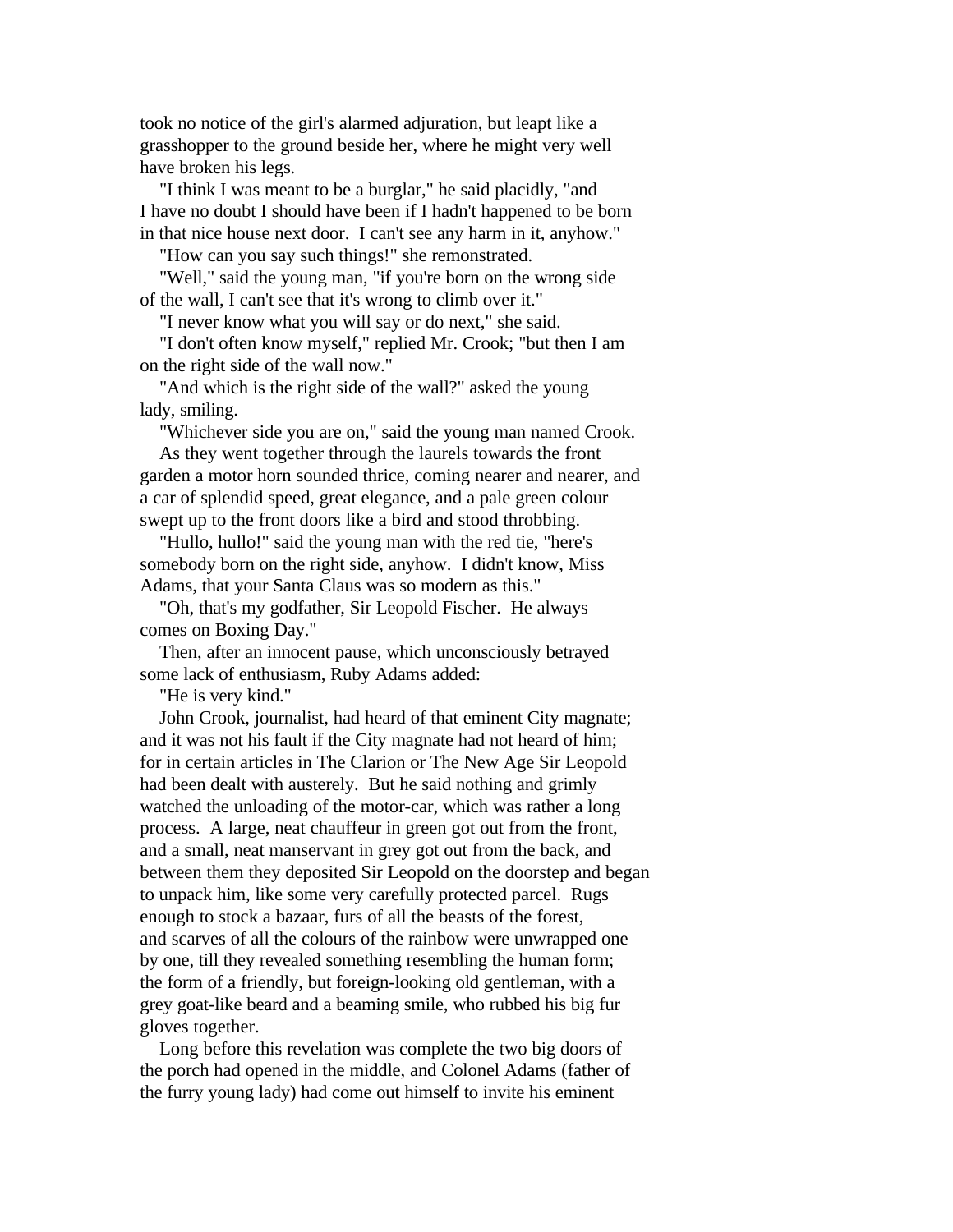guest inside. He was a tall, sunburnt, and very silent man, who wore a red smoking-cap like a fez, making him look like one of the English Sirdars or Pashas in Egypt. With him was his brother-in-law, lately come from Canada, a big and rather boisterous young gentleman-farmer, with a yellow beard, by name James Blount. With him also was the more insignificant figure of the priest from the neighbouring Roman Church; for the colonel's late wife had been a Catholic, and the children, as is common in such cases, had been trained to follow her. Everything seemed undistinguished about the priest, even down to his name, which was Brown; yet the colonel had always found something companionable about him, and frequently asked him to such family gatherings.

 In the large entrance hall of the house there was ample room even for Sir Leopold and the removal of his wraps. Porch and vestibule, indeed, were unduly large in proportion to the house, and formed, as it were, a big room with the front door at one end, and the bottom of the staircase at the other. In front of the large hall fire, over which hung the colonel's sword, the process was completed and the company, including the saturnine Crook, presented to Sir Leopold Fischer. That venerable financier, however, still seemed struggling with portions of his well-lined attire, and at length produced from a very interior tail-coat pocket, a black oval case which he radiantly explained to be his Christmas present for his god-daughter. With an unaffected vain-glory that had something disarming about it he held out the case before them all; it flew open at a touch and half-blinded them. It was just as if a crystal fountain had spurted in their eyes. In a nest of orange velvet lay like three eggs, three white and vivid diamonds that seemed to set the very air on fire all round them. Fischer stood beaming benevolently and drinking deep of the astonishment and ecstasy of the girl, the grim admiration and gruff thanks of the colonel, the wonder of the whole group.

 "I'll put 'em back now, my dear," said Fischer, returning the case to the tails of his coat. "I had to be careful of 'em coming down. They're the three great African diamonds called `The Flying Stars,' because they've been stolen so often. All the big criminals are on the track; but even the rough men about in the streets and hotels could hardly have kept their hands off them. I might have lost them on the road here. It was quite possible."

 "Quite natural, I should say," growled the man in the red tie. "I shouldn't blame 'em if they had taken 'em. When they ask for bread, and you don't even give them a stone, I think they might take the stone for themselves."

 "I won't have you talking like that," cried the girl, who was in a curious glow. "You've only talked like that since you became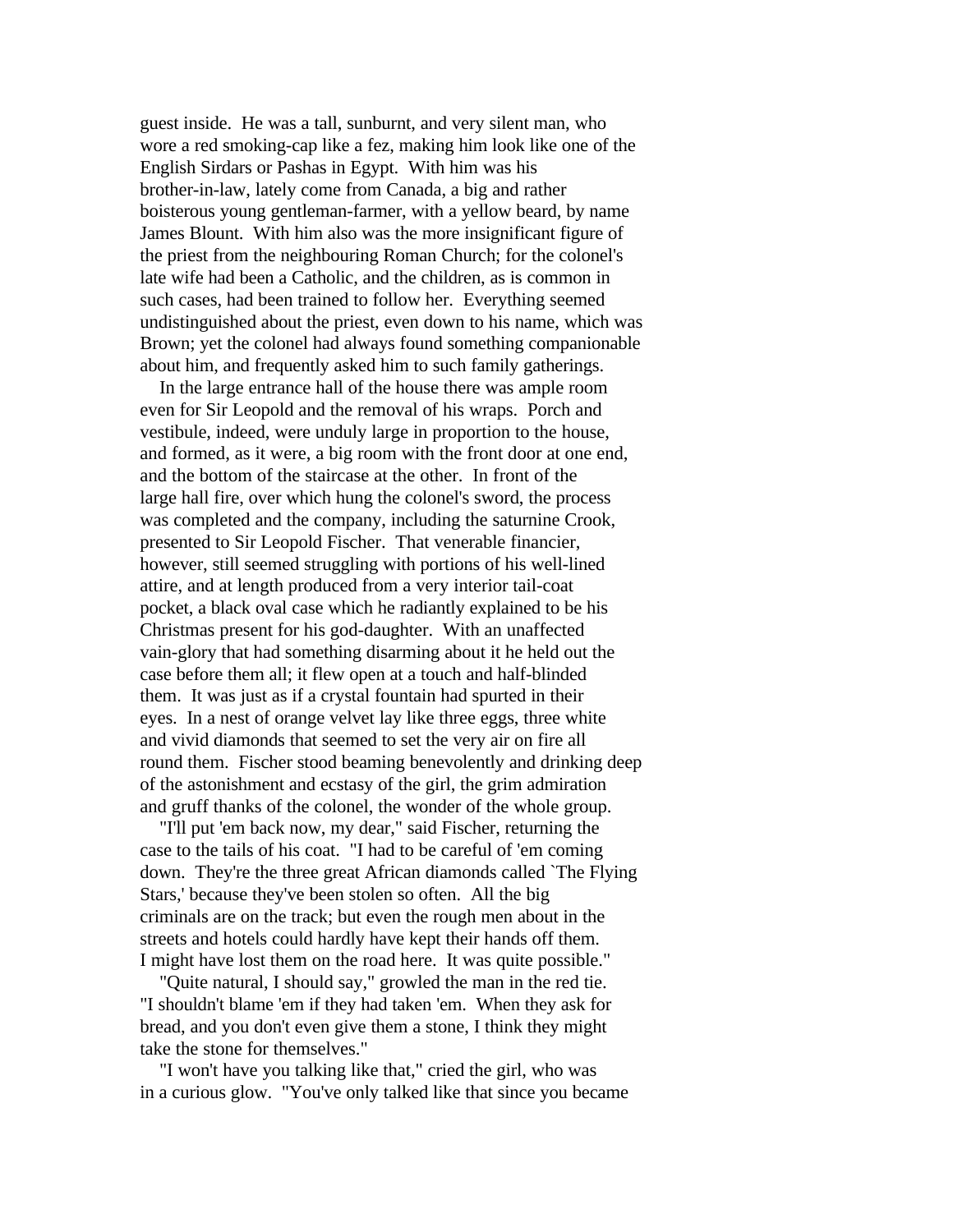a horrid what's-his-name. You know what I mean. What do you call a man who wants to embrace the chimney-sweep?"

"A saint," said Father Brown.

 "I think," said Sir Leopold, with a supercilious smile, "that Ruby means a Socialist."

 "A radical does not mean a man who lives on radishes," remarked Crook, with some impatience; and a Conservative does not mean a man who preserves jam. Neither, I assure you, does a Socialist mean a man who desires a social evening with the chimney-sweep. A Socialist means a man who wants all the chimneys swept and all the chimney-sweeps paid for it."

 "But who won't allow you," put in the priest in a low voice, "to own your own soot."

 Crook looked at him with an eye of interest and even respect. "Does one want to own soot?" he asked.

 "One might," answered Brown, with speculation in his eye. "I've heard that gardeners use it. And I once made six children happy at Christmas when the conjuror didn't come, entirely with soot--applied externally."

 "Oh, splendid," cried Ruby. "Oh, I wish you'd do it to this company."

 The boisterous Canadian, Mr. Blount, was lifting his loud voice in applause, and the astonished financier his (in some considerable deprecation), when a knock sounded at the double front doors. The priest opened them, and they showed again the front garden of evergreens, monkey-tree and all, now gathering gloom against a gorgeous violet sunset. The scene thus framed was so coloured and quaint, like a back scene in a play, that they forgot a moment the insignificant figure standing in the door. He was dusty-looking and in a frayed coat, evidently a common messenger. "Any of you gentlemen Mr. Blount?" he asked, and held forward a letter doubtfully. Mr. Blount started, and stopped in his shout of assent. Ripping up the envelope with evident astonishment he read it; his face clouded a little, and then cleared, and he turned to his brother-in-law and host.

 "I'm sick at being such a nuisance, colonel," he said, with the cheery colonial conventions; "but would it upset you if an old acquaintance called on me here tonight on business? In point of fact it's Florian, that famous French acrobat and comic actor; I knew him years ago out West (he was a French-Canadian by birth), and he seems to have business for me, though I hardly guess what."

 "Of course, of course," replied the colonel carelessly--"My dear chap, any friend of yours. No doubt he will prove an acquisition."

"He'll black his face, if that's what you mean," cried Blount,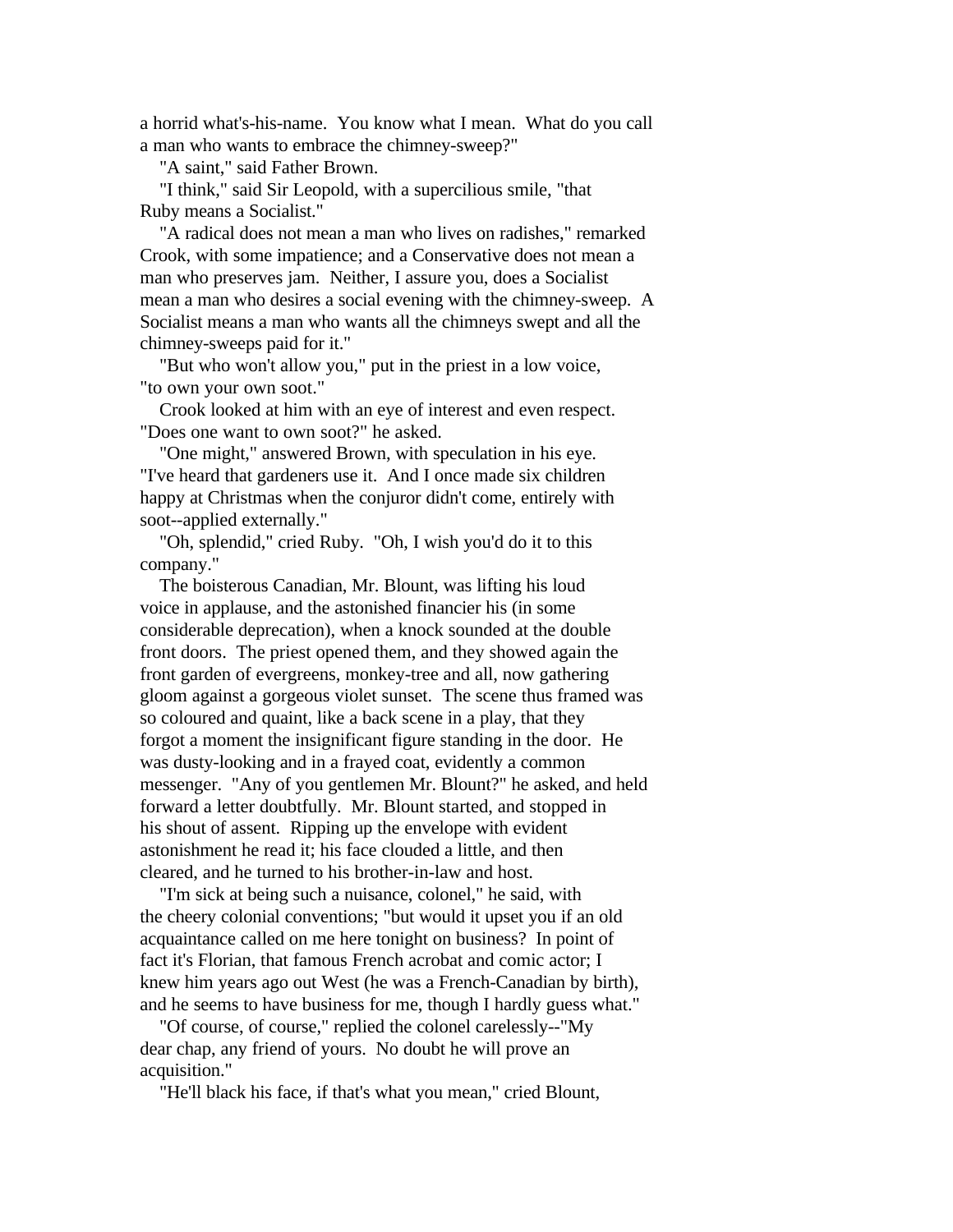laughing. "I don't doubt he'd black everyone else's eyes. I don't care; I'm not refined. I like the jolly old pantomime where a man sits on his top hat."

 "Not on mine, please," said Sir Leopold Fischer, with dignity. "Well, well," observed Crook, airily, "don't let's quarrel.

There are lower jokes than sitting on a top hat."

 Dislike of the red-tied youth, born of his predatory opinions and evident intimacy with the pretty godchild, led Fischer to say, in his most sarcastic, magisterial manner: "No doubt you have found something much lower than sitting on a top hat. What is it, pray?"

 "Letting a top hat sit on you, for instance," said the Socialist.

 "Now, now, now," cried the Canadian farmer with his barbarian benevolence, "don't let's spoil a jolly evening. What I say is, let's do something for the company tonight. Not blacking faces or sitting on hats, if you don't like those--but something of the sort. Why couldn't we have a proper old English pantomime- clown, columbine, and so on. I saw one when I left England at twelve years old, and it's blazed in my brain like a bonfire ever since. I came back to the old country only last year, and I find the thing's extinct. Nothing but a lot of snivelling fairy plays. I want a hot poker and a policeman made into sausages, and they give me princesses moralising by moonlight, Blue Birds, or something. Blue Beard's more in my line, and him I like best when he turned into the pantaloon."

 "I'm all for making a policeman into sausages," said John Crook. "It's a better definition of Socialism than some recently given. But surely the get-up would be too big a business."

 "Not a scrap," cried Blount, quite carried away. "A harlequinade's the quickest thing we can do, for two reasons. First, one can gag to any degree; and, second, all the objects are household things--tables and towel-horses and washing baskets, and things like that."

 "That's true," admitted Crook, nodding eagerly and walking about. "But I'm afraid I can't have my policeman's uniform? Haven't killed a policeman lately."

 Blount frowned thoughtfully a space, and then smote his thigh. "Yes, we can!" he cried. "I've got Florian's address here, and he knows every costumier in London. I'll phone him to bring a police dress when he comes." And he went bounding away to the telephone.

 "Oh, it's glorious, godfather," cried Ruby, almost dancing. "I'll be columbine and you shall be pantaloon."

 The millionaire held himself stiff with a sort of heathen solemnity. "I think, my dear," he said, "you must get someone else for pantaloon."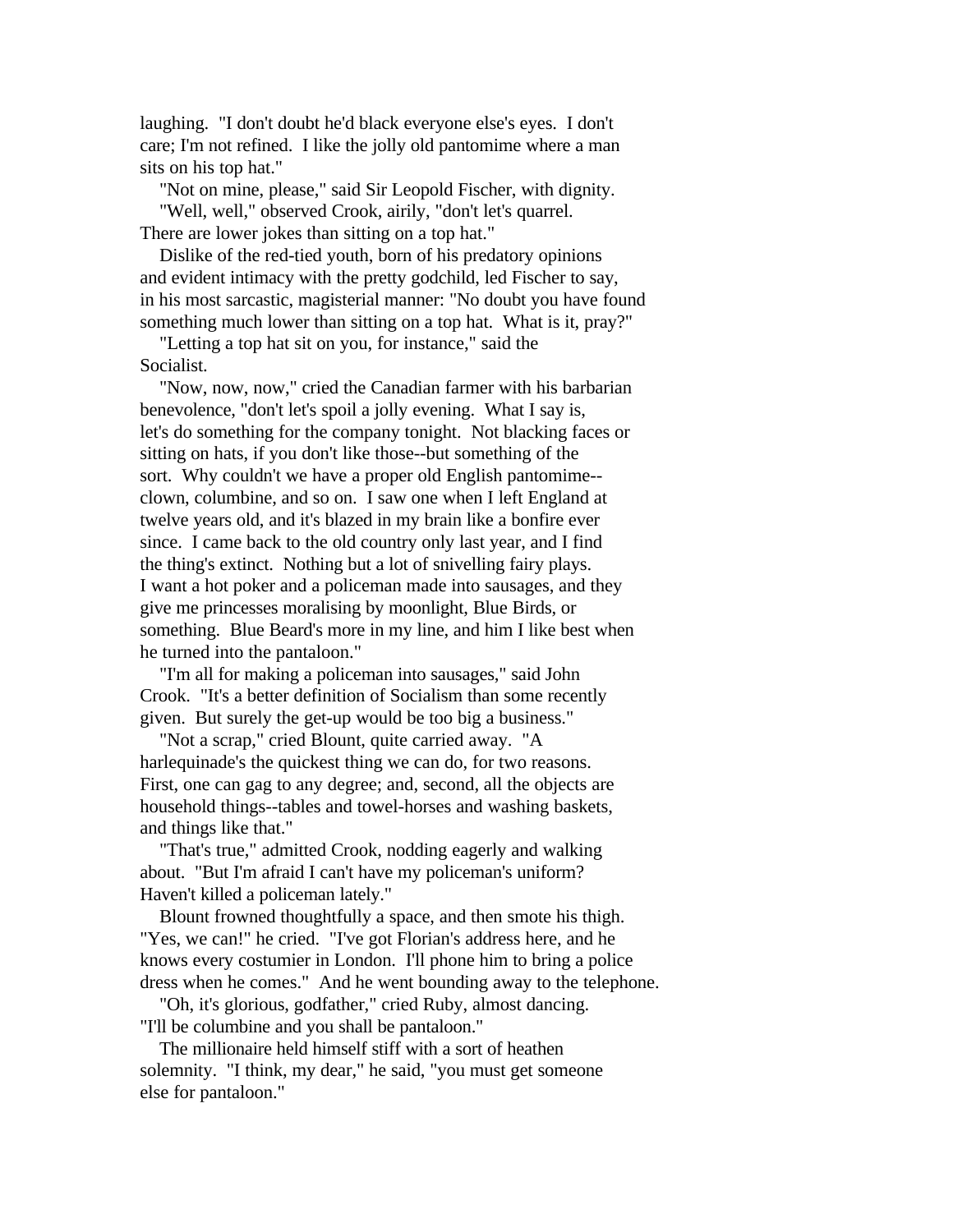"I will be pantaloon, if you like," said Colonel Adams, taking his cigar out of his mouth, and speaking for the first and last time.

 "You ought to have a statue," cried the Canadian, as he came back, radiant, from the telephone. "There, we are all fitted. Mr. Crook shall be clown; he's a journalist and knows all the oldest jokes. I can be harlequin, that only wants long legs and jumping about. My friend Florian 'phones he's bringing the police costume; he's changing on the way. We can act it in this very hall, the audience sitting on those broad stairs opposite, one row above another. These front doors can be the back scene, either open or shut. Shut, you see an English interior. Open, a moonlit garden. It all goes by magic." And snatching a chance piece of billiard chalk from his pocket, he ran it across the hall floor, half-way between the front door and the staircase, to mark the line of the footlights.

 How even such a banquet of bosh was got ready in the time remained a riddle. But they went at it with that mixture of recklessness and industry that lives when youth is in a house; and youth was in that house that night, though not all may have isolated the two faces and hearts from which it flamed. As always happens, the invention grew wilder and wilder through the very tameness of the bourgeois conventions from which it had to create. The columbine looked charming in an outstanding skirt that strangely resembled the large lamp-shade in the drawing-room. The clown and pantaloon made themselves white with flour from the cook, and red with rouge from some other domestic, who remained (like all true Christian benefactors) anonymous. The harlequin, already clad in silver paper out of cigar boxes, was, with difficulty, prevented from smashing the old Victorian lustre chandeliers, that he might cover himself with resplendent crystals. In fact he would certainly have done so, had not Ruby unearthed some old pantomime paste jewels she had worn at a fancy dress party as the Queen of Diamonds. Indeed, her uncle, James Blount, was getting almost out of hand in his excitement; he was like a schoolboy. He put a paper donkey's head unexpectedly on Father Brown, who bore it patiently, and even found some private manner of moving his ears. He even essayed to put the paper donkey's tail to the coat-tails of Sir Leopold Fischer. This, however, was frowned down. "Uncle is too absurd," cried Ruby to Crook, round whose shoulders she had seriously placed a string of sausages. "Why is he so wild?"

 "He is harlequin to your columbine," said Crook. "I am only the clown who makes the old jokes."

"I wish you were the harlequin," she said, and left the string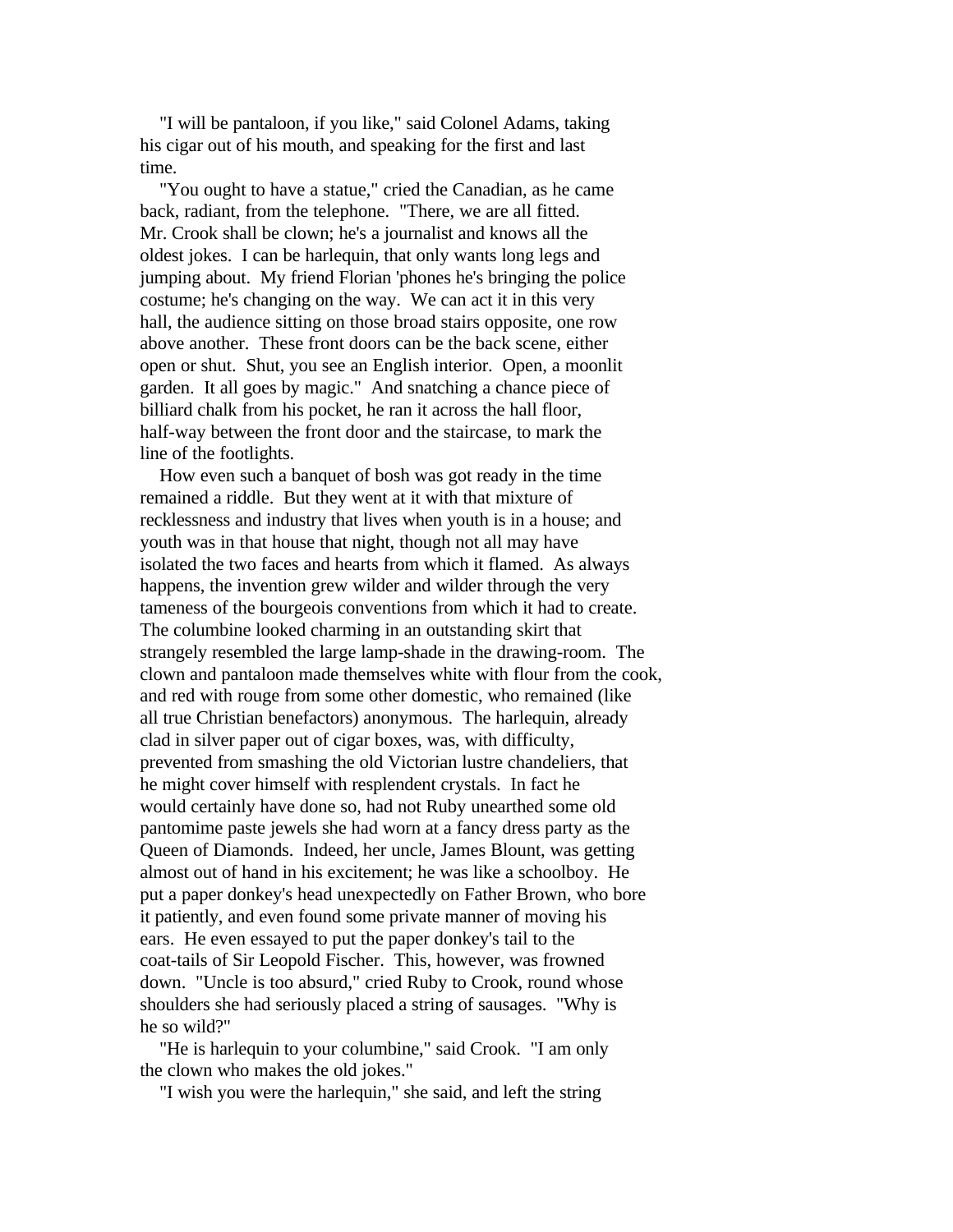of sausages swinging.

 Father Brown, though he knew every detail done behind the scenes, and had even evoked applause by his transformation of a pillow into a pantomime baby, went round to the front and sat among the audience with all the solemn expectation of a child at his first matinee. The spectators were few, relations, one or two local friends, and the servants; Sir Leopold sat in the front seat, his full and still fur-collared figure largely obscuring the view of the little cleric behind him; but it has never been settled by artistic authorities whether the cleric lost much. The pantomime was utterly chaotic, yet not contemptible; there ran through it a rage of improvisation which came chiefly from Crook the clown. Commonly he was a clever man, and he was inspired tonight with a wild omniscience, a folly wiser than the world, that which comes to a young man who has seen for an instant a particular expression on a particular face. He was supposed to be the clown, but he was really almost everything else, the author (so far as there was an author), the prompter, the scene-painter, the scene-shifter, and, above all, the orchestra. At abrupt intervals in the outrageous performance he would hurl himself in full costume at the piano and bang out some popular music equally absurd and appropriate.

 The climax of this, as of all else, was the moment when the two front doors at the back of the scene flew open, showing the lovely moonlit garden, but showing more prominently the famous professional guest; the great Florian, dressed up as a policeman. The clown at the piano played the constabulary chorus in the "Pirates of Penzance," but it was drowned in the deafening applause, for every gesture of the great comic actor was an admirable though restrained version of the carriage and manner of the police. The harlequin leapt upon him and hit him over the helmet; the pianist playing "Where did you get that hat?" he faced about in admirably simulated astonishment, and then the leaping harlequin hit him again (the pianist suggesting a few bars of "Then we had another one"). Then the harlequin rushed right into the arms of the policeman and fell on top of him, amid a roar of applause. Then it was that the strange actor gave that celebrated imitation of a dead man, of which the fame still lingers round Putney. It was almost impossible to believe that a living person could appear so limp.

 The athletic harlequin swung him about like a sack or twisted or tossed him like an Indian club; all the time to the most maddeningly ludicrous tunes from the piano. When the harlequin heaved the comic constable heavily off the floor the clown played "I arise from dreams of thee." When he shuffled him across his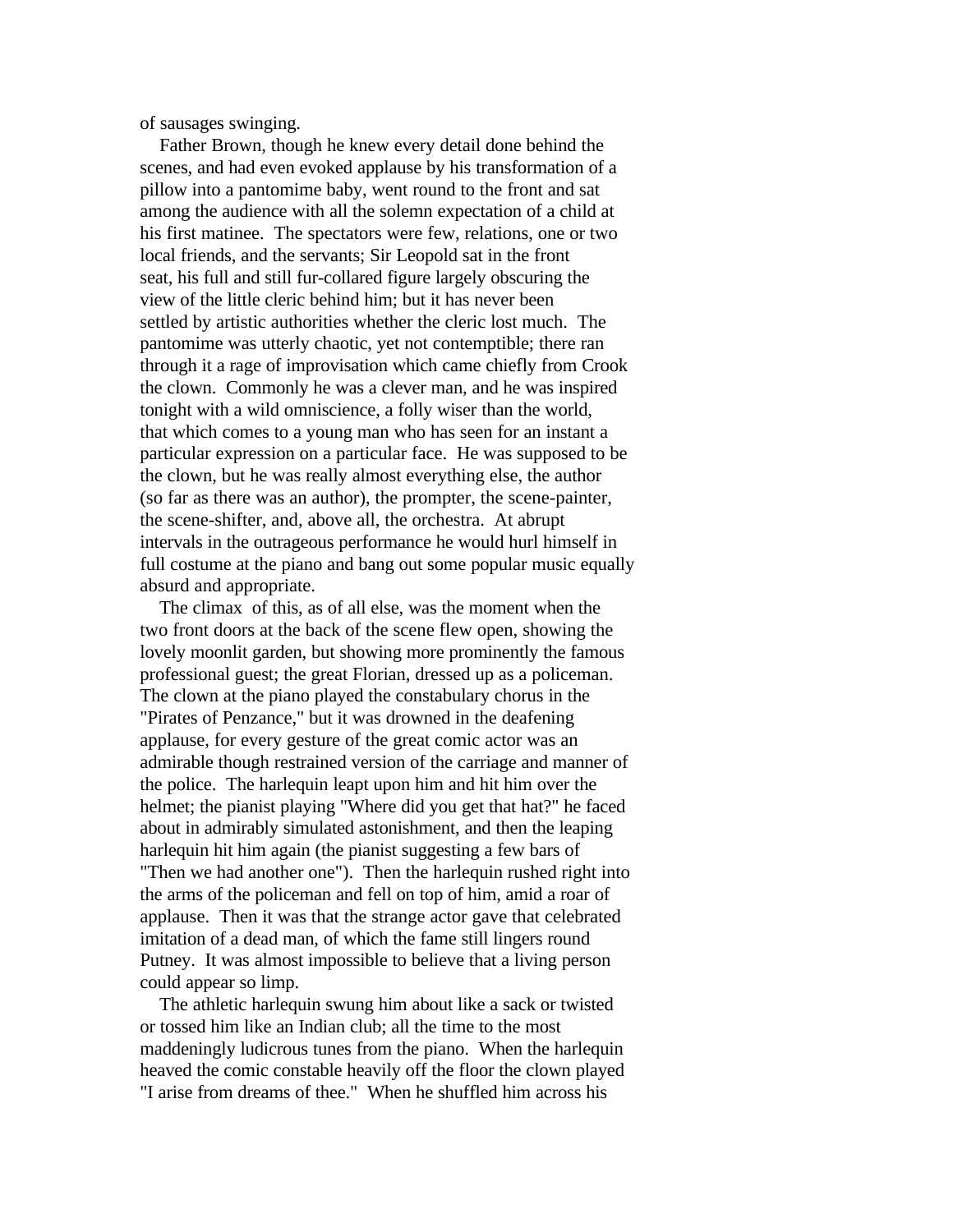back, "With my bundle on my shoulder," and when the harlequin finally let fall the policeman with a most convincing thud, the lunatic at the instrument struck into a jingling measure with some words which are still believed to have been, "I sent a letter to my love and on the way I dropped it."

 At about this limit of mental anarchy Father Brown's view was obscured altogether; for the City magnate in front of him rose to his full height and thrust his hands savagely into all his pockets. Then he sat down nervously, still fumbling, and then stood up again. For an instant it seemed seriously likely that he would stride across the footlights; then he turned a glare at the clown playing the piano; and then he burst in silence out of the room.

 The priest had only watched for a few more minutes the absurd but not inelegant dance of the amateur harlequin over his splendidly unconscious foe. With real though rude art, the harlequin danced slowly backwards out of the door into the garden, which was full of moonlight and stillness. The vamped dress of silver paper and paste, which had been too glaring in the footlights, looked more and more magical and silvery as it danced away under a brilliant moon. The audience was closing in with a cataract of applause, when Brown felt his arm abruptly touched, and he was asked in a whisper to come into the colonel's study.

 He followed his summoner with increasing doubt, which was not dispelled by a solemn comicality in the scene of the study. There sat Colonel Adams, still unaffectedly dressed as a pantaloon, with the knobbed whalebone nodding above his brow, but with his poor old eyes sad enough to have sobered a Saturnalia. Sir Leopold Fischer was leaning against the mantelpiece and heaving with all the importance of panic.

 "This is a very painful matter, Father Brown," said Adams. "The truth is, those diamonds we all saw this afternoon seem to have vanished from my friend's tail-coat pocket. And as you--"

 "As I," supplemented Father Brown, with a broad grin, "was sitting just behind him--"

 "Nothing of the sort shall be suggested," said Colonel Adams, with a firm look at Fischer, which rather implied that some such thing had been suggested. "I only ask you to give me the assistance that any gentleman might give."

 "Which is turning out his pockets," said Father Brown, and proceeded to do so, displaying seven and sixpence, a return ticket, a small silver crucifix, a small breviary, and a stick of chocolate.

 The colonel looked at him long, and then said, "Do you know, I should like to see the inside of your head more than the inside of your pockets. My daughter is one of your people, I know; well,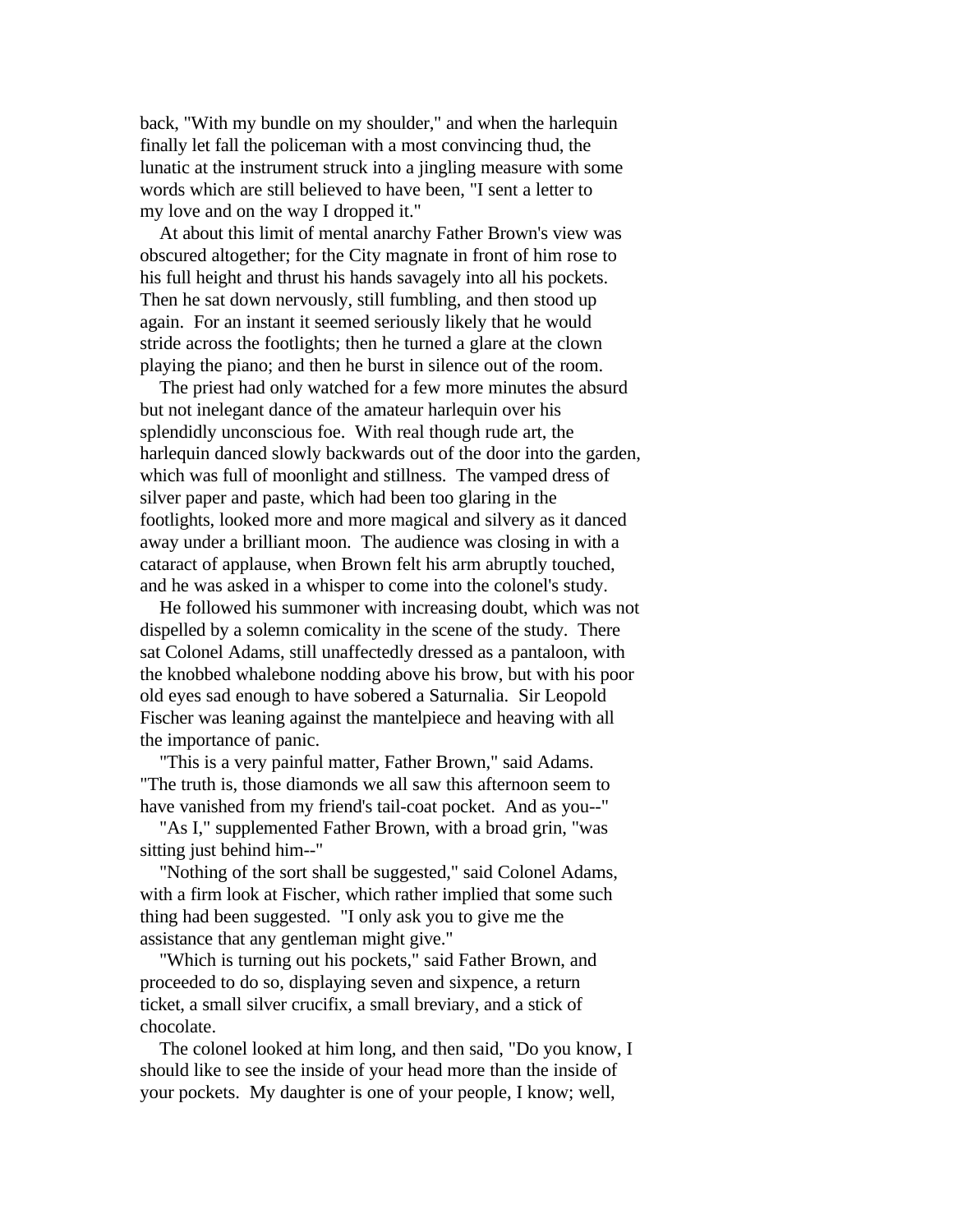she has lately--" and he stopped.

 "She has lately," cried out old Fischer, "opened her father's house to a cut-throat Socialist, who says openly he would steal anything from a richer man. This is the end of it. Here is the richer man--and none the richer."

 "If you want the inside of my head you can have it," said Brown rather wearily. "What it's worth you can say afterwards. But the first thing I find in that disused pocket is this: that men who mean to steal diamonds don't talk Socialism. They are more likely," he added demurely, "to denounce it."

Both the others shifted sharply and the priest went on:

 "You see, we know these people, more or less. That Socialist would no more steal a diamond than a Pyramid. We ought to look at once to the one man we don't know. The fellow acting the policeman --Florian. Where is he exactly at this minute, I wonder."

 The pantaloon sprang erect and strode out of the room. An interlude ensued, during which the millionaire stared at the priest, and the priest at his breviary; then the pantaloon returned and said, with staccato gravity, "The policeman is still lying on the stage. The curtain has gone up and down six times; he is still lying there."

 Father Brown dropped his book and stood staring with a look of blank mental ruin. Very slowly a light began to creep in his grey eyes, and then he made the scarcely obvious answer.

"Please forgive me, colonel, but when did your wife die?"

 "Wife!" replied the staring soldier, "she died this year two months. Her brother James arrived just a week too late to see her."

 The little priest bounded like a rabbit shot. "Come on!" he cried in quite unusual excitement. "Come on! We've got to go and look at that policeman!"

 They rushed on to the now curtained stage, breaking rudely past the columbine and clown (who seemed whispering quite contentedly), and Father Brown bent over the prostrate comic policeman.

"Chloroform," he said as he rose; "I only guessed it just now."

 There was a startled stillness, and then the colonel said slowly, "Please say seriously what all this means."

 Father Brown suddenly shouted with laughter, then stopped, and only struggled with it for instants during the rest of his speech. "Gentlemen," he gasped, "there's not much time to talk. I must run after the criminal. But this great French actor who played the policeman--this clever corpse the harlequin waltzed with and dandled and threw about--he was--" His voice again failed him, and he turned his back to run.

"He was?" called Fischer inquiringly.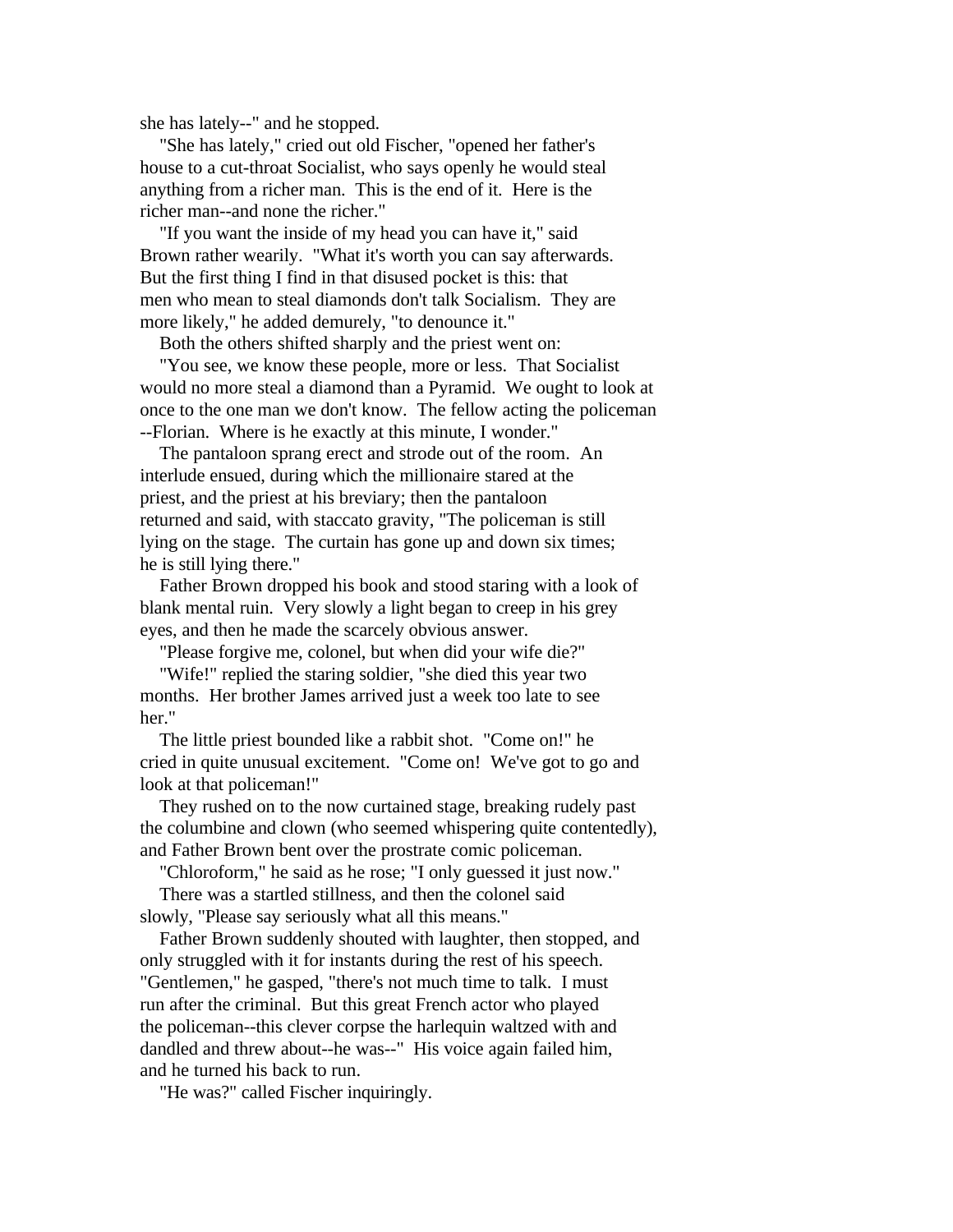"A real policeman," said Father Brown, and ran away into the dark.

 There were hollows and bowers at the extreme end of that leafy garden, in which the laurels and other immortal shrubs showed against sapphire sky and silver moon, even in that midwinter, warm colours as of the south. The green gaiety of the waving laurels, the rich purple indigo of the night, the moon like a monstrous crystal, make an almost irresponsible romantic picture; and among the top branches of the garden trees a strange figure is climbing, who looks not so much romantic as impossible. He sparkles from head to heel, as if clad in ten million moons; the real moon catches him at every movement and sets a new inch of him on fire. But he swings, flashing and successful, from the short tree in this garden to the tall, rambling tree in the other, and only stops there because a shade has slid under the smaller tree and has unmistakably called up to him.

 "Well, Flambeau," says the voice, "you really look like a Flying Star; but that always means a Falling Star at last."

 The silver, sparkling figure above seems to lean forward in the laurels and, confident of escape, listens to the little figure below.

 "You never did anything better, Flambeau. It was clever to come from Canada (with a Paris ticket, I suppose) just a week after Mrs. Adams died, when no one was in a mood to ask questions. It was cleverer to have marked down the Flying Stars and the very day of Fischer's coming. But there's no cleverness, but mere genius, in what followed. Stealing the stones, I suppose, was nothing to you. You could have done it by sleight of hand in a hundred other ways besides that pretence of putting a paper donkey's tail to Fischer's coat. But in the rest you eclipsed yourself."

 The silvery figure among the green leaves seems to linger as if hypnotised, though his escape is easy behind him; he is staring at the man below.

 "Oh, yes," says the man below, "I know all about it. I know you not only forced the pantomime, but put it to a double use. You were going to steal the stones quietly; news came by an accomplice that you were already suspected, and a capable police officer was coming to rout you up that very night. A common thief would have been thankful for the warning and fled; but you are a poet. You already had the clever notion of hiding the jewels in a blaze of false stage jewellery. Now, you saw that if the dress were a harlequin's the appearance of a policeman would be quite in keeping. The worthy officer started from Putney police station to find you, and walked into the queerest trap ever set in this world. When the front door opened he walked straight on to the stage of a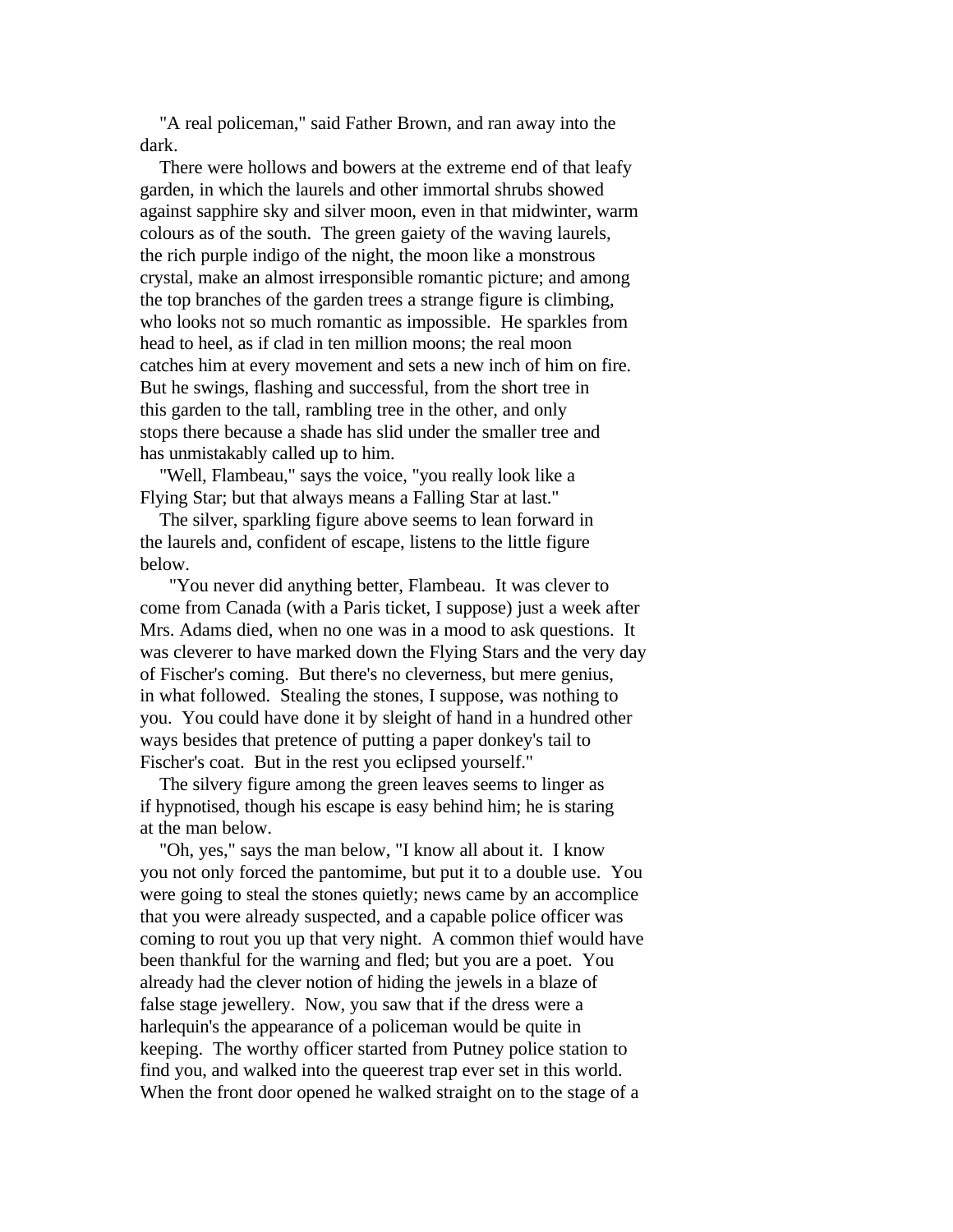Christmas pantomime, where he could be kicked, clubbed, stunned and drugged by the dancing harlequin, amid roars of laughter from all the most respectable people in Putney. Oh, you will never do anything better. And now, by the way, you might give me back those diamonds."

 The green branch on which the glittering figure swung, rustled as if in astonishment; but the voice went on:

 "I want you to give them back, Flambeau, and I want you to give up this life. There is still youth and honour and humour in you; don't fancy they will last in that trade. Men may keep a sort of level of good, but no man has ever been able to keep on one level of evil. That road goes down and down. The kind man drinks and turns cruel; the frank man kills and lies about it. Many a man I've known started like you to be an honest outlaw, a merry robber of the rich, and ended stamped into slime. Maurice Blum started out as an anarchist of principle, a father of the poor; he ended a greasy spy and tale-bearer that both sides used and despised. Harry Burke started his free money movement sincerely enough; now he's sponging on a half-starved sister for endless brandies and sodas. Lord Amber went into wild society in a sort of chivalry; now he's paying blackmail to the lowest vultures in London. Captain Barillon was the great gentleman-apache before your time; he died in a madhouse, screaming with fear of the "narks" and receivers that had betrayed him and hunted him down. I know the woods look very free behind you, Flambeau; I know that in a flash you could melt into them like a monkey. But some day you will be an old grey monkey, Flambeau. You will sit up in your free forest cold at heart and close to death, and the tree-tops will be very bare."

 Everything continued still, as if the small man below held the other in the tree in some long invisible leash; and he went on:

 "Your downward steps have begun. You used to boast of doing nothing mean, but you are doing something mean tonight. You are leaving suspicion on an honest boy with a good deal against him already; you are separating him from the woman he loves and who loves him. But you will do meaner things than that before you die."

 Three flashing diamonds fell from the tree to the turf. The small man stooped to pick them up, and when he looked up again the green cage of the tree was emptied of its silver bird.

 The restoration of the gems (accidentally picked up by Father Brown, of all people) ended the evening in uproarious triumph; and Sir Leopold, in his height of good humour, even told the priest that though he himself had broader views, he could respect those whose creed required them to be cloistered and ignorant of this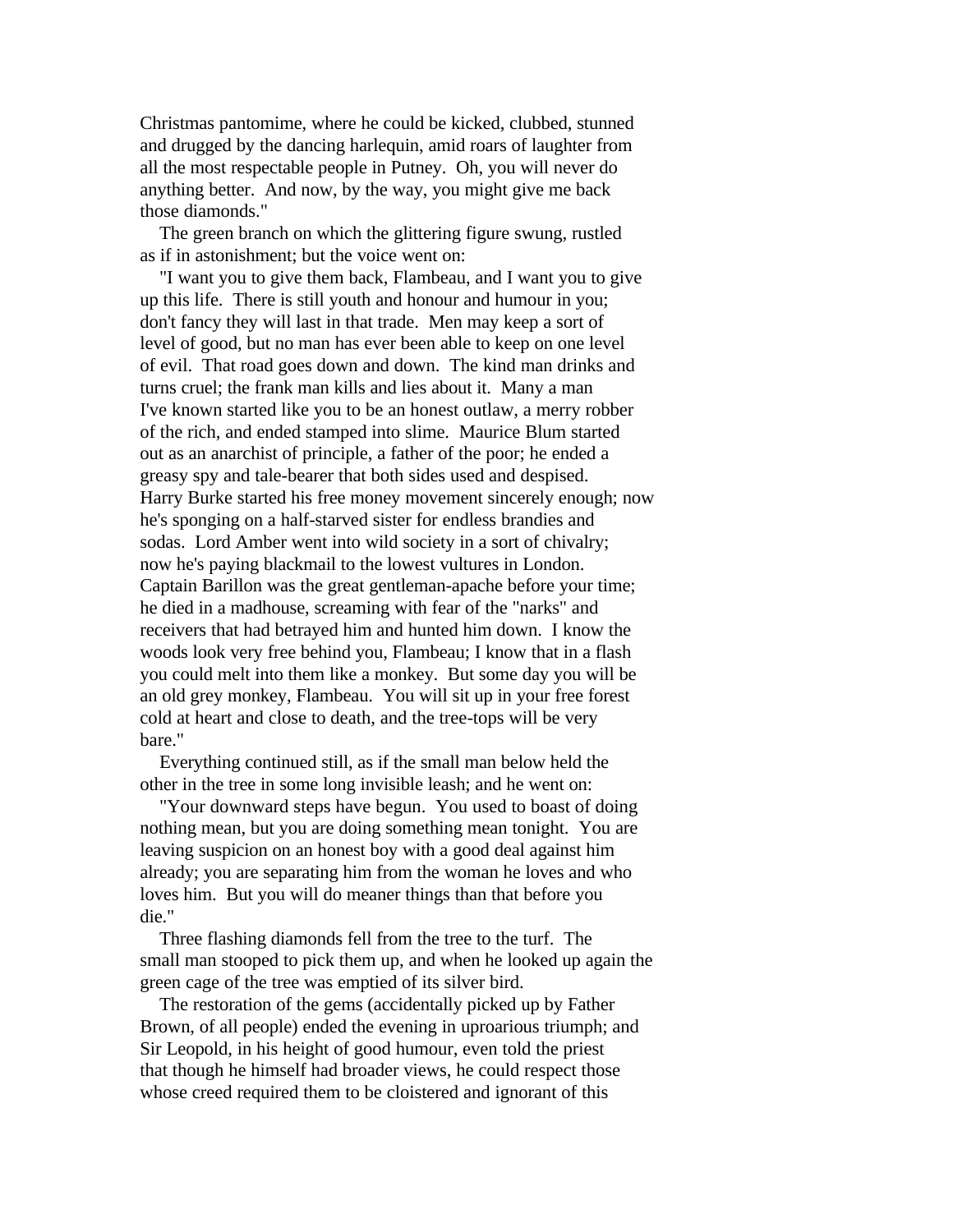world.

## The Invisible Man

In the cool blue twilight of two steep streets in Camden Town, the shop at the corner, a confectioner's, glowed like the butt of a cigar. One should rather say, perhaps, like the butt of a firework,

for the light was of many colours and some complexity, broken up by many mirrors and dancing on many gilt and gaily-coloured cakes and sweetmeats. Against this one fiery glass were glued the noses of many gutter-snipes, for the chocolates were all wrapped in those red and gold and green metallic colours which are almost better than chocolate itself; and the huge white wedding-cake in the window was somehow at once remote and satisfying, just as if the whole North Pole were good to eat. Such rainbow provocations could naturally collect the youth of the neighbourhood up to the ages of ten or twelve. But this corner was also attractive to youth at a later stage; and a young man, not less than twenty-four, was staring into the same shop window. To him, also, the shop was of fiery charm, but this attraction was not wholly to be explained by chocolates; which, however, he was far from despising.

 He was a tall, burly, red-haired young man, with a resolute face but a listless manner. He carried under his arm a flat, grey portfolio of black-and-white sketches, which he had sold with more or less success to publishers ever since his uncle (who was an admiral) had disinherited him for Socialism, because of a lecture which he had delivered against that economic theory. His name was John Turnbull Angus.

 Entering at last, he walked through the confectioner's shop to the back room, which was a sort of pastry-cook restaurant, merely raising his hat to the young lady who was serving there. She was a dark, elegant, alert girl in black, with a high colour and very quick, dark eyes; and after the ordinary interval she followed him into the inner room to take his order.

 His order was evidently a usual one. "I want, please," he said with precision, "one halfpenny bun and a small cup of black coffee." An instant before the girl could turn away he added, "Also, I want you to marry me."

 The young lady of the shop stiffened suddenly and said, "Those are jokes I don't allow."

 The red-haired young man lifted grey eyes of an unexpected gravity.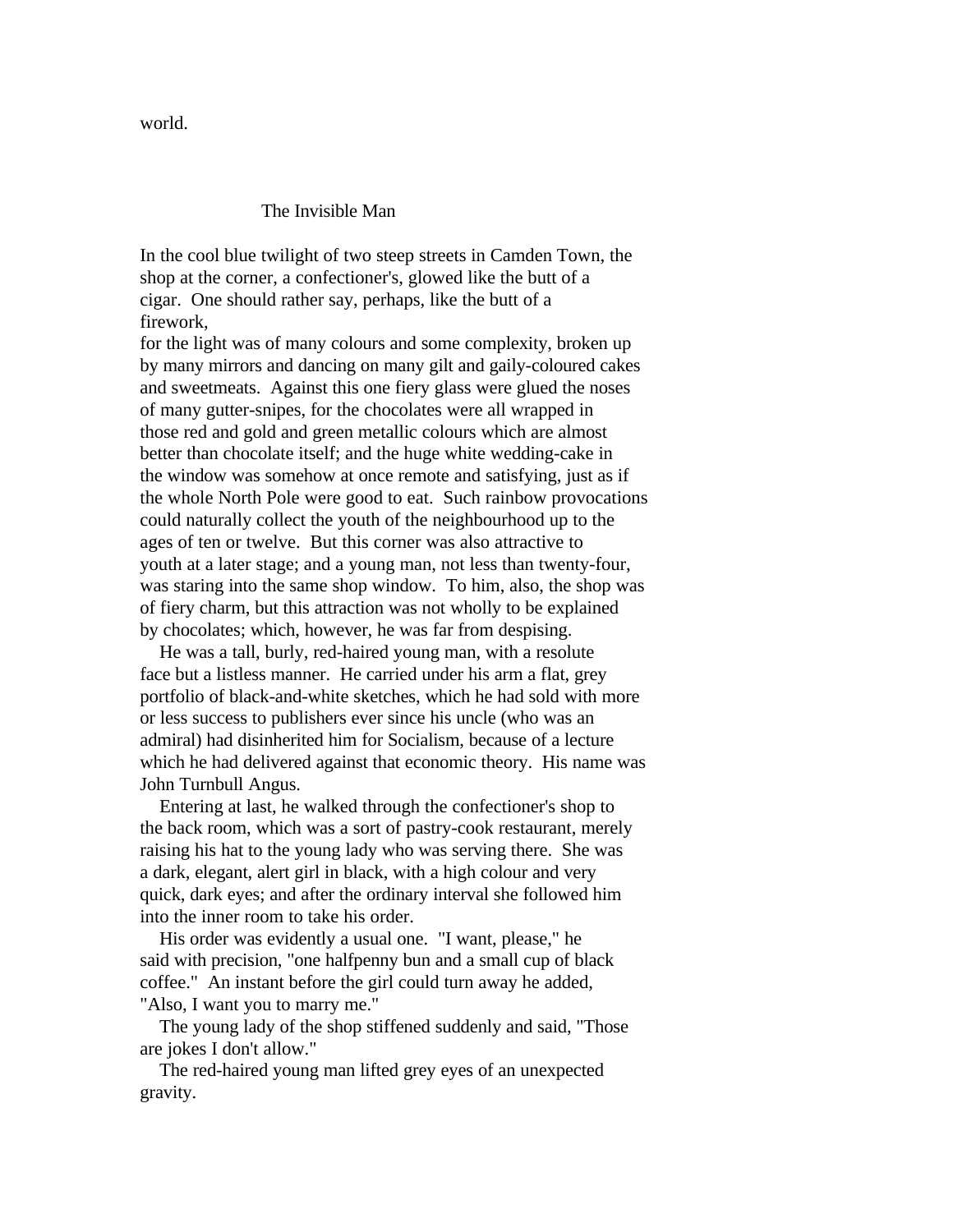"Really and truly," he said, "it's as serious--as serious as the halfpenny bun. It is expensive, like the bun; one pays for it. It is indigestible, like the bun. It hurts."

 The dark young lady had never taken her dark eyes off him, but seemed to be studying him with almost tragic exactitude. At the end of her scrutiny she had something like the shadow of a smile, and she sat down in a chair.

 "Don't you think," observed Angus, absently, "that it's rather cruel to eat these halfpenny buns? They might grow up into penny buns. I shall give up these brutal sports when we are married."

 The dark young lady rose from her chair and walked to the window, evidently in a state of strong but not unsympathetic cogitation. When at last she swung round again with an air of resolution she was bewildered to observe that the young man was carefully laying out on the table various objects from the shop-window. They included a pyramid of highly coloured sweets, several plates of sandwiches, and the two decanters containing that mysterious port and sherry which are peculiar to pastry-cooks. In the middle of this neat arrangement he had carefully let down the enormous load of white sugared cake which had been the huge ornament of the window.

"What on earth are you doing?" she asked.

"Duty, my dear Laura," he began.

 "Oh, for the Lord's sake, stop a minute," she cried, "and don't talk to me in that way. I mean, what is all that?"

"A ceremonial meal, Miss Hope."

 "And what is that?" she asked impatiently, pointing to the mountain of sugar.

"The wedding-cake, Mrs. Angus," he said.

 The girl marched to that article, removed it with some clatter, and put it back in the shop window; she then returned, and, putting her elegant elbows on the table, regarded the young man not unfavourably but with considerable exasperation.

"You don't give me any time to think," she said.

 "I'm not such a fool," he answered; "that's my Christian humility."

 She was still looking at him; but she had grown considerably graver behind the smile.

 "Mr. Angus," she said steadily, "before there is a minute more of this nonsense I must tell you something about myself as shortly as I can.'"

 "Delighted," replied Angus gravely. "You might tell me something about myself, too, while you are about it."

 "Oh, do hold your tongue and listen," she said. "It's nothing that I'm ashamed of, and it isn't even anything that I'm specially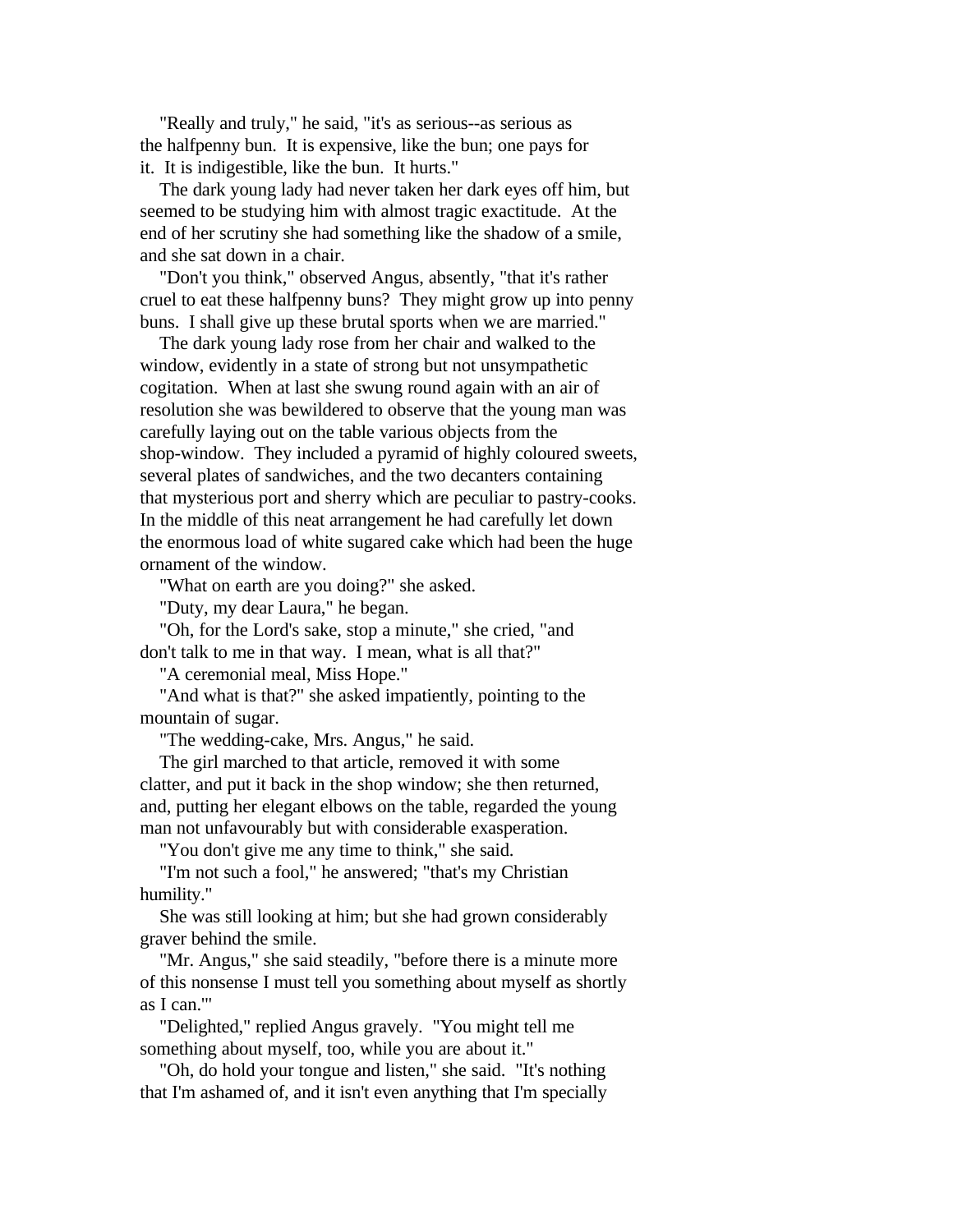sorry about. But what would you say if there were something that is no business of mine and yet is my nightmare?"

 "In that case," said the man seriously, "I should suggest that you bring back the cake."

 "Well, you must listen to the story first," said Laura, persistently. "To begin with, I must tell you that my father owned the inn called the `Red Fish' at Ludbury, and I used to serve people in the bar."

 "I have often wondered," he said, "why there was a kind of a Christian air about this one confectioner's shop."

 "Ludbury is a sleepy, grassy little hole in the Eastern Counties, and the only kind of people who ever came to the `Red Fish' were occasional commercial travellers, and for the rest, the most awful people you can see, only you've never seen them. I mean little, loungy men, who had just enough to live on and had nothing to do but lean about in bar-rooms and bet on horses, in bad clothes that were just too good for them. Even these wretched young rotters were not very common at our house; but there were two of them that were a lot too common--common in every sort of way. They both lived on money of their own, and were wearisomely idle and over-dressed. But yet I was a bit sorry for them, because I half believe they slunk into our little empty bar because each of them had a slight deformity; the sort of thing that some yokels laugh at. It wasn't exactly a deformity either; it was more an oddity. One of them was a surprisingly small man, something like a dwarf, or at least like a jockey. He was not at all jockeyish to look at, though; he had a round black head and a well-trimmed black beard, bright eyes like a bird's; he jingled money in his pockets; he jangled a great gold watch chain; and he never turned up except dressed just too much like a gentleman to be one. He was no fool though, though a futile idler; he was curiously clever at all kinds of things that couldn't be the slightest use; a sort of impromptu conjuring; making fifteen matches set fire to each other like a regular firework; or cutting a banana or some such thing into a dancing doll. His name was Isidore Smythe; and I can see him still, with his little dark face, just coming up to the counter, making a jumping kangaroo out of five cigars.

 "The other fellow was more silent and more ordinary; but somehow he alarmed me much more than poor little Smythe. He was very tall and slight, and light-haired; his nose had a high bridge, and he might almost have been handsome in a spectral sort of way; but he had one of the most appalling squints I have ever seen or heard of. When he looked straight at you, you didn't know where you were yourself, let alone what he was looking at. I fancy this sort of disfigurement embittered the poor chap a little; for while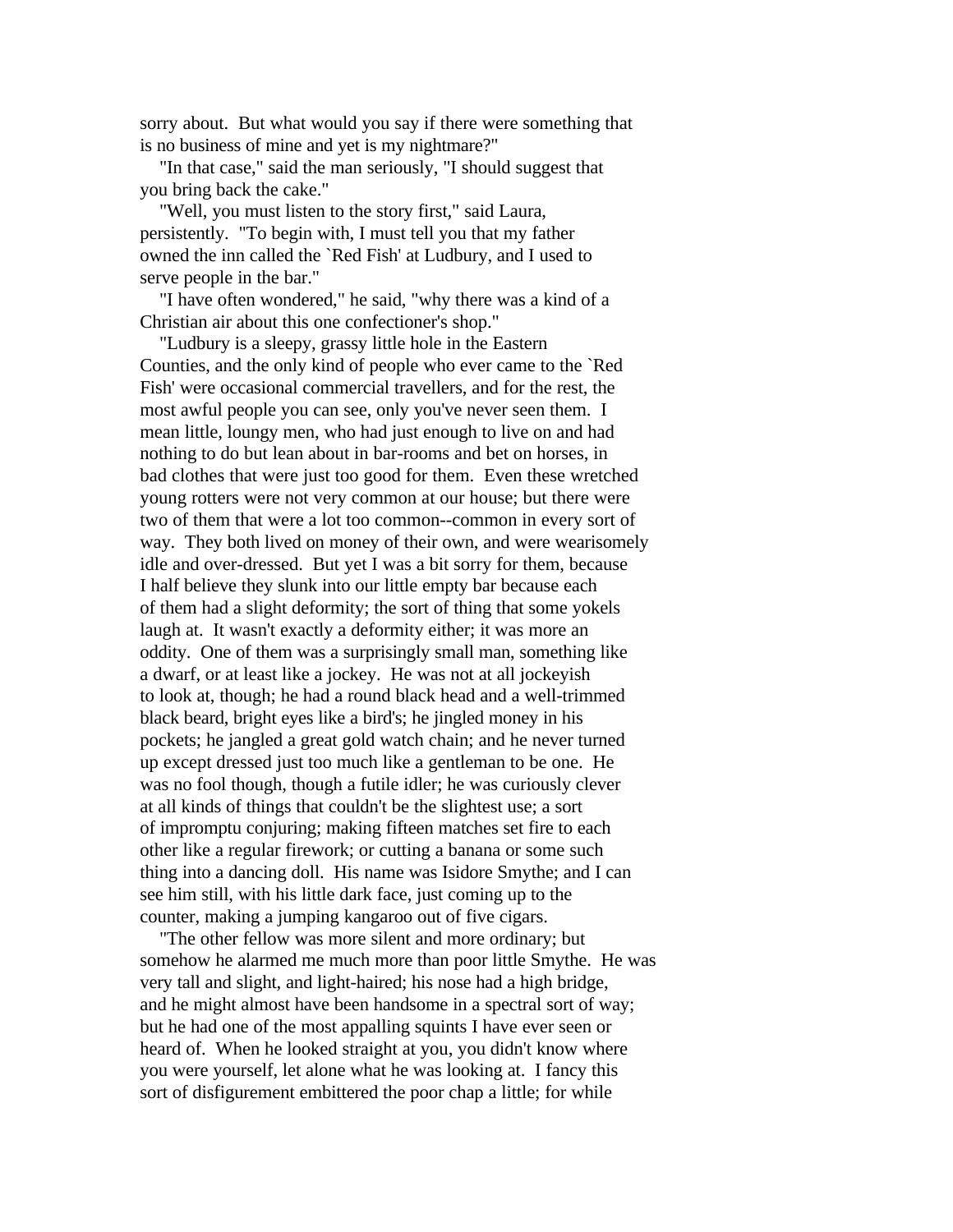Smythe was ready to show off his monkey tricks anywhere, James Welkin (that was the squinting man's name) never did anything except soak in our bar parlour, and go for great walks by himself in the flat, grey country all round. All the same, I think Smythe, too, was a little sensitive about being so small, though he carried it off more smartly. And so it was that I was really puzzled, as well as startled, and very sorry, when they both offered to marry me in the same week.

 "Well, I did what I've since thought was perhaps a silly thing. But, after all, these freaks were my friends in a way; and I had a horror of their thinking I refused them for the real reason, which was that they were so impossibly ugly. So I made up some gas of another sort, about never meaning to marry anyone who hadn't carved his way in the world. I said it was a point of principle with me not to live on money that was just inherited like theirs. Two days after I had talked in this well-meaning sort of way, the whole trouble began. The first thing I heard was that both of them had gone off to seek their fortunes, as if they were in some silly fairy tale.

 "Well, I've never seen either of them from that day to this. But I've had two letters from the little man called Smythe, and really they were rather exciting."

"Ever heard of the other man?" asked Angus.

 "No, he never wrote," said the girl, after an instant's hesitation. "Smythe's first letter was simply to say that he had started out walking with Welkin to London; but Welkin was such a good walker that the little man dropped out of it, and took a rest by the roadside. He happened to be picked up by some travelling show, and, partly because he was nearly a dwarf, and partly because he was really a clever little wretch, he got on quite well in the show business, and was soon sent up to the Aquarium, to do some tricks that I forget. That was his first letter. His second was much more of a startler, and I only got it last week."

 The man called Angus emptied his coffee-cup and regarded her with mild and patient eyes. Her own mouth took a slight twist of laughter as she resumed, "I suppose you've seen on the hoardings all about this `Smythe's Silent Service'? Or you must be the only person that hasn't. Oh, I don't know much about it, it's some clockwork invention for doing all the housework by machinery. You know the sort of thing: `Press a Button--A Butler who Never Drinks.' `Turn a Handle--Ten Housemaids who Never Flirt.' You must have seen the advertisements. Well, whatever these machines are, they are making pots of money; and they are making it all for that little imp whom I knew down in Ludbury. I can't help feeling pleased the poor little chap has fallen on his feet; but the plain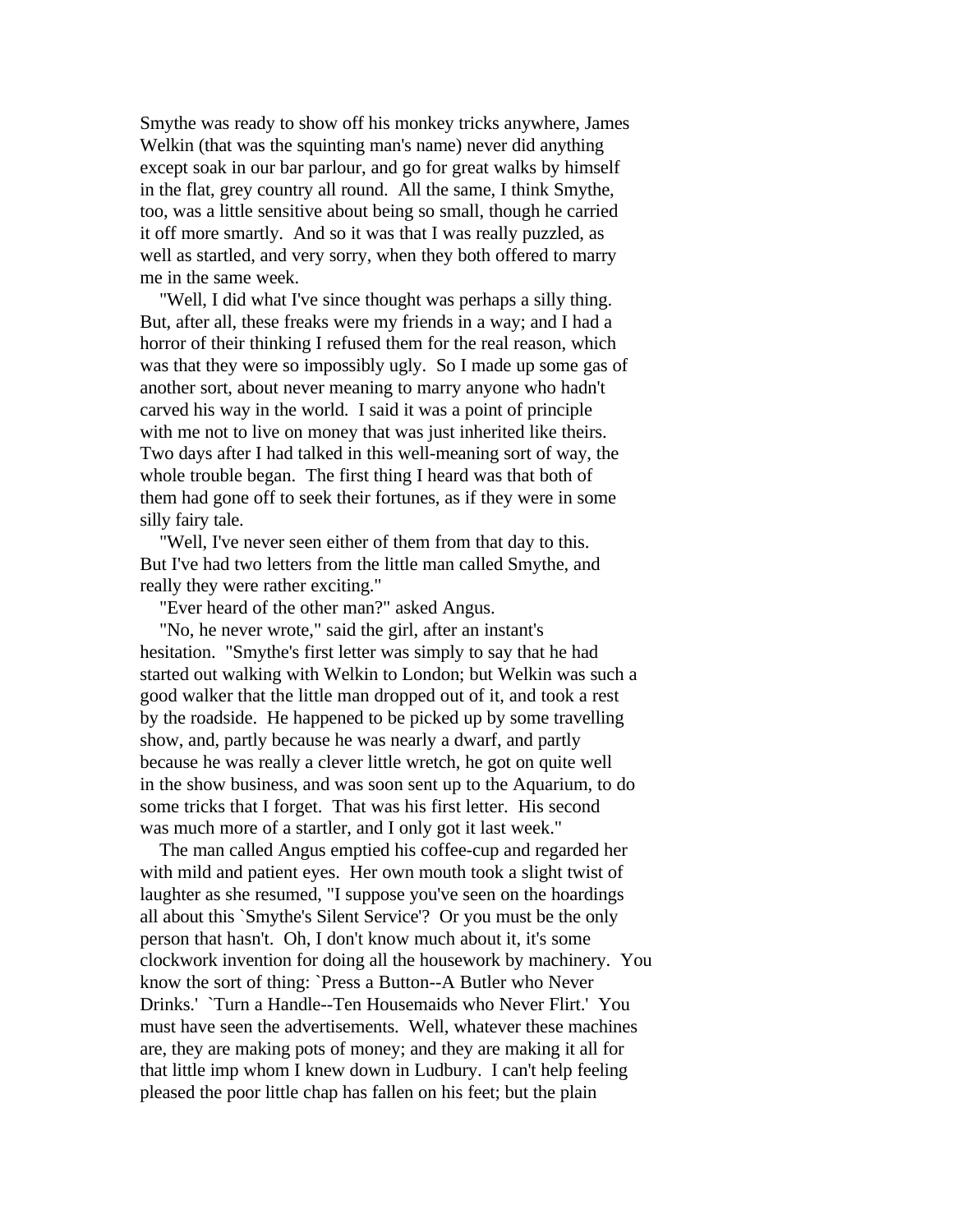fact is, I'm in terror of his turning up any minute and telling me he's carved his way in the world --as he certainly has."

 "And the other man?" repeated Angus with a sort of obstinate quietude.

 Laura Hope got to her feet suddenly. "My friend," she said, "I think you are a witch. Yes, you are quite right. I have not seen a line of the other man's writing; and I have no more notion than the dead of what or where he is. But it is of him that I am frightened. It is he who is all about my path. It is he who has half driven me mad. Indeed, I think he has driven me mad: for I have felt him where he could not have been, and I have heard his voice when he could not have spoken."

 "Well, my dear," said the young man, cheerfully, "if he were Satan himself, he is done for now you have told somebody. One goes mad all alone, old girl. But when was it you fancied you felt and heard our squinting friend?"

 "I heard James Welkin laugh as plainly as I hear you speak," said the girl, steadily. "There was nobody there, for I stood just outside the shop at the corner, and could see down both streets at once. I had forgotten how he laughed, though his laugh was as odd as his squint. I had not thought of him for nearly a year. But it's a solemn truth that a few seconds later the first letter came from his rival."

 "Did you ever make the spectre speak or squeak, or anything?" asked Angus, with some interest.

 Laura suddenly shuddered, and then said, with an unshaken voice, "Yes. Just when I had finished reading the second letter from Isidore Smythe announcing his success. Just then, I heard Welkin say, `He shan't have you, though.' It was quite plain, as if he were in the room. It is awful, I think I must be mad."

 "If you really were mad," said the young man, "you would think you must be sane. But certainly there seems to me to be something a little rum about this unseen gentleman. Two heads are better than one--I spare you allusions to any other organs and really, if you would allow me, as a sturdy, practical man, to bring back the wedding-cake out of the window--"

 Even as he spoke, there was a sort of steely shriek in the street outside, and a small motor, driven at devilish speed, shot up to the door of the shop and stuck there. In the same flash of time a small man in a shiny top hat stood stamping in the outer room.

 Angus, who had hitherto maintained hilarious ease from motives of mental hygiene, revealed the strain of his soul by striding abruptly out of the inner room and confronting the new-comer. A glance at him was quite sufficient to confirm the savage guesswork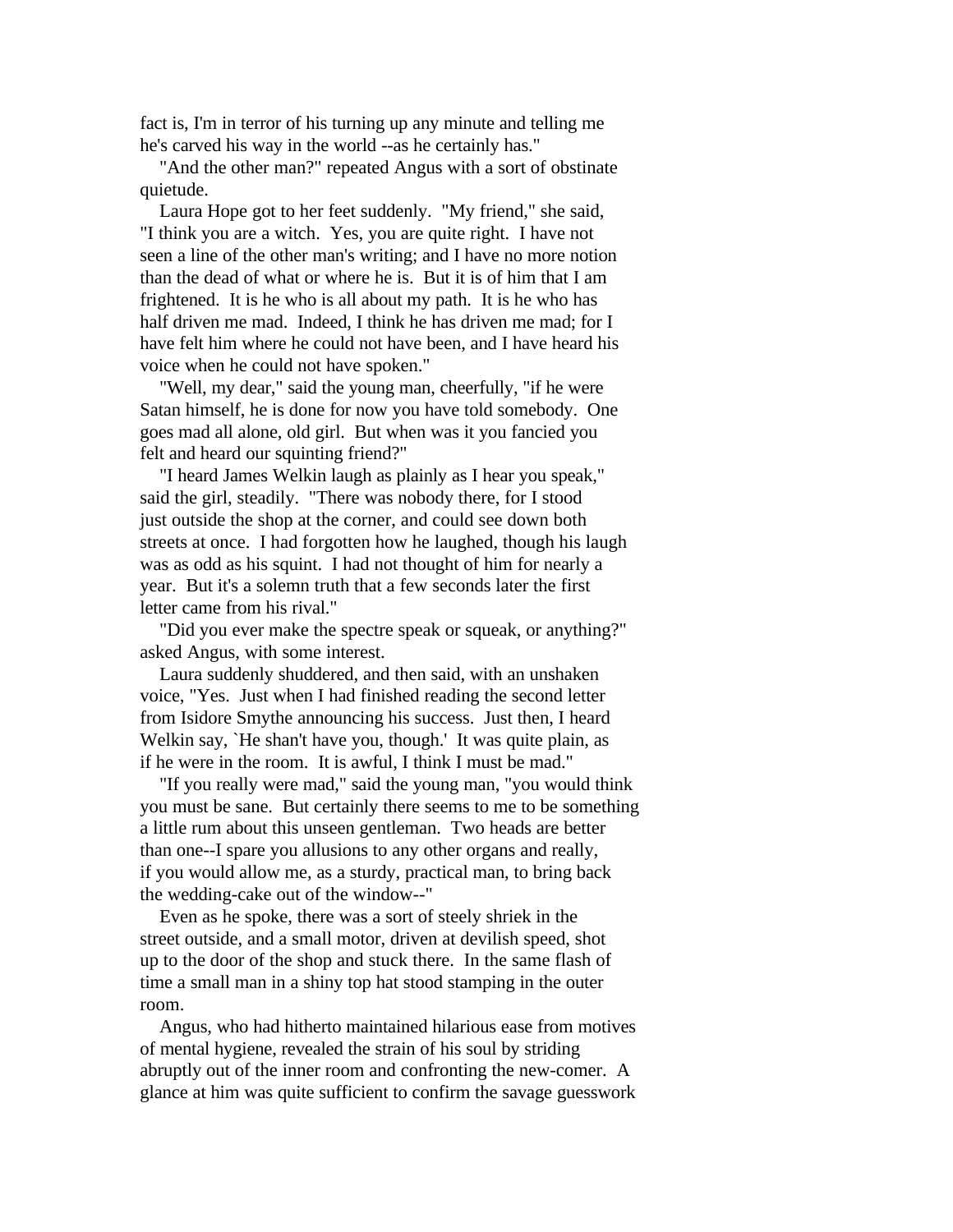of a man in love. This very dapper but dwarfish figure, with the spike of black beard carried insolently forward, the clever unrestful eyes, the neat but very nervous fingers, could be none other than the man just described to him: Isidore Smythe, who made dolls out of banana skins and match-boxes; Isidore Smythe, who made millions out of undrinking butlers and unflirting housemaids of metal. For a moment the two men, instinctively understanding each other's air of possession, looked at each other with that curious cold generosity which is the soul of rivalry.

 Mr. Smythe, however, made no allusion to the ultimate ground of their antagonism, but said simply and explosively, "Has Miss Hope seen that thing on the window?"

"On the window?" repeated the staring Angus.

 "There's no time to explain other things," said the small millionaire shortly. "There's some tomfoolery going on here that has to be investigated."

 He pointed his polished walking-stick at the window, recently depleted by the bridal preparations of Mr. Angus; and that gentleman was astonished to see along the front of the glass a long strip of paper pasted, which had certainly not been on the window when he looked through it some time before. Following the energetic Smythe outside into the street, he found that some yard and a half of stamp paper had been carefully gummed along the glass outside, and on this was written in straggly characters, "If you marry Smythe, he will die."

 "Laura," said Angus, putting his big red head into the shop, "you're not mad."

 "It's the writing of that fellow Welkin," said Smythe gruffly. "I haven't seen him for years, but he's always bothering me. Five times in the last fortnight he's had threatening letters left at my flat, and I can't even find out who leaves them, let alone if it is Welkin himself. The porter of the flats swears that no suspicious characters have been seen, and here he has pasted up a sort of dado on a public shop window, while the people in the shop--"

 "Quite so," said Angus modestly, "while the people in the shop were having tea. Well, sir, I can assure you I appreciate your common sense in dealing so directly with the matter. We can talk about other things afterwards. The fellow cannot be very far off yet, for I swear there was no paper there when I went last to the window, ten or fifteen minutes ago. On the other hand, he's too far off to be chased, as we don't even know the direction. If you'll take my advice, Mr. Smythe, you'll put this at once in the hands of some energetic inquiry man, private rather than public. I know an extremely clever fellow, who has set up in business five minutes from here in your car. His name's Flambeau, and though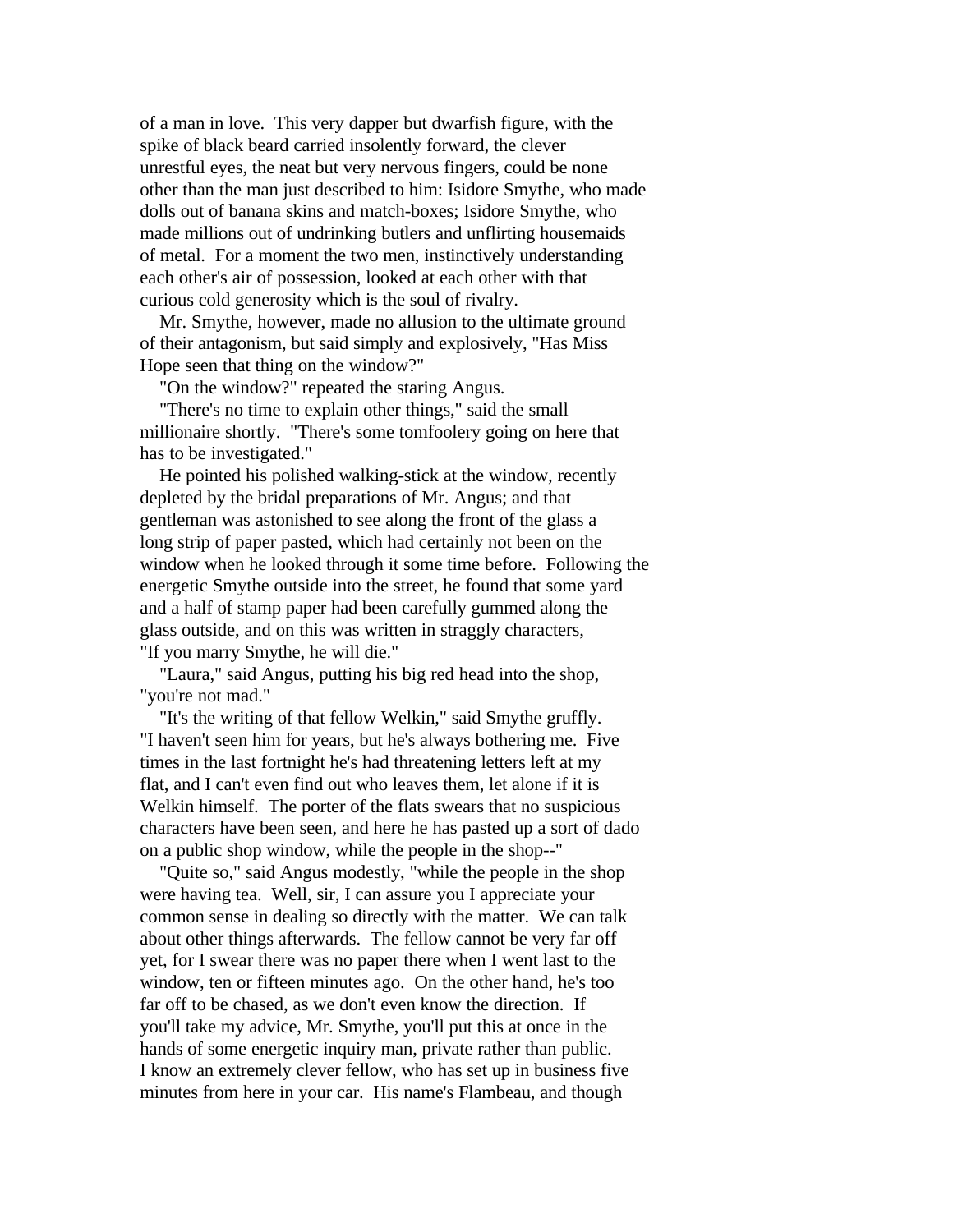his youth was a bit stormy, he's a strictly honest man now, and his brains are worth money. He lives in Lucknow Mansions, Hampstead."

 "That is odd," said the little man, arching his black eyebrows. "I live, myself, in Himylaya Mansions, round the corner. Perhaps you might care to come with me; I can go to my rooms and sort out these queer Welkin documents, while you run round and get your friend the detective."

 "You are very good," said Angus politely. "Well, the sooner we act the better."

 Both men, with a queer kind of impromptu fairness, took the same sort of formal farewell of the lady, and both jumped into the brisk little car. As Smythe took the handles and they turned the great corner of the street, Angus was amused to see a gigantesque poster of "Smythe's Silent Service," with a picture of a huge headless iron doll, carrying a saucepan with the legend, "A Cook Who is Never Cross."

 "I use them in my own flat," said the little black-bearded man, laughing, "partly for advertisements, and partly for real convenience. Honestly, and all above board, those big clockwork dolls of mine do bring your coals or claret or a timetable quicker than any live servants I've ever known, if you know which knob to press. But I'll never deny, between ourselves, that such servants have their disadvantages, too.

"Indeed?" said Angus; "is there something they can't do?"

 "Yes," replied Smythe coolly; "they can't tell me who left those threatening letters at my flat."

 The man's motor was small and swift like himself; in fact, like his domestic service, it was of his own invention. If he was an advertising quack, he was one who believed in his own wares. The sense of something tiny and flying was accentuated as they swept up long white curves of road in the dead but open daylight of evening. Soon the white curves came sharper and dizzier; they were upon ascending spirals, as they say in the modern religions. For, indeed, they were cresting a corner of London which is almost as precipitous as Edinburgh, if not quite so picturesque. Terrace rose above terrace, and the special tower of flats they sought, rose above them all to almost Egyptian height, gilt by the level sunset. The change, as they turned the corner and entered the crescent known as Himylaya Mansions, was as abrupt as the opening of a window; for they found that pile of flats sitting above London as above a green sea of slate. Opposite to the mansions, on the other side of the gravel crescent, was a bushy enclosure more like a steep hedge or dyke than a garden, and some way below that ran a strip of artificial water, a sort of canal, like the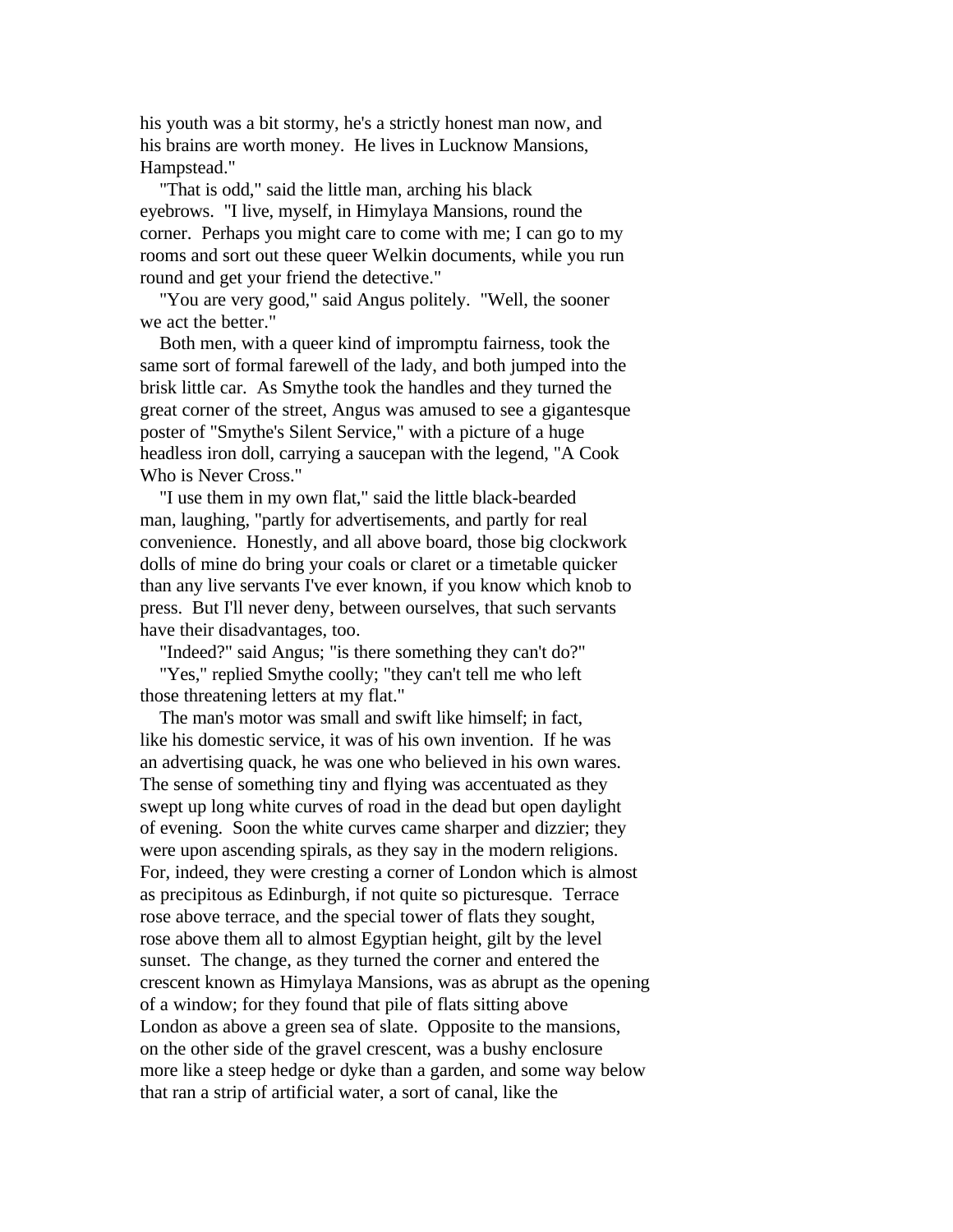moat of that embowered fortress. As the car swept round the crescent it passed, at one corner, the stray stall of a man selling chestnuts; and right away at the other end of the curve, Angus could see a dim blue policeman walking slowly. These were the only human shapes in that high suburban solitude; but he had an irrational sense that they expressed the speechless poetry of London. He felt as if they were figures in a story.

 The little car shot up to the right house like a bullet, and shot out its owner like a bomb shell. He was immediately inquiring of a tall commissionaire in shining braid, and a short porter in shirt sleeves, whether anybody or anything had been seeking his apartments. He was assured that nobody and nothing had passed these officials since his last inquiries; whereupon he and the slightly bewildered Angus were shot up in the lift like a rocket, till they reached the top floor.

 "Just come in for a minute," said the breathless Smythe. "I want to show you those Welkin letters. Then you might run round the corner and fetch your friend." He pressed a button concealed in the wall, and the door opened of itself.

 It opened on a long, commodious ante-room, of which the only arresting features, ordinarily speaking, were the rows of tall half-human mechanical figures that stood up on both sides like tailors' dummies. Like tailors' dummies they were headless; and like tailors' dummies they had a handsome unnecessary humpiness in the shoulders, and a pigeon-breasted protuberance of chest; but barring this, they were not much more like a human figure than any automatic machine at a station that is about the human height. They had two great hooks like arms, for carrying trays; and they were painted pea-green, or vermilion, or black for convenience of distinction; in every other way they were only automatic machines and nobody would have looked twice at them. On this occasion, at least, nobody did. For between the two rows of these domestic dummies lay something more interesting than most of the mechanics of the world. It was a white, tattered scrap of paper scrawled with red ink; and the agile inventor had snatched it up almost as soon as the door flew open. He handed it to Angus without a word. The red ink on it actually was not dry, and the message ran, "If you have been to see her today, I shall kill you."

 There was a short silence, and then Isidore Smythe said quietly, "Would you like a little whiskey? I rather feel as if I should."

 "Thank you; I should like a little Flambeau," said Angus, gloomily. "This business seems to me to be getting rather grave. I'm going round at once to fetch him."

"Right you are," said the other, with admirable cheerfulness.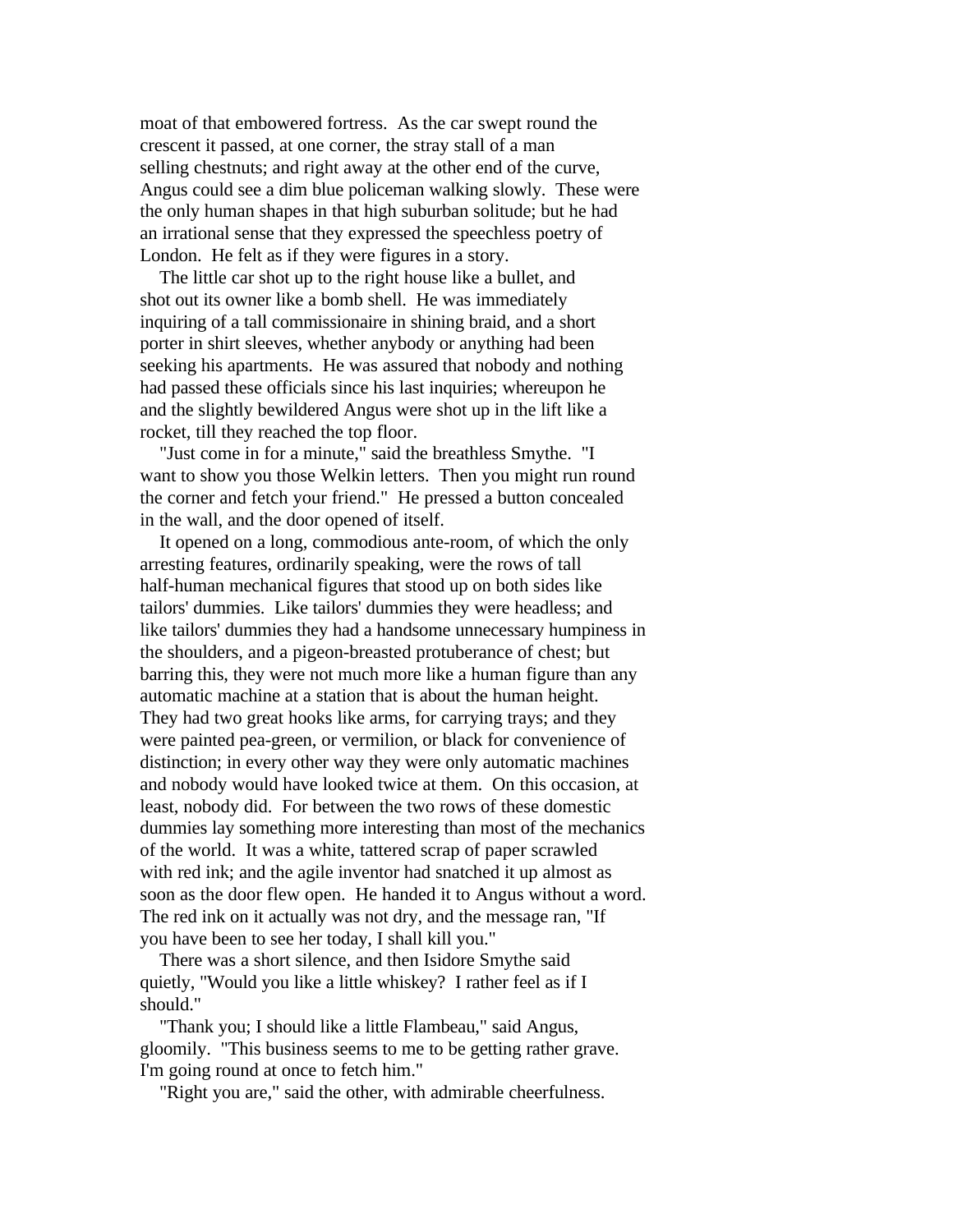"Bring him round here as quick as you can."

 But as Angus closed the front door behind him he saw Smythe push back a button, and one of the clockwork images glided from its place and slid along a groove in the floor carrying a tray with syphon and decanter. There did seem something a trifle weird about leaving the little man alone among those dead servants, who were coming to life as the door closed.

 Six steps down from Smythe's landing the man in shirt sleeves was doing something with a pail. Angus stopped to extract a promise, fortified with a prospective bribe, that he would remain in that place until the return with the detective, and would keep count of any kind of stranger coming up those stairs. Dashing down to the front hall he then laid similar charges of vigilance on the commissionaire at the front door, from whom he learned the simplifying circumstances that there was no back door. Not content with this, he captured the floating policeman and induced him to stand opposite the entrance and watch it; and finally paused an instant for a pennyworth of chestnuts, and an inquiry as to the probable length of the merchant's stay in the neighbourhood.

 The chestnut seller, turning up the collar of his coat, told him he should probably be moving shortly, as he thought it was going to snow. Indeed, the evening was growing grey and bitter, but Angus, with all his eloquence, proceeded to nail the chestnut man to his post.

 "Keep yourself warm on your own chestnuts," he said earnestly. "Eat up your whole stock; I'll make it worth your while. I'll give you a sovereign if you'll wait here till I come back, and then tell me whether any man, woman, or child has gone into that house where the commissionaire is standing."

 He then walked away smartly, with a last look at the besieged tower.

 "I've made a ring round that room, anyhow," he said. "They can't all four of them be Mr. Welkin's accomplices."

 Lucknow Mansions were, so to speak, on a lower platform of that hill of houses, of which Himylaya Mansions might be called the peak. Mr. Flambeau's semi-official flat was on the ground floor, and presented in every way a marked contrast to the American machinery and cold hotel-like luxury of the flat of the Silent Service. Flambeau, who was a friend of Angus, received him in a rococo artistic den behind his office, of which the ornaments were sabres, harquebuses, Eastern curiosities, flasks of Italian wine, savage cooking-pots, a plumy Persian cat, and a small dusty-looking Roman Catholic priest, who looked particularly out of place.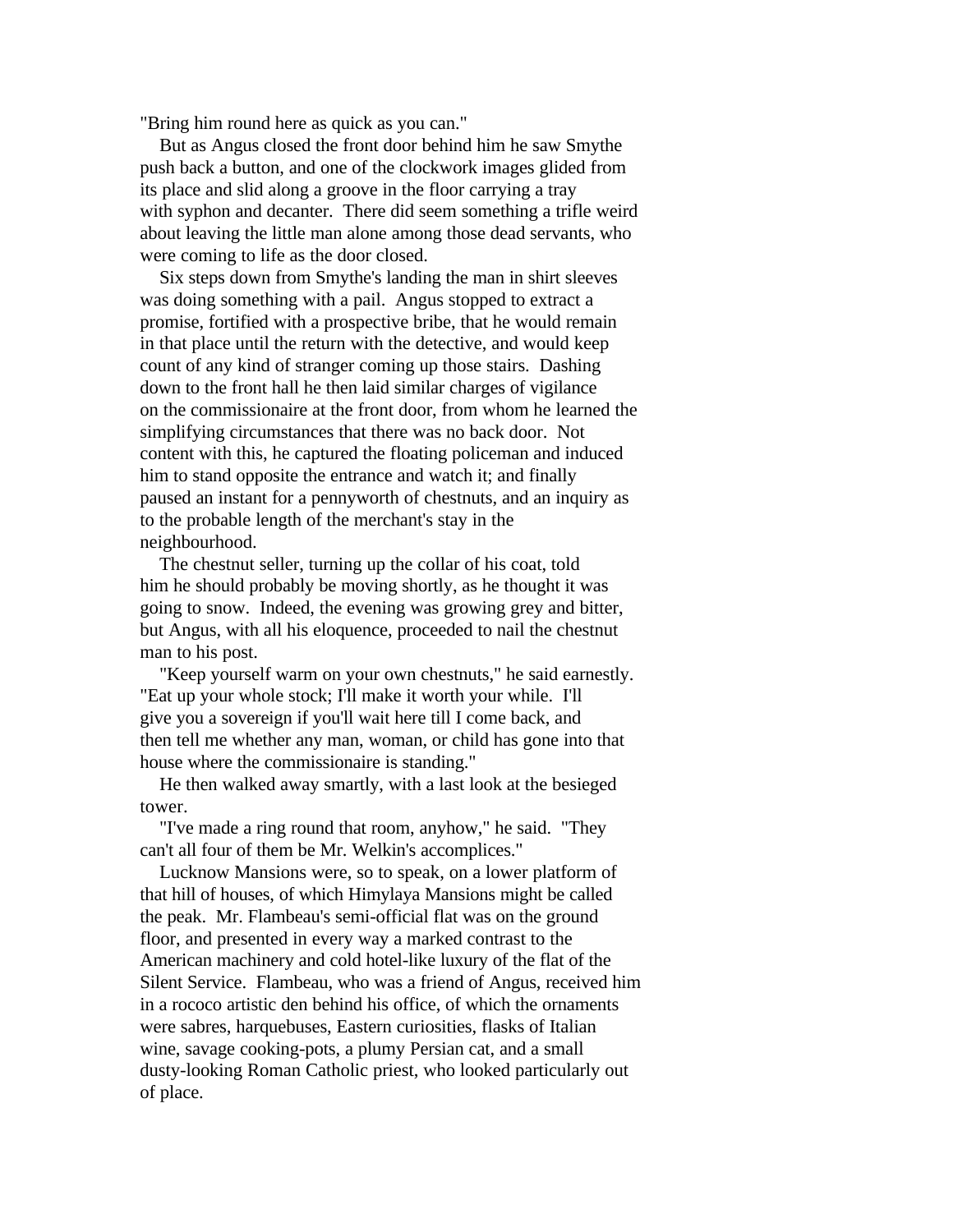"This is my friend Father Brown," said Flambeau. "I've often wanted you to meet him. Splendid weather, this; a little cold for Southerners like me."

 "Yes, I think it will keep clear," said Angus, sitting down on a violet-striped Eastern ottoman.

"No," said the priest quietly, "it has begun to snow."

 And, indeed, as he spoke, the first few flakes, foreseen by the man of chestnuts, began to drift across the darkening windowpane.

 "Well," said Angus heavily. "I'm afraid I've come on business, and rather jumpy business at that. The fact is, Flambeau, within a

stone's throw of your house is a fellow who badly wants your help; he's perpetually being haunted and threatened by an invisible enemy --a scoundrel whom nobody has even seen." As Angus proceeded to tell the whole tale of Smythe and Welkin, beginning with Laura's story, and going on with his own, the supernatural laugh at the corner of two empty streets, the strange distinct words spoken in an empty room, Flambeau grew more and more vividly concerned, and the little priest seemed to be left out of it, like a piece of furniture. When it came to the scribbled stamp-paper pasted on the window, Flambeau rose, seeming to fill the room with his huge shoulders.

 "If you don't mind," he said, "I think you had better tell me the rest on the nearest road to this man's house. It strikes me, somehow, that there is no time to be lost."

 "Delighted," said Angus, rising also, "though he's safe enough for the present, for I've set four men to watch the only hole to his burrow."

 They turned out into the street, the small priest trundling after them with the docility of a small dog. He merely said, in a cheerful way, like one making conversation, "How quick the snow gets thick on the ground."

 As they threaded the steep side streets already powdered with silver, Angus finished his story; and by the time they reached the crescent with the towering flats, he had leisure to turn his attention to the four sentinels. The chestnut seller, both before and after receiving a sovereign, swore stubbornly that he had watched the door and seen no visitor enter. The policeman was even more emphatic. He said he had had experience of crooks of all kinds, in top hats and in rags; he wasn't so green as to expect suspicious characters to look suspicious; he looked out for anybody, and, so help him, there had been nobody. And when all three men gathered round the gilded commissionaire, who still stood smiling astride of the porch, the verdict was more final still.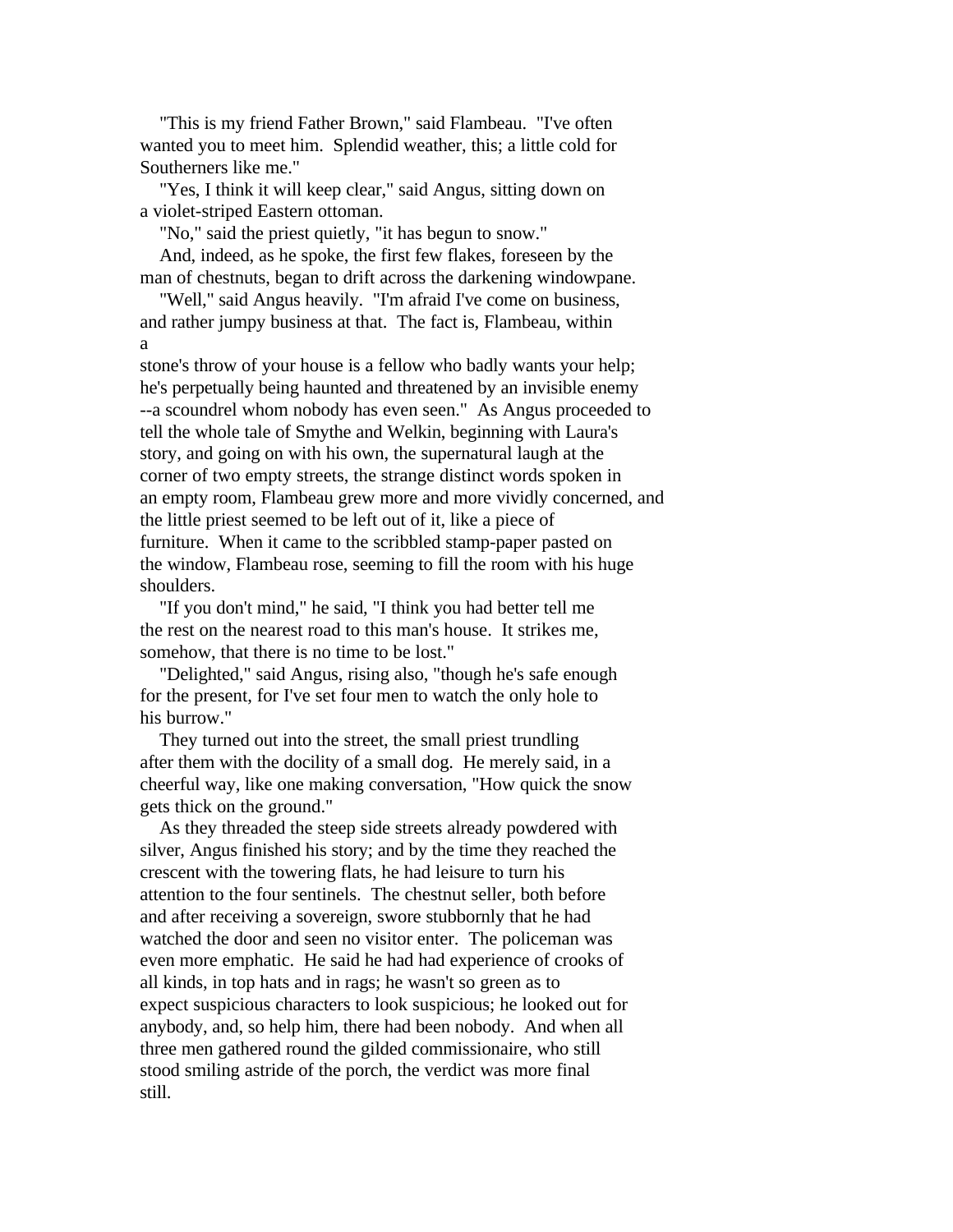"I've got a right to ask any man, duke or dustman, what he wants in these flats," said the genial and gold-laced giant, "and I'll swear there's been nobody to ask since this gentleman went away."

 The unimportant Father Brown, who stood back, looking modestly at the pavement, here ventured to say meekly, "Has nobody been up and down stairs, then, since the snow began to fall? It began while we were all round at Flambeau's."

 "Nobody's been in here, sir, you can take it from me," said the official, with beaming authority.

 "Then I wonder what that is?" said the priest, and stared at the ground blankly like a fish.

 The others all looked down also; and Flambeau used a fierce exclamation and a French gesture. For it was unquestionably true that down the middle of the entrance guarded by the man in gold lace, actually between the arrogant, stretched legs of that colossus, ran a stringy pattern of grey footprints stamped upon the white snow.

"God!" cried Angus involuntarily, "the Invisible Man!"

 Without another word he turned and dashed up the stairs, with Flambeau following; but Father Brown still stood looking about him in the snow-clad street as if he had lost interest in his query.

 Flambeau was plainly in a mood to break down the door with his big shoulders; but the Scotchman, with more reason, if less intuition, fumbled about on the frame of the door till he found the invisible button; and the door swung slowly open.

 It showed substantially the same serried interior; the hall had grown darker, though it was still struck here and there with the last crimson shafts of sunset, and one or two of the headless machines had been moved from their places for this or that purpose, and stood here and there about the twilit place. The green and red of their coats were all darkened in the dusk; and their likeness to human shapes slightly increased by their very shapelessness. But in the middle of them all, exactly where the paper with the red ink had lain, there lay something that looked like red ink spilt out of its bottle. But it was not red ink.

 With a French combination of reason and violence Flambeau simply said "Murder!" and, plunging into the flat, had explored, every corner and cupboard of it in five minutes. But if he expected to find a corpse he found none. Isidore Smythe was not in the place, either dead or alive. After the most tearing search the two men met each other in the outer hall, with streaming faces and staring eyes. "My friend," said Flambeau, talking French in his excitement, "not only is your murderer invisible, but he makes invisible also the murdered man."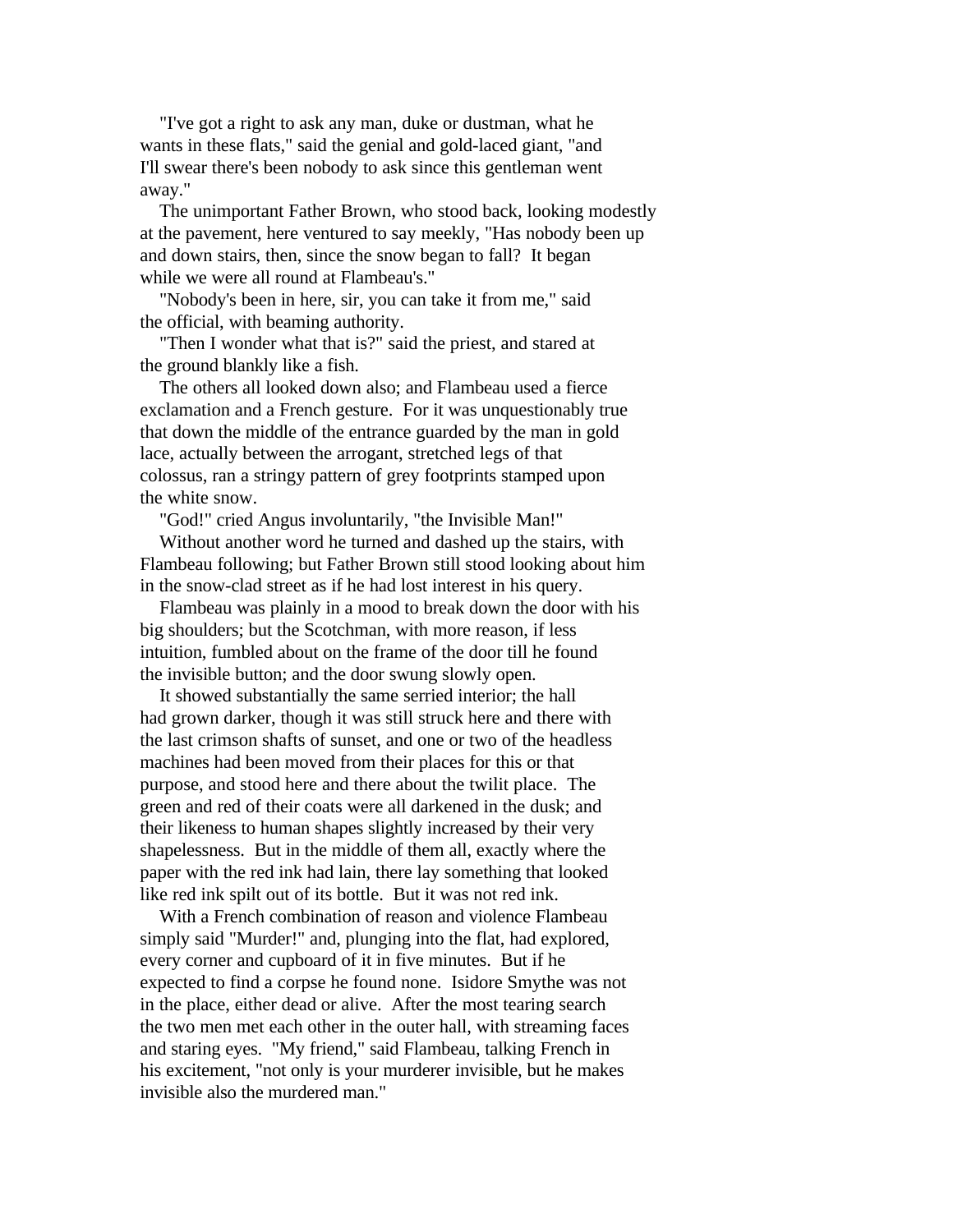Angus looked round at the dim room full of dummies, and in some Celtic corner of his Scotch soul a shudder started. One of the life-size dolls stood immediately overshadowing the blood stain, summoned, perhaps, by the slain man an instant before he fell. One of the high-shouldered hooks that served the thing for arms, was a little lifted, and Angus had suddenly the horrid fancy that poor Smythe's own iron child had struck him down. Matter had rebelled, and these machines had killed their master. But even so, what had they done with him?

 "Eaten him?" said the nightmare at his ear; and he sickened for an instant at the idea of rent, human remains absorbed and crushed into all that acephalous clockwork.

 He recovered his mental health by an emphatic effort, and said to Flambeau, "Well, there it is. The poor fellow has evaporated like a cloud and left a red streak on the floor. The tale does not belong to this world."

 "There is only one thing to be done," said Flambeau, "whether it belongs to this world or the other. I must go down and talk to my friend."

 They descended, passing the man with the pail, who again asseverated that he had let no intruder pass, down to the commissionaire and the hovering chestnut man, who rigidly reasserted their own watchfulness. But when Angus looked round for his fourth confirmation he could not see it, and called out with some nervousness, "Where is the policeman?"

 "I beg your pardon," said Father Brown; "that is my fault. I just sent him down the road to investigate something--that I just thought worth investigating."

 "Well, we want him back pretty soon," said Angus abruptly, "for the wretched man upstairs has not only been murdered, but wiped out."

"How?" asked the priest.

 "Father," said Flambeau, after a pause, "upon my soul I believe it is more in your department than mine. No friend or foe has entered the house, but Smythe is gone, as if stolen by the fairies. If that is not supernatural, I--"

 As he spoke they were all checked by an unusual sight; the big blue policeman came round the corner of the crescent, running. He came straight up to Brown.

 "You're right, sir," he panted, "they've just found poor Mr. Smythe's body in the canal down below."

 Angus put his hand wildly to his head. "Did he run down and drown himself?" he asked.

 "He never came down, I'll swear," said the constable, "and he wasn't drowned either, for he died of a great stab over the heart."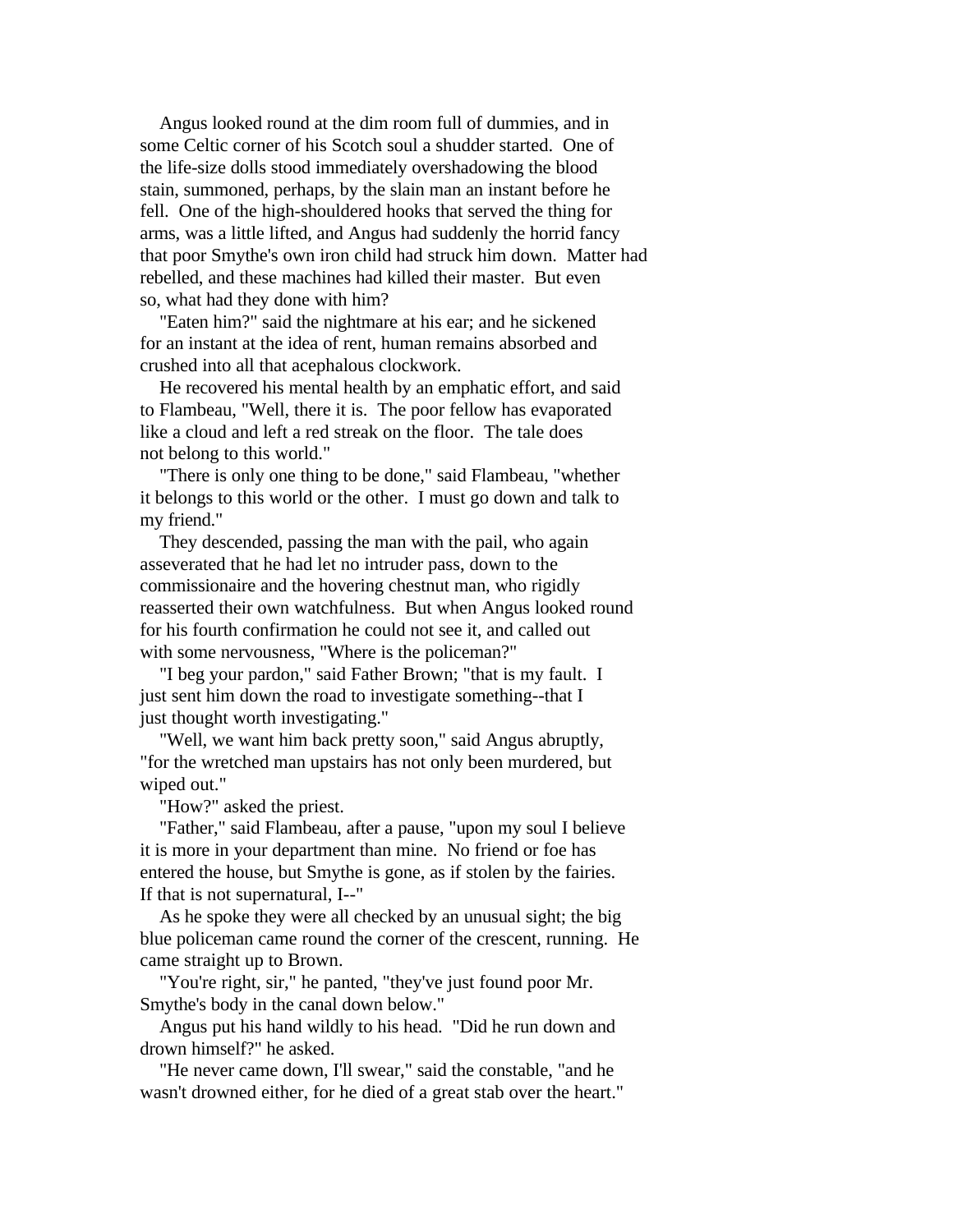"And yet you saw no one enter?" said Flambeau in a grave voice. "Let us walk down the road a little," said the priest.

 As they reached the other end of the crescent he observed abruptly, "Stupid of me! I forgot to ask the policeman something. I wonder if they found a light brown sack."

"Why a light brown sack?" asked Angus, astonished.

 "Because if it was any other coloured sack, the case must begin over again," said Father Brown; "but if it was a light brown sack, why, the case is finished."

 "I am pleased to hear it," said Angus with hearty irony. "It hasn't begun, so far as I am concerned."

 "You must tell us all about it," said Flambeau with a strange heavy simplicity, like a child.

 Unconsciously they were walking with quickening steps down the long sweep of road on the other side of the high crescent, Father Brown leading briskly, though in silence. At last he said with an almost touching vagueness, "Well, I'm afraid you'll think it so prosy. We always begin at the abstract end of things, and you can't begin this story anywhere else.

 "Have you ever noticed this--that people never answer what you say? They answer what you mean--or what they think you mean. Suppose one lady says to another in a country house, `Is anybody staying with you?' the lady doesn't answer `Yes; the butler, the three footmen, the parlourmaid, and so on,' though the parlourmaid may be in the room, or the butler behind her chair. She says `There is nobody staying with us,' meaning nobody of the sort you mean. But suppose a doctor inquiring into an epidemic asks, `Who is staying in the house?' then the lady will remember the butler, the parlourmaid, and the rest. All language is used like that; you never get a question answered literally, even when you get it answered truly. When those four quite honest men said that no man had gone into the Mansions, they did not really mean that no man had gone into them. They meant no man whom they could suspect of being your man. A man did go into the house, and did come out of it, but they never noticed him."

 "An invisible man?" inquired Angus, raising his red eyebrows. "A mentally invisible man," said Father Brown.

 A minute or two after he resumed in the same unassuming voice, like a man thinking his way. "Of course you can't think of such a man, until you do think of him. That's where his cleverness comes in. But I came to think of him through two or three little things in the tale Mr. Angus told us. First, there was the fact that this Welkin went for long walks. And then there was the vast lot of stamp paper on the window. And then, most of all, there were the two things the young lady said--things that couldn't be true.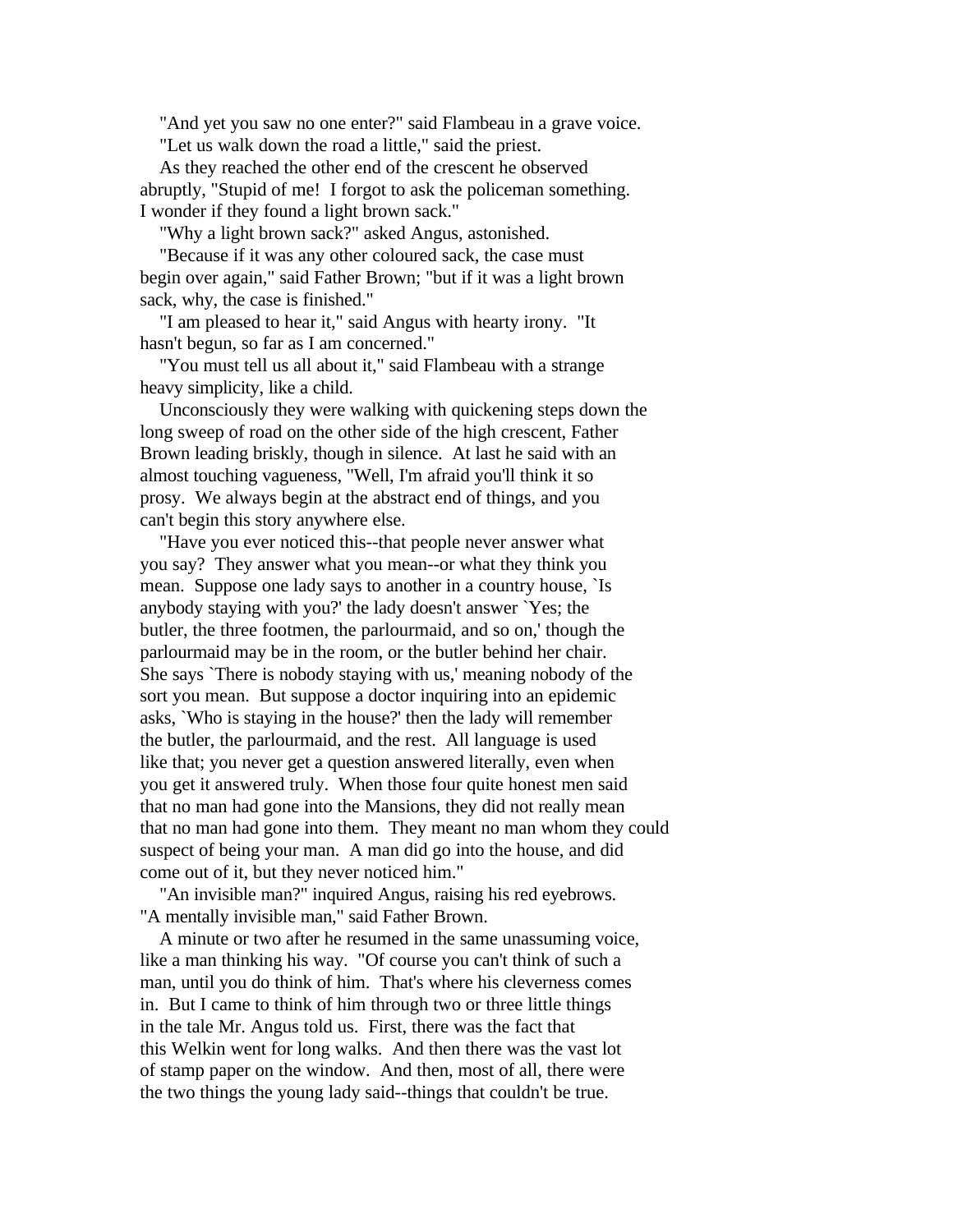Don't get annoyed," he added hastily, noting a sudden movement of the Scotchman's head; "she thought they were true. A person can't be quite alone in a street a second before she receives a letter. She can't be quite alone in a street when she starts reading a letter just received. There must be somebody pretty near her; he must be mentally invisible."

"Why must there be somebody near her?" asked Angus.

 "Because," said Father Brown, "barring carrier-pigeons, somebody must have brought her the letter."

 "Do you really mean to say," asked Flambeau, with energy, "that Welkin carried his rival's letters to his lady?"

 "Yes," said the priest. "Welkin carried his rival's letters to his lady. You see, he had to."

 "Oh, I can't stand much more of this," exploded Flambeau. "Who is this fellow? What does he look like? What is the usual get-up of a mentally invisible man?"

 "He is dressed rather handsomely in red, blue and gold," replied the priest promptly with precision, "and in this striking, and even showy, costume he entered Himylaya Mansions under eight human eyes; he killed Smythe in cold blood, and came down into the street again carrying the dead body in his arms--"

 "Reverend sir," cried Angus, standing still, "are you raving mad, or am I?"

 "You are not mad," said Brown, "only a little unobservant. You have not noticed such a man as this, for example."

 He took three quick strides forward, and put his hand on the shoulder of an ordinary passing postman who had bustled by them unnoticed under the shade of the trees.

 "Nobody ever notices postmen somehow," he said thoughtfully; "yet they have passions like other men, and even carry large bags where a small corpse can be stowed quite easily."

 The postman, instead of turning naturally, had ducked and tumbled against the garden fence. He was a lean fair-bearded man of very ordinary appearance, but as he turned an alarmed face over his shoulder, all three men were fixed with an almost fiendish squint.

\* \* \* \* \* \*

 Flambeau went back to his sabres, purple rugs and Persian cat, having many things to attend to. John Turnbull Angus went back to the lady at the shop, with whom that imprudent young man contrives to be extremely comfortable. But Father Brown walked those snow-covered hills under the stars for many hours with a murderer, and what they said to each other will never be known.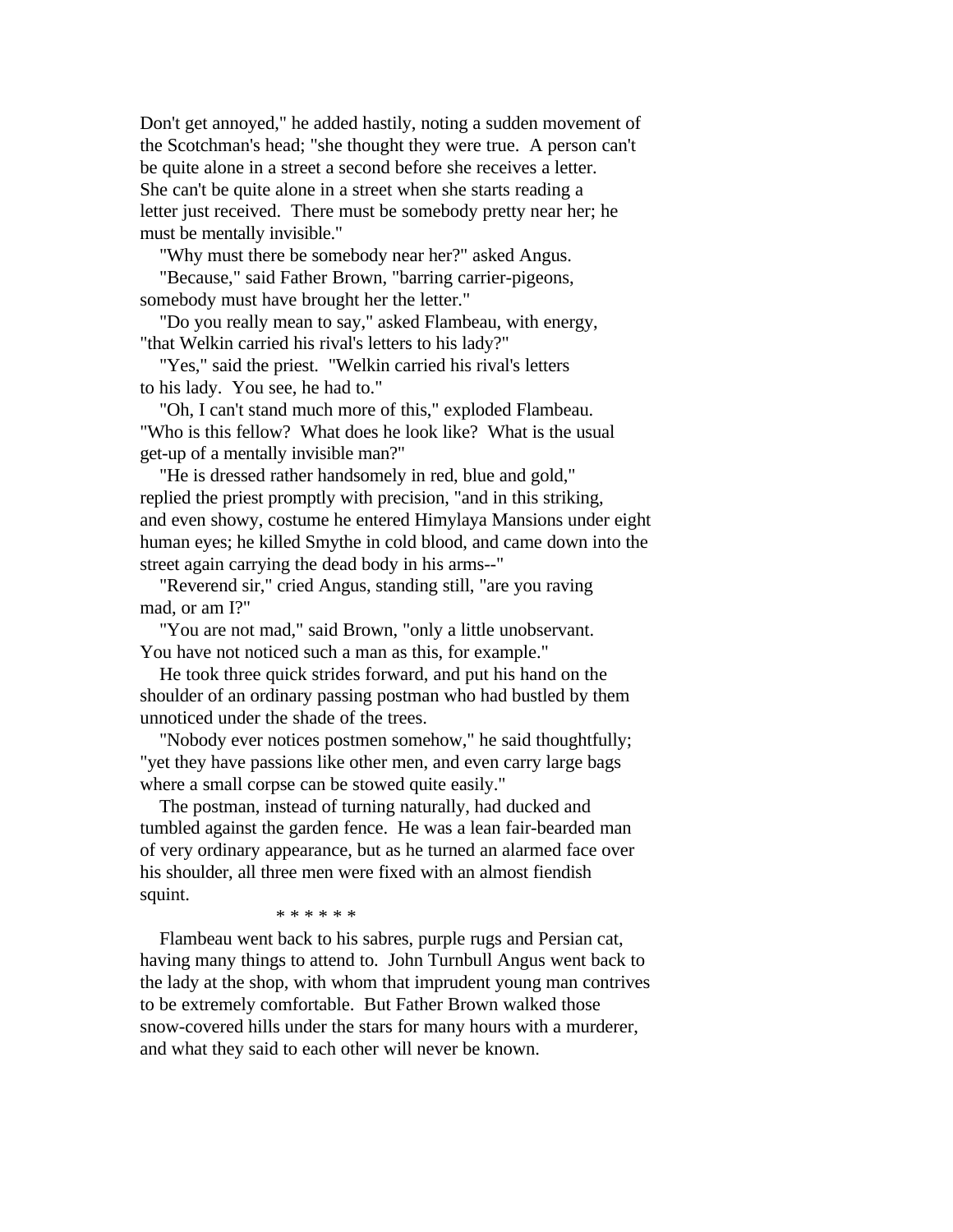#### The Honour of Israel Gow

A stormy evening of olive and silver was closing in, as Father Brown, wrapped in a grey Scotch plaid, came to the end of a grey Scotch valley and beheld the strange castle of Glengyle. It stopped one end of the glen or hollow like a blind alley; and it looked like the end of the world. Rising in steep roofs and spires of seagreen slate in the manner of the old French-Scotch chateaux, it reminded an Englishman of the sinister steeple-hats of witches in fairy tales; and the pine woods that rocked round the green turrets looked, by comparison, as black as numberless flocks of ravens. This note of a dreamy, almost a sleepy devilry, was no mere fancy from the landscape. For there did rest on the place one of those clouds of pride and madness and mysterious sorrow which lie more heavily on the noble houses of Scotland than on any other of the children of men. For Scotland has a double dose of the poison called heredity; the sense of blood in the aristocrat, and the sense of doom in the Calvinist.

 The priest had snatched a day from his business at Glasgow to meet his friend Flambeau, the amateur detective, who was at Glengyle Castle with another more formal officer investigating the life and death of the late Earl of Glengyle. That mysterious person was the last representative of a race whose valour, insanity, and violent cunning had made them terrible even among the sinister nobility of their nation in the sixteenth century. None were deeper in that labyrinthine ambition, in chamber within chamber of that palace of lies that was built up around Mary Queen of Scots.

 The rhyme in the country-side attested the motive and the result of their machinations candidly:

As green sap to the simmer trees

Is red gold to the Ogilvies.

 For many centuries there had never been a decent lord in Glengyle Castle; and with the Victorian era one would have thought that all eccentricities were exhausted. The last Glengyle, however, satisfied his tribal tradition by doing the only thing that was left for him to do; he disappeared. I do not mean that he went abroad; by all accounts he was still in the castle, if he was anywhere. But though his name was in the church register and the big red Peerage, nobody ever saw him under the sun.

 If anyone saw him it was a solitary man-servant, something between a groom and a gardener. He was so deaf that the more business-like assumed him to be dumb; while the more penetrating declared him to be half-witted. A gaunt, red-haired labourer,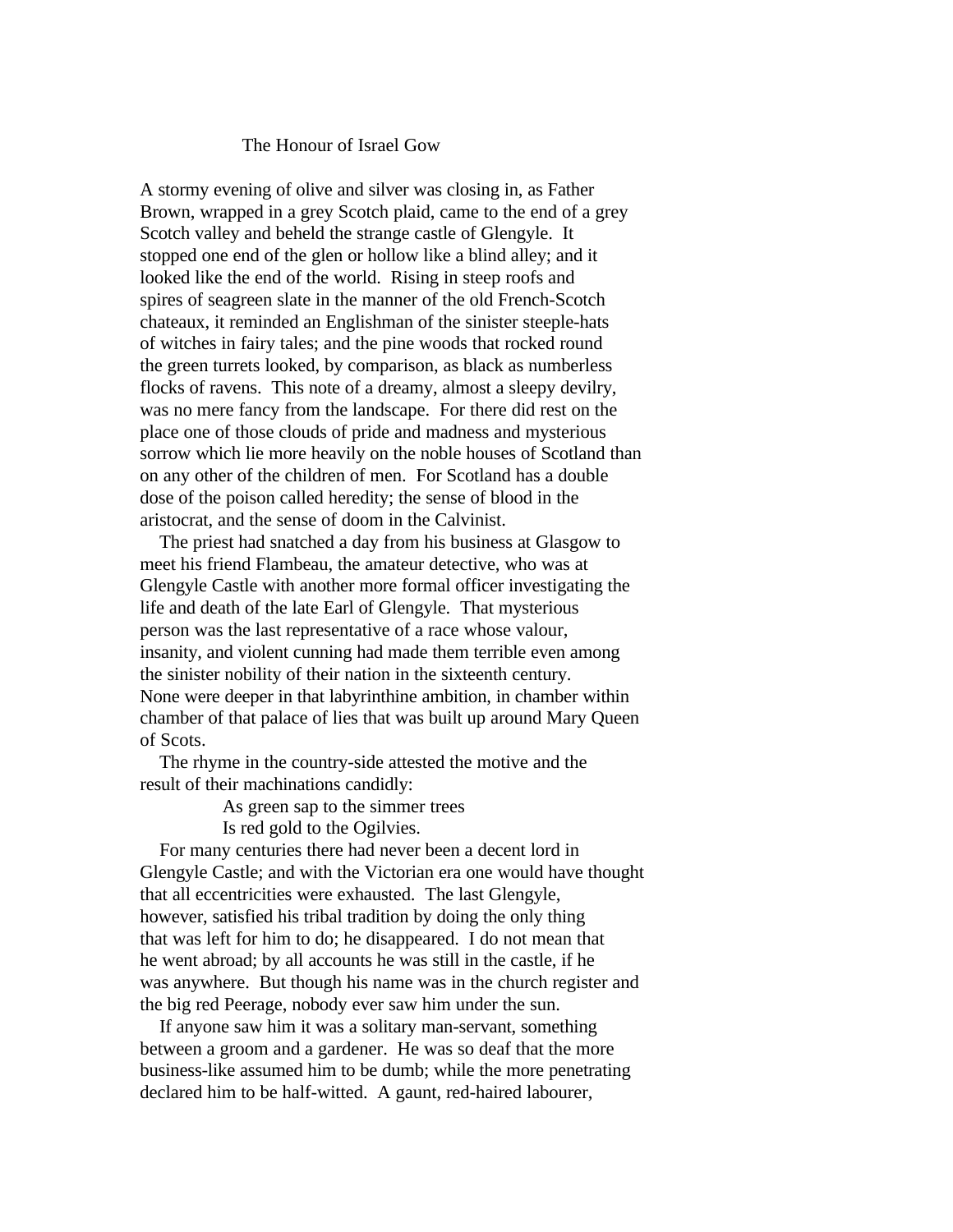with a dogged jaw and chin, but quite blank blue eyes, he went by the name of Israel Gow, and was the one silent servant on that deserted estate. But the energy with which he dug potatoes, and the regularity with which he disappeared into the kitchen gave people an impression that he was providing for the meals of a superior, and that the strange earl was still concealed in the castle. If society needed any further proof that he was there, the servant persistently asserted that he was not at home. One morning the provost and the minister (for the Glengyles were Presbyterian) were summoned to the castle. There they found that the gardener, groom and cook had added to his many professions that of an undertaker, and had nailed up his noble master in a coffin. With how much or how little further inquiry this odd fact was passed, did not as yet very plainly appear; for the thing had never been legally investigated till Flambeau had gone north two or three days before. By then the body of Lord Glengyle (if it was the body) had lain for some time in the little churchyard on the hill.

 As Father Brown passed through the dim garden and came under the shadow of the chateau, the clouds were thick and the whole air damp and thundery. Against the last stripe of the green-gold sunset he saw a black human silhouette; a man in a chimney-pot hat, with a big spade over his shoulder. The combination was queerly suggestive of a sexton; but when Brown remembered the deaf servant who dug potatoes, he thought it natural enough. He knew something of the Scotch peasant; he knew the respectability which might well feel it necessary to wear "blacks" for an official inquiry; he knew also the economy that would not lose an hour's digging for that. Even the man's start and suspicious stare as the priest went by were consonant enough with the vigilance and jealousy of such a type.

 The great door was opened by Flambeau himself, who had with him a lean man with iron-grey hair and papers in his hand: Inspector Craven from Scotland Yard. The entrance hall was mostly stripped and empty; but the pale, sneering faces of one or two of the wicked Ogilvies looked down out of black periwigs and blackening canvas.

 Following them into an inner room, Father Brown found that the allies had been seated at a long oak table, of which their end was covered with scribbled papers, flanked with whisky and cigars. Through the whole of its remaining length it was occupied by detached objects arranged at intervals; objects about as inexplicable as any objects could be. One looked like a small heap of glittering broken glass. Another looked like a high heap of brown dust. A third appeared to be a plain stick of wood.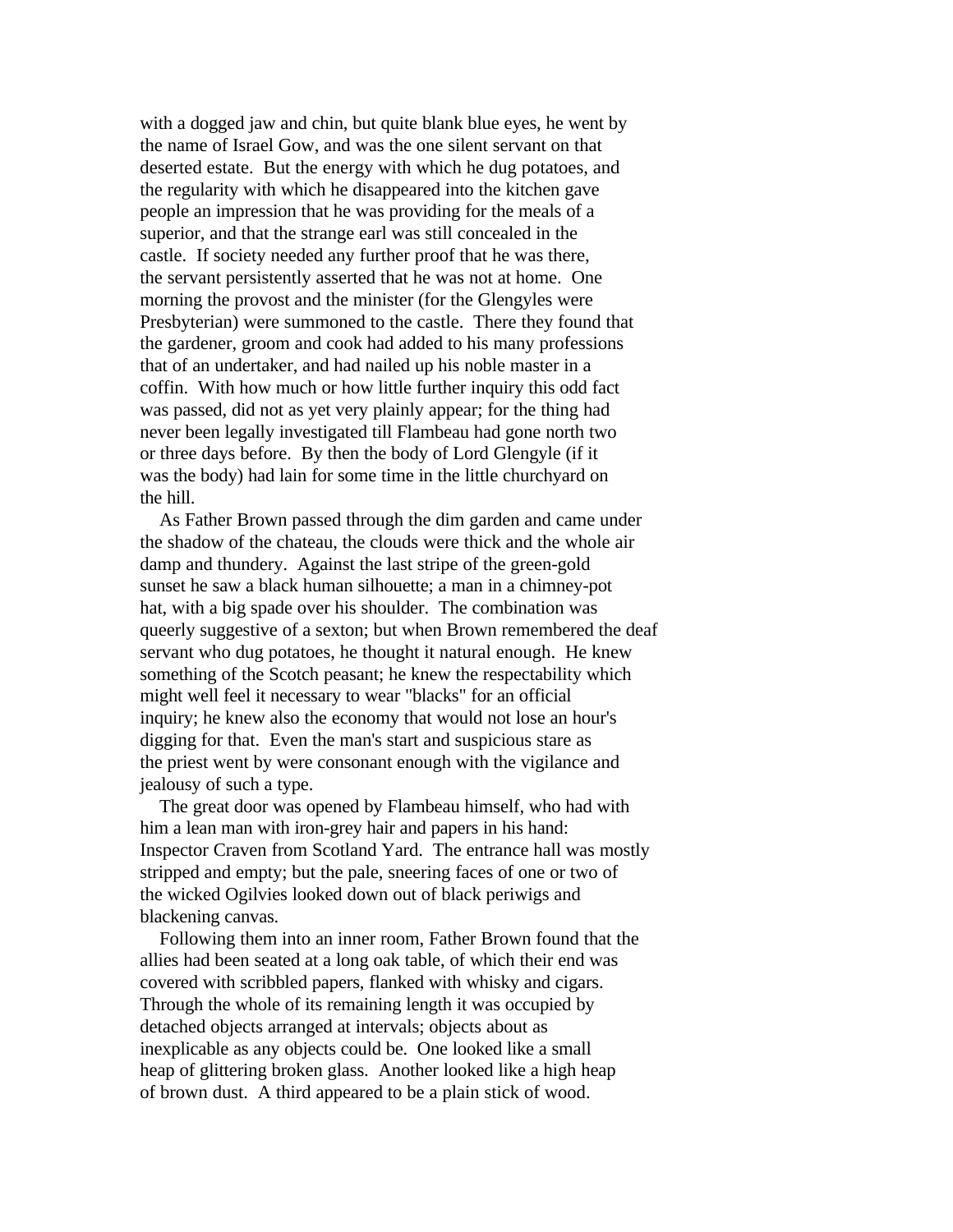"You seem to have a sort of geological museum here," he said, as he sat down, jerking his head briefly in the direction of the brown dust and the crystalline fragments.

 "Not a geological museum," replied Flambeau; "say a psychological museum."

 "Oh, for the Lord's sake," cried the police detective laughing, "don't let's begin with such long words."

 "Don't you know what psychology means?" asked Flambeau with friendly surprise. "Psychology means being off your chump."

"Still I hardly follow," replied the official.

 "Well," said Flambeau, with decision, "I mean that we've only found out one thing about Lord Glengyle. He was a maniac."

 The black silhouette of Gow with his top hat and spade passed the window, dimly outlined against the darkening sky. Father Brown stared passively at it and answered:

 "I can understand there must have been something odd about the man, or he wouldn't have buried himself alive--nor been in such a hurry to bury himself dead. But what makes you think it was lunacy?"

 "Well," said Flambeau, "you just listen to the list of things Mr. Craven has found in the house."

 "We must get a candle," said Craven, suddenly. "A storm is getting up, and it's too dark to read."

 "Have you found any candles," asked Brown smiling, "among your oddities?"

 Flambeau raised a grave face, and fixed his dark eyes on his friend.

 "That is curious, too," he said. "Twenty-five candles, and not a trace of a candlestick."

 In the rapidly darkening room and rapidly rising wind, Brown went along the table to where a bundle of wax candles lay among the other scrappy exhibits. As he did so he bent accidentally over the heap of red-brown dust; and a sharp sneeze cracked the silence.

"Hullo!" he said, "snuff!"

 He took one of the candles, lit it carefully, came back and stuck it in the neck of the whisky bottle. The unrestful night air, blowing through the crazy window, waved the long flame like a banner. And on every side of the castle they could hear the miles and miles of black pine wood seething like a black sea around a rock.

 "I will read the inventory," began Craven gravely, picking up one of the papers, "the inventory of what we found loose and unexplained in the castle. You are to understand that the place generally was dismantled and neglected; but one or two rooms had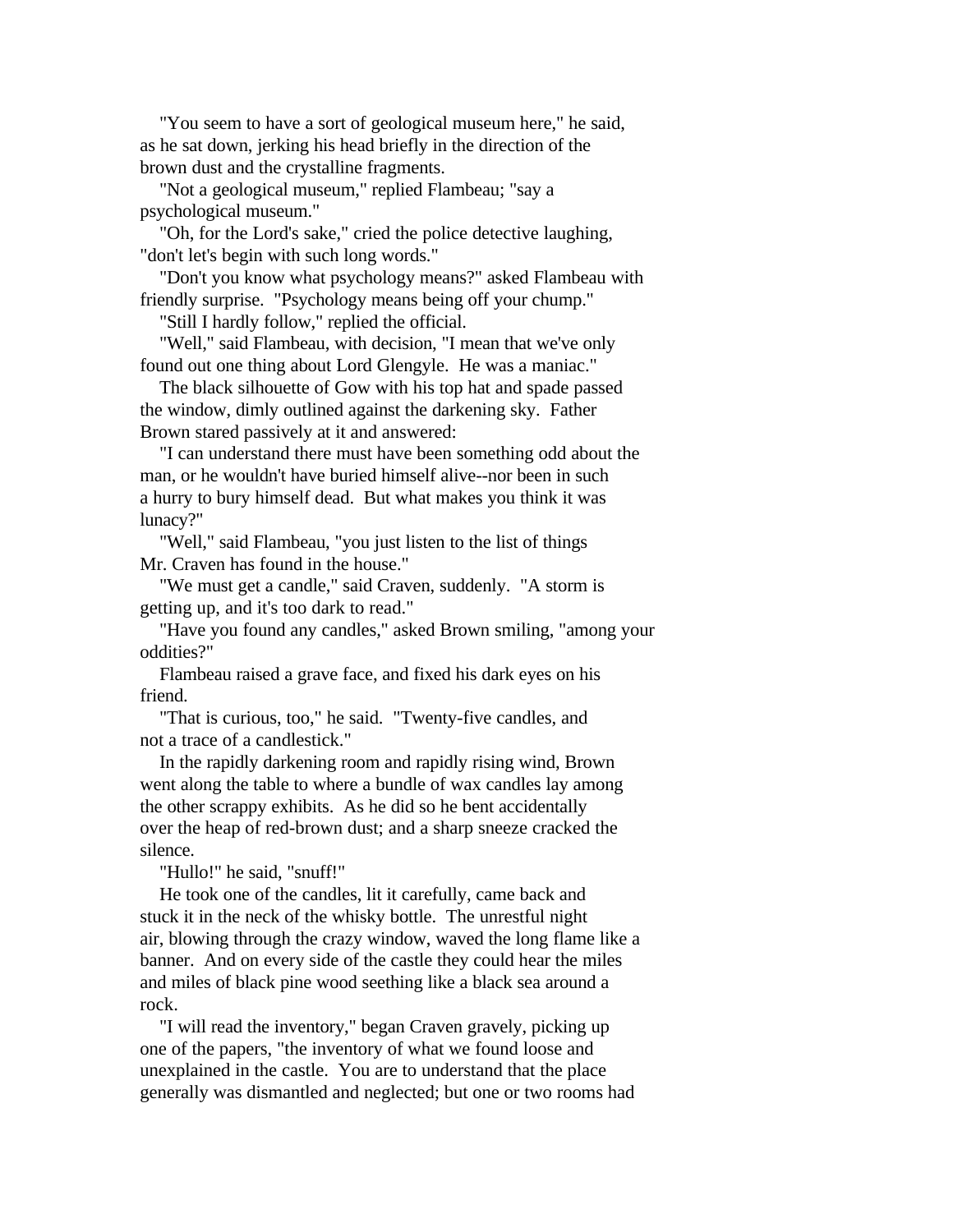plainly been inhabited in a simple but not squalid style by somebody; somebody who was not the servant Gow. The list is as follows:

 "First item. A very considerable hoard of precious stones, nearly all diamonds, and all of them loose, without any setting whatever. Of course, it is natural that the Ogilvies should have family jewels; but those are exactly the jewels that are almost always set in particular articles of ornament. The Ogilvies would seem to have kept theirs loose in their pockets, like coppers.

 "Second item. Heaps and heaps of loose snuff, not kept in a horn, or even a pouch, but lying in heaps on the mantelpieces, on the sideboard, on the piano, anywhere. It looks as if the old gentleman would not take the trouble to look in a pocket or lift a lid.

 "Third item. Here and there about the house curious little heaps of minute pieces of metal, some like steel springs and some in the form of microscopic wheels. As if they had gutted some mechanical toy.

 "Fourth item. The wax candles, which have to be stuck in bottle necks because there is nothing else to stick them in. Now I wish you to note how very much queerer all this is than anything we anticipated. For the central riddle we are prepared; we have all seen at a glance that there was something wrong about the last earl. We have come here to find out whether he really lived here, whether he really died here, whether that red-haired scarecrow who did his burying had anything to do with his dying. But suppose the worst in all this, the most lurid or melodramatic solution you like. Suppose the servant really killed the master, or suppose the master isn't really dead, or suppose the master is dressed up as the servant, or suppose the servant is buried for the master; invent what Wilkie Collins' tragedy you like, and you still have not explained a candle without a candlestick, or why an elderly gentleman of good family should habitually spill snuff on the piano. The core of the tale we could imagine; it is the fringes that are mysterious. By no stretch of fancy can the human mind connect together snuff and diamonds and wax and loose clockwork."

 "I think I see the connection," said the priest. "This Glengyle was mad against the French Revolution. He was an enthusiast for the ancien regime, and was trying to re-enact literally the family life of the last Bourbons. He had snuff because it was the eighteenth century luxury; wax candles, because they were the eighteenth century lighting; the mechanical bits of iron represent the locksmith hobby of Louis XVI; the diamonds are for the Diamond Necklace of Marie Antoinette."

Both the other men were staring at him with round eyes. "What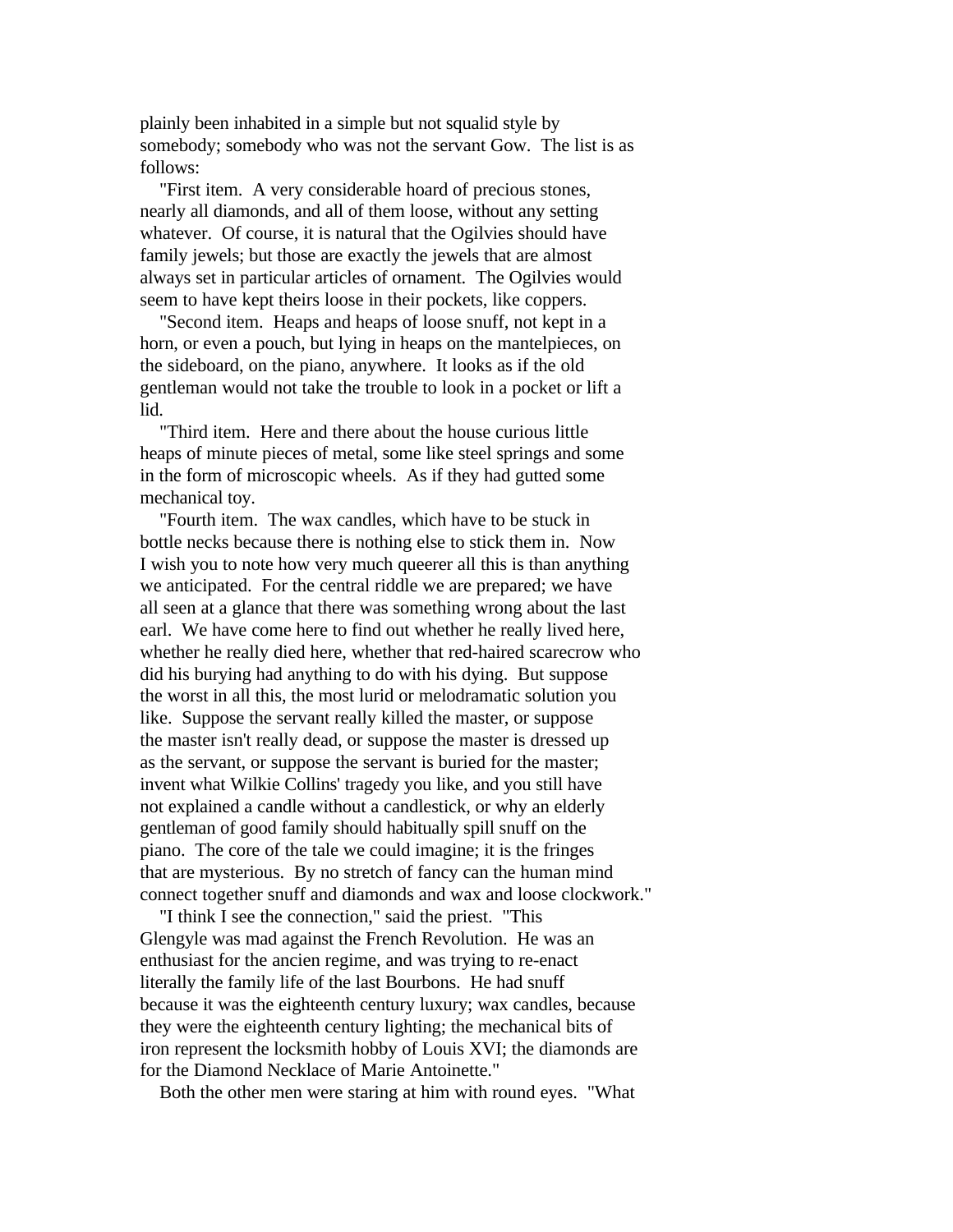a perfectly extraordinary notion!" cried Flambeau. "Do you really think that is the truth?"

 "I am perfectly sure it isn't," answered Father Brown, "only you said that nobody could connect snuff and diamonds and clockwork and candles. I give you that connection off-hand. The real truth, I am very sure, lies deeper."

 He paused a moment and listened to the wailing of the wind in the turrets. Then he said, "The late Earl of Glengyle was a thief. He lived a second and darker life as a desperate housebreaker. He did not have any candlesticks because he only used these candles cut short in the little lantern he carried. The snuff he employed as the fiercest French criminals have used pepper: to fling it suddenly in dense masses in the face of a captor or pursuer. But the final proof is in the curious coincidence of the diamonds and the small steel wheels. Surely that makes everything plain to you? Diamonds and small steel wheels are the only two instruments with which you can cut out a pane of glass."

 The bough of a broken pine tree lashed heavily in the blast against the windowpane behind them, as if in parody of a burglar, but they did not turn round. Their eyes were fastened on Father Brown.

 "Diamonds and small wheels," repeated Craven ruminating. "Is that all that makes you think it the true explanation?"

 "I don't think it the true explanation," replied the priest placidly; "but you said that nobody could connect the four things. The true tale, of course, is something much more humdrum. Glengyle had found, or thought he had found, precious stones on his estate. Somebody had bamboozled him with those loose brilliants, saying they were found in the castle caverns. The little wheels are some diamond-cutting affair. He had to do the thing very roughly and in a small way, with the help of a few shepherds or rude fellows on these hills. Snuff is the one great luxury of such Scotch shepherds; it's the one thing with which you can bribe them. They didn't have candlesticks because they didn't want them; they held the candles in their hands when they explored the caves."

 "Is that all?" asked Flambeau after a long pause. "Have we got to the dull truth at last?"

"Oh, no," said Father Brown.

 As the wind died in the most distant pine woods with a long hoot as of mockery Father Brown, with an utterly impassive face, went on:

 "I only suggested that because you said one could not plausibly connect snuff with clockwork or candles with bright stones. Ten false philosophies will fit the universe; ten false theories will fit Glengyle Castle. But we want the real explanation of the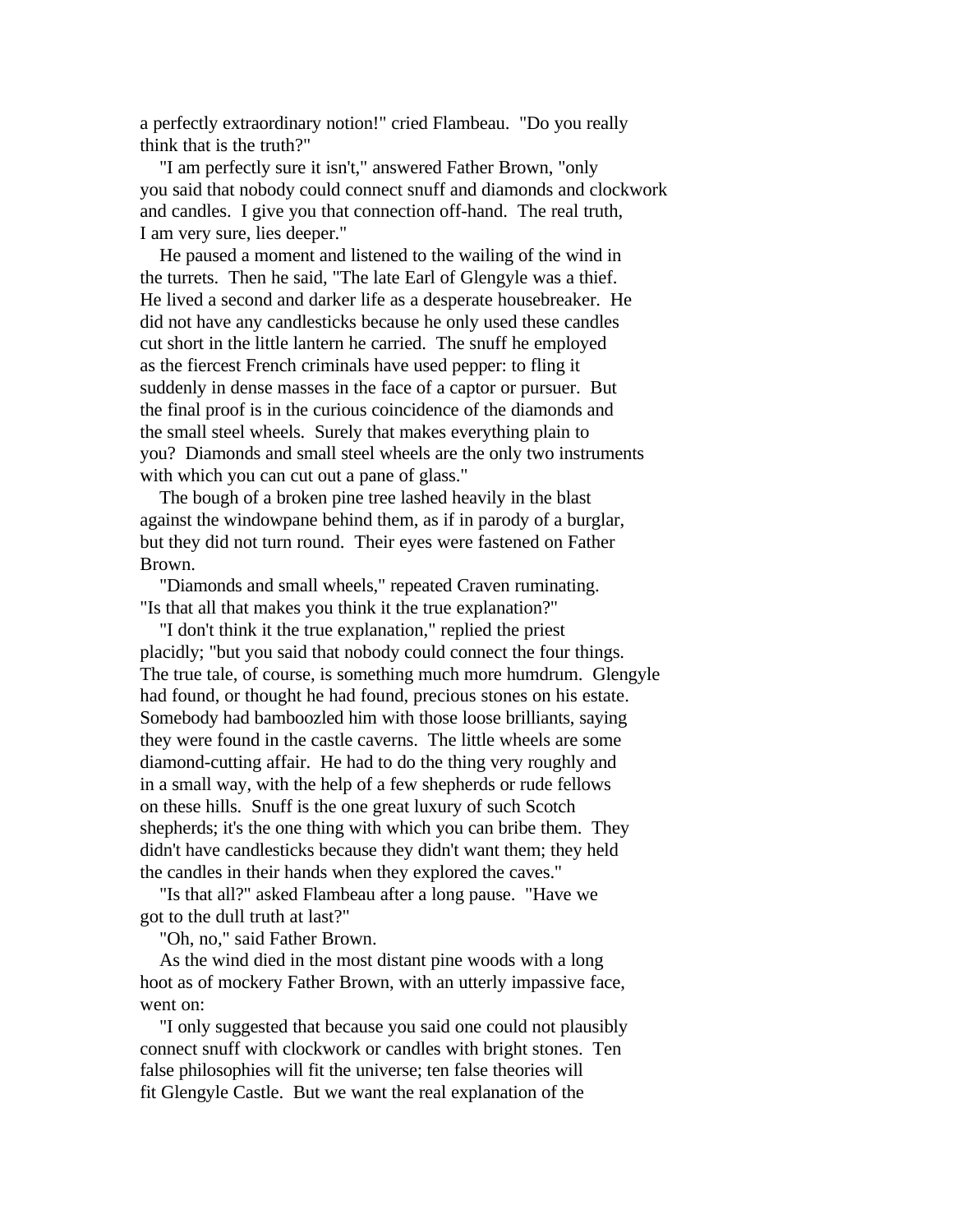castle and the universe. But are there no other exhibits?"

 Craven laughed, and Flambeau rose smiling to his feet and strolled down the long table.

 "Items five, six, seven, etc.," he said, "and certainly more varied than instructive. A curious collection, not of lead pencils, but of the lead out of lead pencils. A senseless stick of bamboo, with the top rather splintered. It might be the instrument of the crime. Only, there isn't any crime. The only other things are a few old missals and little Catholic pictures, which the Ogilvies kept, I suppose, from the Middle Ages--their family pride being stronger than their Puritanism. We only put them in the museum because they seem curiously cut about and defaced."

 The heady tempest without drove a dreadful wrack of clouds across Glengyle and threw the long room into darkness as Father Brown picked up the little illuminated pages to examine them. He spoke before the drift of darkness had passed; but it was the voice of an utterly new man.

 "Mr. Craven," said he, talking like a man ten years younger, "you have got a legal warrant, haven't you, to go up and examine that grave? The sooner we do it the better, and get to the bottom of this horrible affair. If I were you I should start now."

 "Now," repeated the astonished detective, "and why now?" "Because this is serious," answered Brown; "this is not spilt snuff or loose pebbles, that might be there for a hundred reasons. There is only one reason I know of for this being done; and the reason goes down to the roots of the world. These religious pictures are not just dirtied or torn or scrawled over, which might be done in idleness or bigotry, by children or by Protestants. These have been treated very carefully--and very queerly. In every place where the great ornamented name of God comes in the old illuminations it has been elaborately taken out. The only other thing that has been removed is the halo round the head of the Child Jesus. Therefore, I say, let us get our warrant and our spade and our hatchet, and go up and break open that coffin."

"What do you mean?" demanded the London officer.

 "I mean," answered the little priest, and his voice seemed to rise slightly in the roar of the gale. "I mean that the great devil of the universe may be sitting on the top tower of this castle at this moment, as big as a hundred elephants, and roaring like the Apocalypse. There is black magic somewhere at the bottom of this."

 "Black magic," repeated Flambeau in a low voice, for he was too enlightened a man not to know of such things; "but what can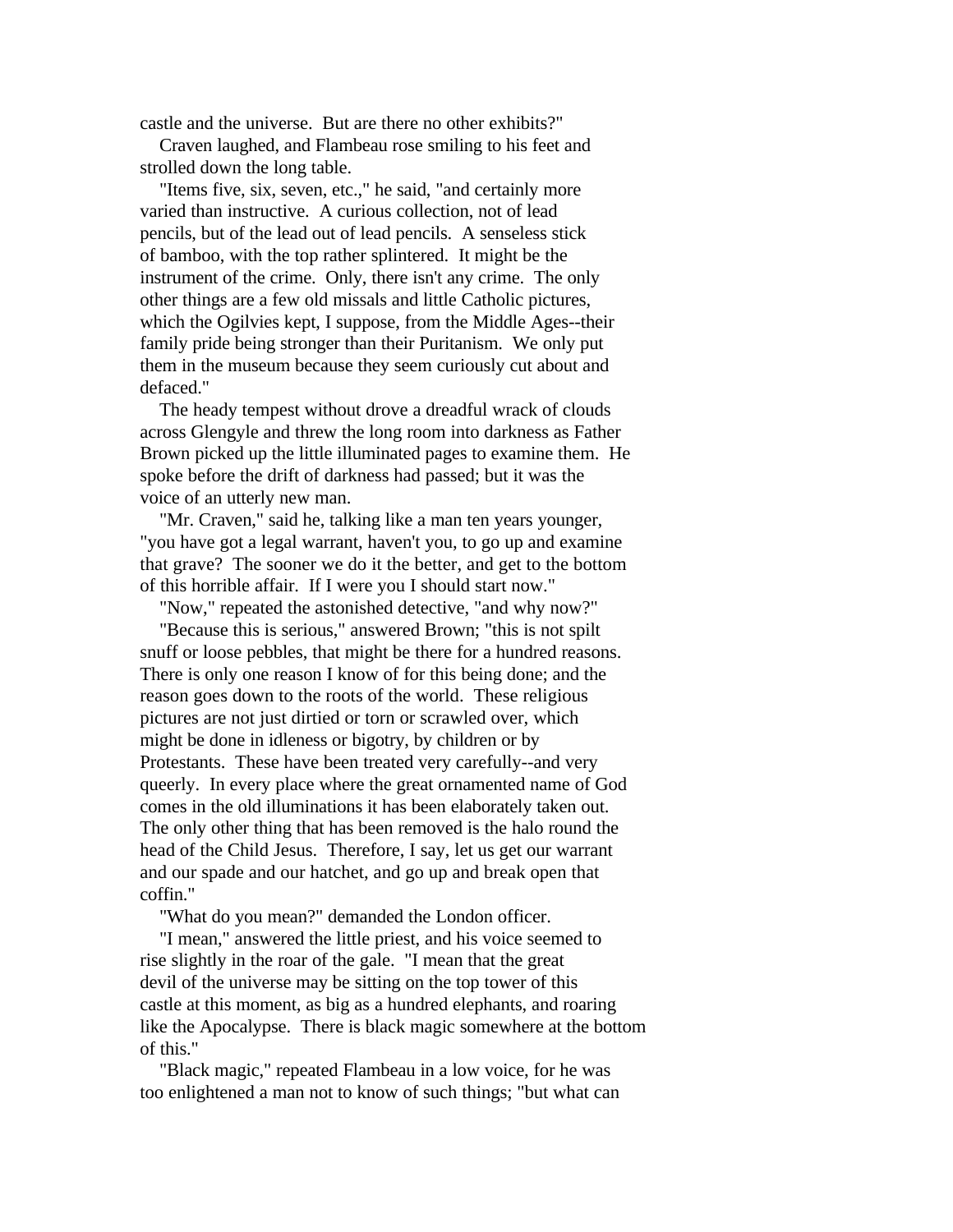these other things mean?"

 "Oh, something damnable, I suppose," replied Brown impatiently. "How should I know? How can I guess all their mazes down below? Perhaps you can make a torture out of snuff and bamboo. Perhaps lunatics lust after wax and steel filings. Perhaps there is a maddening drug made of lead pencils! Our shortest cut to the mystery is up the hill to the grave."

 His comrades hardly knew that they had obeyed and followed him till a blast of the night wind nearly flung them on their faces in the garden. Nevertheless they had obeyed him like automata; for Craven found a hatchet in his hand, and the warrant in his pocket; Flambeau was carrying the heavy spade of the strange gardener; Father Brown was carrying the little gilt book from which had been torn the name of God.

 The path up the hill to the churchyard was crooked but short; only under that stress of wind it seemed laborious and long. Far as the eye could see, farther and farther as they mounted the slope, were seas beyond seas of pines, now all aslope one way under the wind. And that universal gesture seemed as vain as it was vast, as vain as if that wind were whistling about some unpeopled and purposeless planet. Through all that infinite growth of grey-blue forests sang, shrill and high, that ancient sorrow that is in the heart of all heathen things. One could fancy that the voices from the under world of unfathomable foliage were cries of the lost and wandering pagan gods: gods who had gone roaming in that irrational forest, and who will never find their way back to heaven.

 "You see," said Father Brown in low but easy tone, "Scotch people before Scotland existed were a curious lot. In fact, they're a curious lot still. But in the prehistoric times I fancy they really worshipped demons. That," he added genially, "is why they jumped at the Puritan theology."

 "My friend," said Flambeau, turning in a kind of fury, "what does all that snuff mean?"

 "My friend," replied Brown, with equal seriousness, "there is one mark of all genuine religions: materialism. Now, devil-worship is a perfectly genuine religion."

 They had come up on the grassy scalp of the hill, one of the few bald spots that stood clear of the crashing and roaring pine forest. A mean enclosure, partly timber and partly wire, rattled in the tempest to tell them the border of the graveyard. But by the time Inspector Craven had come to the corner of the grave, and Flambeau had planted his spade point downwards and leaned on it, they were both almost as shaken as the shaky wood and wire. At the foot of the grave grew great tall thistles, grey and silver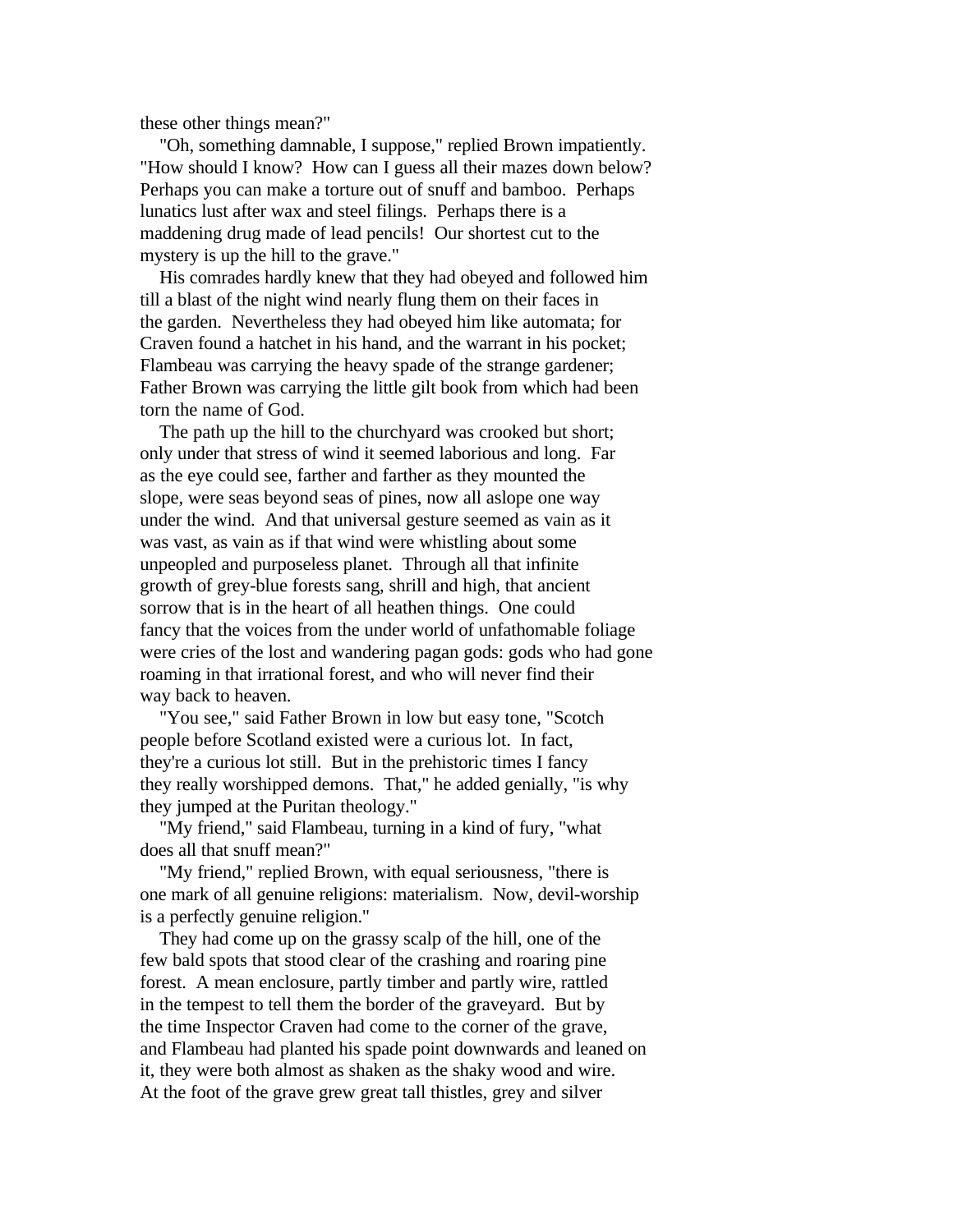in their decay. Once or twice, when a ball of thistledown broke under the breeze and flew past him, Craven jumped slightly as if it had been an arrow.

 Flambeau drove the blade of his spade through the whistling grass into the wet clay below. Then he seemed to stop and lean on it as on a staff.

 "Go on," said the priest very gently. "We are only trying to find the truth. What are you afraid of?"

"I am afraid of finding it," said Flambeau.

 The London detective spoke suddenly in a high crowing voice that was meant to be conversational and cheery. "I wonder why he really did hide himself like that. Something nasty, I suppose; was he a leper?"

"Something worse than that," said Flambeau.

 "And what do you imagine," asked the other, "would be worse than a leper?"

"I don't imagine it," said Flambeau.

 He dug for some dreadful minutes in silence, and then said in a choked voice, "I'm afraid of his not being the right shape."

 "Nor was that piece of paper, you know," said Father Brown quietly, "and we survived even that piece of paper."

 Flambeau dug on with a blind energy. But the tempest had shouldered away the choking grey clouds that clung to the hills like smoke and revealed grey fields of faint starlight before he cleared the shape of a rude timber coffin, and somehow tipped it up upon the turf. Craven stepped forward with his axe; a thistle-top touched him, and he flinched. Then he took a firmer stride, and hacked and wrenched with an energy like Flambeau's till the lid was torn off, and all that was there lay glimmering in the grey starlight.

 "Bones," said Craven; and then he added, "but it is a man," as if that were something unexpected.

 "Is he," asked Flambeau in a voice that went oddly up and down, "is he all right?"

 "Seems so," said the officer huskily, bending over the obscure and decaying skeleton in the box. "Wait a minute."

 A vast heave went over Flambeau's huge figure. "And now I come to think of it," he cried, "why in the name of madness shouldn't he be all right? What is it gets hold of a man on these cursed cold mountains? I think it's the black, brainless repetition; all these forests, and over all an ancient horror of unconsciousness. It's like the dream of an atheist. Pine-trees and more pine-trees and millions more pine-trees--"

 "God!" cried the man by the coffin, "but he hasn't got a head." While the others stood rigid the priest, for the first time,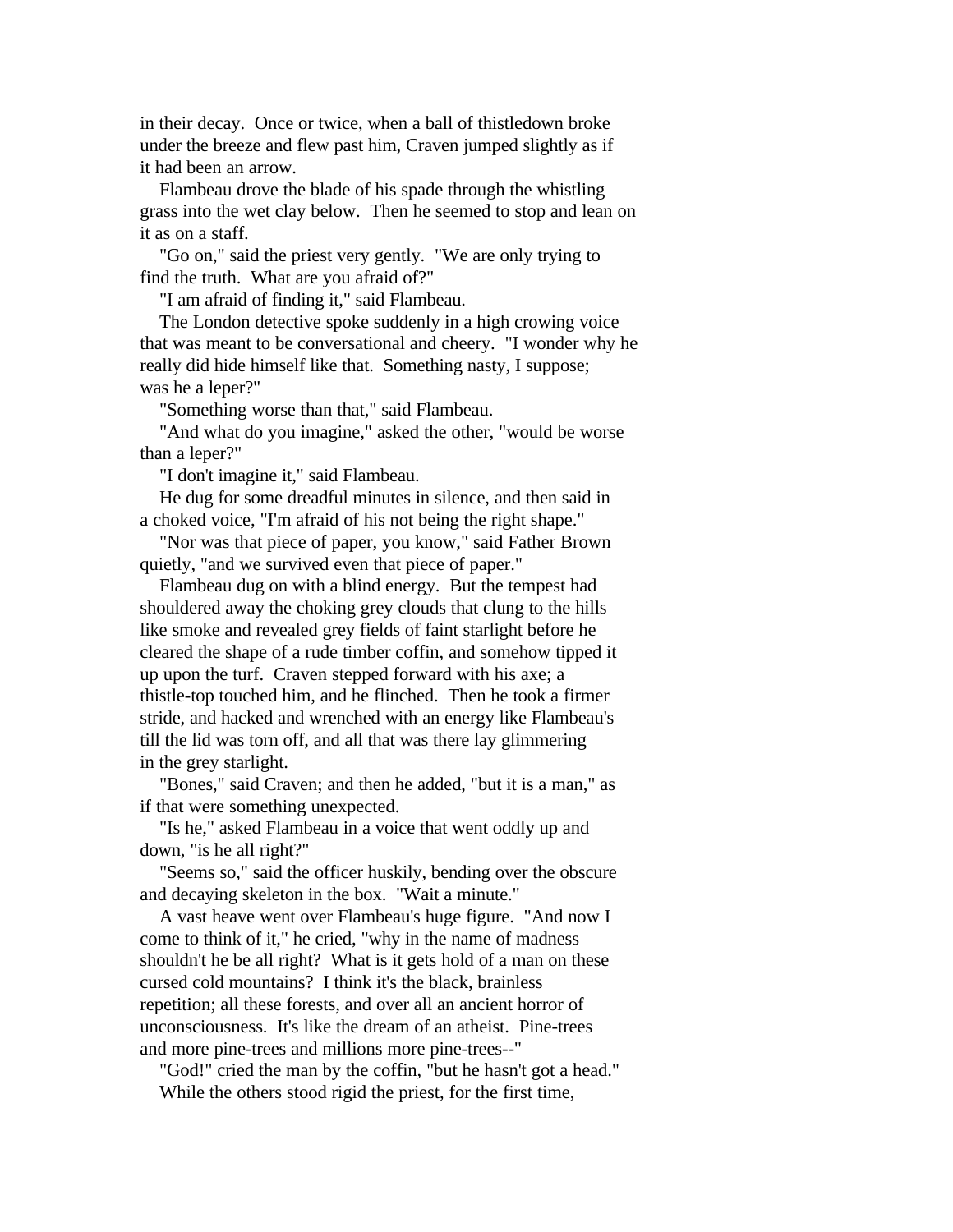showed a leap of startled concern.

 "No head!" he repeated. "No head?" as if he had almost expected some other deficiency.

 Half-witted visions of a headless baby born to Glengyle, of a headless youth hiding himself in the castle, of a headless man pacing those ancient halls or that gorgeous garden, passed in panorama through their minds. But even in that stiffened instant the tale took no root in them and seemed to have no reason in it. They stood listening to the loud woods and the shrieking sky quite foolishly, like exhausted animals. Thought seemed to be something enormous that had suddenly slipped out of their grasp.

 "There are three headless men," said Father Brown, "standing round this open grave."

 The pale detective from London opened his mouth to speak, and left it open like a yokel, while a long scream of wind tore the sky; then he looked at the axe in his hands as if it did not belong to him, and dropped it.

 "Father," said Flambeau in that infantile and heavy voice he used very seldom, "what are we to do?"

 His friend's reply came with the pent promptitude of a gun going off.

 "Sleep!" cried Father Brown. "Sleep. We have come to the end of the ways. Do you know what sleep is? Do you know that every man who sleeps believes in God? It is a sacrament; for it is an act of faith and it is a food. And we need a sacrament, if only a natural one. Something has fallen on us that falls very seldom on men; perhaps the worst thing that can fall on them."

 Craven's parted lips came together to say, "What do you mean?" The priest had turned his face to the castle as he answered: "We have found the truth; and the truth makes no sense."

 He went down the path in front of them with a plunging and reckless step very rare with him, and when they reached the castle again he threw himself upon sleep with the simplicity of a dog.

 Despite his mystic praise of slumber, Father Brown was up earlier than anyone else except the silent gardener; and was found smoking a big pipe and watching that expert at his speechless labours in the kitchen garden. Towards daybreak the rocking storm had ended in roaring rains, and the day came with a curious freshness. The gardener seemed even to have been conversing, but at sight of the detectives he planted his spade sullenly in a bed and, saying something about his breakfast, shifted along the lines of cabbages and shut himself in the kitchen. "He's a valuable man, that," said Father Brown. "He does the potatoes amazingly. Still," he added, with a dispassionate charity, "he has his faults; which of us hasn't? He doesn't dig this bank quite regularly.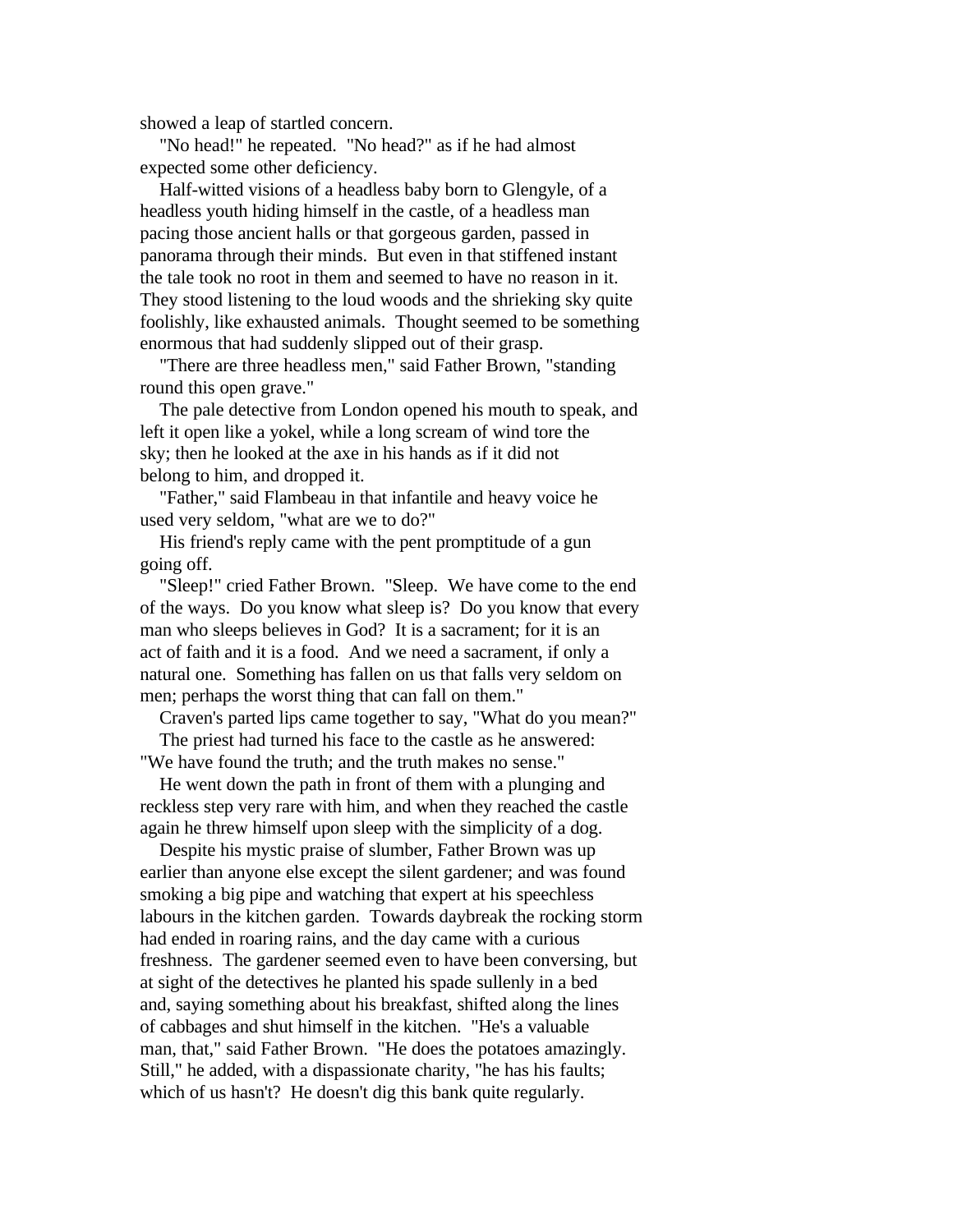There, for instance," and he stamped suddenly on one spot. "I'm really very doubtful about that potato."

"And why?" asked Craven, amused with the little man's hobby.

 "I'm doubtful about it," said the other, "because old Gow was doubtful about it himself. He put his spade in methodically in every place but just this. There must be a mighty fine potato just here."

 Flambeau pulled up the spade and impetuously drove it into the place. He turned up, under a load of soil, something that did not look like a potato, but rather like a monstrous, over-domed mushroom. But it struck the spade with a cold click; it rolled over like a ball, and grinned up at them.

 "The Earl of Glengyle," said Brown sadly, and looked down heavily at the skull.

 Then, after a momentary meditation, he plucked the spade from Flambeau, and, saying "We must hide it again," clamped the skull down in the earth. Then he leaned his little body and huge head on the great handle of the spade, that stood up stiffly in the earth, and his eyes were empty and his forehead full of wrinkles. "If one could only conceive," he muttered, "the meaning of this last monstrosity." And leaning on the large spade handle, he buried his brows in his hands, as men do in church.

 All the corners of the sky were brightening into blue and silver; the birds were chattering in the tiny garden trees; so loud it seemed as if the trees themselves were talking. But the three men were silent enough.

 "Well, I give it all up," said Flambeau at last boisterously. "My brain and this world don't fit each other; and there's an end of it. Snuff, spoilt Prayer Books, and the insides of musical boxes--what--"

 Brown threw up his bothered brow and rapped on the spade handle with an intolerance quite unusual with him. "Oh, tut, tut, tut, tut!" he cried. "All that is as plain as a pikestaff. I understood the snuff and clockwork, and so on, when I first opened my eyes this morning. And since then I've had it out with old Gow, the gardener, who is neither so deaf nor so stupid as he pretends. There's nothing amiss about the loose items. I was wrong about the torn mass-book, too; there's no harm in that. But it's this last business. Desecrating graves and stealing dead men's heads--surely there's harm in that? Surely there's black magic still in that? That doesn't fit in to the quite simple story of the snuff and the candles." And, striding about again, he smoked moodily.

 "My friend," said Flambeau, with a grim humour, "you must be careful with me and remember I was once a criminal. The great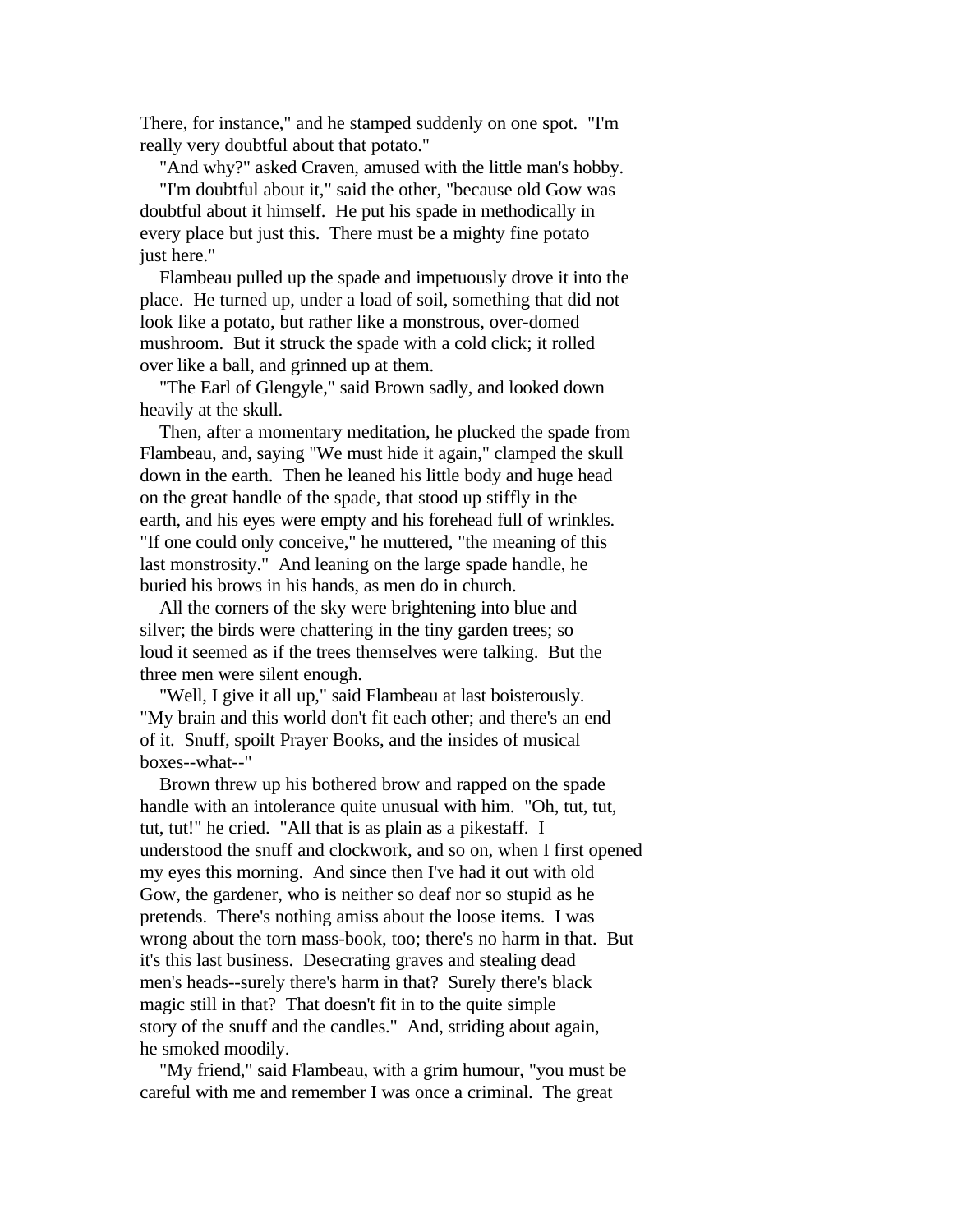advantage of that estate was that I always made up the story myself, and acted it as quick as I chose. This detective business of waiting about is too much for my French impatience. All my life, for good or evil, I have done things at the instant; I always fought duels the next morning; I always paid bills on the nail; I never even put off a visit to the dentist--"

 Father Brown's pipe fell out of his mouth and broke into three pieces on the gravel path. He stood rolling his eyes, the exact picture of an idiot. "Lord, what a turnip I am!" he kept saying. "Lord, what a turnip!" Then, in a somewhat groggy kind of way, he began to laugh.

 "The dentist!" he repeated. "Six hours in the spiritual abyss, and all because I never thought of the dentist! Such a simple, such a beautiful and peaceful thought! Friends, we have passed a night in hell; but now the sun is risen, the birds are singing, and the radiant form of the dentist consoles the world."

 "I will get some sense out of this," cried Flambeau, striding forward, "if I use the tortures of the Inquisition."

 Father Brown repressed what appeared to be a momentary disposition to dance on the now sunlit lawn and cried quite piteously, like a child, "Oh, let me be silly a little. You don't know how unhappy I have been. And now I know that there has been no deep sin in this business at all. Only a little lunacy, perhaps --and who minds that?"

He spun round once more, then faced them with gravity.

 "This is not a story of crime," he said; "rather it is the story of a strange and crooked honesty. We are dealing with the one man on earth, perhaps, who has taken no more than his due. It is a study in the savage living logic that has been the religion of this race.

"That old local rhyme about the house of Glengyle--

As green sap to the simmer trees

Is red gold to the Ogilvies--

was literal as well as metaphorical. It did not merely mean that the Glengyles sought for wealth; it was also true that they literally gathered gold; they had a huge collection of ornaments and utensils in that metal. They were, in fact, misers whose mania took that turn. In the light of that fact, run through all the things we found in the castle. Diamonds without their gold rings; candles without their gold candlesticks; snuff without the gold snuff-boxes; pencil-leads without the gold pencil-cases; a walking stick without its gold top; clockwork without the gold clocks--or rather watches. And, mad as it sounds, because the halos and the name of God in the old missals were of real gold; these also were taken away."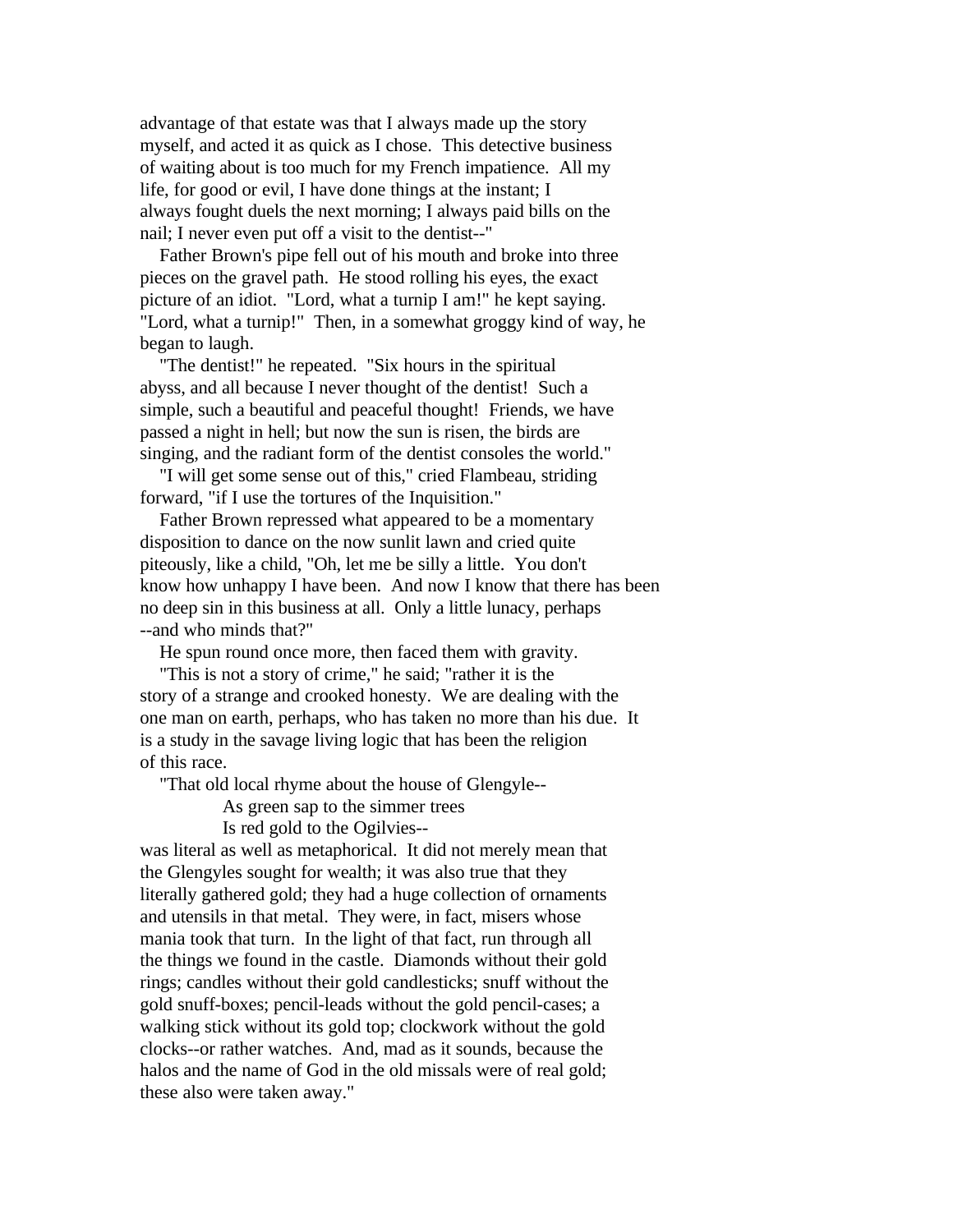The garden seemed to brighten, the grass to grow gayer in the strengthening sun, as the crazy truth was told. Flambeau lit a cigarette as his friend went on.

 "Were taken away," continued Father Brown; "were taken away- but not stolen. Thieves would never have left this mystery. Thieves would have taken the gold snuff-boxes, snuff and all; the gold pencil-cases, lead and all. We have to deal with a man with a peculiar conscience, but certainly a conscience. I found that mad moralist this morning in the kitchen garden yonder, and I heard the whole story.

 "The late Archibald Ogilvie was the nearest approach to a good man ever born at Glengyle. But his bitter virtue took the turn of the misanthrope; he moped over the dishonesty of his ancestors, from which, somehow, he generalised a dishonesty of all men. More especially he distrusted philanthropy or free-giving; and he swore if he could find one man who took his exact rights he should have all the gold of Glengyle. Having delivered this defiance to humanity he shut himself up, without the smallest expectation of its being answered. One day, however, a deaf and seemingly senseless lad from a distant village brought him a belated telegram; and Glengyle, in his acrid pleasantry, gave him a new farthing. At least he thought he had done so, but when he turned over his change he found the new farthing still there and a sovereign gone. The accident offered him vistas of sneering speculation. Either way, the boy would show the greasy greed of the species. Either he would vanish, a thief stealing a coin; or he would sneak back with it virtuously, a snob seeking a reward. In the middle of that night Lord Glengyle was knocked up out of his bed--for he lived alone--and forced to open the door to the deaf idiot. The idiot brought with him, not the sovereign, but exactly nineteen shillings and eleven-pence three-farthings in change.

 "Then the wild exactitude of this action took hold of the mad lord's brain like fire. He swore he was Diogenes, that had long sought an honest man, and at last had found one. He made a new will, which I have seen. He took the literal youth into his huge, neglected house, and trained him up as his solitary servant and --after an odd manner--his heir. And whatever that queer creature understands, he understood absolutely his lord's two fixed ideas: first, that the letter of right is everything; and second, that he himself was to have the gold of Glengyle. So far, that is all; and that is simple. He has stripped the house of gold, and taken not a grain that was not gold; not so much as a grain of snuff. He lifted the gold leaf off an old illumination, fully satisfied that he left the rest unspoilt. All that I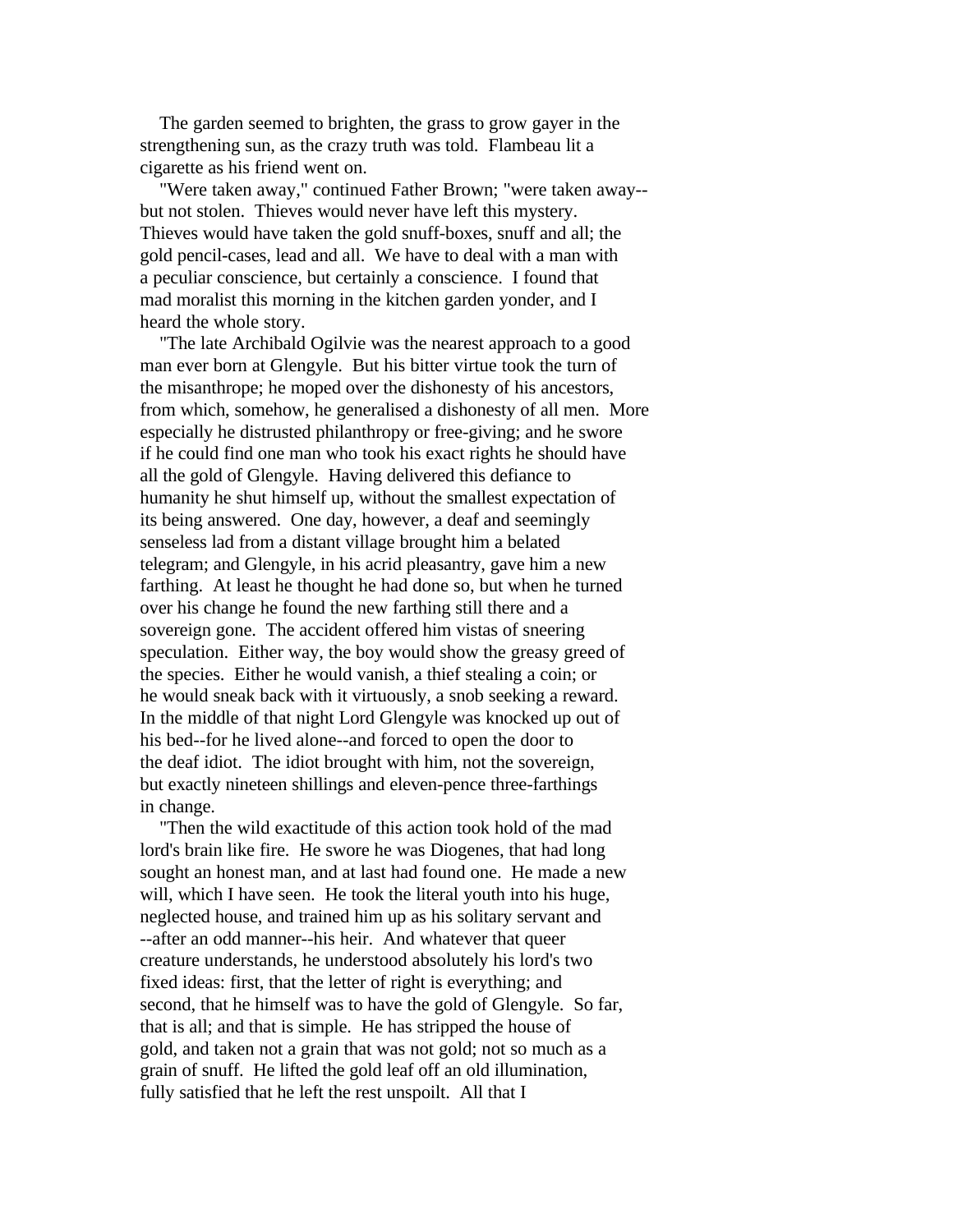understood; but I could not understand this skull business. I was really uneasy about that human head buried among the potatoes. It distressed me--till Flambeau said the word.

 "It will be all right. He will put the skull back in the grave, when he has taken the gold out of the tooth."

 And, indeed, when Flambeau crossed the hill that morning, he saw that strange being, the just miser, digging at the desecrated grave, the plaid round his throat thrashing out in the mountain wind; the sober top hat on his head.

## The Wrong Shape

Certain of the great roads going north out of London continue far into the country a sort of attenuated and interrupted spectre of a street, with great gaps in the building, but preserving the line. Here will be a group of shops, followed by a fenced field or paddock, and then a famous public-house, and then perhaps a market garden or a nursery garden, and then one large private house, and then another field and another inn, and so on. If anyone walks along one of these roads he will pass a house which will probably catch his eye, though he may not be able to explain its attraction. It is a long, low house, running parallel with the road, painted mostly white and pale green, with a veranda and sun-blinds, and porches capped with those quaint sort of cupolas like wooden umbrellas that one sees in some old-fashioned houses. In fact, it is an old-fashioned house, very English and very suburban in the good old wealthy Clapham sense. And yet the house has a look of having been built chiefly for the hot weather. Looking at its white paint and sun-blinds one thinks vaguely of pugarees and even of palm trees. I cannot trace the feeling to its root; perhaps the place was built by an Anglo-Indian.

 Anyone passing this house, I say, would be namelessly fascinated by it; would feel that it was a place about which some story was to be told. And he would have been right, as you shall shortly hear. For this is the story--the story of the strange things that did really happen in it in the Whitsuntide of the year 18--:

 Anyone passing the house on the Thursday before WhitSunday at about half-past four p.m. would have seen the front door open, and Father Brown, of the small church of St. Mungo, come out smoking a large pipe in company with a very tall French friend of his called Flambeau, who was smoking a very small cigarette. These persons may or may not be of interest to the reader, but the truth is that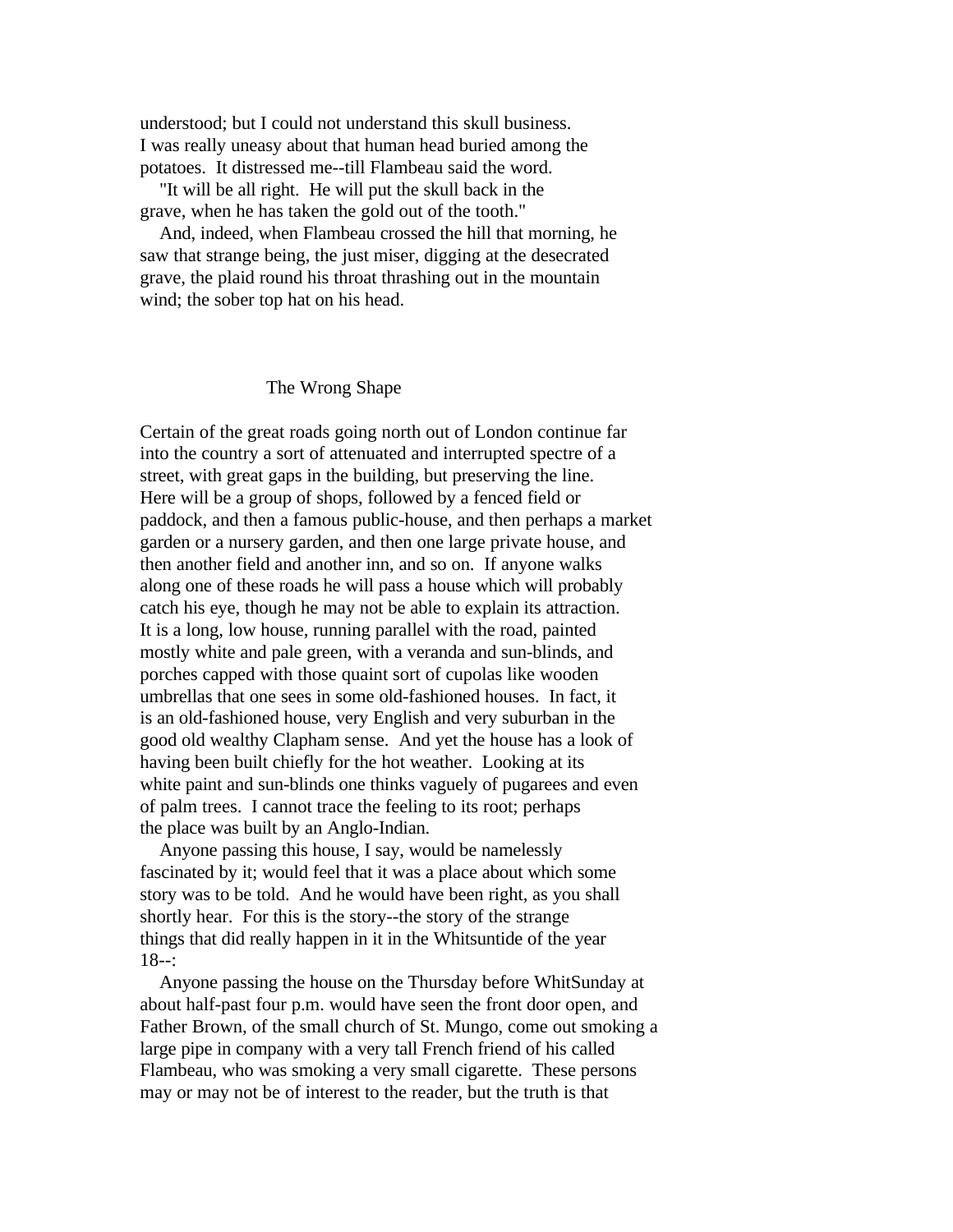they were not the only interesting things that were displayed when the front door of the white-and-green house was opened. There are further peculiarities about this house, which must be described to start with, not only that the reader may understand this tragic tale, but also that he may realise what it was that the opening of the door revealed.

 The whole house was built upon the plan of a T, but a T with a very long cross piece and a very short tail piece. The long cross piece was the frontage that ran along in face of the street, with the front door in the middle; it was two stories high, and contained nearly all the important rooms. The short tail piece, which ran out at the back immediately opposite the front door, was one story high, and consisted only of two long rooms, the one leading into the other. The first of these two rooms was the study in which the celebrated Mr. Quinton wrote his wild Oriental poems and romances. The farther room was a glass conservatory full of tropical blossoms of quite unique and almost monstrous beauty, and on such afternoons as these glowing with gorgeous sunlight. Thus when the hall door was open, many a passer-by literally stopped to stare and gasp; for he looked down a perspective of rich apartments to something really like a transformation scene in a fairy play: purple clouds and golden suns and crimson stars that were at once scorchingly vivid and yet transparent and far away.

 Leonard Quinton, the poet, had himself most carefully arranged this effect; and it is doubtful whether he so perfectly expressed his personality in any of his poems. For he was a man who drank and bathed in colours, who indulged his lust for colour somewhat to the neglect of form--even of good form. This it was that had turned his genius so wholly to eastern art and imagery; to those bewildering carpets or blinding embroideries in which all the colours seem fallen into a fortunate chaos, having nothing to typify or to teach. He had attempted, not perhaps with complete artistic success, but with acknowledged imagination and invention, to compose epics and love stories reflecting the riot of violent and even cruel colour; tales of tropical heavens of burning gold or blood-red copper; of eastern heroes who rode with twelve-turbaned mitres upon elephants painted purple or peacock green; of gigantic jewels that a hundred negroes could not carry, but which burned with ancient and strange-hued fires.

 In short (to put the matter from the more common point of view), he dealt much in eastern heavens, rather worse than most western hells; in eastern monarchs, whom we might possibly call maniacs; and in eastern jewels which a Bond Street jeweller (if the hundred staggering negroes brought them into his shop) might possibly not regard as genuine. Quinton was a genius, if a morbid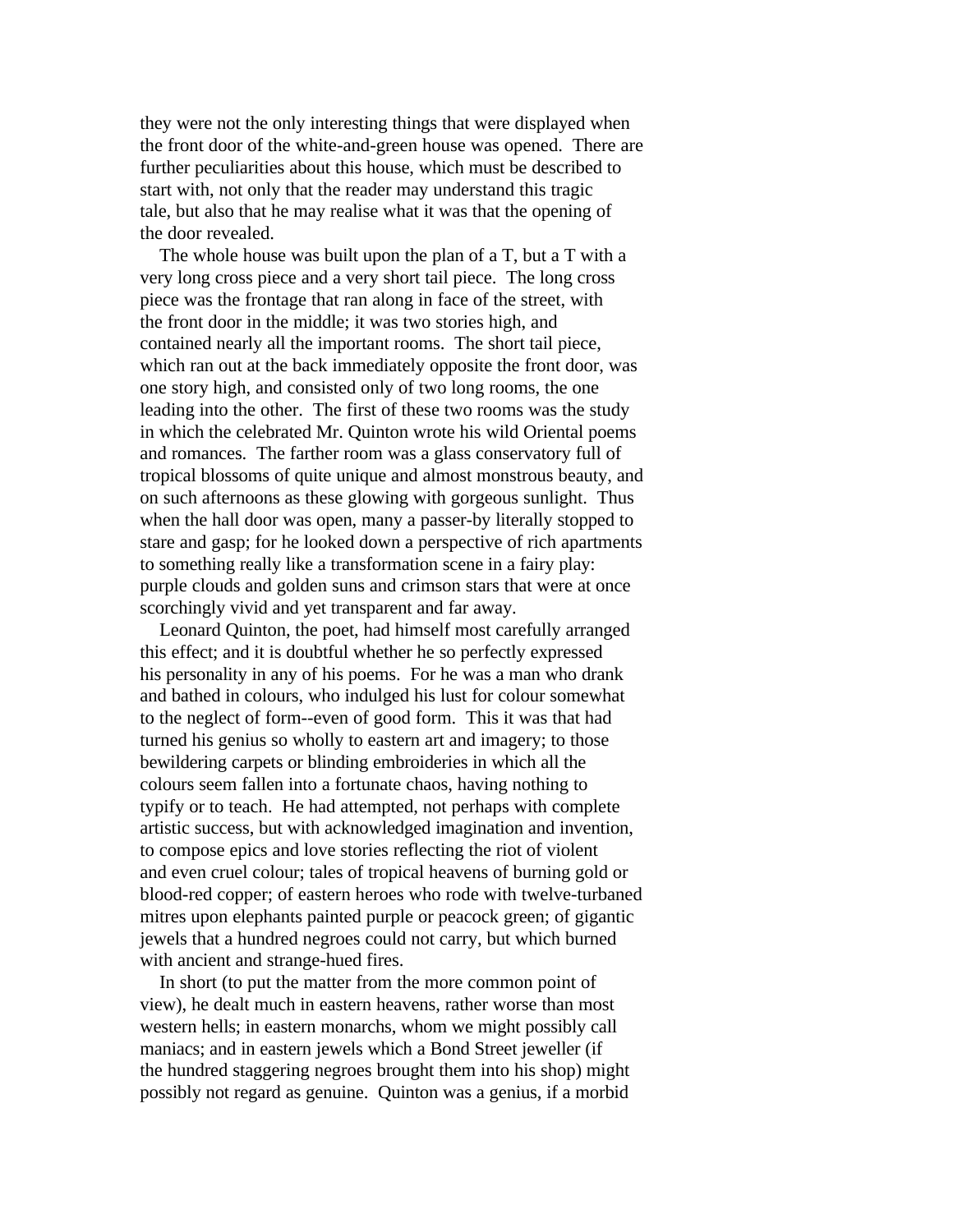one; and even his morbidity appeared more in his life than in his work. In temperament he was weak and waspish, and his health had suffered heavily from oriental experiments with opium. His wife --a handsome, hard-working, and, indeed, over-worked woman objected to the opium, but objected much more to a live Indian hermit in white and yellow robes, whom her husband insisted on entertaining for months together, a Virgil to guide his spirit through the heavens and the hells of the east.

 It was out of this artistic household that Father Brown and his friend stepped on to the door-step; and to judge from their faces, they stepped out of it with much relief. Flambeau had known Quinton in wild student days in Paris, and they had renewed the acquaintance for a week-end; but apart from Flambeau's more responsible developments of late, he did not get on well with the poet now. Choking oneself with opium and writing little erotic verses on vellum was not his notion of how a gentleman should go to the devil. As the two paused on the door-step, before taking a turn in the garden, the front garden gate was thrown open with violence, and a young man with a billycock hat on the back of his head tumbled up the steps in his eagerness. He was a dissipated-looking youth with a gorgeous red necktie all awry, as if he had slept in it, and he kept fidgeting and lashing about with one of those little jointed canes.

 "I say," he said breathlessly, "I want to see old Quinton. I must see him. Has he gone?"

 "Mr. Quinton is in, I believe," said Father Brown, cleaning his pipe, "but I do not know if you can see him. The doctor is with him at present."

 The young man, who seemed not to be perfectly sober, stumbled into the hall; and at the same moment the doctor came out of Quinton's study, shutting the door and beginning to put on his gloves.

 "See Mr. Quinton?" said the doctor coolly. "No, I'm afraid you can't. In fact, you mustn't on any account. Nobody must see him; I've just given him his sleeping draught."

 "No, but look here, old chap," said the youth in the red tie, trying affectionately to capture the doctor by the lapels of his coat. "Look here. I'm simply sewn up, I tell you. I--"

 "It's no good, Mr. Atkinson," said the doctor, forcing him to fall back; "when you can alter the effects of a drug I'll alter my decision," and, settling on his hat, he stepped out into the sunlight with the other two. He was a bull-necked, good-tempered little man with a small moustache, inexpressibly ordinary, yet giving an impression of capacity.

The young man in the billycock, who did not seem to be gifted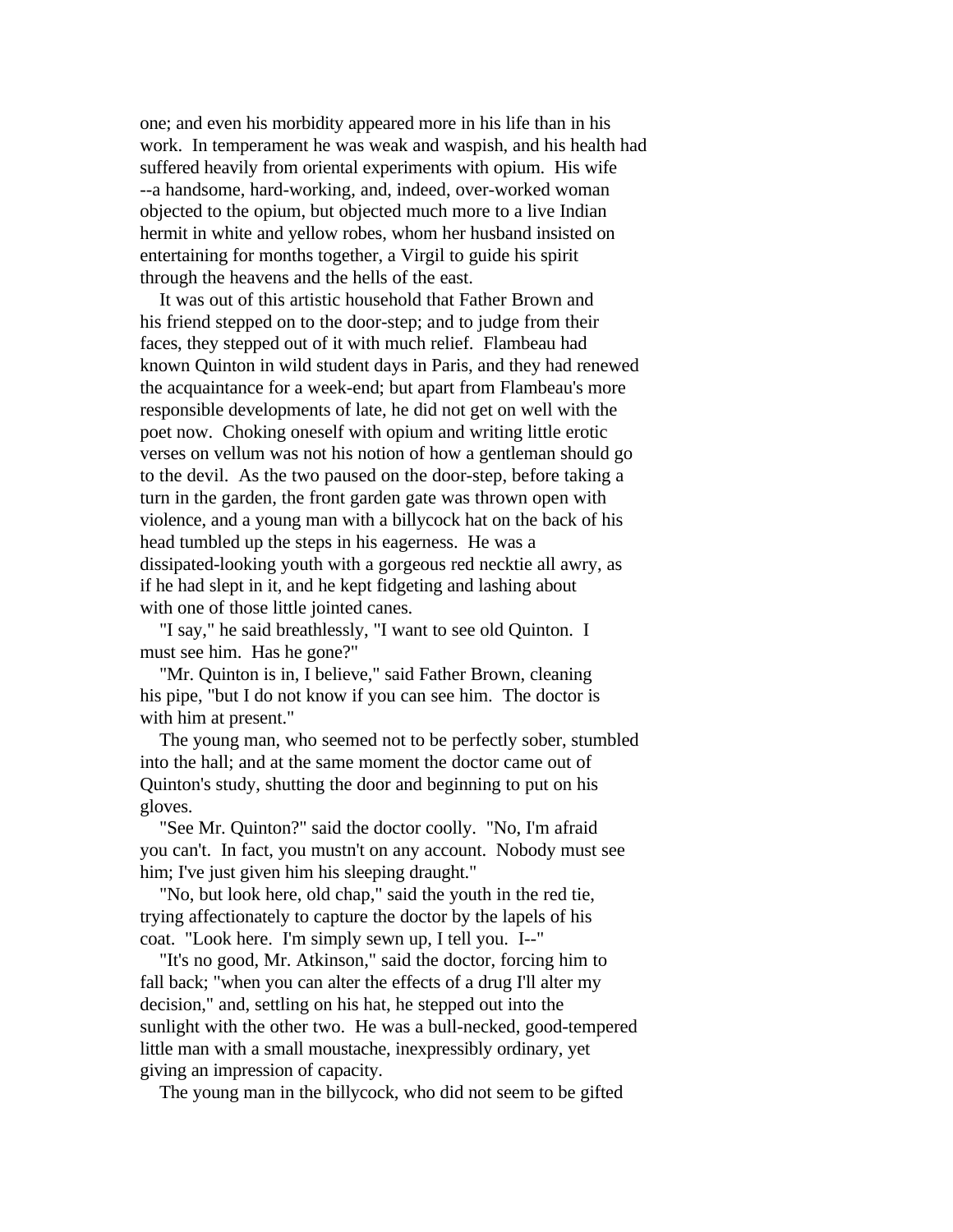with any tact in dealing with people beyond the general idea of clutching hold of their coats, stood outside the door, as dazed as if he had been thrown out bodily, and silently watched the other three walk away together through the garden.

 "That was a sound, spanking lie I told just now," remarked the medical man, laughing. "In point of fact, poor Quinton doesn't have his sleeping draught for nearly half an hour. But I'm not going to have him bothered with that little beast, who only wants to borrow money that he wouldn't pay back if he could. He's a dirty little scamp, though he is Mrs. Quinton's brother, and she's as fine a woman as ever walked."

"Yes," said Father Brown. "She's a good woman."

 "So I propose to hang about the garden till the creature has cleared off," went on the doctor, "and then I'll go in to Quinton with the medicine. Atkinson can't get in, because I locked the door."

 "In that case, Dr. Harris," said Flambeau, "we might as well walk round at the back by the end of the conservatory. There's no entrance to it that way, but it's worth seeing, even from the outside."

 "Yes, and I might get a squint at my patient," laughed the doctor, "for he prefers to lie on an ottoman right at the end of the conservatory amid all those blood-red poinsettias; it would give me the creeps. But what are you doing?"

 Father Brown had stopped for a moment, and picked up out of the long grass, where it had almost been wholly hidden, a queer, crooked Oriental knife, inlaid exquisitely in coloured stones and metals.

 "What is this?" asked Father Brown, regarding it with some disfavour.

 "Oh, Quinton's, I suppose," said Dr. Harris carelessly; "he has all sorts of Chinese knickknacks about the place. Or perhaps it belongs to that mild Hindoo of his whom he keeps on a string."

 "What Hindoo?" asked Father Brown, still staring at the dagger in his hand.

 "Oh, some Indian conjuror," said the doctor lightly; "a fraud, of course."

 "You don't believe in magic?" asked Father Brown, without looking up.

"O crickey! magic!" said the doctor.

"It's very beautiful," said the priest in a low, dreaming

voice; "the colours are very beautiful. But it's the wrong shape."

"What for?" asked Flambeau, staring.

 "For anything. It's the wrong shape in the abstract. Don't you ever feel that about Eastern art? The colours are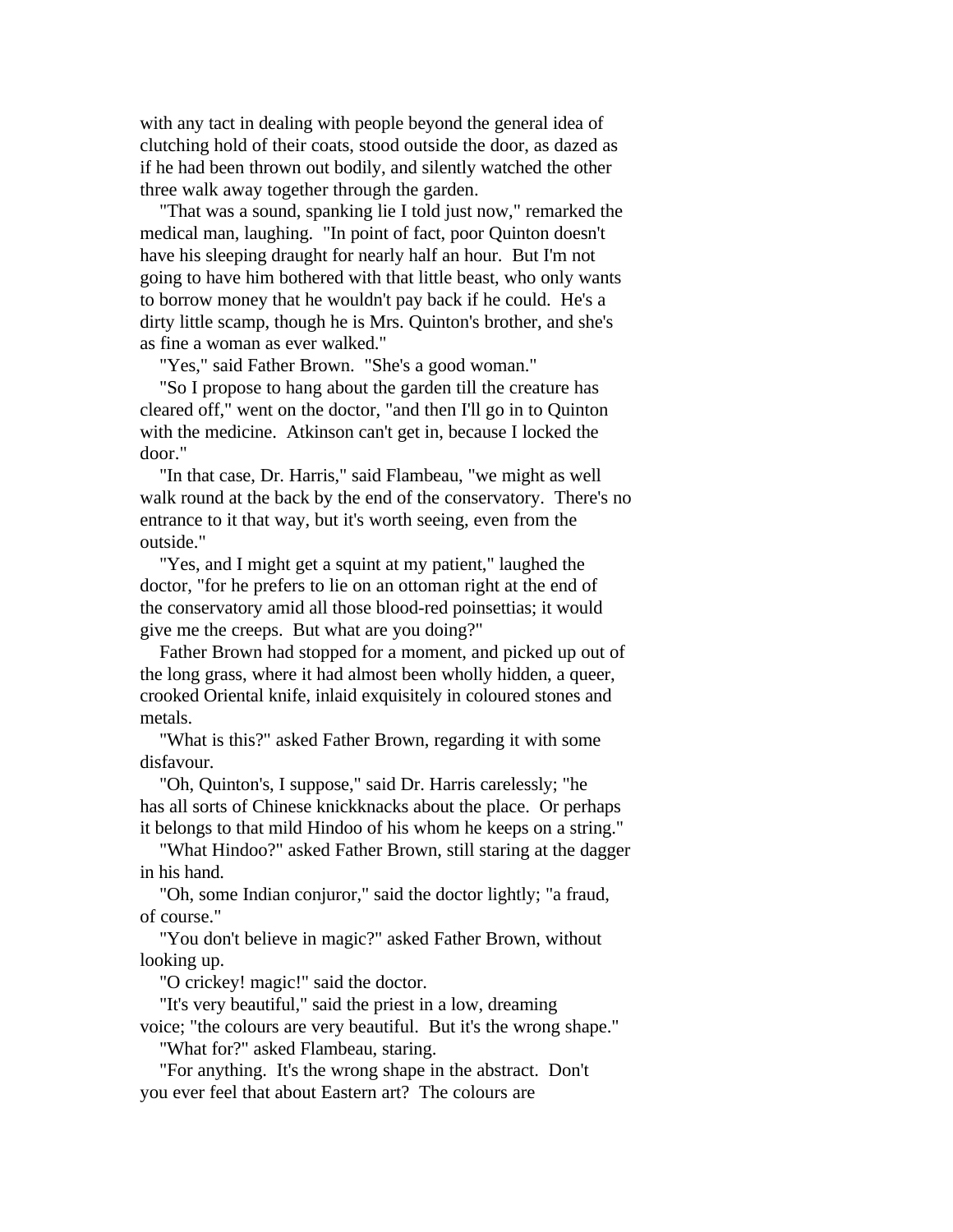intoxicatingly lovely; but the shapes are mean and bad- deliberately mean and bad. I have seen wicked things in a Turkey carpet."

"Mon Dieu!" cried Flambeau, laughing.

 "They are letters and symbols in a language I don't know; but I know they stand for evil words," went on the priest, his voice growing lower and lower. "The lines go wrong on purpose--like serpents doubling to escape."

 "What the devil are you talking about?" said the doctor with a loud laugh.

 Flambeau spoke quietly to him in answer. "The Father sometimes gets this mystic's cloud on him," he said; "but I give you fair warning that I have never known him to have it except when there was some evil quite near."

"Oh, rats!" said the scientist.

 "Why, look at it," cried Father Brown, holding out the crooked knife at arm's length, as if it were some glittering snake. "Don't you see it is the wrong shape? Don't you see that it has no hearty and plain purpose? It does not point like a spear. It does not sweep like a scythe. It does not look like a weapon. It looks like an instrument of torture."

 "Well, as you don't seem to like it," said the jolly Harris, "it had better be taken back to its owner. Haven't we come to the end of this confounded conservatory yet? This house is the wrong shape, if you like."

 "You don't understand," said Father Brown, shaking his head. "The shape of this house is quaint--it is even laughable. But there is nothing wrong about it."

 As they spoke they came round the curve of glass that ended the conservatory, an uninterrupted curve, for there was neither door nor window by which to enter at that end. The glass, however, was clear, and the sun still bright, though beginning to set; and they could see not only the flamboyant blossoms inside, but the frail figure of the poet in a brown velvet coat lying languidly on the sofa, having, apparently, fallen half asleep over a book. He was a pale, slight man, with loose, chestnut hair and a fringe of beard that was the paradox of his face, for the beard made him look less manly. These traits were well known to all three of them; but even had it not been so, it may be doubted whether they would have looked at Quinton just then. Their eyes were riveted on another object.

 Exactly in their path, immediately outside the round end of the glass building, was standing a tall man, whose drapery fell to his feet in faultless white, and whose bare, brown skull, face, and neck gleamed in the setting sun like splendid bronze. He was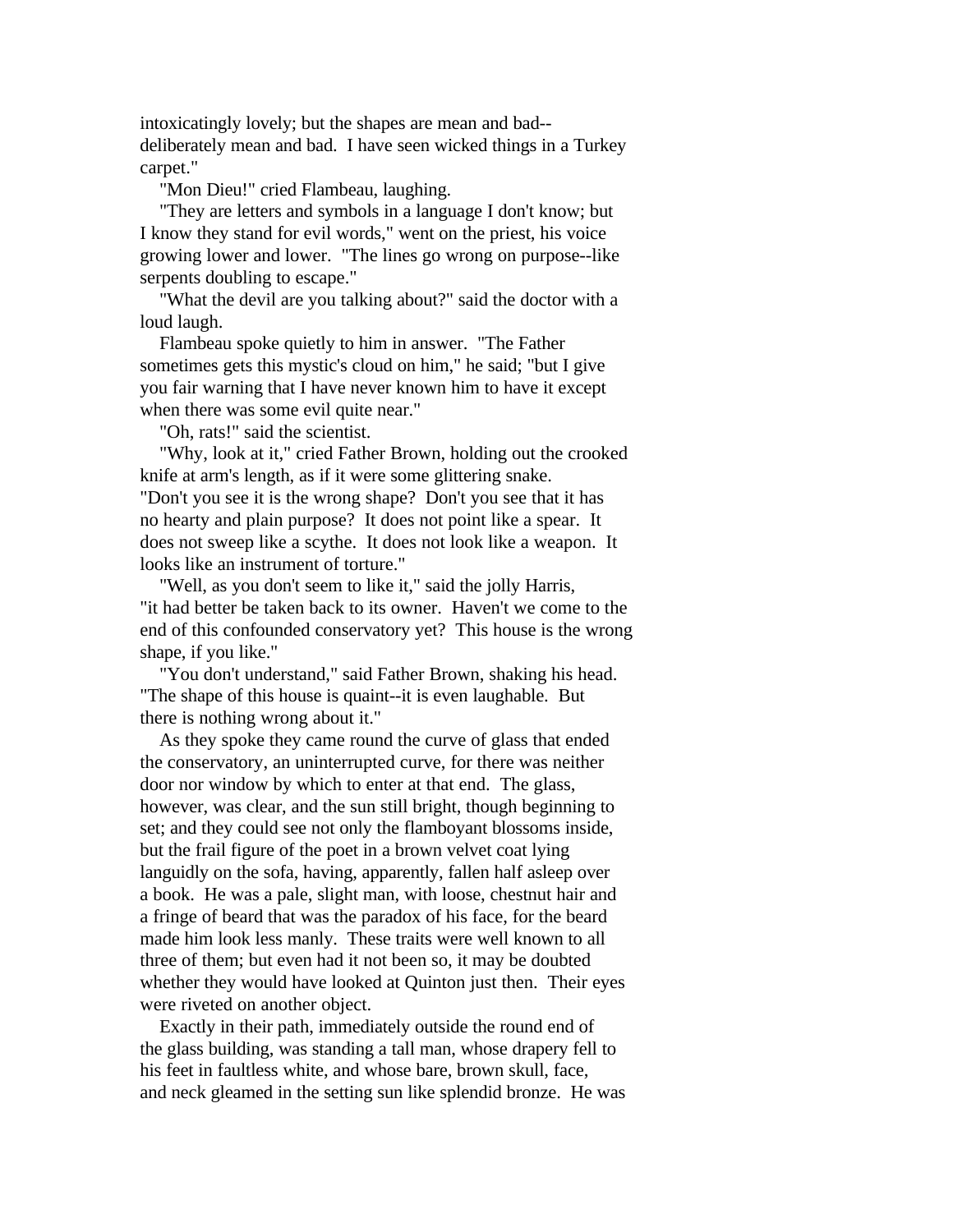looking through the glass at the sleeper, and he was more motionless than a mountain.

 "Who is that?" cried Father Brown, stepping back with a hissing intake of his breath.

 "Oh, it is only that Hindoo humbug," growled Harris; "but I don't know what the deuce he's doing here."

 "It looks like hypnotism," said Flambeau, biting his black moustache.

 "Why are you unmedical fellows always talking bosh about hypnotism?" cried the doctor. "It looks a deal more like burglary."

 "Well, we will speak to it, at any rate," said Flambeau, who was always for action. One long stride took him to the place where the Indian stood. Bowing from his great height, which overtopped even the Oriental's, he said with placid impudence:

"Good evening, sir. Do you want anything?"

 Quite slowly, like a great ship turning into a harbour, the great yellow face turned, and looked at last over its white shoulder. They were startled to see that its yellow eyelids were quite sealed, as in sleep. "Thank you," said the face in excellent English. "I want nothing." Then, half opening the lids, so as to show a slit of opalescent eyeball, he repeated, "I want nothing." Then he opened his eyes wide with a startling stare, said, "I want nothing," and went rustling away into the rapidly darkening garden.

 "The Christian is more modest," muttered Father Brown; "he wants something."

 "What on earth was he doing?" asked Flambeau, knitting his black brows and lowering his voice.

"I should like to talk to you later," said Father Brown.

 The sunlight was still a reality, but it was the red light of evening, and the bulk of the garden trees and bushes grew blacker and blacker against it. They turned round the end of the conservatory, and walked in silence down the other side to get round to the front door. As they went they seemed to wake something, as one startles a bird, in the deeper corner between the study and the main building; and again they saw the white-robed fakir slide out of the shadow, and slip round towards the front door. To their surprise, however, he had not been alone. They found themselves abruptly pulled up and forced to banish their bewilderment by the appearance of Mrs. Quinton, with her heavy golden hair and square pale face, advancing on them out of the twilight. She looked a little stern, but was entirely courteous.

"Good evening, Dr. Harris," was all she said.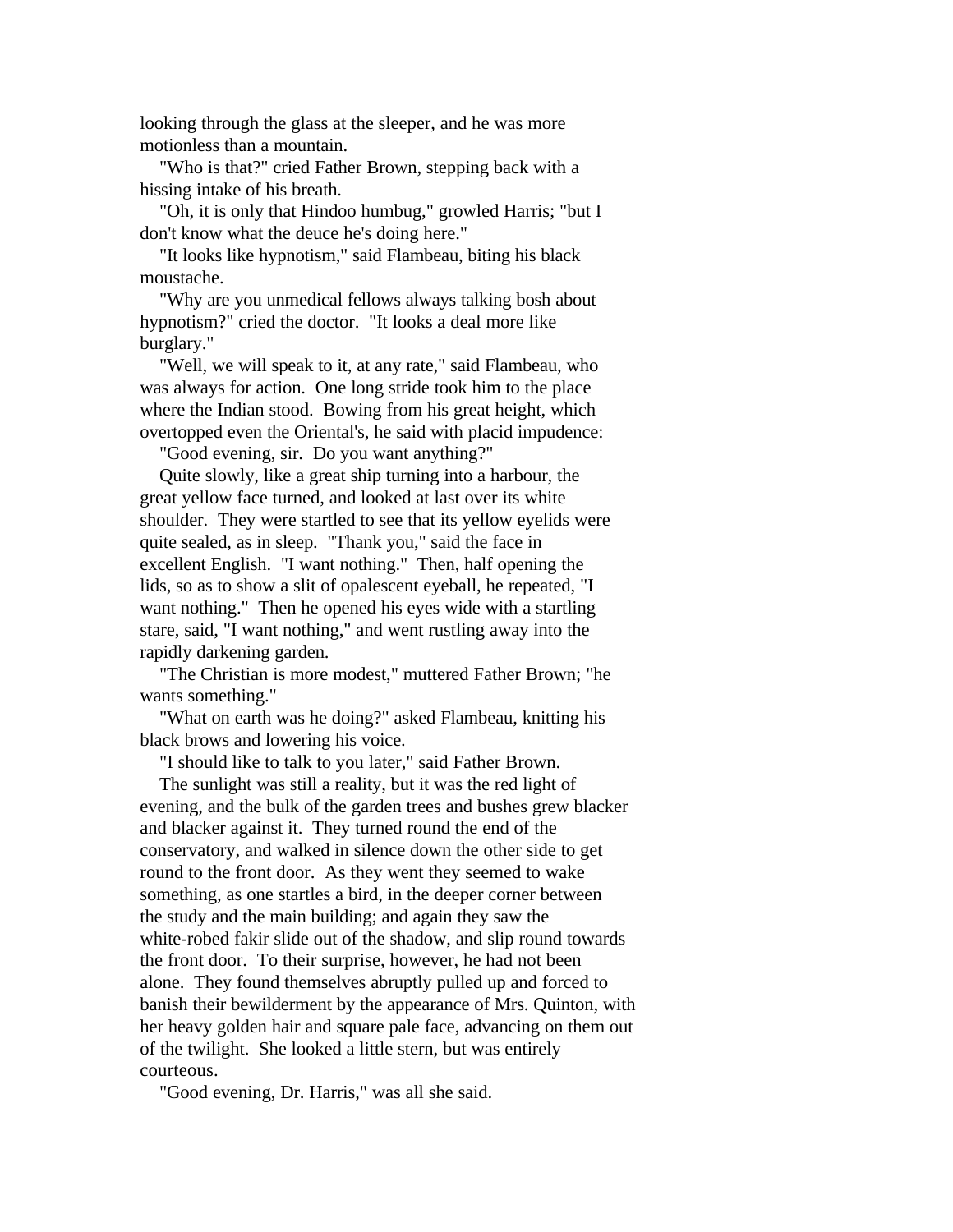"Good evening, Mrs. Quinton," said the little doctor heartily. "I am just going to give your husband his sleeping draught."

 "Yes," she said in a clear voice. "I think it is quite time." And she smiled at them, and went sweeping into the house.

 "That woman's over-driven," said Father Brown; "that's the kind of woman that does her duty for twenty years, and then does something dreadful."

 The little doctor looked at him for the first time with an eye of interest. "Did you ever study medicine?" he asked.

 "You have to know something of the mind as well as the body," answered the priest; "we have to know something of the body as well as the mind."

 "Well," said the doctor, "I think I'll go and give Quinton his stuff."

 They had turned the corner of the front facade, and were approaching the front doorway. As they turned into it they saw the man in the white robe for the third time. He came so straight towards the front door that it seemed quite incredible that he had not just come out of the study opposite to it. Yet they knew that the study door was locked.

 Father Brown and Flambeau, however, kept this weird contradiction to themselves, and Dr. Harris was not a man to waste his thoughts on the impossible. He permitted the omnipresent Asiatic to make his exit, and then stepped briskly into the hall. There he found a figure which he had already forgotten. The inane Atkinson was still hanging about, humming and poking things with his knobby cane. The doctor's face had a spasm of disgust and decision, and he whispered rapidly to his companion: "I must lock the door again, or this rat will get in. But I shall be out again in two minutes."

 He rapidly unlocked the door and locked it again behind him, just balking a blundering charge from the young man in the billycock. The young man threw himself impatiently on a hall chair. Flambeau looked at a Persian illumination on the wall; Father Brown, who seemed in a sort of daze, dully eyed the door. In about four minutes the door was opened again. Atkinson was quicker this time. He sprang forward, held the door open for an instant, and called out: "Oh, I say, Quinton, I want--"

 From the other end of the study came the clear voice of Quinton, in something between a yawn and a yell of weary laughter.

 "Oh, I know what you want. Take it, and leave me in peace. I'm writing a song about peacocks."

 Before the door closed half a sovereign came flying through the aperture; and Atkinson, stumbling forward, caught it with singular dexterity.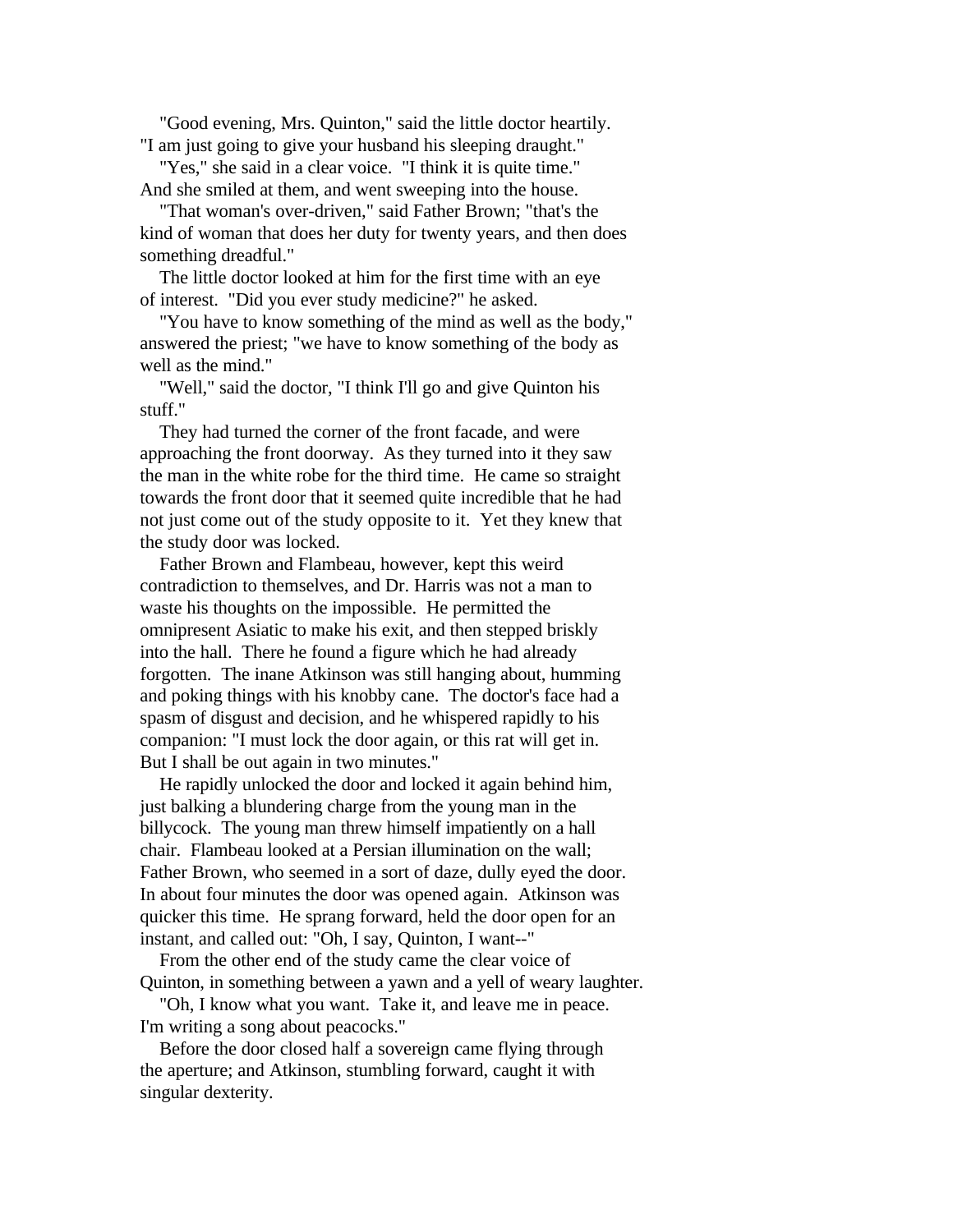"So that's settled," said the doctor, and, locking the door savagely, he led the way out into the garden.

 "Poor Leonard can get a little peace now," he added to Father Brown; "he's locked in all by himself for an hour or two."

 "Yes," answered the priest; "and his voice sounded jolly enough when we left him." Then he looked gravely round the garden, and saw the loose figure of Atkinson standing and jingling the half-sovereign in his pocket, and beyond, in the purple twilight, the figure of the Indian sitting bolt upright upon a bank of grass with his face turned towards the setting sun. Then he said abruptly: "Where is Mrs. Quinton!"

 "She has gone up to her room," said the doctor. "That is her shadow on the blind."

 Father Brown looked up, and frowningly scrutinised a dark outline at the gas-lit window.

"Yes," he said, "that is her shadow," and he walked a yard or two and threw himself upon a garden seat.

 Flambeau sat down beside him; but the doctor was one of those energetic people who live naturally on their legs. He walked away, smoking, into the twilight, and the two friends were left together.

 "My father," said Flambeau in French, "what is the matter with you?"

 Father Brown was silent and motionless for half a minute, then he said: "Superstition is irreligious, but there is something in the air of this place. I think it's that Indian--at least, partly."

 He sank into silence, and watched the distant outline of the Indian, who still sat rigid as if in prayer. At first sight he seemed motionless, but as Father Brown watched him he saw that the man swayed ever so slightly with a rhythmic movement, just as the dark tree-tops swayed ever so slightly in the wind that was creeping up the dim garden paths and shuffling the fallen leaves a little.

 The landscape was growing rapidly dark, as if for a storm, but they could still see all the figures in their various places. Atkinson was leaning against a tree with a listless face; Quinton's wife was still at her window; the doctor had gone strolling round the end of the conservatory; they could see his cigar like a will-o'-the-wisp; and the fakir still sat rigid and yet rocking, while the trees above him began to rock and almost to roar. Storm was certainly coming.

 "When that Indian spoke to us," went on Brown in a conversational undertone, "I had a sort of vision, a vision of him and all his universe. Yet he only said the same thing three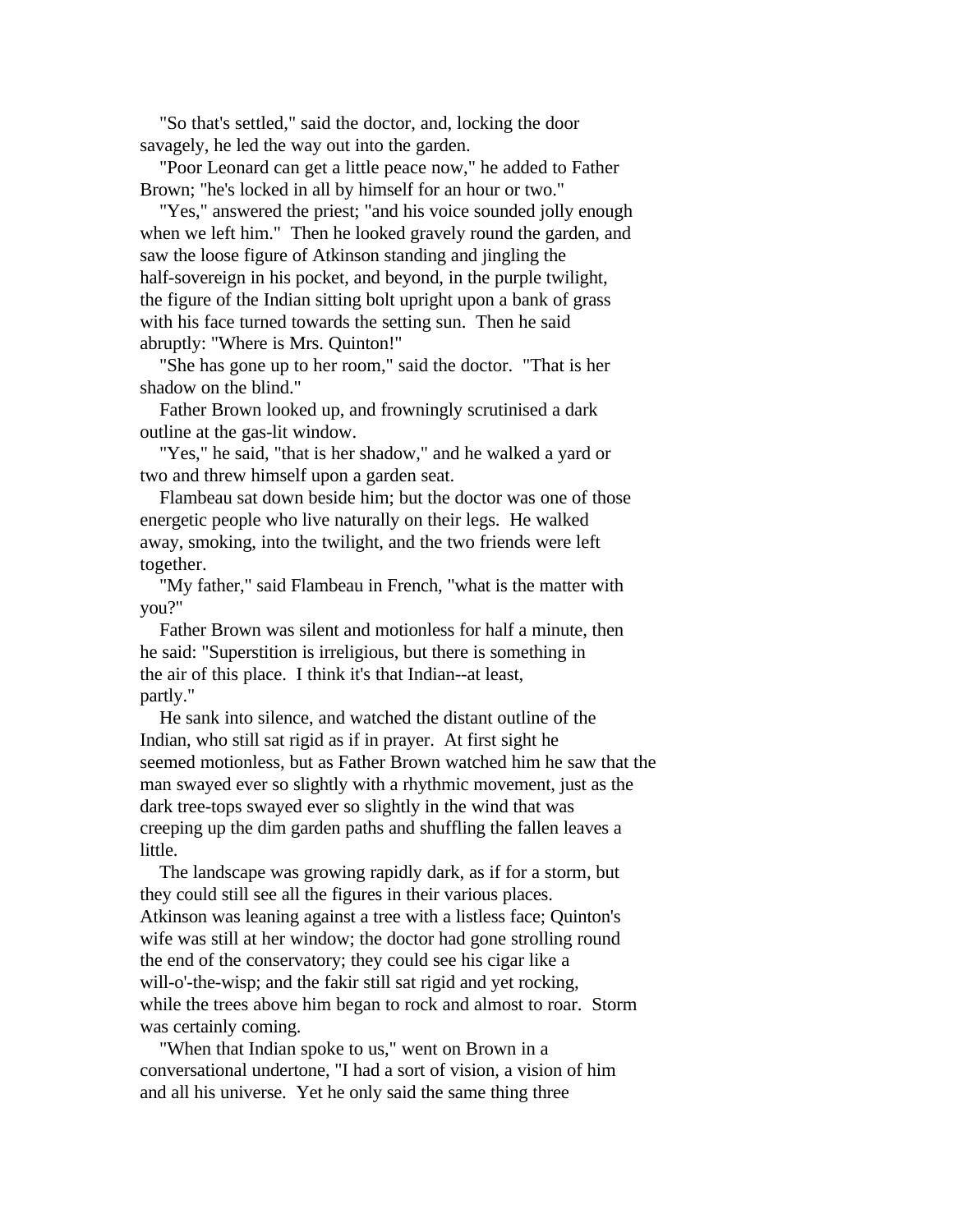times. When first he said `I want nothing,' it meant only that he was impenetrable, that Asia does not give itself away. Then he said again, `I want nothing,' and I knew that he meant that he was sufficient to himself, like a cosmos, that he needed no God, neither admitted any sins. And when he said the third time, `I want nothing,' he said it with blazing eyes. And I knew that he meant literally what he said; that nothing was his desire and his home; that he was weary for nothing as for wine; that annihilation, the mere destruction of everything or anything--"

 Two drops of rain fell; and for some reason Flambeau started and looked up, as if they had stung him. And the same instant the doctor down by the end of the conservatory began running towards them, calling out something as he ran.

 As he came among them like a bombshell the restless Atkinson happened to be taking a turn nearer to the house front; and the doctor clutched him by the collar in a convulsive grip. "Foul play!" he cried; "what have you been doing to him, you dog?"

 The priest had sprung erect, and had the voice of steel of a soldier in command.

 "No fighting," he cried coolly; "we are enough to hold anyone we want to. What is the matter, doctor?"

 "Things are not right with Quinton," said the doctor, quite white. "I could just see him through the glass, and I don't like the way he's lying. It's not as I left him, anyhow."

 "Let us go in to him," said Father Brown shortly. "You can leave Mr. Atkinson alone. I have had him in sight since we heard Quinton's voice."

 "I will stop here and watch him," said Flambeau hurriedly. "You go in and see."

 The doctor and the priest flew to the study door, unlocked it, and fell into the room. In doing so they nearly fell over the large mahogany table in the centre at which the poet usually wrote; for the place was lit only by a small fire kept for the invalid. In the middle of this table lay a single sheet of paper, evidently left there on purpose. The doctor snatched it up, glanced at it, handed it to Father Brown, and crying, "Good God, look at that!" plunged toward the glass room beyond, where the terrible tropic flowers still seemed to keep a crimson memory of the sunset.

 Father Brown read the words three times before he put down the paper. The words were: "I die by my own hand; yet I die murdered!" They were in the quite inimitable, not to say illegible, handwriting

of Leonard Quinton.

Then Father Brown, still keeping the paper in his hand, strode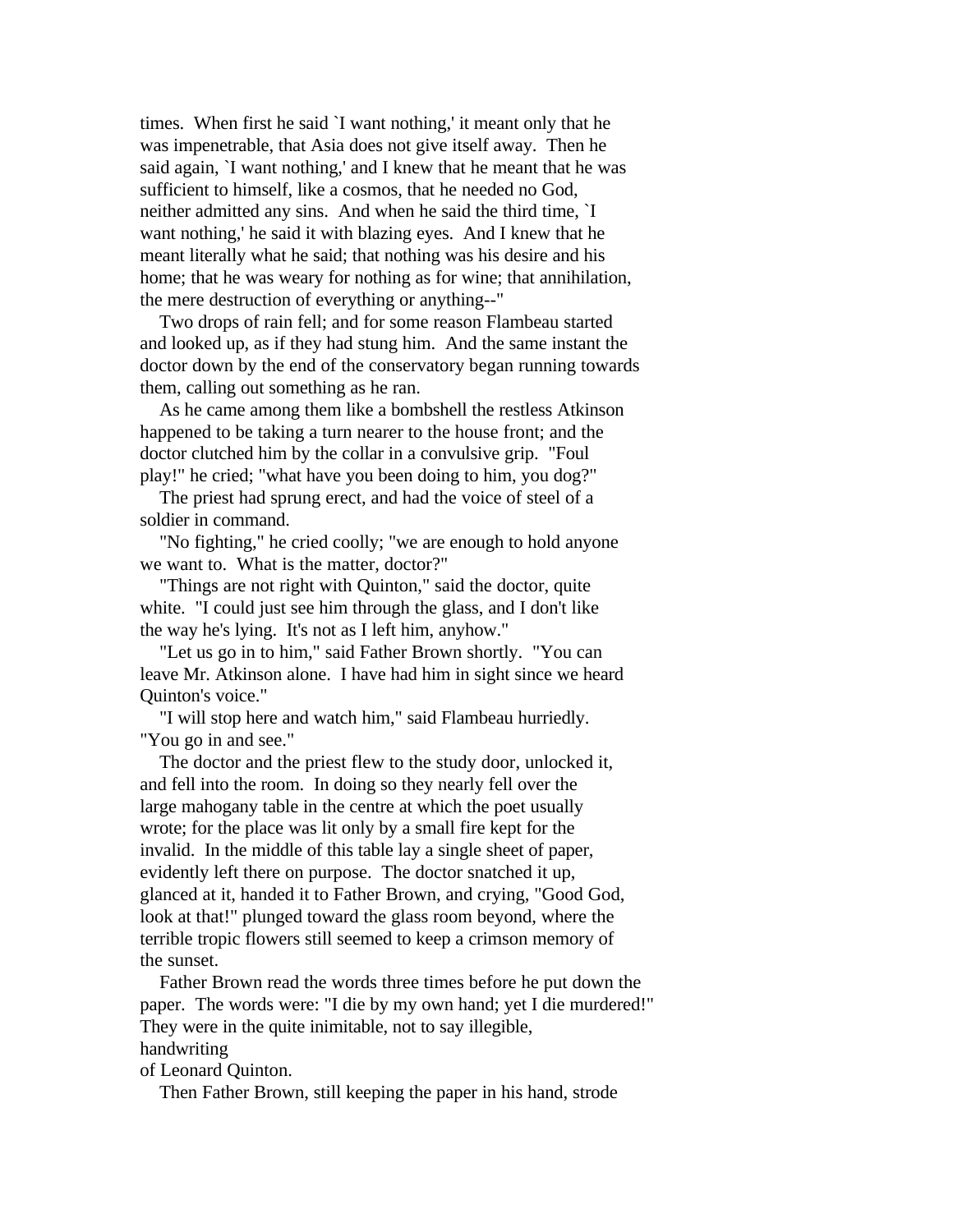towards the conservatory, only to meet his medical friend coming back with a face of assurance and collapse. "He's done it," said Harris.

 They went together through the gorgeous unnatural beauty of cactus and azalea and found Leonard Quinton, poet and romancer, with his head hanging downward off his ottoman and his red curls sweeping the ground. Into his left side was thrust the queer dagger that they had picked up in the garden, and his limp hand still rested on the hilt.

 Outside the storm had come at one stride, like the night in Coleridge, and garden and glass roof were darkened with driving rain. Father Brown seemed to be studying the paper more than the corpse; he held it close to his eyes; and seemed trying to read it in the twilight. Then he held it up against the faint light, and, as he did so, lightning stared at them for an instant so white that the paper looked black against it.

 Darkness full of thunder followed, and after the thunder Father Brown's voice said out of the dark: "Doctor, this paper is the wrong shape."

 "What do you mean?" asked Doctor Harris, with a frowning stare.

 "It isn't square," answered Brown. "It has a sort of edge snipped off at the corner. What does it mean?"

 "How the deuce should I know?" growled the doctor. "Shall we move this poor chap, do you think? He's quite dead."

 "No," answered the priest; "we must leave him as he lies and send for the police." But he was still scrutinising the paper.

 As they went back through the study he stopped by the table and picked up a small pair of nail scissors. "Ah," he said, with a sort of relief, "this is what he did it with. But yet--" And he knitted his brows.

 "Oh, stop fooling with that scrap of paper," said the doctor emphatically. "It was a fad of his. He had hundreds of them. He cut all his paper like that," as he pointed to a stack of sermon paper still unused on another and smaller table. Father Brown went up to it and held up a sheet. It was the same irregular shape.

 "Quite so," he said. "And here I see the corners that were snipped off." And to the indignation of his colleague he began to count them.

 "That's all right," he said, with an apologetic smile. "Twenty-three sheets cut and twenty-two corners cut off them. And as I see you are impatient we will rejoin the others."

 "Who is to tell his wife?" asked Dr. Harris. "Will you go and tell her now, while I send a servant for the police?"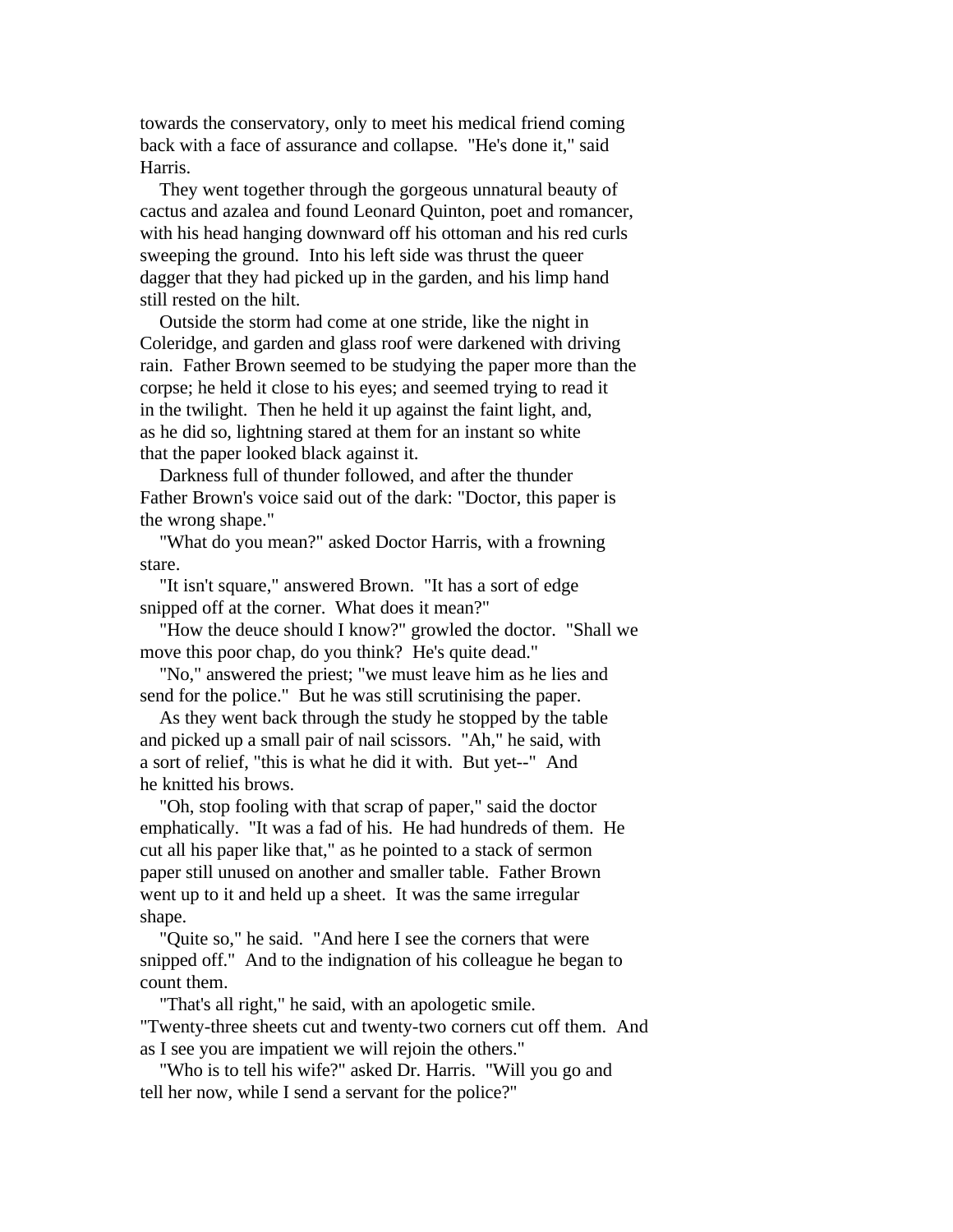"As you will," said Father Brown indifferently. And he went out to the hall door.

 Here also he found a drama, though of a more grotesque sort. It showed nothing less than his big friend Flambeau in an attitude to which he had long been unaccustomed, while upon the pathway at the bottom of the steps was sprawling with his boots in the air the amiable Atkinson, his billycock hat and walking cane sent flying in opposite directions along the path. Atkinson had at length wearied of Flambeau's almost paternal custody, and had endeavoured to knock him down, which was by no means a smooth game to play with the Roi des Apaches, even after that monarch's abdication.

 Flambeau was about to leap upon his enemy and secure him once more, when the priest patted him easily on the shoulder.

 "Make it up with Mr. Atkinson, my friend," he said. "Beg a mutual pardon and say `Good night.' We need not detain him any longer." Then, as Atkinson rose somewhat doubtfully and gathered his hat and stick and went towards the garden gate, Father Brown said in a more serious voice: "Where is that Indian?"

 They all three (for the doctor had joined them) turned involuntarily towards the dim grassy bank amid the tossing trees purple with twilight, where they had last seen the brown man swaying in his strange prayers. The Indian was gone.

 "Confound him," cried the doctor, stamping furiously. "Now I know that it was that nigger that did it."

 "I thought you didn't believe in magic," said Father Brown quietly.

 "No more I did," said the doctor, rolling his eyes. "I only know that I loathed that yellow devil when I thought he was a sham wizard. And I shall loathe him more if I come to think he was a real one."

 "Well, his having escaped is nothing," said Flambeau. "For we could have proved nothing and done nothing against him. One hardly goes to the parish constable with a story of suicide imposed by witchcraft or auto-suggestion."

 Meanwhile Father Brown had made his way into the house, and now went to break the news to the wife of the dead man.

 When he came out again he looked a little pale and tragic, but what passed between them in that interview was never known, even when all was known.

 Flambeau, who was talking quietly with the doctor, was surprised to see his friend reappear so soon at his elbow; but Brown took no notice, and merely drew the doctor apart. "You have sent for the police, haven't you?" he asked.

"Yes," answered Harris. "They ought to be here in ten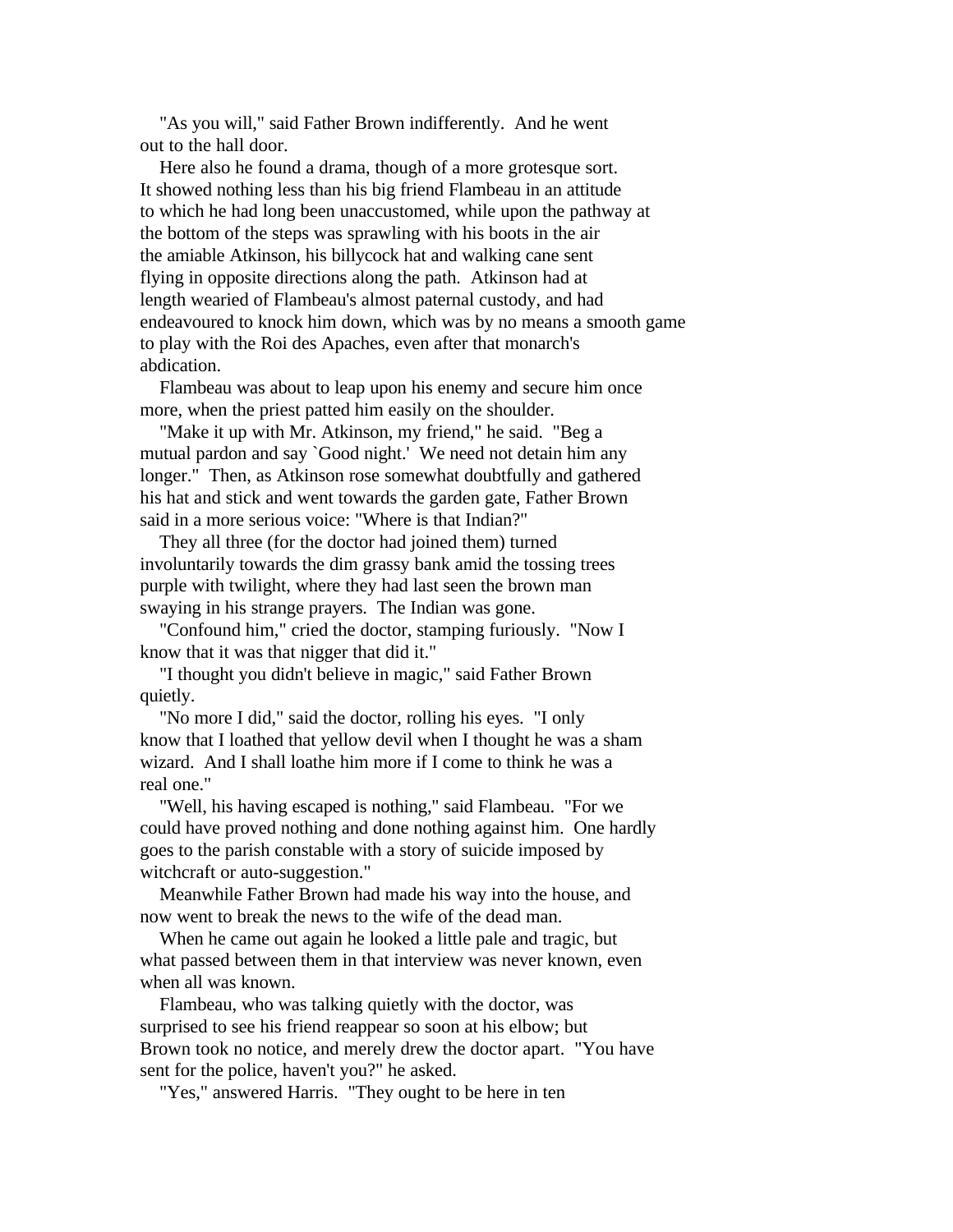minutes."

 "Will you do me a favour?" said the priest quietly. "The truth is, I make a collection of these curious stories, which often contain, as in the case of our Hindoo friend, elements which can hardly be put into a police report. Now, I want you to write out a report of this case for my private use. Yours is a clever trade," he said, looking the doctor gravely and steadily in the face. "I sometimes think that you know some details of this matter which you have not thought fit to mention. Mine is a confidential trade like yours, and I will treat anything you write for me in strict confidence. But write the whole."

 The doctor, who had been listening thoughtfully with his head a little on one side, looked the priest in the face for an instant, and said: "All right," and went into the study, closing the door behind him.

 "Flambeau," said Father Brown, "there is a long seat there under the veranda, where we can smoke out of the rain. You are my only friend in the world, and I want to talk to you. Or, perhaps, be silent with you."

 They established themselves comfortably in the veranda seat; Father Brown, against his common habit, accepted a good cigar and smoked it steadily in silence, while the rain shrieked and rattled on the roof of the veranda.

 "My friend," he said at length, "this is a very queer case. A very queer case."

 "I should think it was," said Flambeau, with something like a shudder.

 "You call it queer, and I call it queer," said the other, "and yet we mean quite opposite things. The modern mind always mixes up two different ideas: mystery in the sense of what is marvellous, and mystery in the sense of what is complicated. That is half its difficulty about miracles. A miracle is startling; but it is simple. It is simple because it is a miracle. It is power coming directly from God (or the devil) instead of indirectly through nature or human wills. Now, you mean that this business is marvellous because it is miraculous, because it is witchcraft worked by a wicked Indian. Understand, I do not say that it was not spiritual or diabolic. Heaven and hell only know by what surrounding influences strange sins come into the lives of men. But for the present my point is this: If it was pure magic, as you think, then it is marvellous; but it is not mysterious--that is, it is not complicated. The quality of a miracle is mysterious, but its manner is simple. Now, the manner of this business has been the reverse of simple."

The storm that had slackened for a little seemed to be swelling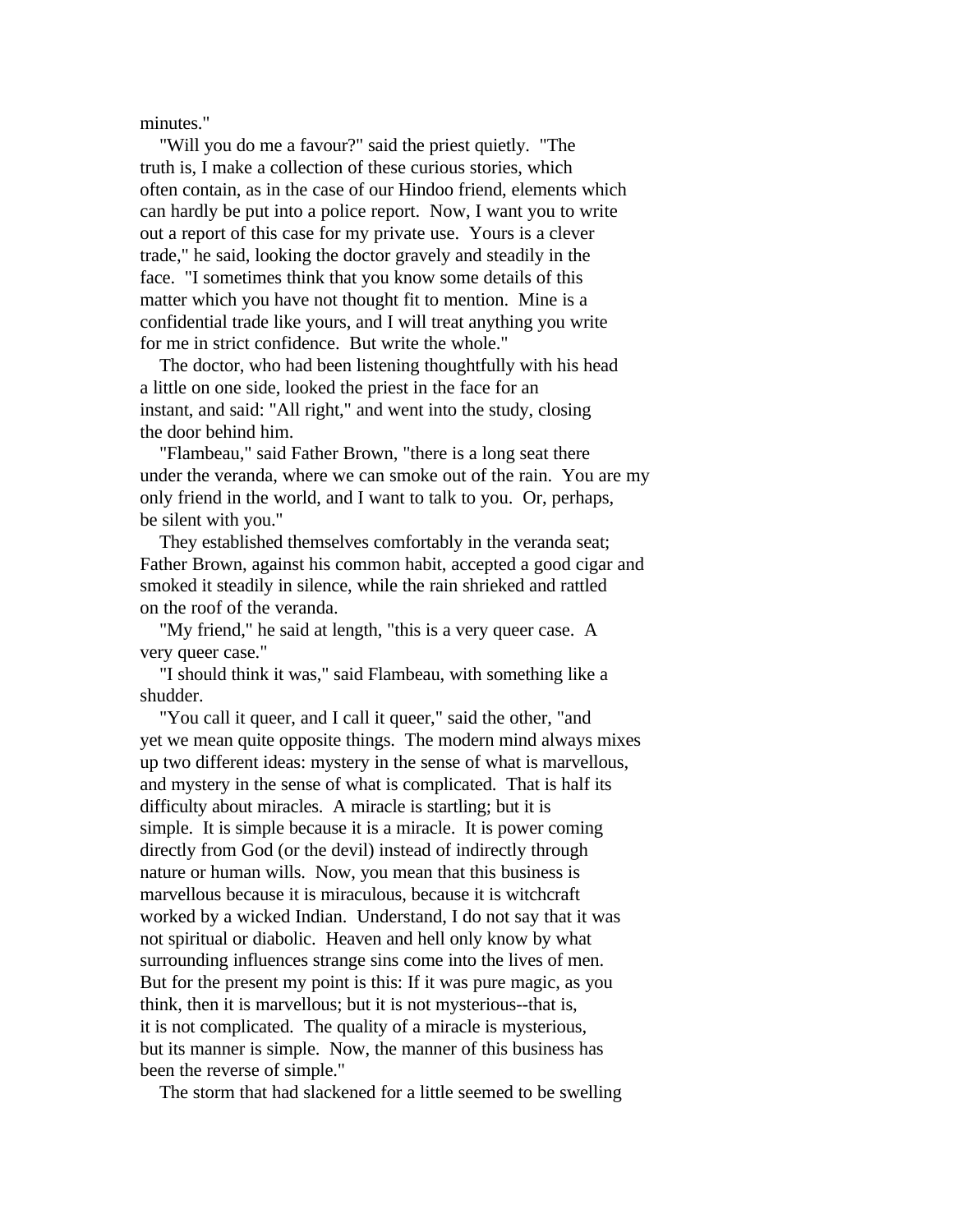again, and there came heavy movements as of faint thunder. Father Brown let fall the ash of his cigar and went on:

 "There has been in this incident," he said, "a twisted, ugly, complex quality that does not belong to the straight bolts either of heaven or hell. As one knows the crooked track of a snail, I know the crooked track of a man."

 The white lightning opened its enormous eye in one wink, the sky shut up again, and the priest went on:

 "Of all these crooked things, the crookedest was the shape of that piece of paper. It was crookeder than the dagger that killed him."

 "You mean the paper on which Quinton confessed his suicide," said Flambeau.

 "I mean the paper on which Quinton wrote, `I die by my own hand,'" answered Father Brown. "The shape of that paper, my friend, was the wrong shape; the wrong shape, if ever I have seen it in this wicked world."

 "It only had a corner snipped off," said Flambeau, "and I understand that all Quinton's paper was cut that way."

 "It was a very odd way," said the other, "and a very bad way, to my taste and fancy. Look here, Flambeau, this Quinton--God receive his soul!--was perhaps a bit of a cur in some ways, but he really was an artist, with the pencil as well as the pen. His handwriting, though hard to read, was bold and beautiful. I can't prove what I say; I can't prove anything. But I tell you with the full force of conviction that he could never have cut that mean little piece off a sheet of paper. If he had wanted to cut down paper for some purpose of fitting in, or binding up, or what not, he would have made quite a different slash with the scissors. Do you remember the shape? It was a mean shape. It was a wrong shape. Like this. Don't you remember?"

 And he waved his burning cigar before him in the darkness, making irregular squares so rapidly that Flambeau really seemed to see them as fiery hieroglyphics upon the darkness--hieroglyphics such as his friend had spoken of, which are undecipherable, yet can have no good meaning.

 "But," said Flambeau, as the priest put his cigar in his mouth again and leaned back, staring at the roof, "suppose somebody else did use the scissors. Why should somebody else, cutting pieces off his sermon paper, make Quinton commit suicide?"

 Father Brown was still leaning back and staring at the roof, but he took his cigar out of his mouth and said: "Quinton never did commit suicide."

 Flambeau stared at him. "Why, confound it all," he cried, "then why did he confess to suicide?"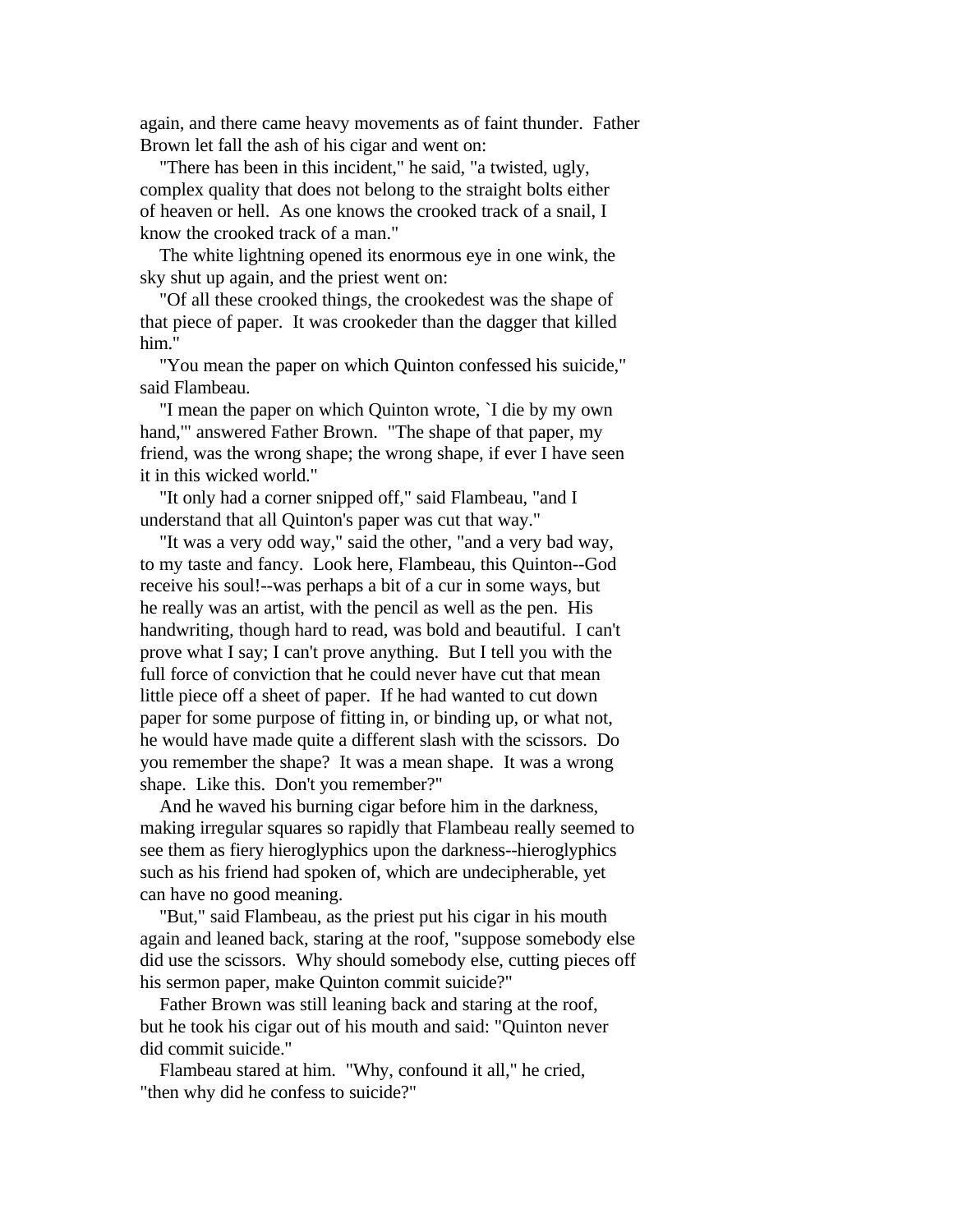The priest leant forward again, settled his elbows on his knees, looked at the ground, and said, in a low, distinct voice: "He never did confess to suicide."

 Flambeau laid his cigar down. "You mean," he said, "that the writing was forged?"

"No," said Father Brown. "Quinton wrote it all right."

 "Well, there you are," said the aggravated Flambeau; "Quinton wrote, `I die by my own hand,' with his own hand on a plain piece of paper."

"Of the wrong shape," said the priest calmly.

 "Oh, the shape be damned!" cried Flambeau. "What has the shape to do with it?"

 "There were twenty-three snipped papers," resumed Brown unmoved, "and only twenty-two pieces snipped off. Therefore one of the pieces had been destroyed, probably that from the written paper. Does that suggest anything to you?"

 A light dawned on Flambeau's face, and he said: "There was something else written by Quinton, some other words. `They will tell you I die by my own hand,' or `Do not believe that--'"

 "Hotter, as the children say," said his friend. "But the piece was hardly half an inch across; there was no room for one word, let alone five. Can you think of anything hardly bigger than a comma which the man with hell in his heart had to tear away as a testimony against him?"

"I can think of nothing," said Flambeau at last.

 "What about quotation marks?" said the priest, and flung his cigar far into the darkness like a shooting star.

 All words had left the other man's mouth, and Father Brown said, like one going back to fundamentals:

 "Leonard Quinton was a romancer, and was writing an Oriental romance about wizardry and hypnotism. He--"

 At this moment the door opened briskly behind them, and the doctor came out with his hat on. He put a long envelope into the priest's hands.

 "That's the document you wanted," he said, "and I must be getting home. Good night."

 "Good night," said Father Brown, as the doctor walked briskly to the gate. He had left the front door open, so that a shaft of gaslight fell upon them. In the light of this Brown opened the envelope and read the following words:

#### DEAR FATHER BROWN,--Vicisti Galilee. Otherwise, damn your

eyes, which are very penetrating ones. Can it be possible that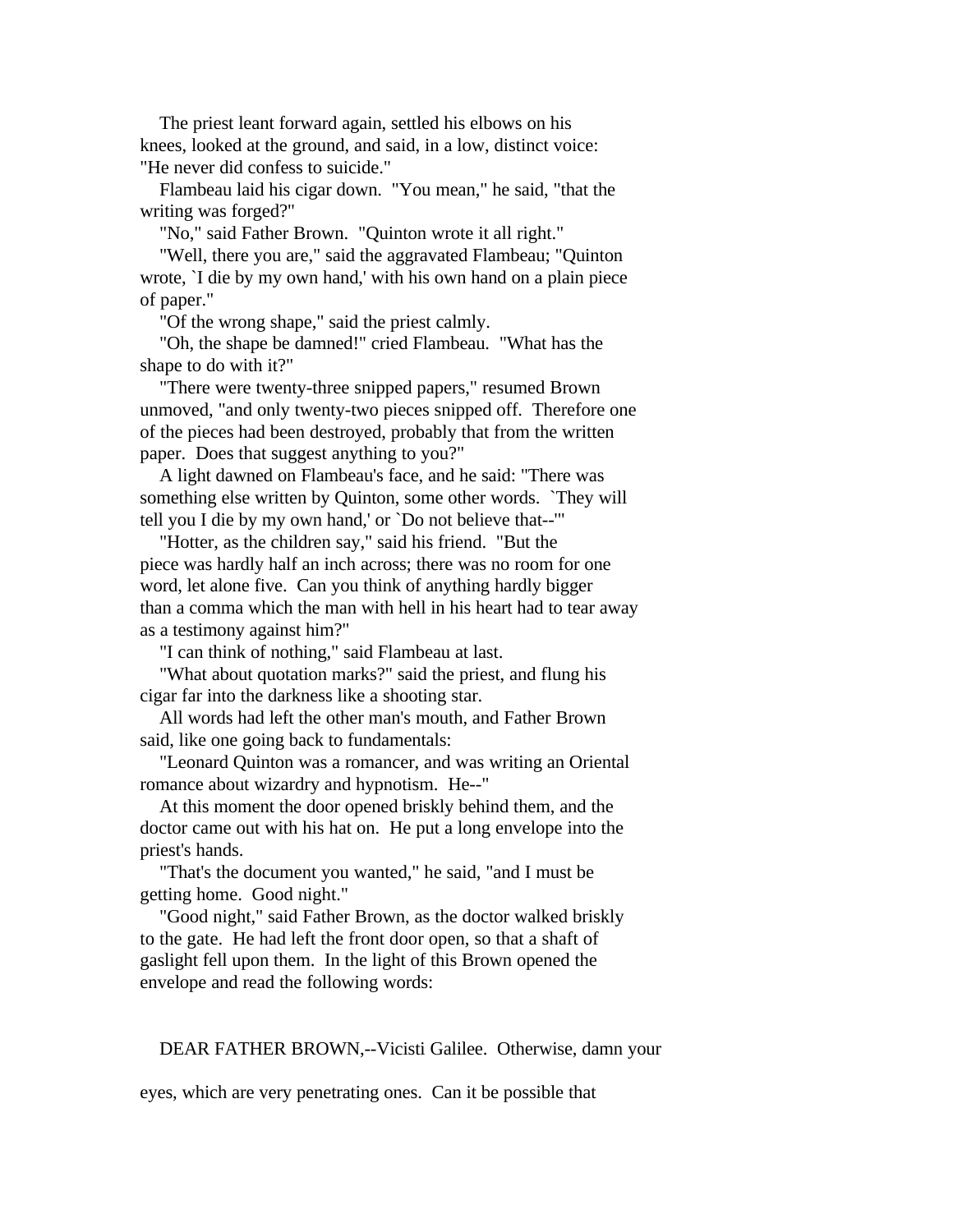there is something in all that stuff of yours after all?

 I am a man who has ever since boyhood believed in Nature and in all natural functions and instincts, whether men called them moral or immoral. Long before I became a doctor, when I was a schoolboy keeping mice and spiders, I believed that to be a good animal is the best thing in the world. But just now I am shaken; I have believed in Nature; but it seems as if Nature could betray a man. Can there be anything in your bosh? I am really getting morbid.

 I loved Quinton's wife. What was there wrong in that? Nature told me to, and it's love that makes the world go round. I also thought quite sincerely that she would be happier with a clean animal like me than with that tormenting little lunatic. What was there wrong in that? I was only facing facts, like a man of science. She would have been happier.

 According to my own creed I was quite free to kill Quinton, which was the best thing for everybody, even himself. But as a healthy animal I had no notion of killing myself. I resolved, therefore, that I would never do it until I saw a chance that would leave me scot free. I saw that chance this morning.

 I have been three times, all told, into Quinton's study today. The first time I went in he would talk about nothing but the weird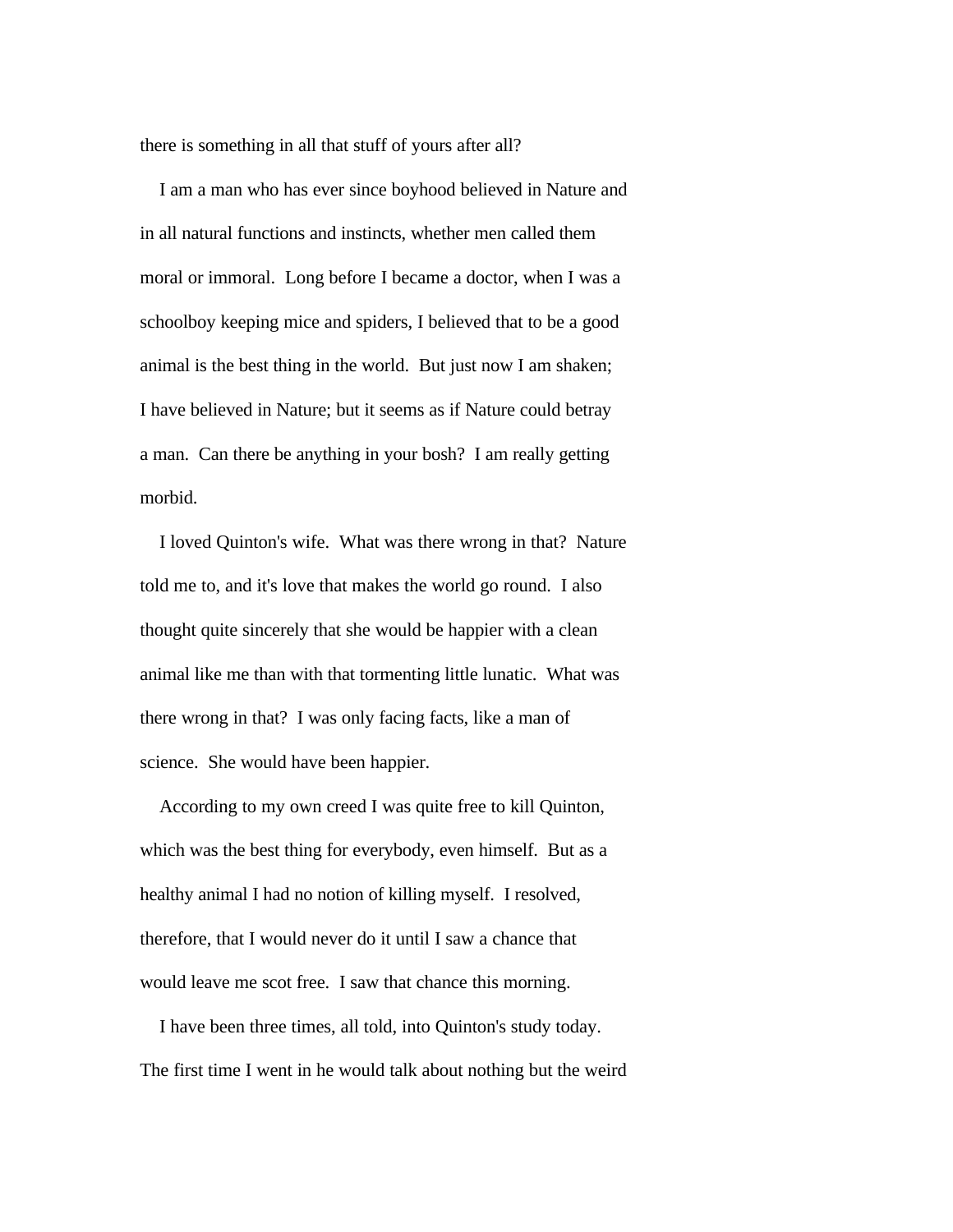tale, called "The Cure of a Saint," which he was writing, which was all about how some Indian hermit made an English colonel kill himself by thinking about him. He showed me the last sheets, and even read me the last paragraph, which was something like this: "The conqueror of the Punjab, a mere yellow skeleton, but still gigantic, managed to lift himself on his elbow and gasp in his nephew's ear: `I die by my own hand, yet I die murdered!'" It so happened by one chance out of a hundred, that those last words were written at the top of a new sheet of paper. I left the room, and went out into the garden intoxicated with a frightful opportunity.

 We walked round the house; and two more things happened in my favour. You suspected an Indian, and you found a dagger which the Indian might most probably use. Taking the opportunity to stuff it in my pocket I went back to Quinton's study, locked the door, and gave him his sleeping draught. He was against answering Atkinson at all, but I urged him to call out and quiet the fellow, because I wanted a clear proof that Quinton was alive when I left the room for the second time. Quinton lay down in the conservatory, and I came through the study. I am a quick man with my hands, and in a minute and a half I had done what I wanted to do. I had emptied all the first part of Quinton's romance into the fireplace, where it burnt to ashes. Then I saw that the quotation marks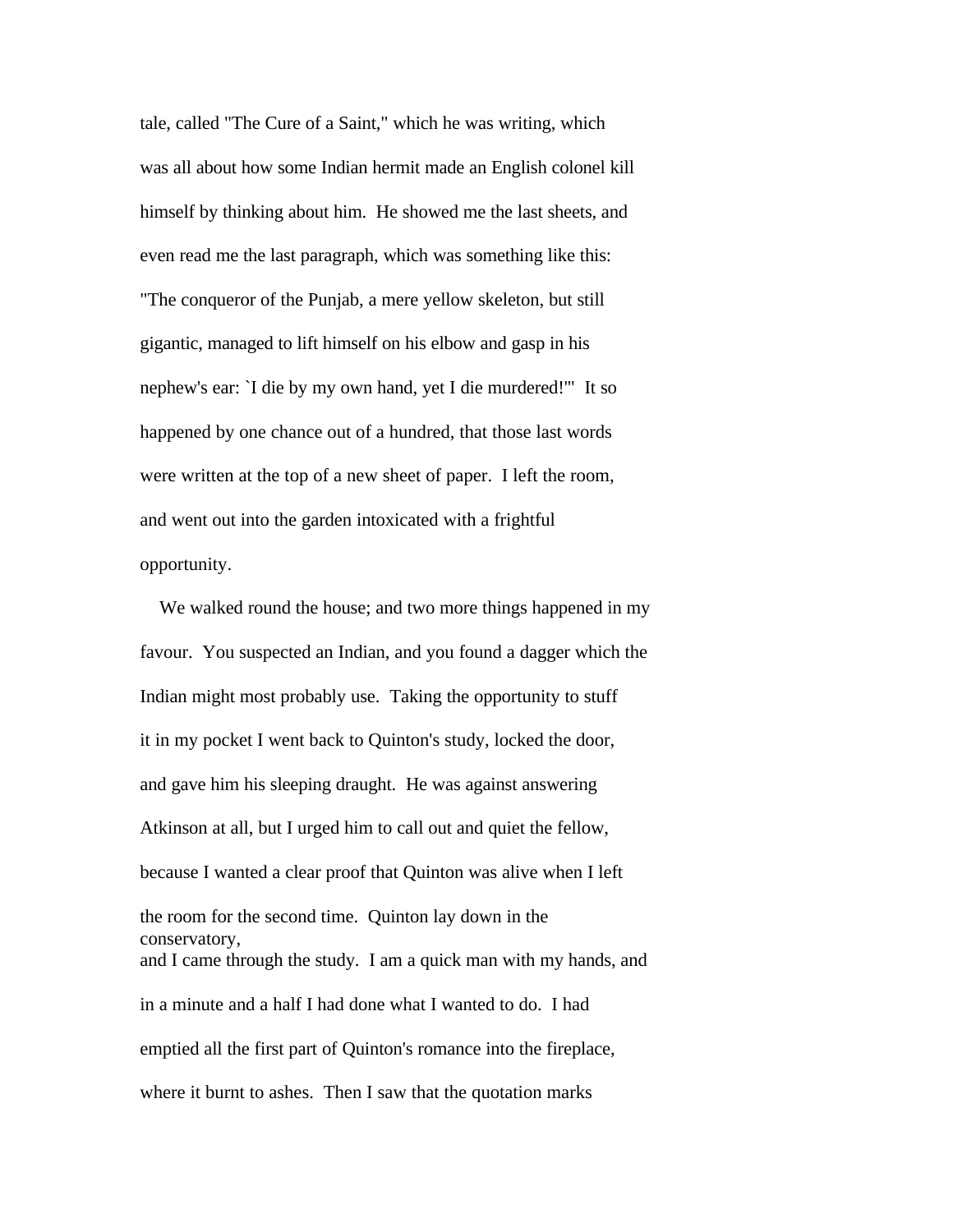wouldn't do, so I snipped them off, and to make it seem likelier, snipped the whole quire to match. Then I came out with the knowledge that Quinton's confession of suicide lay on the front table, while Quinton lay alive but asleep in the conservatory beyond.

 The last act was a desperate one; you can guess it: I pretended to have seen Quinton dead and rushed to his room. I delayed you with the paper, and, being a quick man with my hands, killed Quinton while you were looking at his confession of suicide. He was half-asleep, being drugged, and I put his own hand on the knife and drove it into his body. The knife was of so queer a shape that no one but an operator could have calculated the angle that would reach his heart. I wonder if you noticed this.

 When I had done it, the extraordinary thing happened. Nature deserted me. I felt ill. I felt just as if I had done something wrong. I think my brain is breaking up; I feel some sort of desperate pleasure in thinking I have told the thing to somebody; that I shall not have to be alone with it if I marry and have children. What is the matter with me? ... Madness ... or can one have remorse, just as if one were in Byron's poems! I cannot write any more.

# James Erskine Harris.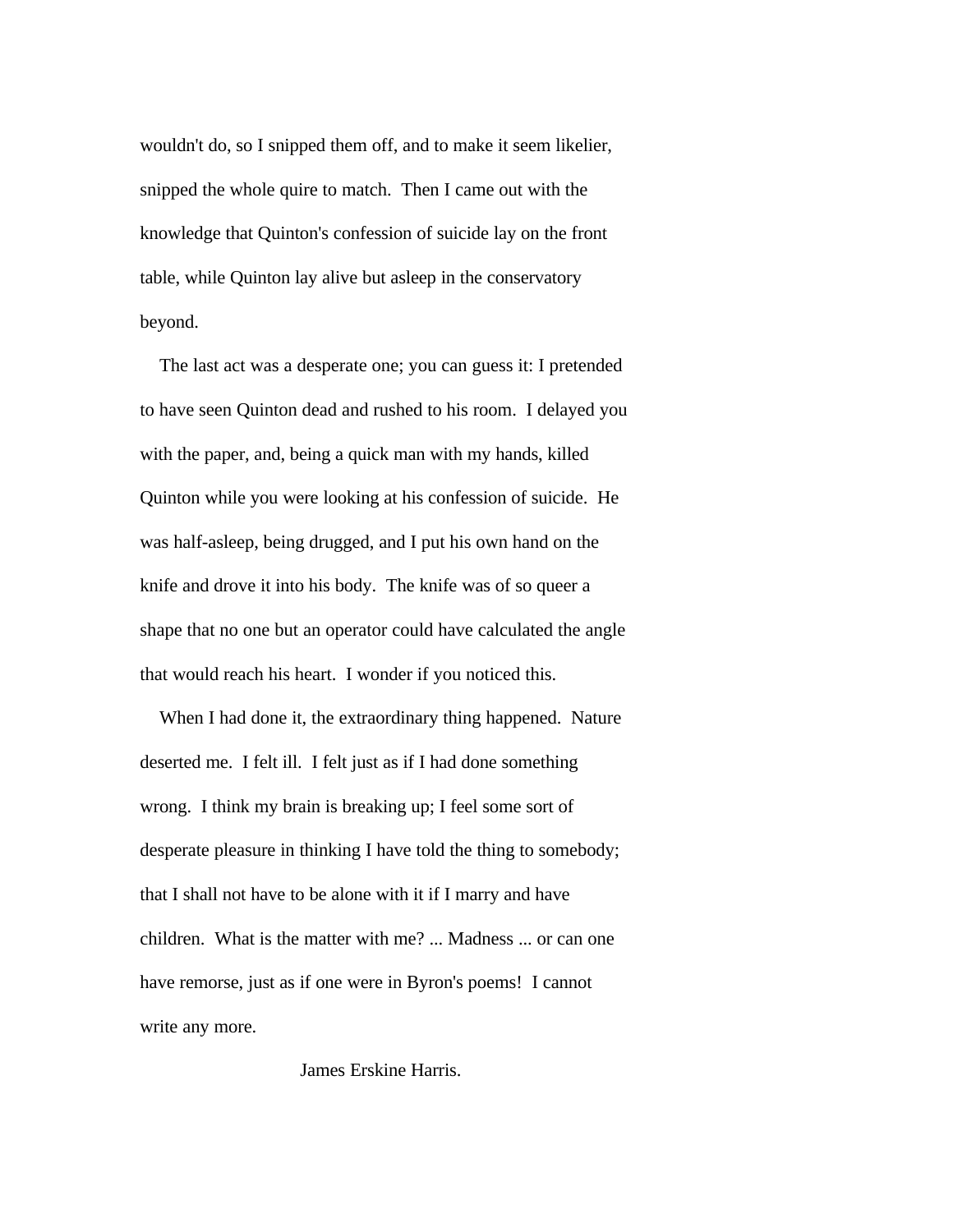Father Brown carefully folded up the letter, and put it in his breast pocket just as there came a loud peal at the gate bell, and the wet waterproofs of several policemen gleamed in the road outside.

### The Sins of Prince Saradine

When Flambeau took his month's holiday from his office in Westminster he took it in a small sailing-boat, so small that it passed much of its time as a rowing-boat. He took it, moreover, in little rivers in the Eastern counties, rivers so small that the boat looked like a magic boat, sailing on land through meadows and cornfields. The vessel was just comfortable for two people; there was room only for necessities, and Flambeau had stocked it with such things as his special philosophy considered necessary. They reduced themselves, apparently, to four essentials: tins of salmon, if he should want to eat; loaded revolvers, if he should want to fight; a bottle of brandy, presumably in case he should faint; and a priest, presumably in case he should die. With this light luggage he crawled down the little Norfolk rivers, intending to reach the Broads at last, but meanwhile delighting in the overhanging gardens and meadows, the mirrored mansions or villages, lingering to fish in the pools and corners, and in some sense hugging the shore.

 Like a true philosopher, Flambeau had no aim in his holiday; but, like a true philosopher, he had an excuse. He had a sort of half purpose, which he took just so seriously that its success would crown the holiday, but just so lightly that its failure would not spoil it. Years ago, when he had been a king of thieves and the most famous figure in Paris, he had often received wild communications of approval, denunciation, or even love; but one had, somehow, stuck in his memory. It consisted simply of a visiting-card, in an envelope with an English postmark. On the back of the card was written in French and in green ink: "If you ever retire and become respectable, come and see me. I want to meet you, for I have met all the other great men of my time. That trick of yours of getting one detective to arrest the other was the most splendid scene in French history." On the front of the card was engraved in the formal fashion, "Prince Saradine, Reed House, Reed Island, Norfolk."

He had not troubled much about the prince then, beyond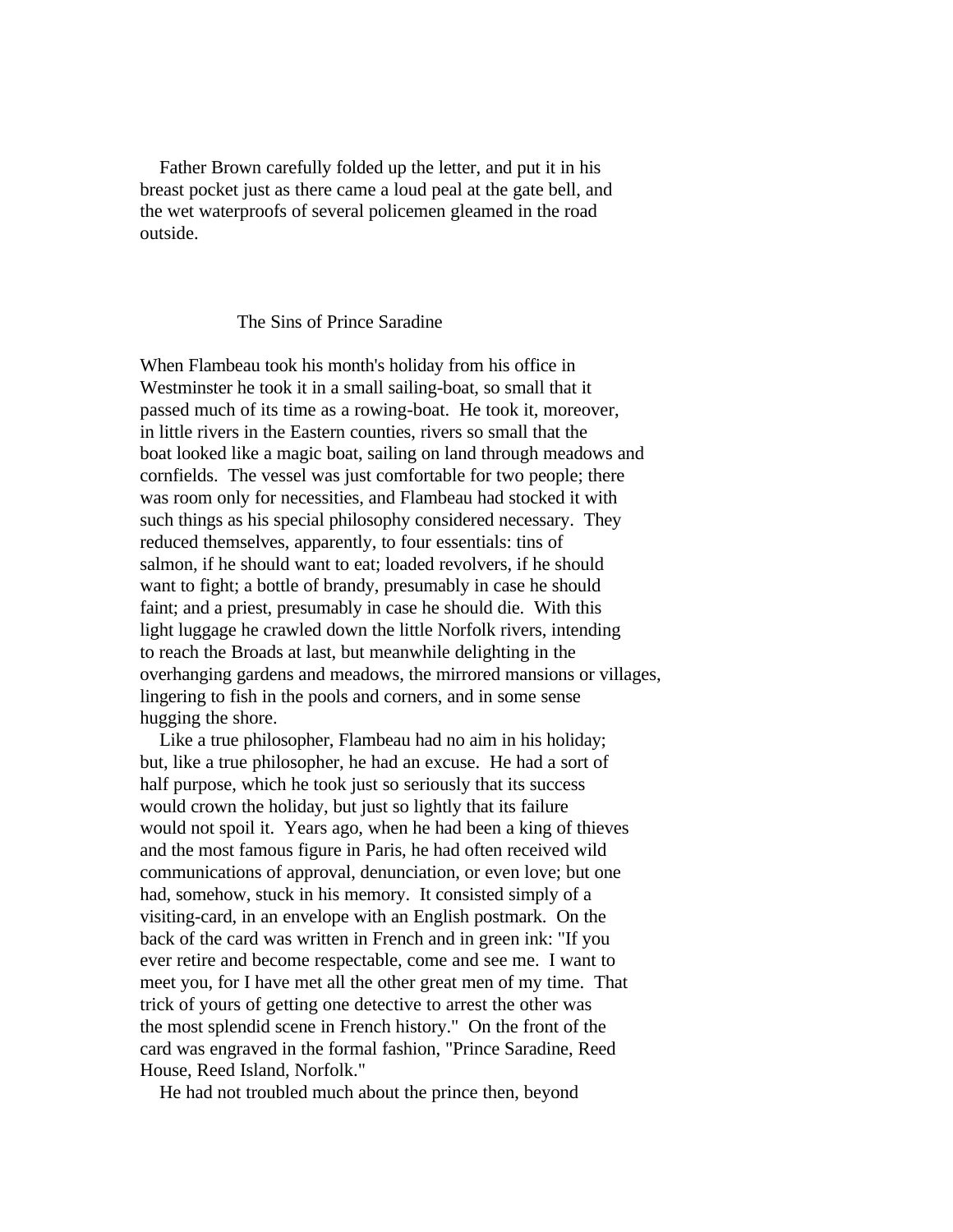ascertaining that he had been a brilliant and fashionable figure in southern Italy. In his youth, it was said, he had eloped with a married woman of high rank; the escapade was scarcely startling in his social world, but it had clung to men's minds because of an additional tragedy: the alleged suicide of the insulted husband, who appeared to have flung himself over a precipice in Sicily. The prince then lived in Vienna for a time, but his more recent years seemed to have been passed in perpetual and restless travel. But when Flambeau, like the prince himself, had left European celebrity and settled in England, it occurred to him that he might pay a surprise visit to this eminent exile in the Norfolk Broads. Whether he should find the place he had no idea; and, indeed, it was sufficiently small and forgotten. But, as things fell out, he found it much sooner than he expected.

 They had moored their boat one night under a bank veiled in high grasses and short pollarded trees. Sleep, after heavy sculling, had come to them early, and by a corresponding accident they awoke before it was light. To speak more strictly, they awoke before it was daylight; for a large lemon moon was only just setting in the forest of high grass above their heads, and the sky was of a vivid violet-blue, nocturnal but bright. Both men had simultaneously a reminiscence of childhood, of the elfin and adventurous time when tall weeds close over us like woods. Standing up thus against the large low moon, the daisies really seemed to be giant daisies, the dandelions to be giant dandelions. Somehow it reminded them of the dado of a nursery wall-paper. The drop of the river-bed sufficed to sink them under the roots of all shrubs and flowers and make them gaze upwards at the grass. "By Jove!" said Flambeau, "it's like being in fairyland."

 Father Brown sat bolt upright in the boat and crossed himself. His movement was so abrupt that his friend asked him, with a mild stare, what was the matter.

 "The people who wrote the mediaeval ballads," answered the priest, "knew more about fairies than you do. It isn't only nice things that happen in fairyland."

 "Oh, bosh!" said Flambeau. "Only nice things could happen under such an innocent moon. I am for pushing on now and seeing what does really come. We may die and rot before we ever see again such a moon or such a mood."

 "All right," said Father Brown. "I never said it was always wrong to enter fairyland. I only said it was always dangerous."

 They pushed slowly up the brightening river; the glowing violet of the sky and the pale gold of the moon grew fainter and fainter, amd faded into that vast colourless cosmos that precedes the colours of the dawn. When the first faint stripes of red and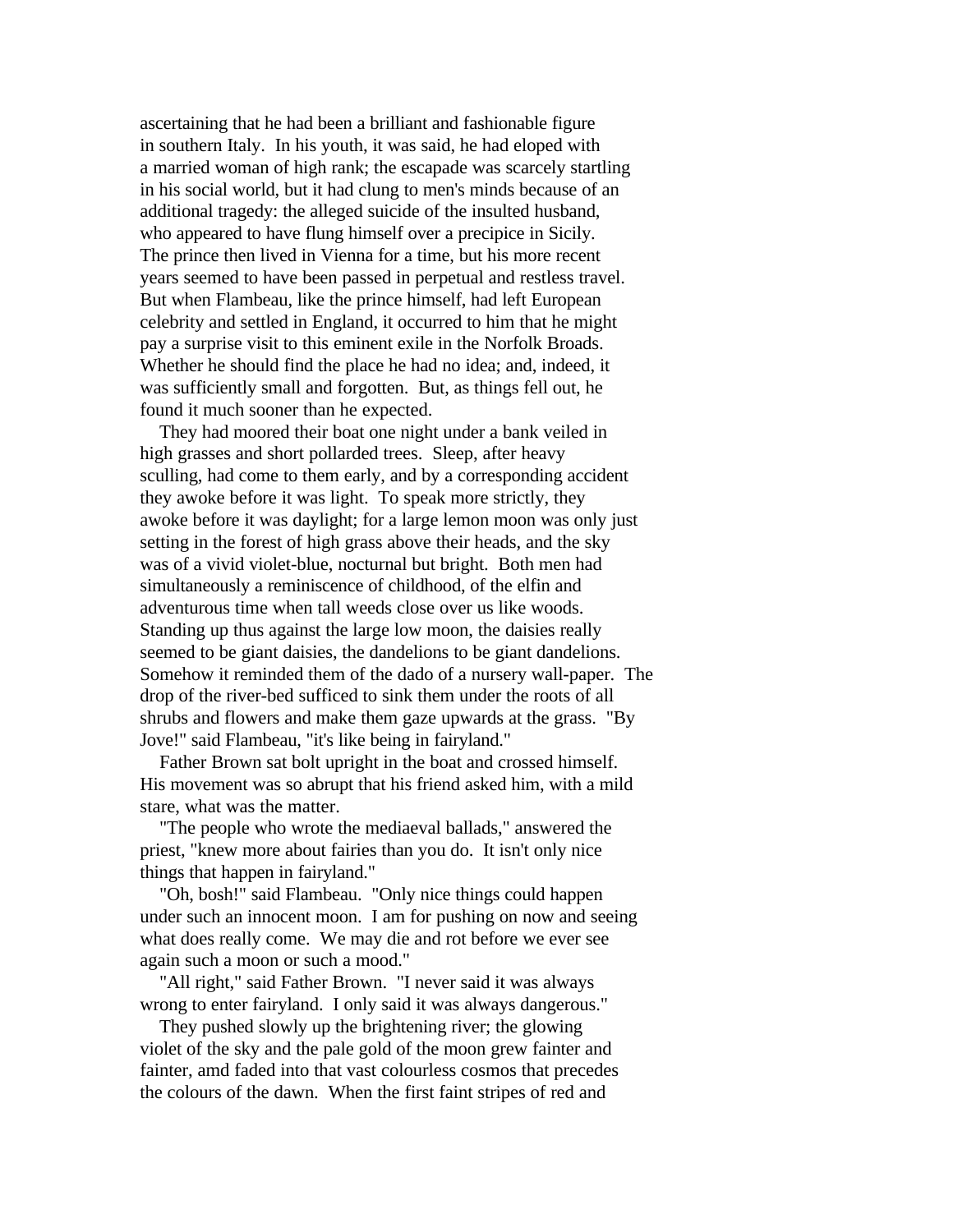gold and grey split the horizon from end to end they were broken by the black bulk of a town or village which sat on the river just ahead of them. It was already an easy twilight, in which all things were visible, when they came under the hanging roofs and bridges of this riverside hamlet. The houses, with their long, low, stooping roofs, seemed to come down to drink at the river, like huge grey and red cattle. The broadening and whitening dawn had already turned to working daylight before they saw any living creature on the wharves and bridges of that silent town. Eventually they saw a very placid and prosperous man in his shirt sleeves, with a face as round as the recently sunken moon, and rays of red whisker around the low arc of it, who was leaning on a post above the sluggish tide. By an impulse not to be analysed, Flambeau rose to his full height in the swaying boat and shouted at the man to ask if he knew Reed Island or Reed House. The prosperous man's smile grew slightly more expansive, and he simply pointed up the river towards the next bend of it. Flambeau went ahead without further speech.

 The boat took many such grassy corners and followed many such reedy and silent reaches of river; but before the search had become monotonous they had swung round a specially sharp angle and come into the silence of a sort of pool or lake, the sight of which instinctively arrested them. For in the middle of this wider piece of water, fringed on every side with rushes, lay a long, low islet, along which ran a long, low house or bungalow built of bamboo or some kind of tough tropic cane. The upstanding rods of bamboo which made the walls were pale yellow, the sloping rods that made the roof were of darker red or brown, otherwise the long house was a thing of repetition and monotony. The early morning breeze rustled the reeds round the island and sang in the strange ribbed house as in a giant pan-pipe.

 "By George!" cried Flambeau; "here is the place, after all! Here is Reed Island, if ever there was one. Here is Reed House, if it is anywhere. I believe that fat man with whiskers was a fairy."

 "Perhaps," remarked Father Brown impartially. "If he was, he was a bad fairy."

 But even as he spoke the impetuous Flambeau had run his boat ashore in the rattling reeds, and they stood in the long, quaint islet beside the odd and silent house.

 The house stood with its back, as it were, to the river and the only landing-stage; the main entrance was on the other side, and looked down the long island garden. The visitors approached it, therefore, by a small path running round nearly three sides of the house, close under the low eaves. Through three different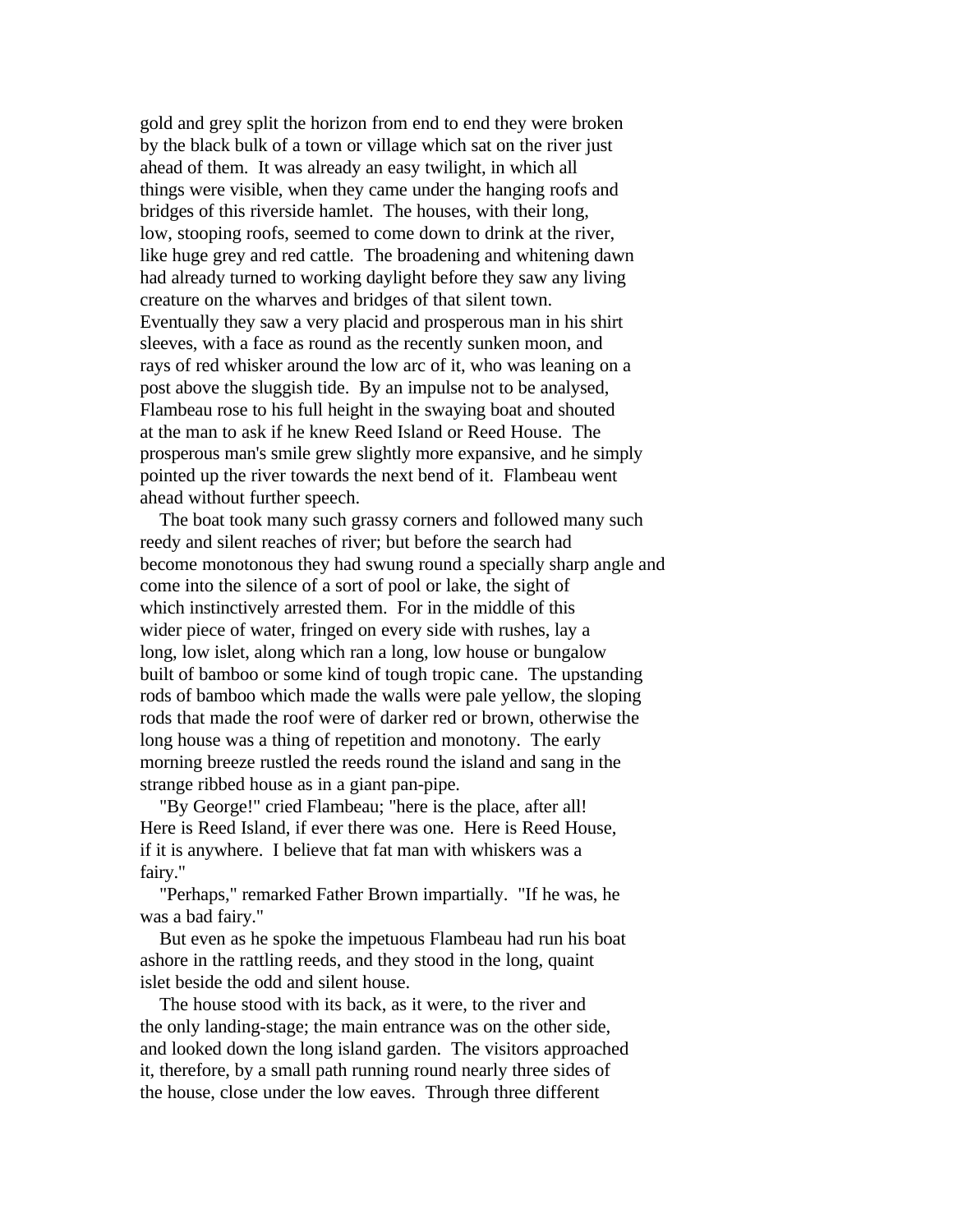windows on three different sides they looked in on the same long, well-lit room, panelled in light wood, with a large number of looking-glasses, and laid out as for an elegant lunch. The front door, when they came round to it at last, was flanked by two turquoise-blue flower pots. It was opened by a butler of the drearier type--long, lean, grey and listless--who murmured that Prince Saradine was from home at present, but was expected hourly; the house being kept ready for him and his guests. The exhibition of the card with the scrawl of green ink awoke a flicker of life in the parchment face of the depressed retainer, and it was with a certain shaky courtesy that he suggested that the strangers should remain. "His Highness may be here any minute," he said, "and would be distressed to have just missed any gentleman he had invited. We have orders always to keep a little cold lunch for him and his friends, and I am sure he would wish it to be offered."

 Moved with curiosity to this minor adventure, Flambeau assented gracefully, and followed the old man, who ushered him ceremoniously into the long, lightly panelled room. There was nothing very notable about it, except the rather unusual alternation of many long, low windows with many long, low oblongs of looking-glass, which gave a singular air of lightness and unsubstantialness to the place. It was somehow like lunching out of doors. One or two pictures of a quiet kind hung in the corners, one a large grey photograph of a very young man in uniform, another a red chalk sketch of two long-haired boys. Asked by Flambeau whether the soldierly person was the prince, the butler answered shortly in the negative; it was the prince's younger brother, Captain Stephen Saradine, he said. And with that the old man seemed to dry up suddenly and lose all taste for conversation.

 After lunch had tailed off with exquisite coffee and liqueurs, the guests were introduced to the garden, the library, and the housekeeper--a dark, handsome lady, of no little majesty, and rather like a plutonic Madonna. It appeared that she and the butler were the only survivors of the prince's original foreign menage the other servants now in the house being new and collected in Norfolk by the housekeeper. This latter lady went by the name of Mrs. Anthony, but she spoke with a slight Italian accent, and Flambeau did not doubt that Anthony was a Norfolk version of some more Latin name. Mr. Paul, the butler, also had a faintly foreign air, but he was in tongue and training English, as are many of the most polished men-servants of the cosmopolitan nobility.

 Pretty and unique as it was, the place had about it a curious luminous sadness. Hours passed in it like days. The long, well-windowed rooms were full of daylight, but it seemed a dead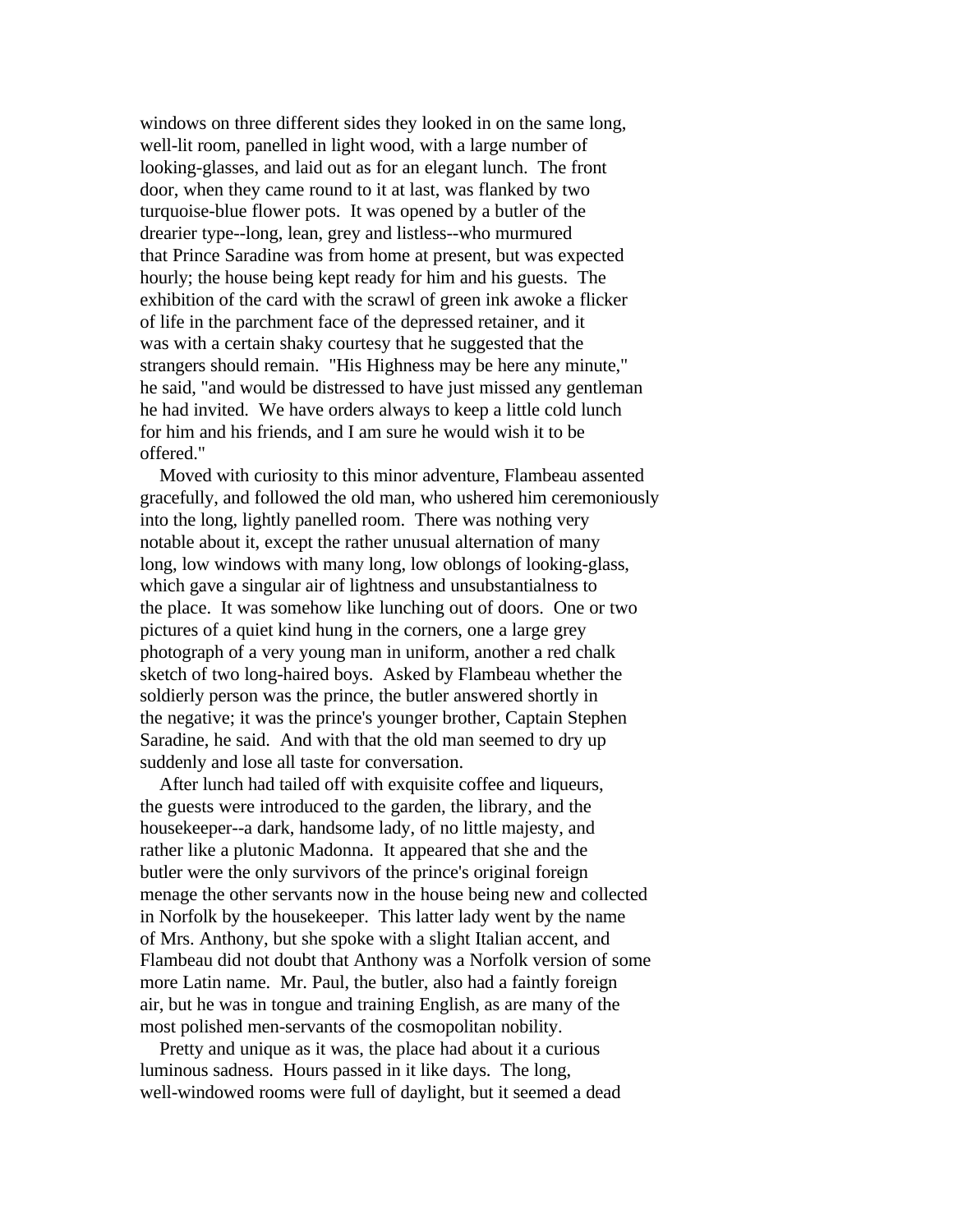daylight. And through all other incidental noises, the sound of talk, the clink of glasses, or the passing feet of servants, they could hear on all sides of the house the melancholy noise of the river.

 "We have taken a wrong turning, and come to a wrong place," said Father Brown, looking out of the window at the grey-green sedges and the silver flood. "Never mind; one can sometimes do good by being the right person in the wrong place."

 Father Brown, though commonly a silent, was an oddly sympathetic little man, and in those few but endless hours he unconsciously sank deeper into the secrets of Reed House than his professional friend. He had that knack of friendly silence which is so essential to gossip; and saying scarcely a word, he probably obtained from his new acquaintances all that in any case they would have told. The butler indeed was naturally uncommunicative. He betrayed a sullen and almost animal affection for his master; who, he said, had been very badly treated. The chief offender seemed to be his highness's brother, whose name alone would lengthen the old man's lantern jaws and pucker his parrot nose into a sneer. Captain Stephen was a ne'er-do-weel, apparently, and had drained his benevolent brother of hundreds and thousands; forced him to fly from fashionable life and live quietly in this retreat. That was all Paul, the butler, would say, and Paul was obviously a partisan.

 The Italian housekeeper was somewhat more communicative, being, as Brown fancied, somewhat less content. Her tone about her master was faintly acid; though not without a certain awe. Flambeau and his friend were standing in the room of the looking-glasses examining the red sketch of the two boys, when the housekeeper swept in swiftly on some domestic errand. It was a peculiarity of this glittering, glass-panelled place that anyone entering was reflected in four or five mirrors at once; and Father Brown, without turning round, stopped in the middle of a sentence of family criticism. But Flambeau, who had his face close up to the picture, was already saying in a loud voice, "The brothers Saradine, I suppose. They both look innocent enough. It would be hard to say which is the good brother and which the bad." Then, realising the lady's presence, he turned the conversation with some triviality, and strolled out into the garden. But Father Brown still gazed steadily at the red crayon sketch; and Mrs. Anthony still gazed steadily at Father Brown.

 She had large and tragic brown eyes, and her olive face glowed darkly with a curious and painful wonder--as of one doubtful of a stranger's identity or purpose. Whether the little priest's coat and creed touched some southern memories of confession, or whether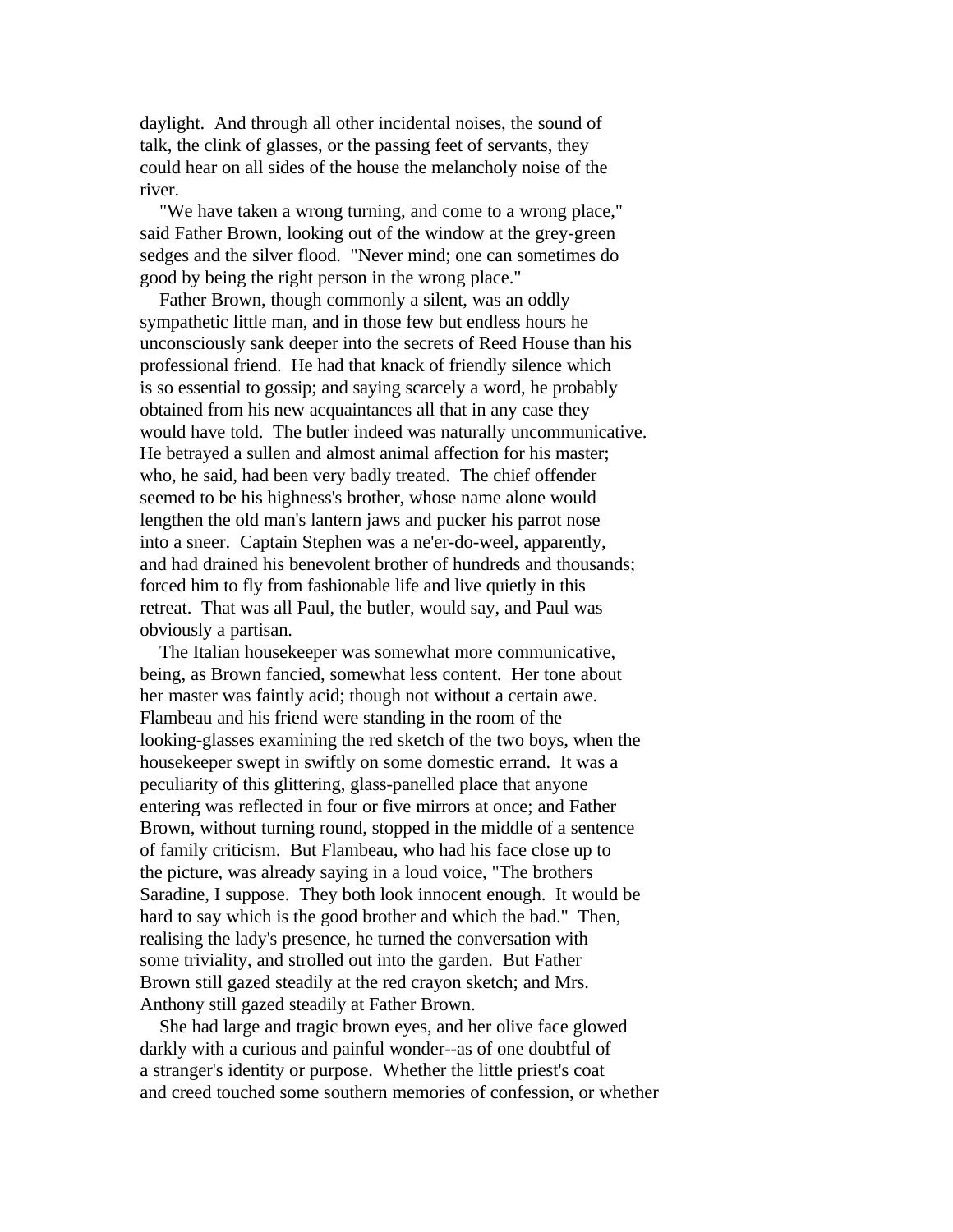she fancied he knew more than he did, she said to him in a low voice as to a fellow plotter, "He is right enough in one way, your friend. He says it would be hard to pick out the good and bad brothers. Oh, it would be hard, it would be mighty hard, to pick out the good one."

 "I don't understand you," said Father Brown, and began to move away.

 The woman took a step nearer to him, with thunderous brows and a sort of savage stoop, like a bull lowering his horns.

 "There isn't a good one," she hissed. "There was badness enough in the captain taking all that money, but I don't think there was much goodness in the prince giving it. The captain's not the only one with something against him."

 A light dawned on the cleric's averted face, and his mouth formed silently the word "blackmail." Even as he did so the woman turned an abrupt white face over her shoulder and almost fell. The door had opened soundlessly and the pale Paul stood like a ghost in the doorway. By the weird trick of the reflecting walls, it seemed as if five Pauls had entered by five doors simultaneously.

"His Highness," he said, "has just arrived."

 In the same flash the figure of a man had passed outside the first window, crossing the sunlit pane like a lighted stage. An instant later he passed at the second window and the many mirrors repainted in successive frames the same eagle profile and marching figure. He was erect and alert, but his hair was white and his complexion of an odd ivory yellow. He had that short, curved Roman nose which generally goes with long, lean cheeks and chin, but these were partly masked by moustache and imperial. The moustache was much darker than the beard, giving an effect slightly theatrical, and he was dressed up to the same dashing part, having a white top hat, an orchid in his coat, a yellow waistcoat and yellow gloves which he flapped and swung as he walked. When he came round to the front door they heard the stiff Paul open it, and heard the new arrival say cheerfully, "Well, you see I have come." The stiff Mr. Paul bowed and answered in his inaudible manner; for a few minutes their conversation could not be heard. Then the butler said, "Everything is at your disposal"; and the glove-flapping Prince Saradine came gaily into the room to greet them. They beheld once more that spectral scene--five princes entering a room with five doors.

 The prince put the white hat and yellow gloves on the table and offered his hand quite cordially.

 "Delighted to see you here, Mr. Flambeau," he said. "Knowing you very well by reputation, if that's not an indiscreet remark."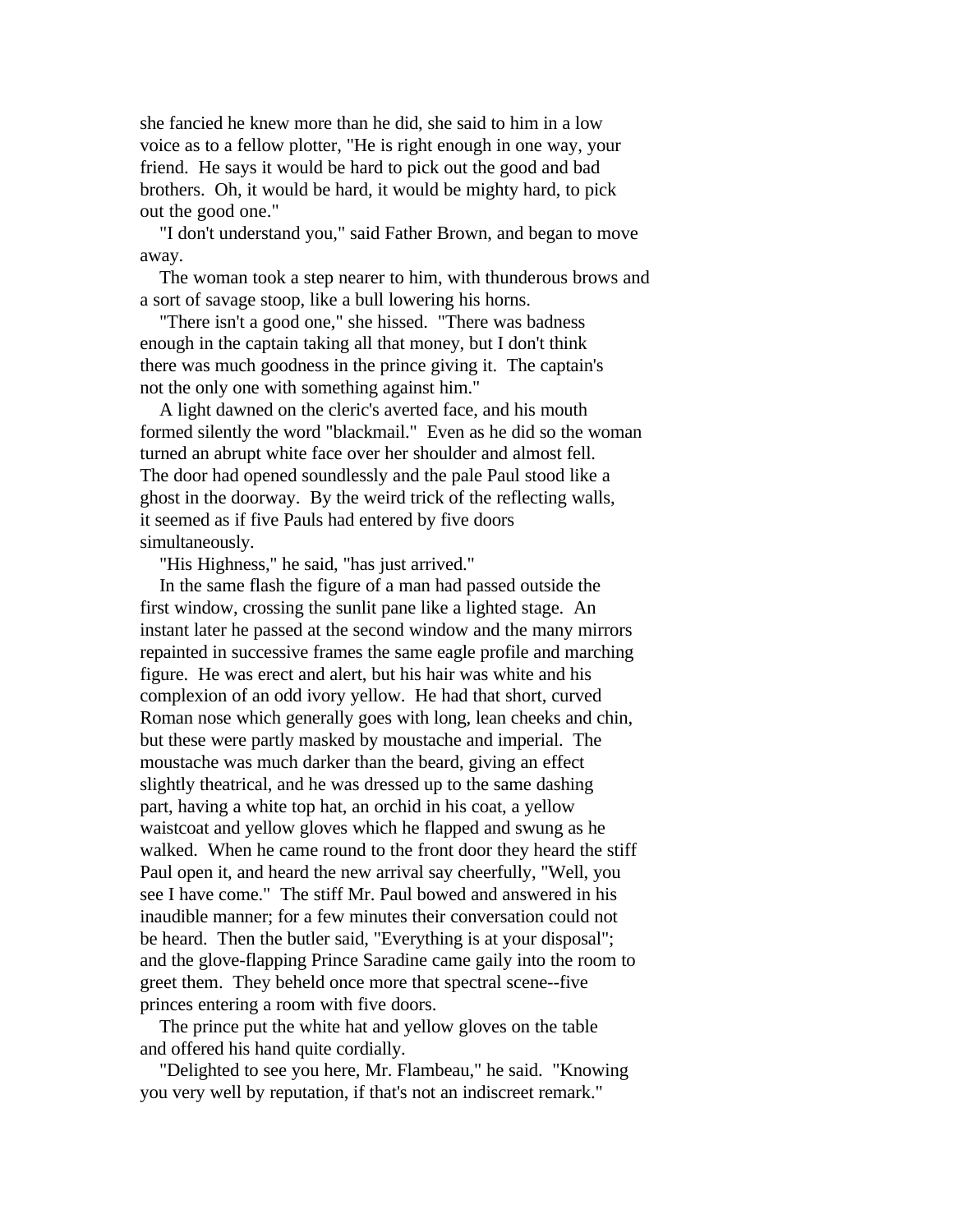"Not at all," answered Flambeau, laughing. "I am not sensitive. Very few reputations are gained by unsullied virtue."

 The prince flashed a sharp look at him to see if the retort had any personal point; then he laughed also and offered chairs to everyone, including himself.

 "Pleasant little place, this, I think," he said with a detached air. "Not much to do, I fear; but the fishing is really good."

 The priest, who was staring at him with the grave stare of a baby, was haunted by some fancy that escaped definition. He looked at the grey, carefully curled hair, yellow white visage, and slim, somewhat foppish figure. These were not unnatural, though perhaps a shade prononce, like the outfit of a figure behind the footlights. The nameless interest lay in something else, in the very framework of the face; Brown was tormented with a half memory of having seen it somewhere before. The man looked like some old friend of his dressed up. Then he suddenly remembered the mirrors, and put his fancy down to some psychological effect of that multiplication of human masks.

 Prince Saradine distributed his social attentions between his guests with great gaiety and tact. Finding the detective of a sporting turn and eager to employ his holiday, he guided Flambeau and Flambeau's boat down to the best fishing spot in the stream, and was back in his own canoe in twenty minutes to join Father Brown in the library and plunge equally politely into the priest's more philosophic pleasures. He seemed to know a great deal both about the fishing and the books, though of these not the most edifying; he spoke five or six languages, though chiefly the slang of each. He had evidently lived in varied cities and very motley societies, for some of his cheerfullest stories were about gambling hells and opium dens, Australian bushrangers or Italian brigands. Father Brown knew that the once-celebrated Saradine had spent his last few years in almost ceaseless travel, but he had not guessed that the travels were so disreputable or so amusing.

 Indeed, with all his dignity of a man of the world, Prince Saradine radiated to such sensitive observers as the priest, a certain atmosphere of the restless and even the unreliable. His face was fastidious, but his eye was wild; he had little nervous tricks, like a man shaken by drink or drugs, and he neither had, nor professed to have, his hand on the helm of household affairs. All these were left to the two old servants, especially to the butler, who was plainly the central pillar of the house. Mr. Paul, indeed, was not so much a butler as a sort of steward or, even, chamberlain; he dined privately, but with almost as much pomp as his master; he was feared by all the servants; and he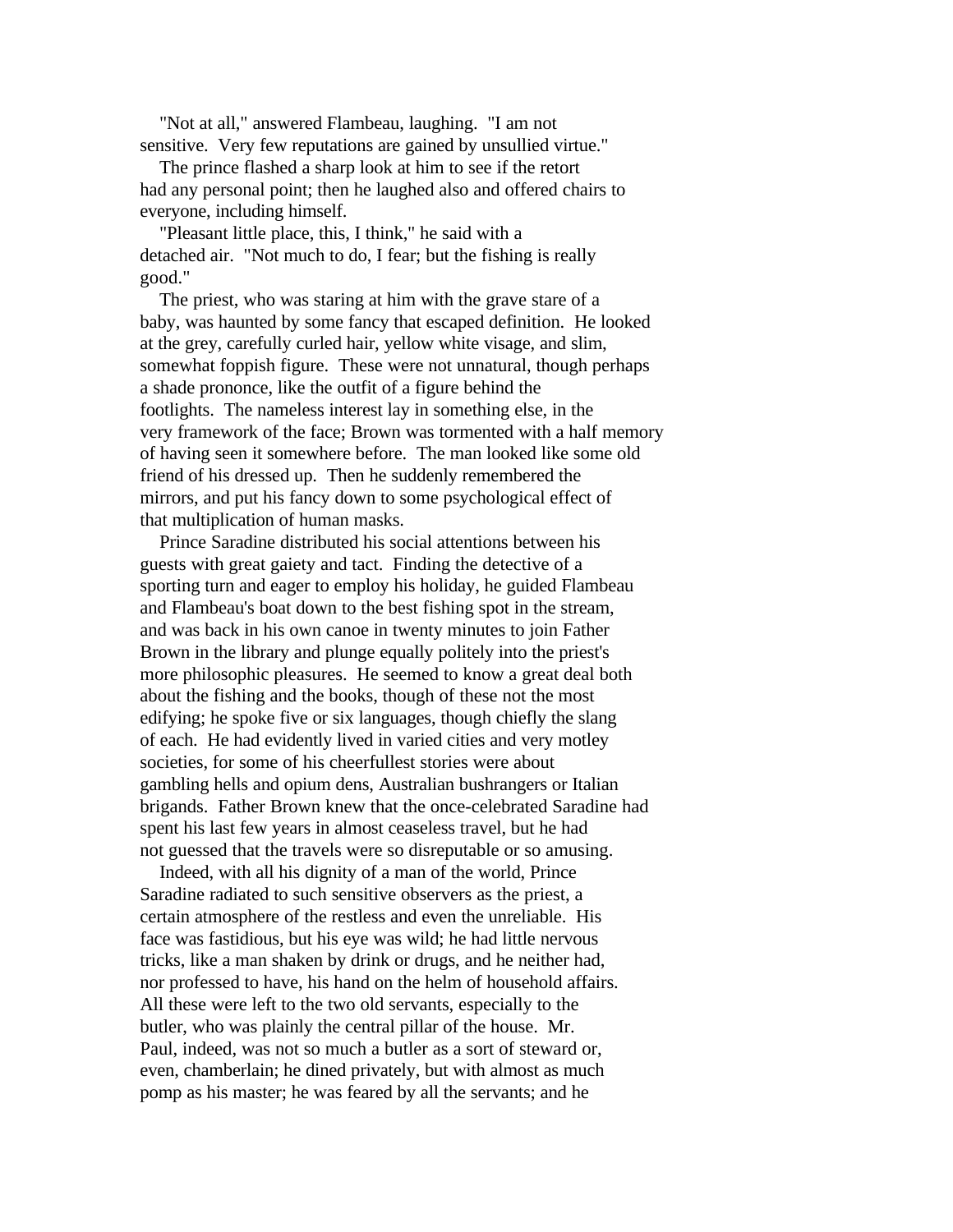consulted with the prince decorously, but somewhat unbendingly- rather as if he were the prince's solicitor. The sombre housekeeper was a mere shadow in comparison; indeed, she seemed to efface herself and wait only on the butler, and Brown heard no more of those volcanic whispers which had half told him of the younger brother who blackmailed the elder. Whether the prince was really being thus bled by the absent captain, he could not be certain, but there was something insecure and secretive about Saradine that made the tale by no means incredible.

 When they went once more into the long hall with the windows and the mirrors, yellow evening was dropping over the waters and the willowy banks; and a bittern sounded in the distance like an elf upon his dwarfish drum. The same singular sentiment of some sad and evil fairyland crossed the priest's mind again like a little grey cloud. "I wish Flambeau were back," he muttered.

 "Do you believe in doom?" asked the restless Prince Saradine suddenly.

"No," answered his guest. "I believe in Doomsday."

 The prince turned from the window and stared at him in a singular manner, his face in shadow against the sunset. "What do you mean?" he asked.

 "I mean that we here are on the wrong side of the tapestry," answered Father Brown. "The things that happen here do not seem to mean anything; they mean something somewhere else. Somewhere else retribution will come on the real offender. Here it often seems to fall on the wrong person."

 The prince made an inexplicable noise like an animal; in his shadowed face the eyes were shining queerly. A new and shrewd thought exploded silently in the other's mind. Was there another meaning in Saradine's blend of brilliancy and abruptness? Was the prince-- Was he perfectly sane? He was repeating, "The wrong person--the wrong person," many more times than was natural in a social exclamation.

 Then Father Brown awoke tardily to a second truth. In the mirrors before him he could see the silent door standing open, and the silent Mr. Paul standing in it, with his usual pallid impassiveness.

 "I thought it better to announce at once," he said, with the same stiff respectfulness as of an old family lawyer, "a boat rowed by six men has come to the landing-stage, and there's a gentleman sitting in the stern."

 "A boat!" repeated the prince; "a gentleman?" and he rose to his feet.

 There was a startled silence punctuated only by the odd noise of the bird in the sedge; and then, before anyone could speak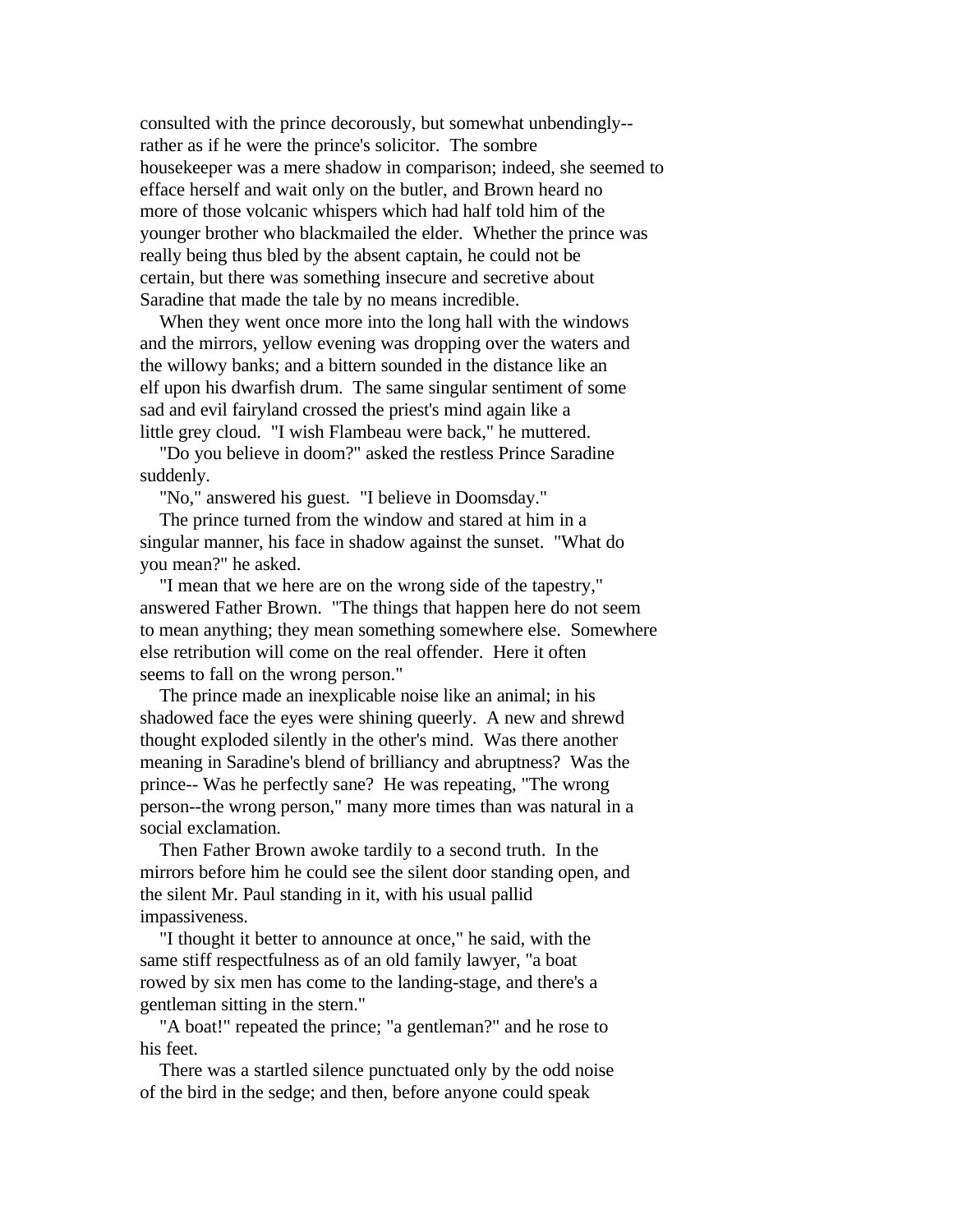again, a new face and figure passed in profile round the three sunlit windows, as the prince had passed an hour or two before. But except for the accident that both outlines were aquiline, they had little in common. Instead of the new white topper of Saradine, was a black one of antiquated or foreign shape; under it was a young and very solemn face, clean shaven, blue about its resolute chin, and carrying a faint suggestion of the young Napoleon. The association was assisted by something old and odd about the whole get-up, as of a man who had never troubled to change the fashions of his fathers. He had a shabby blue frock coat, a red, soldierly looking waistcoat, and a kind of coarse white trousers common among the early Victorians, but strangely incongruous today. From all this old clothes-shop his olive face stood out strangely young and monstrously sincere.

 "The deuce!" said Prince Saradine, and clapping on his white hat he went to the front door himself, flinging it open on the sunset garden.

 By that time the new-comer and his followers were drawn up on the lawn like a small stage army. The six boatmen had pulled the boat well up on shore, and were guarding it almost menacingly, holding their oars erect like spears. They were swarthy men, and some of them wore earrings. But one of them stood forward beside the olive-faced young man in the red waistcoat, and carried a large black case of unfamiliar form.

 "Your name," said the young man, "is Saradine?" Saradine assented rather negligently.

 The new-comer had dull, dog-like brown eyes, as different as possible from the restless and glittering grey eyes of the prince. But once again Father Brown was tortured with a sense of having seen somewhere a replica of the face; and once again he remembered the repetitions of the glass-panelled room, and put down the coincidence to that. "Confound this crystal palace!" he muttered. "One sees everything too many times. It's like a dream."

 "If you are Prince Saradine," said the young man, "I may tell you that my name is Antonelli."

 "Antonelli," repeated the prince languidly. "Somehow I remember the name."

"Permit me to present myself," said the young Italian.

 With his left hand he politely took off his old-fashioned top-hat; with his right he caught Prince Saradine so ringing a crack across the face that the white top hat rolled down the steps and one of the blue flower-pots rocked upon its pedestal.

 The prince, whatever he was, was evidently not a coward; he sprang at his enemy's throat and almost bore him backwards to the grass. But his enemy extricated himself with a singularly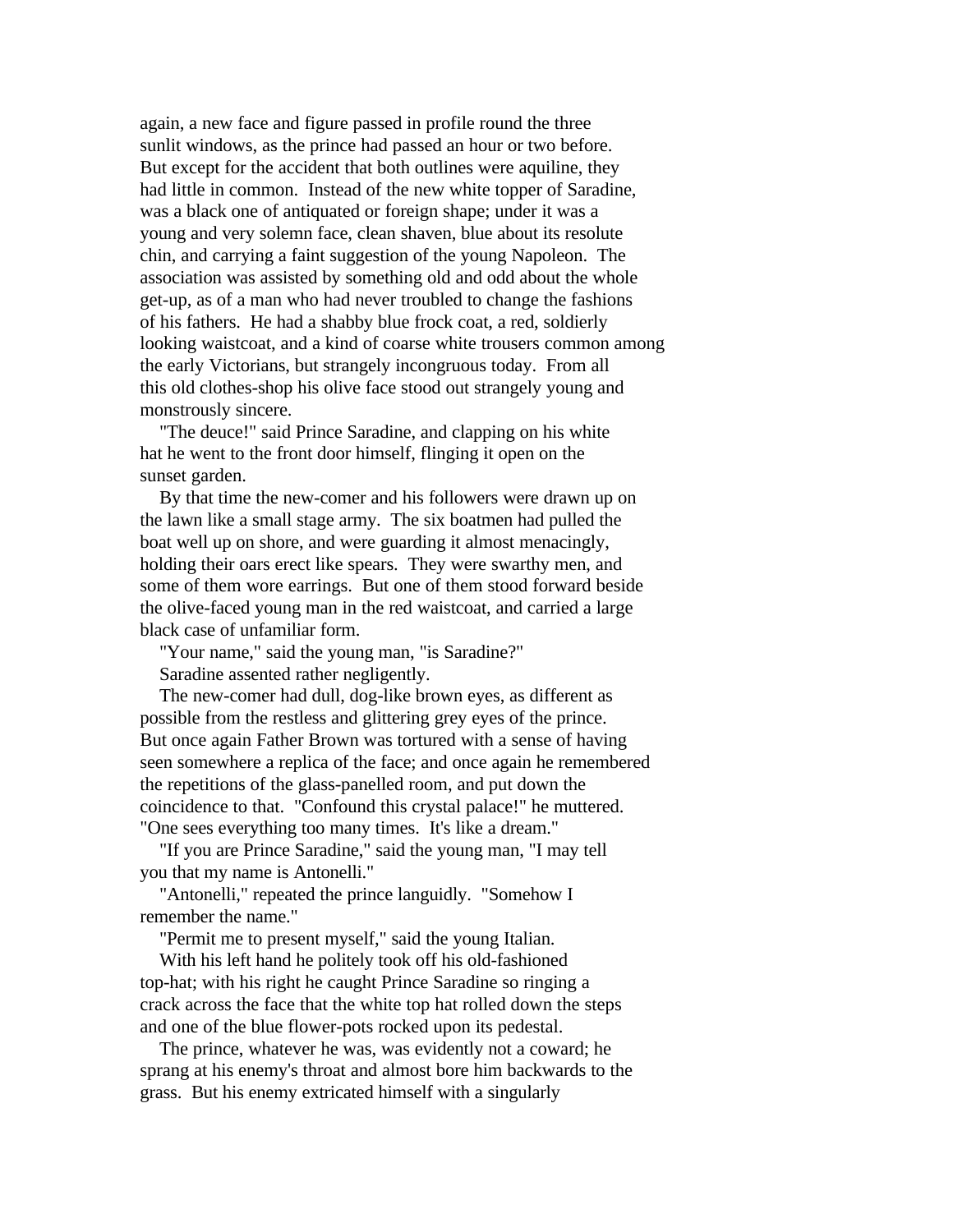inappropriate air of hurried politeness.

 "That is all right," he said, panting and in halting English. "I have insulted. I will give satisfaction. Marco, open the case."

 The man beside him with the earrings and the big black case proceeded to unlock it. He took out of it two long Italian rapiers, with splendid steel hilts and blades, which he planted point downwards in the lawn. The strange young man standing facing the entrance with his yellow and vindictive face, the two swords standing up in the turf like two crosses in a cemetery, and the line of the ranked towers behind, gave it all an odd appearance of being some barbaric court of justice. But everything else was unchanged, so sudden had been the interruption. The sunset gold still glowed on the lawn, and the bittern still boomed as announcing some small but dreadful destiny.

 "Prince Saradine," said the man called Antonelli, "when I was an infant in the cradle you killed my father and stole my mother; my father was the more fortunate. You did not kill him fairly, as I am going to kill you. You and my wicked mother took him driving to a lonely pass in Sicily, flung him down a cliff, and went on your way. I could imitate you if I chose, but imitating you is too vile. I have followed you all over the world, and you have always fled from me. But this is the end of the world--and of you. I have you now, and I give you the chance you never gave my father. Choose one of those swords."

 Prince Saradine, with contracted brows, seemed to hesitate a moment, but his ears were still singing with the blow, and he sprang forward and snatched at one of the hilts. Father Brown had also sprung forward, striving to compose the dispute; but he soon found his personal presence made matters worse. Saradine was a French freemason and a fierce atheist, and a priest moved him by the law of contraries. And for the other man neither priest nor layman moved him at all. This young man with the Bonaparte face and the brown eyes was something far sterner than a puritan--a pagan. He was a simple slayer from the morning of the earth; a man of the stone age--a man of stone.

 One hope remained, the summoning of the household; and Father Brown ran back into the house. He found, however, that all the under servants had been given a holiday ashore by the autocrat Paul, and that only the sombre Mrs. Anthony moved uneasily about the long rooms. But the moment she turned a ghastly face upon him, he resolved one of the riddles of the house of mirrors. The heavy brown eyes of Antonelli were the heavy brown eyes of Mrs. Anthony; and in a flash he saw half the story.

"Your son is outside," he said without wasting words; "either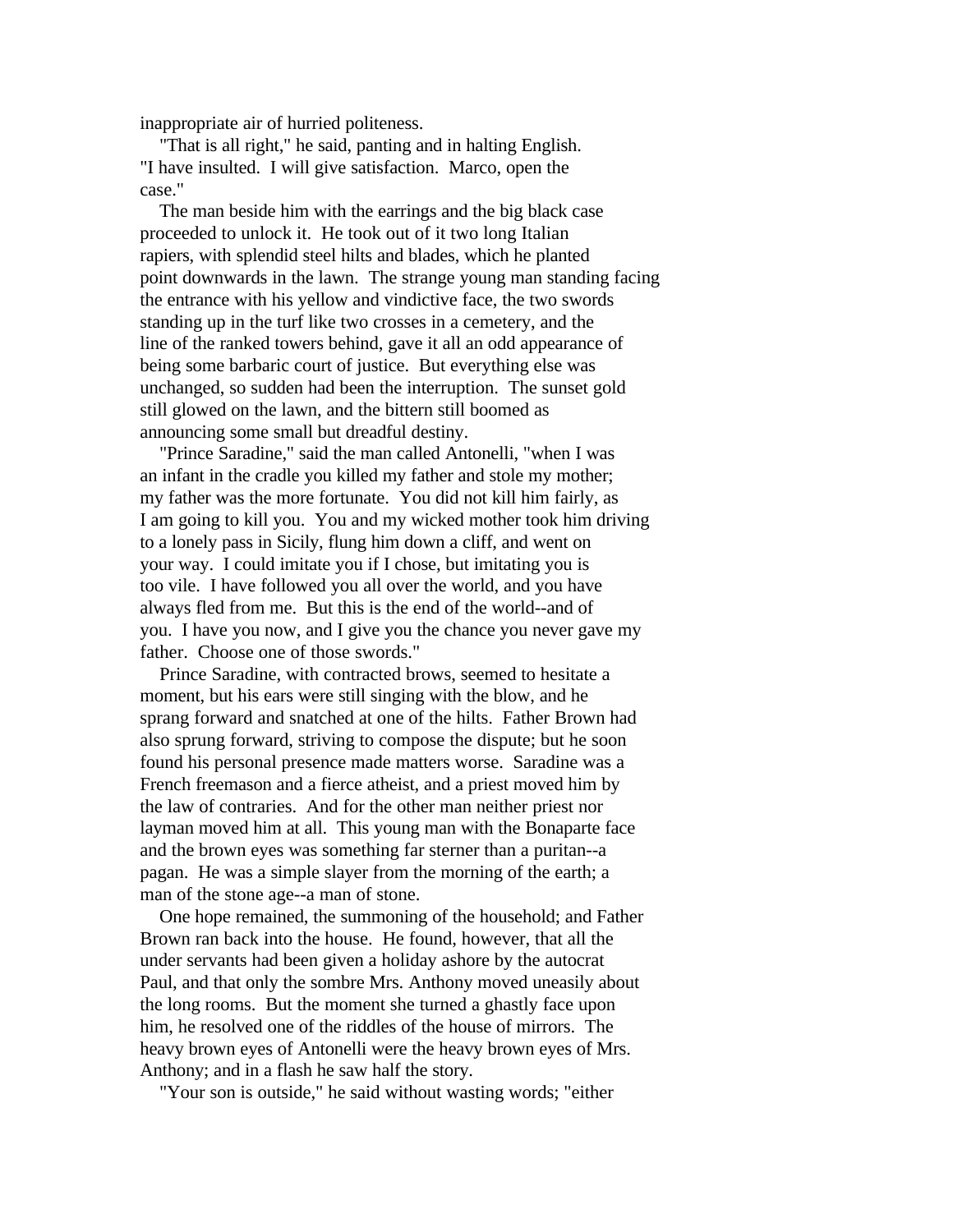he or the prince will be killed. Where is Mr. Paul?"

 "He is at the landing-stage," said the woman faintly. "He is --he is--signalling for help."

 "Mrs. Anthony," said Father Brown seriously, "there is no time for nonsense. My friend has his boat down the river fishing. Your son's boat is guarded by your son's men. There is only this one canoe; what is Mr. Paul doing with it?"

 "Santa Maria! I do not know," she said; and swooned all her length on the matted floor.

 Father Brown lifted her to a sofa, flung a pot of water over her, shouted for help, and then rushed down to the landing-stage of the little island. But the canoe was already in mid-stream, and old Paul was pulling and pushing it up the river with an energy incredible at his years.

 "I will save my master," he cried, his eyes blazing maniacally. "I will save him yet!"

 Father Brown could do nothing but gaze after the boat as it struggled up-stream and pray that the old man might waken the little town in time.

 "A duel is bad enough," he muttered, rubbing up his rough dust-coloured hair, "but there's something wrong about this duel, even as a duel. I feel it in my bones. But what can it be?"

 As he stood staring at the water, a wavering mirror of sunset, he heard from the other end of the island garden a small but unmistakable sound--the cold concussion of steel. He turned his head.

 Away on the farthest cape or headland of the long islet, on a strip of turf beyond the last rank of roses, the duellists had already crossed swords. Evening above them was a dome of virgin gold, and, distant as they were, every detail was picked out. They had cast off their coats, but the yellow waistcoat and white hair of Saradine, the red waistcoat and white trousers of Antonelli, glittered in the level light like the colours of the dancing clockwork dolls. The two swords sparkled from point to pommel like two diamond pins. There was something frightful in the two figures appearing so little and so gay. They looked like two butterflies trying to pin each other to a cork.

 Father Brown ran as hard as he could, his little legs going like a wheel. But when he came to the field of combat he found he was born too late and too early--too late to stop the strife, under the shadow of the grim Sicilians leaning on their oars, and too early to anticipate any disastrous issue of it. For the two men were singularly well matched, the prince using his skill with a sort of cynical confidence, the Sicilian using his with a murderous care. Few finer fencing matches can ever have been seen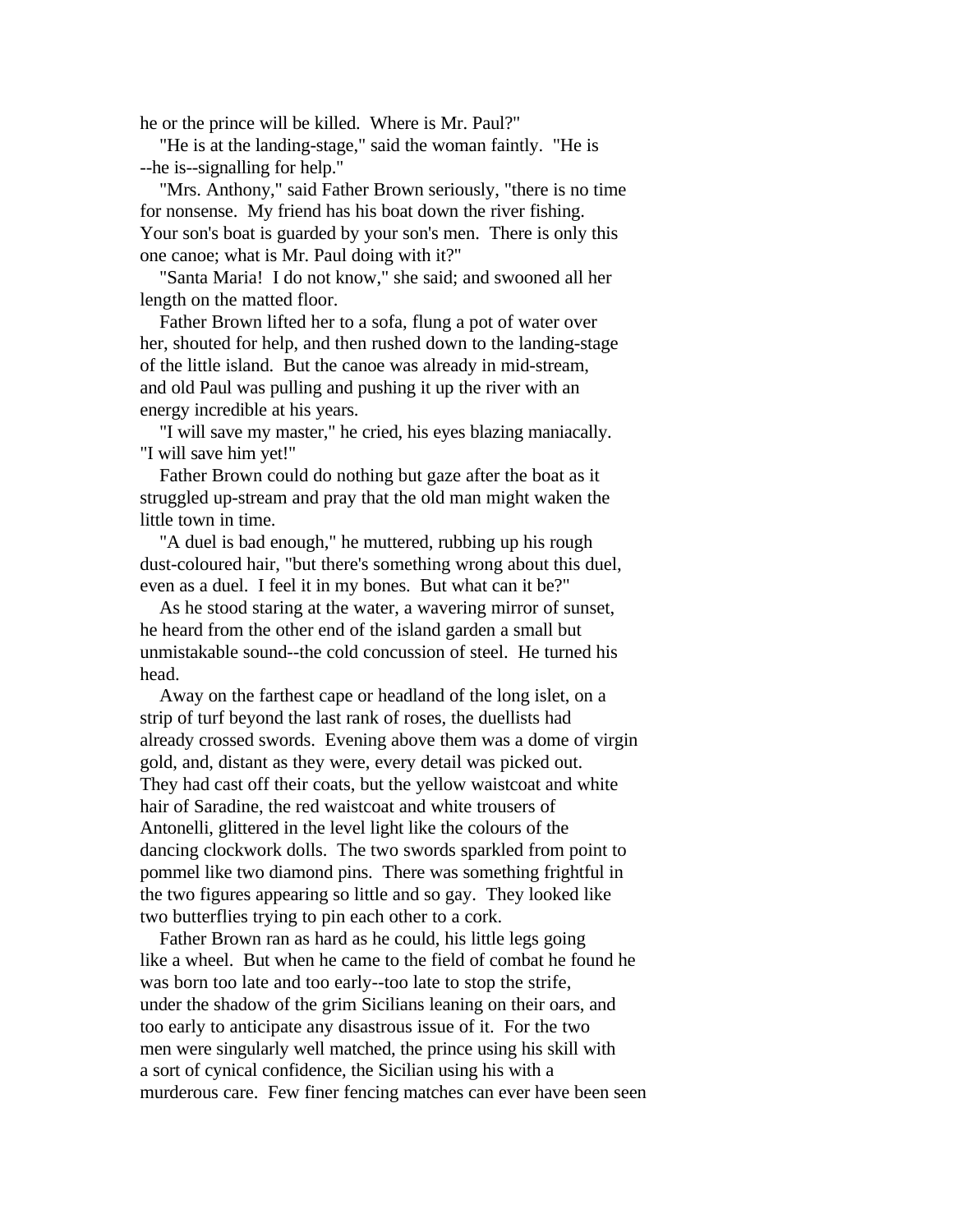in crowded amphitheatres than that which tinkled and sparkled on that forgotten island in the reedy river. The dizzy fight was balanced so long that hope began to revive in the protesting priest; by all common probability Paul must soon come back with the police. It would be some comfort even if Flambeau came back from his fishing, for Flambeau, physically speaking, was worth four other men. But there was no sign of Flambeau, and, what was much queerer, no sign of Paul or the police. No other raft or stick was left to float on; in that lost island in that vast nameless pool, they were cut off as on a rock in the Pacific.

 Almost as he had the thought the ringing of the rapiers quickened to a rattle, the prince's arms flew up, and the point shot out behind between his shoulder-blades. He went over with a great whirling movement, almost like one throwing the half of a boy's cart-wheel. The sword flew from his hand like a shooting star, and dived into the distant river. And he himself sank with so earth-shaking a subsidence that he broke a big rose-tree with his body and shook up into the sky a cloud of red earth--like the smoke of some heathen sacrifice. The Sicilian had made blood-offering to the ghost of his father.

 The priest was instantly on his knees by the corpse; but only to make too sure that it was a corpse. As he was still trying some last hopeless tests he heard for the first time voices from farther up the river, and saw a police boat shoot up to the landing-stage, with constables and other important people, including the excited Paul. The little priest rose with a distinctly dubious grimace.

 "Now, why on earth," he muttered, "why on earth couldn't he have come before?"

 Some seven minutes later the island was occupied by an invasion of townsfolk and police, and the latter had put their hands on the victorious duellist, ritually reminding him that anything he said might be used against him.

 "I shall not say anything," said the monomaniac, with a wonderful and peaceful face. "I shall never say anything more. I am very happy, and I only want to be hanged."

 Then he shut his mouth as they led him away, and it is the strange but certain truth that he never opened it again in this world, except to say "Guilty" at his trial.

 Father Brown had stared at the suddenly crowded garden, the arrest of the man of blood, the carrying away of the corpse after its examination by the doctor, rather as one watches the break-up of some ugly dream; he was motionless, like a man in a nightmare. He gave his name and address as a witness, but declined their offer of a boat to the shore, and remained alone in the island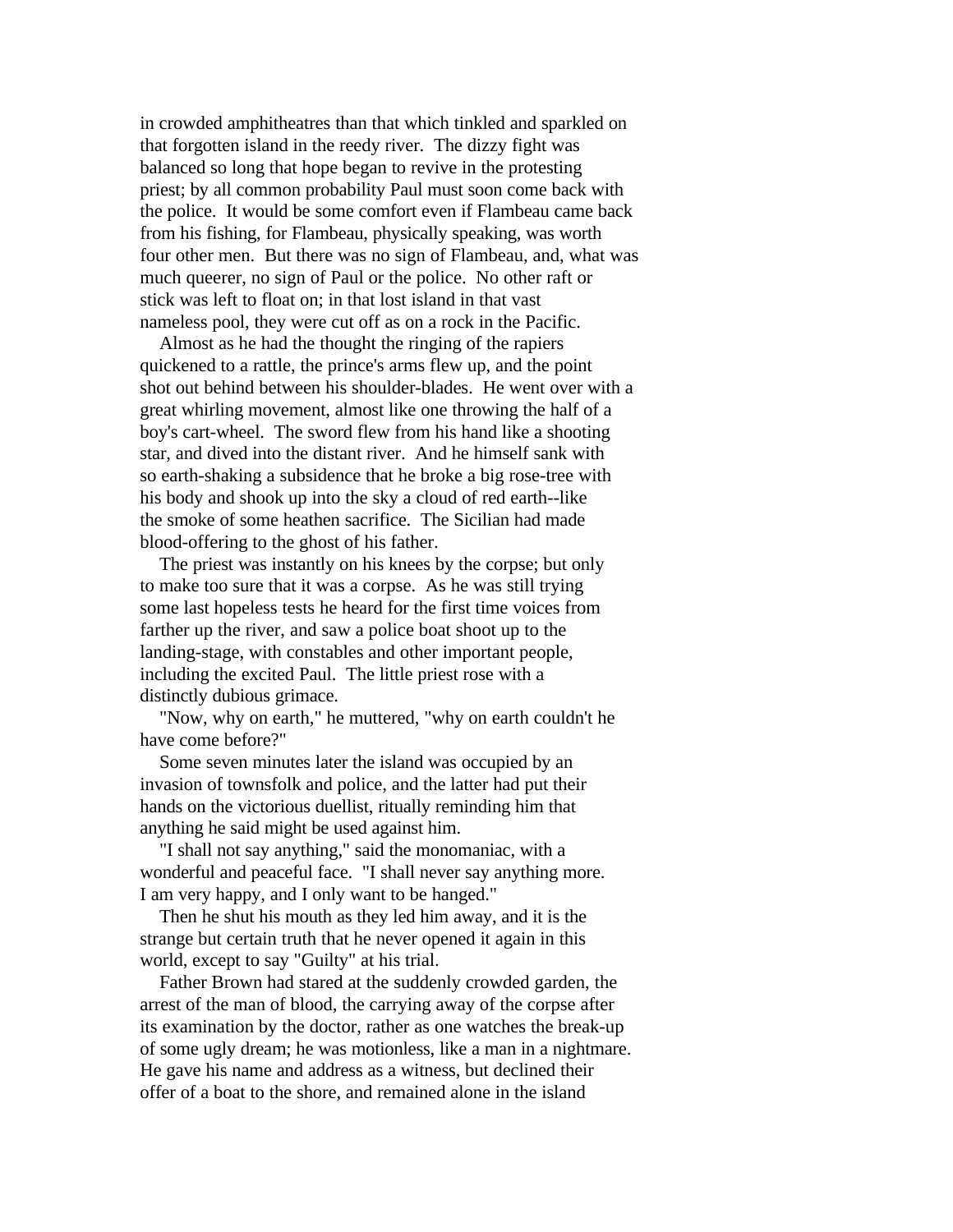garden, gazing at the broken rose bush and the whole green theatre of that swift and inexplicable tragedy. The light died along the river; mist rose in the marshy banks; a few belated birds flitted fitfully across.

 Stuck stubbornly in his sub-consciousness (which was an unusually lively one) was an unspeakable certainty that there was something still unexplained. This sense that had clung to him all day could not be fully explained by his fancy about "looking-glass land." Somehow he had not seen the real story, but some game or masque. And yet people do not get hanged or run through the body for the sake of a charade.

 As he sat on the steps of the landing-stage ruminating he grew conscious of the tall, dark streak of a sail coming silently down the shining river, and sprang to his feet with such a backrush of feeling that he almost wept.

 "Flambeau!" he cried, and shook his friend by both hands again and again, much to the astonishment of that sportsman, as he came on shore with his fishing tackle. "Flambeau," he said, "so you're not killed?"

 "Killed!" repeated the angler in great astonishment. "And why should I be killed?"

 "Oh, because nearly everybody else is," said his companion rather wildly. "Saradine got murdered, and Antonelli wants to be hanged, and his mother's fainted, and I, for one, don't know whether I'm in this world or the next. But, thank God, you're in the same one." And he took the bewildered Flambeau's arm.

 As they turned from the landing-stage they came under the eaves of the low bamboo house, and looked in through one of the windows, as they had done on their first arrival. They beheld a lamp-lit interior well calculated to arrest their eyes. The table in the long dining-room had been laid for dinner when Saradine's destroyer had fallen like a stormbolt on the island. And the dinner was now in placid progress, for Mrs. Anthony sat somewhat sullenly at the foot of the table, while at the head of it was Mr. Paul, the major domo, eating and drinking of the best, his bleared, bluish eyes standing queerly out of his face, his gaunt countenance inscrutable, but by no means devoid of satisfaction.

 With a gesture of powerful impatience, Flambeau rattled at the window, wrenched it open, and put an indignant head into the lamp-lit room.

 "Well," he cried. "I can understand you may need some refreshment, but really to steal your master's dinner while he lies murdered in the garden--"

 "I have stolen a great many things in a long and pleasant life," replied the strange old gentleman placidly; "this dinner is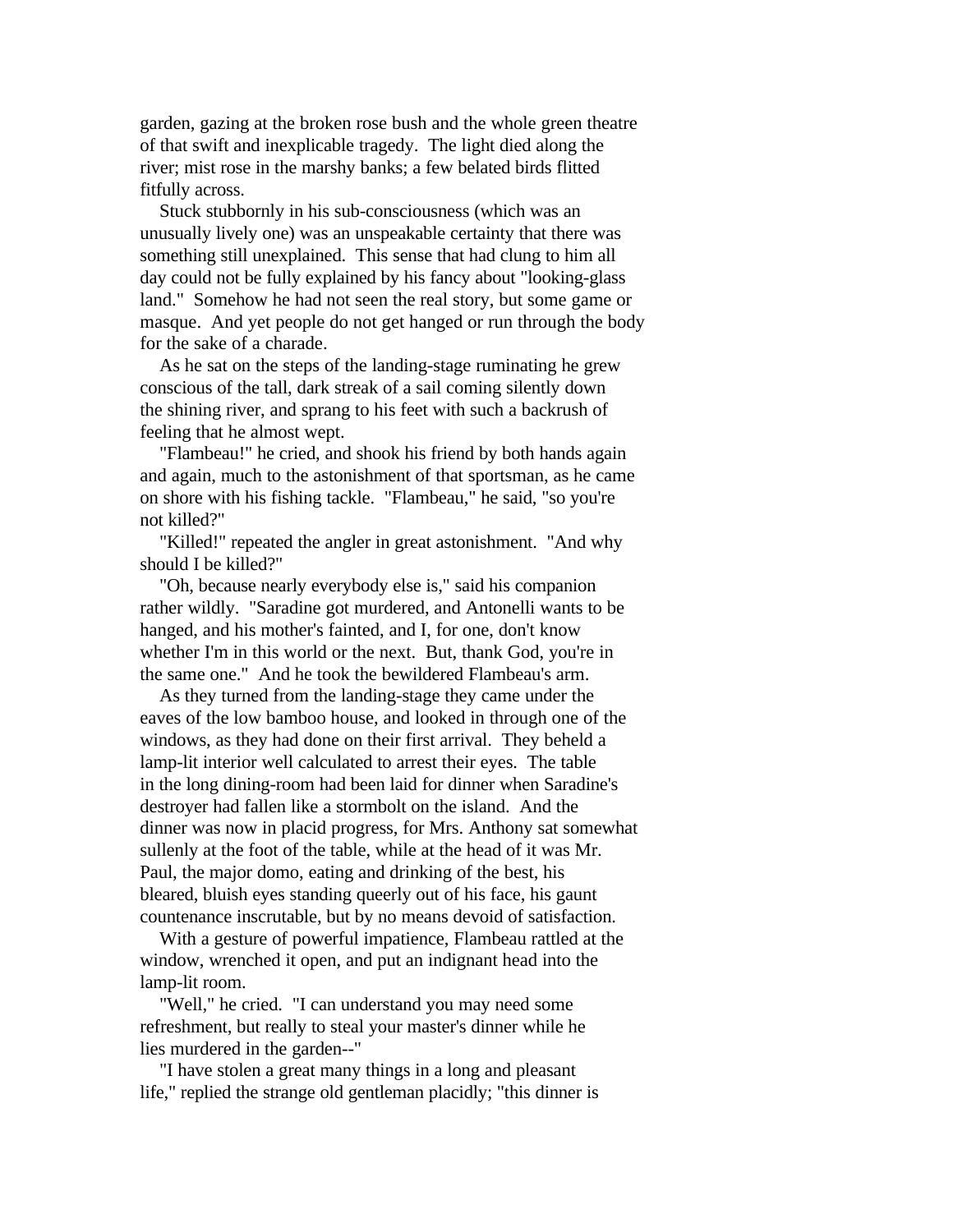one of the few things I have not stolen. This dinner and this house and garden happen to belong to me."

 A thought flashed across Flambeau's face. "You mean to say," he began, "that the will of Prince Saradine--"

 "I am Prince Saradine," said the old man, munching a salted almond.

 Father Brown, who was looking at the birds outside, jumped as if he were shot, and put in at the window a pale face like a turnip.

"You are what?" he repeated in a shrill voice.

 "Paul, Prince Saradine, A vos ordres," said the venerable person politely, lifting a glass of sherry. "I live here very quietly, being a domestic kind of fellow; and for the sake of modesty I am called Mr. Paul, to distinguish me from my unfortunate brother Mr. Stephen. He died, I hear, recently--in the garden. Of course, it is not my fault if enemies pursue him to this place. It is owing to the regrettable irregularity of his life. He was not a domestic character."

 He relapsed into silence, and continued to gaze at the opposite wall just above the bowed and sombre head of the woman. They saw plainly the family likeness that had haunted them in the dead man. Then his old shoulders began to heave and shake a little, as if he were choking, but his face did not alter.

"My God!" cried Flambeau after a pause, "he's laughing!"

 "Come away," said Father Brown, who was quite white. "Come away from this house of hell. Let us get into an honest boat again."

 Night had sunk on rushes and river by the time they had pushed off from the island, and they went down-stream in the dark, warming themselves with two big cigars that glowed like crimson ships' lanterns. Father Brown took his cigar out of his mouth and said:

 "I suppose you can guess the whole story now? After all, it's a primitive story. A man had two enemies. He was a wise man. And so he discovered that two enemies are better than one."

"I do not follow that," answered Flambeau.

 "Oh, it's really simple," rejoined his friend. "Simple, though anything but innocent. Both the Saradines were scamps, but the prince, the elder, was the sort of scamp that gets to the top, and the younger, the captain, was the sort that sinks to the bottom. This squalid officer fell from beggar to blackmailer, and one ugly day he got his hold upon his brother, the prince. Obviously it was for no light matter, for Prince Paul Saradine was frankly `fast,' and had no reputation to lose as to the mere sins of society. In plain fact, it was a hanging matter, and Stephen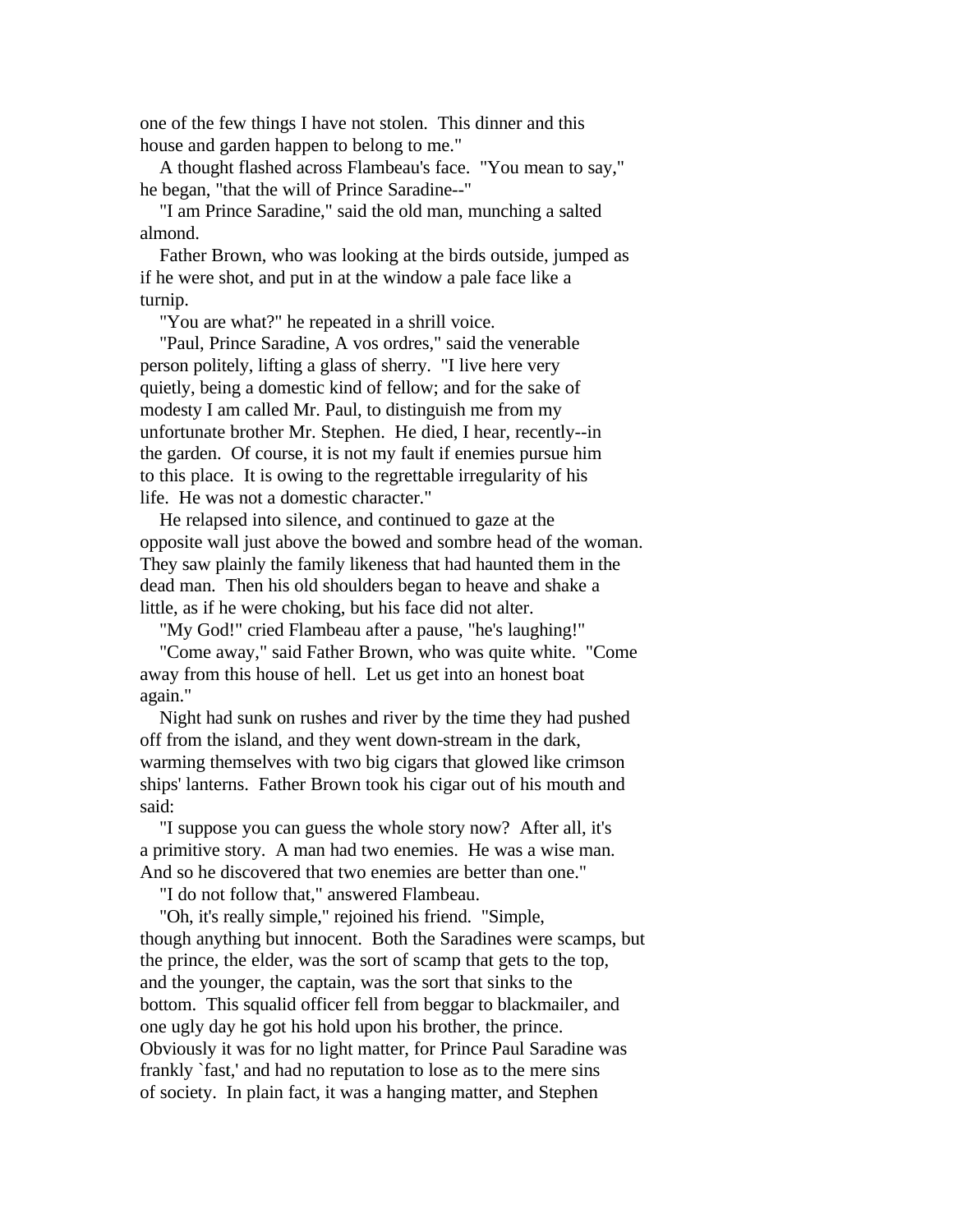literally had a rope round his brother's neck. He had somehow discovered the truth about the Sicilian affair, and could prove that Paul murdered old Antonelli in the mountains. The captain raked in the hush money heavily for ten years, until even the prince's splendid fortune began to look a little foolish.

 "But Prince Saradine bore another burden besides his blood-sucking brother. He knew that the son of Antonelli, a mere child at the time of the murder, had been trained in savage Sicilian loyalty, and lived only to avenge his father, not with the gibbet (for he lacked Stephen's legal proof), but with the old weapons of vendetta. The boy had practised arms with a deadly perfection, and about the time that he was old enough to use them Prince Saradine began, as the society papers said, to travel. The fact is that he began to flee for his life, passing from place to place like a hunted criminal; but with one relentless man upon his trail. That was Prince Paul's position, and by no means a pretty one. The more money he spent on eluding Antonelli the less he had to silence Stephen. The more he gave to silence Stephen the less chance there was of finally escaping Antonelli. Then it was that he showed himself a great man--a genius like Napoleon.

 "Instead of resisting his two antagonists, he surrendered suddenly to both of them. He gave way like a Japanese wrestler, and his foes fell prostrate before him. He gave up the race round the world, and he gave up his address to young Antonelli; then he gave up everything to his brother. He sent Stephen money enough for smart clothes and easy travel, with a letter saying roughly: `This is all I have left. You have cleaned me out. I still have a little house in Norfolk, with servants and a cellar, and if you want more from me you must take that. Come and take possession if you like, and I will live there quietly as your friend or agent or anything.' He knew that the Sicilian had never seen the Saradine brothers save, perhaps, in pictures; he knew they were somewhat alike, both having grey, pointed beards. Then he shaved his own face and waited. The trap worked. The unhappy captain, in his new clothes, entered the house in triumph as a prince, and walked upon the Sicilian's sword.

 "There was one hitch, and it is to the honour of human nature. Evil spirits like Saradine often blunder by never expecting the virtues of mankind. He took it for granted that the Italian's blow, when it came, would be dark, violent and nameless, like the blow it avenged; that the victim would be knifed at night, or shot from behind a hedge, and so die without speech. It was a bad minute for Prince Paul when Antonelli's chivalry proposed a formal duel, with all its possible explanations. It was then that I found him putting off in his boat with wild eyes. He was fleeing,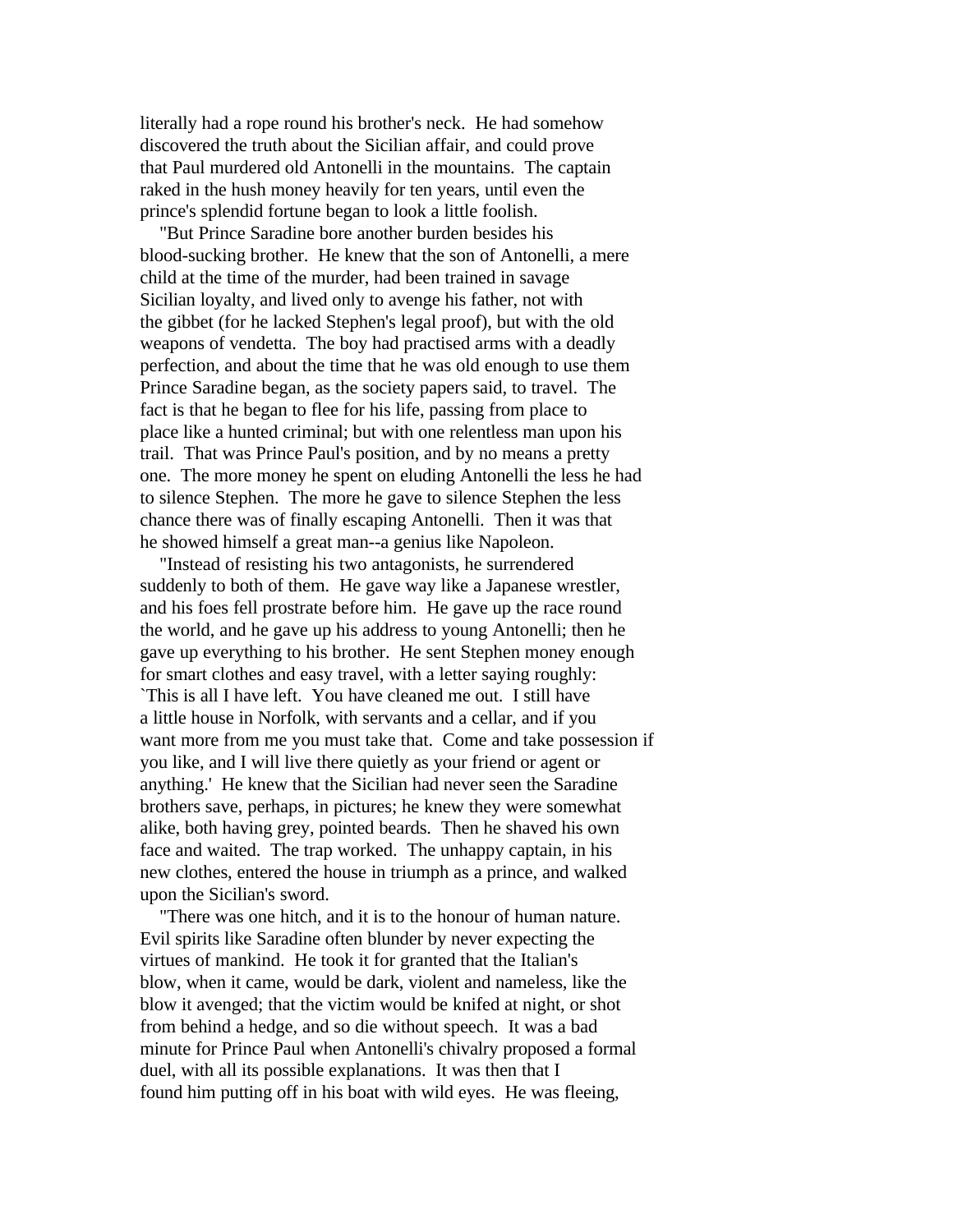bareheaded, in an open boat before Antonelli should learn who he was.

 "But, however agitated, he was not hopeless. He knew the adventurer and he knew the fanatic. It was quite probable that Stephen, the adventurer, would hold his tongue, through his mere histrionic pleasure in playing a part, his lust for clinging to his new cosy quarters, his rascal's trust in luck, and his fine fencing. It was certain that Antonelli, the fanatic, would hold his tongue, and be hanged without telling tales of his family. Paul hung about on the river till he knew the fight was over. Then he roused the town, brought the police, saw his two vanquished enemies taken away forever, and sat down smiling to his dinner."

 "Laughing, God help us!" said Flambeau with a strong shudder. "Do they get such ideas from Satan?"

"He got that idea from you," answered the priest.

 "God forbid!" ejaculated Flambeau. "From me! What do you mean!"

 The priest pulled a visiting-card from his pocket and held it up in the faint glow of his cigar; it was scrawled with green ink.

 "Don't you remember his original invitation to you?" he asked, "and the compliment to your criminal exploit? `That trick of yours,' he says, `of getting one detective to arrest the other'? He has just copied your trick. With an enemy on each side of him, he slipped swiftly out of the way and let them collide and kill each other."

 Flambeau tore Prince Saradine's card from the priest's hands and rent it savagely in small pieces.

 "There's the last of that old skull and crossbones," he said as he scattered the pieces upon the dark and disappearing waves of the stream; "but I should think it would poison the fishes."

 The last gleam of white card and green ink was drowned and darkened; a faint and vibrant colour as of morning changed the sky, and the moon behind the grasses grew paler. They drifted in silence.

 "Father," said Flambeau suddenly, "do you think it was all a dream?"

 The priest shook his head, whether in dissent or agnosticism, but remained mute. A smell of hawthorn and of orchards came to them through the darkness, telling them that a wind was awake; the next moment it swayed their little boat and swelled their sail, and carried them onward down the winding river to happier places and the homes of harmless men.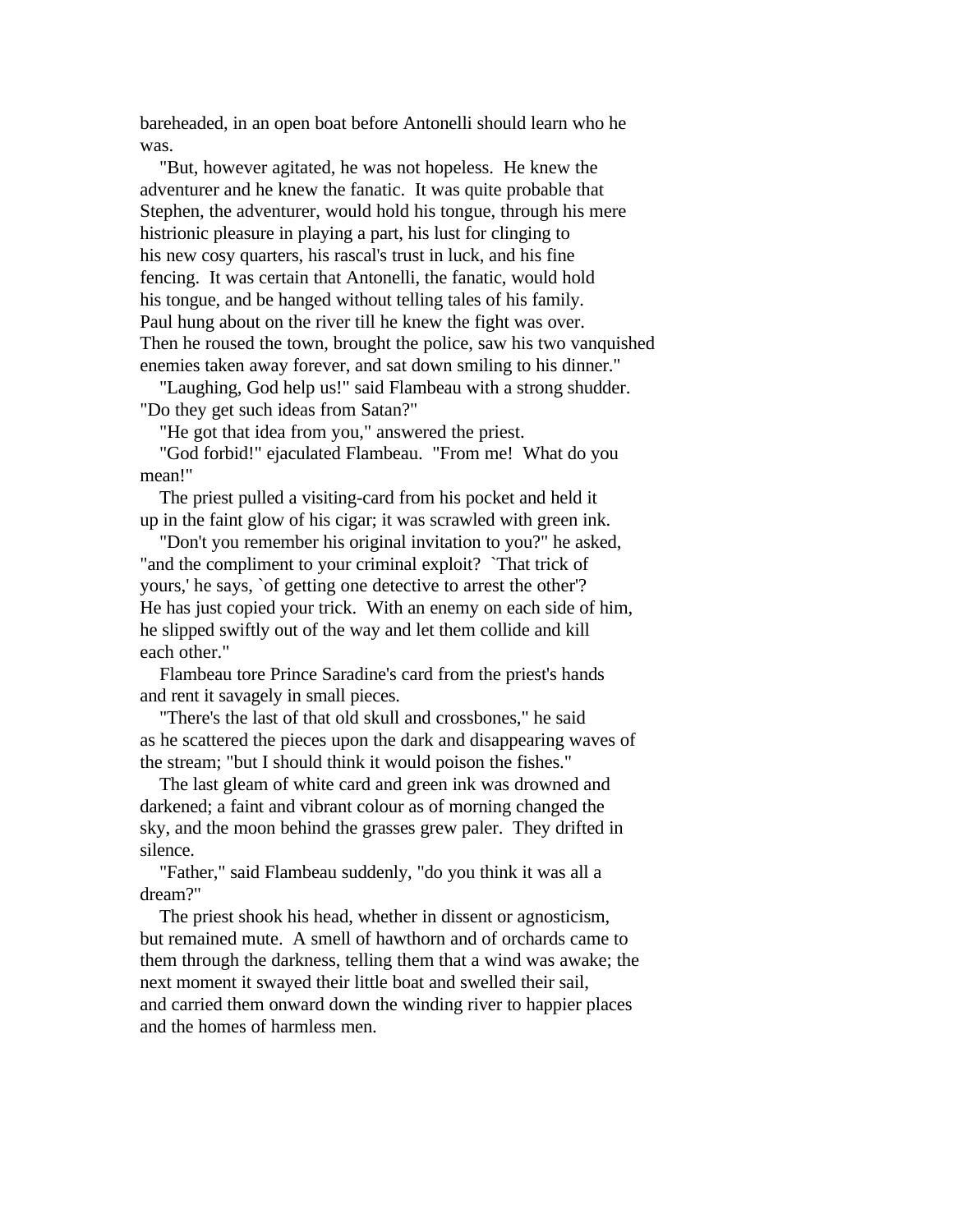## The Hammer of God

The little village of Bohun Beacon was perched on a hill so steep that the tall spire of its church seemed only like the peak of a small mountain. At the foot of the church stood a smithy, generally red with fires and always littered with hammers and scraps of iron; opposite to this, over a rude cross of cobbled paths, was "The Blue Boar," the only inn of the place. It was upon this crossway, in the lifting of a leaden and silver daybreak, that two brothers met in the street and spoke; though one was beginning the day and the other finishing it. The Rev. and Hon. Wilfred Bohun was very devout, and was making his way to some austere exercises of prayer or contemplation at dawn. Colonel the Hon. Norman Bohun, his elder brother, was by no means devout, and was sitting in evening dress on the bench outside "The Blue Boar," drinking what the philosophic observer was free to regard either as his last glass on Tuesday or his first on Wednesday. The colonel was not particular.

 The Bohuns were one of the very few aristocratic families really dating from the Middle Ages, and their pennon had actually seen Palestine. But it is a great mistake to suppose that such houses stand high in chivalric tradition. Few except the poor preserve traditions. Aristocrats live not in traditions but in fashions. The Bohuns had been Mohocks under Queen Anne and Mashers under Queen Victoria. But like more than one of the really ancient houses, they had rotted in the last two centuries into mere drunkards and dandy degenerates, till there had even come a whisper of insanity. Certainly there was something hardly human about the colonel's wolfish pursuit of pleasure, and his chronic resolution not to go home till morning had a touch of the hideous clarity of insomnia. He was a tall, fine animal, elderly, but with hair still startlingly yellow. He would have looked merely blonde and leonine, but his blue eyes were sunk so deep in his face that they looked black. They were a little too close together. He had very long yellow moustaches; on each side of them a fold or furrow from nostril to jaw, so that a sneer seemed cut into his face. Over his evening clothes he wore a curious pale yellow coat that looked more like a very light dressing gown than an overcoat, and on the back of his head was stuck an extraordinary broad-brimmed hat of a bright green colour, evidently some oriental curiosity caught up at random. He was proud of appearing in such incongruous attires--proud of the fact that he always made them look congruous.

 His brother the curate had also the yellow hair and the elegance, but he was buttoned up to the chin in black, and his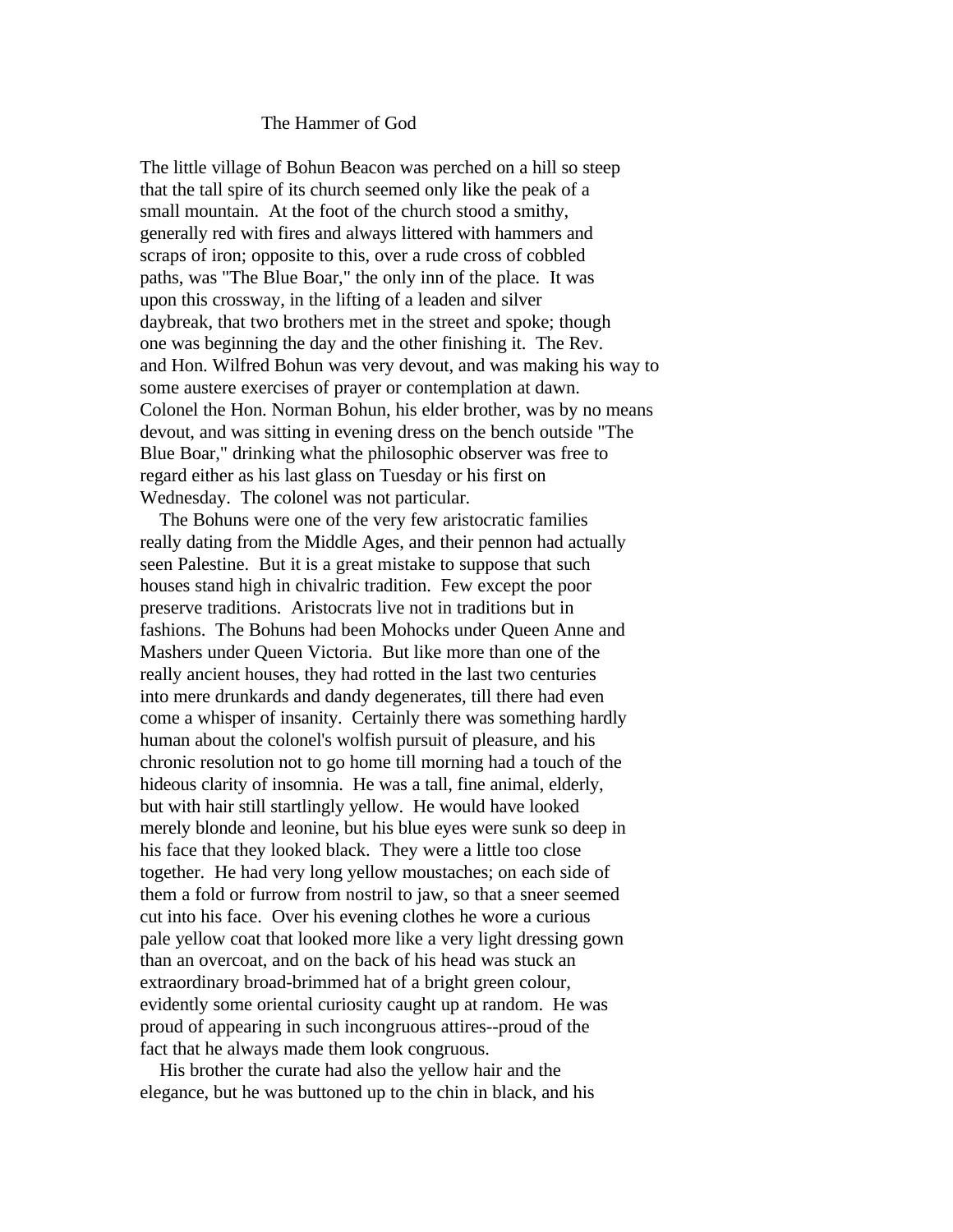face was clean-shaven, cultivated, and a little nervous. He seemed to live for nothing but his religion; but there were some who said (notably the blacksmith, who was a Presbyterian) that it was a love of Gothic architecture rather than of God, and that his haunting of the church like a ghost was only another and purer turn of the almost morbid thirst for beauty which sent his brother raging after women and wine. This charge was doubtful, while the man's practical piety was indubitable. Indeed, the charge was mostly an ignorant misunderstanding of the love of solitude and secret prayer, and was founded on his being often found kneeling, not before the altar, but in peculiar places, in the crypts or gallery, or even in the belfry. He was at the moment about to enter the church through the yard of the smithy, but stopped and frowned a little as he saw his brother's cavernous eyes staring in the same direction. On the hypothesis that the colonel was interested in the church he did not waste any speculations. There only remained the blacksmith's shop, and though the blacksmith was a Puritan and none of his people, Wilfred Bohun had heard some scandals about a beautiful and rather celebrated wife. He flung a suspicious look across the shed, and the colonel stood up laughing to speak to him.

 "Good morning, Wilfred," he said. "Like a good landlord I am watching sleeplessly over my people. I am going to call on the blacksmith."

 Wilfred looked at the ground, and said: "The blacksmith is out. He is over at Greenford."

 "I know," answered the other with silent laughter; "that is why I am calling on him."

 "Norman," said the cleric, with his eye on a pebble in the road, "are you ever afraid of thunderbolts?"

 "What do you mean?" asked the colonel. "Is your hobby meteorology?"

 "I mean," said Wilfred, without looking up, "do you ever think that God might strike you in the street?"

 "I beg your pardon," said the colonel; "I see your hobby is folk-lore."

 "I know your hobby is blasphemy," retorted the religious man, stung in the one live place of his nature. "But if you do not fear God, you have good reason to fear man."

The elder raised his eyebrows politely. "Fear man?" he said.

 "Barnes the blacksmith is the biggest and strongest man for forty miles round," said the clergyman sternly. "I know you are no coward or weakling, but he could throw you over the wall."

 This struck home, being true, and the lowering line by mouth and nostril darkened and deepened. For a moment he stood with the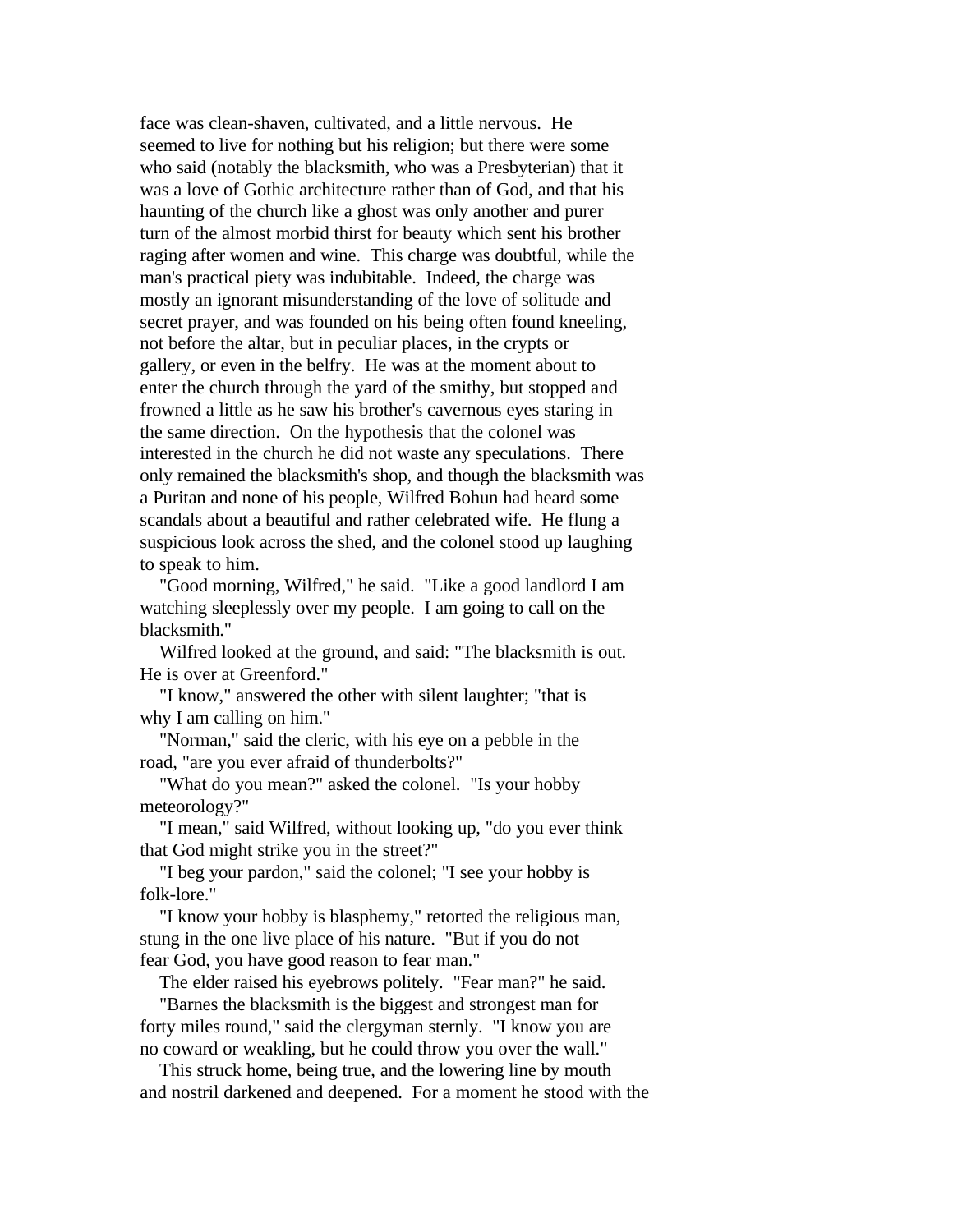heavy sneer on his face. But in an instant Colonel Bohun had recovered his own cruel good humour and laughed, showing two dog-like front teeth under his yellow moustache. "In that case, my dear Wilfred," he said quite carelessly, "it was wise for the last of the Bohuns to come out partially in armour."

 And he took off the queer round hat covered with green, showing that it was lined within with steel. Wilfred recognised it indeed as a light Japanese or Chinese helmet torn down from a trophy that hung in the old family hall.

 "It was the first hat to hand," explained his brother airily; "always the nearest hat--and the nearest woman."

 "The blacksmith is away at Greenford," said Wilfred quietly; "the time of his return is unsettled."

 And with that he turned and went into the church with bowed head, crossing himself like one who wishes to be quit of an unclean spirit. He was anxious to forget such grossness in the cool twilight of his tall Gothic cloisters; but on that morning it was fated that his still round of religious exercises should be everywhere arrested by small shocks. As he entered the church, hitherto always empty at that hour, a kneeling figure rose hastily to its feet and came towards the full daylight of the doorway. When the curate saw it he stood still with surprise. For the early worshipper was none other than the village idiot, a nephew of the blacksmith, one who neither would nor could care for the church or for anything else. He was always called "Mad Joe," and seemed to have no other name; he was a dark, strong, slouching lad, with a heavy white face, dark straight hair, and a mouth always open. As he passed the priest, his moon-calf countenance gave no hint of what he had been doing or thinking of. He had never been known to pray before. What sort of prayers was he saying now? Extraordinary prayers surely.

 Wilfred Bohun stood rooted to the spot long enough to see the idiot go out into the sunshine, and even to see his dissolute brother hail him with a sort of avuncular jocularity. The last thing he saw was the colonel throwing pennies at the open mouth of Joe, with the serious appearance of trying to hit it.

 This ugly sunlit picture of the stupidity and cruelty of the earth sent the ascetic finally to his prayers for purification and new thoughts. He went up to a pew in the gallery, which brought him under a coloured window which he loved and always quieted his spirit; a blue window with an angel carrying lilies. There he began to think less about the half-wit, with his livid face and mouth like a fish. He began to think less of his evil brother, pacing like a lean lion in his horrible hunger. He sank deeper and deeper into those cold and sweet colours of silver blossoms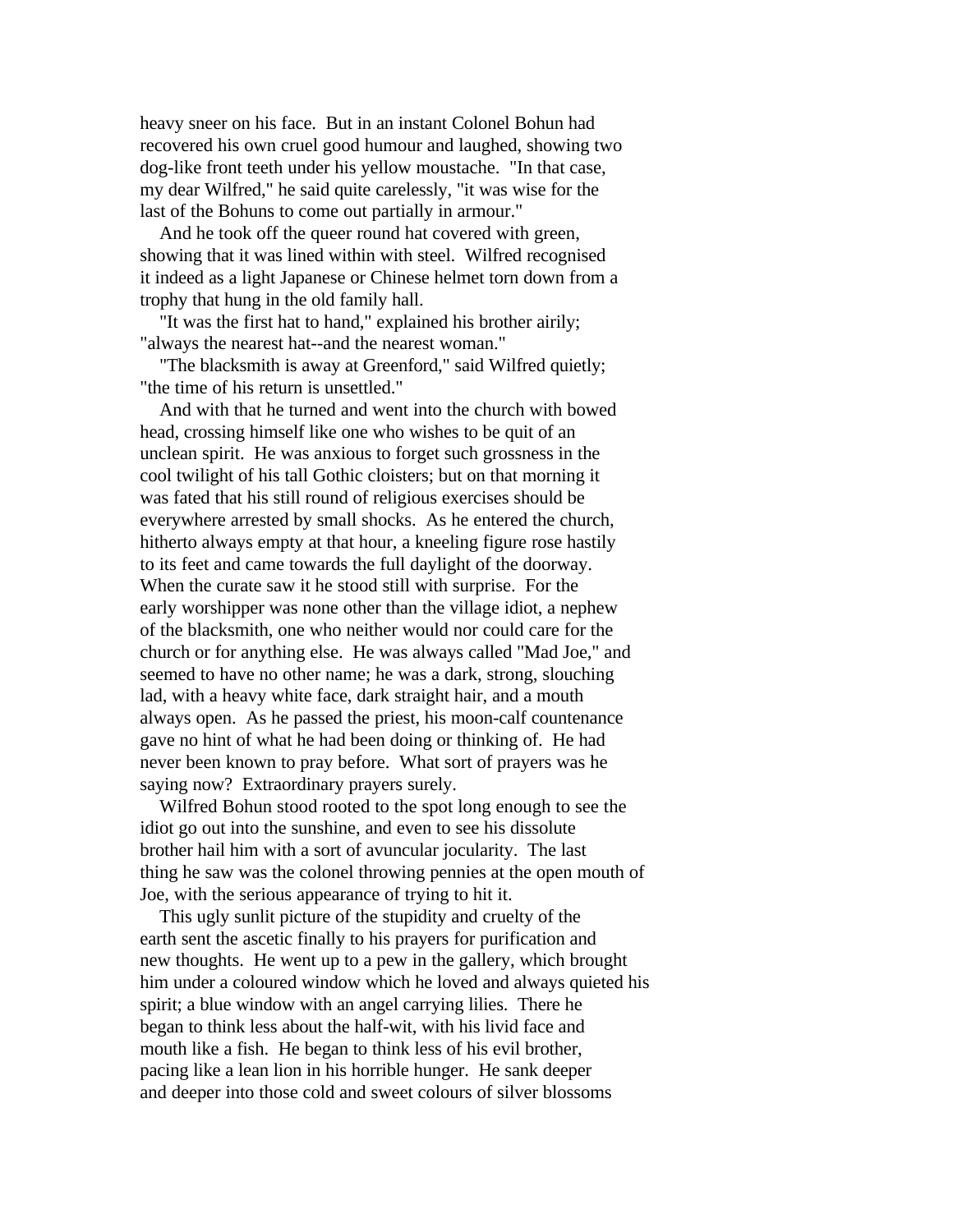and sapphire sky.

 In this place half an hour afterwards he was found by Gibbs, the village cobbler, who had been sent for him in some haste. He got to his feet with promptitude, for he knew that no small matter would have brought Gibbs into such a place at all. The cobbler was, as in many villages, an atheist, and his appearance in church was a shade more extraordinary than Mad Joe's. It was a morning of theological enigmas.

 "What is it?" asked Wilfred Bohun rather stiffly, but putting out a trembling hand for his hat.

 The atheist spoke in a tone that, coming from him, was quite startlingly respectful, and even, as it were, huskily sympathetic.

 "You must excuse me, sir," he said in a hoarse whisper, "but we didn't think it right not to let you know at once. I'm afraid a rather dreadful thing has happened, sir. I'm afraid your brother--"

 Wilfred clenched his frail hands. "What devilry has he done now?" he cried in voluntary passion.

 "Why, sir," said the cobbler, coughing, "I'm afraid he's done nothing, and won't do anything. I'm afraid he's done for. You had really better come down, sir."

 The curate followed the cobbler down a short winding stair which brought them out at an entrance rather higher than the street. Bohun saw the tragedy in one glance, flat underneath him like a plan. In the yard of the smithy were standing five or six men mostly in black, one in an inspector's uniform. They included the doctor, the Presbyterian minister, and the priest from the Roman Catholic chapel, to which the blacksmith's wife belonged. The latter was speaking to her, indeed, very rapidly, in an undertone, as she, a magnificent woman with red-gold hair, was sobbing blindly on a bench. Between these two groups, and just clear of the main heap of hammers, lay a man in evening dress, spread-eagled and flat on his face. From the height above Wilfred could have sworn to every item of his costume and appearance, down to the Bohun rings upon his fingers; but the skull was only a hideous splash, like a star of blackness and blood.

 Wilfred Bohun gave but one glance, and ran down the steps into the yard. The doctor, who was the family physician, saluted him, but he scarcely took any notice. He could only stammer out: "My brother is dead. What does it mean? What is this horrible mystery?" There was an unhappy silence; and then the cobbler, the most outspoken man present, answered: "Plenty of horror, sir," he said; "but not much mystery."

 "What do you mean?" asked Wilfred, with a white face. "It's plain enough," answered Gibbs. "There is only one man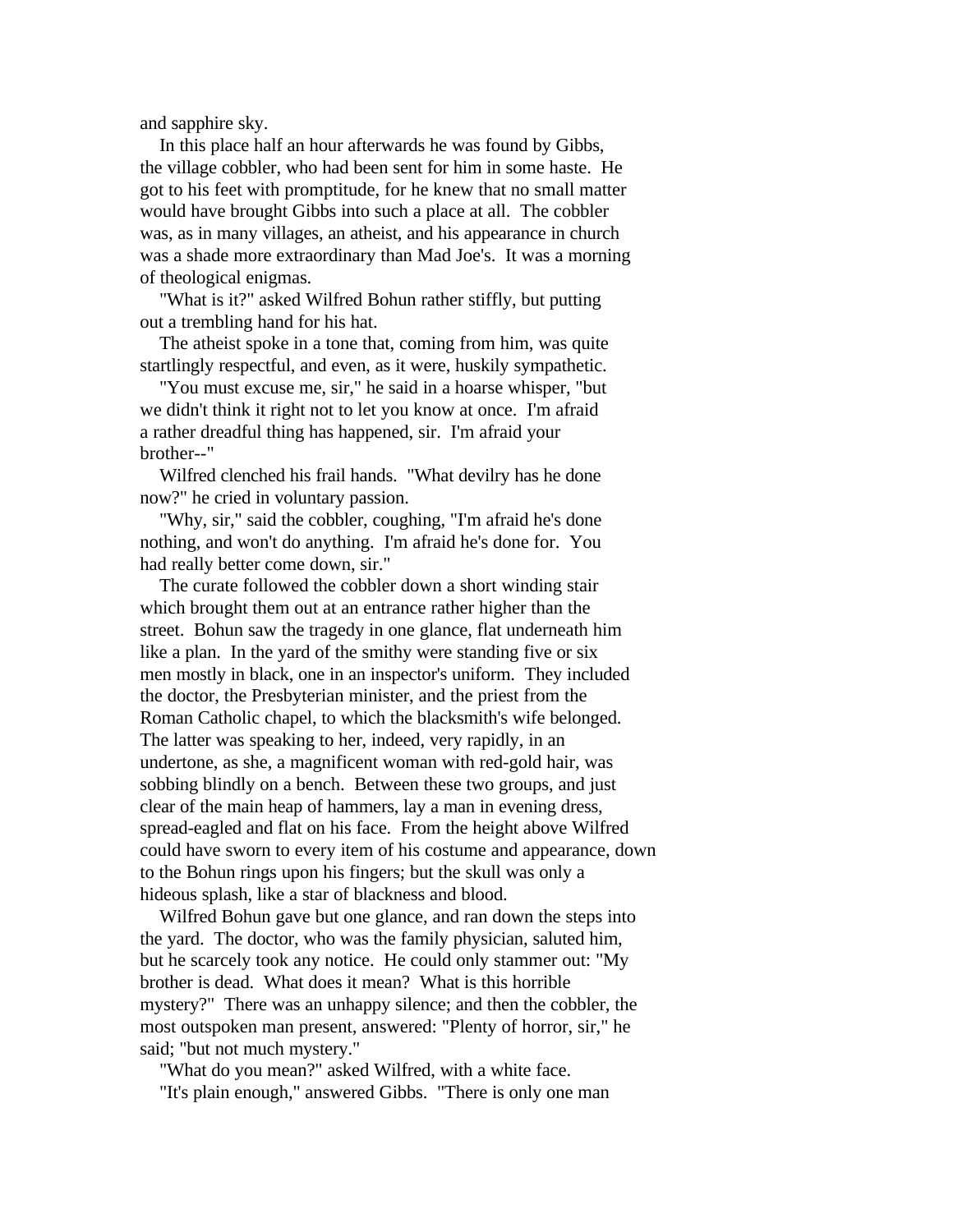for forty miles round that could have struck such a blow as that, and he's the man that had most reason to."

 "We must not prejudge anything," put in the doctor, a tall, black-bearded man, rather nervously; "but it is competent for me to corroborate what Mr. Gibbs says about the nature of the blow, sir; it is an incredible blow. Mr. Gibbs says that only one man in this district could have done it. I should have said myself that nobody could have done it."

 A shudder of superstition went through the slight figure of the curate. "I can hardly understand," he said.

 "Mr. Bohun," said the doctor in a low voice, "metaphors literally fail me. It is inadequate to say that the skull was smashed to bits like an eggshell. Fragments of bone were driven into the body and the ground like bullets into a mud wall. It was the hand of a giant."

 He was silent a moment, looking grimly through his glasses; then he added: "The thing has one advantage--that it clears most people of suspicion at one stroke. If you or I or any normally made man in the country were accused of this crime, we should be acquitted as an infant would be acquitted of stealing the Nelson column."

 "That's what I say," repeated the cobbler obstinately; "there's only one man that could have done it, and he's the man that would have done it. Where's Simeon Barnes, the blacksmith?"

"He's over at Greenford," faltered the curate.

"More likely over in France," muttered the cobbler.

 "No; he is in neither of those places," said a small and colourless voice, which came from the little Roman priest who had joined the group. "As a matter of fact, he is coming up the road at this moment."

 The little priest was not an interesting man to look at, having stubbly brown hair and a round and stolid face. But if he had been as splendid as Apollo no one would have looked at him at that moment. Everyone turned round and peered at the pathway which wound across the plain below, along which was indeed walking, at his own huge stride and with a hammer on his shoulder, Simeon the smith. He was a bony and gigantic man, with deep, dark, sinister eyes and a dark chin beard. He was walking and talking quietly with two other men; and though he was never specially cheerful, he seemed quite at his ease.

 "My God!" cried the atheistic cobbler, "and there's the hammer he did it with."

 "No," said the inspector, a sensible-looking man with a sandy moustache, speaking for the first time. "There's the hammer he did it with over there by the church wall. We have left it and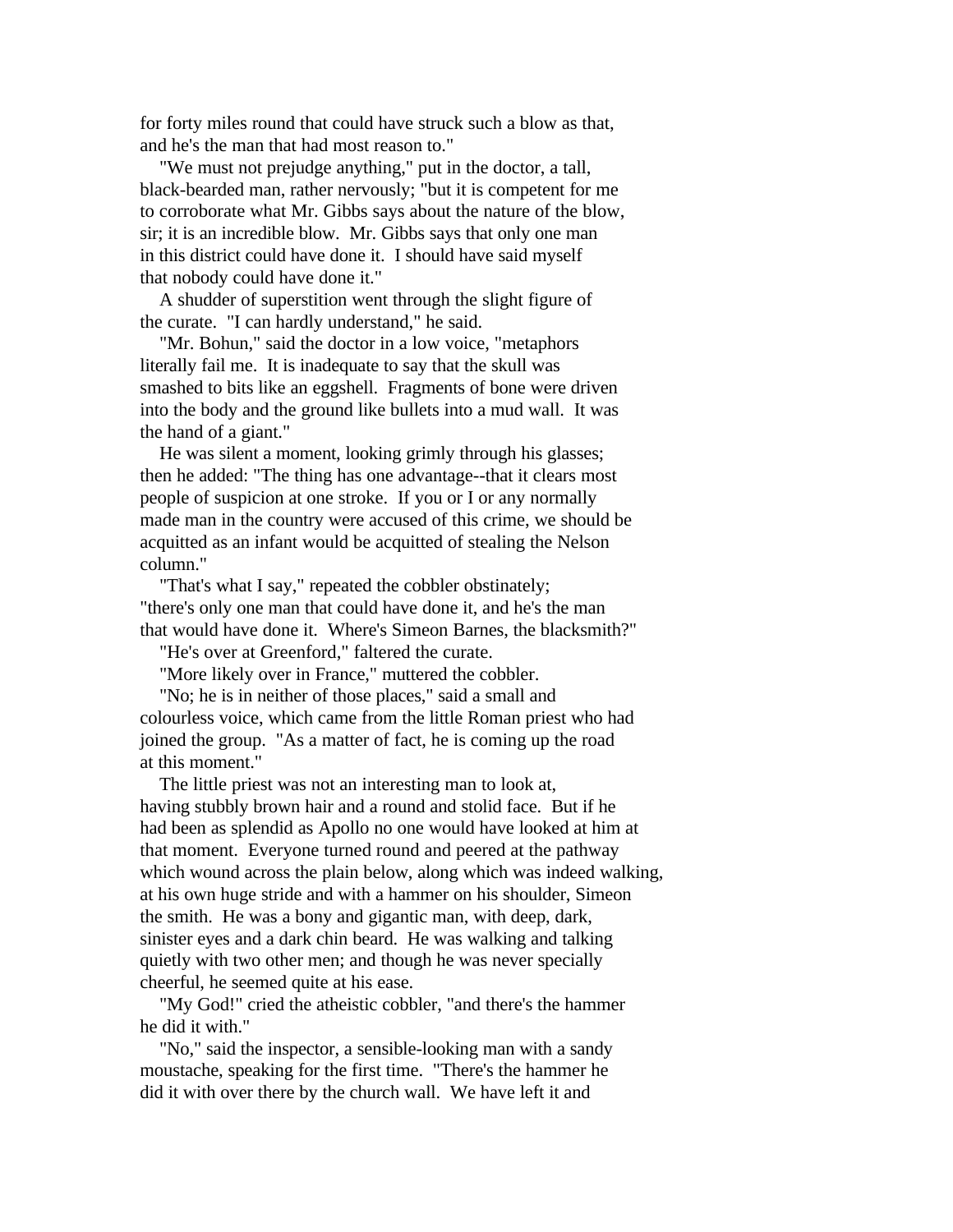the body exactly as they are."

 All glanced round and the short priest went across and looked down in silence at the tool where it lay. It was one of the smallest and the lightest of the hammers, and would not have caught the eye among the rest; but on the iron edge of it were blood and yellow hair.

 After a silence the short priest spoke without looking up, and there was a new note in his dull voice. "Mr. Gibbs was hardly right," he said, "in saying that there is no mystery. There is at least the mystery of why so big a man should attempt so big a blow with so little a hammer."

 "Oh, never mind that," cried Gibbs, in a fever. "What are we to do with Simeon Barnes?"

 "Leave him alone," said the priest quietly. "He is coming here of himself. I know those two men with him. They are very good fellows from Greenford, and they have come over about the Presbyterian chapel."

 Even as he spoke the tall smith swung round the corner of the church, and strode into his own yard. Then he stood there quite still, and the hammer fell from his hand. The inspector, who had preserved impenetrable propriety, immediately went up to him.

 "I won't ask you, Mr. Barnes," he said, "whether you know anything about what has happened here. You are not bound to say. I hope you don't know, and that you will be able to prove it. But I must go through the form of arresting you in the King's name for the murder of Colonel Norman Bohun."

 "You are not bound to say anything," said the cobbler in officious excitement. "They've got to prove everything. They haven't proved yet that it is Colonel Bohun, with the head all smashed up like that."

 "That won't wash," said the doctor aside to the priest. "That's out of the detective stories. I was the colonel's medical man, and I knew his body better than he did. He had very fine hands, but quite peculiar ones. The second and third fingers were the same length. Oh, that's the colonel right enough."

 As he glanced at the brained corpse upon the ground the iron eyes of the motionless blacksmith followed them and rested there also.

 "Is Colonel Bohun dead?" said the smith quite calmly. "Then he's damned."

 "Don't say anything! Oh, don't say anything," cried the atheist cobbler, dancing about in an ecstasy of admiration of the English legal system. For no man is such a legalist as the good Secularist.

The blacksmith turned on him over his shoulder the august face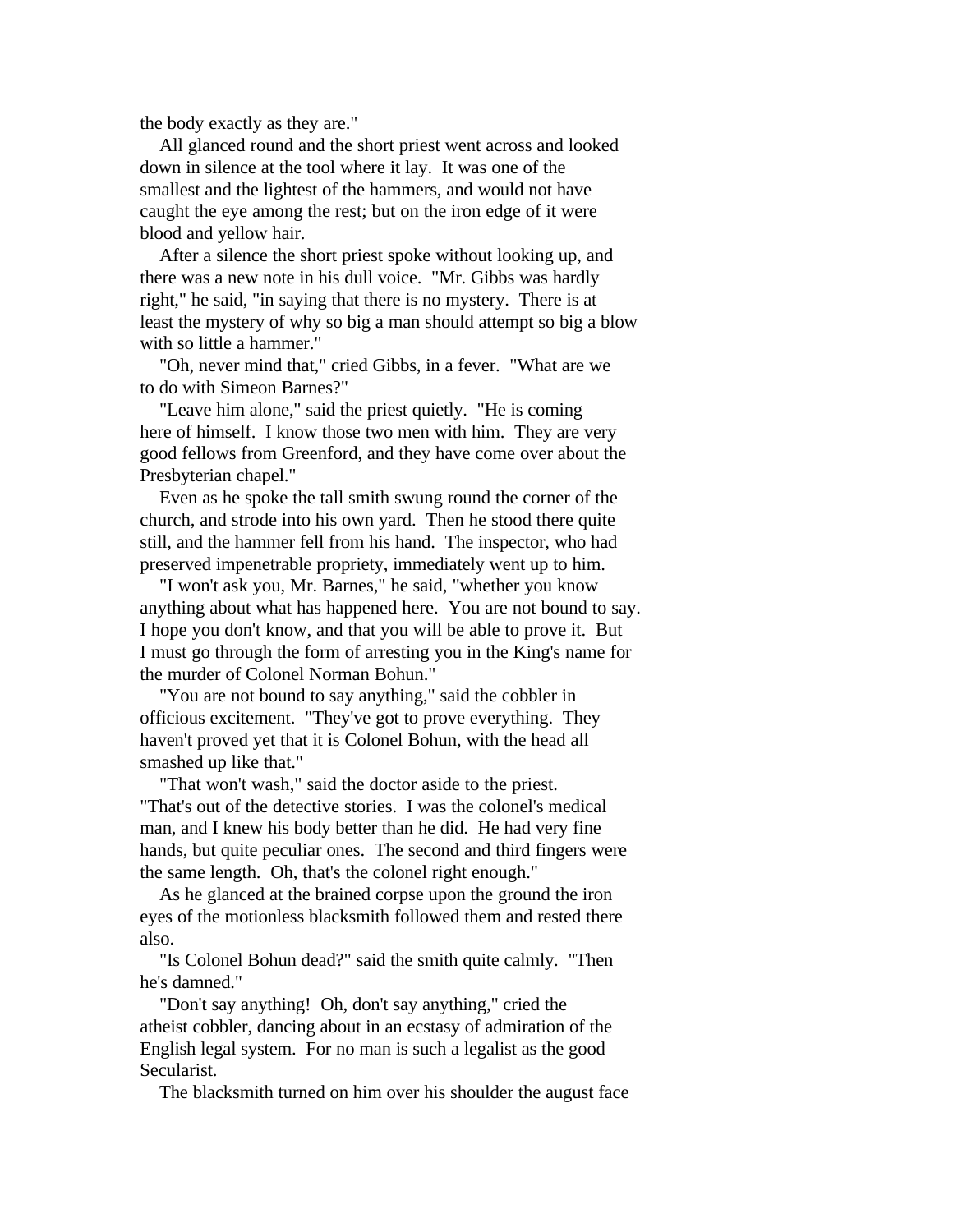of a fanatic.

 "It's well for you infidels to dodge like foxes because the world's law favours you," he said; "but God guards His own in His pocket, as you shall see this day."

 Then he pointed to the colonel and said: "When did this dog die in his sins?"

"Moderate your language," said the doctor.

 "Moderate the Bible's language, and I'll moderate mine. When did he die?"

 "I saw him alive at six o'clock this morning," stammered Wilfred Bohun.

 "God is good," said the smith. "Mr. Inspector, I have not the slightest objection to being arrested. It is you who may object to arresting me. I don't mind leaving the court without a stain on my character. You do mind perhaps leaving the court with a bad set-back in your career."

 The solid inspector for the first time looked at the blacksmith with a lively eye; as did everybody else, except the short, strange priest, who was still looking down at the little hammer that had dealt the dreadful blow.

 "There are two men standing outside this shop," went on the blacksmith with ponderous lucidity, "good tradesmen in Greenford whom you all know, who will swear that they saw me from before midnight till daybreak and long after in the committee room of our Revival Mission, which sits all night, we save souls so fast. In Greenford itself twenty people could swear to me for all that time. If I were a heathen, Mr. Inspector, I would let you walk on to your downfall. But as a Christian man I feel bound to give you your chance, and ask you whether you will hear my alibi now or in court."

 The inspector seemed for the first time disturbed, and said, "Of course I should be glad to clear you altogether now."

 The smith walked out of his yard with the same long and easy stride, and returned to his two friends from Greenford, who were indeed friends of nearly everyone present. Each of them said a few words which no one ever thought of disbelieving. When they had spoken, the innocence of Simeon stood up as solid as the great church above them.

 One of those silences struck the group which are more strange and insufferable than any speech. Madly, in order to make conversation, the curate said to the Catholic priest:

 "You seem very much interested in that hammer, Father Brown." "Yes, I am," said Father Brown; "why is it such a small hammer?"

The doctor swung round on him.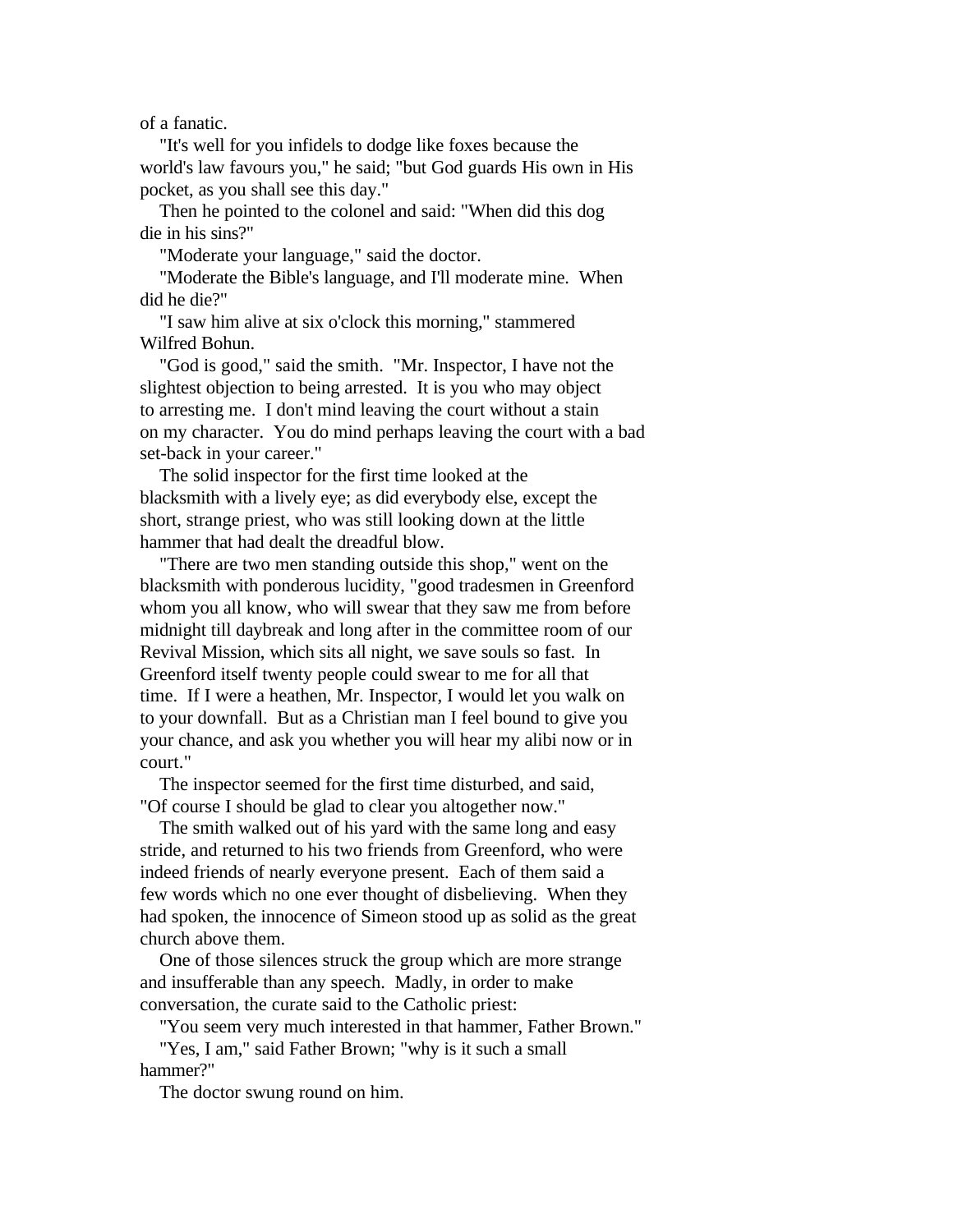"By George, that's true," he cried; "who would use a little hammer with ten larger hammers lying about?"

 Then he lowered his voice in the curate's ear and said: "Only the kind of person that can't lift a large hammer. It is not a question of force or courage between the sexes. It's a question of lifting power in the shoulders. A bold woman could commit ten murders with a light hammer and never turn a hair. She could not kill a beetle with a heavy one."

 Wilfred Bohun was staring at him with a sort of hypnotised horror, while Father Brown listened with his head a little on one side, really interested and attentive. The doctor went on with more hissing emphasis:

 "Why do these idiots always assume that the only person who hates the wife's lover is the wife's husband? Nine times out of ten the person who most hates the wife's lover is the wife. Who knows what insolence or treachery he had shown her--look there!"

 He made a momentary gesture towards the red-haired woman on the bench. She had lifted her head at last and the tears were drying on her splendid face. But the eyes were fixed on the corpse with an electric glare that had in it something of idiocy.

 The Rev. Wilfred Bohun made a limp gesture as if waving away all desire to know; but Father Brown, dusting off his sleeve some ashes blown from the furnace, spoke in his indifferent way.

 "You are like so many doctors," he said; "your mental science is really suggestive. It is your physical science that is utterly impossible. I agree that the woman wants to kill the co-respondent much more than the petitioner does. And I agree that a woman will always pick up a small hammer instead of a big one. But the difficulty is one of physical impossibility. No woman ever born could have smashed a man's skull out flat like that." Then he added reflectively, after a pause: "These people haven't grasped the whole of it. The man was actually wearing an iron helmet, and the blow scattered it like broken glass. Look at that woman. Look at her arms."

 Silence held them all up again, and then the doctor said rather sulkily: "Well, I may be wrong; there are objections to everything. But I stick to the main point. No man but an idiot would pick up that little hammer if he could use a big hammer."

 With that the lean and quivering hands of Wilfred Bohun went up to his head and seemed to clutch his scanty yellow hair. After an instant they dropped, and he cried: "That was the word I wanted; you have said the word."

 Then he continued, mastering his discomposure: "The words you said were, `No man but an idiot would pick up the small hammer.'"

"Yes," said the doctor. "Well?"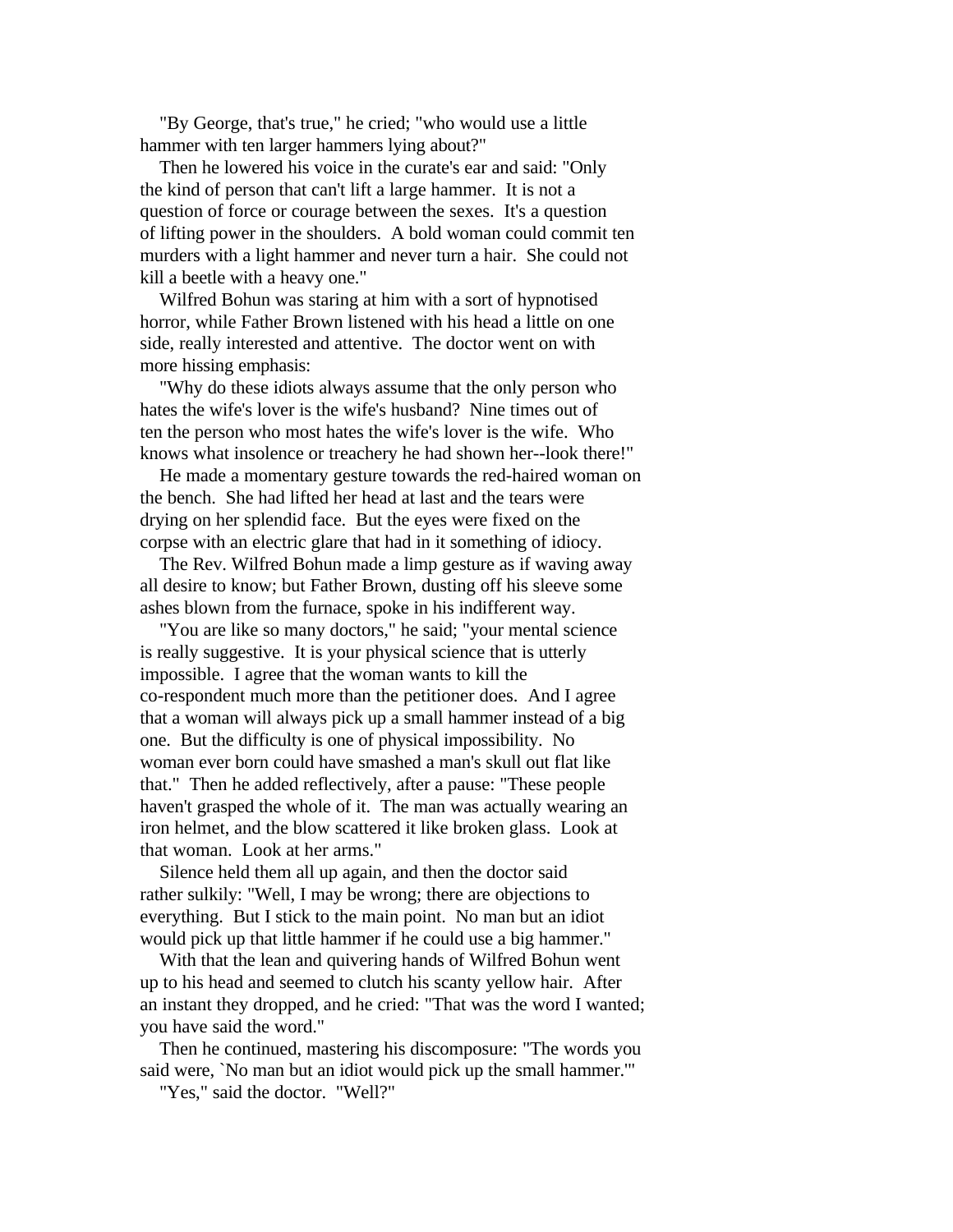"Well," said the curate, "no man but an idiot did." The rest stared at him with eyes arrested and riveted, and he went on in a febrile and feminine agitation.

 "I am a priest," he cried unsteadily, "and a priest should be no shedder of blood. I--I mean that he should bring no one to the gallows. And I thank God that I see the criminal clearly now --because he is a criminal who cannot be brought to the gallows."

"You will not denounce him?" inquired the doctor.

 "He would not be hanged if I did denounce him," answered Wilfred with a wild but curiously happy smile. "When I went into the church this morning I found a madman praying there --that poor Joe, who has been wrong all his life. God knows what he prayed; but with such strange folk it is not incredible to suppose that their prayers are all upside down. Very likely a lunatic would pray before killing a man. When I last saw poor Joe he was with my brother. My brother was mocking him."

 "By Jove!" cried the doctor, "this is talking at last. But how do you explain--"

 The Rev. Wilfred was almost trembling with the excitement of his own glimpse of the truth. "Don't you see; don't you see," he cried feverishly; "that is the only theory that covers both the queer things, that answers both the riddles. The two riddles are the little hammer and the big blow. The smith might have struck the big blow, but would not have chosen the little hammer. His wife would have chosen the little hammer, but she could not have struck the big blow. But the madman might have done both. As for the little hammer--why, he was mad and might have picked up anything. And for the big blow, have you never heard, doctor, that a maniac in his paroxysm may have the strength of ten men?"

 The doctor drew a deep breath and then said, "By golly, I believe you've got it."

 Father Brown had fixed his eyes on the speaker so long and steadily as to prove that his large grey, ox-like eyes were not quite so insignificant as the rest of his face. When silence had fallen he said with marked respect: "Mr. Bohun, yours is the only theory yet propounded which holds water every way and is essentially unassailable. I think, therefore, that you deserve to be told, on my positive knowledge, that it is not the true one." And with that the old little man walked away and stared again at the hammer.

 "That fellow seems to know more than he ought to," whispered the doctor peevishly to Wilfred. "Those popish priests are deucedly sly."

 "No, no," said Bohun, with a sort of wild fatigue. "It was the lunatic. It was the lunatic."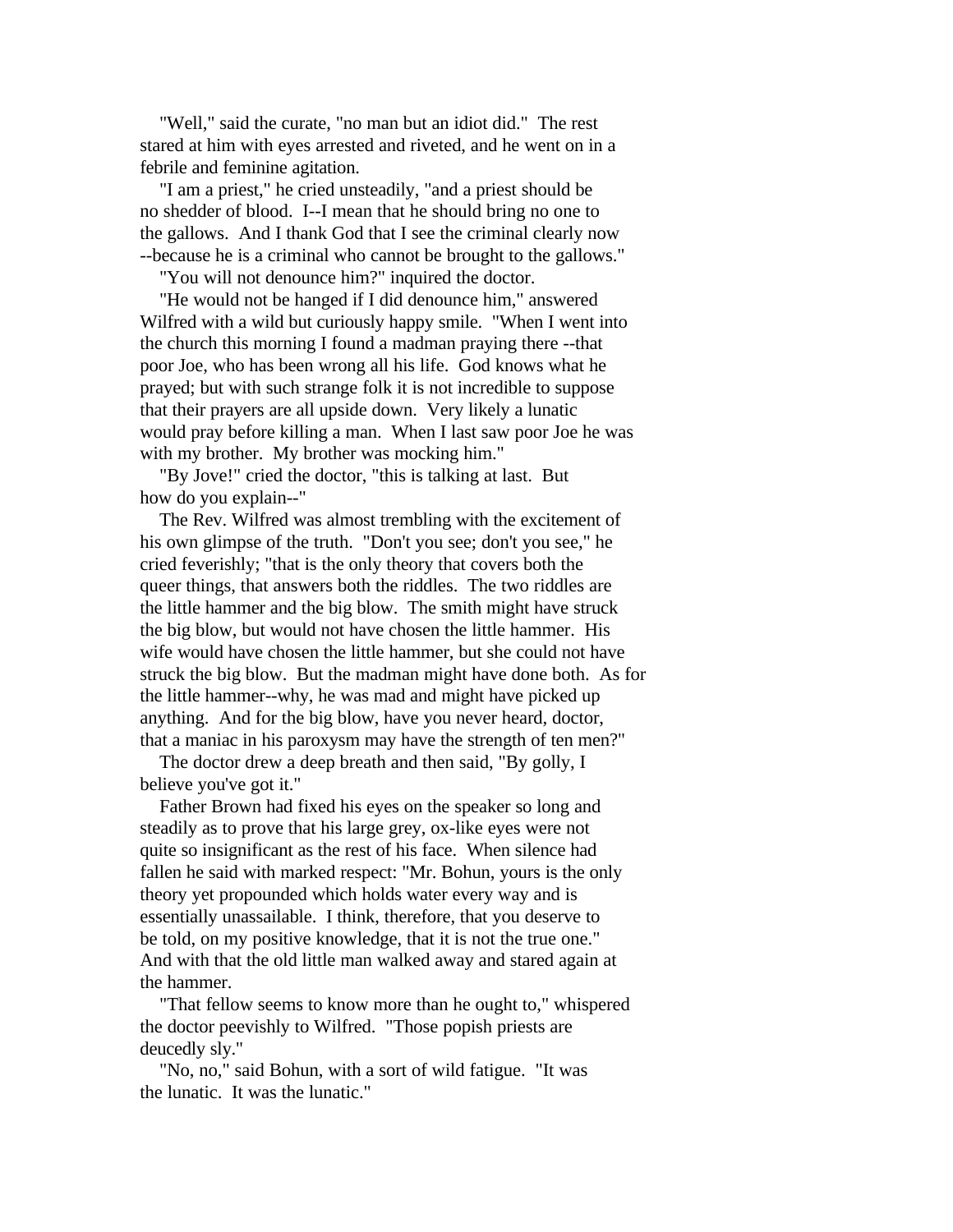The group of the two clerics and the doctor had fallen away from the more official group containing the inspector and the man he had arrested. Now, however, that their own party had broken up, they heard voices from the others. The priest looked up quietly and then looked down again as he heard the blacksmith say in a loud voice:

 "I hope I've convinced you, Mr. Inspector. I'm a strong man, as you say, but I couldn't have flung my hammer bang here from Greenford. My hammer hasn't got wings that it should come flying half a mile over hedges and fields."

 The inspector laughed amicably and said: "No, I think you can be considered out of it, though it's one of the rummiest coincidences I ever saw. I can only ask you to give us all the assistance you can in finding a man as big and strong as yourself. By George! you might be useful, if only to hold him! I suppose you yourself have no guess at the man?"

 "I may have a guess," said the pale smith, "but it is not at a man." Then, seeing the scared eyes turn towards his wife on the bench, he put his huge hand on her shoulder and said: "Nor a woman either."

 "What do you mean?" asked the inspector jocularly. "You don't think cows use hammers, do you?"

 "I think no thing of flesh held that hammer," said the blacksmith in a stifled voice; "mortally speaking, I think the man died alone."

 Wilfred made a sudden forward movement and peered at him with burning eyes.

 "Do you mean to say, Barnes," came the sharp voice of the cobbler, "that the hammer jumped up of itself and knocked the man down?"

 "Oh, you gentlemen may stare and snigger," cried Simeon; "you clergymen who tell us on Sunday in what a stillness the Lord smote Sennacherib. I believe that One who walks invisible in every house defended the honour of mine, and laid the defiler dead before the door of it. I believe the force in that blow was just the force there is in earthquakes, and no force less."

 Wilfred said, with a voice utterly undescribable: "I told Norman myself to beware of the thunderbolt."

 "That agent is outside my jurisdiction," said the inspector with a slight smile.

 "You are not outside His," answered the smith; "see you to it," and, turning his broad back, he went into the house.

 The shaken Wilfred was led away by Father Brown, who had an easy and friendly way with him. "Let us get out of this horrid place, Mr. Bohun," he said. "May I look inside your church? I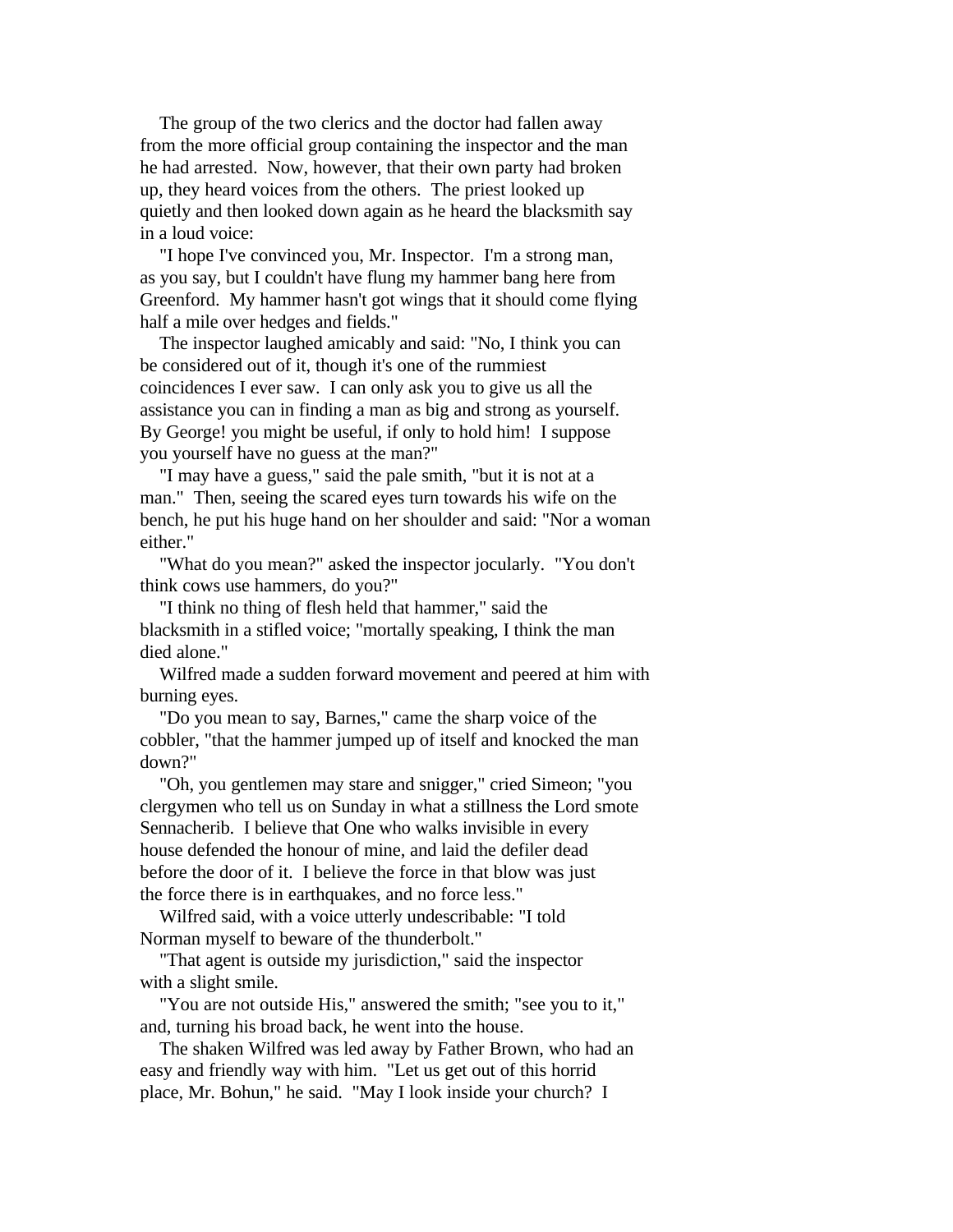hear it's one of the oldest in England. We take some interest, you know," he added with a comical grimace, "in old English churches."

 Wilfred Bohun did not smile, for humour was never his strong point. But he nodded rather eagerly, being only too ready to explain the Gothic splendours to someone more likely to be sympathetic than the Presbyterian blacksmith or the atheist cobbler.

 "By all means," he said; "let us go in at this side." And he led the way into the high side entrance at the top of the flight of steps. Father Brown was mounting the first step to follow him when he felt a hand on his shoulder, and turned to behold the dark, thin figure of the doctor, his face darker yet with suspicion.

 "Sir," said the physician harshly, "you appear to know some secrets in this black business. May I ask if you are going to keep them to yourself?"

 "Why, doctor," answered the priest, smiling quite pleasantly, "there is one very good reason why a man of my trade should keep things to himself when he is not sure of them, and that is that it is so constantly his duty to keep them to himself when he is sure of them. But if you think I have been discourteously reticent with you or anyone, I will go to the extreme limit of my custom. I will give you two very large hints."

"Well, sir?" said the doctor gloomily.

 "First," said Father Brown quietly, "the thing is quite in your own province. It is a matter of physical science. The blacksmith is mistaken, not perhaps in saying that the blow was divine, but certainly in saying that it came by a miracle. It was no miracle, doctor, except in so far as man is himself a miracle, with his strange and wicked and yet half-heroic heart. The force that smashed that skull was a force well known to scientists- one of the most frequently debated of the laws of nature."

 The doctor, who was looking at him with frowning intentness, only said: "And the other hint?"

 "The other hint is this," said the priest. "Do you remember the blacksmith, though he believes in miracles, talking scornfully of the impossible fairy tale that his hammer had wings and flew half a mile across country?"

"Yes," said the doctor, "I remember that."

 "Well," added Father Brown, with a broad smile, "that fairy tale was the nearest thing to the real truth that has been said today." And with that he turned his back and stumped up the steps after the curate.

 The Reverend Wilfred, who had been waiting for him, pale and impatient, as if this little delay were the last straw for his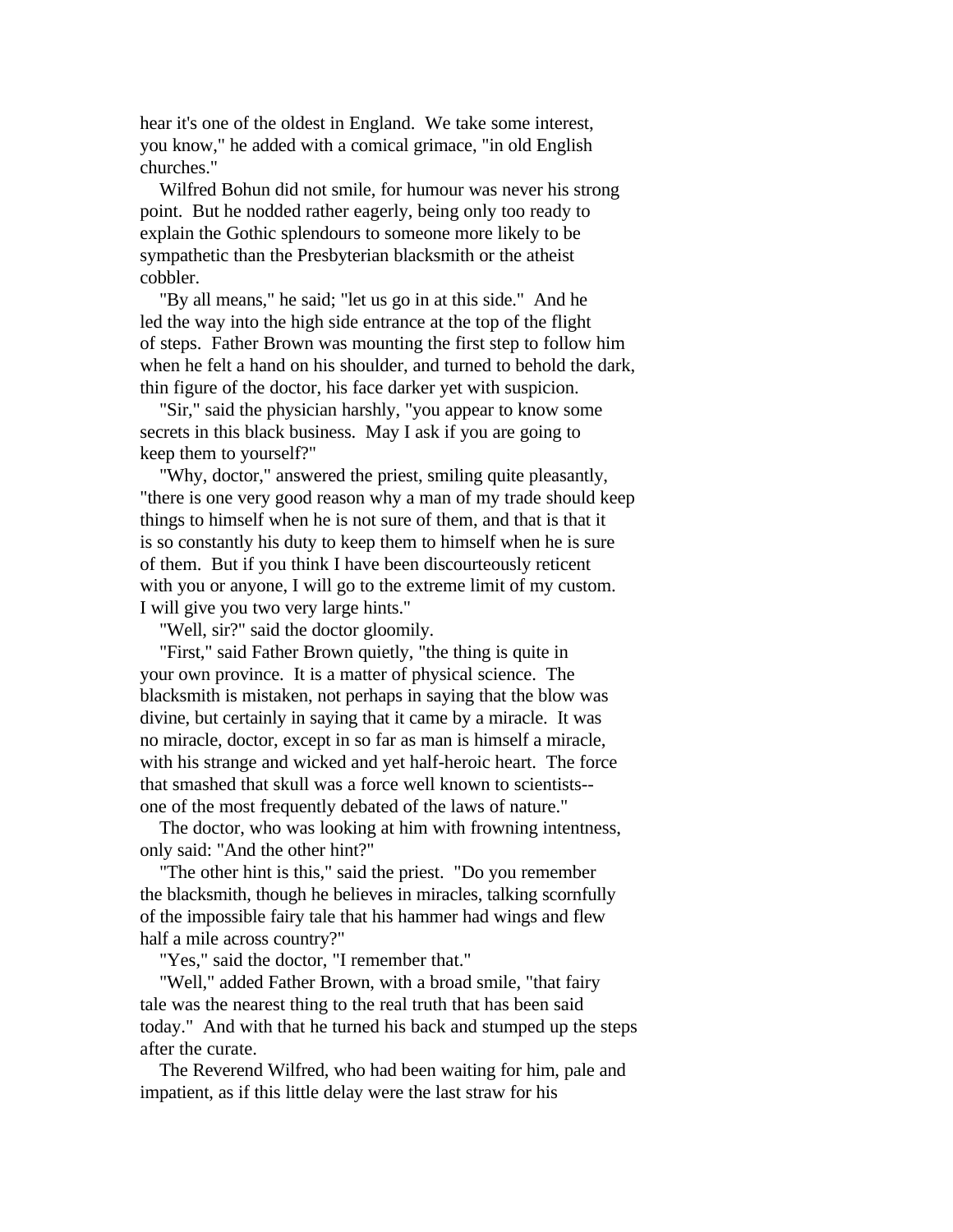nerves, led him immediately to his favourite corner of the church, that part of the gallery closest to the carved roof and lit by the wonderful window with the angel. The little Latin priest explored and admired everything exhaustively, talking cheerfully but in a low voice all the time. When in the course of his investigation he found the side exit and the winding stair down which Wilfred had rushed to find his brother dead, Father Brown ran not down but up, with the agility of a monkey, and his clear voice came from an outer platform above.

 "Come up here, Mr. Bohun," he called. "The air will do you good."

 Bohun followed him, and came out on a kind of stone gallery or balcony outside the building, from which one could see the illimitable plain in which their small hill stood, wooded away to the purple horizon and dotted with villages and farms. Clear and square, but quite small beneath them, was the blacksmith's yard, where the inspector still stood taking notes and the corpse still lay like a smashed fly.

 "Might be the map of the world, mightn't it?" said Father Brown.

"Yes," said Bohun very gravely, and nodded his head.

 Immediately beneath and about them the lines of the Gothic building plunged outwards into the void with a sickening swiftness akin to suicide. There is that element of Titan energy in the architecture of the Middle Ages that, from whatever aspect it be seen, it always seems to be rushing away, like the strong back of some maddened horse. This church was hewn out of ancient and silent stone, bearded with old fungoids and stained with the nests of birds. And yet, when they saw it from below, it sprang like a fountain at the stars; and when they saw it, as now, from above, it poured like a cataract into a voiceless pit. For these two men on the tower were left alone with the most terrible aspect of Gothic; the monstrous foreshortening and disproportion, the dizzy perspectives, the glimpses of great things small and small things great; a topsy-turvydom of stone in the mid-air. Details of stone, enormous by their proximity, were relieved against a pattern of fields and farms, pygmy in their distance. A carved bird or beast at a corner seemed like some vast walking or flying dragon wasting the pastures and villages below. The whole atmosphere was dizzy and dangerous, as if men were upheld in air amid the gyrating wings of colossal genii; and the whole of that old church, as tall and rich as a cathedral, seemed to sit upon the sunlit country like a cloudburst.

 "I think there is something rather dangerous about standing on these high places even to pray," said Father Brown. "Heights were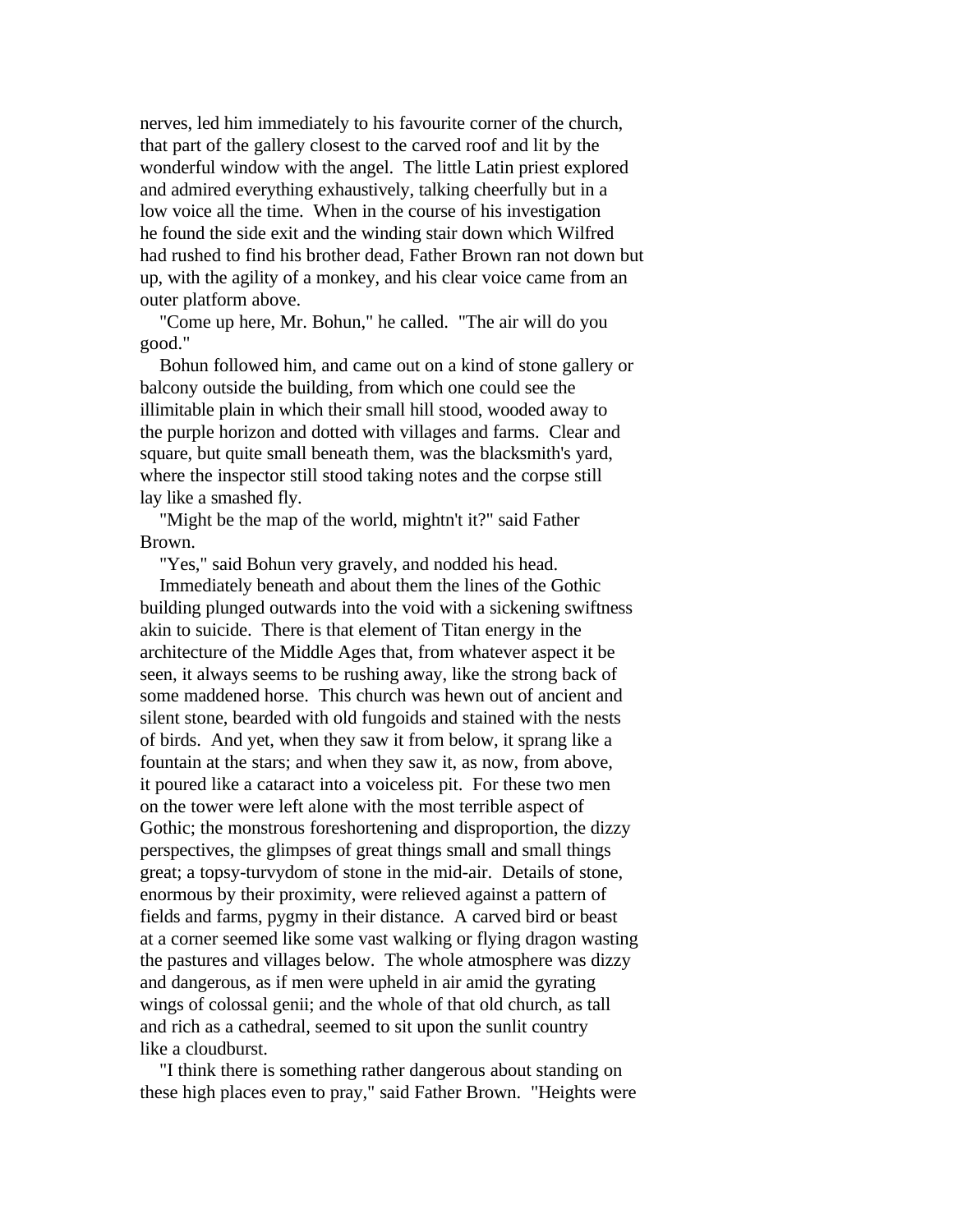made to be looked at, not to be looked from."

"Do you mean that one may fall over," asked Wilfred.

 "I mean that one's soul may fall if one's body doesn't," said the other priest.

"I scarcely understand you," remarked Bohun indistinctly.

 "Look at that blacksmith, for instance," went on Father Brown calmly; "a good man, but not a Christian--hard, imperious, unforgiving. Well, his Scotch religion was made up by men who prayed on hills and high crags, and learnt to look down on the world more than to look up at heaven. Humility is the mother of giants. One sees great things from the valley; only small things from the peak."

"But he--he didn't do it," said Bohun tremulously.

 "No," said the other in an odd voice; "we know he didn't do it."

 After a moment he resumed, looking tranquilly out over the plain with his pale grey eyes. "I knew a man," he said, "who began by worshipping with others before the altar, but who grew fond of high and lonely places to pray from, corners or niches in the belfry or the spire. And once in one of those dizzy places, where the whole world seemed to turn under him like a wheel, his brain turned also, and he fancied he was God. So that, though he was a good man, he committed a great crime."

 Wilfred's face was turned away, but his bony hands turned blue and white as they tightened on the parapet of stone.

 "He thought it was given to him to judge the world and strike down the sinner. He would never have had such a thought if he had been kneeling with other men upon a floor. But he saw all men walking about like insects. He saw one especially strutting just below him, insolent and evident by a bright green hat--a poisonous insect."

 Rooks cawed round the corners of the belfry; but there was no other sound till Father Brown went on.

 "This also tempted him, that he had in his hand one of the most awful engines of nature; I mean gravitation, that mad and quickening rush by which all earth's creatures fly back to her heart when released. See, the inspector is strutting just below us in the smithy. If I were to toss a pebble over this parapet it would be something like a bullet by the time it struck him. If I were to drop a hammer--even a small hammer--"

 Wilfred Bohun threw one leg over the parapet, and Father Brown had him in a minute by the collar.

 "Not by that door," he said quite gently; "that door leads to hell."

Bohun staggered back against the wall, and stared at him with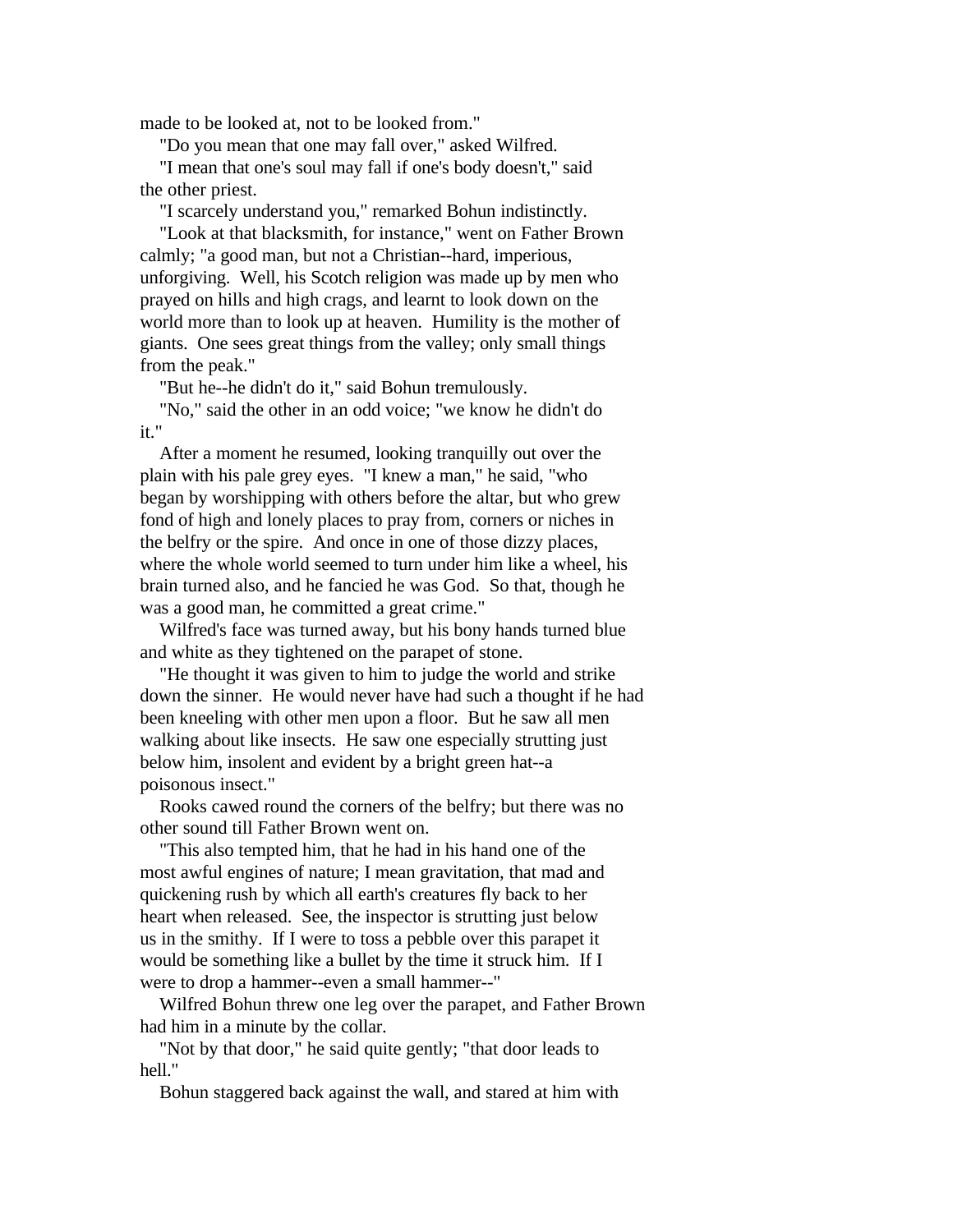frightful eyes.

 "How do you know all this?" he cried. "Are you a devil?" "I am a man," answered Father Brown gravely; "and therefore have all devils in my heart. Listen to me," he said after a short pause. "I know what you did--at least, I can guess the great part of it. When you left your brother you were racked with no unrighteous rage, to the extent even that you snatched up a small hammer, half inclined to kill him with his foulness on his mouth. Recoiling, you thrust it under your buttoned coat instead, and rushed into the church. You pray wildly in many places, under the angel window, upon the platform above, and a higher platform still, from which you could see the colonel's Eastern hat like the back of a green beetle crawling about. Then something snapped in your soul, and you let God's thunderbolt fall."

 Wilfred put a weak hand to his head, and asked in a low voice: "How did you know that his hat looked like a green beetle?"

 "Oh, that," said the other with the shadow of a smile, "that was common sense. But hear me further. I say I know all this; but no one else shall know it. The next step is for you; I shall take no more steps; I will seal this with the seal of confession. If you ask me why, there are many reasons, and only one that concerns you. I leave things to you because you have not yet gone very far wrong, as assassins go. You did not help to fix the crime on the smith when it was easy; or on his wife, when that was easy. You tried to fix it on the imbecile because you knew that he could not suffer. That was one of the gleams that it is my business to find in assassins. And now come down into the village, and go your own way as free as the wind; for I have said my last word."

 They went down the winding stairs in utter silence, and came out into the sunlight by the smithy. Wilfred Bohun carefully unlatched the wooden gate of the yard, and going up to the inspector, said: "I wish to give myself up; I have killed my brother."

## The Eye of Apollo

That singular smoky sparkle, at once a confusion and a transparency,

which is the strange secret of the Thames, was changing more and more from its grey to its glittering extreme as the sun climbed to the zenith over Westminster, and two men crossed Westminster Bridge. One man was very tall and the other very short; they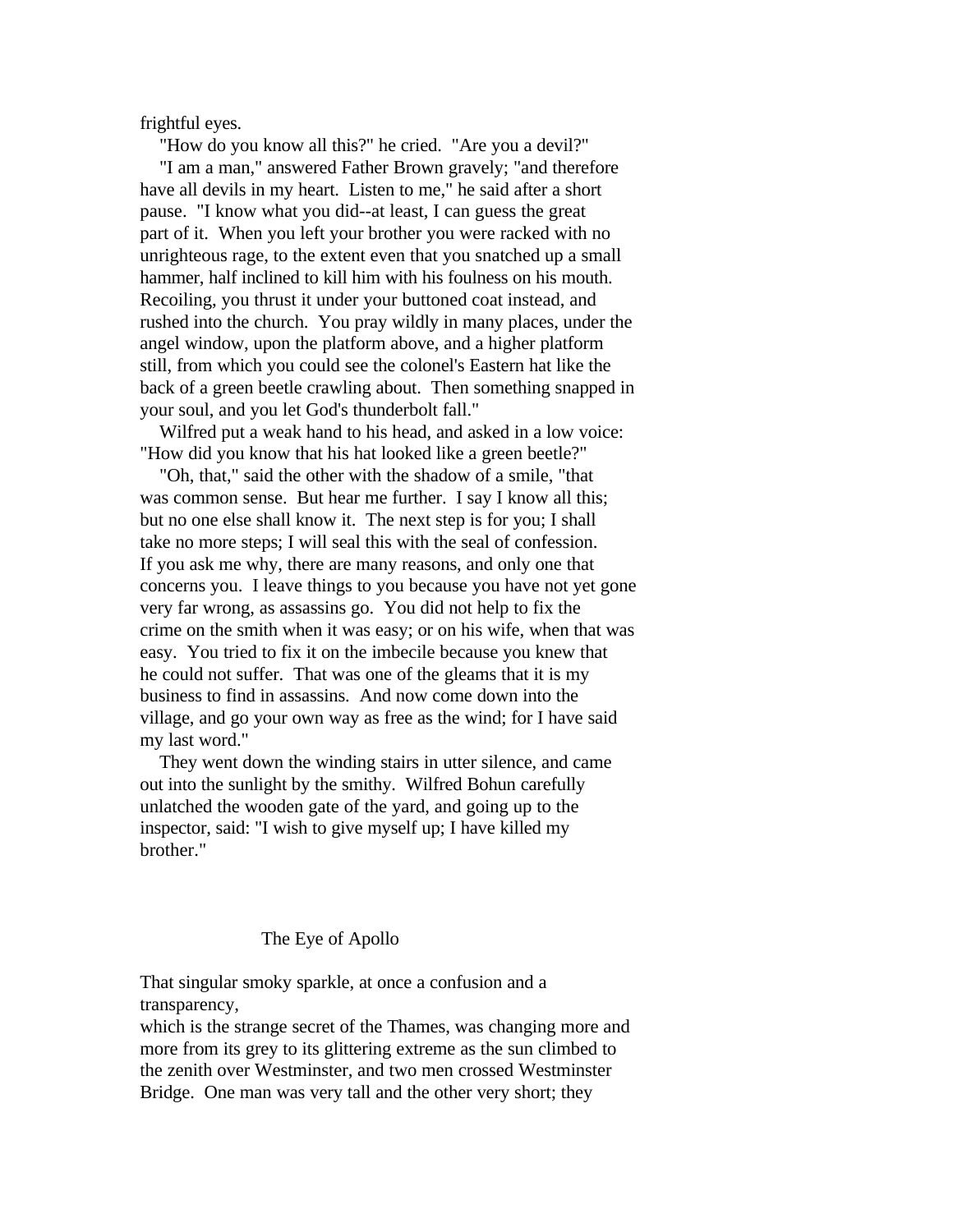might even have been fantastically compared to the arrogant clock-tower of Parliament and the humbler humped shoulders of the Abbey, for the short man was in clerical dress. The official description of the tall man was M. Hercule Flambeau, private detective, and he was going to his new offices in a new pile of flats facing the Abbey entrance. The official description of the short man was the Reverend J. Brown, attached to St. Francis Xavier's Church, Camberwell, and he was coming from a Camberwell deathbed to see the new offices of his friend.

 The building was American in its sky-scraping altitude, and American also in the oiled elaboration of its machinery of telephones and lifts. But it was barely finished and still understaffed; only three tenants had moved in; the office just above Flambeau was occupied, as also was the office just below him; the two floors above that and the three floors below were entirely bare. But the first glance at the new tower of flats caught something much more arresting. Save for a few relics of scaffolding, the one glaring object was erected outside the office just above Flambeau's. It was an enormous gilt effigy of the human eye, surrounded with rays of gold, and taking up as much room as two or three of the office windows.

 "What on earth is that?" asked Father Brown, and stood still. "Oh, a new religion," said Flambeau, laughing; "one of those new religions that forgive your sins by saying you never had any. Rather like Christian Science, I should think. The fact is that a fellow calling himself Kalon (I don't know what his name is, except that it can't be that) has taken the flat just above me. I have two lady typewriters underneath me, and this enthusiastic old humbug on top. He calls himself the New Priest of Apollo, and he worships the sun."

 "Let him look out," said Father Brown. "The sun was the cruellest of all the gods. But what does that monstrous eye mean?"

 "As I understand it, it is a theory of theirs," answered Flambeau, "that a man can endure anything if his mind is quite steady. Their two great symbols are the sun and the open eye; for they say that if a man were really healthy he could stare at the sun."

 "If a man were really healthy," said Father Brown, "he would not bother to stare at it."

 "Well, that's all I can tell you about the new religion," went on Flambeau carelessly. "It claims, of course, that it can cure all physical diseases."

 "Can it cure the one spiritual disease?" asked Father Brown, with a serious curiosity.

"And what is the one spiritual disease?" asked Flambeau,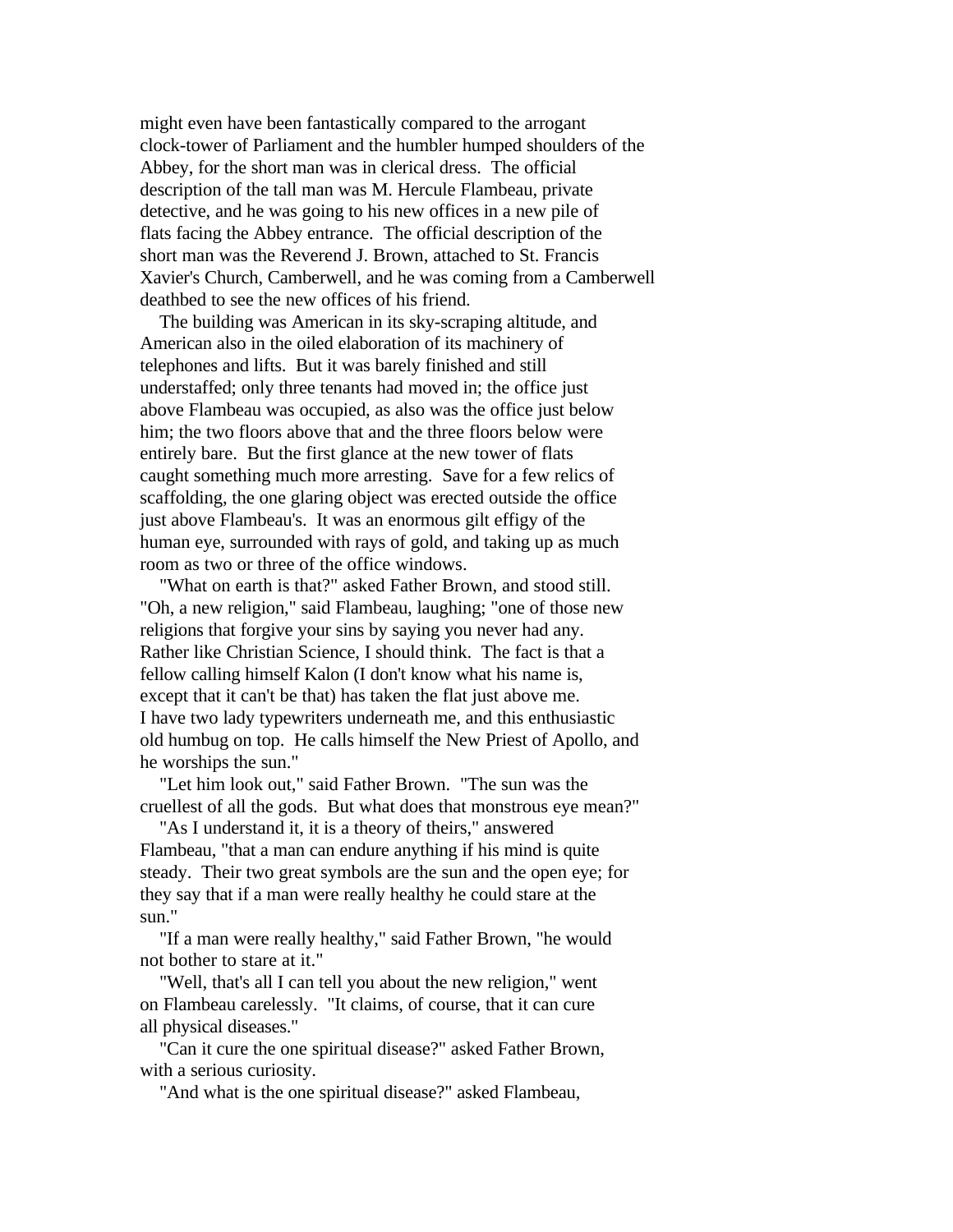smiling.

"Oh, thinking one is quite well," said his friend.

 Flambeau was more interested in the quiet little office below him than in the flamboyant temple above. He was a lucid Southerner, incapable of conceiving himself as anything but a Catholic or an atheist; and new religions of a bright and pallid sort were not much in his line. But humanity was always in his line, especially when it was good-looking; moreover, the ladies downstairs were characters in their way. The office was kept by two sisters, both slight and dark, one of them tall and striking. She had a dark, eager and aquiline profile, and was one of those women whom one always thinks of in profile, as of the clean-cut edge of some weapon. She seemed to cleave her way through life. She had eyes of startling brilliancy, but it was the brilliancy of steel rather than of diamonds; and her straight, slim figure was a shade too stiff for its grace. Her younger sister was like her shortened shadow, a little greyer, paler, and more insignificant. They both wore a business-like black, with little masculine cuffs and collars. There are thousands of such curt, strenuous ladies in the offices of London, but the interest of these lay rather in their real than their apparent position.

 For Pauline Stacey, the elder, was actually the heiress of a crest and half a county, as well as great wealth ; she had been brought up in castles and gardens, before a frigid fierceness (peculiar to the modern woman) had driven her to what she considered a harsher and a higher existence. She had not, indeed, surrendered her money; in that there would have been a romantic or monkish abandon quite alien to her masterful utilitarianism. She held her wealth, she would say, for use upon practical social objects. Part of it she had put into her business, the nucleus of a model typewriting emporium; part of it was distributed in various leagues and causes for the advancement of such work among women. How far Joan, her sister and partner, shared this slightly prosaic idealism no one could be very sure. But she followed her leader with a dog-like affection which was somehow more attractive, with its touch of tragedy, than the hard, high spirits of the elder. For Pauline Stacey had nothing to say to tragedy; she was understood to deny its existence.

 Her rigid rapidity and cold impatience had amused Flambeau very much on the first occasion of his entering the flats. He had lingered outside the lift in the entrance hall waiting for the lift-boy, who generally conducts strangers to the various floors. But this bright-eyed falcon of a girl had openly refused to endure such official delay. She said sharply that she knew all about the lift, and was not dependent on boys--or men either. Though her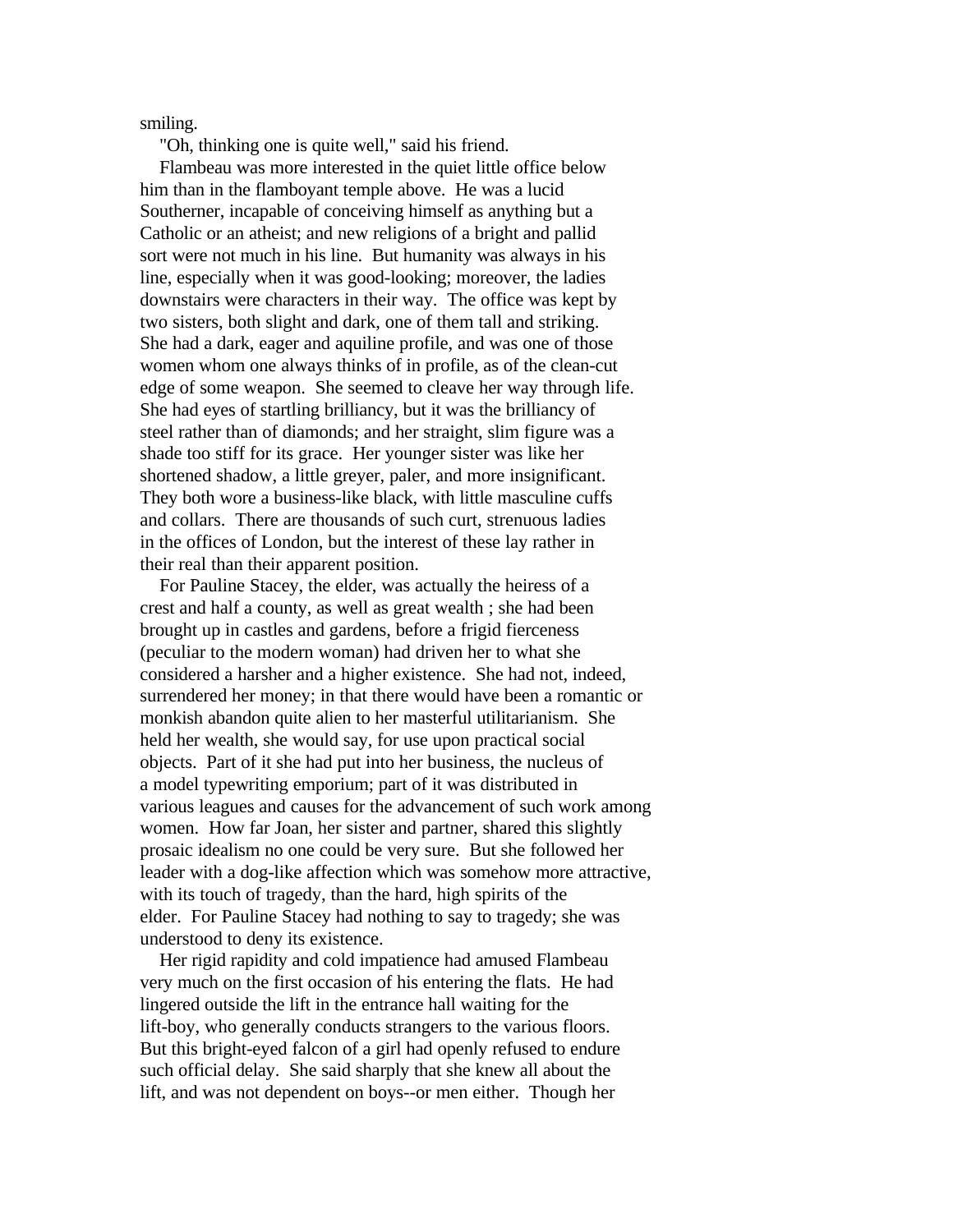flat was only three floors above, she managed in the few seconds of ascent to give Flambeau a great many of her fundamental views in an off-hand manner; they were to the general effect that she was a modern working woman and loved modern working machinery. Her bright black eyes blazed with abstract anger against those who rebuke mechanic science and ask for the return of romance. Everyone, she said, ought to be able to manage machines, just as she could manage the lift. She seemed almost to resent the fact of Flambeau opening the lift-door for her; and that gentleman went up to his own apartments smiling with somewhat mingled feelings at the memory of such spit-fire self-dependence.

 She certainly had a temper, of a snappy, practical sort; the gestures of her thin, elegant hands were abrupt or even destructive.

Once Flambeau entered her office on some typewriting business, and found she had just flung a pair of spectacles belonging to her sister into the middle of the floor and stamped on them. She was already in the rapids of an ethical tirade about the "sickly medical notions" and the morbid admission of weakness implied in such an apparatus. She dared her sister to bring such artificial, unhealthy rubbish into the place again. She asked if she was expected to wear wooden legs or false hair or glass eyes; and as she spoke her eyes sparkled like the terrible crystal.

 Flambeau, quite bewildered with this fanaticism, could not refrain from asking Miss Pauline (with direct French logic) why a pair of spectacles was a more morbid sign of weakness than a lift, and why, if science might help us in the one effort, it might not help us in the other.

 "That is so different," said Pauline Stacey, loftily. "Batteries and motors and all those things are marks of the force of man--yes, Mr. Flambeau, and the force of woman, too! We shall take our turn at these great engines that devour distance and defy time. That is high and splendid--that is really science. But these nasty props and plasters the doctors sell- why, they are just badges of poltroonery. Doctors stick on legs and arms as if we were born cripples and sick slaves. But I was free-born, Mr. Flambeau! People only think they need these things because they have been trained in fear instead of being trained in power and courage, just as the silly nurses tell children not to stare at the sun, and so they can't do it without blinking. But why among the stars should there be one star I may not see? The sun is not my master, and I will open my eyes and stare at him whenever I choose."

 "Your eyes," said Flambeau, with a foreign bow, "will dazzle the sun." He took pleasure in complimenting this strange stiff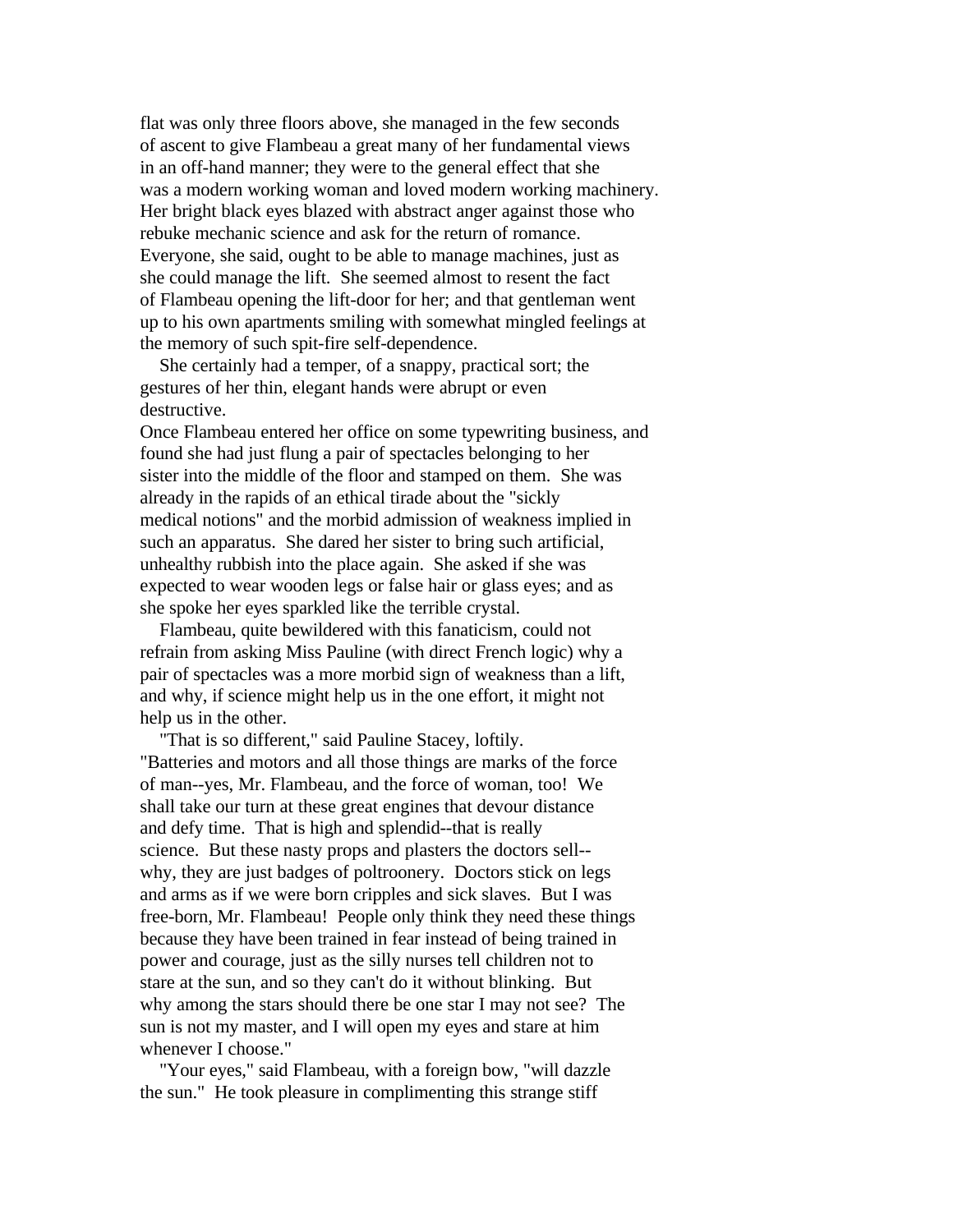beauty, partly because it threw her a little off her balance. But as he went upstairs to his floor he drew a deep breath and whistled, saying to himself: "So she has got into the hands of that conjurer upstairs with his golden eye." For, little as he knew or cared about the new religion of Kalon, he had heard of his special notion about sun-gazing.

 He soon discovered that the spiritual bond between the floors above and below him was close and increasing. The man who called himself Kalon was a magnificent creature, worthy, in a physical sense, to be the pontiff of Apollo. He was nearly as tall even as Flambeau, and very much better looking, with a golden beard, strong blue eyes, and a mane flung back like a lion's. In structure he was the blonde beast of Nietzsche, but all this animal beauty was heightened, brightened and softened by genuine intellect and spirituality. If he looked like one of the great Saxon kings, he looked like one of the kings that were also saints. And this despite the cockney incongruity of his surroundings; the fact that he had an office half-way up a building in Victoria Street; that the clerk (a commonplace youth in cuffs and collars) sat in the outer room, between him and the corridor; that his name was on a brass plate, and the gilt emblem of his creed hung above his street, like the advertisement of an oculist. All this vulgarity could not take away from the man called Kalon the vivid oppression and inspiration that came from his soul and body. When all was said, a man in the presence of this quack did feel in the presence of a great man. Even in the loose jacket-suit of linen that he wore as a workshop dress in his office he was a fascinating and formidable figure; and when robed in the white vestments and crowned with the golden circlet, in which he daily saluted the sun, he really looked so splendid that the laughter of the street people sometimes died suddenly on their lips. For three times in the day the new sun-worshipper went out on his little balcony, in the face of all Westminster, to say some litany to his shining lord: once at daybreak, once at sunset, and once at the shock of noon. And it was while the shock of noon still shook faintly from the towers of Parliament and parish church that Father Brown, the friend of Flambeau, first looked up and saw the white priest of Apollo.

 Flambeau had seen quite enough of these daily salutations of Phoebus, and plunged into the porch of the tall building without even looking for his clerical friend to follow. But Father Brown, whether from a professional interest in ritual or a strong individual interest in tomfoolery, stopped and stared up at the balcony of the sun-worshipper, just as he might have stopped and stared up at a Punch and Judy. Kalon the Prophet was already erect, with argent garments and uplifted hands, and the sound of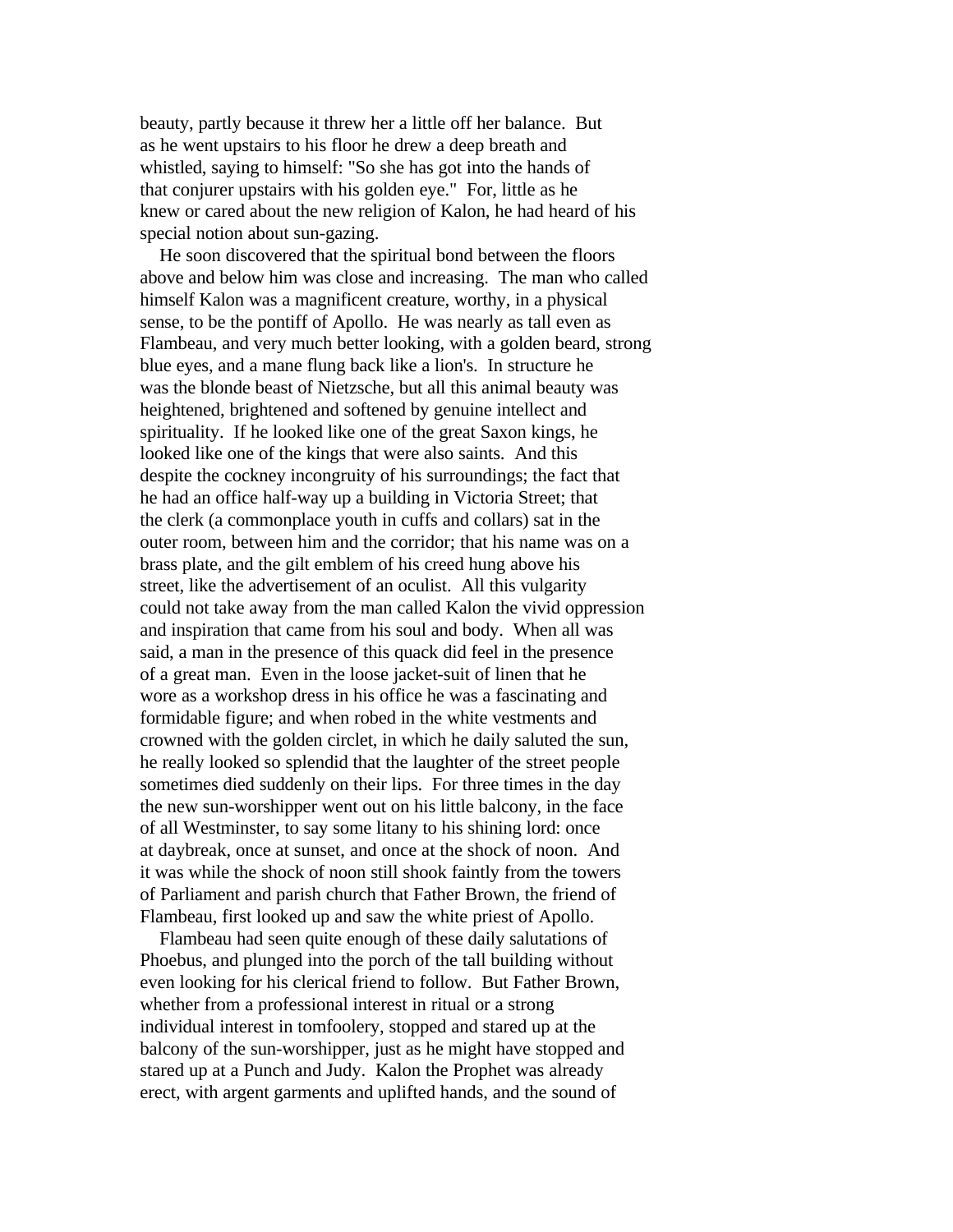his strangely penetrating voice could be heard all the way down the busy street uttering his solar litany. He was already in the middle of it; his eyes were fixed upon the flaming disc. It is doubtful if he saw anything or anyone on this earth; it is substantially certain that he did not see a stunted, round-faced priest who, in the crowd below, looked up at him with blinking eyes. That was perhaps the most startling difference between even these two far divided men. Father Brown could not look at anything without blinking; but the priest of Apollo could look on the blaze at noon without a quiver of the eyelid.

 "O sun," cried the prophet, "O star that art too great to be allowed among the stars! O fountain that flowest quietly in that secret spot that is called space. White Father of all white unwearied things, white flames and white flowers and white peaks. Father, who art more innocent than all thy most innocent and quiet children; primal purity, into the peace of which--"

 A rush and crash like the reversed rush of a rocket was cloven with a strident and incessant yelling. Five people rushed into the gate of the mansions as three people rushed out, and for an instant they all deafened each other. The sense of some utterly abrupt horror seemed for a moment to fill half the street with bad news--bad news that was all the worse because no one knew what it was. Two figures remained still after the crash of commotion: the fair priest of Apollo on the balcony above, and the ugly priest of Christ below him.

 At last the tall figure and titanic energy of Flambeau appeared in the doorway of the mansions and dominated the little mob. Talking at the top of his voice like a fog-horn, he told somebody or anybody to go for a surgeon; and as he turned back into the dark and thronged entrance his friend Father Brown dipped in insignificantly after him. Even as he ducked and dived through the crowd he could still hear the magnificent melody and monotony of the solar priest still calling on the happy god who is the friend of fountains and flowers.

 Father Brown found Flambeau and some six other people standing round the enclosed space into which the lift commonly descended. But the lift had not descended. Something else had descended; something that ought to have come by a lift.

 For the last four minutes Flambeau had looked down on it; had seen the brained and bleeding figure of that beautiful woman who denied the existence of tragedy. He had never had the slightest doubt that it was Pauline Stacey; and, though he had sent for a doctor, he had not the slightest doubt that she was dead.

 He could not remember for certain whether he had liked her or disliked her; there was so much both to like and dislike. But she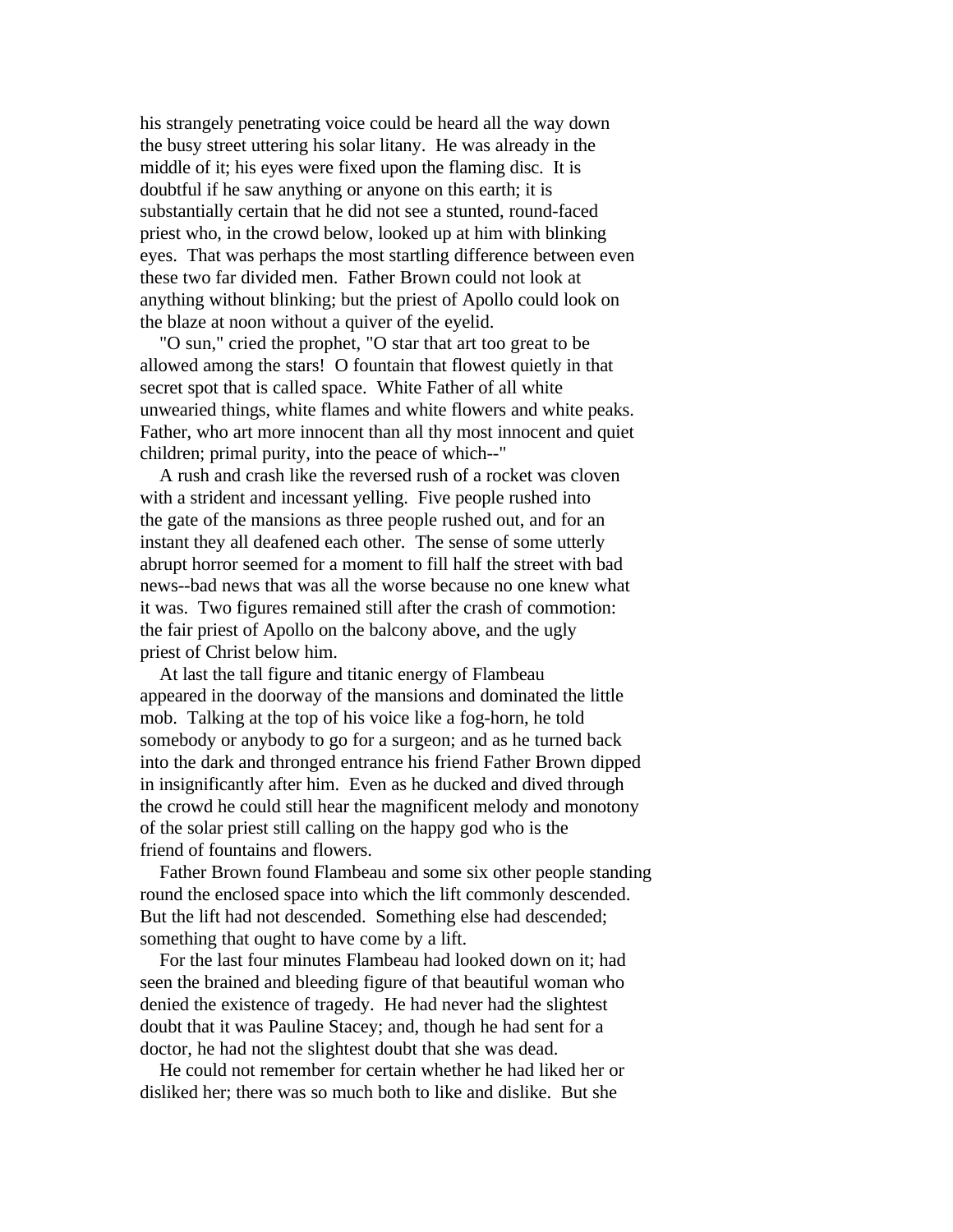had been a person to him, and the unbearable pathos of details and habit stabbed him with all the small daggers of bereavement. He remembered her pretty face and priggish speeches with a sudden secret vividness which is all the bitterness of death. In an instant like a bolt from the blue, like a thunderbolt from nowhere, that beautiful and defiant body had been dashed down the open well of the lift to death at the bottom. Was it suicide? With so insolent an optimist it seemed impossible. Was it murder? But who was there in those hardly inhabited flats to murder anybody? In a rush of raucous words, which he meant to be strong and suddenly found weak, he asked where was that fellow Kalon. A voice, habitually heavy, quiet and full, assured him that Kalon for the last fifteen minutes had been away up on his balcony worshipping his god. When Flambeau heard the voice, and felt the hand of Father Brown, he turned his swarthy face and said abruptly:

 "Then, if he has been up there all the time, who can have done it?"

 "Perhaps," said the other, "we might go upstairs and find out. We have half an hour before the police will move."

 Leaving the body of the slain heiress in charge of the surgeons, Flambeau dashed up the stairs to the typewriting office, found it utterly empty, and then dashed up to his own. Having entered that, he abruptly returned with a new and white face to his friend.

 "Her sister," he said, with an unpleasant seriousness, "her sister seems to have gone out for a walk."

 Father Brown nodded. "Or, she may have gone up to the office of that sun man," he said. "If I were you I should just verify that, and then let us all talk it over in your office. No," he added suddenly, as if remembering something, "shall I ever get over that stupidity of mine? Of course, in their office downstairs."

 Flambeau stared; but he followed the little father downstairs to the empty flat of the Staceys, where that impenetrable pastor took a large red-leather chair in the very entrance, from which he could see the stairs and landings, and waited. He did not wait very long. In about four minutes three figures descended the stairs, alike only in their solemnity. The first was Joan Stacey, the sister of the dead woman--evidently she had been upstairs in the temporary temple of Apollo; the second was the priest of Apollo himself, his litany finished, sweeping down the empty stairs in utter magnificence--something in his white robes, beard and parted hair had the look of Dore's Christ leaving the Pretorium; the third was Flambeau, black browed and somewhat bewildered.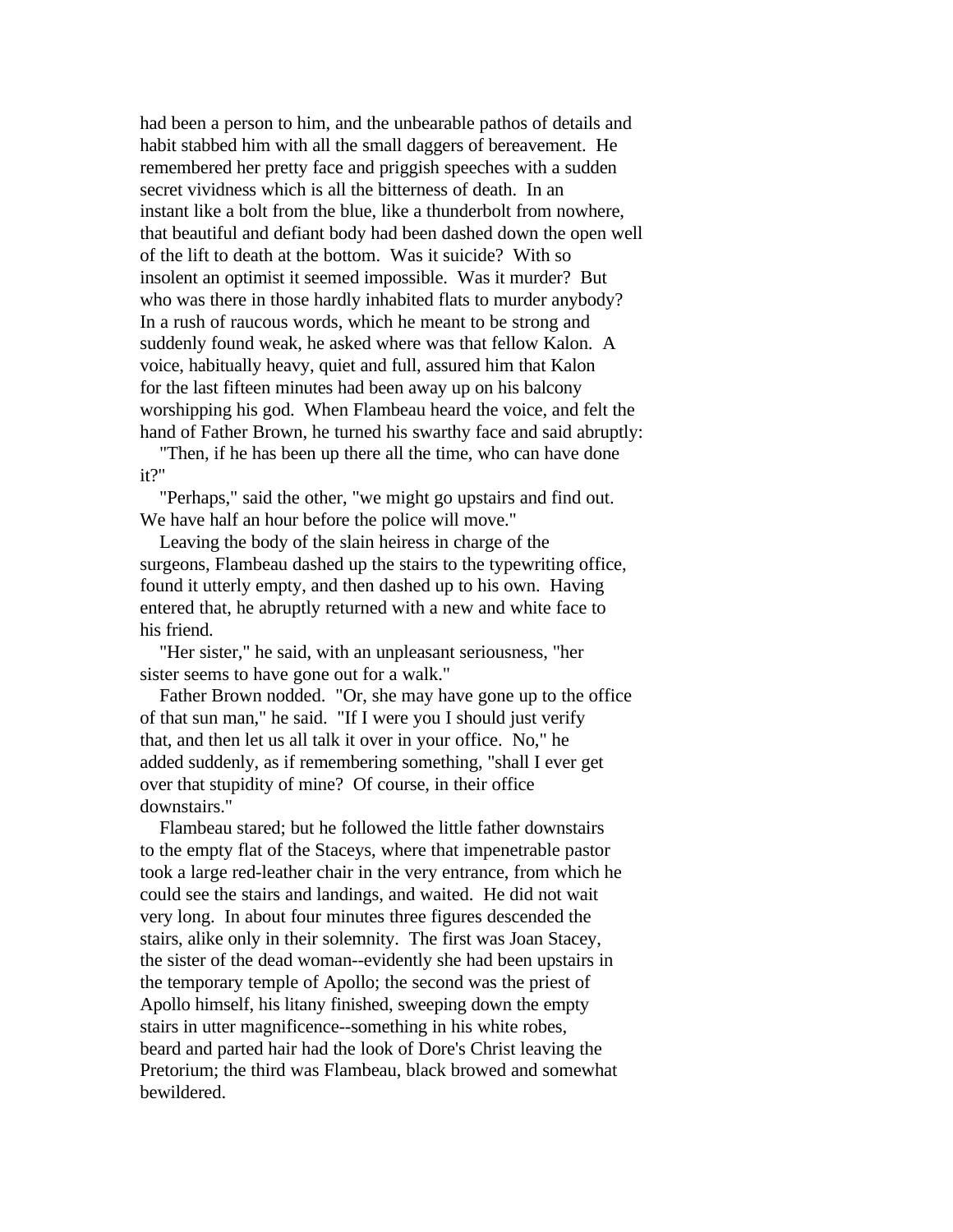Miss Joan Stacey, dark, with a drawn face and hair prematurely touched with grey, walked straight to her own desk and set out her papers with a practical flap. The mere action rallied everyone else to sanity. If Miss Joan Stacey was a criminal, she was a cool one. Father Brown regarded her for some time with an odd little smile, and then, without taking his eyes off her, addressed himself to somebody else.

 "Prophet," he said, presumably addressing Kalon, "I wish you would tell me a lot about your religion."

 "I shall be proud to do it," said Kalon, inclining his still crowned head, "but I am not sure that I understand."

 "Why, it's like this," said Father Brown, in his frankly doubtful way: "We are taught that if a man has really bad first principles, that must be partly his fault. But, for all that, we can make some difference between a man who insults his quite clear conscience and a man with a conscience more or less clouded with sophistries. Now, do you really think that murder is wrong at all?"

"Is this an accusation?" asked Kalon very quietly.

 "No," answered Brown, equally gently, "it is the speech for the defence."

 In the long and startled stillness of the room the prophet of Apollo slowly rose; and really it was like the rising of the sun. He filled that room with his light and life in such a manner that a man felt he could as easily have filled Salisbury Plain. His robed form seemed to hang the whole room with classic draperies; his epic gesture seemed to extend it into grander perspectives, till the little black figure of the modern cleric seemed to be a fault and an intrusion, a round, black blot upon some splendour of Hellas.

 "We meet at last, Caiaphas," said the prophet. "Your church and mine are the only realities on this earth. I adore the sun, and you the darkening of the sun; you are the priest of the dying and I of the living God. Your present work of suspicion and slander is worthy of your coat and creed. All your church is but a black police; you are only spies and detectives seeking to tear from men confessions of guilt, whether by treachery or torture. You would convict men of crime, I would convict them of innocence. You would convince them of sin, I would convince them of virtue.

 "Reader of the books of evil, one more word before I blow away your baseless nightmares for ever. Not even faintly could you understand how little I care whether you can convict me or no. The things you call disgrace and horrible hanging are to me no more than an ogre in a child's toy-book to a man once grown up. You said you were offering the speech for the defence. I care so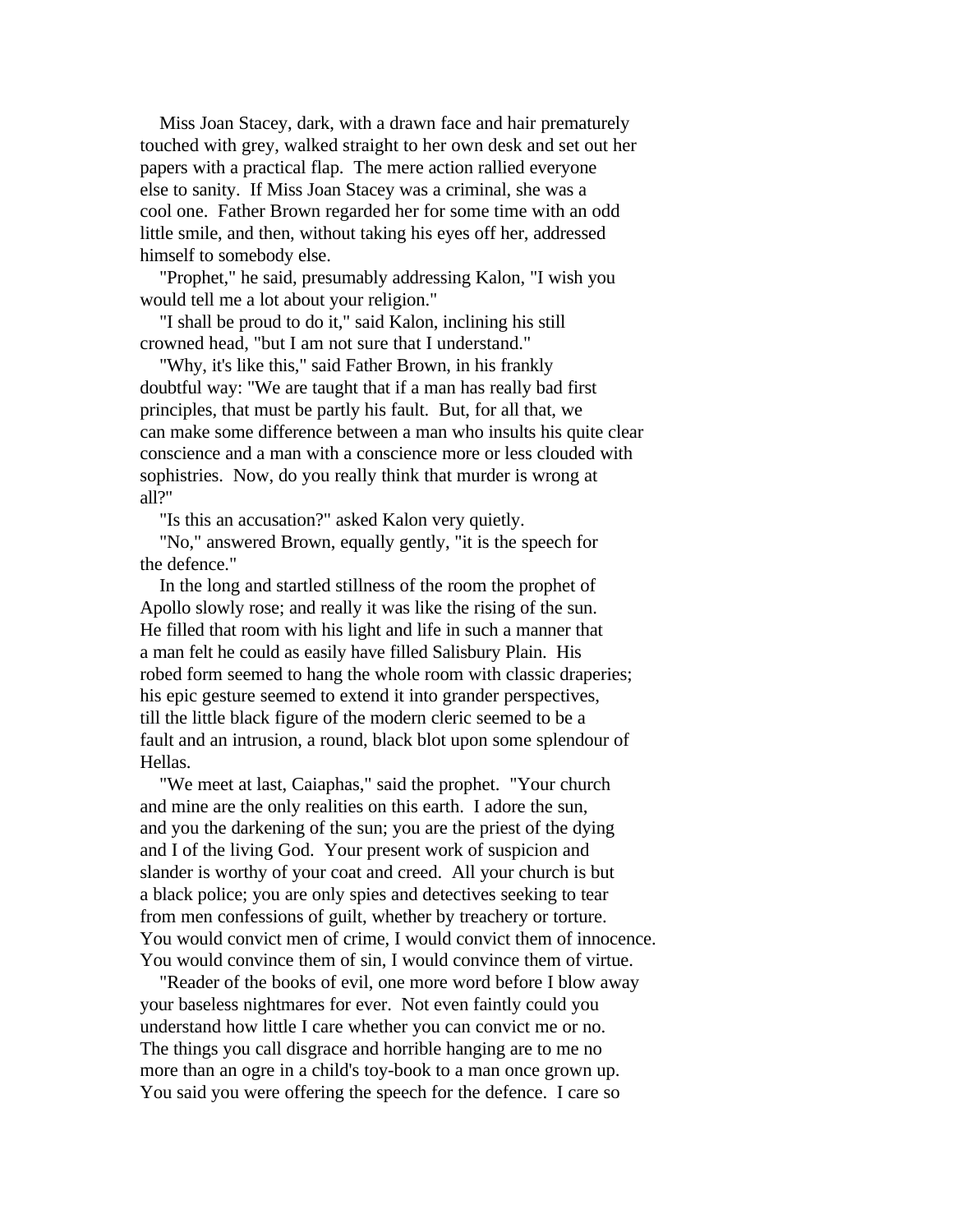little for the cloudland of this life that I will offer you the speech for the prosecution. There is but one thing that can be said against me in this matter, and I will say it myself. The woman that is dead was my love and my bride; not after such manner as your tin chapels call lawful, but by a law purer and sterner than you will ever understand. She and I walked another world from yours, and trod palaces of crystal while you were plodding through tunnels and corridors of brick. Well, I know that policemen, theological and otherwise, always fancy that where there has been love there must soon be hatred; so there you have the first point made for the prosecution. But the second point is stronger; I do not grudge it you. Not only is it true that Pauline loved me, but it is also true that this very morning, before she died, she wrote at that table a will leaving me and my new church half a million. Come, where are the handcuffs? Do you suppose I care what foolish things you do with me? Penal servitude will only be like waiting for her at a wayside station. The gallows will only be going to her in a headlong car."

 He spoke with the brain-shaking authority of an orator, and Flambeau and Joan Stacey stared at him in amazed admiration. Father Brown's face seemed to express nothing but extreme distress; he looked at the ground with one wrinkle of pain across his forehead. The prophet of the sun leaned easily against the mantelpiece and resumed:

 "In a few words I have put before you the whole case against me--the only possible case against me. In fewer words still I will blow it to pieces, so that not a trace of it remains. As to whether I have committed this crime, the truth is in one sentence: I could not have committed this crime. Pauline Stacey fell from this floor to the ground at five minutes past twelve. A hundred people will go into the witness-box and say that I was standing out upon the balcony of my own rooms above from just before the stroke of noon to a quarter-past--the usual period of my public prayers. My clerk (a respectable youth from Clapham, with no sort of connection with me) will swear that he sat in my outer office all the morning, and that no communication passed through. He will swear that I arrived a full ten minutes before the hour, fifteen minutes before any whisper of the accident, and that I did not leave the office or the balcony all that time. No one ever had so complete an alibi; I could subpoena half Westminster. I think you had better put the handcuffs away again. The case is at an end.

 "But last of all, that no breath of this idiotic suspicion remain in the air, I will tell you all you want to know. I believe I do know how my unhappy friend came by her death. You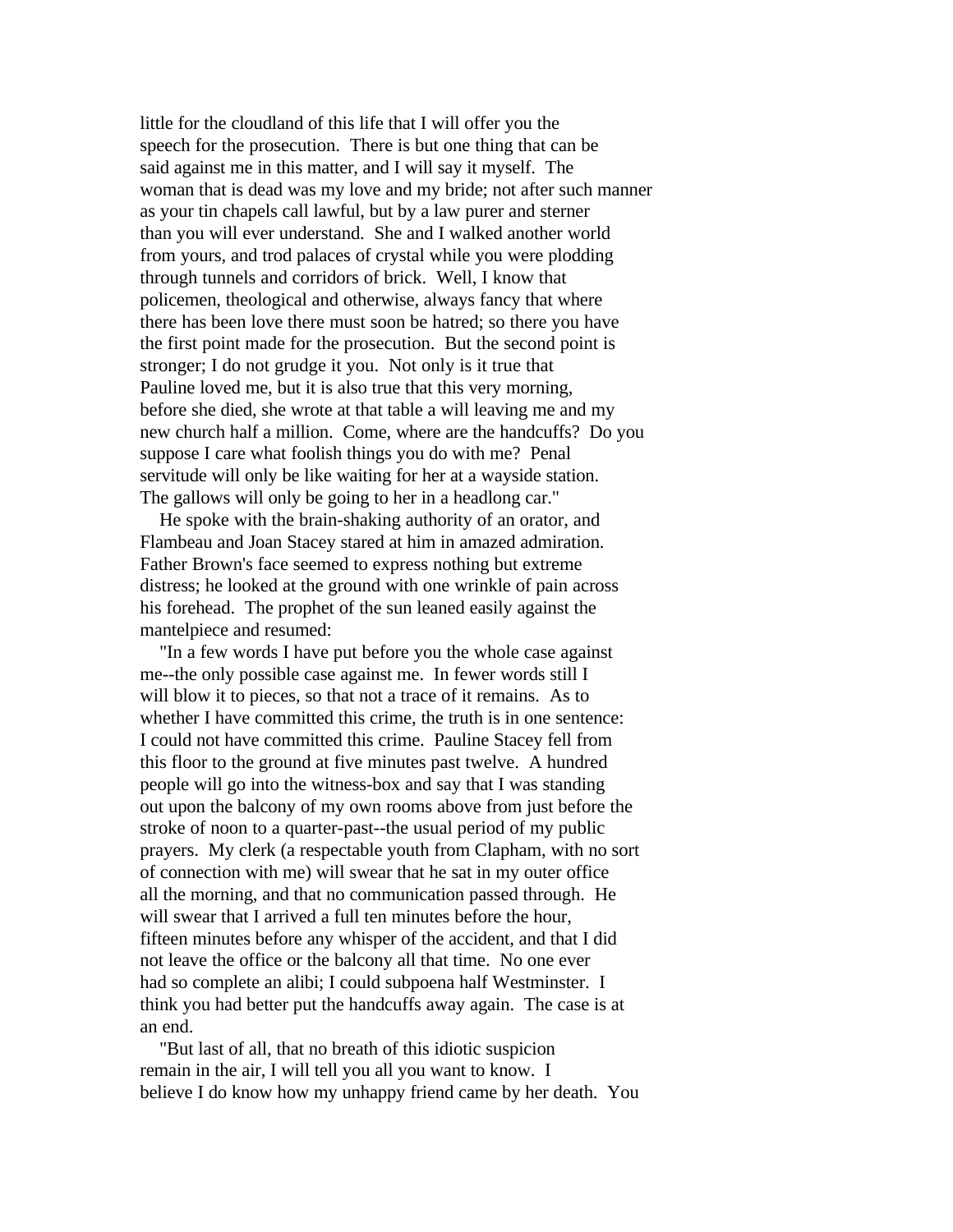can, if you choose, blame me for it, or my faith and philosophy at least; but you certainly cannot lock me up. It is well known to all students of the higher truths that certain adepts and illuminati have in history attained the power of levitation- that is, of being self-sustained upon the empty air. It is but a part of that general conquest of matter which is the main element in our occult wisdom. Poor Pauline was of an impulsive and ambitious temper. I think, to tell the truth, she thought herself somewhat deeper in the mysteries than she was; and she has often said to me, as we went down in the lift together, that if one's will were strong enough, one could float down as harmlessly as a feather. I solemnly believe that in some ecstasy of noble thoughts she attempted the miracle. Her will, or faith, must have failed her at the crucial instant, and the lower law of matter had its horrible revenge. There is the whole story, gentlemen, very sad and, as you think, very presumptuous and wicked, but certainly not criminal or in any way connected with me. In the short-hand of the police-courts, you had better call it suicide. I shall always call it heroic failure for the advance of science and the slow scaling of heaven."

 It was the first time Flambeau had ever seen Father Brown vanquished. He still sat looking at the ground, with a painful and corrugated brow, as if in shame. It was impossible to avoid the feeling which the prophet's winged words had fanned, that here was a sullen, professional suspecter of men overwhelmed by a prouder and purer spirit of natural liberty and health. At last he said, blinking as if in bodily distress: "Well, if that is so, sir, you need do no more than take the testamentary paper you spoke of and go. I wonder where the poor lady left it."

 "It will be over there on her desk by the door, I think," said Kalon, with that massive innocence of manner that seemed to acquit him wholly. "She told me specially she would write it this morning, and I actually saw her writing as I went up in the lift to my own room."

 "Was her door open then?" asked the priest, with his eye on the corner of the matting.

"Yes," said Kalon calmly.

 "Ah! it has been open ever since," said the other, and resumed his silent study of the mat.

 "There is a paper over here," said the grim Miss Joan, in a somewhat singular voice. She had passed over to her sister's desk by the doorway, and was holding a sheet of blue foolscap in her hand. There was a sour smile on her face that seemed unfit for such a scene or occasion, and Flambeau looked at her with a darkening brow.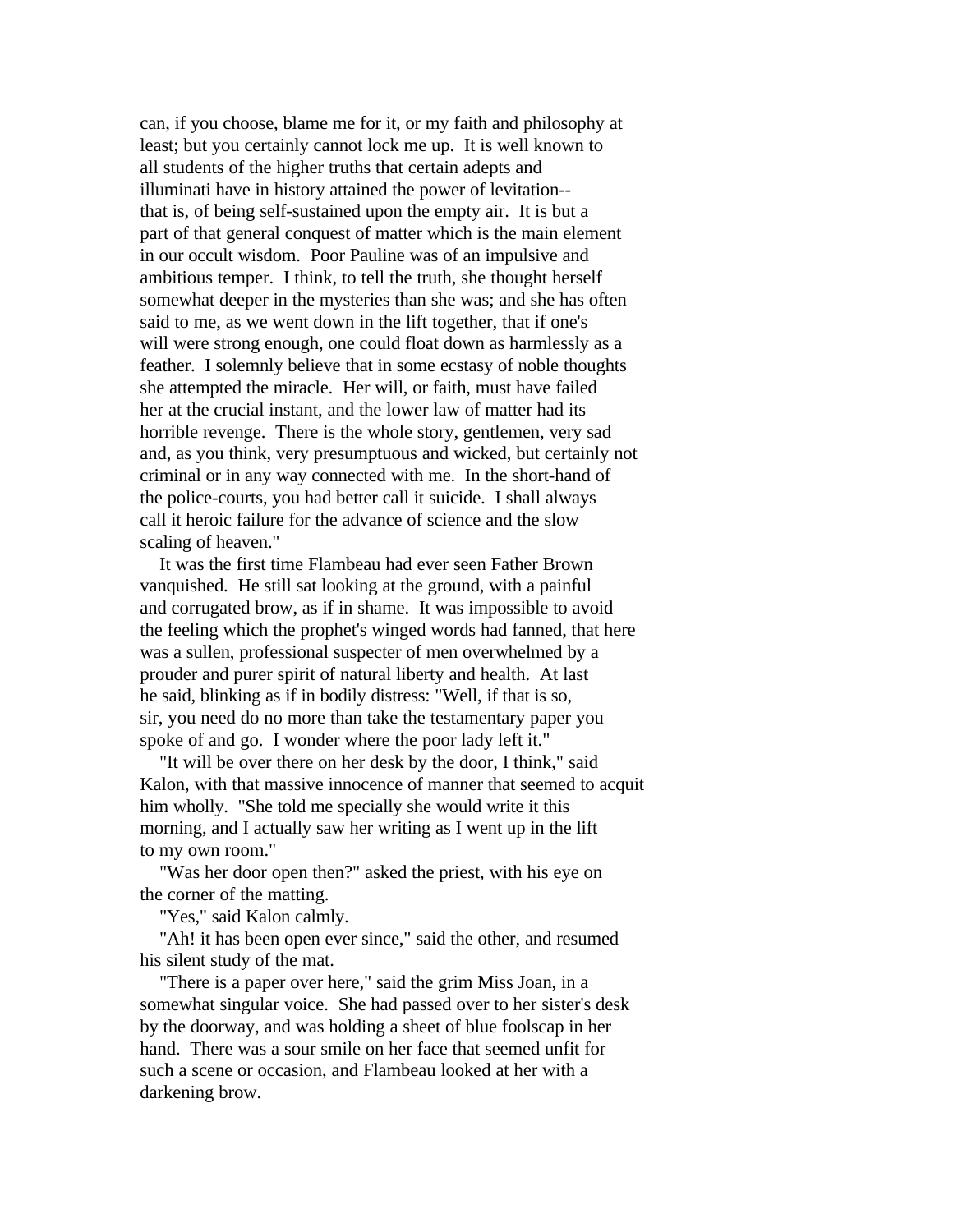Kalon the prophet stood away from the paper with that loyal unconsciousness that had carried him through. But Flambeau took it out of the lady's hand, and read it with the utmost amazement. It did, indeed, begin in the formal manner of a will, but after the words "I give and bequeath all of which I die possessed" the writing abruptly stopped with a set of scratches, and there was no trace of the name of any legatee. Flambeau, in wonder, handed this truncated testament to his clerical friend, who glanced at it and silently gave it to the priest of the sun.

 An instant afterwards that pontiff, in his splendid sweeping draperies, had crossed the room in two great strides, and was towering over Joan Stacey, his blue eyes standing from his head.

 "What monkey tricks have you been playing here?" he cried. "That's not all Pauline wrote."

 They were startled to hear him speak in quite a new voice, with a Yankee shrillness in it; all his grandeur and good English had fallen from him like a cloak.

 "That is the only thing on her desk," said Joan, and confronted him steadily with the same smile of evil favour.

 Of a sudden the man broke out into blasphemies and cataracts of incredulous words. There was something shocking about the dropping of his mask; it was like a man's real face falling off.

 "See here!" he cried in broad American, when he was breathless with cursing, "I may be an adventurer, but I guess you're a murderess. Yes, gentlemen, here's your death explained, and without any levitation. The poor girl is writing a will in my favour; her cursed sister comes in, struggles for the pen, drags her to the well, and throws her down before she can finish it. Sakes! I reckon we want the handcuffs after all."

 "As you have truly remarked," replied Joan, with ugly calm, "your clerk is a very respectable young man, who knows the nature of an oath; and he will swear in any court that I was up in your office arranging some typewriting work for five minutes before and five minutes after my sister fell. Mr. Flambeau will tell you that he found me there."

There was a silence.

 "Why, then," cried Flambeau, "Pauline was alone when she fell, and it was suicide!"

 "She was alone when she fell," said Father Brown, "but it was not suicide."

"Then how did she die?" asked Flambeau impatiently.

"She was murdered."

"But she was alone," objected the detective.

 "She was murdered when she was all alone," answered the priest.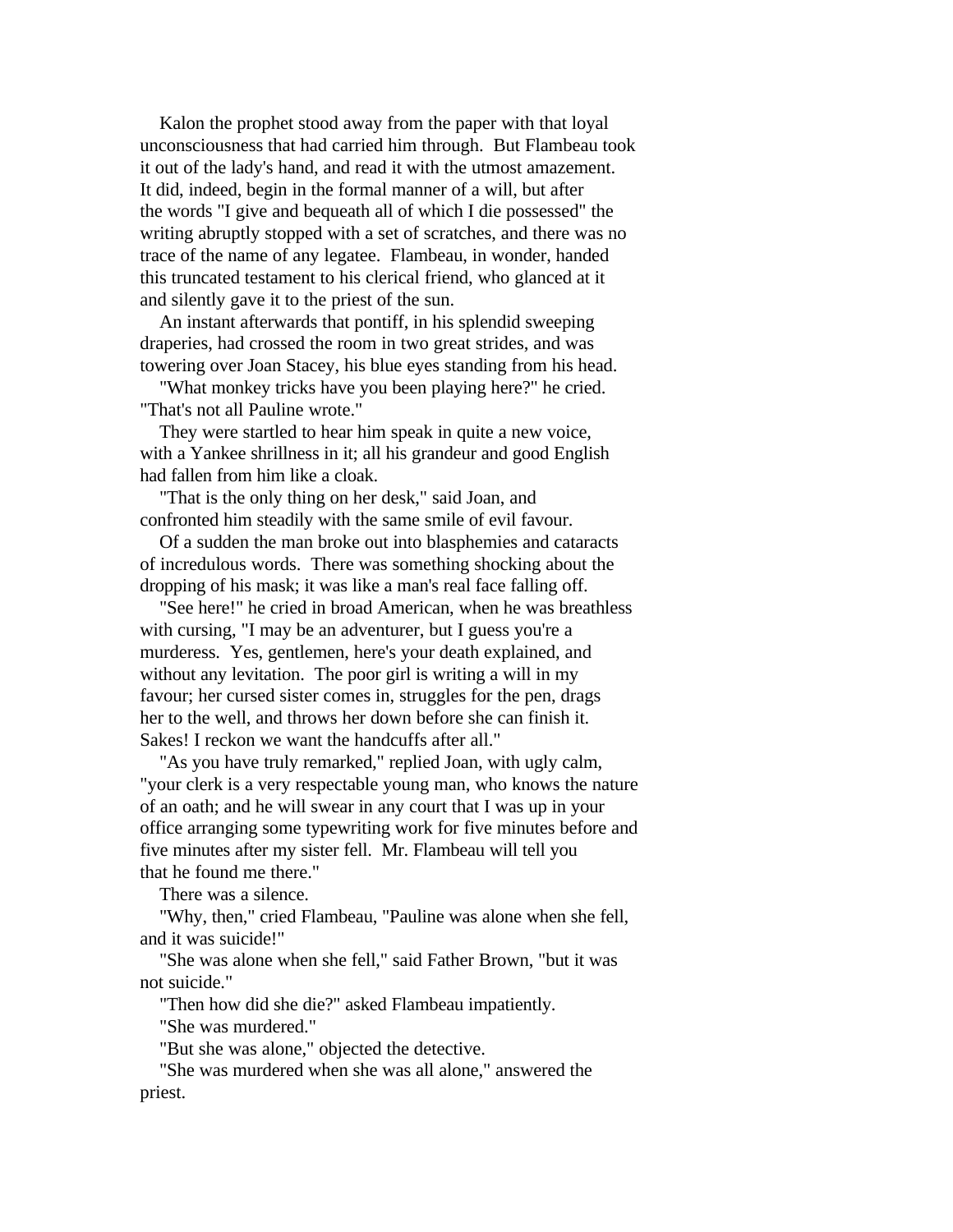All the rest stared at him, but he remained sitting in the same old dejected attitude, with a wrinkle in his round forehead and an appearance of impersonal shame and sorrow; his voice was colourless and sad.

 "What I want to know," cried Kalon, with an oath, "is when the police are coming for this bloody and wicked sister. She's killed her flesh and blood; she's robbed me of half a million that was just as sacredly mine as--"

 "Come, come, prophet," interrupted Flambeau, with a kind of sneer; "remember that all this world is a cloudland."

 The hierophant of the sun-god made an effort to climb back on his pedestal. "It is not the mere money," he cried, "though that would equip the cause throughout the world. It is also my beloved one's wishes. To Pauline all this was holy. In Pauline's eyes--"

 Father Brown suddenly sprang erect, so that his chair fell over flat behind him. He was deathly pale, yet he seemed fired with a hope; his eyes shone.

 "That's it!" he cried in a clear voice. "That's the way to begin. In Pauline's eyes--"

 The tall prophet retreated before the tiny priest in an almost mad disorder. "What do you mean? How dare you?" he cried repeatedly.

 "In Pauline's eyes," repeated the priest, his own shining more and more. "Go on--in God's name, go on. The foulest crime the fiends ever prompted feels lighter after confession; and I implore you to confess. Go on, go on--in Pauline's eyes--"

 "Let me go, you devil!" thundered Kalon, struggling like a giant in bonds. "Who are you, you cursed spy, to weave your spiders' webs round me, and peep and peer? Let me go."

 "Shall I stop him?" asked Flambeau, bounding towards the exit, for Kalon had already thrown the door wide open.

 "No; let him pass," said Father Brown, with a strange deep sigh that seemed to come from the depths of the universe. "Let Cain pass by, for he belongs to God."

 There was a long-drawn silence in the room when he had left it, which was to Flambeau's fierce wits one long agony of interrogation. Miss Joan Stacey very coolly tidied up the papers on her desk.

 "Father," said Flambeau at last, "it is my duty, not my curiosity only--it is my duty to find out, if I can, who committed the crime."

"Which crime?" asked Father Brown.

 "The one we are dealing with, of course," replied his impatient friend.

"We are dealing with two crimes," said Brown, "crimes of very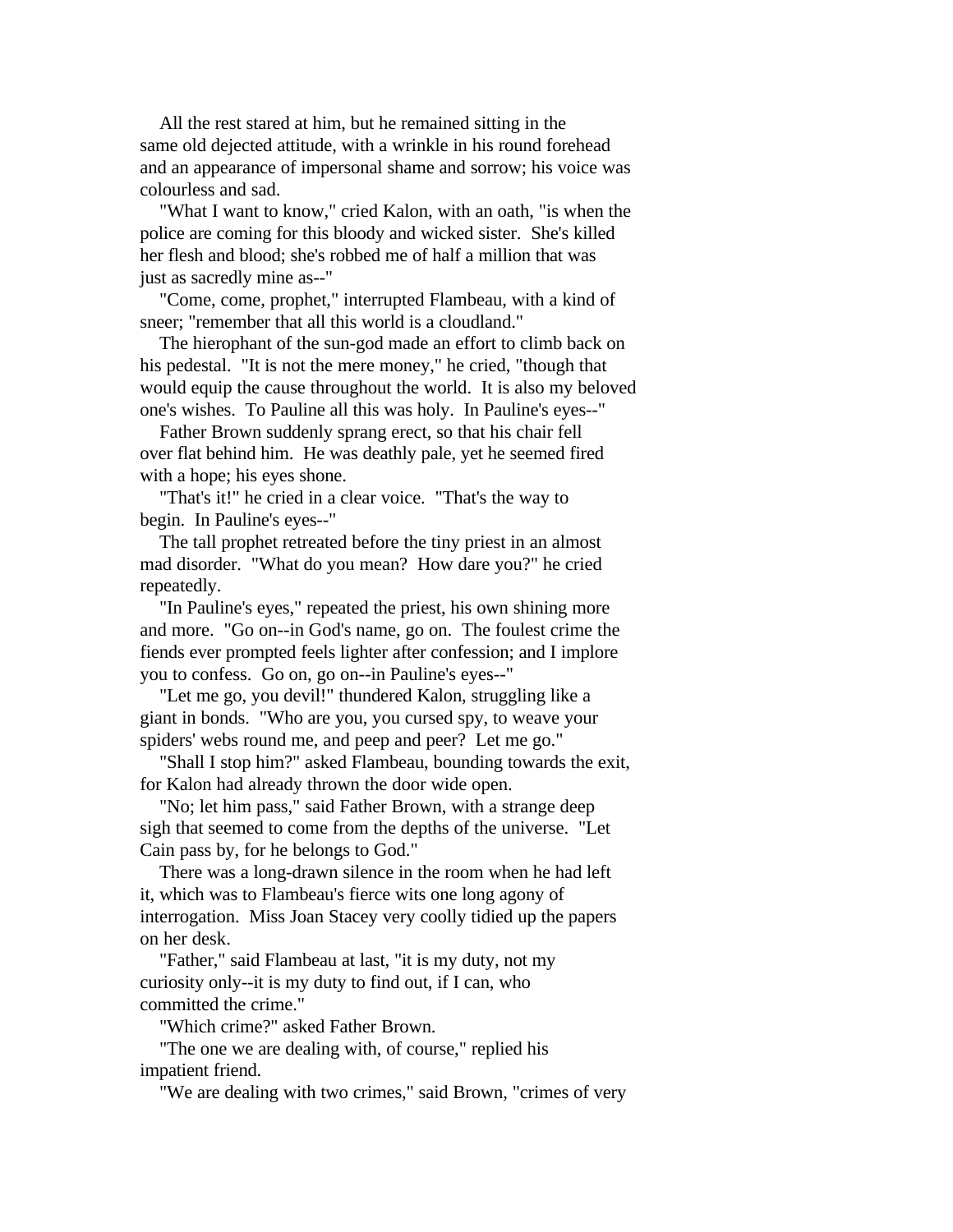different weight--and by very different criminals."

 Miss Joan Stacey, having collected and put away her papers, proceeded to lock up her drawer. Father Brown went on, noticing her as little as she noticed him.

 "The two crimes," he observed, "were committed against the same weakness of the same person, in a struggle for her money. The author of the larger crime found himself thwarted by the smaller crime; the author of the smaller crime got the money."

 "Oh, don't go on like a lecturer," groaned Flambeau; "put it in a few words."

"I can put it in one word," answered his friend.

 Miss Joan Stacey skewered her business-like black hat on to her head with a business-like black frown before a little mirror, and, as the conversation proceeded, took her handbag and umbrella in an unhurried style, and left the room.

 "The truth is one word, and a short one," said Father Brown. "Pauline Stacey was blind."

 "Blind!" repeated Flambeau, and rose slowly to his whole huge stature.

 "She was subject to it by blood," Brown proceeded. "Her sister would have started eyeglasses if Pauline would have let her; but it was her special philosophy or fad that one must not encourage such diseases by yielding to them. She would not admit the cloud; or she tried to dispel it by will. So her eyes got worse and worse with straining; but the worst strain was to come. It came with this precious prophet, or whatever he calls himself, who taught her to stare at the hot sun with the naked eye. It was called accepting Apollo. Oh, if these new pagans would only be old pagans, they would be a little wiser! The old pagans knew that mere naked Nature-worship must have a cruel side. They knew that the eye of Apollo can blast and blind."

 There was a pause, and the priest went on in a gentle and even broken voice. "Whether or no that devil deliberately made her blind, there is no doubt that he deliberately killed her through her blindness. The very simplicity of the crime is sickening. You know he and she went up and down in those lifts without official help; you know also how smoothly and silently the lifts slide. Kalon brought the lift to the girl's landing, and saw her, through the open door, writing in her slow, sightless way the will she had promised him. He called out to her cheerily that he had the lift ready for her, and she was to come out when she was ready. Then he pressed a button and shot soundlessly up to his own floor, walked through his own office, out on to his own balcony, and was safely praying before the crowded street when the poor girl, having finished her work, ran gaily out to where lover and lift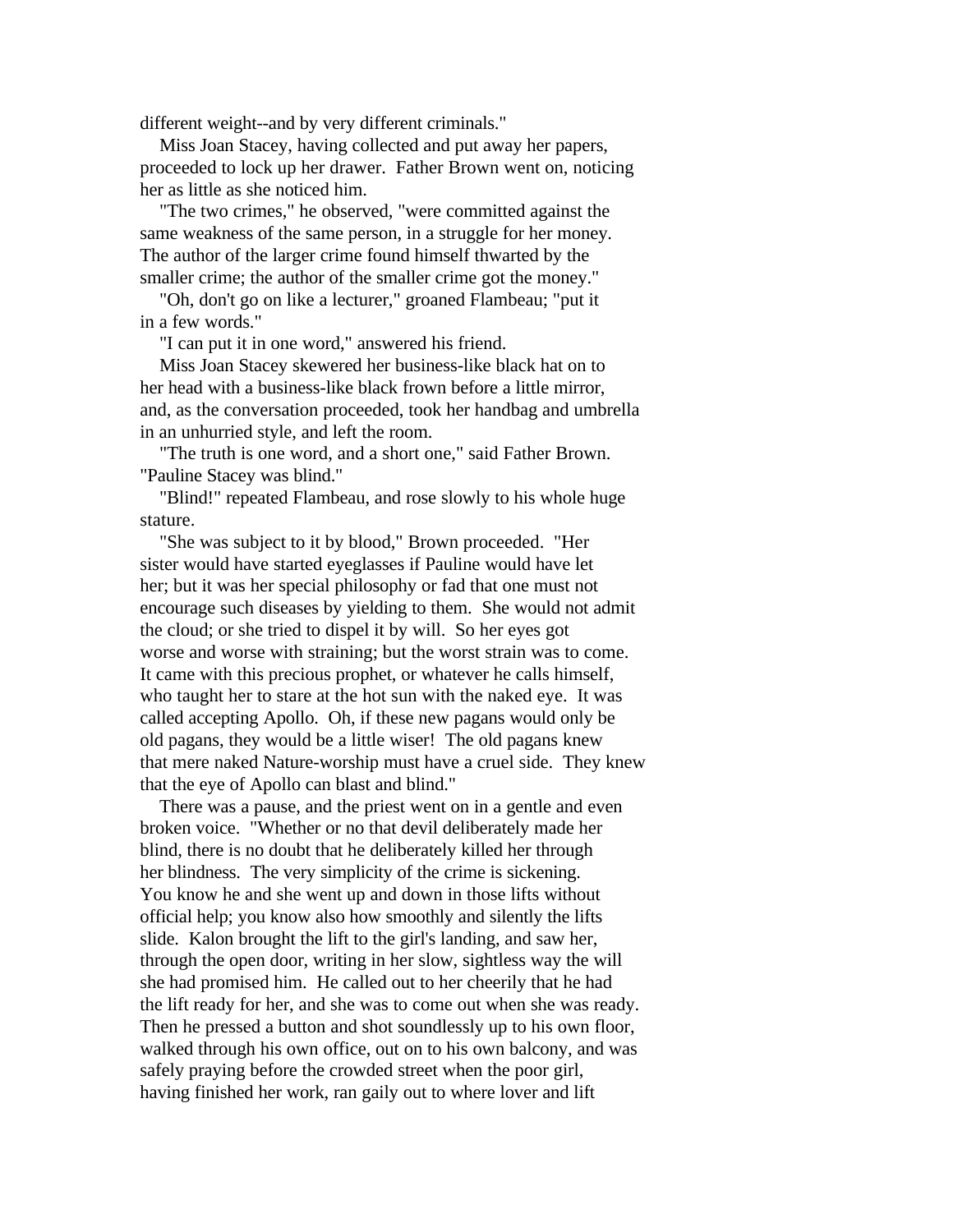were to receive her, and stepped--"

"Don't!" cried Flambeau.

 "He ought to have got half a million by pressing that button," continued the little father, in the colourless voice in which he talked of such horrors. "But that went smash. It went smash because there happened to be another person who also wanted the money, and who also knew the secret about poor Pauline's sight. There was one thing about that will that I think nobody noticed: although it was unfinished and without signature, the other Miss Stacey and some servant of hers had already signed it as witnesses. Joan had signed first, saying Pauline could finish it later, with a typical feminine contempt for legal forms. Therefore, Joan wanted her sister to sign the will without real witnesses. Why? I thought of the blindness, and felt sure she had wanted Pauline to sign in solitude because she had wanted her not to sign at all.

 "People like the Staceys always use fountain pens; but this was specially natural to Pauline. By habit and her strong will and memory she could still write almost as well as if she saw; but she could not tell when her pen needed dipping. Therefore, her fountain pens were carefully filled by her sister--all except this fountain pen. This was carefully not filled by her sister; the remains of the ink held out for a few lines and then failed altogether. And the prophet lost five hundred thousand pounds and committed one of the most brutal and brilliant murders in human history for nothing."

 Flambeau went to the open door and heard the official police ascending the stairs. He turned and said: "You must have followed everything devilish close to have traced the crime to Kalon in ten minutes."

Father Brown gave a sort of start.

 "Oh! to him," he said. "No; I had to follow rather close to find out about Miss Joan and the fountain pen. But I knew Kalon was the criminal before I came into the front door."

"You must be joking!" cried Flambeau.

 "I'm quite serious," answered the priest. "I tell you I knew he had done it, even before I knew what he had done."

"But why?"

 "These pagan stoics," said Brown reflectively, "always fail by their strength. There came a crash and a scream down the street, and the priest of Apollo did not start or look round. I did not know what it was. But I knew that he was expecting it."

The Sign of the Broken Sword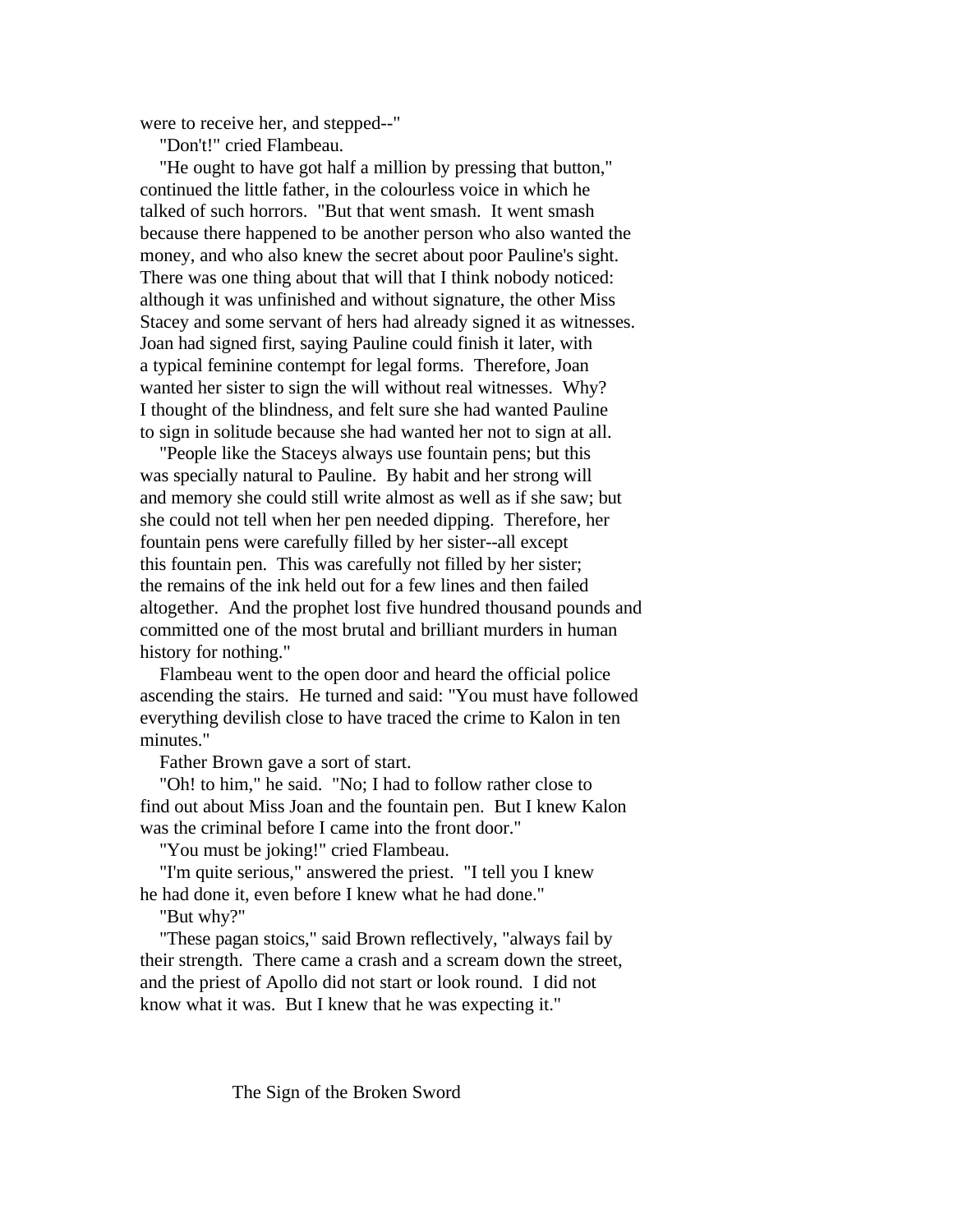The thousand arms of the forest were grey, and its million fingers silver. In a sky of dark green-blue-like slate the stars were bleak and brilliant like splintered ice. All that thickly wooded and sparsely tenanted countryside was stiff with a bitter and brittle frost. The black hollows between the trunks of the trees looked like bottomless, black caverns of that Scandinavian hell, a hell of incalculable cold. Even the square stone tower of the church looked northern to the point of heathenry, as if it were some barbaric tower among the sea rocks of Iceland. It was a queer night for anyone to explore a churchyard. But, on the other hand, perhaps it was worth exploring.

 It rose abruptly out of the ashen wastes of forest in a sort of hump or shoulder of green turf that looked grey in the starlight. Most of the graves were on a slant, and the path leading up to the church was as steep as a staircase. On the top of the hill, in the one flat and prominent place, was the monument for which the place was famous. It contrasted strangely with the featureless graves all round, for it was the work of one of the greatest sculptors of modern Europe; and yet his fame was at once forgotten in the fame of the man whose image he had made. It showed, by touches of the small silver pencil of starlight, the massive metal figure of a soldier recumbent, the strong hands sealed in an everlasting worship, the great head pillowed upon a gun. The venerable face was bearded, or rather whiskered, in the old, heavy Colonel Newcome fashion. The uniform, though suggested with the few strokes of simplicity, was that of modern war. By his right side lay a sword, of which the tip was broken off; on the left side lay a Bible. On glowing summer afternoons wagonettes came full of Americans and cultured suburbans to see the sepulchre; but even then they felt the vast forest land with its one dumpy dome of churchyard and church as a place oddly dumb and neglected. In this freezing darkness of mid-winter one would think he might be left alone with the stars. Nevertheless, in the stillness of those stiff woods a wooden gate creaked, and two dim figures dressed in black climbed up the little path to the tomb.

 So faint was that frigid starlight that nothing could have been traced about them except that while they both wore black, one man was enormously big, and the other (perhaps by contrast) almost startlingly small. They went up to the great graven tomb of the historic warrior, and stood for a few minutes staring at it. There was no human, perhaps no living, thing for a wide circle; and a morbid fancy might well have wondered if they were human themselves. In any case, the beginning of their conversation might have seemed strange. After the first silence the small man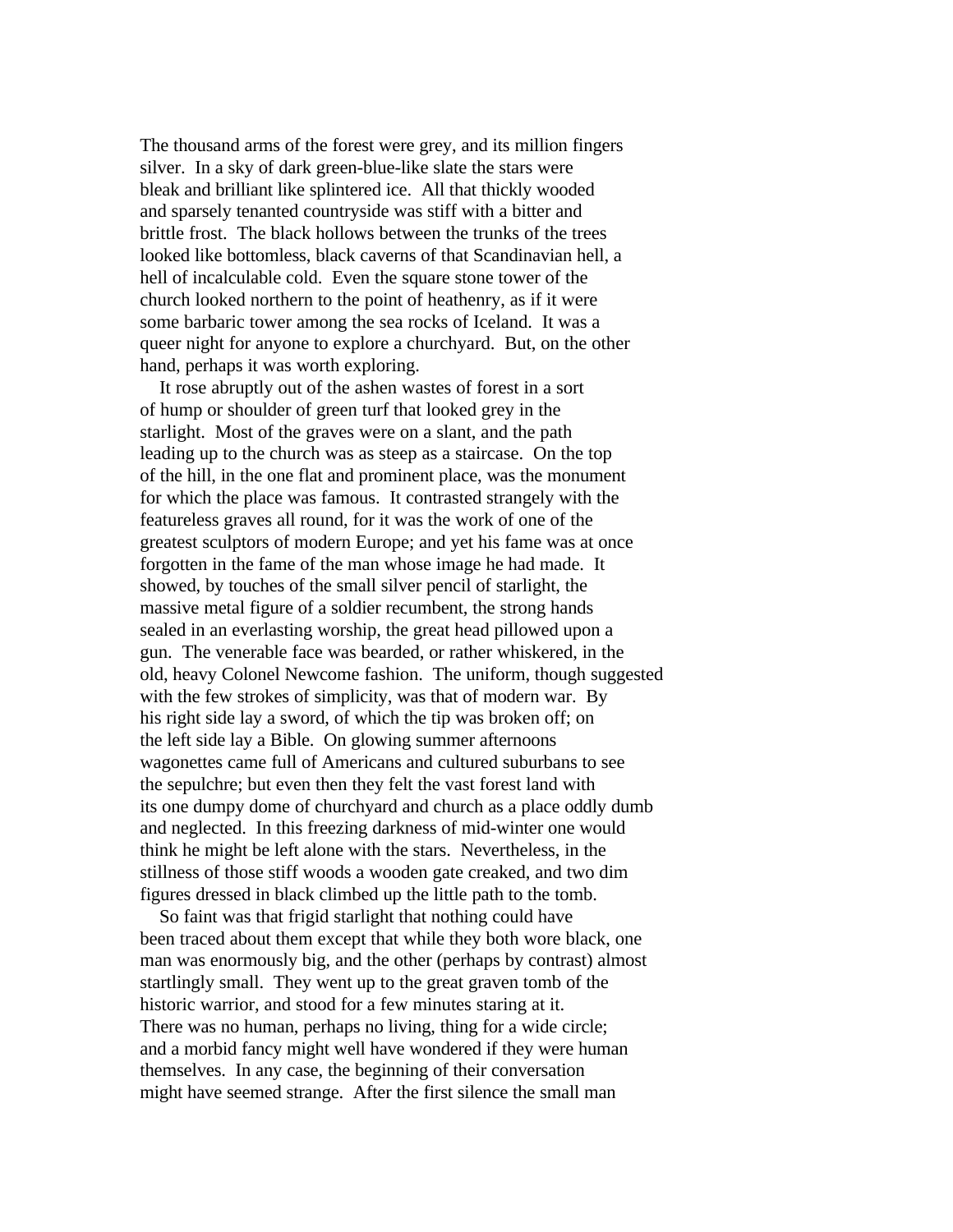said to the other:

"Where does a wise man hide a pebble?"

And the tall man answered in a low voice: "On the beach."

 The small man nodded, and after a short silence said: "Where does a wise man hide a leaf?"

And the other answered: "In the forest."

 There was another stillness, and then the tall man resumed: "Do you mean that when a wise man has to hide a real diamond he has been known to hide it among sham ones?"

 "No, no," said the little man with a laugh, "we will let bygones be bygones."

 He stamped his cold feet for a second or two, and then said: "I'm not thinking of that at all, but of something else; something rather peculiar. Just strike a match, will you?"

 The big man fumbled in his pocket, and soon a scratch and a flare painted gold the whole flat side of the monument. On it was cut in black letters the well-known words which so many Americans had reverently read: "Sacred to the Memory of General Sir Arthur St. Clare, Hero and Martyr, who Always Vanquished his Enemies and Always Spared Them, and Was Treacherously Slain by Them At Last. May God in Whom he Trusted both Reward and Revenge him."

 The match burnt the big man's fingers, blackened, and dropped. He was about to strike another, but his small companion stopped him. "That's all right, Flambeau, old man; I saw what I wanted. Or, rather, I didn't see what I didn't want. And now we must walk a mile and a half along the road to the next inn, and I will try to tell you all about it. For Heaven knows a man should have a fire and ale when he dares tell such a story."

 They descended the precipitous path, they relatched the rusty gate, and set off at a stamping, ringing walk down the frozen forest road. They had gone a full quarter of a mile before the smaller man spoke again. He said: "Yes; the wise man hides a pebble on the beach. But what does he do if there is no beach? Do you know anything of that great St. Clare trouble?"

 "I know nothing about English generals, Father Brown," answered the large man, laughing, "though a little about English policemen. I only know that you have dragged me a precious long dance to all the shrines of this fellow, whoever he is. One would think he got buried in six different places. I've seen a memorial to General St. Clare in Westminster Abbey. I've seen a ramping equestrian statue of General St. Clare on the Embankment. I've seen a medallion of St. Clare in the street he was born in, and another in the street he lived in; and now you drag me after dark to his coffin in the village churchyard. I am beginning to be a bit tired of his magnificent personality, especially as I don't in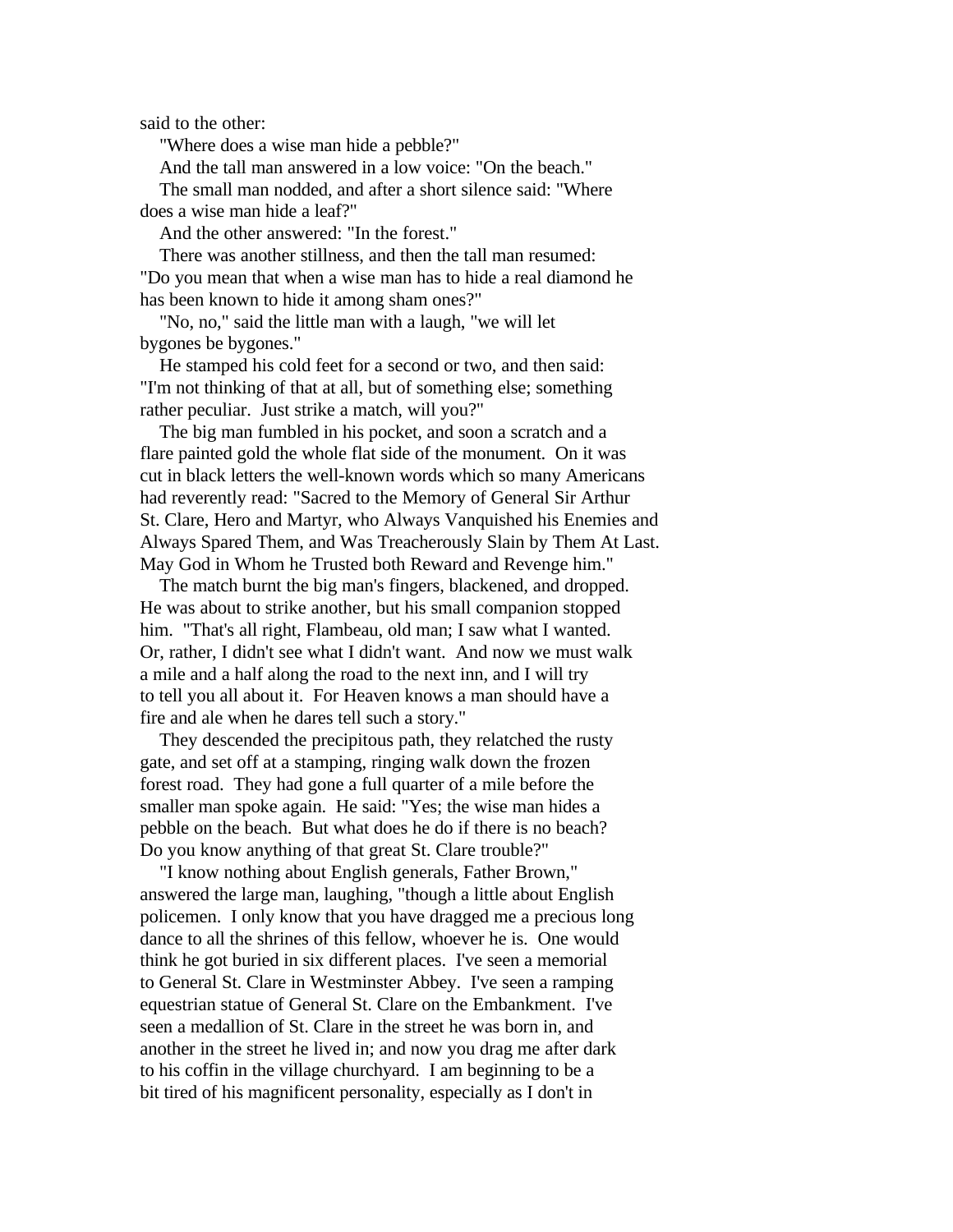the least know who he was. What are you hunting for in all these crypts and effigies?"

 "I am only looking for one word," said Father Brown. "A word that isn't there."

 "Well," asked Flambeau; "are you going to tell me anything about it?"

 "I must divide it into two parts," remarked the priest. "First there is what everybody knows; and then there is what I know. Now, what everybody knows is short and plain enough. It is also entirely wrong."

 "Right you are," said the big man called Flambeau cheerfully. "Let's begin at the wrong end. Let's begin with what everybody knows, which isn't true."

 "If not wholly untrue, it is at least very inadequate," continued Brown; "for in point of fact, all that the public knows amounts precisely to this: The public knows that Arthur St. Clare was a great and successful English general. It knows that after splendid yet careful campaigns both in India and Africa he was in command against Brazil when the great Brazilian patriot Olivier issued his ultimatum. It knows that on that occasion St. Clare with a very small force attacked Olivier with a very large one, and was captured after heroic resistance. And it knows that after his capture, and to the abhorrence of the civilised world, St. Clare was hanged on the nearest tree. He was found swinging there after the Brazilians had retired, with his broken sword hung round his neck."

"And that popular story is untrue?" suggested Flambeau.

 "No," said his friend quietly, "that story is quite true, so far as it goes."

 "Well, I think it goes far enough!" said Flambeau; "but if the popular story is true, what is the mystery?"

 They had passed many hundreds of grey and ghostly trees before the little priest answered. Then he bit his finger reflectively and said: "Why, the mystery is a mystery of psychology. Or, rather, it is a mystery of two psychologies. In that Brazilian business two of the most famous men of modern history acted flat against their characters. Mind you, Olivier and St. Clare were both heroes--the old thing, and no mistake; it was like the fight between Hector and Achilles. Now, what would you say to an affair in which Achilles was timid and Hector was treacherous?"

 "Go on," said the large man impatiently as the other bit his finger again.

 "Sir Arthur St. Clare was a soldier of the old religious type --the type that saved us during the Mutiny," continued Brown. "He was always more for duty than for dash; and with all his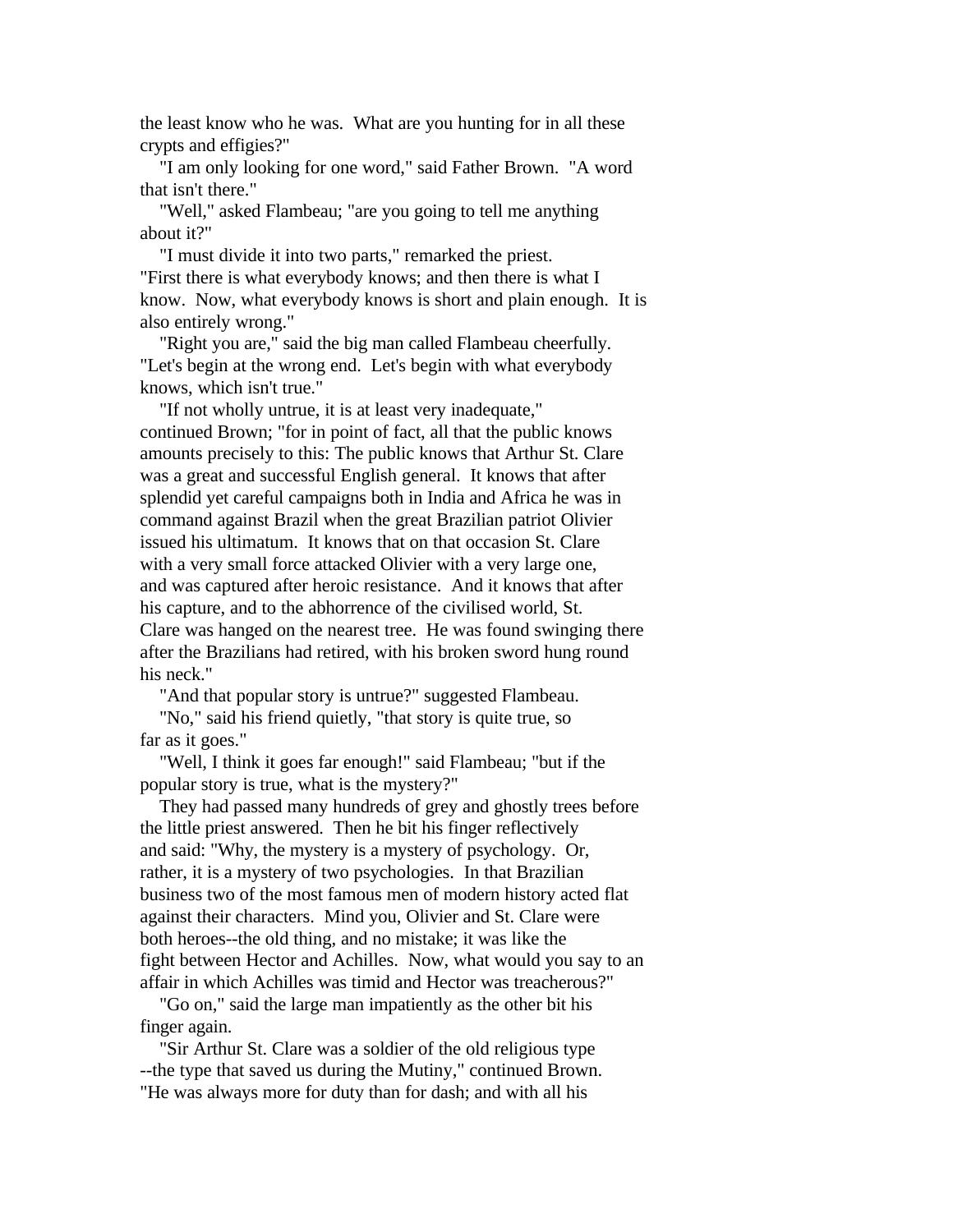personal courage was decidedly a prudent commander, particularly indignant at any needless waste of soldiers. Yet in this last battle he attempted something that a baby could see was absurd. One need not be a strategist to see it was as wild as wind; just as one need not be a strategist to keep out of the way of a motor-bus. Well, that is the first mystery; what had become of the English general's head? The second riddle is, what had become of the Brazilian general's heart? President Olivier might be called a visionary or a nuisance; but even his enemies admitted that he was magnanimous to the point of knight errantry. Almost every other prisoner he had ever captured had been set free or even loaded with benefits. Men who had really wronged him came away touched by his simplicity and sweetness. Why the deuce should he diabolically revenge himself only once in his life; and that for the one particular blow that could not have hurt him? Well, there you have it. One of the wisest men in the world acted like an idiot for no reason. One of the best men in the world acted like a fiend for no reason. That's the long and the short of it; and I leave it to you, my boy."

 "No, you don't," said the other with a snort. "I leave it to you; and you jolly well tell me all about it."

 "Well," resumed Father Brown, "it's not fair to say that the public impression is just what I've said, without adding that two things have happened since. I can't say they threw a new light; for nobody can make sense of them. But they threw a new kind of darkness; they threw the darkness in new directions. The first was this. The family physician of the St. Clares quarrelled with that family, and began publishing a violent series of articles, in which he said that the late general was a religious maniac; but as far as the tale went, this seemed to mean little more than a religious man.

Anyhow, the story fizzled out. Everyone knew, of course, that St. Clare had some of the eccentricities of puritan piety. The second incident was much more arresting. In the luckless and unsupported regiment which made that rash attempt at the Black River there was a certain Captain Keith, who was at that time engaged to St. Clare's

daughter, and who afterwards married her. He was one of those who were captured by Olivier, and, like all the rest except the general,

appears to have been bounteously treated and promptly set free. Some twenty years afterwards this man, then Lieutenant-Colonel Keith, published a sort of autobiography called `A British Officer in Burmah and Brazil.' In the place where the reader looks eagerly for some account of the mystery of St. Clare's disaster may be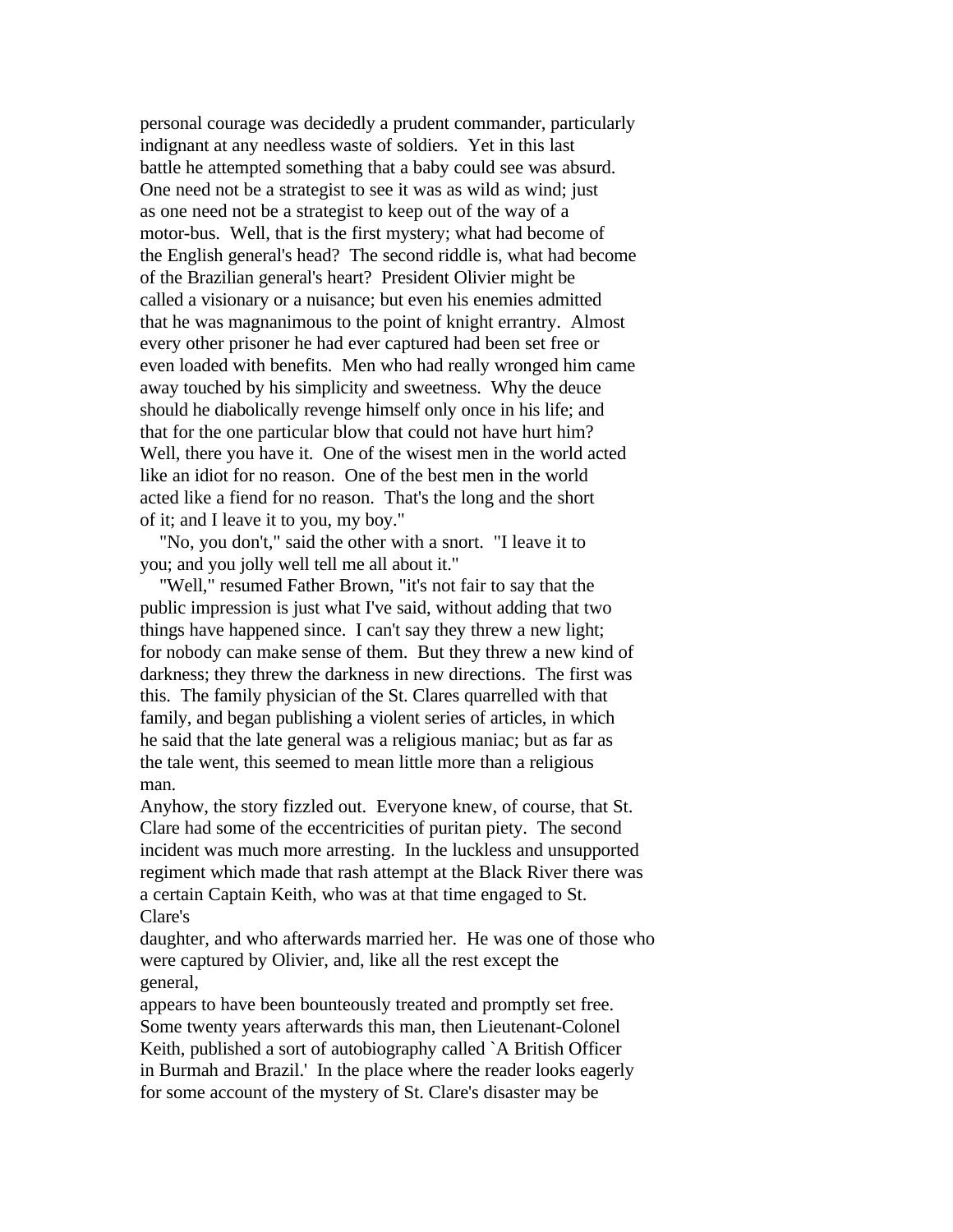found the following words: `Everywhere else in this book I have narrated things exactly as they occurred, holding as I do the old-fashioned opinion that the glory of England is old enough to take care of itself. The exception I shall make is in this matter of the defeat by the Black River; and my reasons, though private, are honourable and compelling. I will, however, add this in justice to the memories of two distinguished men. General St. Clare has been accused of incapacity on this occasion; I can at least testify that this action, properly understood, was one of the most brilliant and sagacious of his life. President Olivier by similar report is charged with savage injustice. I think it due to the honour of an enemy to say that he acted on this occasion with even more than his characteristic good feeling. To put the matter popularly, I can assure my countrymen that St. Clare was by no means such a fool nor Olivier such a brute as he looked. This is all I have to say; nor shall any earthly consideration induce me to add a word to it.'"

 A large frozen moon like a lustrous snowball began to show through the tangle of twigs in front of them, and by its light the narrator had been able to refresh his memory of Captain Keith's text from a scrap of printed paper. As he folded it up and put it back in his pocket Flambeau threw up his hand with a French gesture.

 "Wait a bit, wait a bit," he cried excitedly. "I believe I can guess it at the first go."

 He strode on, breathing hard, his black head and bull neck forward, like a man winning a walking race. The little priest, amused and interested, had some trouble in trotting beside him. Just before them the trees fell back a little to left and right, and the road swept downwards across a clear, moonlit valley, till it dived again like a rabbit into the wall of another wood. The entrance to the farther forest looked small and round, like the black hole of a remote railway tunnel. But it was within some hundred yards, and gaped like a cavern before Flambeau spoke again.

 "I've got it," he cried at last, slapping his thigh with his great hand. "Four minutes' thinking, and I can tell your whole story myself."

"All right," assented his friend. "You tell it."

 Flambeau lifted his head, but lowered his voice. "General Sir Arthur St. Clare," he said, "came of a family in which madness was hereditary; and his whole aim was to keep this from his daughter, and even, if possible, from his future son-in-law. Rightly or wrongly, he thought the final collapse was close, and resolved on suicide. Yet ordinary suicide would blazon the very idea he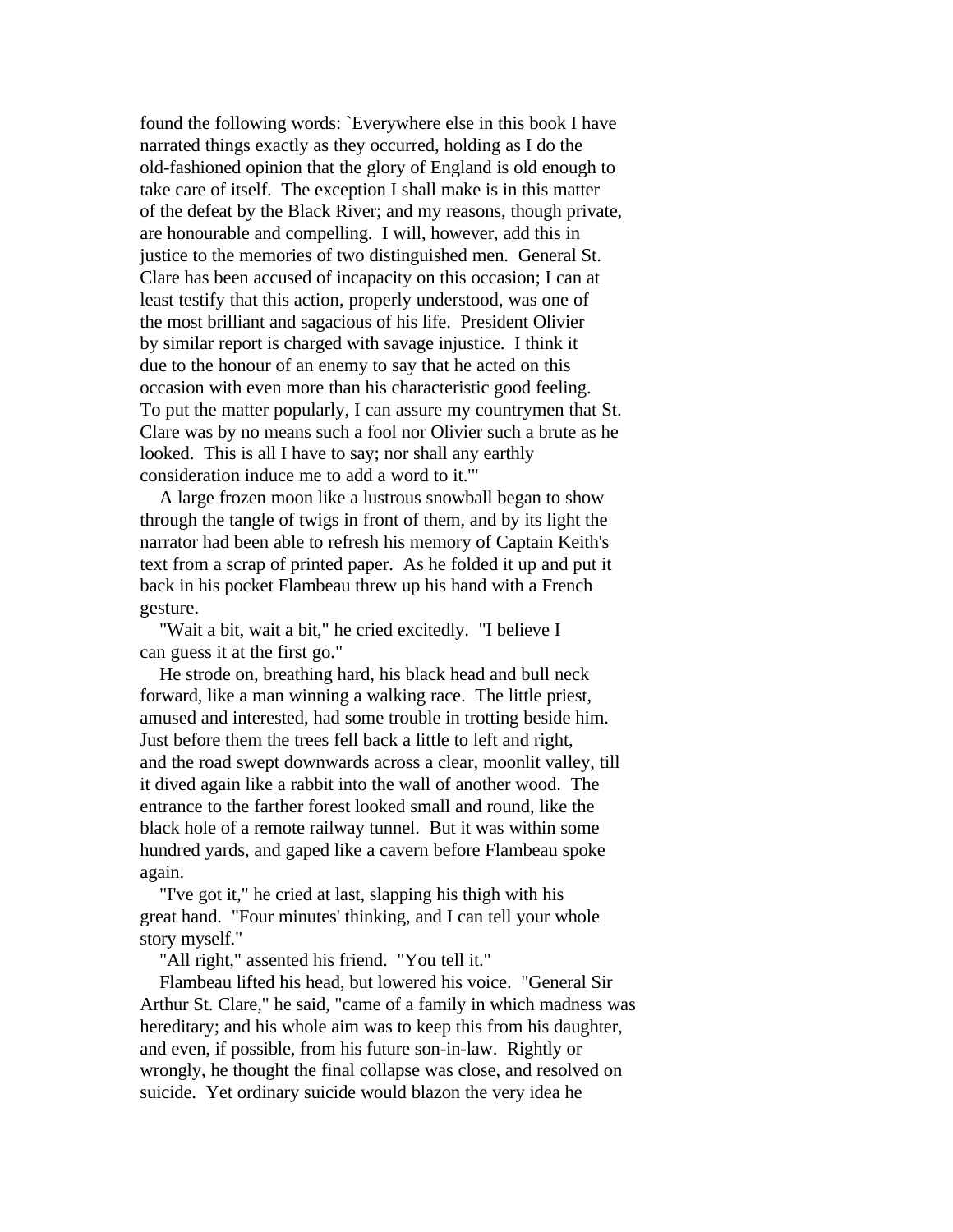dreaded. As the campaign approached the clouds came thicker on his brain; and at last in a mad moment he sacrificed his public duty to his private. He rushed rashly into battle, hoping to fall by the first shot. When he found that he had only attained capture and discredit, the sealed bomb in his brain burst, and he broke his own sword and hanged himself."

 He stared firmly at the grey facade of forest in front of him, with the one black gap in it, like the mouth of the grave, into which their path plunged. Perhaps something menacing in the road thus suddenly swallowed reinforced his vivid vision of the tragedy, for he shuddered.

"A horrid story," he said.

 "A horrid story," repeated the priest with bent head. "But not the real story."

 Then he threw back his head with a sort of despair and cried: "Oh, I wish it had been."

The tall Flambeau faced round and stared at him.

"Yours is a clean story," cried Father Brown, deeply moved.

"A sweet, pure, honest story, as open and white as that moon. Madness and despair are innocent enough. There are worse things, Flambeau."

 Flambeau looked up wildly at the moon thus invoked; and from where he stood one black tree-bough curved across it exactly like a devil's horn.

 "Father--father," cried Flambeau with the French gesture and stepping yet more rapidly forward, "do you mean it was worse than that?"

 "Worse than that," said Paul like a grave echo. And they plunged into the black cloister of the woodland, which ran by them in a dim tapestry of trunks, like one of the dark corridors in a dream.

 They were soon in the most secret entrails of the wood, and felt close about them foliage that they could not see, when the priest said again:

 "Where does a wise man hide a leaf? In the forest. But what does he do if there is no forest?"

 "Well, well," cried Flambeau irritably, "what does he do?" "He grows a forest to hide it in," said the priest in an

obscure voice. "A fearful sin."

 "Look here," cried his friend impatiently, for the dark wood and the dark saying got a little on his nerves; will you tell me this story or not? What other evidence is there to go on?"

 "There are three more bits of evidence," said the other, "that I have dug up in holes and corners; and I will give them in logical rather than chronological order. First of all, of course, our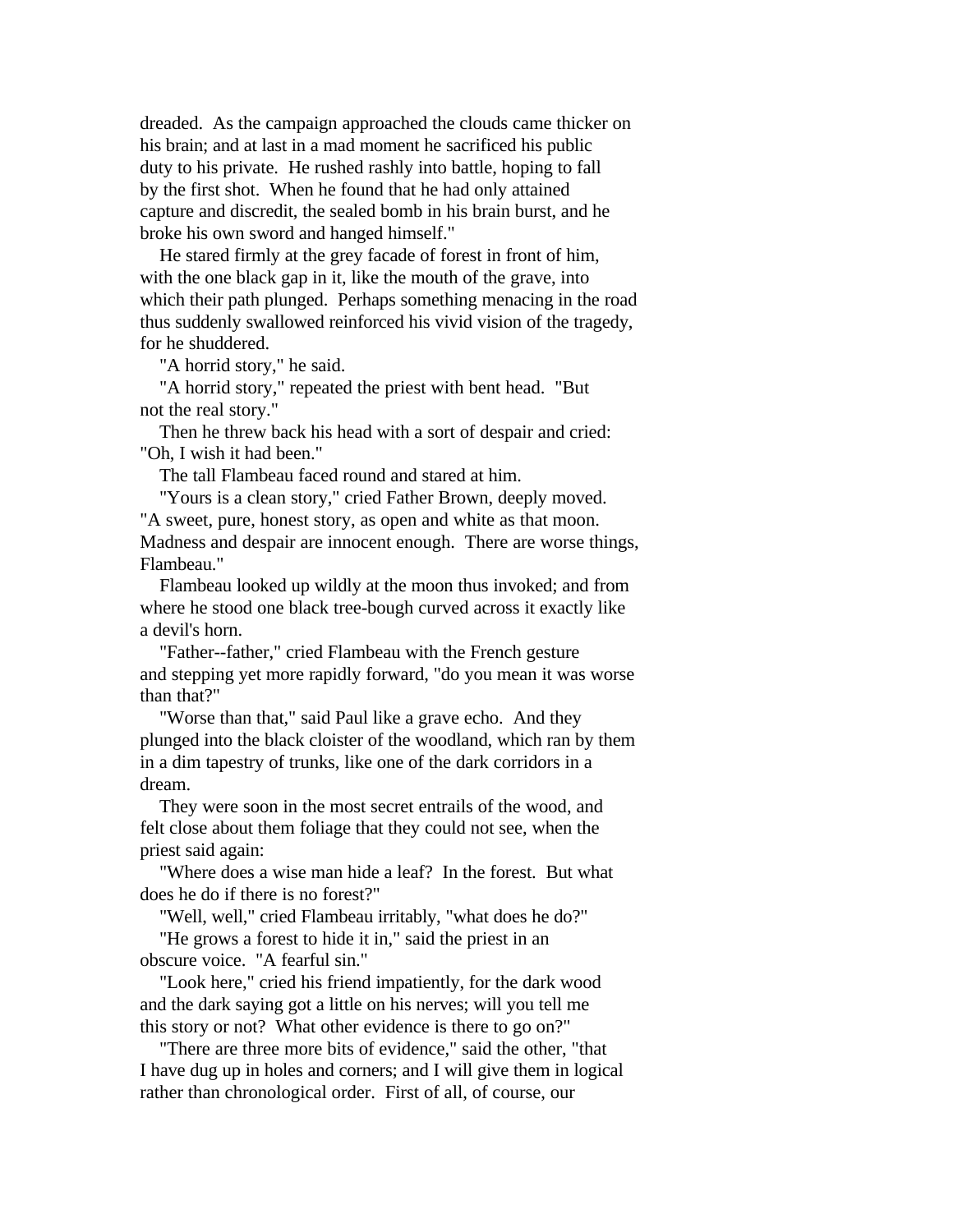authority for the issue and event of the battle is in Olivier's own dispatches, which are lucid enough. He was entrenched with two or three regiments on the heights that swept down to the Black River, on the other side of which was lower and more marshy ground. Beyond this again was gently rising country, on which was the first English outpost, supported by others which lay, however, considerably in its rear. The British forces as a whole were greatly superior in numbers; but this particular regiment was just far enough from its base to make Olivier consider the project of crossing the river to cut it off. By sunset, however, he had decided to retain his own position, which was a specially strong one. At daybreak next morning he was thunderstruck to see that this stray handful of English, entirely unsupported from their rear, had flung themselves across the river, half by a bridge to the right, and the other half by a ford higher up, and were massed upon the marshy bank below him.

 "That they should attempt an attack with such numbers against such a position was incredible enough; but Olivier noticed something yet more extraordinary. For instead of attempting to seize more solid ground, this mad regiment, having put the river in its rear by one wild charge, did nothing more, but stuck there in the mire like flies in treacle. Needless to say, the Brazilians blew great gaps in them with artillery, which they could only return with spirited but lessening rifle fire. Yet they never broke; and Olivier's curt account ends with a strong tribute of admiration for the mystic valour of these imbeciles. `Our line then advanced finally,' writes Olivier, `and drove them into the river; we captured General St. Clare himself and several other officers. The colonel and the major had both fallen in the battle. I cannot resist saying that few finer sights can have been seen in history than the last stand of this extraordinary regiment; wounded officers picking up the rifles of dead soldiers, and the general himself facing us on horseback bareheaded and with a broken sword.' On what happened to the general afterwards Olivier is as silent as Captain Keith."

 "Well," grunted Flambeau, "get on to the next bit of evidence." "The next evidence," said Father Brown, "took some time to find, but it will not take long to tell. I found at last in an almshouse down in the Lincolnshire Fens an old soldier who not only was wounded at the Black River, but had actually knelt beside the colonel of the regiment when he died. This latter was a certain Colonel Clancy, a big bull of an Irishman; and it would seem that he died almost as much of rage as of bullets. He, at any rate, was not responsible for that ridiculous raid; it must have been imposed on him by the general. His last edifying words,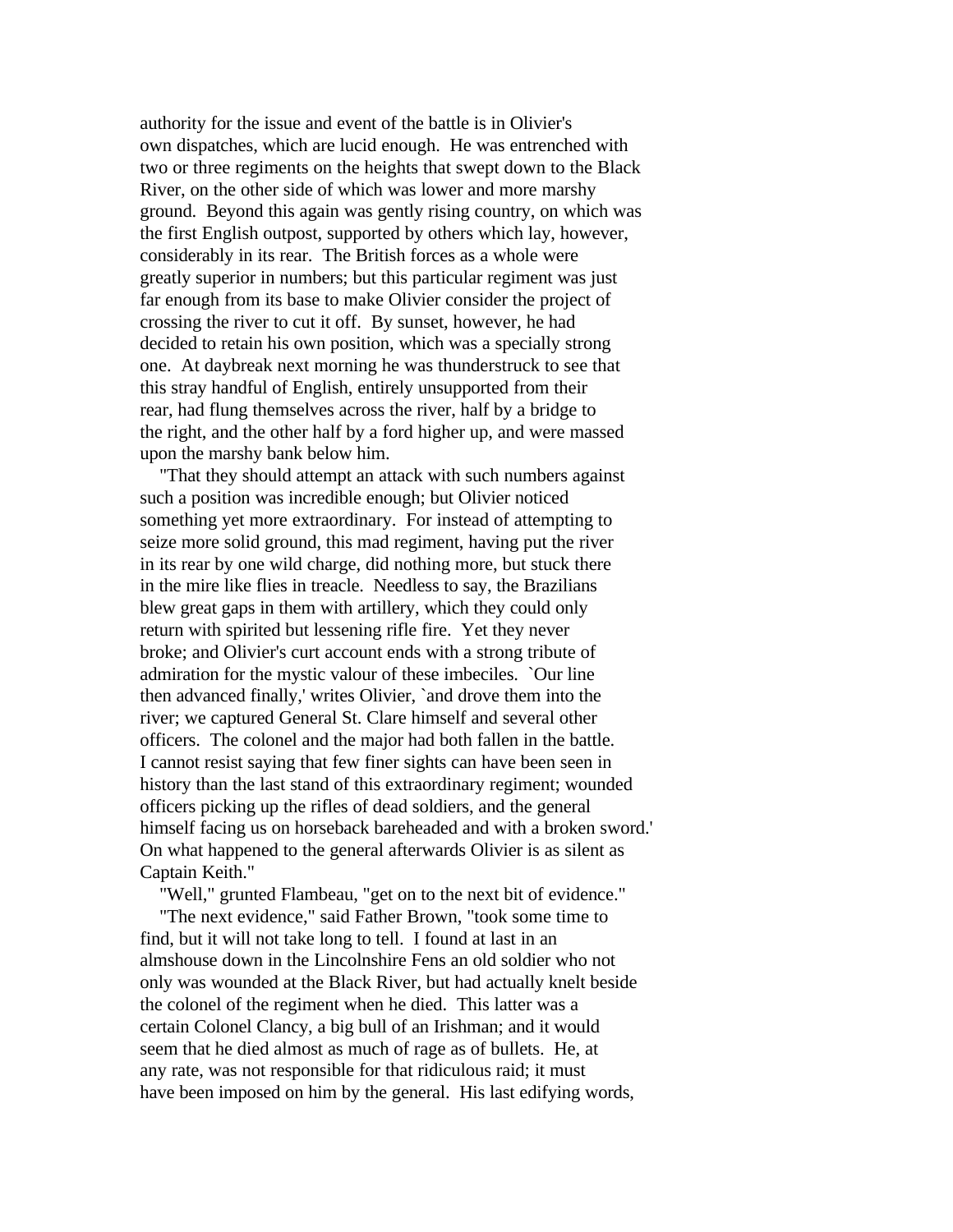according to my informant, were these: `And there goes the damned old donkey with the end of his sword knocked off. I wish it was his head.' You will remark that everyone seems to have noticed this detail about the broken sword blade, though most people regard it somewhat more reverently than did the late Colonel Clancy. And now for the third fragment."

 Their path through the woodland began to go upward, and the speaker paused a little for breath before he went on. Then he continued in the same business-like tone:

 "Only a month or two ago a certain Brazilian official died in England, having quarrelled with Olivier and left his country. He was a well-known figure both here and on the Continent, a Spaniard named Espado; I knew him myself, a yellow-faced old dandy, with a hooked nose. For various private reasons I had permission to see the documents he had left; he was a Catholic, of course, and I had been with him towards the end. There was nothing of his that lit up any corner of the black St. Clare business, except five or six common exercise books filled with the diary of some English soldier. I can only suppose that it was found by the Brazilians on one of those that fell. Anyhow, it stopped abruptly the night before the battle.

 "But the account of that last day in the poor fellow's life was certainly worth reading. I have it on me; but it's too dark to read it here, and I will give you a resume. The first part of that entry is full of jokes, evidently flung about among the men, about somebody called the Vulture. It does not seem as if this person, whoever he was, was one of themselves, nor even an Englishman; neither is he exactly spoken of as one of the enemy. It sounds rather as if he were some local go-between and non-combatant; perhaps a guide or a journalist. He has been closeted with old Colonel Clancy; but is more often seen talking to the major. Indeed, the major is somewhat prominent in this soldier's narrative; a lean, dark-haired man, apparently, of the name of Murray--a north of Ireland man and a Puritan. There are continual jests about the contrast between this Ulsterman's austerity and the conviviality of Colonel Clancy. There is also some joke about the Vulture wearing bright-coloured clothes.

 "But all these levities are scattered by what may well be called the note of a bugle. Behind the English camp and almost parallel to the river ran one of the few great roads of that district. Westward the road curved round towards the river, which it crossed by the bridge before mentioned. To the east the road swept backwards into the wilds, and some two miles along it was the next English outpost. From this direction there came along the road that evening a glitter and clatter of light cavalry, in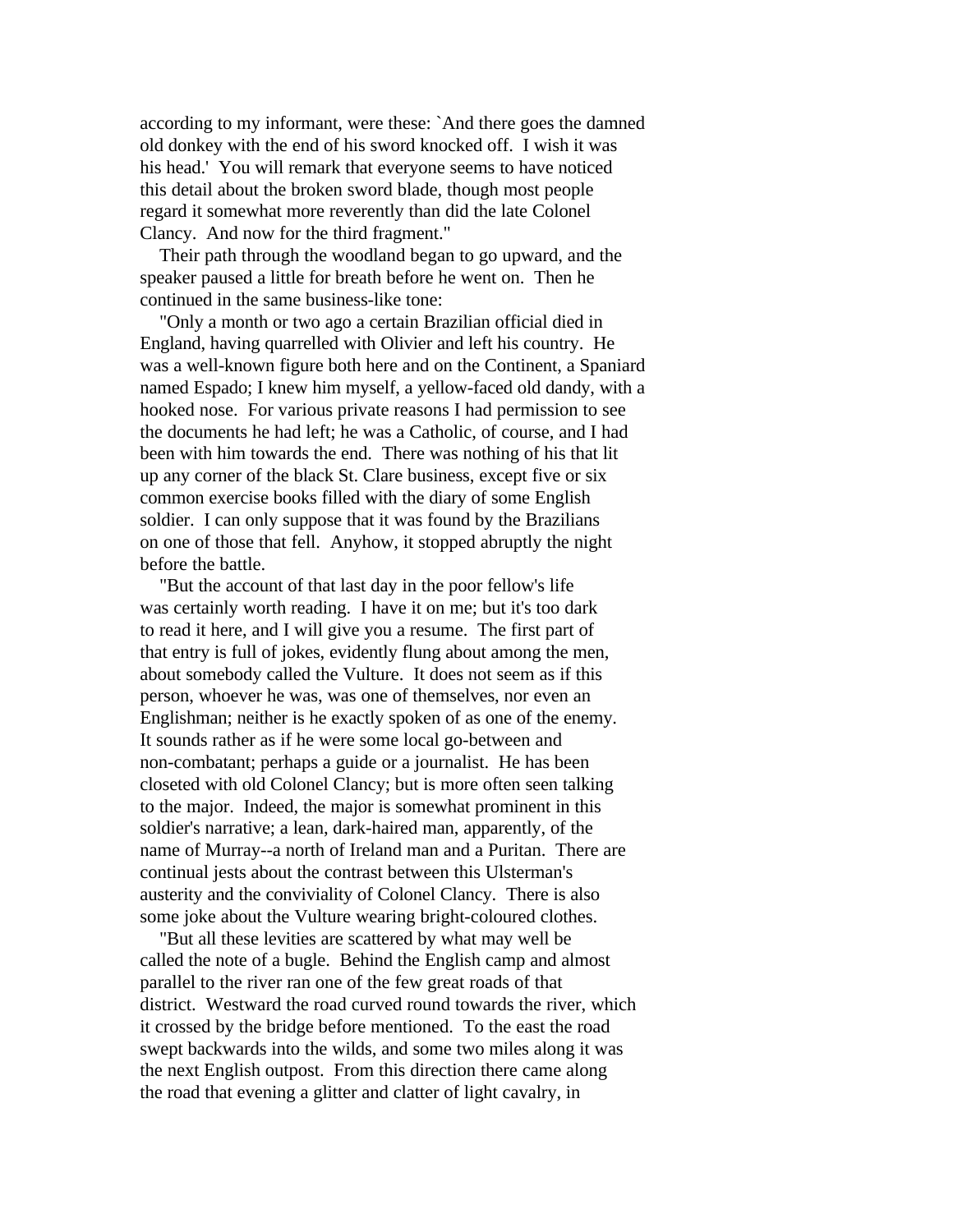which even the simple diarist could recognise with astonishment the general with his staff. He rode the great white horse which you have seen so often in illustrated papers and Academy pictures; and you may be sure that the salute they gave him was not merely ceremonial. He, at least, wasted no time on ceremony, but, springing from the saddle immediately, mixed with the group of officers, and fell into emphatic though confidential speech. What struck our friend the diarist most was his special disposition to discuss matters with Major Murray; but, indeed, such a selection, so long as it was not marked, was in no way unnatural. The two men were made for sympathy; they were men who 'read their Bibles': they were both the old Evangelical type of officer. However this may be, it is certain that when the general mounted again he was still talking earnestly to Murray; and that as he walked his horse slowly down the road towards the river, the tall Ulsterman still walked by his bridle rein in earnest debate. The soldiers watched the two until they vanished behind a clump of trees where the road turned towards the river. The colonel had gone back to his tent, and the men to their pickets; the man with the diary lingered for another four minutes, and saw a marvellous sight.

 "The great white horse which had marched slowly down the road, as it had marched in so many processions, flew back, galloping up the road towards them as if it were mad to win a race. At first they thought it had run away with the man on its back; but they soon saw that the general, a fine rider, was himself urging it to full speed. Horse and man swept up to them like a whirlwind; and then, reining up the reeling charger, the general turned on them a face like flame, and called for the colonel like the trumpet that wakes the dead.

 "I conceive that all the earthquake events of that catastrophe tumbled on top of each other rather like lumber in the minds of men such as our friend with the diary. With the dazed excitement of a dream, they found themselves falling--literally falling- into their ranks, and learned that an attack was to be led at once across the river. The general and the major, it was said, had found out something at the bridge, and there was only just time to strike for life. The major had gone back at once to call up the reserve along the road behind; it was doubtful if even with that prompt appeal help could reach them in time. But they must pass the stream that night, and seize the heights by morning. It is with the very stir and throb of that romantic nocturnal march that the diary suddenly ends."

 Father Brown had mounted ahead; for the woodland path grew smaller, steeper, and more twisted, till they felt as if they were ascending a winding staircase. The priest's voice came from above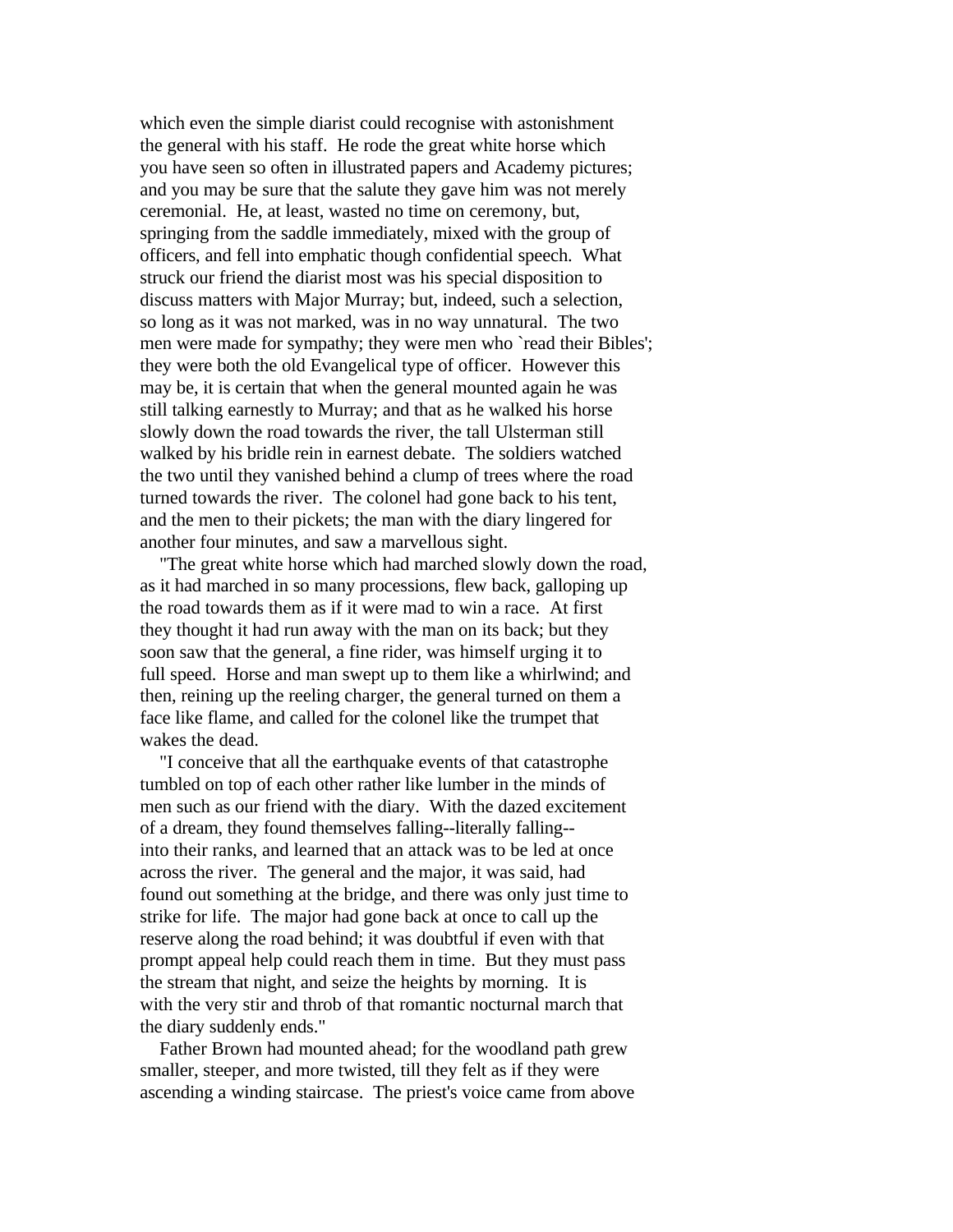out of the darkness.

 "There was one other little and enormous thing. When the general urged them to their chivalric charge he half drew his sword from the scabbard; and then, as if ashamed of such melodrama, thrust it back again. The sword again, you see."

 A half-light broke through the network of boughs above them, flinging the ghost of a net about their feet; for they were mounting again to the faint luminosity of the naked night. Flambeau felt truth all round him as an atmosphere, but not as an idea. He answered with bewildered brain: "Well, what's the matter with the sword? Officers generally have swords, don't they?"

 "They are not often mentioned in modern war," said the other dispassionately; "but in this affair one falls over the blessed sword everywhere."

 "Well, what is there in that?" growled Flambeau; "it was a twopence coloured sort of incident; the old man's blade breaking in his last battle. Anyone might bet the papers would get hold of it, as they have. On all these tombs and things it's shown broken at the point. I hope you haven't dragged me through this Polar expedition merely because two men with an eye for a picture saw St. Clare's broken sword."

 "No," cried Father Brown, with a sharp voice like a pistol shot; "but who saw his unbroken sword?"

 "What do you mean?" cried the other, and stood still under the stars. They had come abruptly out of the grey gates of the wood.

 "I say, who saw his unbroken sword?" repeated Father Brown obstinately. "Not the writer of the diary, anyhow; the general sheathed it in time."

 Flambeau looked about him in the moonlight, as a man struck blind might look in the sun; and his friend went on, for the first time with eagerness:

 "Flambeau," he cried, "I cannot prove it, even after hunting through the tombs. But I am sure of it. Let me add just one more tiny fact that tips the whole thing over. The colonel, by a strange chance, was one of the first struck by a bullet. He was struck long before the troops came to close quarters. But he saw St. Clare's sword broken. Why was it broken? How was it broken? My friend, it was broken before the battle."

 "Oh!" said his friend, with a sort of forlorn jocularity; "and pray where is the other piece?"

 "I can tell you," said the priest promptly. "In the northeast corner of the cemetery of the Protestant Cathedral at Belfast."

"Indeed?" inquired the other. "Have you looked for it?"

 "I couldn't," replied Brown, with frank regret. "There's a great marble monument on top of it; a monument to the heroic Major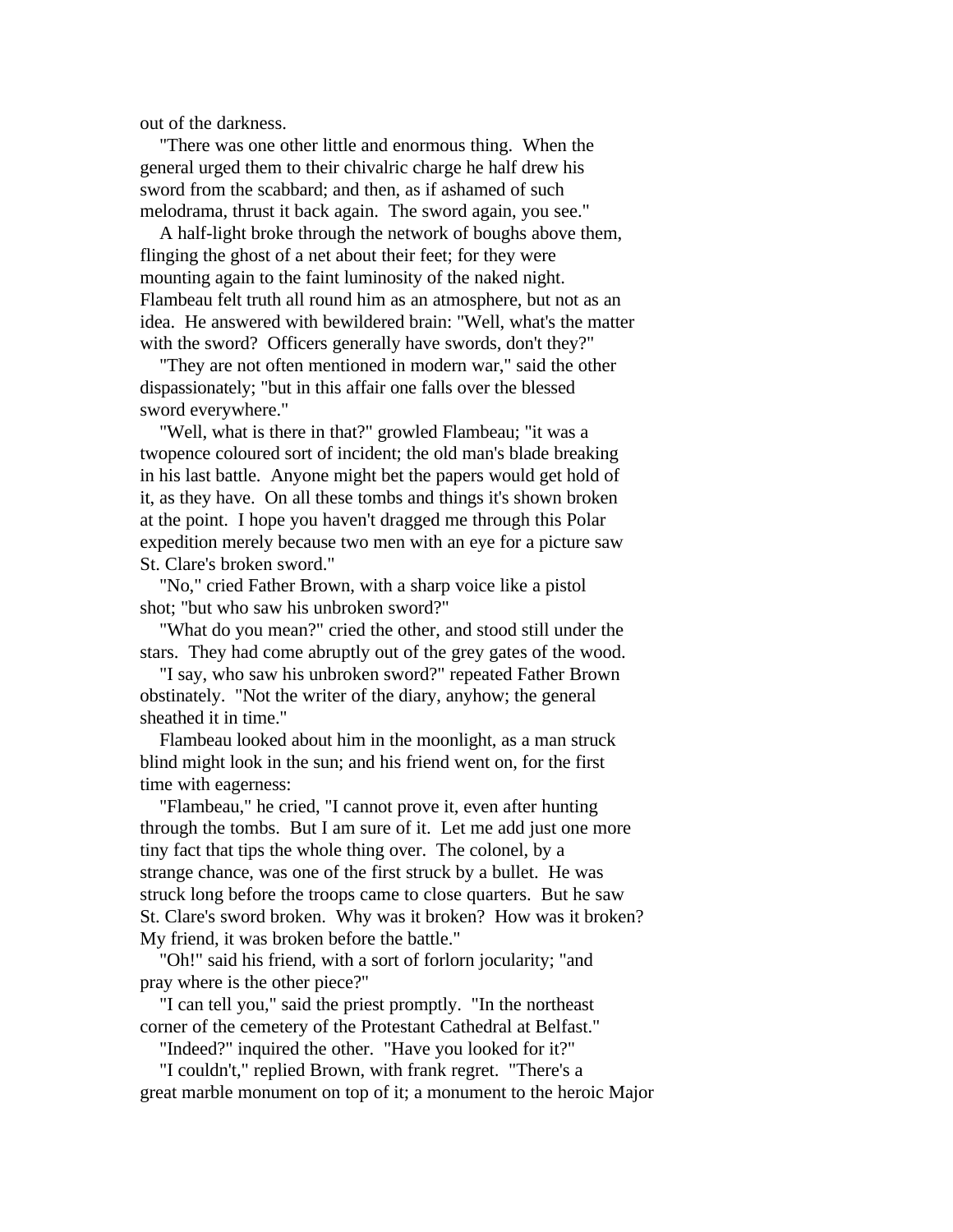Murray, who fell fighting gloriously at the famous Battle of the Black River."

 Flambeau seemed suddenly galvanised into existence. "You mean," he cried hoarsely, "that General St. Clare hated Murray, and murdered him on the field of battle because--"

 "You are still full of good and pure thoughts," said the other. "It was worse than that."

 "Well," said the large man, "my stock of evil imagination is used up."

 The priest seemed really doubtful where to begin, and at last he said again:

"Where would a wise man hide a leaf? In the forest."

The other did not answer.

 "If there were no forest, he would make a forest. And if he wished to hide a dead leaf, he would make a dead forest."

 There was still no reply, and the priest added still more mildly and quietly:

 "And if a man had to hide a dead body, he would make a field of dead bodies to hide it in."

 Flambeau began to stamp forward with an intolerance of delay in time or space; but Father Brown went on as if he were continuing the last sentence:

 "Sir Arthur St. Clare, as I have already said, was a man who read his Bible. That was what was the matter with him. When will people understand that it is useless for a man to read his Bible unless he also reads everybody else's Bible? A printer reads a Bible for misprints. A Mormon reads his Bible, and finds polygamy; a Christian Scientist reads his, and finds we have no arms and legs. St. Clare was an old Anglo-Indian Protestant soldier. Now, just think what that might mean; and, for Heaven's sake, don't cant about it. It might mean a man physically formidable living under a tropic sun in an Oriental society, and soaking himself without sense or guidance in an Oriental Book. Of course, he read the Old Testament rather than the New. Of course, he found in the Old Testament anything that he wanted--lust, tyranny, treason. Oh, I dare say he was honest, as you call it. But what is the good of a man being honest in his worship of dishonesty?

 "In each of the hot and secret countries to which the man went he kept a harem, he tortured witnesses, he amassed shameful gold; but certainly he would have said with steady eyes that he did it to the glory of the Lord. My own theology is sufficiently expressed by asking which Lord? Anyhow, there is this about such evil, that it opens door after door in hell, and always into smaller and smaller chambers. This is the real case against crime, that a man does not become wilder and wilder, but only meaner and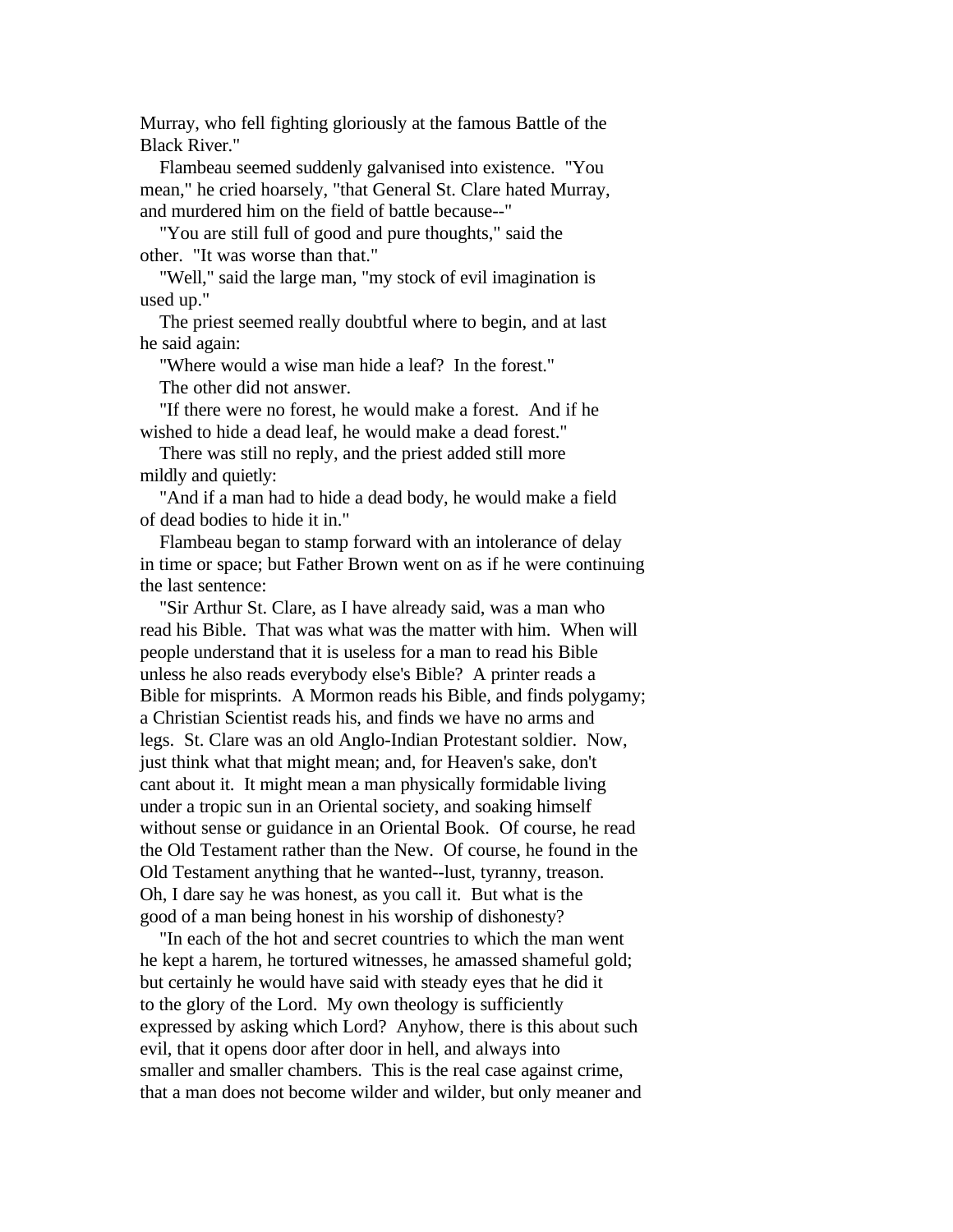meaner. St. Clare was soon suffocated by difficulties of bribery and blackmail; and needed more and more cash. And by the time of the Battle of the Black River he had fallen from world to world to that place which Dante makes the lowest floor of the universe."

"What do you mean?" asked his friend again.

 "I mean that," retorted the cleric, and suddenly pointed at a puddle sealed with ice that shone in the moon. "Do you remember whom Dante put in the last circle of ice?"

 "The traitors," said Flambeau, and shuddered. As he looked around at the inhuman landscape of trees, with taunting and almost obscene outlines, he could almost fancy he was Dante, and the priest with the rivulet of a voice was, indeed, a Virgil leading him through a land of eternal sins.

 The voice went on: "Olivier, as you know, was quixotic, and would not permit a secret service and spies. The thing, however, was done, like many other things, behind his back. It was managed by my old friend Espado; he was the bright-clad fop, whose hook nose got him called the Vulture. Posing as a sort of philanthropist at the front, he felt his way through the English Army, and at last got his fingers on its one corrupt man--please God!-- and that man at the top. St. Clare was in foul need of money, and mountains of it. The discredited family doctor was threatening those extraordinary exposures that afterwards began and were broken off; tales of monstrous and prehistoric things in Park Lane; things done by an English Evangelist that smelt like human sacrifice and hordes of slaves. Money was wanted, too, for his daughter's dowry; for to him the fame of wealth was as sweet as wealth itself. He snapped the last thread, whispered the word to Brazil, and wealth poured in from the enemies of England. But another man had talked to Espado the Vulture as well as he. Somehow the dark, grim young major from Ulster had guessed the hideous truth; and when they walked slowly together down that road towards the bridge Murray was telling the general that he must resign instantly, or be court-martialled and shot. The general temporised with him till they came to the fringe of tropic trees by the bridge; and there by the singing river and the sunlit palms (for I can see the picture) the general drew his sabre and plunged it through the body of the major."

 The wintry road curved over a ridge in cutting frost, with cruel black shapes of bush and thicket; but Flambeau fancied that he saw beyond it faintly the edge of an aureole that was not starlight and moonlight, but some fire such as is made by men. He watched it as the tale drew to its close.

 "St. Clare was a hell-hound, but he was a hound of breed. Never, I'll swear, was he so lucid and so strong as when poor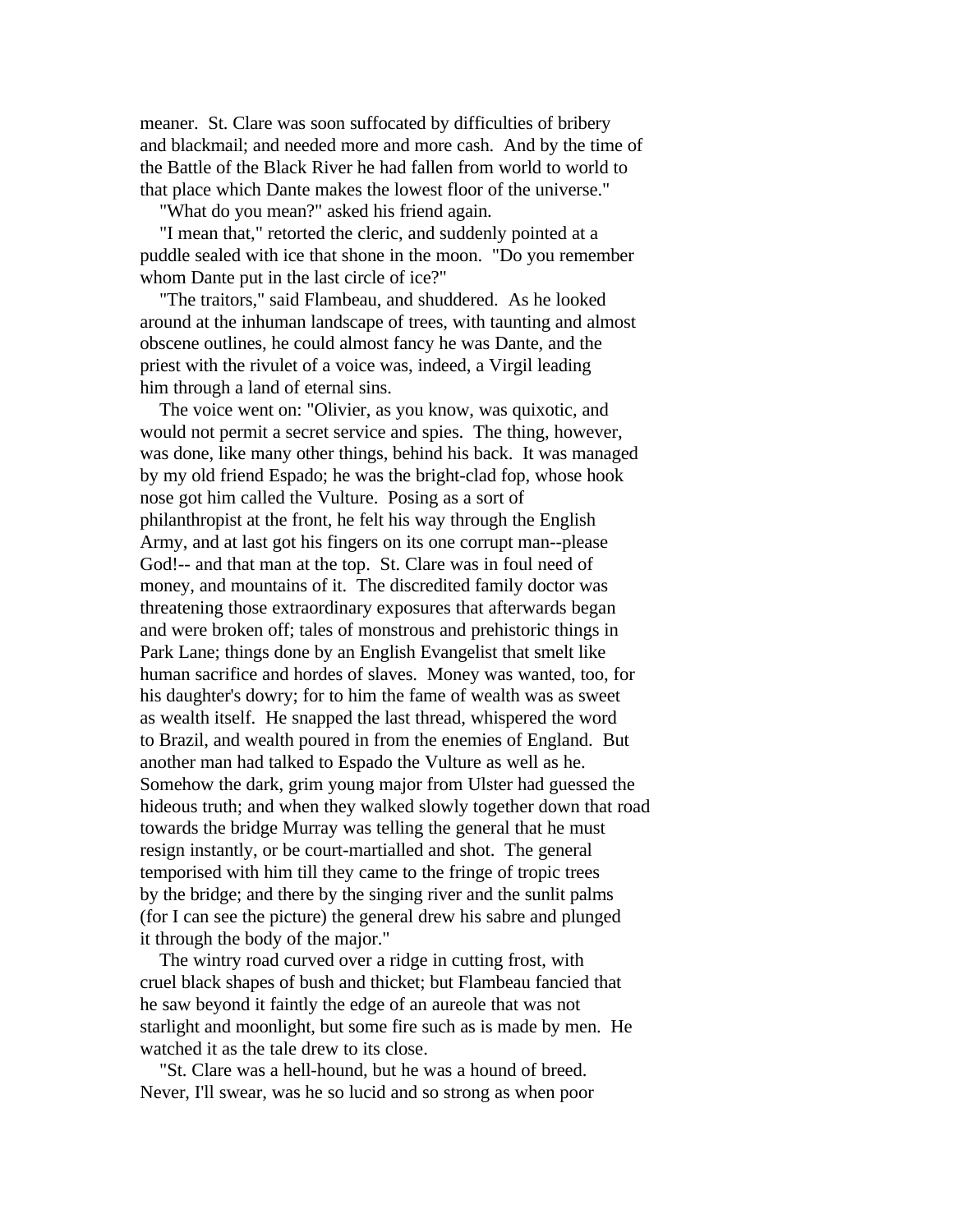Murray lay a cold lump at his feet. Never in all his triumphs, as Captain Keith said truly, was the great man so great as he was in this last world-despised defeat. He looked coolly at his weapon to wipe off the blood; he saw the point he had planted between his victim's shoulders had broken off in the body. He saw quite calmly, as through a club windowpane, all that must follow. He saw that men must find the unaccountable corpse; must extract the unaccountable sword-point; must notice the unaccountable broken sword--or absence of sword. He had killed, but not silenced. But his imperious intellect rose against the facer; there was one way yet. He could make the corpse less unaccountable. He could create a hill of corpses to cover this one. In twenty minutes eight hundred English soldiers were marching down to their death."

 The warmer glow behind the black winter wood grew richer and brighter, and Flambeau strode on to reach it. Father Brown also quickened his stride; but he seemed merely absorbed in his tale.

 "Such was the valour of that English thousand, and such the genius of their commander, that if they had at once attacked the hill, even their mad march might have met some luck. But the evil mind that played with them like pawns had other aims and reasons. They must remain in the marshes by the bridge at least till British corpses should be a common sight there. Then for the last grand scene; the silver-haired soldier-saint would give up his shattered sword to save further slaughter. Oh, it was well organised for an impromptu. But I think (I cannot prove), I think that it was while they stuck there in the bloody mire that someone doubted- and someone guessed."

 He was mute a moment, and then said: "There is a voice from nowhere that tells me the man who guessed was the lover ... the man to wed the old man's child."

"But what about Olivier and the hanging?" asked Flambeau.

 "Olivier, partly from chivalry, partly from policy, seldom encumbered his march with captives," explained the narrator. "He released everybody in most cases. He released everybody in this case.

"Everybody but the general," said the tall man.

"Everybody," said the priest.

 Flambeau knit his black brows. "I don't grasp it all yet," he said.

 "There is another picture, Flambeau," said Brown in his more mystical undertone. "I can't prove it; but I can do more--I can see it. There is a camp breaking up on the bare, torrid hills at morning, and Brazilian uniforms massed in blocks and columns to march. There is the red shirt and long black beard of Olivier, which blows as he stands, his broad-brimmed hat in his hand. He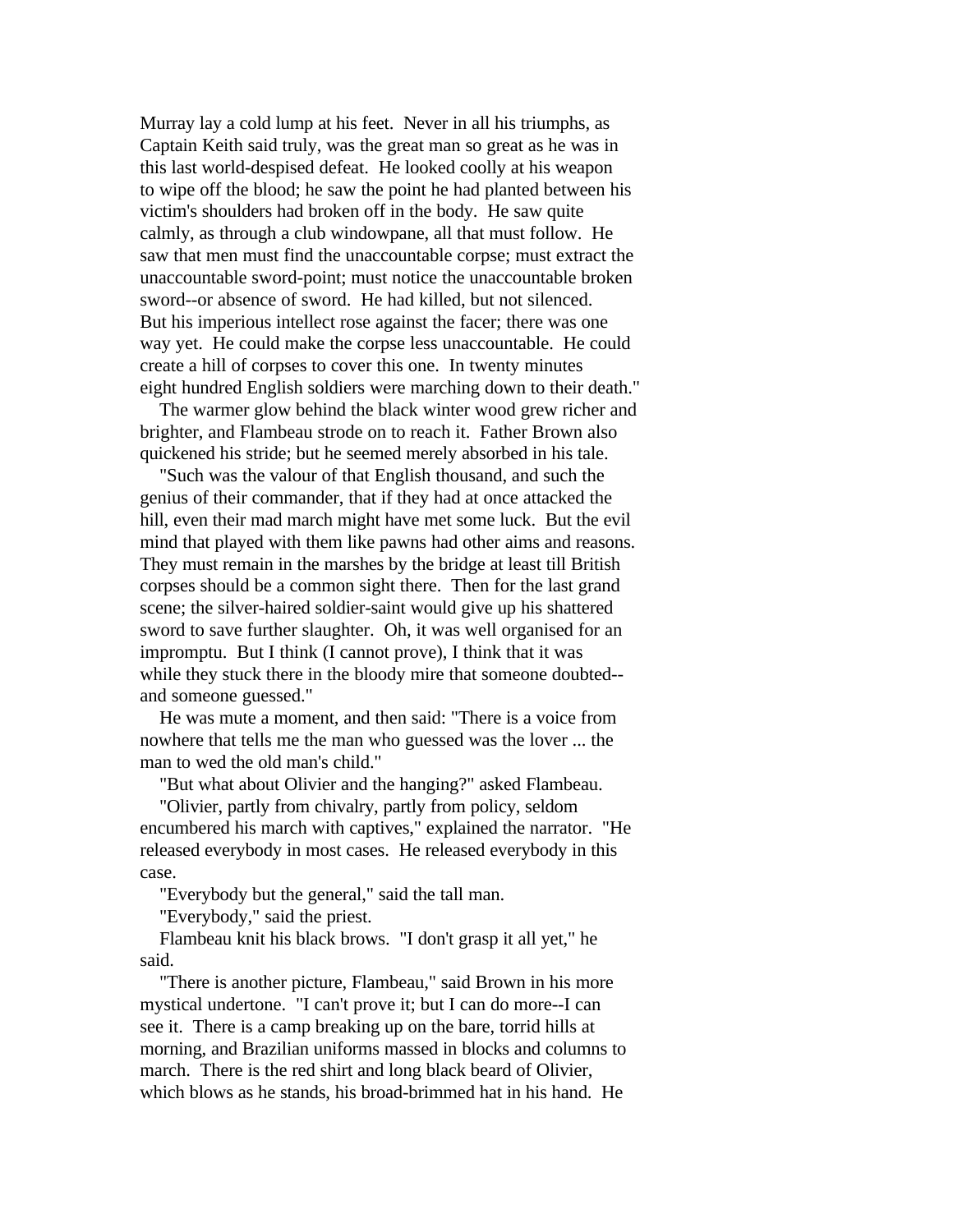is saying farewell to the great enemy he is setting free--the simple, snow-headed English veteran, who thanks him in the name of his men. The English remnant stand behind at attention; beside them are stores and vehicles for the retreat. The drums roll; the Brazilians are moving; the English are still like statues. So they abide till the last hum and flash of the enemy have faded from the tropic horizon. Then they alter their postures all at once, like dead men coming to life; they turn their fifty faces upon the general--faces not to be forgotten."

Flambeau gave a great jump. "Ah," he cried, "you don't mean--"

 "Yes," said Father Brown in a deep, moving voice. "It was an English hand that put the rope round St. Clare's neck; I believe the hand that put the ring on his daughter's finger. They were English hands that dragged him up to the tree of shame; the hands of men that had adored him and followed him to victory. And they were English souls (God pardon and endure us all!) who stared at him swinging in that foreign sun on the green gallows of palm, and prayed in their hatred that he might drop off it into hell."

 As the two topped the ridge there burst on them the strong scarlet light of a red-curtained English inn. It stood sideways in the road, as if standing aside in the amplitude of hospitality. Its three doors stood open with invitation; and even where they stood they could hear the hum and laughter of humanity happy for a night.

 "I need not tell you more," said Father Brown. "They tried him in the wilderness and destroyed him; and then, for the honour of England and of his daughter, they took an oath to seal up for ever the story of the traitor's purse and the assassin's sword blade. Perhaps--Heaven help them--they tried to forget it. Let us try to forget it, anyhow; here is our inn."

 "With all my heart," said Flambeau, and was just striding into the bright, noisy bar when he stepped back and almost fell on the road.

 "Look there, in the devil's name!" he cried, and pointed rigidly at the square wooden sign that overhung the road. It showed dimly the crude shape of a sabre hilt and a shortened blade; and was inscribed in false archaic lettering, "The Sign of the Broken Sword."

 "Were you not prepared?" asked Father Brown gently. "He is the god of this country; half the inns and parks and streets are named after him and his story."

 "I thought we had done with the leper," cried Flambeau, and spat on the road.

 "You will never have done with him in England," said the priest, looking down, "while brass is strong and stone abides.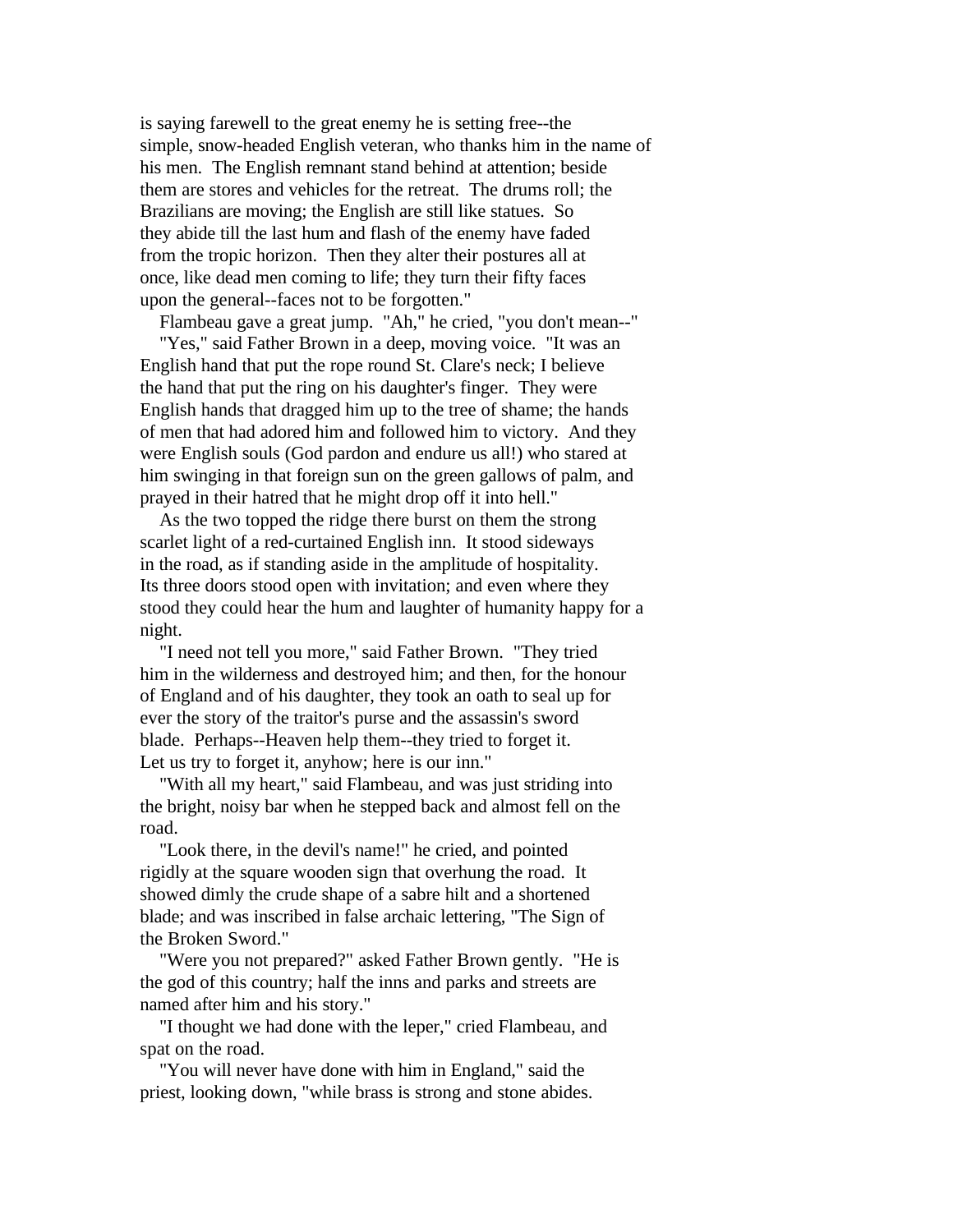His marble statues will erect the souls of proud, innocent boys for centuries, his village tomb will smell of loyalty as of lilies. Millions who never knew him shall love him like a father--this man whom the last few that knew him dealt with like dung. He shall be a saint; and the truth shall never be told of him, because I have made up my mind at last. There is so much good and evil in breaking secrets, that I put my conduct to a test. All these newspapers will perish; the anti-Brazil boom is already over; Olivier is already honoured everywhere. But I told myself that if anywhere, by name, in metal or marble that will endure like the pyramids, Colonel Clancy, or Captain Keith, or President Olivier, or any innocent man was wrongly blamed, then I would speak. If it were only that St. Clare was wrongly praised, I would be silent. And I will."

 They plunged into the red-curtained tavern, which was not only cosy, but even luxurious inside. On a table stood a silver model of the tomb of St. Clare, the silver head bowed, the silver sword broken. On the walls were coloured photographs of the same scene, and of the system of wagonettes that took tourists to see it. They sat down on the comfortable padded benches.

 "Come, it's cold," cried Father Brown; "let's have some wine or beer."

"Or brandy," said Flambeau.

## The Three Tools of Death

Both by calling and conviction Father Brown knew better than most of us, that every man is dignified when he is dead. But even he felt a pang of incongruity when he was knocked up at daybreak and told that Sir Aaron Armstrong had been murdered. There was something absurd and unseemly about secret violence in connection with so entirely entertaining and popular a figure. For Sir Aaron Armstrong was entertaining to the point of being comic; and popular in such a manner as to be almost legendary. It was like hearing that Sunny Jim had hanged himself; or that Mr. Pickwick had died in Hanwell. For though Sir Aaron was a philanthropist, and thus dealt with the darker side of our society, he prided himself on dealing with it in the brightest possible style. His political and social speeches were cataracts of anecdotes and "loud laughter"; his bodily health was of a bursting sort; his ethics were all optimism; and he dealt with the Drink problem (his favourite topic) with that immortal or even monotonous gaiety which is so often a mark of the prosperous total abstainer.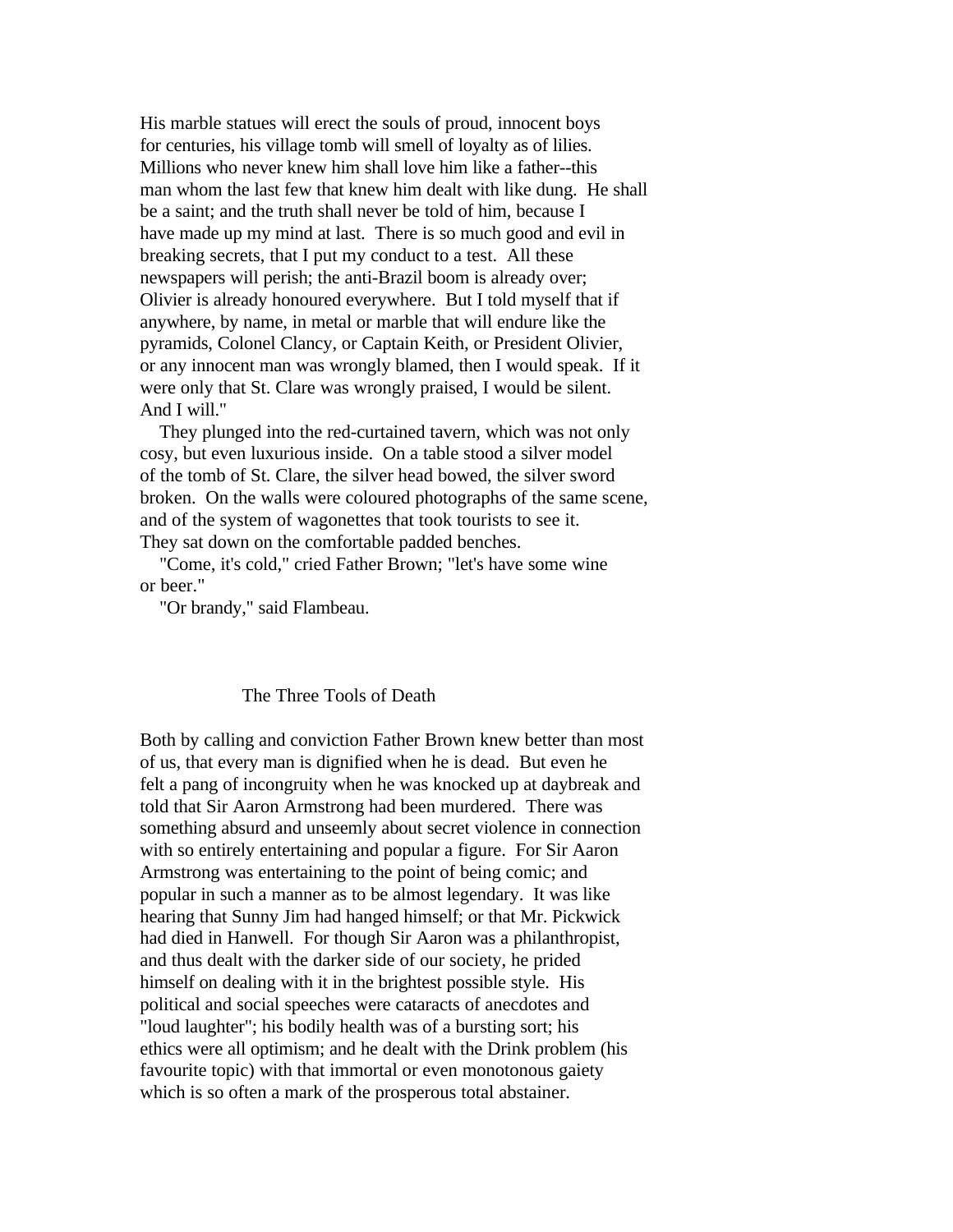The established story of his conversion was familiar on the more puritanic platforms and pulpits, how he had been, when only a boy, drawn away from Scotch theology to Scotch whisky, and how he had risen out of both and become (as he modestly put it) what he was. Yet his wide white beard, cherubic face, and sparkling spectacles, at the numberless dinners and congresses where they appeared, made it hard to believe, somehow, that he had ever been anything so morbid as either a dram-drinker or a Calvinist. He was, one felt, the most seriously merry of all the sons of men.

 He had lived on the rural skirt of Hampstead in a handsome house, high but not broad, a modern and prosaic tower. The narrowest of its narrow sides overhung the steep green bank of a railway, and was shaken by passing trains. Sir Aaron Armstrong, as he boisterously explained, had no nerves. But if the train had often given a shock to the house, that morning the tables were turned, and it was the house that gave a shock to the train.

 The engine slowed down and stopped just beyond that point where an angle of the house impinged upon the sharp slope of turf. The arrest of most mechanical things must be slow; but the living cause of this had been very rapid. A man clad completely in black, even (it was remembered) to the dreadful detail of black gloves, appeared on the ridge above the engine, and waved his black hands like some sable windmill. This in itself would hardly have stopped even a lingering train. But there came out of him a cry which was talked of afterwards as something utterly unnatural and new. It was one of those shouts that are horridly distinct even when we cannot hear what is shouted. The word in this case was "Murder!"

 But the engine-driver swears he would have pulled up just the same if he had heard only the dreadful and definite accent and not the word.

 The train once arrested, the most superficial stare could take in many features of the tragedy. The man in black on the green bank was Sir Aaron Armstrong's man-servant Magnus. The baronet in his optimism had often laughed at the black gloves of this dismal attendant; but no one was likely to laugh at him just now.

 So soon as an inquirer or two had stepped off the line and across the smoky hedge, they saw, rolled down almost to the bottom of the bank, the body of an old man in a yellow dressing-gown with a very vivid scarlet lining. A scrap of rope seemed caught about his leg, entangled presumably in a struggle. There was a smear or so of blood, though very little; but the body was bent or broken into a posture impossible to any living thing. It was Sir Aaron Armstrong. A few more bewildered moments brought out a big fair-bearded man, whom some travellers could salute as the dead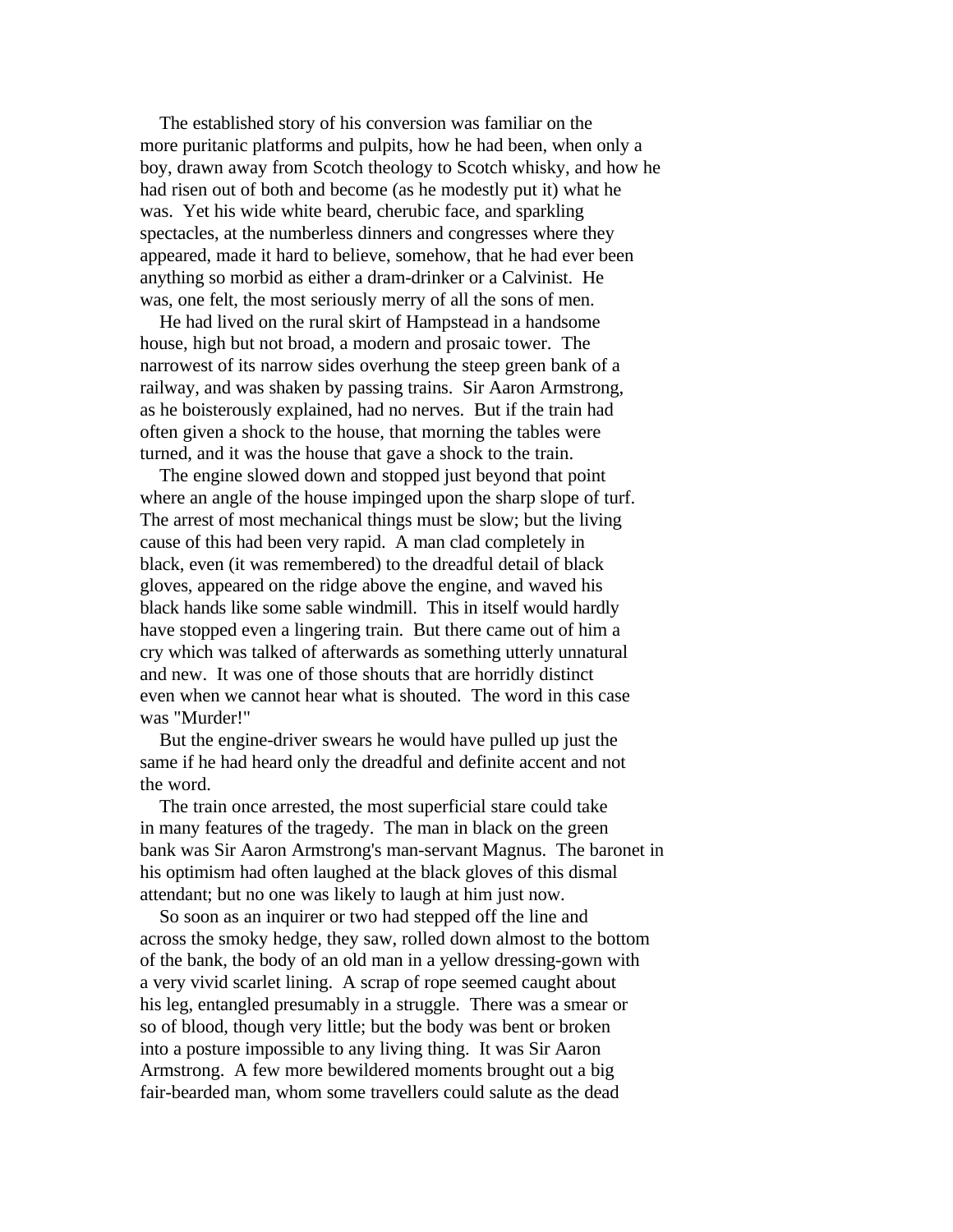man's secretary, Patrick Royce, once well known in Bohemian society and even famous in the Bohemian arts. In a manner more vague, but even more convincing, he echoed the agony of the servant. By the time the third figure of that household, Alice Armstrong, daughter of the dead man, had come already tottering and waving into the garden, the engine-driver had put a stop to his stoppage. The whistle had blown and the train had panted on to get help from the next station.

 Father Brown had been thus rapidly summoned at the request of Patrick Royce, the big ex-Bohemian secretary. Royce was an Irishman by birth; and that casual kind of Catholic that never remembers his religion until he is really in a hole. But Royce's request might have been less promptly complied with if one of the official detectives had not been a friend and admirer of the unofficial Flambeau; and it was impossible to be a friend of Flambeau without hearing numberless stories about Father Brown. Hence, while the young detective (whose name was Merton) led the little priest across the fields to the railway, their talk was more confidential than could be expected between two total strangers.

"As far as I can see," said Mr. Merton candidly, "there is no sense to be made of it at all. There is nobody one can suspect. Magnus is a solemn old fool; far too much of a fool to be an assassin. Royce has been the baronet's best friend for years; and his daughter undoubtedly adored him. Besides, it's all too absurd. Who would kill such a cheery old chap as Armstrong? Who could dip his hands in the gore of an after-dinner speaker? It would be like killing Father Christmas."

 "Yes, it was a cheery house," assented Father Brown. "It was a cheery house while he was alive. Do you think it will be cheery now he is dead?"

 Merton started a little and regarded his companion with an enlivened eye. "Now he is dead?" he repeated.

 "Yes," continued the priest stolidly, "he was cheerful. But did he communicate his cheerfulness? Frankly, was anyone else in the house cheerful but he?"

 A window in Merton's mind let in that strange light of surprise in which we see for the first time things we have known all along. He had often been to the Armstrongs', on little police jobs of the philanthropist; and, now he came to think of it, it was in itself a depressing house. The rooms were very high and very cold; the decoration mean and provincial; the draughty corridors were lit by electricity that was bleaker than moonlight. And though the old man's scarlet face and silver beard had blazed like a bonfire in each room or passage in turn, it did not leave any warmth behind it. Doubtless this spectral discomfort in the place was partly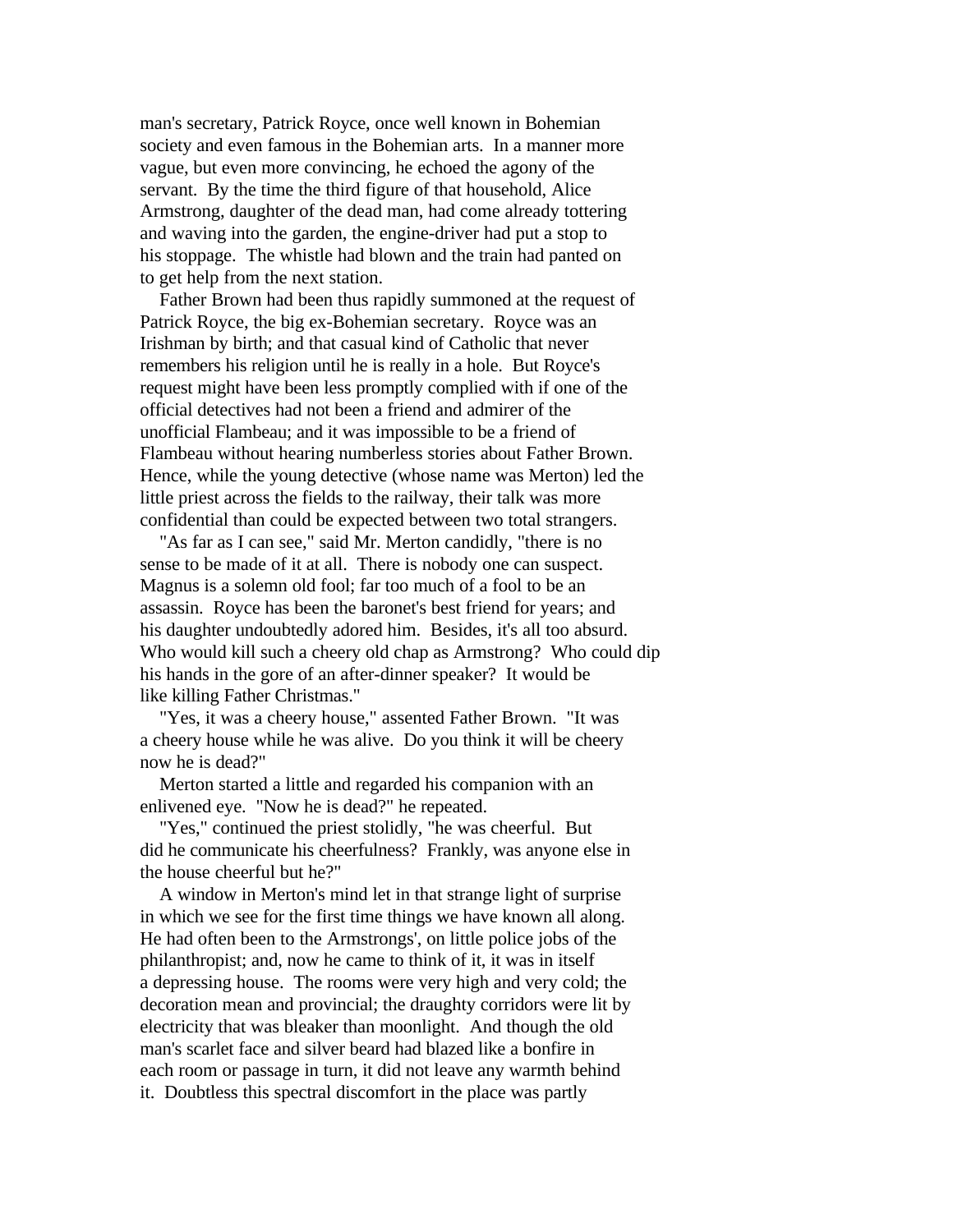due to the very vitality and exuberance of its owner; he needed no stoves or lamps, he would say, but carried his own warmth with him. But when Merton recalled the other inmates, he was compelled to confess that they also were as shadows of their lord. The moody man-servant, with his monstrous black gloves, was almost a nightmare; Royce, the secretary, was solid enough, a big bull of a man, in tweeds, with a short beard; but the straw-coloured beard was startlingly salted with grey like the tweeds, and the broad forehead was barred with premature wrinkles. He was good-natured enough also, but it was a sad sort of good-nature, almost a heart-broken sort--he had the general air of being some sort of failure in life. As for Armstrong's daughter, it was almost incredible that she was his daughter; she was so pallid in colour and sensitive in outline. She was graceful, but there was a quiver in the very shape of her that was like the lines of an aspen. Merton had sometimes wondered if she had learnt to quail at the crash of the passing trains.

 "You see," said Father Brown, blinking modestly, "I'm not sure that the Armstrong cheerfulness is so very cheerful--for other people. You say that nobody could kill such a happy old man, but I'm not sure; ne nos inducas in tentationem. If ever I murdered somebody," he added quite simply, "I dare say it might be an Optimist."

 "Why?" cried Merton amused. "Do you think people dislike cheerfulness?"

 "People like frequent laughter," answered Father Brown, "but I don't think they like a permanent smile. Cheerfulness without humour is a very trying thing."

 They walked some way in silence along the windy grassy bank by the rail, and just as they came under the far-flung shadow of the tall Armstrong house, Father Brown said suddenly, like a man throwing away a troublesome thought rather than offering it seriously: "Of course, drink is neither good nor bad in itself. But I can't help sometimes feeling that men like Armstrong want an occasional glass of wine to sadden them."

 Merton's official superior, a grizzled and capable detective named Gilder, was standing on the green bank waiting for the coroner, talking to Patrick Royce, whose big shoulders and bristly beard and hair towered above him. This was the more noticeable because Royce walked always with a sort of powerful stoop, and seemed to be going about his small clerical and domestic duties in a heavy and humbled style, like a buffalo drawing a go-cart.

 He raised his head with unusual pleasure at the sight of the priest, and took him a few paces apart. Meanwhile Merton was addressing the older detective respectfully indeed, but not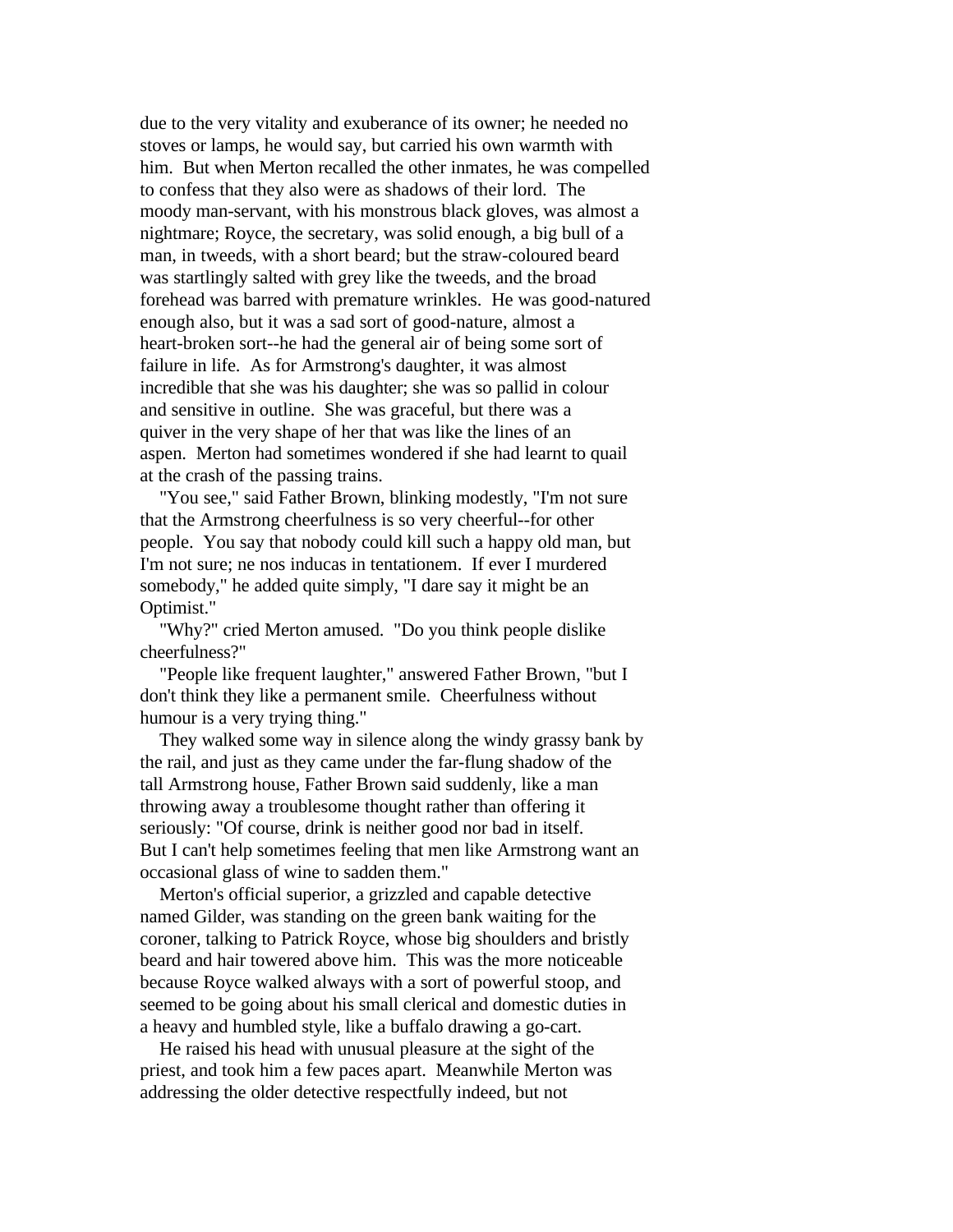without a certain boyish impatience.

 "Well, Mr. Gilder, have you got much farther with the mystery?" "There is no mystery," replied Gilder, as he looked under dreamy eyelids at the rooks.

"Well, there is for me, at any rate," said Merton, smiling.

 "It is simple enough, my boy," observed the senior investigator,

stroking his grey, pointed beard. "Three minutes after you'd gone for Mr. Royce's parson the whole thing came out. You know that pasty-faced servant in the black gloves who stopped the train?"

 "I should know him anywhere. Somehow he rather gave me the creeps."

 "Well," drawled Gilder, "when the train had gone on again, that man had gone too. Rather a cool criminal, don't you think, to escape by the very train that went off for the police?"

 "You're pretty sure, I suppose," remarked the young man, "that he really did kill his master?"

 "Yes, my son, I'm pretty sure," replied Gilder drily, "for the trifling reason that he has gone off with twenty thousand pounds in papers that were in his master's desk. No, the only thing worth calling a difficulty is how he killed him. The skull seems broken as with some big weapon, but there's no weapon at all lying about, and the murderer would have found it awkward to carry it away, unless the weapon was too small to be noticed."

 "Perhaps the weapon was too big to be noticed," said the priest, with an odd little giggle.

 Gilder looked round at this wild remark, and rather sternly asked Brown what he meant.

 "Silly way of putting it, I know," said Father Brown apologetically. "Sounds like a fairy tale. But poor Armstrong was killed with a giant's club, a great green club, too big to be seen, and which we call the earth. He was broken against this green bank we are standing on."

"How do you mean?" asked the detective quickly.

 Father Brown turned his moon face up to the narrow facade of the house and blinked hopelessly up. Following his eyes, they saw that right at the top of this otherwise blind back quarter of the building, an attic window stood open.

 "Don't you see," he explained, pointing a little awkwardly like a child, "he was thrown down from there?"

 Gilder frowningly scrutinised the window, and then said: "Well, it is certainly possible. But I don't see why you are so sure about it."

 Brown opened his grey eyes wide. "Why," he said, "there's a bit of rope round the dead man's leg. Don't you see that other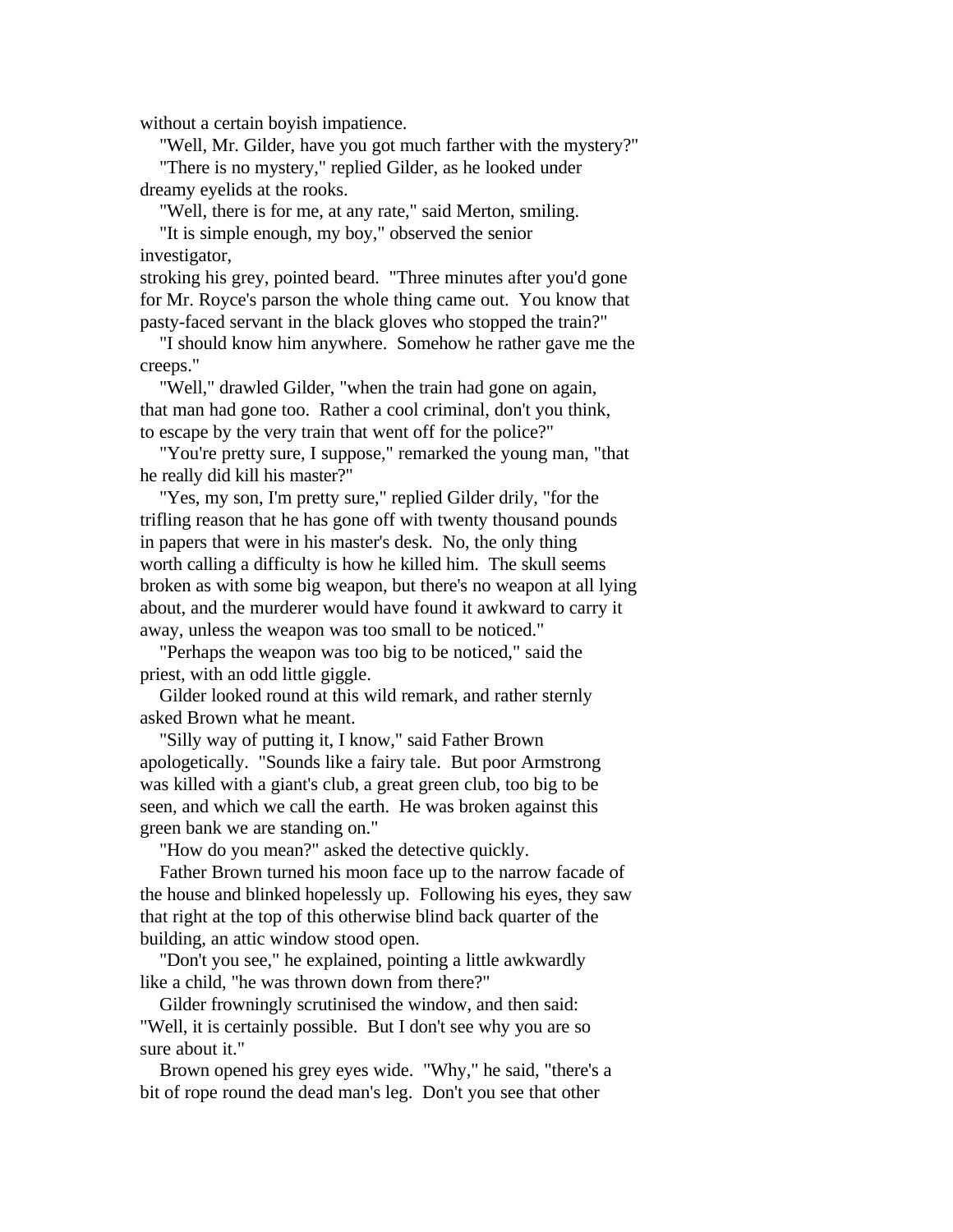bit of rope up there caught at the corner of the window?"

 At that height the thing looked like the faintest particle of dust or hair, but the shrewd old investigator was satisfied. "You're quite right, sir," he said to Father Brown; "that is certainly one to you."

 Almost as he spoke a special train with one carriage took the curve of the line on their left, and, stopping, disgorged another group of policemen, in whose midst was the hangdog visage of Magnus, the absconded servant.

 "By Jove! they've got him," cried Gilder, and stepped forward with quite a new alertness.

 "Have you got the money!" he cried to the first policeman. The man looked him in the face with a rather curious expression and said: "No." Then he added: "At least, not here."

 "Which is the inspector, please?" asked the man called Magnus. When he spoke everyone instantly understood how this voice had stopped a train. He was a dull-looking man with flat black hair, a colourless face, and a faint suggestion of the East in the level slits in his eyes and mouth. His blood and name, indeed, had remained dubious, ever since Sir Aaron had "rescued" him from a waitership in a London restaurant, and (as some said) from more infamous things. But his voice was as vivid as his face was dead. Whether through exactitude in a foreign language, or in deference to his master (who had been somewhat deaf), Magnus's tones had a peculiarly ringing and piercing quality, and the whole group quite jumped when he spoke.

 "I always knew this would happen," he said aloud with brazen blandness. "My poor old master made game of me for wearing black; but I always said I should be ready for his funeral."

 And he made a momentary movement with his two dark-gloved hands.

 "Sergeant," said Inspector Gilder, eyeing the black hands with wrath, "aren't you putting the bracelets on this fellow; he looks pretty dangerous."

 "Well, sir," said the sergeant, with the same odd look of wonder, "I don't know that we can."

 "What do you mean?" asked the other sharply. "Haven't you arrested him?"

 A faint scorn widened the slit-like mouth, and the whistle of an approaching train seemed oddly to echo the mockery.

 "We arrested him," replied the sergeant gravely, "just as he was coming out of the police station at Highgate, where he had deposited all his master's money in the care of Inspector Robinson."

Gilder looked at the man-servant in utter amazement. "Why on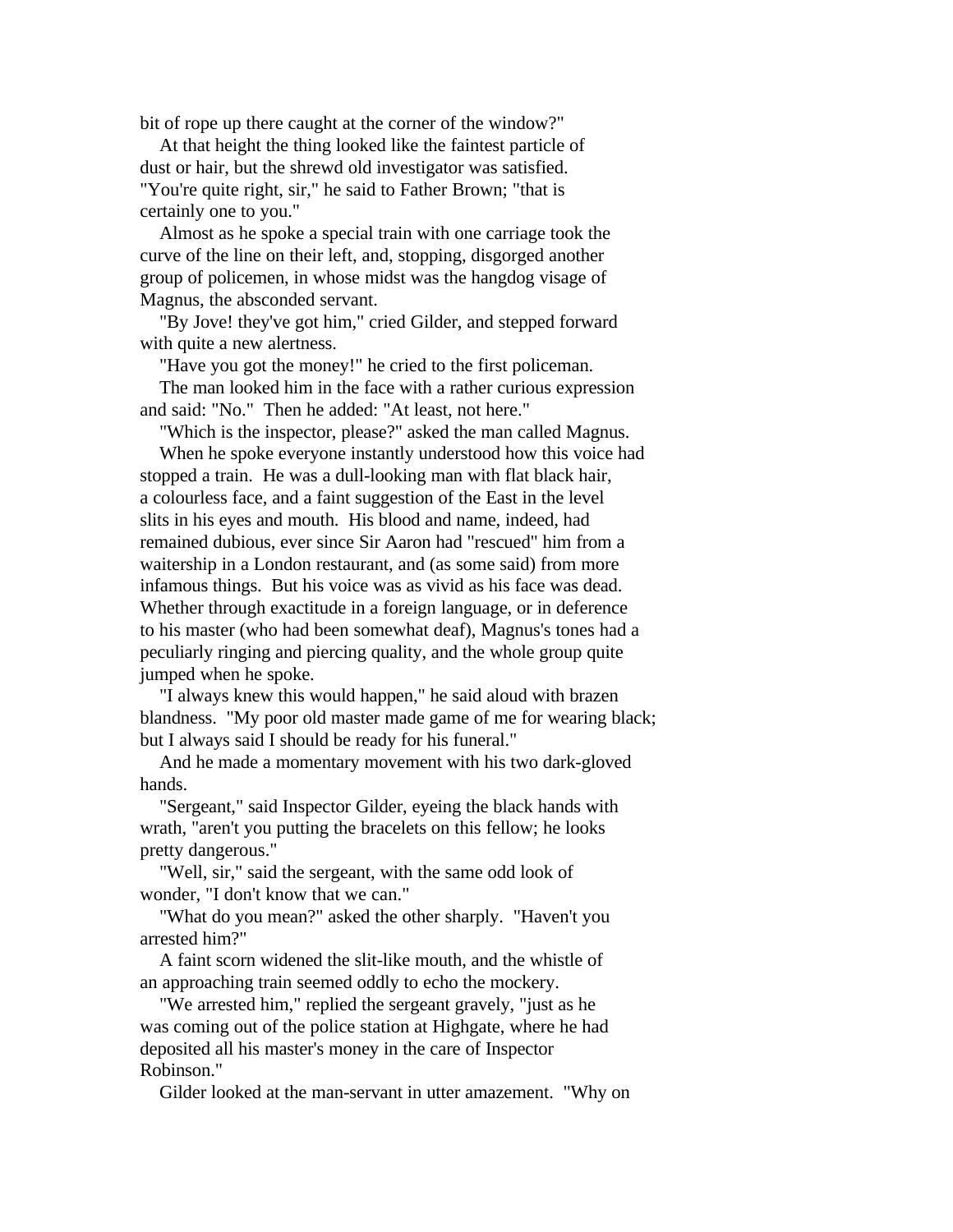earth did you do that?" he asked of Magnus.

 "To keep it safe from the criminal, of course," replied that person placidly.

 "Surely," said Gilder, "Sir Aaron's money might have been safely left with Sir Aaron's family."

 The tail of his sentence was drowned in the roar of the train as it went rocking and clanking; but through all the hell of noises to which that unhappy house was periodically subject, they could hear the syllables of Magnus's answer, in all their bell-like distinctness: "I have no reason to feel confidence in Sir Aaron's family."

 All the motionless men had the ghostly sensation of the presence of some new person; and Merton was scarcely surprised when he looked up and saw the pale face of Armstrong's daughter over Father Brown's shoulder. She was still young and beautiful in a silvery style, but her hair was of so dusty and hueless a brown that in some shadows it seemed to have turned totally grey.

 "Be careful what you say," said Royce gruffly, "you'll frighten Miss Armstrong."

"I hope so," said the man with the clear voice.

 As the woman winced and everyone else wondered, he went on: "I am somewhat used to Miss Armstrong's tremors. I have seen her trembling off and on for years. And some said she was shaking with cold and some she was shaking with fear, but I know she was shaking with hate and wicked anger--fiends that have had their feast this morning. She would have been away by now with her lover and all the money but for me. Ever since my poor old master prevented her from marrying that tipsy blackguard--"

 "Stop," said Gilder very sternly. "We have nothing to do with your family fancies or suspicions. Unless you have some practical evidence, your mere opinions--"

 "Oh! I'll give you practical evidence," cut in Magnus, in his hacking accent. "You'll have to subpoena me, Mr. Inspector, and I shall have to tell the truth. And the truth is this: An instant after the old man was pitched bleeding out of the window, I ran into the attic, and found his daughter swooning on the floor with a red dagger still in her hand. Allow me to hand that also to the proper authorities." He took from his tail-pocket a long horn-hilted knife with a red smear on it, and handed it politely to the sergeant. Then he stood back again, and his slits of eyes almost faded from his face in one fat Chinese sneer.

 Merton felt an almost bodily sickness at the sight of him; and he muttered to Gilder: "Surely you would take Miss Armstrong's word against his?"

Father Brown suddenly lifted a face so absurdly fresh that it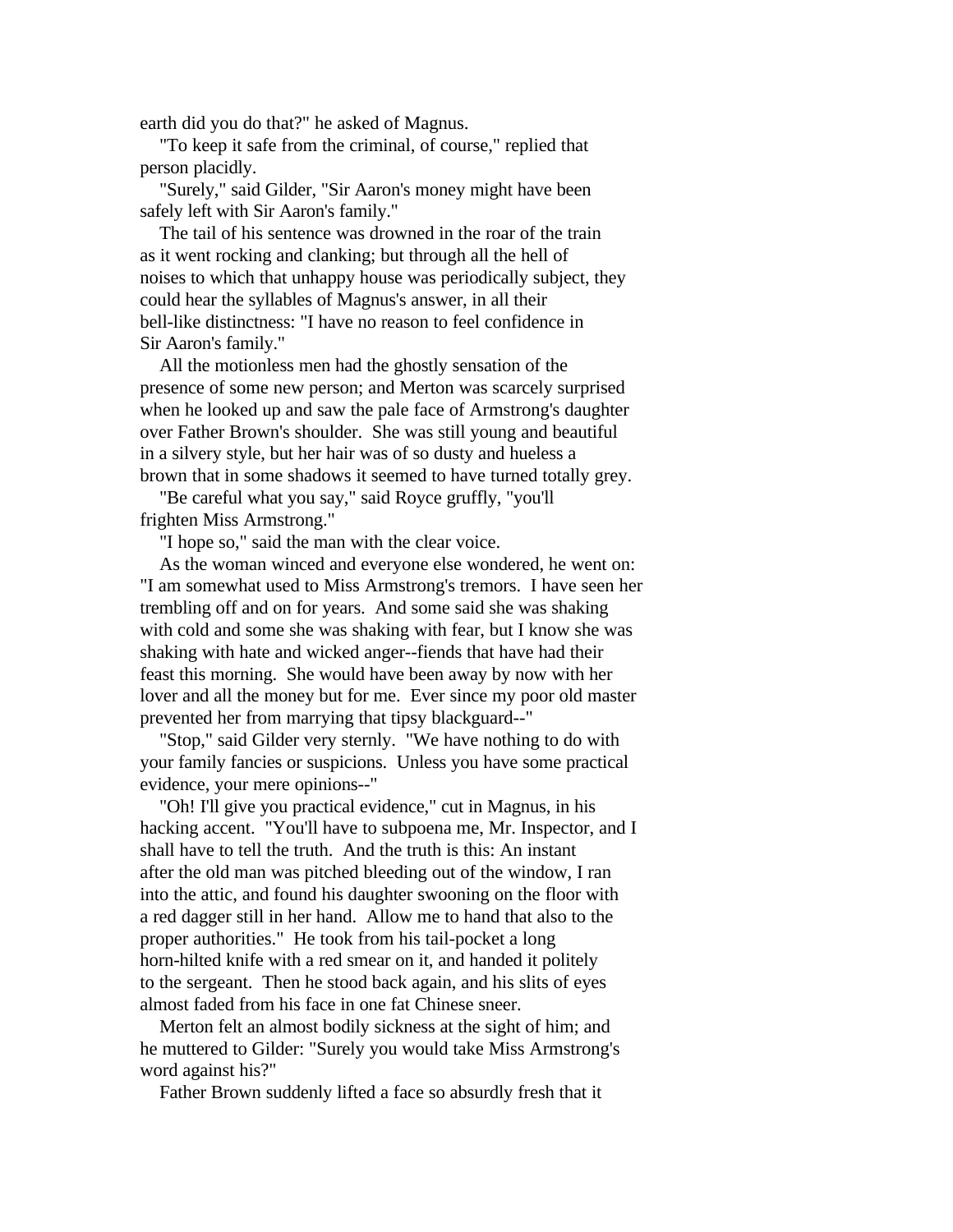looked somehow as if he had just washed it. "Yes," he said, radiating innocence, "but is Miss Armstrong's word against his?"

 The girl uttered a startled, singular little cry; everyone looked at her. Her figure was rigid as if paralysed; only her face within its frame of faint brown hair was alive with an appalling surprise. She stood like one of a sudden lassooed and throttled.

 "This man," said Mr. Gilder gravely, "actually says that you were found grasping a knife, insensible, after the murder."

"He says the truth," answered Alice.

 The next fact of which they were conscious was that Patrick Royce strode with his great stooping head into their ring and uttered the singular words: "Well, if I've got to go, I'll have a bit of pleasure first."

 His huge shoulder heaved and he sent an iron fist smash into Magnus's bland Mongolian visage, laying him on the lawn as flat as a starfish. Two or three of the police instantly put their hands on Royce; but to the rest it seemed as if all reason had broken up and the universe were turning into a brainless harlequinade.

 "None of that, Mr. Royce," Gilder had called out authoritatively.

"I shall arrest you for assault."

 "No, you won't," answered the secretary in a voice like an iron gong, "you will arrest me for murder."

 Gilder threw an alarmed glance at the man knocked down; but since that outraged person was already sitting up and wiping a little blood off a substantially uninjured face, he only said shortly: "What do you mean?"

 "It is quite true, as this fellow says," explained Royce, "that Miss Armstrong fainted with a knife in her hand. But she had not snatched the knife to attack her father, but to defend him."

 "To defend him," repeated Gilder gravely. "Against whom?" "Against me," answered the secretary.

 Alice looked at him with a complex and baffling face; then she said in a low voice: "After it all, I am still glad you are brave."

 "Come upstairs," said Patrick Royce heavily, "and I will show you the whole cursed thing."

 The attic, which was the secretary's private place (and rather a small cell for so large a hermit), had indeed all the vestiges of a violent drama. Near the centre of the floor lay a large revolver as if flung away; nearer to the left was rolled a whisky bottle, open but not quite empty. The cloth of the little table lay dragged and trampled, and a length of cord, like that found on the corpse, was cast wildly across the windowsill. Two vases were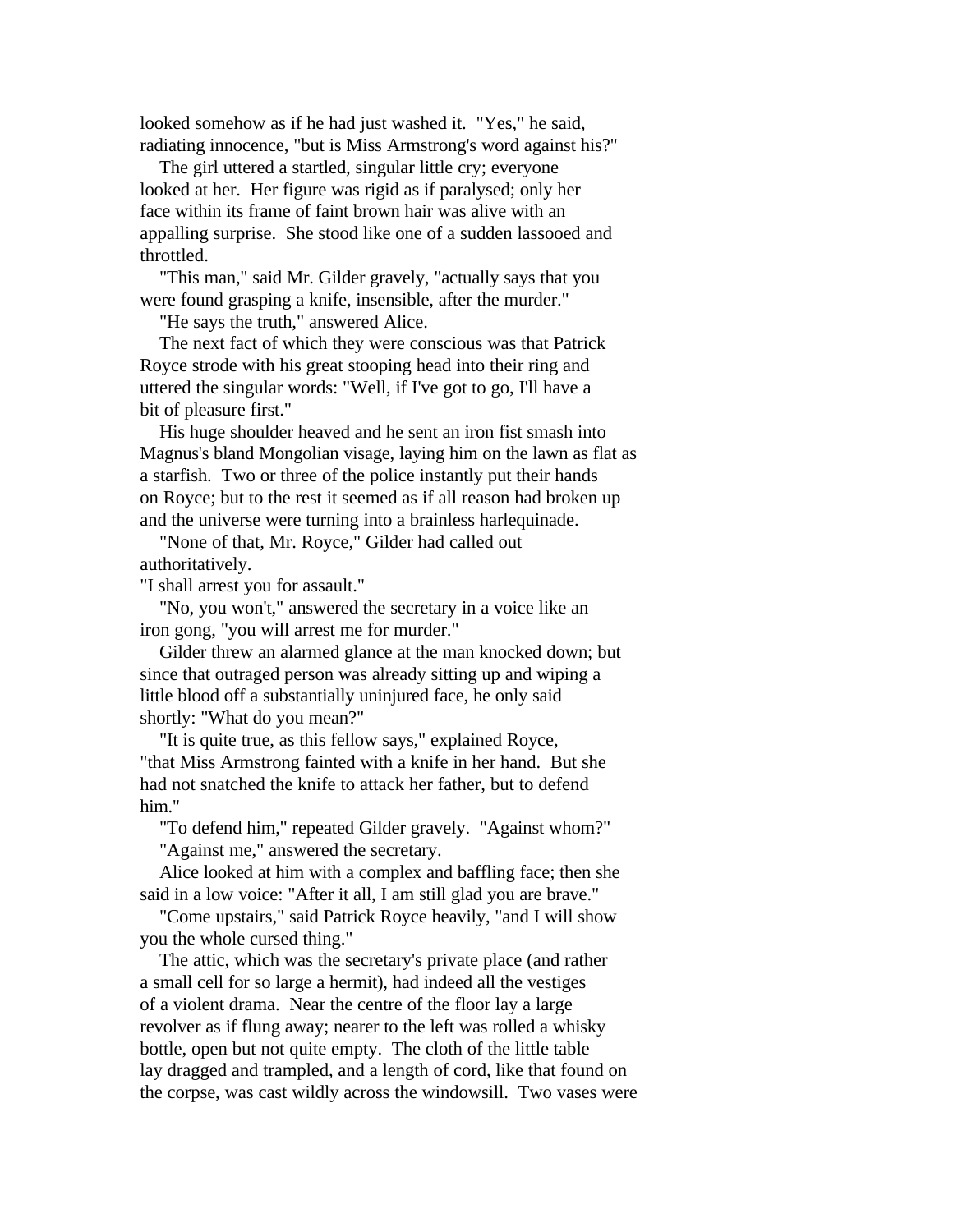smashed on the mantelpiece and one on the carpet.

 "I was drunk," said Royce; and this simplicity in the prematurely battered man somehow had the pathos of the first sin of a baby.

 "You all know about me," he continued huskily; "everybody knows how my story began, and it may as well end like that too. I was called a clever man once, and might have been a happy one; Armstrong saved the remains of a brain and body from the taverns, and was always kind to me in his own way, poor fellow! Only he wouldn't let me marry Alice here; and it will always be said that he was right enough. Well, you can form your own conclusions, and you won't want me to go into details. That is my whisky bottle half emptied in the corner; that is my revolver quite emptied on the carpet. It was the rope from my box that was found on the corpse, and it was from my window the corpse was thrown. You need not set detectives to grub up my tragedy; it is a common enough weed in this world. I give myself to the gallows; and, by God, that is enough!"

 At a sufficiently delicate sign, the police gathered round the large man to lead him away; but their unobtrusiveness was somewhat staggered by the remarkable appearance of Father Brown, who was on his hands and knees on the carpet in the doorway, as if engaged in some kind of undignified prayers. Being a person utterly insensible to the social figure he cut, he remained in this posture, but turned a bright round face up at the company, presenting the appearance of a quadruped with a very comic human head.

 "I say," he said good-naturedly, "this really won't do at all, you know. At the beginning you said we'd found no weapon. But now we're finding too many; there's the knife to stab, and the rope to strangle, and the pistol to shoot; and after all he broke his neck by falling out of a window! It won't do. It's not economical." And he shook his head at the ground as a horse does grazing.

 Inspector Gilder had opened his mouth with serious intentions, but before he could speak the grotesque figure on the floor had gone on quite volubly.

 "And now three quite impossible things. First, these holes in the carpet, where the six bullets have gone in. Why on earth should anybody fire at the carpet? A drunken man lets fly at his enemy's head, the thing that's grinning at him. He doesn't pick a quarrel with his feet, or lay siege to his slippers. And then there's the rope"--and having done with the carpet the speaker lifted his hands and put them in his pocket, but continued unaffectedly on his knees--"in what conceivable intoxication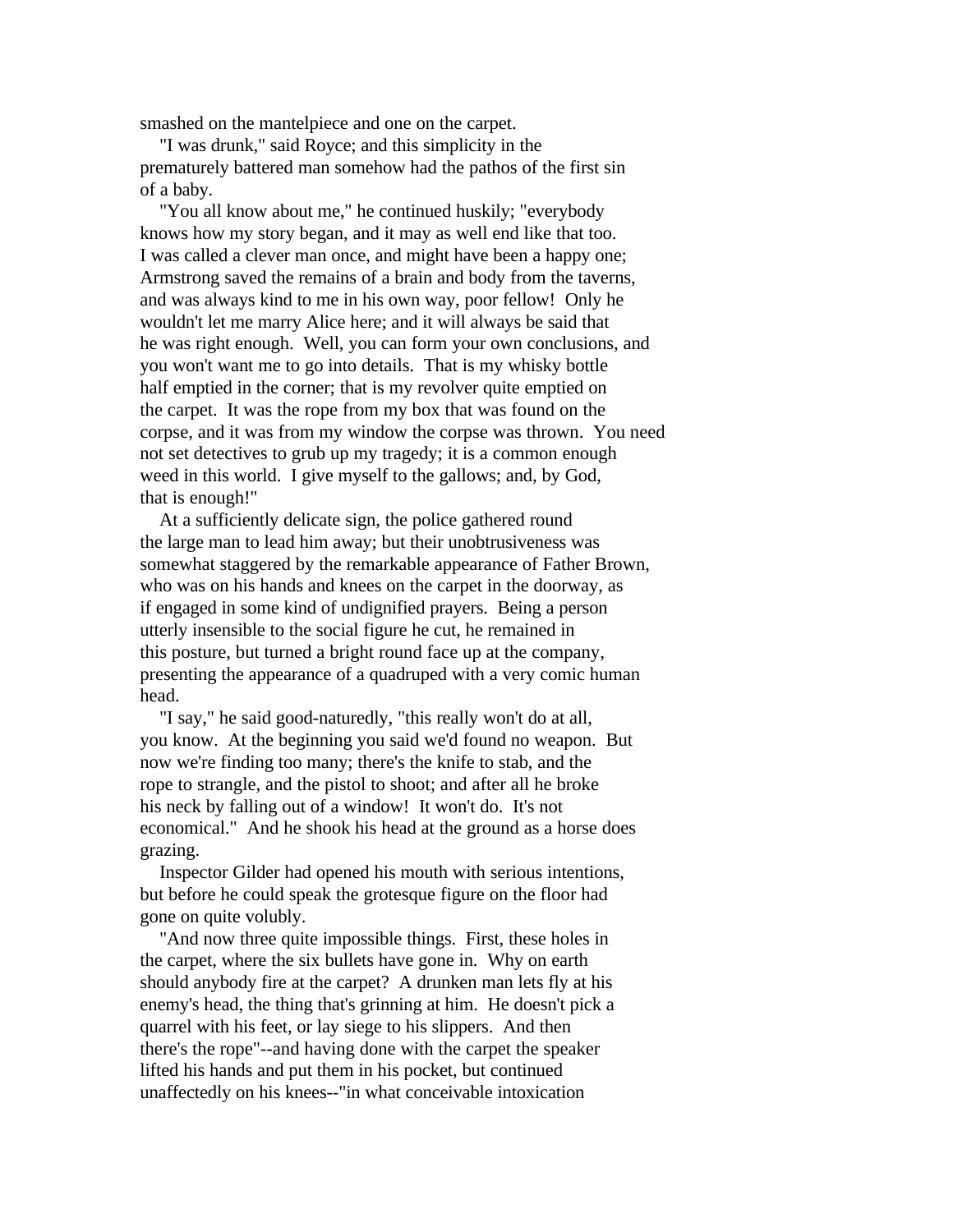would anybody try to put a rope round a man's neck and finally put it round his leg? Royce, anyhow, was not so drunk as that, or he would be sleeping like a log by now. And, plainest of all, the whisky bottle. You suggest a dipsomaniac fought for the whisky bottle, and then having won, rolled it away in a corner, spilling one half and leaving the other. That is the very last thing a dipsomaniac would do."

 He scrambled awkwardly to his feet, and said to the self-accused murderer in tones of limpid penitence: "I'm awfully sorry, my dear sir, but your tale is really rubbish."

 "Sir," said Alice Armstrong in a low tone to the priest, "can I speak to you alone for a moment?"

 This request forced the communicative cleric out of the gangway, and before he could speak in the next room, the girl was talking with strange incisiveness.

 "You are a clever man," she said, "and you are trying to save Patrick, I know. But it's no use. The core of all this is black, and the more things you find out the more there will be against the miserable man I love."

"Why?" asked Brown, looking at her steadily.

 "Because," she answered equally steadily, "I saw him commit the crime myself."

"Ah!" said the unmoved Brown, "and what did he do?"

 "I was in this room next to them," she explained; "both doors were closed, but I suddenly heard a voice, such as I had never heard on earth, roaring `Hell, hell, hell,' again and again, and then the two doors shook with the first explosion of the revolver. Thrice again the thing banged before I got the two doors open and found the room full of smoke; but the pistol was smoking in my poor, mad Patrick's hand; and I saw him fire the last murderous volley with my own eyes. Then he leapt on my father, who was clinging in terror to the window-sill, and, grappling, tried to strangle him with the rope, which he threw over his head, but which slipped over his struggling shoulders to his feet. Then it tightened round one leg and Patrick dragged him along like a maniac. I snatched a knife from the mat, and, rushing between them, managed to cut the rope before I fainted."

 "I see," said Father Brown, with the same wooden civility. "Thank you."

 As the girl collapsed under her memories, the priest passed stiffly into the next room, where he found Gilder and Merton alone with Patrick Royce, who sat in a chair, handcuffed. There he said to the Inspector submissively:

 "Might I say a word to the prisoner in your presence; and might he take off those funny cuffs for a minute?"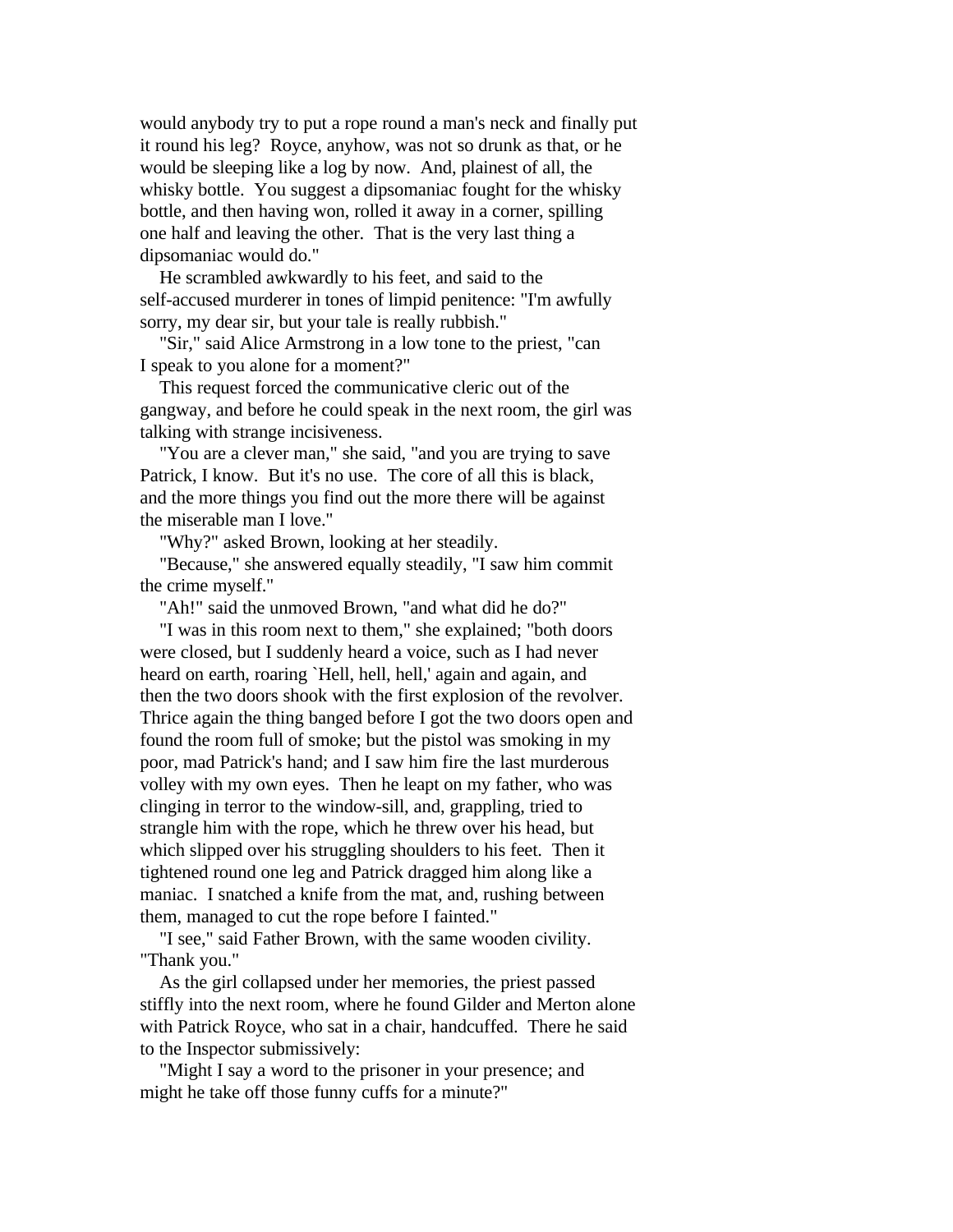"He is a very powerful man," said Merton in an undertone. "Why do you want them taken off?"

 "Why, I thought," replied the priest humbly, "that perhaps I might have the very great honour of shaking hands with him."

 Both detectives stared, and Father Brown added: "Won't you tell them about it, sir?"

 The man on the chair shook his tousled head, and the priest turned impatiently.

 "Then I will," he said. "Private lives are more important than public reputations. I am going to save the living, and let the dead bury their dead."

 He went to the fatal window, and blinked out of it as he went on talking.

 "I told you that in this case there were too many weapons and only one death. I tell you now that they were not weapons, and were not used to cause death. All those grisly tools, the noose, the bloody knife, the exploding pistol, were instruments of a curious mercy. They were not used to kill Sir Aaron, but to save him."

"To save him!" repeated Gilder. "And from what?"

 "From himself," said Father Brown. "He was a suicidal maniac." "What?" cried Merton in an incredulous tone. "And the Religion of Cheerfulness--"

 "It is a cruel religion," said the priest, looking out of the window. "Why couldn't they let him weep a little, like his fathers before him? His plans stiffened, his views grew cold; behind that merry mask was the empty mind of the atheist. At last, to keep up his hilarious public level, he fell back on that dram-drinking he had abandoned long ago. But there is this horror about alcoholism in a sincere teetotaler: that he pictures and expects that psychological inferno from which he has warned others. It leapt upon poor Armstrong prematurely, and by this morning he was in such a case that he sat here and cried he was in hell, in so crazy a voice that his daughter did not know it. He was mad for death, and with the monkey tricks of the mad he had scattered round him death in many shapes--a running noose and his friend's revolver and a knife. Royce entered accidentally and acted in a flash. He flung the knife on the mat behind him, snatched up the revolver, and having no time to unload it, emptied it shot after shot all over the floor. The suicide saw a fourth shape of death, and made a dash for the window. The rescuer did the only thing he could- ran after him with the rope and tried to tie him hand and foot. Then it was that the unlucky girl ran in, and misunderstanding the struggle, strove to slash her father free. At first she only slashed poor Royce's knuckles, from which has come all the little